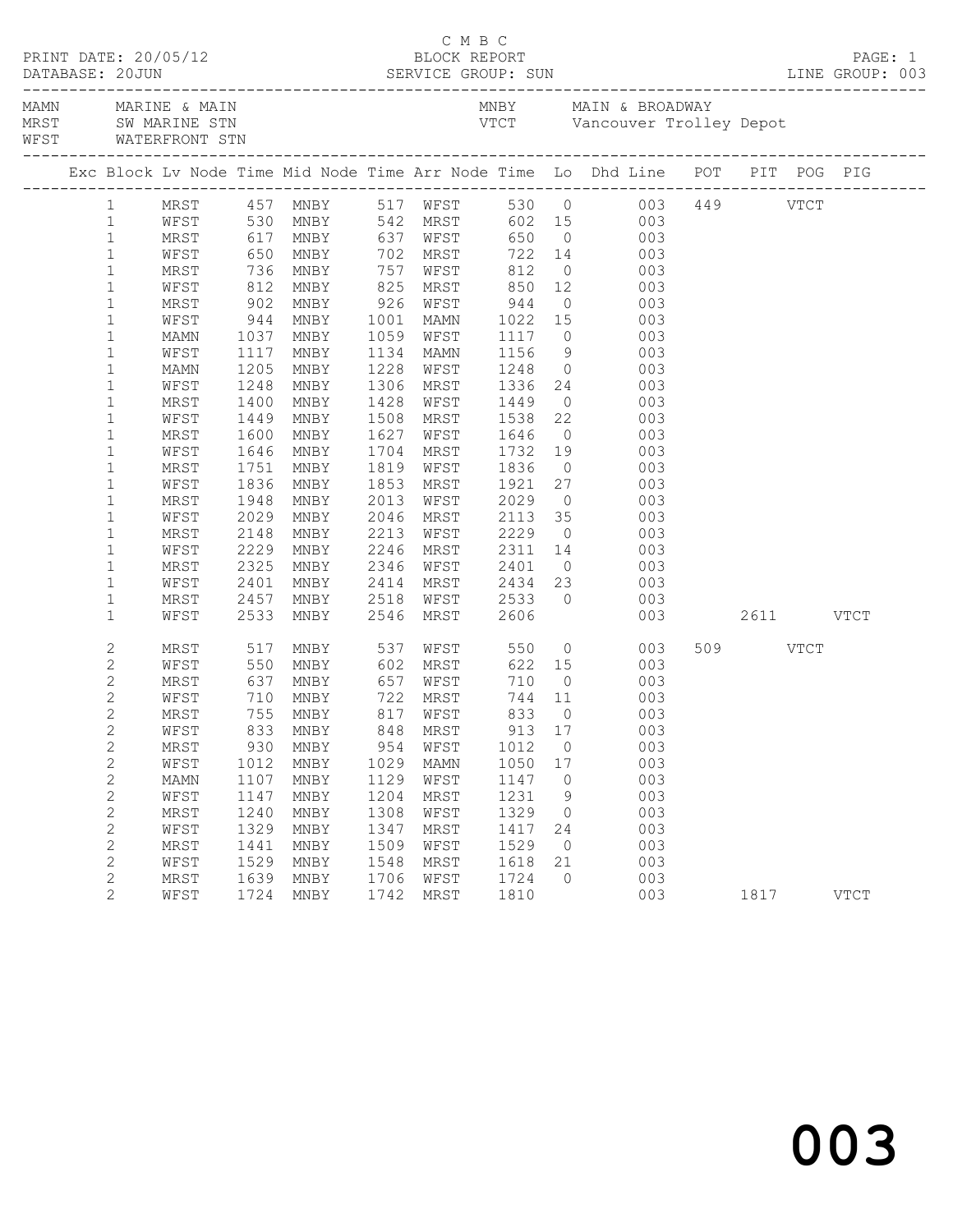#### C M B C<br>BLOCK REPORT SERVICE GROUP: SUN

|                |      |            | PRINT DATE: 20/05/12 BLOCK REPORT<br>DATABASE: 20JUN SERVICE GROUP: SUN |      |                      |                   |                |                                                                                |               | PAGE: 2<br>LINE GROUP: 003 |  |
|----------------|------|------------|-------------------------------------------------------------------------|------|----------------------|-------------------|----------------|--------------------------------------------------------------------------------|---------------|----------------------------|--|
|                |      |            |                                                                         |      |                      |                   |                | Exc Block Lv Node Time Mid Node Time Arr Node Time Lo Dhd Line POT PIT POG PIG |               |                            |  |
| $\mathcal{S}$  |      |            |                                                                         |      |                      |                   |                | MRST 537 MNBY 557 WFST 610 0 003 529 VTCT                                      |               |                            |  |
| $\mathfrak{Z}$ | WFST |            |                                                                         |      |                      |                   |                | 610 MNBY 622 MRST 642 14 003                                                   |               |                            |  |
| $\mathsf 3$    | MRST |            |                                                                         |      |                      | 730               | $\overline{O}$ | 003                                                                            |               |                            |  |
| $\mathsf 3$    | WFST |            | 656 MNBY<br>730 MNBY<br>813 MNBY                                        |      | 717 WFST<br>742 MRST | 804               | 9              | 003                                                                            |               |                            |  |
| $\mathfrak{Z}$ | MRST |            |                                                                         |      | 835 WFST             | 851               | $\overline{0}$ | 003                                                                            |               |                            |  |
| $\mathsf 3$    | WFST |            | 851 MNBY                                                                |      | 907 MRST             | 932               | 9              | 003                                                                            |               |                            |  |
| $\mathsf 3$    | MRST | 941        | MNBY                                                                    | 1006 | WFST                 |                   |                | 003                                                                            |               |                            |  |
| $\mathfrak{Z}$ | WFST |            | 1024 MNBY                                                               | 1041 | MRST                 | 1024 0<br>1106 26 |                | 003                                                                            |               |                            |  |
| $\mathfrak{Z}$ | MRST | 1132       | MNBY                                                                    |      | 1158 WFST            | 1217              | $\overline{0}$ | 003                                                                            |               |                            |  |
| $\mathsf 3$    | WFST | 1217       | MNBY                                                                    | 1235 | MAMN                 | 1259 15           |                | 003                                                                            |               |                            |  |
| $\mathsf 3$    | MAMN | 1314       | MNBY                                                                    | 1338 | WFST                 | 1359              | $\overline{0}$ | 003                                                                            |               |                            |  |
| $\mathsf 3$    | WFST | 1359       | MNBY                                                                    | 1416 | MAMN                 | 1442 14           |                | 003                                                                            |               |                            |  |
| $\mathsf 3$    | MAMN | 1456       | MNBY                                                                    |      | 1519 WFST            | 1539              | $\overline{0}$ | 003                                                                            |               |                            |  |
| $\mathfrak{Z}$ | WFST | 1539       | MNBY                                                                    | 1558 | MAMN                 | 1622              | 11             | 003                                                                            |               |                            |  |
| $\mathsf 3$    | MAMN | 1633       | MNBY                                                                    | 1656 | WFST                 | 1714              | $\overline{0}$ | 003                                                                            |               |                            |  |
| $\mathsf 3$    | WFST | 1714       | MNBY                                                                    |      | 1732 MAMN            | 1756              | 12             | 003                                                                            |               |                            |  |
| $\mathsf 3$    | MAMN | 1808       | MNBY                                                                    | 1832 | WFST                 | 1849              | $\overline{0}$ | 003                                                                            |               |                            |  |
| $\mathsf 3$    | WFST | 1849       | MNBY                                                                    |      | 1906 MAMN            | 1930              | $5^{\circ}$    | 003                                                                            |               |                            |  |
| $\mathsf 3$    | MAMN | 1935       | MNBY                                                                    | 1957 | WFST                 | 2014              | $\overline{0}$ | 003                                                                            |               |                            |  |
| $\mathsf 3$    | WFST | 2014       | MNBY                                                                    | 2031 | MAMN                 |                   | 12             | 003                                                                            |               |                            |  |
| $\mathfrak{Z}$ | MAMN | 2107       | MNBY                                                                    |      | 2128 WFST            | 2055<br>2144      | $\overline{0}$ | 003                                                                            |               |                            |  |
| $\mathsf 3$    | WFST | 2144       | MNBY                                                                    | 2201 | MRST                 | 2226              | 13             | 003                                                                            |               |                            |  |
| $\mathsf S$    | MRST | 2239       | MNBY                                                                    |      | 2300 WFST            | 2315              | $\overline{0}$ | 003                                                                            |               |                            |  |
| 3              | WFST | 2315       | MNBY                                                                    | 2329 | MRST                 | 2352              |                |                                                                                | 003 2357 VTCT |                            |  |
|                |      |            |                                                                         |      |                      |                   |                |                                                                                |               |                            |  |
| 4              | MRST | 557        | MNBY                                                                    | 617  | WFST 630             |                   |                | $\overline{O}$<br>003                                                          | 549 VTCT      |                            |  |
| 4              | WFST | 630        | MNBY                                                                    |      | 642 MRST             | 702 14            |                | 003                                                                            |               |                            |  |
| $\sqrt{4}$     | MRST |            | MNBY                                                                    | 737  | WFST                 | 752               | $\overline{0}$ | 003                                                                            |               |                            |  |
| $\sqrt{4}$     | WFST | 716<br>752 | MNBY                                                                    | 804  | MRST                 | 828               | 19             | 003                                                                            |               |                            |  |
| $\overline{4}$ | MRST | 847        | MNBY                                                                    | 911  | WFST                 | 929               | $\overline{0}$ | 003                                                                            |               |                            |  |
| 4              | WFST | 929        | MNBY                                                                    | 945  | MRST                 | 1010              | 14             | 003                                                                            |               |                            |  |
| 4              | MRST | 1024       | MNBY                                                                    | 1049 | WFST                 | 1107              | $\overline{0}$ | 003                                                                            |               |                            |  |
| $\sqrt{4}$     | WFST | 1107       | MNBY                                                                    | 1124 | MRST                 | 1149              | 21             | 003                                                                            |               |                            |  |
| 4              | MRST | 1210       | MNBY                                                                    | 1238 | WFST                 | 1258              | $\overline{0}$ | 003                                                                            |               |                            |  |
| 4              | WFST | 1258       | MNBY                                                                    |      | 1316 MAMN            | 1342 12           |                | 003                                                                            |               |                            |  |
| 4              | MAMN | 1354       | MNBY                                                                    |      | 1418 WFST            | 1439              | $\overline{0}$ | 003                                                                            |               |                            |  |
| 4              | WFST | 1439       | MNBY                                                                    |      | 1457 MAMN            | 1522 14           |                | 003                                                                            |               |                            |  |
| 4              |      |            |                                                                         |      |                      |                   |                | MAMN 1536 MNBY 1559 WFST 1618 0 003                                            |               |                            |  |
| 4              | WFST | 1618       | MNBY                                                                    | 1637 | MAMN                 | 1700              | 19             | 003                                                                            |               |                            |  |
| 4              | MAMN | 1719       | MNBY                                                                    | 1743 | WFST                 | 1800              | $\overline{0}$ | 003                                                                            |               |                            |  |
| 4              | WFST | 1800       | MNBY                                                                    | 1818 | <b>MAMN</b>          | 1842              | 22             | 003                                                                            |               |                            |  |
| 4              | MAMN | 1904       | MNBY                                                                    | 1928 | WFST                 | 1945              | $\circ$        | 003                                                                            |               |                            |  |
| 4              | WFST | 1945       | MNBY                                                                    | 2002 | <b>MAMN</b>          | 2026              | 11             | 003                                                                            |               |                            |  |
| 4              | MAMN | 2037       | MNBY                                                                    | 2058 | WFST                 | 2114              | $\circ$        | 003                                                                            |               |                            |  |
| 4              | WFST | 2114       | MNBY                                                                    | 2131 | MRST                 | 2157              | 8              | 003                                                                            |               |                            |  |
| 4              | MRST | 2205       | MNBY                                                                    | 2230 | WFST                 | 2246              | $\circ$        | 003                                                                            |               |                            |  |
| 4              | WFST | 2246       | MNBY                                                                    | 2300 | MRST                 | 2324              |                | 003                                                                            | 2329          | <b>VTCT</b>                |  |
| $\mathsf S$    | MRST | 830        | MNBY                                                                    | 853  | WFST                 | 909               | $\circ$        | 003                                                                            | 822 VTCT      |                            |  |
| 5              | WFST | 909        | MNBY                                                                    | 925  | MAMN                 | 946               | 10             | 003                                                                            |               |                            |  |
| 5              | MAMN | 956        | MNBY                                                                    | 1018 | WFST                 | 1036              | $\circ$        | 003                                                                            |               |                            |  |
| $\mathsf S$    | WFST | 1036       | MNBY                                                                    | 1053 | MAMN                 | 1114              | 12             | 003                                                                            |               |                            |  |
| 5              | MAMN | 1126       | MNBY                                                                    | 1148 | WFST                 | 1207              | $\mathbf{0}$   | 003                                                                            |               |                            |  |
| 5              | WFST | 1207       | MNBY                                                                    | 1224 | MRST                 | 1251              | 9              | 003                                                                            |               |                            |  |
| 5              | MRST | 1300       | MNBY                                                                    | 1328 | WFST                 | 1349              | $\mathbf{0}$   | 003                                                                            |               |                            |  |
| 5              | WFST | 1349       | MNBY                                                                    | 1406 | MRST                 | 1438              | 24             | 003                                                                            |               |                            |  |

5 MRST 1502 MNBY 1529 WFST 1549 0 003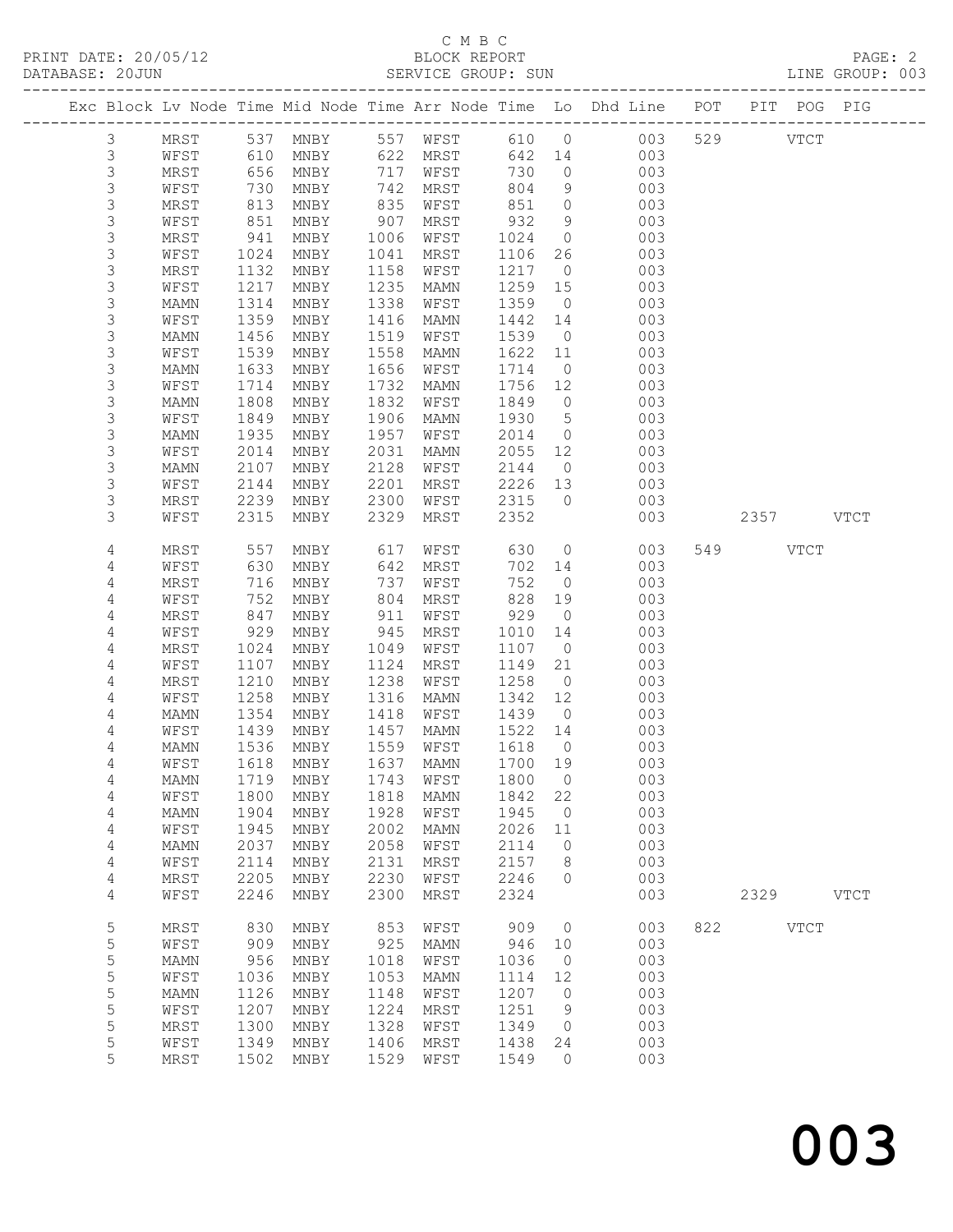|  |         |             |      |                                |      |                |         |                | Exc Block Lv Node Time Mid Node Time Arr Node Time Lo Dhd Line POT PIT POG PIG |     |             |             |
|--|---------|-------------|------|--------------------------------|------|----------------|---------|----------------|--------------------------------------------------------------------------------|-----|-------------|-------------|
|  | 5       | WFST        |      | 1549 MNBY                      |      | 1608 MRST 1636 |         |                |                                                                                | 003 | 1641 VTCT   |             |
|  | 6       | MRST        | 917  | MNBY                           | 941  | WFST           | 959     | $\overline{0}$ | 003                                                                            |     | 909 VTCT    |             |
|  | 6       | WFST        | 959  | MNBY                           | 1016 | MRST           | 1041    | 13             | 003                                                                            |     |             |             |
|  | 6       | MRST        | 1054 | MNBY                           | 1119 | WFST           | 1137    | $\overline{0}$ | 003                                                                            |     |             |             |
|  | 6       | WFST        | 1137 | MNBY                           | 1154 | <b>MAMN</b>    | 1216    | 18             | 003                                                                            |     |             |             |
|  | 6       | MAMN        | 1234 | MNBY                           | 1258 | WFST           | 1318    | $\overline{0}$ | 003                                                                            |     |             |             |
|  | 6       | WFST        | 1318 | MNBY                           | 1336 | MAMN           | 1402    | 13             | 003                                                                            |     |             |             |
|  | 6       | MAMN        | 1415 | MNBY                           | 1439 | WFST           | 1459    | $\overline{0}$ | 003                                                                            |     |             |             |
|  | 6       | WFST        | 1459 | MNBY                           | 1518 | MAMN           | 1542    | 14             | 003                                                                            |     |             |             |
|  | 6       | MAMN        | 1556 | MNBY                           | 1619 | WFST           | 1638    | $\overline{0}$ | 003                                                                            |     |             |             |
|  | 6       | WFST        | 1638 | MNBY                           | 1657 | MAMN           | 1720    | 23             | 003                                                                            |     |             |             |
|  | 6       | MAMN        | 1743 | MNBY                           | 1807 | WFST           | 1824    | $\overline{0}$ | 003                                                                            |     |             |             |
|  | 6       | WFST        | 1824 | MNBY                           | 1841 | MRST           | 1909    |                | 003                                                                            |     | 1915 VTCT   |             |
|  | 7       | MRST        | 1004 | MNBY                           | 1029 | WFST           | 1047    | $\overline{0}$ | 003                                                                            |     | 956 VTCT    |             |
|  | 7       | WFST        | 1047 | MNBY                           | 1104 | MRST           | 1129    | 22             | 003                                                                            |     |             |             |
|  | 7       | MRST        | 1151 | MNBY                           | 1218 | WFST           | 1238    | $\overline{0}$ | 003                                                                            |     |             |             |
|  | 7       | WFST        | 1238 | MNBY                           | 1256 | MAMN           | 1320    | 14             | 003                                                                            |     |             |             |
|  | 7       | MAMN        | 1334 | MNBY                           | 1358 | WFST           | 1419    | $\overline{0}$ | 003                                                                            |     |             |             |
|  | 7       | WFST        | 1419 | MNBY                           | 1437 | MAMN           | 1502    | 14             | 003                                                                            |     |             |             |
|  | 7       | MAMN        | 1516 | MNBY                           | 1539 | WFST           | 1558    | $\overline{0}$ | 003                                                                            |     |             |             |
|  | 7       | WFST        | 1558 | MNBY                           | 1617 | MAMN           | 1640    | 15             | 003                                                                            |     |             |             |
|  | 7       | <b>MAMN</b> | 1655 | MNBY                           | 1718 | WFST           | 1736    | $\overline{0}$ | 003                                                                            |     |             |             |
|  | 7       | WFST        | 1736 | MNBY                           | 1754 | MAMN           | 1818    | 16             | 003                                                                            |     |             |             |
|  | 7       | MAMN        | 1834 | MNBY                           | 1858 | WFST           | 1915    | $\overline{0}$ | 003                                                                            |     |             |             |
|  | 7       | WFST        | 1915 | MNBY                           | 1932 | MAMN           | 1956    | 11             | 003                                                                            |     |             |             |
|  | 7       | MAMN        | 2007 | MNBY                           | 2028 | WFST           | 2044    | $\overline{0}$ | 003                                                                            |     |             |             |
|  | 7       | WFST        | 2044 | MNBY                           | 2101 | MAMN           | 2125    | 12             | 003                                                                            |     |             |             |
|  | 7       | MAMN        | 2137 | MNBY                           | 2158 | WFST           | 2214    | $\overline{0}$ | 003                                                                            |     |             |             |
|  | 7       | WFST        | 2214 | MNBY                           | 2231 | MRST           | 2256    | 13             | 003                                                                            |     |             |             |
|  | 7       | MRST        | 2309 | MNBY                           | 2330 | WFST           | 2345    | $\circ$        | 003                                                                            |     |             |             |
|  | 7       | WFST        | 2345 | MNBY                           | 2359 | MRST           | 2422    | 5              | 003                                                                            |     |             |             |
|  | 7       | MRST        | 2427 | MNBY                           | 2448 | WFST           | 2503    | $\circ$        | 003                                                                            |     |             |             |
|  | 7       | WFST        | 2503 | MNBY                           | 2516 | MRST           | 2536    |                | 003                                                                            |     | 2541 VTCT   |             |
|  | 8       | MRST        | 1014 | MNBY                           | 1039 | WFST           | 1057    | $\overline{0}$ | 003                                                                            |     | $1006$ VTCT |             |
|  | 8       | WFST        | 1057 | MNBY                           | 1114 | MAMN           | 1135    | 10             | 003                                                                            |     |             |             |
|  | 8       | MAMN        | 1145 | MNBY                           | 1208 | WFST           | 1228    | $\bigcirc$     | 003                                                                            |     |             |             |
|  | 8       | WFST        |      | 1228 MNBY                      |      | 1246 MRST      | 1314 26 |                | 003                                                                            |     |             |             |
|  | 8       | MRST        | 1340 | MNBY                           | 1408 | WFST           | 1429    | $\circ$        | 003                                                                            |     |             |             |
|  | 8       | WFST        | 1429 | MNBY                           | 1447 | MRST           | 1518    | 24             | 003                                                                            |     |             |             |
|  | 8       | MRST        | 1542 | MNBY                           | 1609 | WFST           | 1628    | $\circ$        | 003                                                                            |     |             |             |
|  | $\,8\,$ | WFST        | 1628 | $\operatorname{\mathsf{MNBY}}$ | 1647 | MRST           | 1715    | 11             | 003                                                                            |     |             |             |
|  | $\,8\,$ | MRST        | 1726 | MNBY                           | 1754 | WFST           | 1811    | $\circ$        | 003                                                                            |     |             |             |
|  | $\,8\,$ | WFST        | 1811 | MNBY                           | 1829 | MRST           | 1857    | 20             | 003                                                                            |     |             |             |
|  | $\,8\,$ | MRST        | 1917 | MNBY                           | 1943 | WFST           | 2000    | $\circ$        | 003                                                                            |     |             |             |
|  | $\,8\,$ | WFST        | 2000 | MNBY                           | 2017 | MRST           | 2045    | 33             | 003                                                                            |     |             |             |
|  | $\,8\,$ | MRST        | 2118 | MNBY                           | 2143 | WFST           | 2159    | $\circ$        | 003                                                                            |     |             |             |
|  | 8       | WFST        | 2159 | MNBY                           | 2216 | MRST           | 2241    | 13             | 003                                                                            |     |             |             |
|  | 8       | MRST        | 2254 | MNBY                           | 2315 | WFST           | 2330    | $\circ$        | 003                                                                            |     |             |             |
|  | 8       | WFST        | 2330 | MNBY                           | 2344 | MRST           | 2407    |                | 003                                                                            |     | 2412        | <b>VTCT</b> |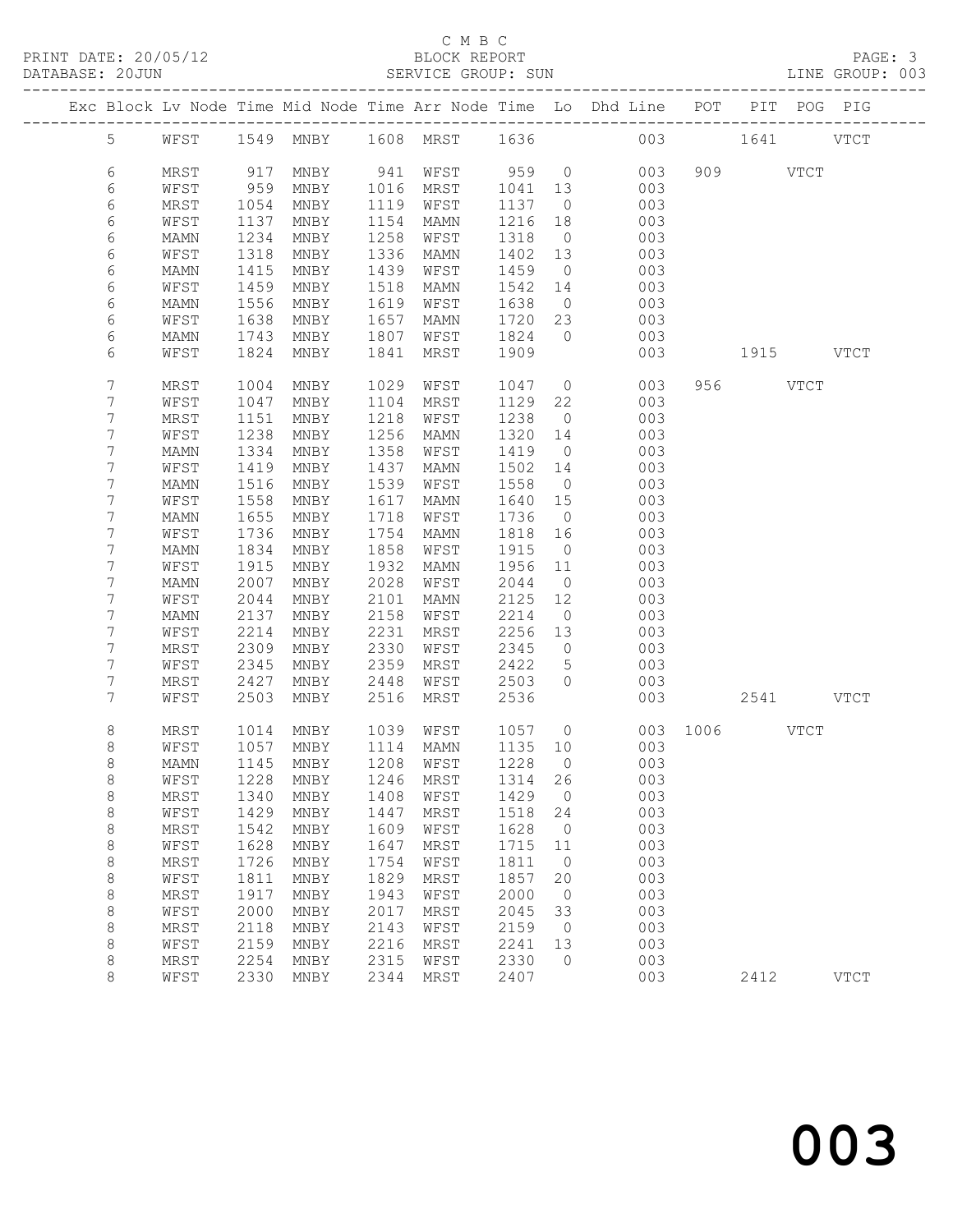|  |             |      |      |      |      |      |         |                | Exc Block Lv Node Time Mid Node Time Arr Node Time Lo Dhd Line POT PIT POG PIG |               |           |           |  |
|--|-------------|------|------|------|------|------|---------|----------------|--------------------------------------------------------------------------------|---------------|-----------|-----------|--|
|  | 9           | MRST |      |      |      |      |         |                | 1044 MNBY 1109 WFST 1127 0 003 1036 VTCT                                       |               |           |           |  |
|  | 9           | WFST | 1127 | MNBY | 1144 | MRST |         |                | 003<br>1210 10                                                                 |               |           |           |  |
|  | 9           | MRST | 1220 | MNBY | 1248 | WFST | 1308    | $\overline{0}$ | 003                                                                            |               |           |           |  |
|  | 9           | WFST | 1308 | MNBY | 1326 | MRST | 1356    | 25             | 003                                                                            |               |           |           |  |
|  | $\mathsf 9$ | MRST | 1421 | MNBY | 1449 | WFST | 1509    | $\overline{0}$ | 003                                                                            |               |           |           |  |
|  | $\mathsf 9$ | WFST | 1509 | MNBY | 1528 | MRST | 1558    | 21             | 003                                                                            |               |           |           |  |
|  | $\mathsf 9$ | MRST | 1619 | MNBY | 1646 | WFST | 1704    | $\overline{0}$ | 003                                                                            |               |           |           |  |
|  | 9           | WFST | 1704 | MNBY | 1722 | MRST | 1750    | 27             | 003                                                                            |               |           |           |  |
|  | $\mathsf 9$ | MRST | 1817 | MNBY | 1845 | WFST | 1902    | $\overline{0}$ | 003                                                                            |               |           |           |  |
|  | 9           | WFST | 1902 | MNBY | 1919 | MRST | 1947 31 |                | 003                                                                            |               |           |           |  |
|  | 9           | MRST | 2018 | MNBY | 2043 | WFST | 2059    | $\bigcirc$     | 003                                                                            |               |           |           |  |
|  | 9           | WFST | 2059 | MNBY | 2116 | MRST | 2142    |                | 003                                                                            |               | 2147 VTCT |           |  |
|  | 10          | MRST | 1112 | MNBY | 1138 | WFST | 1157    |                | $\overline{0}$                                                                 | 003 1104 VTCT |           |           |  |
|  | 10          | WFST | 1157 | MNBY | 1214 | MAMN | 1237 17 |                | 003                                                                            |               |           |           |  |
|  | 10          | MAMN | 1254 | MNBY | 1318 | WFST | 1339    | $\overline{0}$ | 003                                                                            |               |           |           |  |
|  | 10          | WFST | 1339 | MNBY | 1357 | MAMN | 1423    | 12             | 003                                                                            |               |           |           |  |
|  | 10          | MAMN | 1435 | MNBY | 1459 | WFST | 1519    | $\overline{0}$ | 003                                                                            |               |           |           |  |
|  | 10          | WFST | 1519 | MNBY | 1538 | MAMN | 1602    | 11             | 003                                                                            |               |           |           |  |
|  | 10          | MAMN | 1613 | MNBY | 1636 | WFST | 1655    | $\overline{0}$ | 003                                                                            |               |           |           |  |
|  | 10          | WFST | 1655 | MNBY | 1713 | MRST | 1741    |                | 003                                                                            | 1748 VTCT     |           |           |  |
|  | 11          | MRST | 1320 | MNBY | 1348 | WFST | 1409    |                | $\overline{0}$                                                                 | 003 1312 VTCT |           |           |  |
|  | 11          | WFST | 1409 | MNBY | 1426 | MRST | 1458    | 24             | 003                                                                            |               |           |           |  |
|  | 11          | MRST | 1522 | MNBY | 1549 | WFST | 1608    | $\overline{0}$ | 003                                                                            |               |           |           |  |
|  | 11          | WFST | 1608 | MNBY | 1627 | MRST | 1655    | 8 <sup>8</sup> | 003                                                                            |               |           |           |  |
|  | 11          | MRST | 1703 | MNBY | 1731 | WFST | 1748    | $\overline{0}$ | 003                                                                            |               |           |           |  |
|  | 11          | WFST | 1748 | MNBY | 1806 | MRST | 1834    | 11             | 003                                                                            |               |           |           |  |
|  | 11          | MRST | 1845 | MNBY | 1913 | WFST | 1930    | $\overline{0}$ | 003                                                                            |               |           |           |  |
|  | 11          | WFST | 1930 | MNBY | 1947 | MRST | 2015    | 33             | 003                                                                            |               |           |           |  |
|  | 11          | MRST | 2048 | MNBY | 2113 | WFST | 2129    | $\overline{0}$ | 003                                                                            |               |           |           |  |
|  | 11          | WFST | 2129 | MNBY | 2146 | MAMN | 2210    | 14             | 003                                                                            |               |           |           |  |
|  | 11          | MAMN | 2224 | MNBY | 2245 | WFST | 2301    | $\overline{0}$ | 003                                                                            |               |           |           |  |
|  | 11          | WFST | 2301 | MNBY | 2315 | MRST | 2339 16 |                | 003                                                                            |               |           |           |  |
|  | 11          | MRST | 2355 | MNBY | 2416 | WFST | 2431    | $\bigcirc$     | 003                                                                            |               |           |           |  |
|  | 11          | WFST | 2431 | MNBY | 2444 | MRST | 2504    |                | 003                                                                            |               |           | 2509 VTCT |  |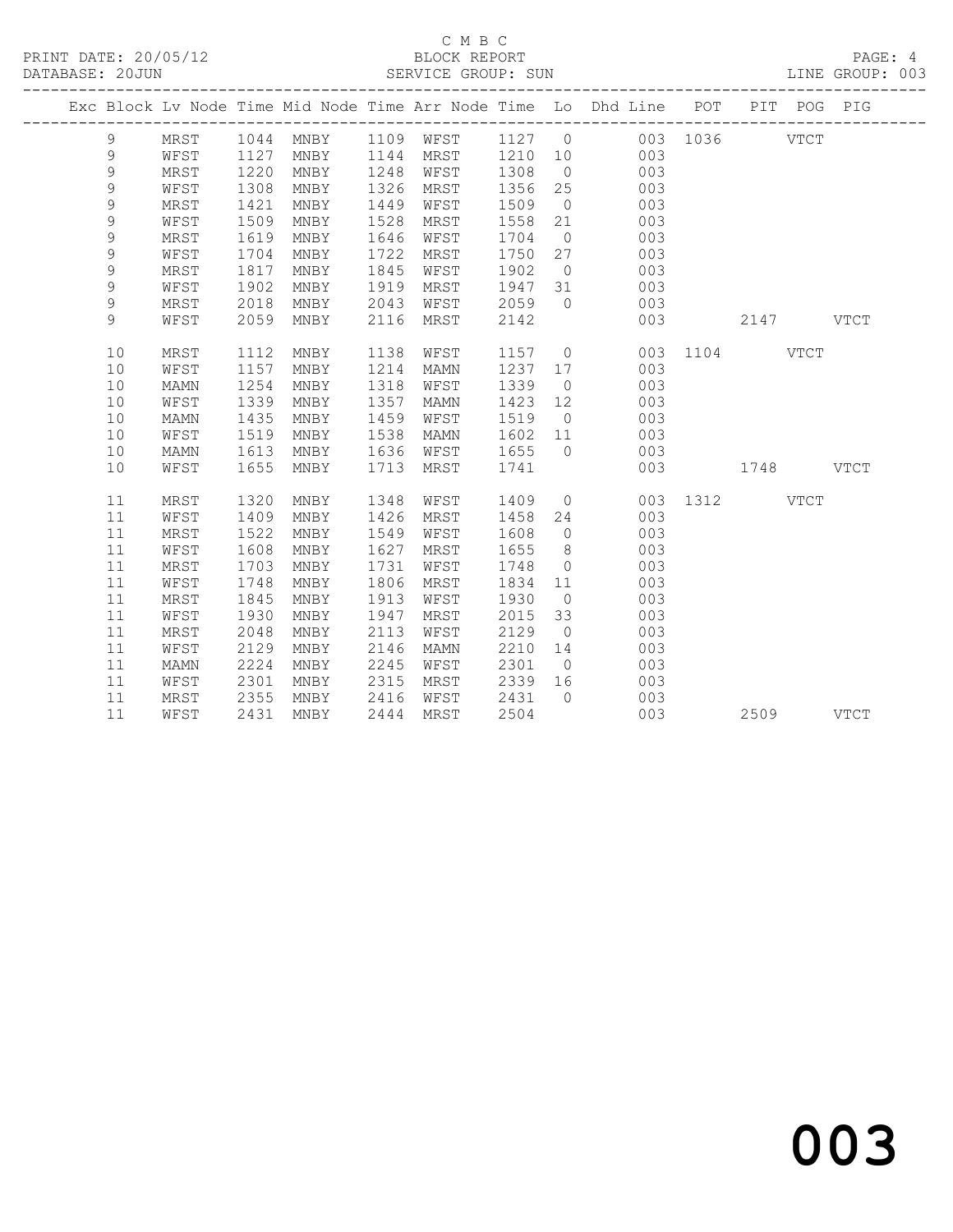| PRINT DATE: 20/05/12     |                                                                                                                                                    |                                                                                                                                                                                                                             |                                                                                                                  |                                                                                                                                                                                                                                    |                                                      | C M B C                                              | BLOCK REPORT                                                          |                                              |                                                                                                                                                                                                                                                                                                                                                                                                                                                                                                                                                                                                                      |               |                  | PAGE: 5<br>DATABASE: 20JUN<br>DATABASE: 20JUN SERVICE GROUP: SUN LINE GROUP: 004 |
|--------------------------|----------------------------------------------------------------------------------------------------------------------------------------------------|-----------------------------------------------------------------------------------------------------------------------------------------------------------------------------------------------------------------------------|------------------------------------------------------------------------------------------------------------------|------------------------------------------------------------------------------------------------------------------------------------------------------------------------------------------------------------------------------------|------------------------------------------------------|------------------------------------------------------|-----------------------------------------------------------------------|----------------------------------------------|----------------------------------------------------------------------------------------------------------------------------------------------------------------------------------------------------------------------------------------------------------------------------------------------------------------------------------------------------------------------------------------------------------------------------------------------------------------------------------------------------------------------------------------------------------------------------------------------------------------------|---------------|------------------|----------------------------------------------------------------------------------|
| 5GRN 5 AV & GRANVILLE ST |                                                                                                                                                    |                                                                                                                                                                                                                             |                                                                                                                  |                                                                                                                                                                                                                                    |                                                      |                                                      |                                                                       |                                              | BLLP BLANCA LOOP                                                                                                                                                                                                                                                                                                                                                                                                                                                                                                                                                                                                     |               |                  |                                                                                  |
|                          |                                                                                                                                                    |                                                                                                                                                                                                                             |                                                                                                                  |                                                                                                                                                                                                                                    |                                                      |                                                      |                                                                       |                                              | Exc Block Lv Node Time Mid Node Time Arr Node Time Lo Dhd Line POT PIT POG PIG                                                                                                                                                                                                                                                                                                                                                                                                                                                                                                                                       |               |                  |                                                                                  |
|                          | 11<br>11<br>11<br>11<br>11<br>11<br>11<br>11<br>11<br>11<br>11<br>12<br>12<br>12<br>12<br>12<br>12<br>12<br>12<br>12<br>12<br>12<br>12<br>12<br>12 | ETRE<br>ULP1<br>ETRE<br>ULP1<br>ETRE<br>ULP1<br><b>ETRE</b><br>GRDM<br><b>ETRE</b><br>$\operatorname{BLLP}$<br>${\tt ETRE}$<br>ULP1<br>ETRE<br>ULP1<br>${\tt ETRE}$<br>ULP1<br>${\tt ETRE}$<br>ULP1<br>ETRE<br>ULP1<br>CMHA | 1218<br>1329<br>1448<br>1716<br>1832 CLOV<br>643<br>1010<br>1115<br>1233<br>1344<br>1502<br>1731<br>1847<br>1957 | 1100 CLOV 1134 ULP1 1159<br>5GRN<br>1329 CLOV<br>5GRN<br>5GRN<br>NADU<br>709 CLOV 737 BLLP<br>803 5GRN<br>857 CLOV<br>5GRN<br>CLOV<br>5GRN<br><b>CLOV</b><br>5GRN<br>1614 CLOV<br>5GRN<br>CLOV<br>5GRN<br>2043 CLOV 2056 ULP1 2121 |                                                      | <b>ETRE</b><br>1531 ETRE<br>1801 ETRE                | 1246 ETRE 1319<br>1904 ULP1 1930<br>1149 ULP1 1214 19<br>1336<br>1834 |                                              | 11 GRDM 609 NADU ETRE 626 5 004 546 VTCT<br>ETRE 631 CLOV 657 BLLP 712 21 004<br>BLLP 733 5GRN 751 ETRE 818 17 004<br>ETRE 835 CLOV 905 ULP1 927 24 004<br>ULP1 951 5GRN 1016 ETRE 1046 14 004<br>19 004<br>10 004<br>1404 ULP1 1435 13 004<br>1516 ETRE 1551 8 004<br>1559 CLOV 1634 ULP1 1706 10 004<br>1746 ETRE 1819 13 004<br>701 8 004<br>752 11 004<br>821 ETRE 848 9 004<br>927 ULP1 949 21 004<br>1036 ETRE 1106 9 004<br>004<br>1301 ETRE 1336 8 004<br>1419 ULP1 1450 12 004<br>1531 ETRE 1606 8 004<br>1649 ULP1 1721 10 004<br>13 004<br>1919 ULP1 1945 12 004<br>2024 CMHA 2038 5 004<br>004 2158 VTCT | 004 2007 VTCT | 620 VTCT         |                                                                                  |
|                          | 13<br>13<br>13<br>13<br>13<br>13<br>13<br>13<br>13                                                                                                 | ETRE<br>ULP1<br>${\tt ETRE}$<br>ULP1<br><b>ETRE</b><br>ULP1<br>ETRE                                                                                                                                                         | 955<br>1103<br>1215<br>1333<br>1444<br>1600<br>1715                                                              | CLOV<br>5GRN<br>CLOV<br>5GRN<br><b>CLOV</b><br>5GRN<br><b>CLOV</b>                                                                                                                                                                 | 1027<br>1130<br>1249<br>1401<br>1519<br>1631<br>1749 | ULP1<br>ETRE<br>ULP1<br>ETRE<br>ULP1<br>ETRE<br>ULP1 | 1050<br>1202<br>1318<br>1436<br>1550<br>1704<br>1818                  | 13<br>13<br>15<br>8 <sup>8</sup><br>10<br>11 | BLLP 704 5GRN 722 ETRE 749 17 004<br>ETRE 806 CLOV 834 BLLP 851 5 004<br>13 BLLP 856 5GRN 916 ETRE 944 11 004<br>004<br>004<br>004<br>004<br>004<br>004<br>004                                                                                                                                                                                                                                                                                                                                                                                                                                                       |               | 634 VTCT<br>1855 | <b>VTCT</b>                                                                      |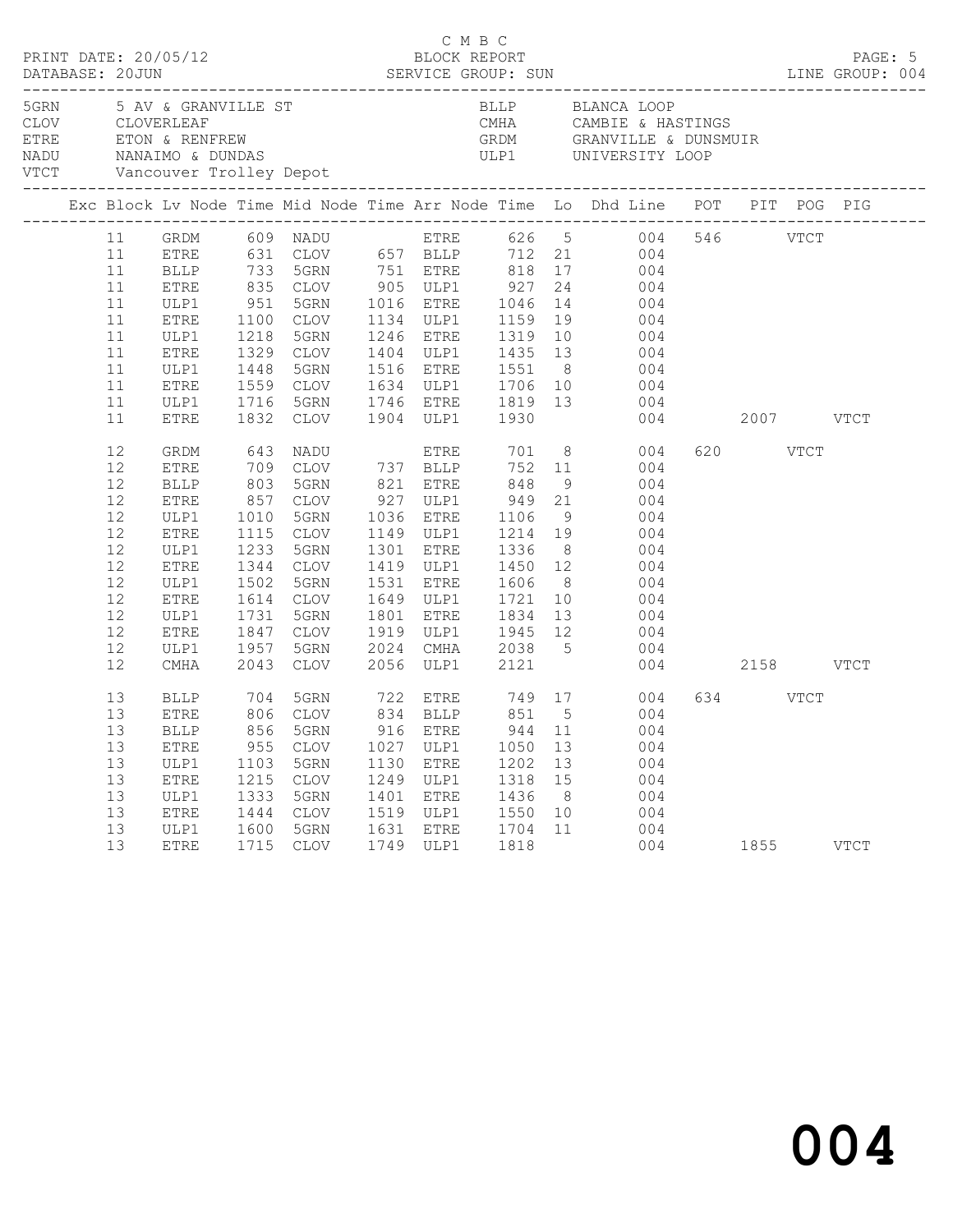#### C M B C<br>BLOCK REPORT SERVICE GROUP: SUN

|    |              |              |                |      |                  |         |                 | Exc Block Lv Node Time Mid Node Time Arr Node Time Lo Dhd Line POT PIT POG PIG |          |           |  |
|----|--------------|--------------|----------------|------|------------------|---------|-----------------|--------------------------------------------------------------------------------|----------|-----------|--|
| 14 |              |              |                |      |                  |         |                 | GRDM 713 NADU ETRE 731 8 004 650 VTCT                                          |          |           |  |
| 14 | <b>ETRE</b>  |              |                |      |                  |         |                 | 739 CLOV 807 BLLP 824 9 004                                                    |          |           |  |
| 14 | <b>BLLP</b>  | 833          | 5GRN           |      | 851 ETRE         | 918 17  |                 | 004                                                                            |          |           |  |
| 14 | ETRE         | 935<br>1045  | CLOV           |      | 1007 ULP1 1030   |         | 15              | 004                                                                            |          |           |  |
| 14 | ULP1         |              | 5GRN           |      | 1112 ETRE        | 1144    | 16              | 004                                                                            |          |           |  |
| 14 | ETRE         | 1200         | CLOV           |      | 1234 ULP1        | 1303 15 |                 | $\begin{array}{c} 0 & 0 \\ 0 & 0 \\ 0 & 4 \end{array}$                         |          |           |  |
| 14 | ULP1         | 1318         | 5GRN           |      | 1346 ETRE        | 1421    | 8 <sup>8</sup>  | 004                                                                            |          |           |  |
| 14 | ETRE         | 1429         | CLOV           |      | 1504 ULP1        | 1535    | 10              | 004                                                                            |          |           |  |
| 14 | ULP1         | 1545         | 5GRN           |      | 1616 ETRE        | 1649    | 11              | 004                                                                            |          |           |  |
| 14 | ETRE         | 1700         | CLOV           |      | 1734 ULP1        | 1803    | 16              | 004                                                                            |          |           |  |
| 14 | ULP1         | 1819         | 5GRN           | 1849 | ETRE             | 1920    |                 | $7\overline{ }$<br>004                                                         |          |           |  |
| 14 | ETRE         | 1927         | CLOV           | 1956 | ULP1             | 2021    | 17              | 004                                                                            |          |           |  |
| 14 | ULP1         | 2038         | 5GRN           | 2104 | CMHA             | 2118    | $5\overline{)}$ | 004                                                                            |          |           |  |
| 14 | CMHA         | 2123         | CLOV           |      | 2136 ULP1        | 2201    | $5\overline{)}$ | 004                                                                            |          |           |  |
| 14 | ULP1         | 2206         | 5GRN           | 2227 | CMHA             | 2240    | 5 <sup>5</sup>  | 004                                                                            |          |           |  |
| 14 | CMHA         | 2245         | CLOV           | 2257 | ULP1             | 2321    | 5 <sup>5</sup>  | 004                                                                            |          |           |  |
| 14 | ULP1         | 2326         | 5GRN 2349 CMHA |      |                  | 2402 5  |                 | 004                                                                            |          |           |  |
| 14 | CMHA         | 2407         | CLOV           | 2421 | ULP1             | 2442    |                 | 004                                                                            |          | 2512 VTCT |  |
| 15 | <b>BLLP</b>  | 916          | 5GRN           |      | 936 ETRE         |         |                 | 1004 10<br>004                                                                 | 843 VTCT |           |  |
| 15 | ETRE         | 1014         | CLOV           |      | 1047 ULP1        | 1110 9  |                 | 004                                                                            |          |           |  |
| 15 | ULP1         | 1119         | 5GRN           |      | 1146 ETRE        | 1218 11 |                 | 004                                                                            |          |           |  |
| 15 | ETRE         | 1229         | CLOV           |      | 1304 ULP1        | 1335 13 |                 | 004                                                                            |          |           |  |
| 15 | ULP1         | 1348         | 5GRN           |      | 1416 ETRE        | 1451    | 8 <sup>8</sup>  | 004                                                                            |          |           |  |
| 15 | ETRE         | 1459         | CLOV           |      | 1534 ULP1        | 1605    | 10              | 004                                                                            |          |           |  |
| 15 | ULP1         | 1615         | 5GRN           |      | 1646 ETRE        | 1719 13 |                 | 004                                                                            |          |           |  |
| 15 | ETRE         | 1732         | CLOV           | 1804 | ULP1             | 1831    | 10              | 004                                                                            |          |           |  |
| 15 | ULP1         | 1841         | 5GRN           | 1909 | ETRE             | 1939    | 8 <sup>8</sup>  | 004                                                                            |          |           |  |
| 15 | ETRE         | 1947         | CLOV           | 2016 | ULP1             | 2041 17 |                 | 004                                                                            |          |           |  |
| 15 | ULP1         | 2058         | 5GRN           |      | 2124 CMHA        | 2138 5  |                 | 004                                                                            |          |           |  |
| 15 | CMHA         | 2143         | CLOV           |      | 2156 ULP1        | 2221 5  |                 | 004                                                                            |          |           |  |
| 15 | ULP1         | 2226         | 5GRN           |      | 2247 CMHA        | 2300 5  |                 | 004                                                                            |          |           |  |
| 15 | CMHA         | 2305         | CLOV           |      | 2317 ULP1        | 2339    |                 | 12 004                                                                         |          |           |  |
| 15 | ULP1         | 2351         | 5GRN           |      | 2414 CMHA        | 2426    |                 | 004                                                                            |          | 2451 VTCT |  |
| 16 | GRDM         | 852          | NADU           |      | ETRE 910 5       |         |                 | 004                                                                            | 827 VTCT |           |  |
| 16 | ETRE         | 915          | CLOV           |      | 947 ULP1 1010 18 |         |                 | 004                                                                            |          |           |  |
| 16 | ULP1         | 1028<br>1130 | 5GRN           |      | 1054 ETRE        | 1124 6  |                 | 004                                                                            |          |           |  |
| 16 | ETRE         | 1130         | CLOV           |      | 1204 ULP1        | 1231 17 |                 | 004                                                                            |          |           |  |
|    |              |              |                |      |                  |         |                 | 16 ULP1 1248 5GRN 1316 ETRE 1351 8 004                                         |          |           |  |
| 16 | ETRE         |              | 1359 CLOV      | 1434 | ULP1             | 1505 12 |                 | 004                                                                            |          |           |  |
| 16 | ULP1         | 1517         | 5GRN           | 1546 | <b>ETRE</b>      | 1621    | 8 <sup>8</sup>  | 004                                                                            |          |           |  |
| 16 | ETRE         | 1629         | CLOV           | 1704 | ULP1             | 1733    | 13              | 004                                                                            |          |           |  |
| 16 | ULP1         | 1746         | 5GRN           | 1816 | <b>ETRE</b>      | 1849    |                 | 004                                                                            |          | 1931 VTCT |  |
| 17 | <b>BLLP</b>  | 936          | 5GRN           | 956  | ${\tt ETRE}$     | 1024    | 6               | 004                                                                            | 903 VTCT |           |  |
| 17 | ETRE         | 1030         | CLOV           | 1104 | ULP1             | 1128    | 21              | 004                                                                            |          |           |  |
| 17 | ULP1         | 1149         | 5GRN           | 1216 | <b>ETRE</b>      | 1248    | 11              | 004                                                                            |          |           |  |
| 17 | ETRE         | 1259         | CLOV           | 1334 | ULP1             | 1405    | 13              | 004                                                                            |          |           |  |
| 17 | ULP1         | 1418         | 5GRN           | 1446 | <b>ETRE</b>      | 1521    | 8 <sup>8</sup>  | 004                                                                            |          |           |  |
| 17 | ETRE         | 1529         | <b>CLOV</b>    | 1604 | ULP1             | 1636    | 9               | 004                                                                            |          |           |  |
| 17 | ULP1         | 1645         | 5GRN           | 1716 | <b>ETRE</b>      | 1749    | 13              | 004                                                                            |          |           |  |
| 17 | ${\tt ETRE}$ | 1802         | <b>CLOV</b>    | 1834 | ULP1             | 1901 20 |                 | 004                                                                            |          |           |  |

17 ULP1 1921 5GRN 1949 ETRE 2019 004 2059 VTCT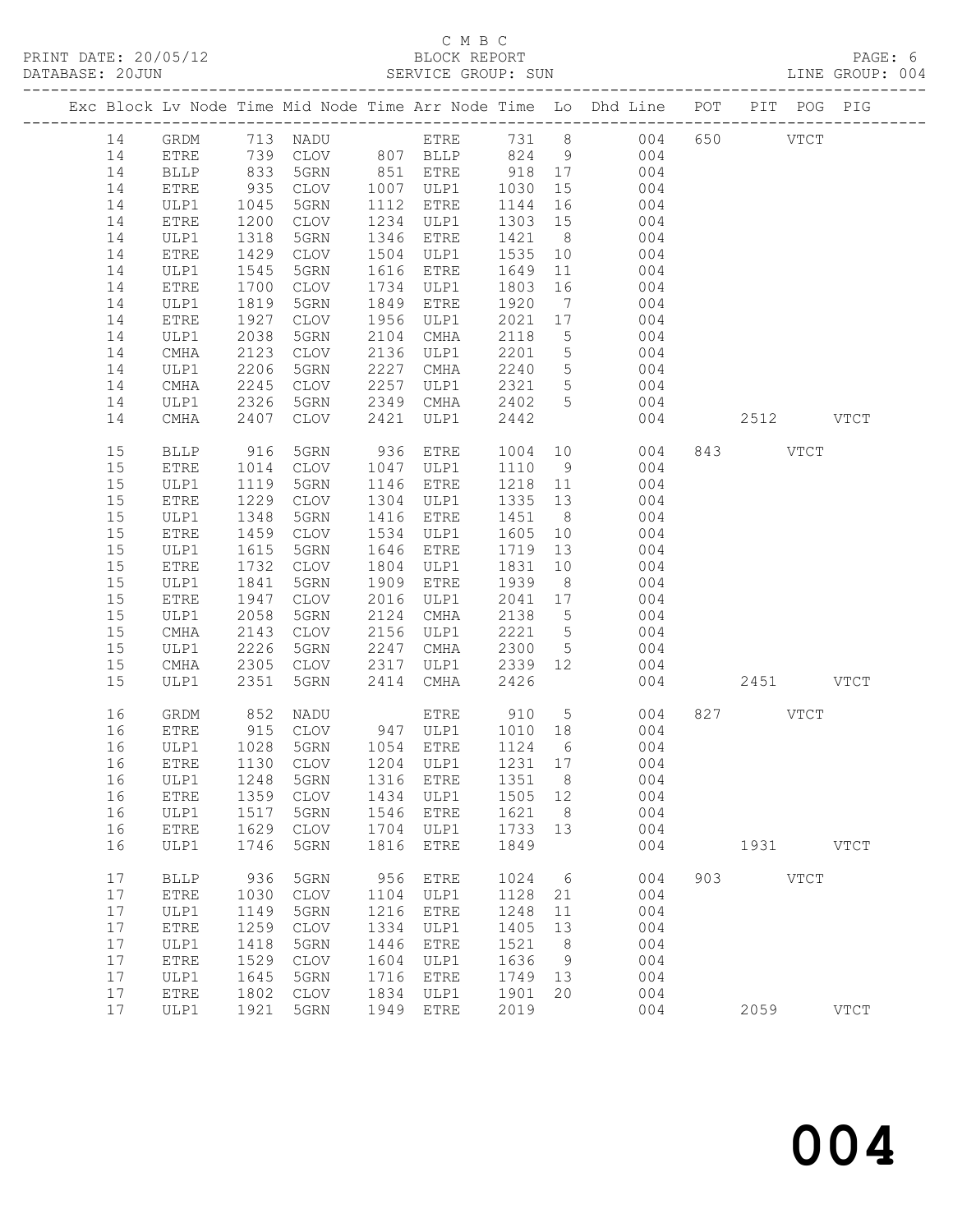|    |             |      |      |      |                        |         |                 | Exc Block Lv Node Time Mid Node Time Arr Node Time Lo Dhd Line POT |           |           | PIT POG PIG |  |
|----|-------------|------|------|------|------------------------|---------|-----------------|--------------------------------------------------------------------|-----------|-----------|-------------|--|
| 18 | GRDM        |      |      |      |                        |         |                 | 1019 NADU ETRE 1038 7 004                                          |           | 954 VTCT  |             |  |
| 18 | ETRE        | 1045 |      |      | CLOV 1119 ULP1 1143 20 |         |                 | 004                                                                |           |           |             |  |
| 18 | ULP1        | 1203 | 5GRN |      | 1231 ETRE              | 1304    | 10              | $\frac{1}{2}$                                                      |           |           |             |  |
| 18 | <b>ETRE</b> | 1314 | CLOV |      | 1349 ULP1              | 1420 13 |                 | 004                                                                |           |           |             |  |
| 18 | ULP1        | 1433 | 5GRN | 1501 | ETRE                   | 1536    | 8 <sup>8</sup>  | 004                                                                |           |           |             |  |
| 18 | ETRE        | 1544 | CLOV | 1619 | ULP1                   | 1651    | 9               | 004                                                                |           |           |             |  |
| 18 | ULP1        | 1700 | 5GRN | 1731 | ETRE                   | 1804 13 |                 | 004                                                                |           |           |             |  |
| 18 | ETRE        | 1817 | CLOV | 1849 | ULP1                   | 1916    | 26              | 004                                                                |           |           |             |  |
| 18 | ULP1        | 1942 | 5GRN | 2009 | CMHA                   | 2023    |                 | 004                                                                | 2048 VTCT |           |             |  |
| 19 | GRDM        | 1119 | NADU |      | ETRE                   | 1139    |                 | 6 004 1054 VTCT                                                    |           |           |             |  |
| 19 | <b>ETRE</b> | 1145 | CLOV |      | 1219 ULP1              | 1246 17 |                 | 004                                                                |           |           |             |  |
| 19 | ULP1        | 1303 | 5GRN | 1331 | ETRE                   | 1406    | 8 <sup>8</sup>  | 004                                                                |           |           |             |  |
| 19 | <b>ETRE</b> | 1414 | CLOV | 1449 | ULP1                   | 1520 11 |                 | 004                                                                |           |           |             |  |
| 19 | ULP1        | 1531 | 5GRN | 1601 | ETRE                   | 1636    | 8 <sup>8</sup>  | 004                                                                |           |           |             |  |
| 19 | <b>ETRE</b> | 1644 | CLOV | 1719 | ULP1                   | 1748 13 |                 | 004                                                                |           |           |             |  |
| 19 | ULP1        | 1801 | 5GRN | 1831 | ETRE                   | 1902    | $5\overline{)}$ | 004                                                                |           |           |             |  |
| 19 | <b>ETRE</b> | 1907 | CLOV | 1936 | ULP1                   | 2001    | 16              | 004                                                                |           |           |             |  |
| 19 | ULP1        | 2017 | 5GRN | 2044 | CMHA                   | 2058    | $5\overline{)}$ | 004                                                                |           |           |             |  |
| 19 | CMHA        | 2103 | CLOV | 2116 | ULP1                   | 2141    | $5\overline{)}$ | 004                                                                |           |           |             |  |
| 19 | ULP1        | 2146 | 5GRN | 2207 | CMHA                   | 2220    | $5\overline{)}$ | 004                                                                |           |           |             |  |
| 19 | CMHA        | 2225 | CLOV | 2237 | ULP1                   | 2301    | 5 <sup>5</sup>  | 004                                                                |           |           |             |  |
| 19 | ULP1        | 2306 | 5GRN | 2329 | CMHA                   | 2342    | 5 <sup>5</sup>  | 004                                                                |           |           |             |  |
| 19 | CMHA        | 2347 | CLOV | 2359 | ULP1                   | 2421    |                 | 004                                                                |           | 2455 VTCT |             |  |
| 20 | ULP1        | 1134 | 5GRN | 1201 | ETRE                   |         |                 | 1233 11 004 1052 VTCT                                              |           |           |             |  |
| 20 | <b>ETRE</b> | 1244 | CLOV | 1319 | ULP1                   | 1350 13 |                 | 004                                                                |           |           |             |  |
| 20 | ULP1        | 1403 | 5GRN | 1431 | ETRE                   | 1506    | 8 <sup>8</sup>  | 004                                                                |           |           |             |  |
| 20 | <b>ETRE</b> | 1514 | CLOV | 1549 | ULP1                   | 1621    | 9               | 004                                                                |           |           |             |  |
| 20 | ULP1        | 1630 | 5GRN | 1701 | ETRE                   | 1734    | 13              | 004                                                                |           |           |             |  |
| 20 | <b>ETRE</b> | 1747 | CLOV | 1819 | ULP1                   | 1846    | 15              | 004                                                                |           |           |             |  |
| 20 | ULP1        | 1901 | 5GRN | 1929 | ETRE                   | 1959    | 8 <sup>8</sup>  | 004                                                                |           |           |             |  |
| 20 | <b>ETRE</b> | 2007 | CLOV | 2036 | ULP1                   | 2101 17 |                 | 004                                                                |           |           |             |  |
| 20 | ULP1        | 2118 | 5GRN | 2144 | CMHA                   | 2158    | 6 <sup>6</sup>  | 004                                                                |           |           |             |  |
| 20 | CMHA        | 2204 | CLOV | 2216 | ULP1                   | 2240    | $5\overline{)}$ | 004                                                                |           |           |             |  |
| 20 | ULP1        | 2245 | 5GRN | 2308 | CMHA                   | 2321    | $5\overline{)}$ | 004                                                                |           |           |             |  |
| 20 | CMHA        | 2326 | CLOV |      | 2338 ULP1              | 2400    |                 | 004                                                                |           | 2434 VTCT |             |  |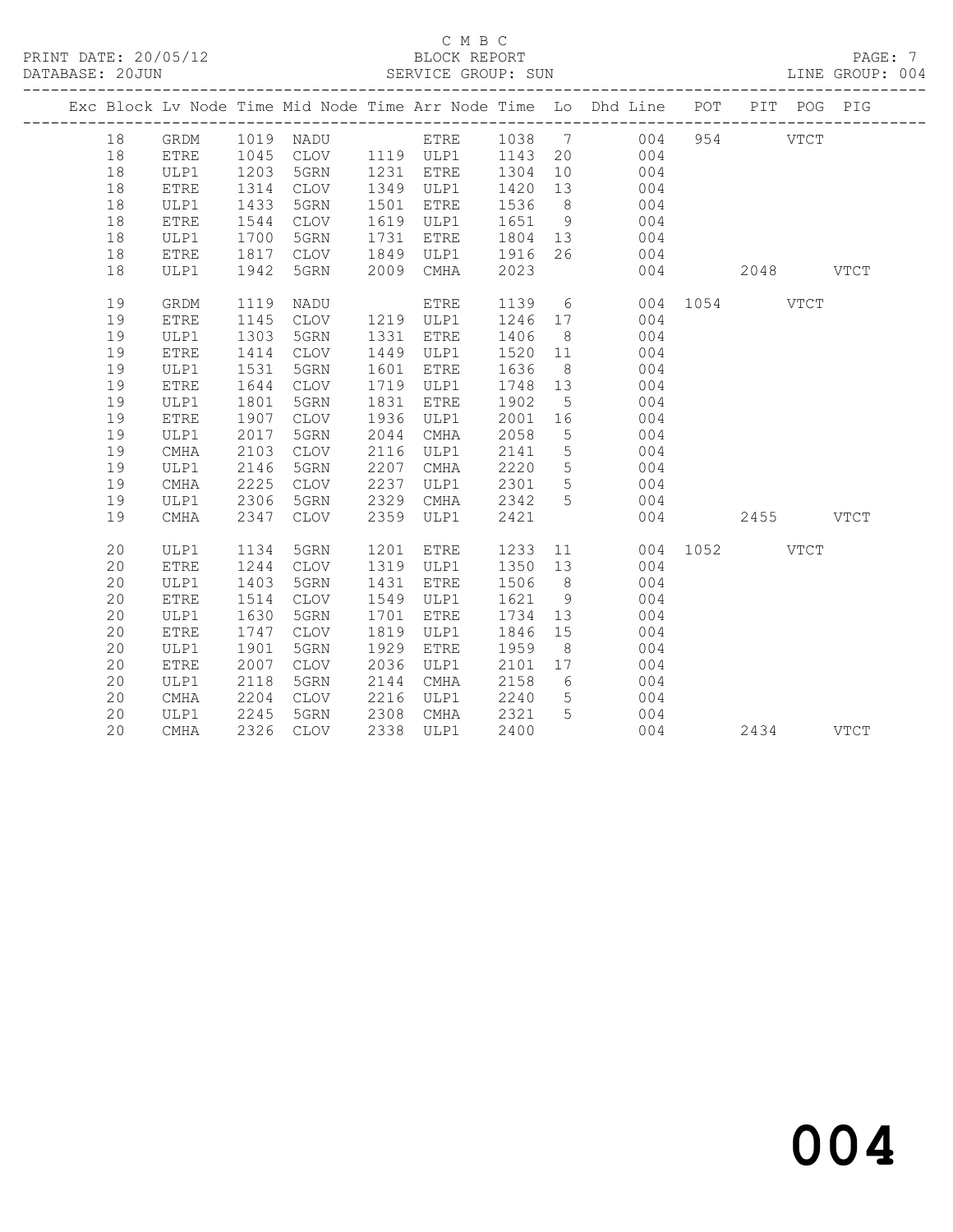|                                                              |                              |                              |                                                                                                          | C M B C      |                              |                                        |                                                                                                                                                                                                                                                        |  |  |
|--------------------------------------------------------------|------------------------------|------------------------------|----------------------------------------------------------------------------------------------------------|--------------|------------------------------|----------------------------------------|--------------------------------------------------------------------------------------------------------------------------------------------------------------------------------------------------------------------------------------------------------|--|--|
|                                                              |                              |                              |                                                                                                          |              |                              |                                        | BURN BURRARD & ROBSON CADN NB CAMBIE ST NS DUNSMUIR<br>DADE DAVIE & DENMAN DAVIE & DENMAN DAVIE & DENMAN DAVIE & DENMAN DAVIE & DENMAN DAVIE & DENMAN DAVIE & MAINLAND<br>DAPE DAVIE NS PACIFIC ROBSON & BURRARD<br>VTCT Vancouver T                   |  |  |
|                                                              |                              |                              |                                                                                                          |              |                              |                                        | Exc Block Lv Node Time Mid Node Time Arr Node Time Lo Dhd Line POT PIT POG PIG                                                                                                                                                                         |  |  |
| 1<br>$\mathbf{1}$<br>$\mathbf{1}$<br>$\mathbf{1}$            |                              |                              |                                                                                                          |              |                              |                                        | ROBR 632<br>DADE 638 DAPF 647 CADN 653 9 006<br>CADN 702<br>DADE 715 DAPF 726 CADN 732 10 006<br>CADN 742<br>CADR 742<br>DADE 75 DAPF 806 CADN 812 7 006<br>CADR 819<br>CADR 819<br>CADR 819<br>CADN 819<br>DADE 935 DAPF 806 CADN 812 7 006<br>CADN 8 |  |  |
| $\mathbf{1}$<br>$\mathbf{1}$<br>$\mathbf{1}$                 |                              |                              | DADE DADE<br>DAPF 846 CADN                                                                               |              |                              |                                        |                                                                                                                                                                                                                                                        |  |  |
| $\mathbf{1}$<br>$\mathbf{1}$<br>$\mathbf{1}$<br>$\mathbf{1}$ | DADE<br>CADN<br>DADE<br>CADN | 835<br>908<br>925<br>953     | DAPF 936 CADN                                                                                            | DADE<br>DADE | 852<br>925<br>943<br>1010    | $\overline{0}$<br>10<br>$\overline{0}$ | 16 006<br>005<br>006<br>005                                                                                                                                                                                                                            |  |  |
| $\mathbf{1}$<br>$\mathbf{1}$<br>$\mathbf{1}$<br>$\mathbf{1}$ | DADE<br>CADN<br>DADE<br>CADN | 1010<br>1040<br>1100<br>1128 | DAPF 1021 CADN<br>DADE<br>DAPF 1113 CADN                                                                 | DADE         | 1028 12<br>1100<br>1121      | $\overline{0}$                         | 006<br>005<br>$\frac{6}{7}$<br>006                                                                                                                                                                                                                     |  |  |
| $\mathbf{1}$<br>$\mathbf{1}$<br>$\mathbf{1}$                 | DADE<br>CADN<br>DADE         | 1148<br>1221<br>1244         | DAPF 1201 CADN<br>DAPF 1257 CADN<br>DAPF 1257 CADN<br>DAPF 1353 CADN<br>DAPF 1449 CADN<br>DAPF 1449 CADN |              | 1148<br>1209<br>1244<br>1305 | 11                                     | $\begin{array}{ccc} 0 & 005 \\ 12 & 006 \end{array}$<br>$\begin{array}{c} 0 \\ 11 \end{array}$<br>005<br>006                                                                                                                                           |  |  |
| $\mathbf{1}$<br>$\mathbf{1}$<br>$\mathbf{1}$<br>$\mathbf{1}$ | CADN<br>DADE<br>CADN<br>DADE | 1316<br>1340<br>1411<br>1436 |                                                                                                          |              | 1340<br>1402<br>1436<br>1458 | 9<br>$\overline{0}$<br>9               | $\begin{array}{c}\n0 \\ \hline\n\end{array}$<br>005<br>006<br>005<br>- 006                                                                                                                                                                             |  |  |
| $\mathbf{1}$<br>$\mathbf{1}$<br>$\mathbf{1}$<br>$\mathbf{1}$ | CADN<br>DADE<br>CADN<br>DADE | 1507<br>1532<br>1603<br>1628 | DAPF 1546 CADN<br>DAPF 1546 CADN<br>DAPF 1642 CADN<br>DAPF 1737 CADN<br>DAPF 1737 CADN                   |              | 1532<br>1555<br>1628         | 8                                      | $\begin{matrix} 0 & 0 & 0 \\ 0 & 0 & 0 \end{matrix}$<br>- 006<br>$\begin{array}{ccc}\n0 & 0 \\ 0 & 0\n\end{array}$<br>- 006                                                                                                                            |  |  |
| $\mathbf{1}$<br>$\mathbf{1}$<br>$\mathbf{1}$                 | CADN<br>DADE<br>CADN         | 1658<br>1723<br>1751         |                                                                                                          | DADE         | 1650<br>1723<br>1745<br>1815 |                                        | $\begin{matrix} 8 \\ 0 \end{matrix}$<br>005<br>$\begin{array}{c} 6 \\ 0 \end{array}$<br>006<br>005                                                                                                                                                     |  |  |
| $\mathbf{1}$<br>$\mathbf{1}$<br>$\mathbf{1}$<br>$\mathbf{1}$ | DADE<br>CADN<br>DADE<br>CADN | 1815<br>1851<br>1915<br>1943 | DAPF 1829 CADN<br>DADE DAPF 1929 CADN                                                                    | DADE         | 1837<br>1915<br>1937<br>2005 | $\overline{0}$                         | 14 006<br>005<br>6 006                                                                                                                                                                                                                                 |  |  |
| $\mathbf 1$<br>$\mathbf 1$<br>$\mathbf 1$                    | DADE<br>CADN<br>DADE         | 2005<br>2033<br>2055         | DAPF 2017 CADN<br>DADE<br>DAPF 2107 CADN                                                                 |              | 2024<br>2055<br>2113         | $\Omega$                               | $\begin{array}{ccc} 0 & \quad & 005 \\ 9 & \quad & 006 \end{array}$<br>005<br>006 2142 VTCT                                                                                                                                                            |  |  |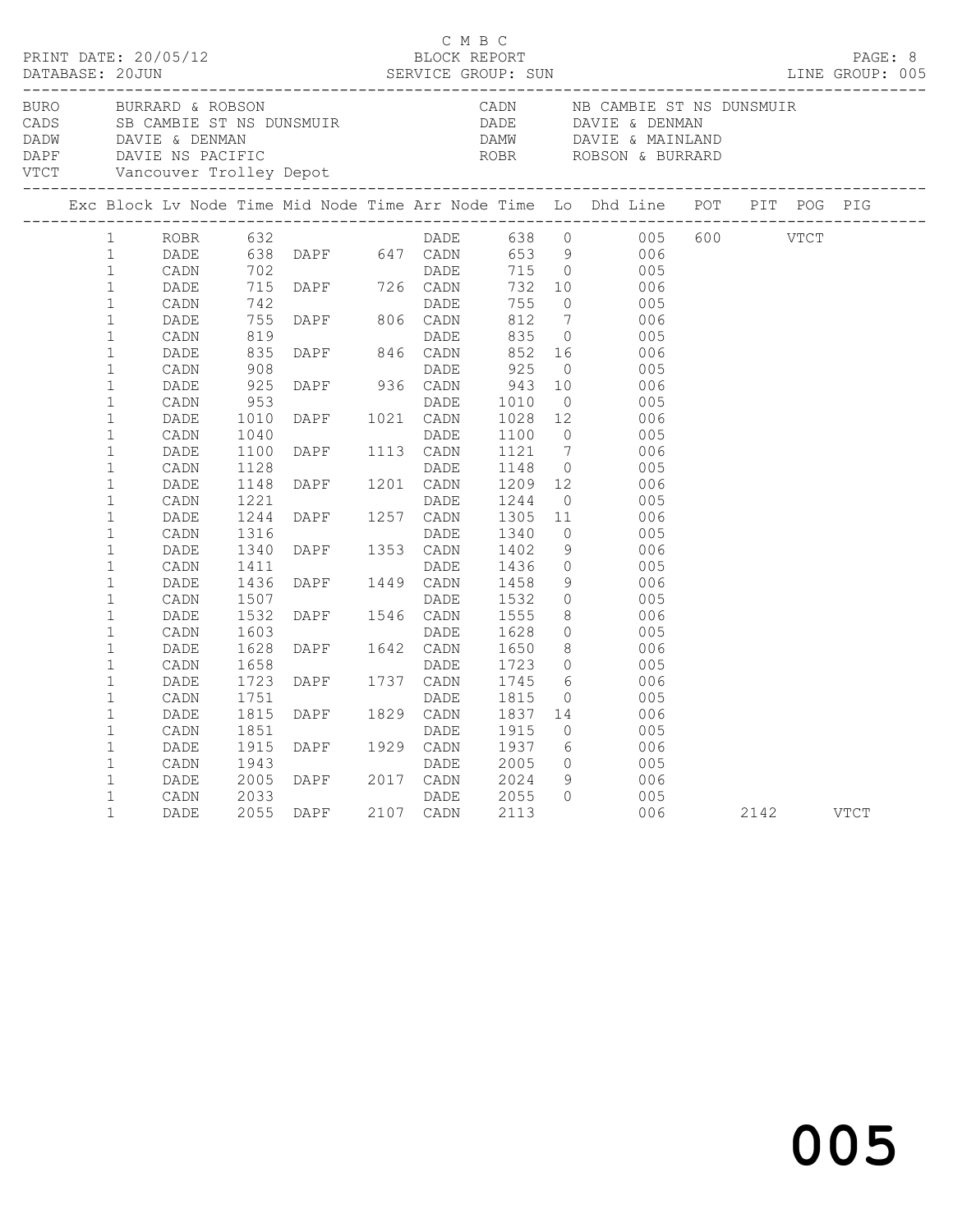### C M B C

| DATABASE: 20JUN |                 |      |               |      | SERVICE GROUP: SUN               |      |                 |                                                                                |          |      | LINE GROUP: 005 |
|-----------------|-----------------|------|---------------|------|----------------------------------|------|-----------------|--------------------------------------------------------------------------------|----------|------|-----------------|
|                 |                 |      |               |      |                                  |      |                 | Exc Block Lv Node Time Mid Node Time Arr Node Time Lo Dhd Line POT PIT POG PIG |          |      |                 |
| 2               | CADN            | 642  |               |      |                                  |      | 655 0           | 005                                                                            | 614 VTCT |      |                 |
| $\mathbf{2}$    | DADE            |      |               |      | DADE<br>655 DAPF 704 CADN<br>722 |      | 710 12          | 006                                                                            |          |      |                 |
| $\mathbf{2}$    | CADN            | 722  |               |      | DADE                             | 735  | $\overline{0}$  | 005                                                                            |          |      |                 |
| $\sqrt{2}$      | DADE            | 735  | DAPF 746 CADN |      |                                  | 752  | $\overline{7}$  | 006                                                                            |          |      |                 |
| $\mathbf{2}$    | $\mathtt{CADN}$ | 759  |               |      | DADE                             | 815  | $\overline{0}$  | 005                                                                            |          |      |                 |
| $\overline{c}$  | DADE            | 815  | DAPF 826 CADN |      |                                  | 832  | 6               | 006                                                                            |          |      |                 |
| $\mathbf{2}$    | $\mathtt{CADN}$ | 838  |               |      | DADE                             | 855  | $\circ$         | 005                                                                            |          |      |                 |
| $\mathbf{2}$    | DADE            | 855  | <b>DAPF</b>   |      | 906 CADN                         | 913  | 10              | 006                                                                            |          |      |                 |
| $\mathbf{2}$    | CADN            | 923  |               |      | DADE                             | 940  | $\overline{0}$  | 005                                                                            |          |      |                 |
| $\mathbf{2}$    | DADE            | 940  | DAPF          |      | 951 CADN                         | 958  | $5\phantom{.0}$ | 006                                                                            |          |      |                 |
| $\mathbf{2}$    | CADN            | 1003 |               |      | DADE                             | 1020 | $\overline{0}$  | 005                                                                            |          |      |                 |
| $\mathbf{2}$    | DADE            | 1020 | DAPF          |      | 1031 CADN                        | 1038 | 10              | 006                                                                            |          |      |                 |
| $\mathbf{2}$    | CADN            | 1048 |               |      | DADE                             | 1108 | $\overline{0}$  | 005                                                                            |          |      |                 |
| $\mathbf{2}$    | DADE            | 1108 | DAPF          |      | 1121 CADN                        | 1129 | $\overline{7}$  | 006                                                                            |          |      |                 |
| $\mathbf{2}$    | CADN            | 1136 |               |      | DADE                             | 1156 | $\overline{0}$  | 005                                                                            |          |      |                 |
| $\mathbf{2}$    | DADE            | 1156 | DAPF          |      | 1209 CADN                        | 1217 | 12              | 006                                                                            |          |      |                 |
| $\mathbf{2}$    | CADN            | 1229 |               |      | DADE                             | 1252 | $\overline{0}$  | 005                                                                            |          |      |                 |
| $\mathbf{2}$    | DADE            | 1252 | DAPF          |      | 1305 CADN                        | 1313 | 11              | 006                                                                            |          |      |                 |
| $\sqrt{2}$      | CADN            | 1324 |               |      | DADE                             | 1348 | $\overline{0}$  | 005                                                                            |          |      |                 |
| $\mathbf{2}$    | DADE            | 1348 | DAPF          |      | 1401 CADN                        | 1410 | 9               | 006                                                                            |          |      |                 |
| $\overline{c}$  | CADN            | 1419 |               |      | DADE                             | 1444 | $\overline{0}$  | 005                                                                            |          |      |                 |
| $\mathbf{2}$    | DADE            | 1444 | DAPF          |      | 1457 CADN                        | 1506 | 9               | 006                                                                            |          |      |                 |
| $\mathbf{2}$    | $\mathtt{CADN}$ | 1515 |               |      | DADE                             | 1540 | $\circ$         | 005                                                                            |          |      |                 |
| $\mathbf{2}$    | DADE            | 1540 | DAPF          |      | 1554 CADN                        | 1603 | 8               | 006                                                                            |          |      |                 |
| $\overline{c}$  | CADN            | 1611 |               |      | DADE                             | 1636 | $\circ$         | 005                                                                            |          |      |                 |
| $\mathbf{2}$    | DADE            | 1636 | DAPF          |      | 1650 CADN                        | 1658 | 9               | 006                                                                            |          |      |                 |
| $\mathbf{2}$    | CADN            | 1707 |               |      | DADE                             | 1731 | $\overline{0}$  | 005                                                                            |          |      |                 |
| $\mathbf{2}$    | DADE            | 1731 | DAPF          |      | 1745 CADN                        | 1753 | 8 <sup>8</sup>  | 006                                                                            |          |      |                 |
| $\mathbf{2}$    | CADN            | 1801 |               |      | DADE                             | 1825 | $\overline{0}$  | 005                                                                            |          |      |                 |
| $\mathbf{2}$    | DADE            | 1825 | DAPF          |      | 1839 CADN                        | 1847 | 14              | 006                                                                            |          |      |                 |
| $\mathbf{2}$    | CADN            | 1901 |               |      | DADE                             | 1925 | $\overline{0}$  | 005                                                                            |          |      |                 |
| $\mathbf{2}$    | DADE            | 1925 | DAPF          | 1939 | CADN                             | 1947 | 6               | 006                                                                            |          |      |                 |
| $\mathbf{2}$    | CADN            | 1953 |               |      | DADE                             | 2015 | $\circ$         | 005                                                                            |          |      |                 |
| $\mathbf{2}$    | DADE            | 2015 | DAPF          |      | 2027 CADN                        | 2034 | 12              | 006                                                                            |          |      |                 |
| $\mathbf{2}$    | $\mathtt{CADN}$ | 2046 |               |      | DADE                             | 2105 | $\overline{0}$  | 005                                                                            |          |      |                 |
| $\mathbf{2}$    | DADE            | 2105 | DAPF          |      | 2117 CADN                        | 2123 | 8 <sup>8</sup>  | 006                                                                            |          |      |                 |
| $\mathbf{2}$    | CADN            | 2131 |               |      | DADE                             | 2150 | $\overline{0}$  | 005                                                                            |          |      |                 |
| $\mathbf{2}$    | DADE            | 2150 | DAPF          | 2202 | CADN                             | 2208 | 9               | 006                                                                            |          |      |                 |
| $\mathbf{2}$    | CADN            | 2217 |               |      | DADE                             | 2235 | $\overline{0}$  | 005                                                                            |          |      |                 |
| $\mathbf 2$     | DADE            | 2235 | DAPF          |      | 2247 CADN                        | 2253 | 10              | 006                                                                            |          |      |                 |
| $\overline{c}$  | CADN            | 2303 |               |      | DADE                             | 2320 | $\bigcap$       | 005                                                                            |          |      |                 |
| 2               | DADE            | 2320 | DAPF          |      | 2330 CADN                        | 2336 |                 | 006                                                                            |          | 2405 | VTCT            |

and the contract of  $\sim$  005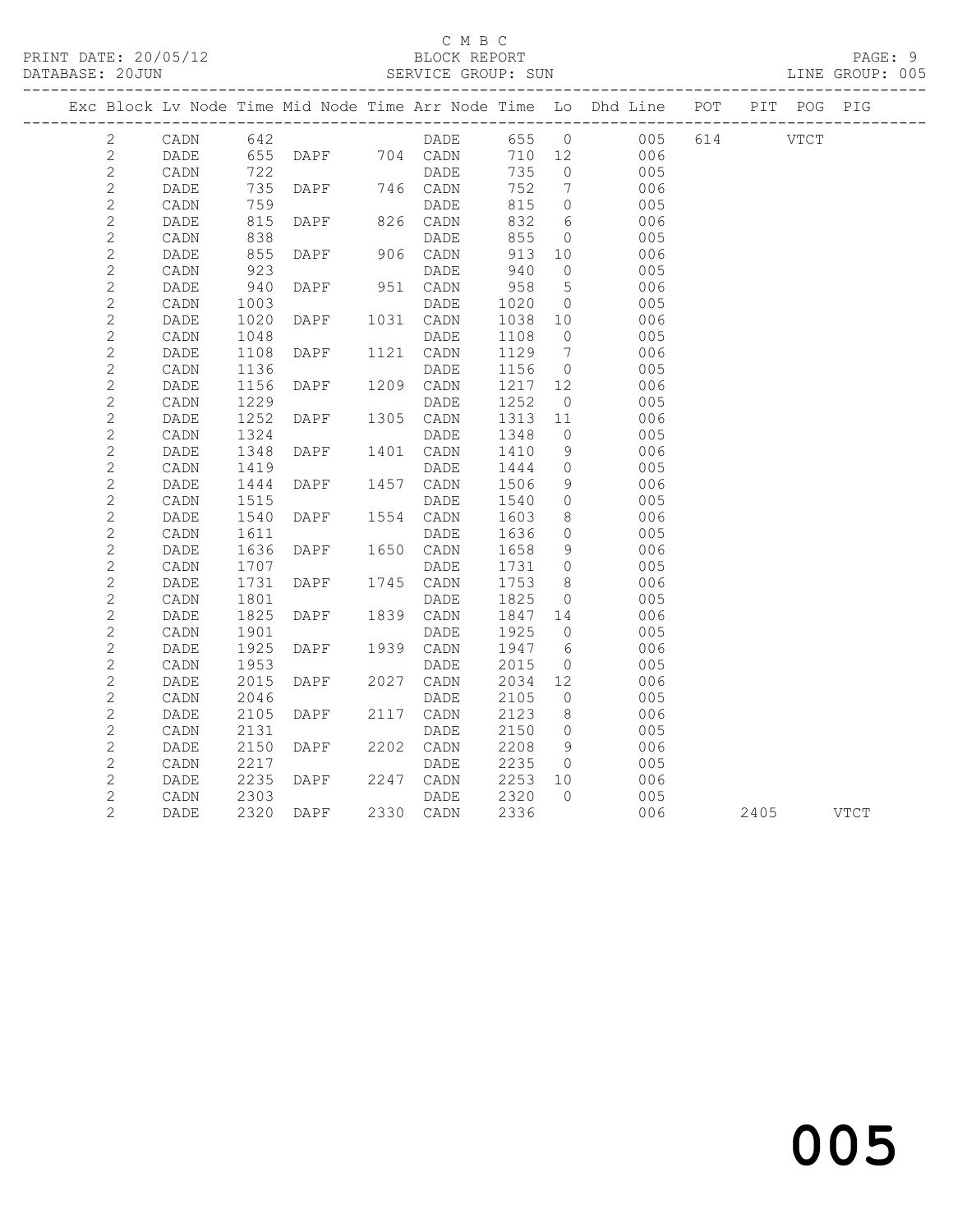### C M B C<br>BLOCK REPORT

PRINT DATE: 20/05/12 BLOCK REPORT PAGE: 10 SERVICE GROUP: SUN LINE GROUP: 005 ------------------------------------------------------------------------------------------------- Exc Block Lv Node Time Mid Node Time Arr Node Time Lo Dhd Line POT PIT POG PIG ------------------------------------------------------------------------------------------------- DADE 910 0 005 825 VTCT

| $\check{ }$    |      | ◡◡◡  |      |      |      | ンエン  |              |     | ◡◡◡ | , ⊥∪⊥ |             |
|----------------|------|------|------|------|------|------|--------------|-----|-----|-------|-------------|
| 3              | DADE | 910  | DAPF | 921  | CADN | 928  | 10           | 006 |     |       |             |
| 3              | CADN | 938  |      |      | DADE | 955  | $\circ$      | 005 |     |       |             |
| 3              | DADE | 955  | DAPF | 1006 | CADN | 1013 | 8            | 006 |     |       |             |
| 3              | CADN | 1021 |      |      | DADE | 1040 | $\Omega$     | 005 |     |       |             |
| 3              | DADE | 1040 | DAPF | 1051 | CADN | 1059 | 13           | 006 |     |       |             |
| 3              | CADN | 1112 |      |      | DADE | 1132 | 0            | 005 |     |       |             |
| 3              | DADE | 1132 | DAPF | 1145 | CADN | 1153 | 7            | 006 |     |       |             |
| 3              | CADN | 1200 |      |      | DADE | 1220 | $\Omega$     | 005 |     |       |             |
| 3              | DADE | 1220 | DAPF | 1233 | CADN | 1241 | 12           | 006 |     |       |             |
| 3              | CADN | 1253 |      |      | DADE | 1316 | 0            | 005 |     |       |             |
| 3              | DADE | 1316 | DAPF | 1329 | CADN | 1338 | 9            | 006 |     |       |             |
| 3              | CADN | 1347 |      |      | DADE | 1412 | $\Omega$     | 005 |     |       |             |
| 3              | DADE | 1412 | DAPF | 1425 | CADN | 1434 | 9            | 006 |     |       |             |
| 3              | CADN | 1443 |      |      | DADE | 1508 | $\Omega$     | 005 |     |       |             |
| 3              | DADE | 1508 | DAPF | 1522 | CADN | 1531 | 8            | 006 |     |       |             |
| 3              | CADN | 1539 |      |      | DADE | 1604 | $\mathbf{0}$ | 005 |     |       |             |
| 3              | DADE | 1604 | DAPF | 1618 | CADN | 1626 | 9            | 006 |     |       |             |
| 3              | CADN | 1635 |      |      | DADE | 1700 | $\Omega$     | 005 |     |       |             |
| 3              | DADE | 1700 | DAPF | 1714 | CADN | 1722 | 9            | 006 |     |       |             |
| 3              | CADN | 1731 |      |      | DADE | 1755 | $\Omega$     | 005 |     |       |             |
| 3              | DADE | 1755 | DAPF | 1809 | CADN | 1817 | 14           | 006 |     |       |             |
| 3              | CADN | 1831 |      |      | DADE | 1855 | $\Omega$     | 005 |     |       |             |
| 3              | DADE | 1855 | DAPF | 1909 | CADN | 1917 | 6            | 006 |     |       |             |
| 3              | CADN | 1923 |      |      | DADE | 1945 | $\Omega$     | 005 |     |       |             |
| 3              | DADE | 1945 | DAPF | 1957 | CADN | 2004 | 9            | 006 |     |       |             |
| $\mathfrak{Z}$ | CADN | 2013 |      |      | DADE | 2035 | $\Omega$     | 005 |     |       |             |
| 3              | DADE | 2035 | DAPF | 2047 | CADN | 2053 |              | 006 |     | 2122  | <b>VTCT</b> |
|                |      |      |      |      |      |      |              |     |     |       |             |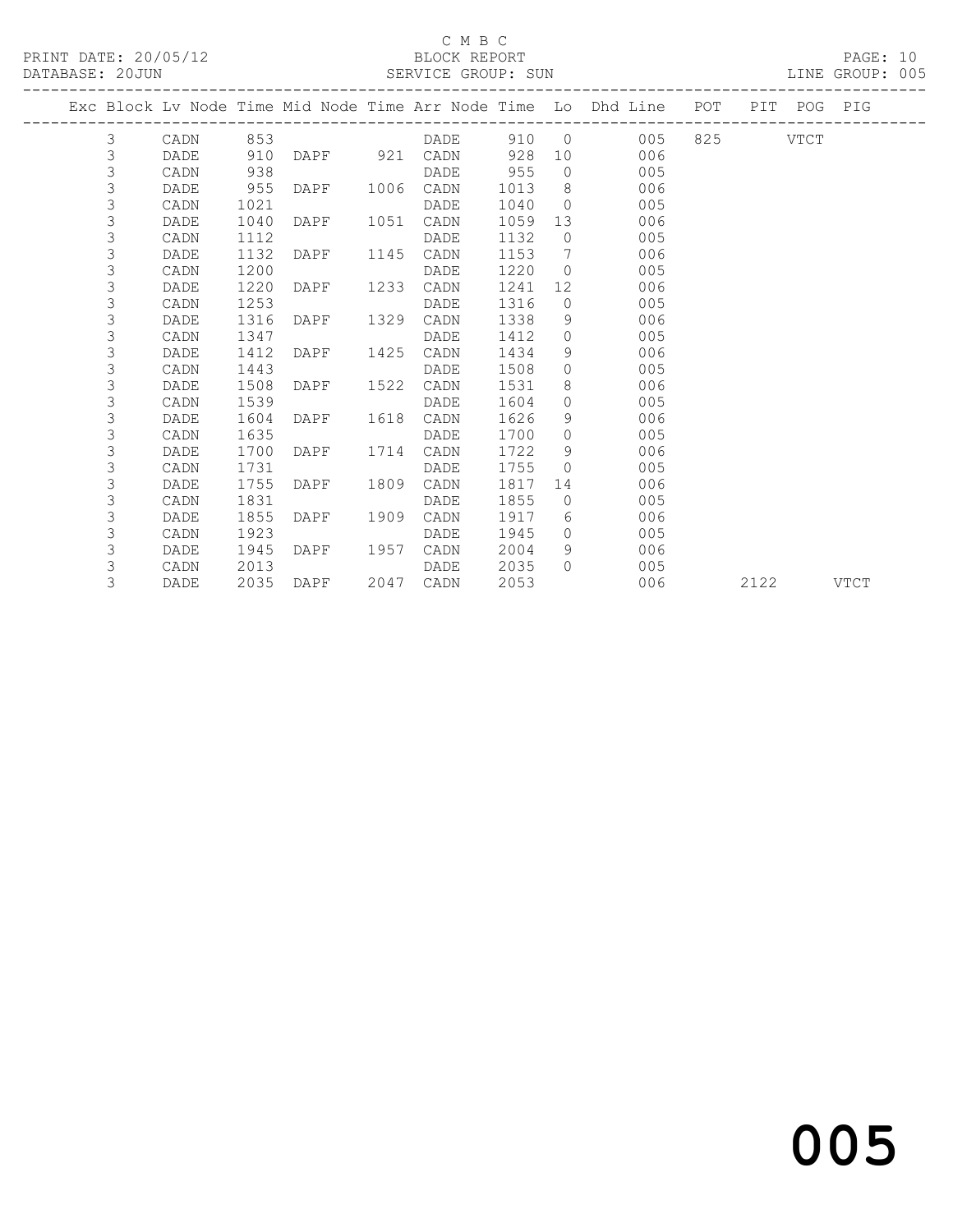#### C M B C

DATABASE: 20JUN SERVICE GROUP: SUN SERVICE GROUP: SUN LINE GROUP: 005 ------------------------------------------------------------------------------------------------- Exc Block Lv Node Time Mid Node Time Arr Node Time Lo Dhd Line POT PIT POG PIG ------------------------------------------------------------------------------------------------- 4 CADN 1011 DADE 1030 0 005 943 VTCT 4 DADE 1030 DAPF 1041 CADN 1049 15 006 4 DADE 1030 DAPF 1041 CADN 1049 15 006<br>4 CADN 1104 DADE 1124 0 005 4 CADN 1104 DADE 1124 0 005 4 DADE 1124 DAPF 1137 CADN 1145 7 006 4 CADN 1152 DADE 1212 0 005 4 DADE 1212 DAPF 1225 CADN 1233 12 006 4 CADN 1245 DADE 1308 0 005 4 DADE 1308 DAPF 1321 CADN 1330 9 006 4 CADN 1339 DADE 1404 0 005 4 DADE 1404 DAPF 1417 CADN 1426 9 006 4 CADN 1435 DADE 1500 0 005 4 DADE 1500 DAPF 1514 CADN 1523 8 006 4 CADN 1531 DADE 1556 0 005 4 DADE 1556 DAPF 1610 CADN 1618 9 006 4 CADN 1627 DADE 1652 0 005 4 DADE 1652 DAPF 1706 CADN 1714 9 006 4 CADN 1723 DADE 1747 0 005 4 DADE 1747 DAPF 1801 CADN 1809 12 006 4 CADN 1821 DADE 1845 0 005 4 DADE 1845 DAPF 1859 CADN 1907 6 006 4 CADN 1913 DADE 1935 0 005 4 DADE 1935 DAPF 1947 CADN 1954 9 006 4 CADN 2003 DADE 2025 0 005 4 DADE 2025 DAPF 2037 CADN 2044 17<br>4 CADN 2101 DADE 2120 0 4 CADN 2101 DADE 2120 0 005 4 DADE 2120 DAPF 2132 CADN 2138 9 006 4 CADN 2147 DADE 2205 0 005 4 DADE 2205 DAPF 2217 CADN 2223 9 006 4 CADN 2232 DADE 2250 0 005 4 DADE 2250 DAPF 2302 CADN 2308 10 006 4 CADN 2318 DADE 2335 0 005 4 DADE 2335 DAPF 2345 CADN 2351 7 006 4 CADN 2358 DADE 2410 0 005 4 CADN 2101 DADE 2120 0 005<br>
4 DADE 2120 DAPF 2132 CADN 2138 9 006<br>
4 CADN 2147 DADE 2205 0 005<br>
4 DADE 2205 DAPF 2217 CADN 2223 9 006<br>
4 CADN 2232 DADE 2250 0 005<br>
4 DADE 2250 DAPF 2302 CADN 2308 10 006<br>
4 CADN 2318 DADE 4 CADN 2438 DADE 2450 0 005<br>
4 DADE 2450 DAPF 2500 CADN 2506 12 006<br>
4 CADN 2518 DADE 2530 0 005<br>
4 DADE 2530 0 005 4 DADE 2450 DAPF 2500 CADN

4 DADE 2530 DAPF 2540 CADN 2546 006 2615 VTCT

4 CADN 2518 DADE 2530 0 005

and the contract of  $\sim$  005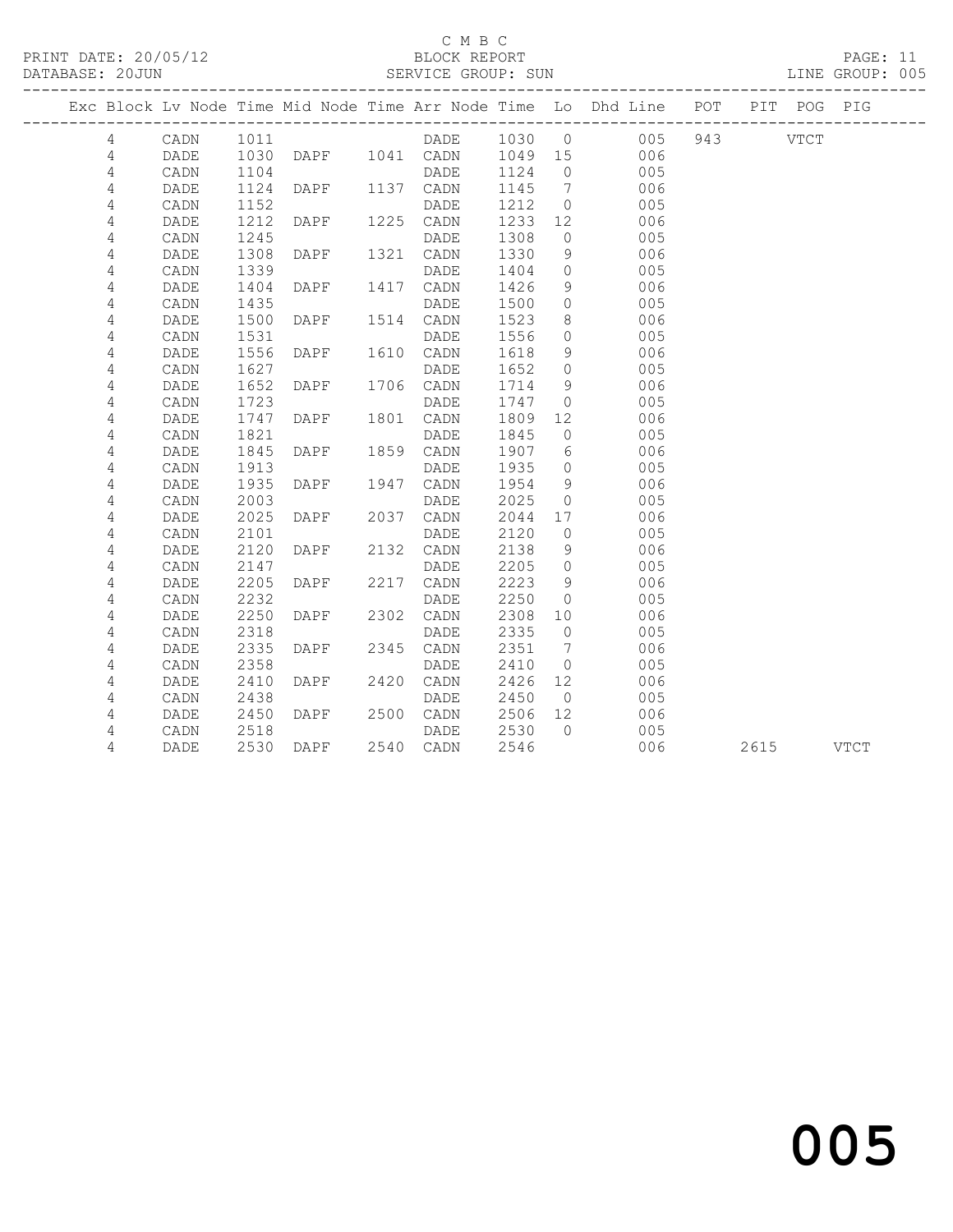## C M B C<br>BLOCK REPORT<br>SERVICE GROUP: SUN

| C M B C<br>ELOCK REPORT<br>BLOCK REPORT<br>DATABASE: 20JUN SERVICE GROUP: SUN LINE GROUP: 005 |      |      |                        |      |           |      |                |                                                                                       |      |      |             |             |  |
|-----------------------------------------------------------------------------------------------|------|------|------------------------|------|-----------|------|----------------|---------------------------------------------------------------------------------------|------|------|-------------|-------------|--|
| Exc Block Lv Node Time Mid Node Time Arr Node Time Lo Dhd Line POT PIT POG PIG                |      |      |                        |      |           |      |                |                                                                                       |      |      |             |             |  |
| 5 <sub>5</sub>                                                                                | CADN | 1031 |                        |      |           |      |                | DADE 1050 0 005 1003 VTCT                                                             |      |      |             |             |  |
| 5                                                                                             | DADE | 1050 |                        |      |           |      |                | DAPF 1101 CADN 1109 11 006                                                            |      |      |             |             |  |
| 5                                                                                             | CADN | 1120 |                        |      |           | 1140 |                |                                                                                       |      |      |             |             |  |
| $\mathsf S$                                                                                   | DADE | 1140 | DADE<br>DAPF 1153 CADN |      |           | 1201 |                | $\begin{array}{ccc} 0 & \hspace{1.5cm} & 005 \\ 7 & \hspace{1.5cm} & 006 \end{array}$ |      |      |             |             |  |
| 5                                                                                             | CADN | 1208 |                        |      | DADE      | 1228 |                | $\overline{0}$<br>005                                                                 |      |      |             |             |  |
| 5                                                                                             | DADE | 1228 | DAPF 1241 CADN         |      |           | 1249 |                | 12<br>006                                                                             |      |      |             |             |  |
| $\mathsf S$                                                                                   |      |      |                        |      |           |      |                |                                                                                       |      |      |             |             |  |
|                                                                                               | CADN | 1301 |                        |      | DADE      | 1324 | $\overline{0}$ | 005<br>$\frac{6}{9}$                                                                  |      |      |             |             |  |
| $\mathsf S$                                                                                   | DADE | 1324 | DAPF 1337 CADN         |      |           | 1346 |                | 006<br>$0$ 005                                                                        |      |      |             |             |  |
| 5                                                                                             | CADN | 1355 |                        |      | DADE      | 1420 |                |                                                                                       |      |      |             |             |  |
| 5                                                                                             | DADE | 1420 | DAPF                   |      | 1433 CADN | 1442 |                | 9 006                                                                                 |      |      |             |             |  |
| $\mathsf S$                                                                                   | CADN | 1451 | DAPF 1530 CADN         |      | DADE      | 1516 |                | $\begin{array}{ccc} 0 & \quad & 005 \\ 8 & \quad & 006 \end{array}$                   |      |      |             |             |  |
| 5                                                                                             | DADE | 1516 |                        |      |           | 1539 |                |                                                                                       |      |      |             |             |  |
| 5                                                                                             | CADN | 1547 |                        |      | DADE      | 1612 |                | $0$ 005                                                                               |      |      |             |             |  |
| 5                                                                                             | DADE | 1612 | DAPF 1626              |      | CADN      | 1634 |                | $9 \left( \frac{1}{2} \right)$<br>006                                                 |      |      |             |             |  |
| 5                                                                                             | CADN | 1643 |                        |      | DADE      | 1708 |                | $\overline{0}$<br>005                                                                 |      |      |             |             |  |
| $\mathsf S$                                                                                   | DADE | 1708 | DAPF                   |      | 1722 CADN | 1730 | 11             | 006                                                                                   |      |      |             |             |  |
| 5                                                                                             | CADN | 1741 |                        |      | DADE      | 1805 |                | $\overline{0}$<br>005                                                                 |      |      |             |             |  |
| 5                                                                                             | DADE | 1805 | DAPF                   |      | 1819 CADN | 1827 |                | 006<br>14 \,                                                                          |      |      |             |             |  |
| 5                                                                                             | CADN | 1841 |                        |      | DADE      | 1905 |                | 005<br>$\overline{0}$                                                                 |      |      |             |             |  |
| $\mathsf S$                                                                                   | DADE | 1905 | DAPF                   |      | 1919 CADN | 1927 | $6\overline{}$ | 006                                                                                   |      |      |             |             |  |
| 5                                                                                             | CADN | 1933 |                        |      | DADE      | 1955 |                | $\overline{0}$<br>005                                                                 |      |      |             |             |  |
| 5                                                                                             | DADE | 1955 | DAPF                   | 2007 | CADN      | 2014 | 9              | 006                                                                                   |      |      |             |             |  |
| 5                                                                                             | CADN | 2023 |                        |      | DADE      | 2045 |                | 005<br>$\overline{0}$                                                                 |      |      |             |             |  |
| 5                                                                                             | DADE | 2045 | DAPF                   |      | 2057 CADN | 2103 | 13             | 006                                                                                   |      |      |             |             |  |
| 5                                                                                             | CADN | 2116 |                        |      | DADE      | 2135 |                | $\overline{0}$<br>005                                                                 |      |      |             |             |  |
| 5                                                                                             | DADE | 2135 | DAPF                   | 2147 | CADN      | 2153 |                | $9 \left( \frac{1}{2} \right)$<br>006                                                 |      |      |             |             |  |
| 5                                                                                             | CADN | 2202 |                        |      | DADE      | 2220 |                | 005<br>$\overline{O}$                                                                 |      |      |             |             |  |
| 5                                                                                             | DADE | 2220 | DAPF                   |      | 2232 CADN | 2238 | 10             | 006                                                                                   |      |      |             |             |  |
| 5                                                                                             | CADN | 2248 |                        |      | DADE      | 2305 | $\overline{0}$ | 005                                                                                   |      |      |             |             |  |
| 5                                                                                             | DADE | 2305 | DAPF                   | 2315 | CADN      | 2321 | 12             | 006                                                                                   |      |      |             |             |  |
| 5                                                                                             | CADN | 2333 |                        |      | DADE      | 2350 | $\circ$        | 005                                                                                   |      |      |             |             |  |
| 5                                                                                             | DADE | 2350 | DAPF                   | 2400 | CADN      | 2406 |                | 006                                                                                   |      |      |             |             |  |
| 5                                                                                             | CADN | 2418 |                        |      | DADE      | 2430 |                | $\begin{array}{c} 12 \\ 0 \end{array}$<br>005                                         |      |      |             |             |  |
| 5                                                                                             | DADE | 2430 | DAPF 2440 CADN         |      |           | 2446 | 12             | 006                                                                                   |      |      |             |             |  |
| 5                                                                                             | CADN | 2458 |                        |      | DADE      | 2510 |                | $0$ 005                                                                               |      |      |             |             |  |
| 5                                                                                             | DADE | 2510 | DAPF                   |      | 2520 CADN | 2526 |                | 006                                                                                   |      | 2555 |             | VTCT        |  |
|                                                                                               |      |      |                        |      |           |      |                |                                                                                       |      |      |             |             |  |
| 6                                                                                             | CADN | 1056 |                        |      | DADE      | 1116 | 0              | 005                                                                                   | 1028 |      | <b>VTCT</b> |             |  |
| 6                                                                                             | DADE | 1116 | DAPF                   | 1129 | CADN      | 1137 | 7              | 006                                                                                   |      |      |             |             |  |
| 6                                                                                             | CADN | 1144 |                        |      | DADE      | 1204 | 0              | 005                                                                                   |      |      |             |             |  |
| 6                                                                                             | DADE | 1204 | DAPF                   | 1217 | CADN      | 1225 | 12             | 006                                                                                   |      |      |             |             |  |
| 6                                                                                             | CADN | 1237 |                        |      | DADE      | 1300 | $\circ$        | 005                                                                                   |      |      |             |             |  |
| 6                                                                                             | DADE | 1300 | DAPF                   | 1313 | CADN      | 1322 | 10             | 006                                                                                   |      |      |             |             |  |
| 6                                                                                             | CADN | 1332 |                        |      | DADE      | 1356 | $\circ$        | 005                                                                                   |      |      |             |             |  |
| 6                                                                                             | DADE | 1356 | DAPF                   | 1409 | CADN      | 1418 | 9              | 006                                                                                   |      |      |             |             |  |
| 6                                                                                             | CADN | 1427 |                        |      | DADE      | 1452 | 0              | 005                                                                                   |      |      |             |             |  |
| 6                                                                                             | DADE | 1452 | DAPF                   | 1505 | CADN      | 1514 | 9              | 006                                                                                   |      |      |             |             |  |
| 6                                                                                             | CADN | 1523 |                        |      | DADE      | 1548 | 0              | 005                                                                                   |      |      |             |             |  |
| 6                                                                                             | DADE | 1548 | DAPF                   | 1602 | CADN      | 1610 | 9              | 006                                                                                   |      |      |             |             |  |
| 6                                                                                             | CADN | 1619 |                        |      | DADE      | 1644 | 0              | 005                                                                                   |      |      |             |             |  |
| 6                                                                                             | DADE | 1644 | DAPF                   | 1658 | CADN      | 1706 | 9              | 006                                                                                   |      |      |             |             |  |
| 6                                                                                             | CADN | 1715 |                        |      | DADE      | 1739 | 0              | 005                                                                                   |      |      |             |             |  |
| 6                                                                                             | DADE | 1739 | DAPF                   | 1753 | CADN      | 1801 | 10             | 006                                                                                   |      |      |             |             |  |
| 6                                                                                             | CADN | 1811 |                        |      | DADE      | 1835 | $\mathbf 0$    | 005                                                                                   |      |      |             |             |  |
| 6                                                                                             | DADE | 1835 | DAPF                   | 1849 | CADN      | 1857 |                | 006                                                                                   |      | 1926 |             | <b>VTCT</b> |  |

and the contract of  $\sim$  005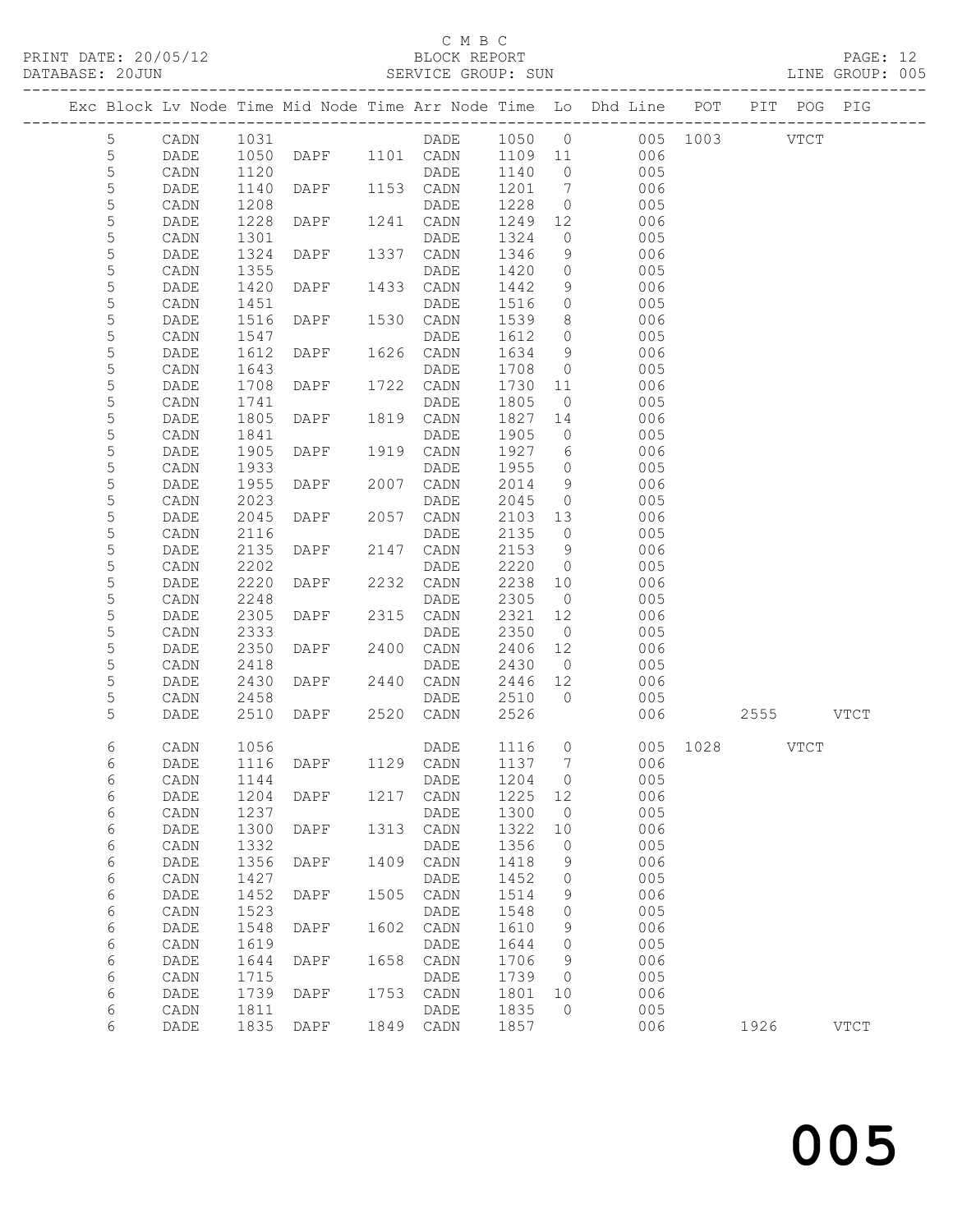### C M B C<br>BLOCK REPORT

### SERVICE GROUP: SUN

|                  |                 |      |                                  |      |           |                   |                 | Exc Block Lv Node Time Mid Node Time Arr Node Time Lo Dhd Line POT PIT POG PIG |               |           |      |      |
|------------------|-----------------|------|----------------------------------|------|-----------|-------------------|-----------------|--------------------------------------------------------------------------------|---------------|-----------|------|------|
| 7                | CADN            | 1213 |                                  |      | DADE      | 1236 0            |                 |                                                                                | 005 1145 VTCT |           |      |      |
| 7                | DADE            |      | 1236 DAPF 1249 CADN<br>1308 DADE |      |           | 1257 11<br>1332 0 |                 | 006                                                                            |               |           |      |      |
| $\overline{7}$   | $\mathtt{CADN}$ |      |                                  |      |           |                   |                 | 005                                                                            |               |           |      |      |
| 7                | DADE            | 1332 | DAPF                             |      | 1345 CADN | 1354              | 9               | 006                                                                            |               |           |      |      |
| $\boldsymbol{7}$ | $\mathtt{CADN}$ | 1403 |                                  |      | DADE      | 1428              | $\overline{0}$  | 005                                                                            |               |           |      |      |
| $\overline{7}$   | DADE            | 1428 | DAPF                             |      | 1441 CADN | 1450              | 9               | 006                                                                            |               |           |      |      |
| 7                | CADN            | 1459 |                                  |      | DADE      | 1524              | $\overline{0}$  | 005                                                                            |               |           |      |      |
| $\boldsymbol{7}$ | DADE            | 1524 | DAPF                             |      | 1538 CADN | 1547              | 8 <sup>8</sup>  | 006                                                                            |               |           |      |      |
| $\overline{7}$   | CADN            | 1555 |                                  |      | DADE      | 1620              | $\circ$         | 005                                                                            |               |           |      |      |
| 7                | DADE            | 1620 | DAPF                             |      | 1634 CADN | 1642              | 8 <sup>8</sup>  | 006                                                                            |               |           |      |      |
| $\overline{7}$   | $\mathtt{CADN}$ | 1650 |                                  |      | DADE      | 1715              | $\overline{0}$  | 005                                                                            |               |           |      |      |
| 7                | DADE            | 1715 | DAPF                             |      | 1729 CADN | 1737              |                 | 006                                                                            |               | 1806 VTCT |      |      |
| 20               | CADS            | 618  | DAMW                             | 623  | DADW      | 630               | $\overline{0}$  | 006                                                                            |               | 550 000   | VTCT |      |
| 20               | DADW            | 630  |                                  |      | CADS      | 645               | 13              | 005                                                                            |               |           |      |      |
| 20               | $\mathtt{CADS}$ | 658  | DAMW                             |      | 703 DADW  | 710               | $\overline{0}$  | 006                                                                            |               |           |      |      |
| 20               | DADW            | 710  |                                  |      | CADS      | 725               | 13              | 005                                                                            |               |           |      |      |
| 20               | CADS            | 738  | DAMW                             |      | 743 DADW  | 750               | $\overline{0}$  | 006                                                                            |               |           |      |      |
| 20               | DADW            | 750  |                                  |      | CADS      | 807               | 10              | 005                                                                            |               |           |      |      |
| 20               | $\mathtt{CADS}$ | 817  | DAMW                             |      | 822 DADW  | 830               | $\overline{0}$  | 006                                                                            |               |           |      |      |
| 20               | DADW            | 830  |                                  |      | CADS      | 847               | 10              | 005                                                                            |               |           |      |      |
| 20               | $\mathtt{CADS}$ | 857  | DAMW                             |      | 902 DADW  | 910               | $\overline{0}$  | 006                                                                            |               |           |      |      |
| 20               | DADW            | 910  |                                  |      | CADS      | 929               | 15              | 005                                                                            |               |           |      |      |
| 20               | CADS            | 944  | DAMW                             |      | 950 DADW  | 1000              | $\overline{0}$  | 006                                                                            |               |           |      |      |
| 20               | DADW            | 1000 |                                  |      | CADS      | 1020              | 12              | 005                                                                            |               |           |      |      |
| 20               | CADS            | 1032 | DAMW                             |      | 1038 DADW | 1048              | $\overline{0}$  | 006                                                                            |               |           |      |      |
| 20               | DADW            | 1048 |                                  |      | CADS      | 1108              | 12              | 005                                                                            |               |           |      |      |
| 20               | $\mathtt{CADS}$ | 1120 | DAMW                             |      | 1126 DADW | 1136              | $\overline{0}$  | 006                                                                            |               |           |      |      |
| 20               | DADW            | 1136 |                                  |      | CADS      | 1156              | 11              | 005                                                                            |               |           |      |      |
| 20               | CADS            | 1207 | DAMW                             |      | 1213 DADW | 1224              | $\overline{0}$  | 006                                                                            |               |           |      |      |
| 20               | DADW            | 1224 |                                  |      | CADS      | 1246              | 8 <sup>8</sup>  | 005                                                                            |               |           |      |      |
| 20               | CADS            | 1254 | DAMW                             | 1300 | DADW      | 1312              | $\overline{0}$  | 006                                                                            |               |           |      |      |
| 20               | DADW            | 1312 |                                  |      | CADS      | 1336              | 13              | 005                                                                            |               |           |      |      |
| 20               | $\mathtt{CADS}$ | 1349 | DAMW                             |      | 1356 DADW | 1408              | $\overline{0}$  | 006                                                                            |               |           |      |      |
| 20               | DADW            | 1408 |                                  |      | CADS      | 1433              | 12              | 005                                                                            |               |           |      |      |
| 20               | CADS            | 1445 | DAMW                             |      | 1452 DADW | 1504              | $\overline{0}$  | 006                                                                            |               |           |      |      |
| 20               | DADW            | 1504 |                                  |      | CADS      | 1530              | 11              | 005                                                                            |               |           |      |      |
| 20               | $\mathtt{CADS}$ | 1541 | DAMW                             | 1548 | DADW      | 1600              | $\overline{0}$  | 006                                                                            |               |           |      |      |
| 20               | DADW            | 1600 |                                  |      | CADS      | 1625              | 12              | 005                                                                            |               |           |      |      |
| 20               | $\mathtt{CADS}$ | 1637 | DAMW                             | 1644 | DADW      | 1656              | $\overline{0}$  | 006                                                                            |               |           |      |      |
| 20               | DADW            | 1656 |                                  |      | CADS      | 1721              | $5\overline{)}$ | 005                                                                            |               |           |      |      |
| 20               | CADS            | 1726 | DAMW                             |      | 1733 DADW | 1745              | $\Omega$        | 006                                                                            |               |           |      |      |
| 20               | DADW            | 1745 |                                  |      | CADS      | 1809              |                 | 005                                                                            |               | 1834      |      | VTCT |
|                  |                 |      |                                  |      |           |                   |                 |                                                                                |               |           |      |      |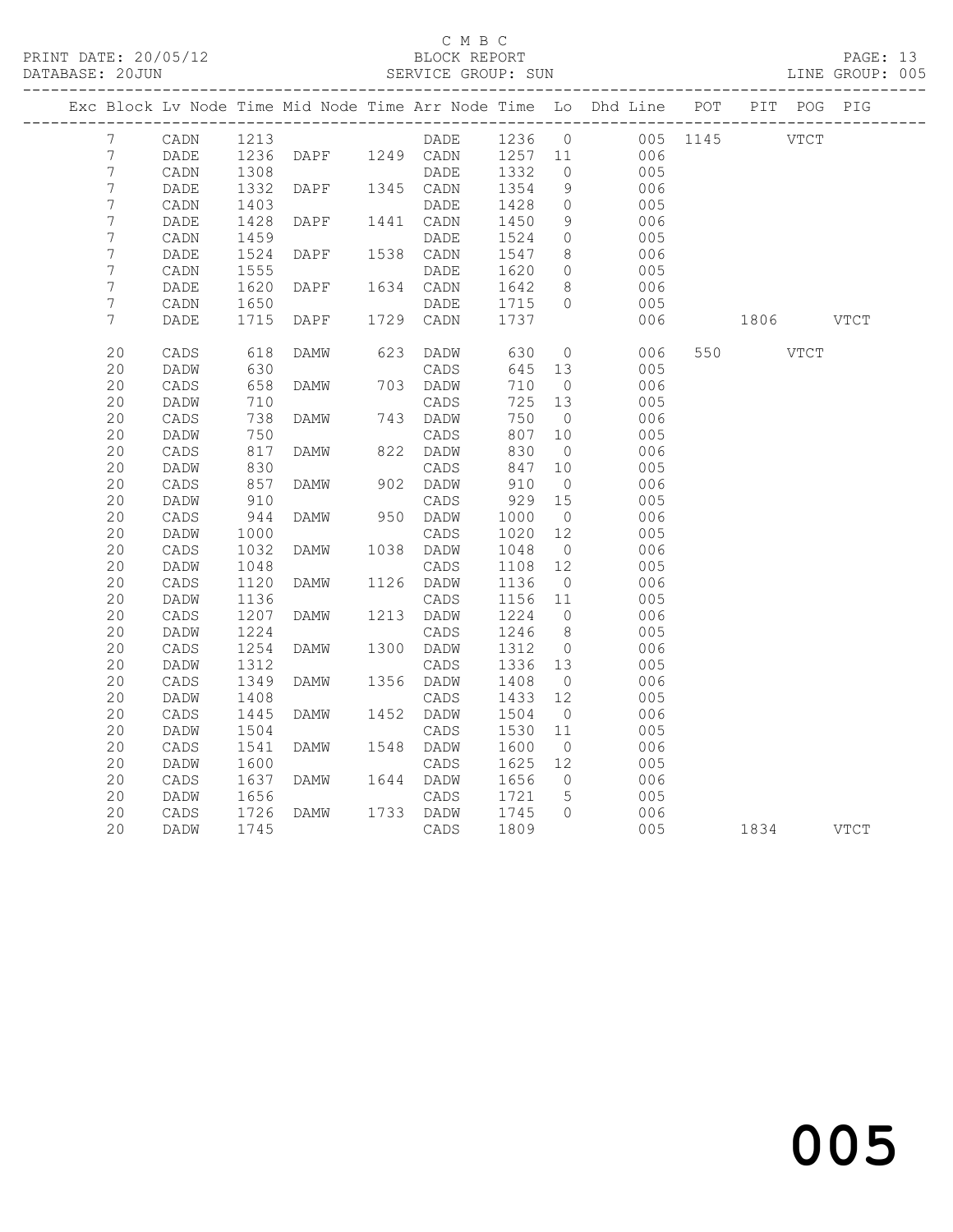PRINT DATE: 20/05/12 BLOCK REPORT BATABASE: 20JUN

## C M B C<br>BLOCK REPORT

PAGE: 14<br>LINE GROUP: 005

|    |      |      |          |      |           |      |                | Exc Block Lv Node Time Mid Node Time Arr Node Time Lo Dhd Line POT |      | PIT POG PIG |      |
|----|------|------|----------|------|-----------|------|----------------|--------------------------------------------------------------------|------|-------------|------|
| 21 | CADS |      | 638 DAMW |      | 643 DADW  |      |                | 650 0<br>006 -                                                     |      | VTCT        |      |
| 21 | DADW | 650  |          |      | CADS      |      |                | 705 13<br>005                                                      |      |             |      |
| 21 | CADS | 718  | DAMW     | 723  | DADW      | 730  | $\bigcirc$     | 006                                                                |      |             |      |
| 21 | DADW | 730  |          |      | CADS      | 747  | 11             | 005                                                                |      |             |      |
| 21 | CADS | 758  | DAMW     | 803  | DADW      | 810  | $\bigcirc$     | 006                                                                |      |             |      |
| 21 | DADW | 810  |          |      | CADS      | 827  | 10             | 005                                                                |      |             |      |
| 21 | CADS | 837  | DAMW     | 842  | DADW      | 850  | $\bigcirc$     | 006                                                                |      |             |      |
| 21 | DADW | 850  |          |      | CADS      | 907  | 10             | 005                                                                |      |             |      |
| 21 | CADS | 917  | DAMW     | 922  | DADW      | 930  | $\overline{0}$ | 006                                                                |      |             |      |
| 21 | DADW | 930  |          |      | CADS      | 950  | 14             | 005                                                                |      |             |      |
| 21 | CADS | 1004 | DAMW     | 1010 | DADW      | 1020 | $\overline{0}$ | 006                                                                |      |             |      |
| 21 | DADW | 1020 |          |      | CADS      | 1040 | 16             | 005                                                                |      |             |      |
| 21 | CADS | 1056 | DAMW     | 1102 | DADW      | 1112 | $\overline{0}$ | 006                                                                |      |             |      |
| 21 | DADW | 1112 |          |      | CADS      | 1132 | 11             | 005                                                                |      |             |      |
| 21 | CADS | 1143 | DAMW     | 1149 | DADW      | 1200 | $\overline{0}$ | 006                                                                |      |             |      |
| 21 | DADW | 1200 |          |      | CADS      | 1222 | 8 <sup>1</sup> | 005                                                                |      |             |      |
| 21 | CADS | 1230 | DAMW     | 1236 | DADW      | 1248 | $\overline{0}$ | 006                                                                |      |             |      |
| 21 | DADW | 1248 |          |      | CADS      | 1310 | 8 <sup>8</sup> | 005                                                                |      |             |      |
| 21 | CADS | 1318 | DAMW     | 1324 | DADW      | 1336 | $\overline{0}$ | 006                                                                |      |             |      |
| 21 | DADW | 1336 |          |      | CADS      | 1401 | 12             | 005                                                                |      |             |      |
| 21 | CADS | 1413 | DAMW     | 1420 | DADW      | 1432 | $\overline{0}$ | 006                                                                |      |             |      |
| 21 | DADW | 1432 |          |      | CADS      | 1458 | 11             | 005                                                                |      |             |      |
| 21 | CADS | 1509 | DAMW     | 1516 | DADW      | 1528 | $\overline{0}$ | 006                                                                |      |             |      |
| 21 | DADW | 1528 |          |      | CADS      | 1554 | 11             | 005                                                                |      |             |      |
| 21 | CADS | 1605 | DAMW     | 1612 | DADW      | 1624 | $\overline{0}$ | 006                                                                |      |             |      |
| 21 | DADW | 1624 |          |      | CADS      | 1649 | 9              | 005                                                                |      |             |      |
| 21 | CADS | 1658 | DAMW     | 1705 | DADW      | 1717 | $\overline{0}$ | 006                                                                |      |             |      |
| 21 | DADW | 1717 |          |      | CADS      | 1741 | 8              | 005                                                                |      |             |      |
| 21 | CADS | 1749 | DAMW     |      | 1756 DADW | 1808 | $\bigcap$      | 006                                                                |      |             |      |
| 21 | DADW | 1808 |          |      | CADS      | 1832 |                | 005                                                                | 1857 |             | VTCT |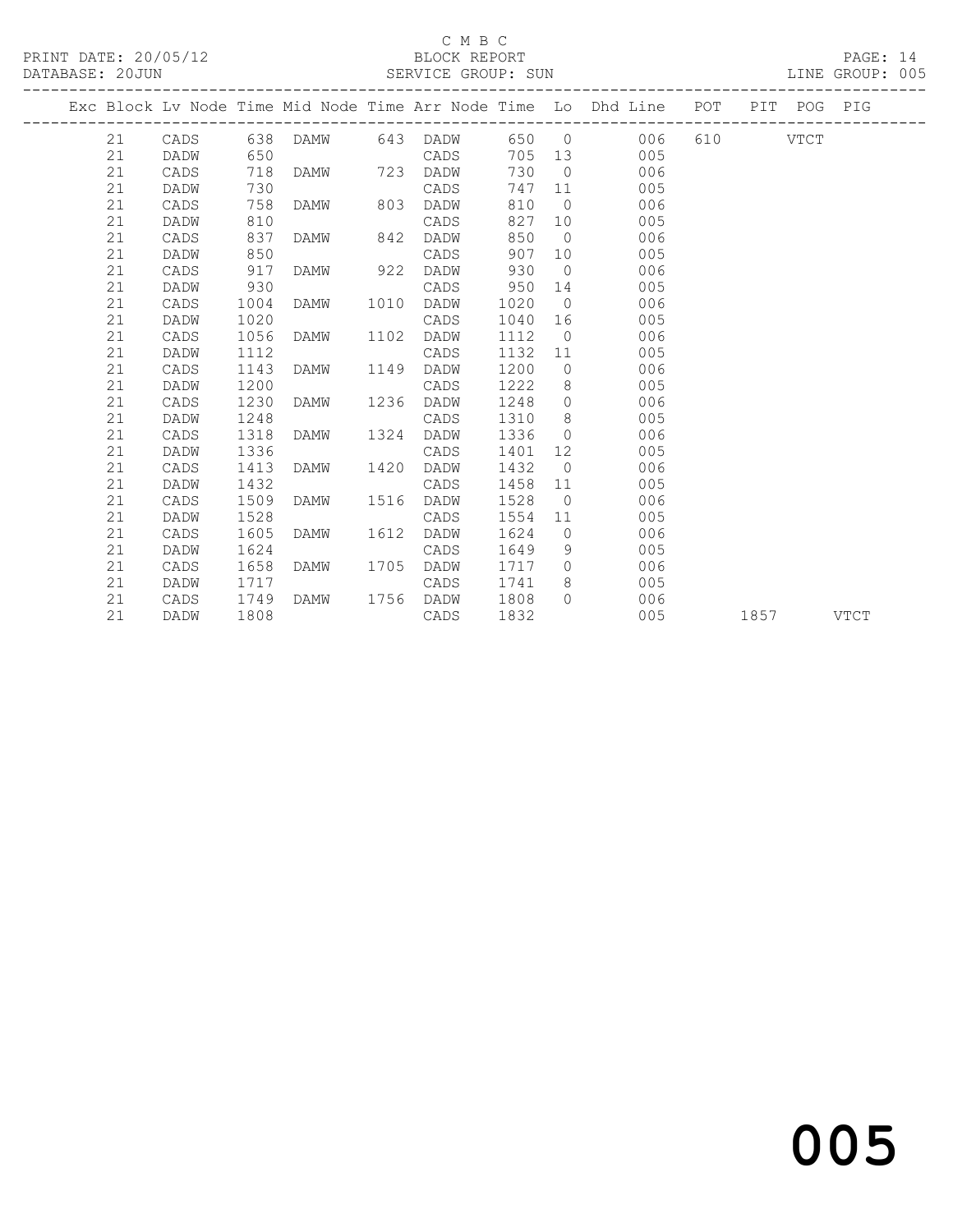PRINT DATE:  $20/05/12$ 

## C M B C<br>BLOCK REPORT<br>CEDUICE CROUP SUN

| DATABASE: 20JUN |    |      |                      |                     |      | SERVICE GROUP: SUN                   |         |                 |                            |     |                                                                                | LINE GROUP: 005 |
|-----------------|----|------|----------------------|---------------------|------|--------------------------------------|---------|-----------------|----------------------------|-----|--------------------------------------------------------------------------------|-----------------|
|                 |    |      |                      |                     |      |                                      |         |                 |                            |     | Exc Block Lv Node Time Mid Node Time Arr Node Time Lo Dhd Line POT PIT POG PIG |                 |
|                 | 22 |      |                      |                     |      |                                      |         |                 |                            |     | CADS 932 DAMW 937 DADW 945 0 006 904 VTCT                                      |                 |
|                 | 22 | DADW | 945                  |                     |      | CADS 1005 9                          |         |                 | 005                        |     |                                                                                |                 |
|                 | 22 | CADS | 1014<br>1030<br>1104 |                     |      | CADS 1005 9<br>DAMW 1020 DADW 1030 0 |         |                 | 006                        |     |                                                                                |                 |
|                 | 22 | DADW |                      |                     |      | CADS                                 | 1050 14 |                 | 005                        |     |                                                                                |                 |
|                 | 22 | CADS |                      | <b>DAMW</b>         |      | 1110 DADW                            | 1120    |                 | $\overline{0}$<br>006      |     |                                                                                |                 |
|                 | 22 | DADW | 1120                 |                     |      | CADS                                 | 1140    | 11              | 005                        |     |                                                                                |                 |
|                 | 22 | CADS | 1151                 | <b>DAMW</b>         |      | 1157 DADW                            | 1208    | $\overline{0}$  | 006                        |     |                                                                                |                 |
|                 | 22 | DADW | 1208                 |                     |      | CADS                                 | 1230    | 8 <sup>8</sup>  | 005                        |     |                                                                                |                 |
|                 | 22 | CADS | 1238                 | <b>DAMW</b>         |      | 1244 DADW                            | 1256    | $\overline{0}$  | 006                        |     |                                                                                |                 |
|                 | 22 | DADW | 1256                 |                     |      | CADS                                 | 1318    | 8 <sup>8</sup>  | 005                        |     |                                                                                |                 |
|                 | 22 | CADS | 1326                 | DAMW                | 1332 | DADW                                 | 1344    | $\overline{0}$  | 006                        |     |                                                                                |                 |
|                 | 22 | DADW | 1344                 |                     |      | CADS                                 | 1409 12 |                 | 005                        |     |                                                                                |                 |
|                 | 22 | CADS | 1421                 | DAMW                |      | 1428 DADW                            | 1440    | $\overline{0}$  | 006                        |     |                                                                                |                 |
|                 | 22 | DADW | 1440                 |                     |      | CADS                                 | 1506    | 11              | 005                        |     |                                                                                |                 |
|                 | 22 | CADS | 1517                 | DAMW                | 1524 | DADW                                 | 1536    | $\overline{0}$  | 006                        |     |                                                                                |                 |
|                 | 22 | DADW | 1536                 |                     |      | CADS                                 | 1602 11 |                 | 005                        |     |                                                                                |                 |
|                 | 22 | CADS | 1613                 | DAMW                |      | 1620 DADW                            | 1632    | $\overline{0}$  | 006                        |     |                                                                                |                 |
|                 | 22 | DADW | 1632                 |                     |      | CADS                                 | 1657    | 8 <sup>8</sup>  | 005                        |     |                                                                                |                 |
|                 | 22 |      |                      | DAMW                |      |                                      | 1724    | $\overline{0}$  | 006                        |     |                                                                                |                 |
|                 | 22 | CADS | 1705                 |                     |      | 1712 DADW                            | 1748    | 9               |                            |     |                                                                                |                 |
|                 |    | DADW | 1724                 |                     |      | CADS                                 |         |                 | 005                        |     |                                                                                |                 |
|                 | 22 | CADS | 1757                 | DAMW                |      | 1804 DADW                            | 1816    | $\overline{0}$  | 006                        |     |                                                                                |                 |
|                 | 22 | DADW | 1816                 |                     |      | CADS                                 | 1840    | $7\overline{ }$ | 005                        |     |                                                                                |                 |
|                 | 22 | CADS | 1847                 | DAMW                |      | 1854 DADW                            | 1905    | $\circ$         | 006                        |     |                                                                                |                 |
|                 | 22 | DADW | 1905                 |                     |      | CADS                                 | 1928    | 9               | 005                        |     |                                                                                |                 |
|                 | 22 | CADS | 1937                 | DAMW                |      | 1944 DADW                            | 1955    | $\overline{0}$  | 006                        |     |                                                                                |                 |
|                 | 22 | DADW | 1955                 |                     |      | CADS                                 | 2018    | $5\overline{)}$ | 005                        |     |                                                                                |                 |
|                 | 22 | CADS | 2023                 | DAMW 2029           |      | DADW                                 | 2039    | $\overline{0}$  | 006                        |     |                                                                                |                 |
|                 | 22 | DADW | 2039                 |                     |      | CADS                                 | 2102    | 12              | 005                        |     |                                                                                |                 |
|                 | 22 | CADS | 2114                 | DAMW                |      | 2120 DADW                            | 2130    | $\overline{0}$  | 006                        |     |                                                                                |                 |
|                 | 22 | DADW | 2130                 |                     |      | CADS                                 | 2151    | 8 <sup>8</sup>  | 005                        |     |                                                                                |                 |
|                 | 22 | CADS | 2159                 | DAMW                | 2205 | DADW                                 | 2215    |                 | $\overline{0}$<br>006      |     |                                                                                |                 |
|                 | 22 | DADW | 2215                 |                     |      | CADS                                 | 2235    | 9               | 005                        |     |                                                                                |                 |
|                 | 22 | CADS | 2244                 | DAMW                |      | 2250 DADW                            | 2300    | $\overline{0}$  | 006                        |     |                                                                                |                 |
|                 | 22 | DADW | 2300                 |                     |      | CADS                                 | 2319    | 10              | 005                        |     |                                                                                |                 |
|                 | 22 | CADS | 2329                 | DAMW 2335 DADW      |      |                                      | 2345    | $\overline{0}$  | 006                        |     |                                                                                |                 |
|                 | 22 | DADW | 2345                 |                     |      | CADS                                 | 2402    |                 |                            | 005 | 2427 VTCT                                                                      |                 |
|                 | 23 | CADS |                      | 1048 DAMW 1054 DADW |      |                                      |         |                 | 1104 0                     |     | 006 1020 VTCT                                                                  |                 |
|                 | 23 |      |                      |                     |      |                                      |         |                 | DADW 1104 CADS 1124 12 005 |     |                                                                                |                 |
|                 | 23 | CADS | 1136                 | DAMW                | 1142 | DADW                                 | 1152    | $\overline{0}$  | 006                        |     |                                                                                |                 |
|                 | 23 | DADW | 1152                 |                     |      | CADS                                 | 1212 10 |                 | 005                        |     |                                                                                |                 |
|                 | 23 | CADS | 1222                 | <b>DAMW</b>         | 1228 | DADW                                 | 1240    | $\overline{0}$  | 006                        |     |                                                                                |                 |
|                 | 23 | DADW | 1240                 |                     |      | CADS                                 | 1302    | 8 <sup>8</sup>  | 005                        |     |                                                                                |                 |
|                 | 23 | CADS | 1310                 | <b>DAMW</b>         | 1316 | DADW                                 | 1328    | $\overline{0}$  | 006                        |     |                                                                                |                 |
|                 | 23 | DADW | 1328                 |                     |      | $\mathtt{CADS}$                      | 1352    | 13              | 005                        |     |                                                                                |                 |
|                 | 23 | CADS | 1405                 | <b>DAMW</b>         | 1412 | DADW                                 | 1424    | $\overline{0}$  | 006                        |     |                                                                                |                 |
|                 | 23 | DADW | 1424                 |                     |      | $\mathtt{CADS}$                      | 1449    | 12              | 005                        |     |                                                                                |                 |
|                 | 23 | CADS | 1501                 | <b>DAMW</b>         | 1508 | DADW                                 | 1520    | $\overline{0}$  | 006                        |     |                                                                                |                 |
|                 | 23 | DADW | 1520                 |                     |      | CADS                                 | 1546    | 11              | 005                        |     |                                                                                |                 |
|                 | 23 | CADS | 1557                 | DAMW                | 1604 | DADW                                 | 1616    | $\overline{0}$  | 006                        |     |                                                                                |                 |
|                 | 23 | DADW | 1616                 |                     |      | CADS                                 | 1641    | 10              | 005                        |     |                                                                                |                 |
|                 | 23 | CADS | 1651                 | <b>DAMW</b>         | 1658 | DADW                                 | 1710    | $\overline{0}$  | 006                        |     |                                                                                |                 |
|                 | 23 | DADW | 1710                 |                     |      | CADS                                 | 1734    | $\overline{7}$  | 005                        |     |                                                                                |                 |
|                 | 23 | CADS | 1741                 | <b>DAMW</b>         | 1748 | DADW                                 | 1800    | $\overline{0}$  | 006                        |     |                                                                                |                 |
|                 | 23 | DADW | 1800                 |                     |      | CADS                                 | 1824    | 12              | 005                        |     |                                                                                |                 |
|                 | 23 | CADS | 1836                 | DAMW                |      | 1843 DADW                            | 1855    | $\overline{0}$  | 006                        |     |                                                                                |                 |
|                 | 23 | DADW | 1855                 |                     |      | CADS                                 | 1919    | 8               | 005                        |     |                                                                                |                 |
|                 |    |      |                      |                     |      |                                      |         |                 |                            |     |                                                                                |                 |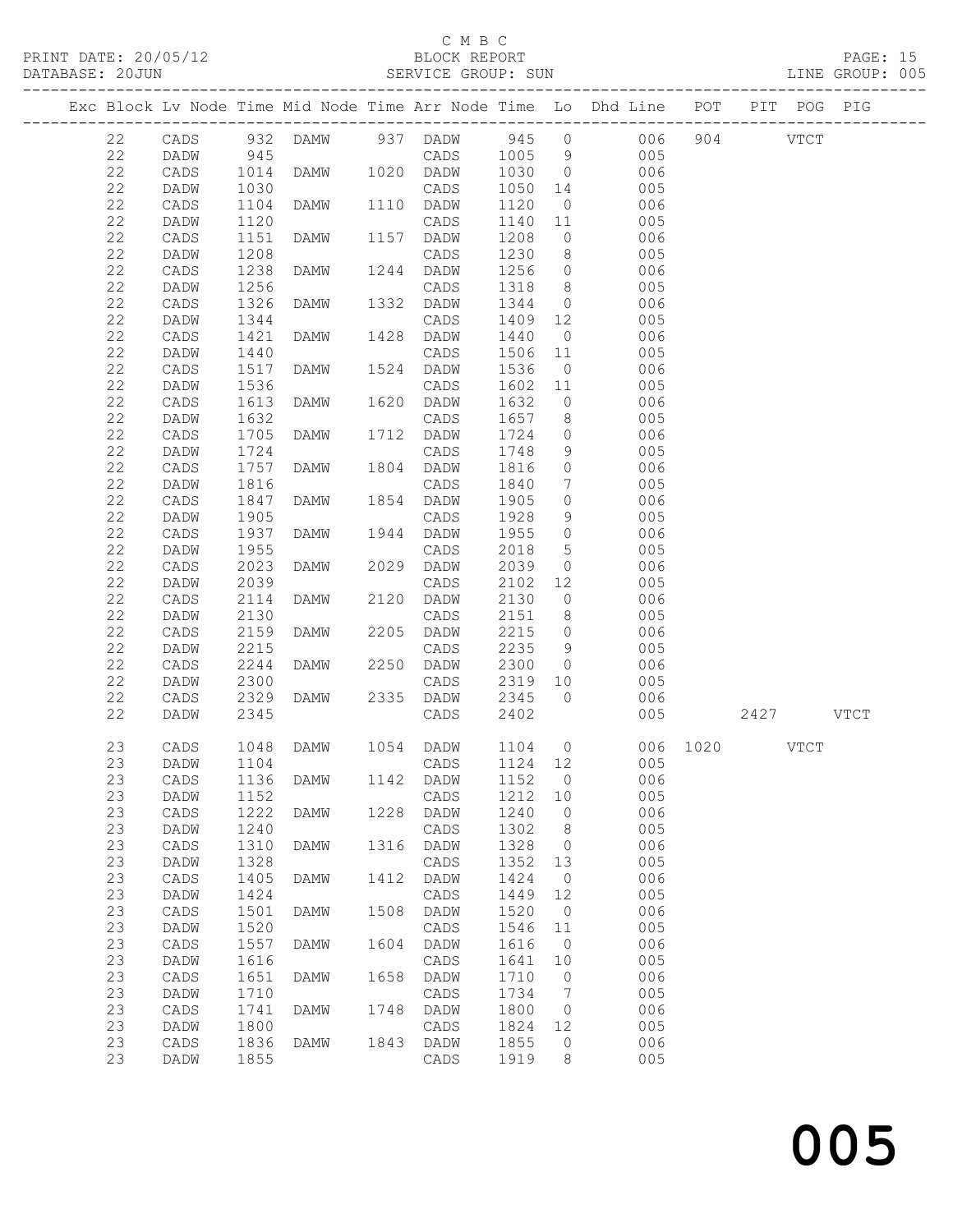### C M B C<br>BLOCK REPORT

#### SERVICE GROUP: SUN

|  |    |             |      |           |      |      |      |                | Exc Block Lv Node Time Mid Node Time Arr Node Time Lo Dhd Line POT PIT POG PIG |          |             |
|--|----|-------------|------|-----------|------|------|------|----------------|--------------------------------------------------------------------------------|----------|-------------|
|  | 23 |             |      |           |      |      |      |                | CADS 1927 DAMW 1934 DADW 1945 0 006                                            |          |             |
|  | 23 | <b>DADW</b> | 1945 |           |      | CADS | 2008 |                | 005                                                                            | 2033     | <b>VTCT</b> |
|  | 24 | CADS        | 1024 | DAMW 1030 |      | DADW |      |                | 1040 0<br>006                                                                  | 956 VTCT |             |
|  | 24 | DADW        | 1040 |           |      | CADS | 1100 |                | 005                                                                            |          |             |
|  | 24 | CADS        | 1112 | DAMW 1118 |      | DADW | 1128 |                | 006<br>$\overline{0}$                                                          |          |             |
|  | 24 | DADW        | 1128 |           |      | CADS | 1148 | 11             | 005                                                                            |          |             |
|  | 24 | CADS        | 1159 | DAMW      | 1205 | DADW | 1216 | $\Omega$       | 006                                                                            |          |             |
|  | 24 | DADW        | 1216 |           |      | CADS | 1238 |                | $8 \overline{)}$<br>005                                                        |          |             |
|  | 24 | CADS        | 1246 | DAMW      | 1252 | DADW | 1304 | $\bigcirc$     | 006                                                                            |          |             |
|  | 24 | DADW        | 1304 |           |      | CADS | 1328 |                | 13<br>005                                                                      |          |             |
|  | 24 | CADS        | 1341 | DAMW      | 1348 | DADW | 1400 | $\overline{0}$ | 006                                                                            |          |             |
|  | 24 | DADW        | 1400 |           |      | CADS | 1425 | 12             | 005                                                                            |          |             |
|  | 24 | CADS        | 1437 | DAMW      | 1444 | DADW | 1456 | $\overline{0}$ | 006                                                                            |          |             |
|  | 24 | DADW        | 1456 |           |      | CADS | 1522 | 11             | 005                                                                            |          |             |
|  | 24 | CADS        | 1533 | DAMW      | 1540 | DADW | 1552 | $\overline{0}$ | 006                                                                            |          |             |
|  | 24 | DADW        | 1552 |           |      | CADS | 1618 | 11             | 005                                                                            |          |             |
|  | 24 | CADS        | 1629 | DAMW      | 1636 | DADW | 1648 | $\overline{0}$ | 006                                                                            |          |             |
|  | 24 | DADW        | 1648 |           |      | CADS | 1713 | 6 <sup>6</sup> | 005                                                                            |          |             |
|  | 24 | CADS        | 1719 | DAMW      | 1726 | DADW | 1738 | $\bigcirc$     | 006                                                                            |          |             |
|  | 24 | DADW        | 1738 |           |      | CADS | 1802 | 14             | 005                                                                            |          |             |
|  | 24 | CADS        | 1816 | DAMW      | 1823 | DADW | 1835 | $\Omega$       | 006                                                                            |          |             |
|  | 24 | DADW        | 1835 |           |      | CADS | 1859 |                | $8 \overline{)}$<br>005                                                        |          |             |
|  | 24 | CADS        | 1907 | DAMW      | 1914 | DADW | 1925 | $\overline{0}$ | 006                                                                            |          |             |
|  | 24 | DADW        | 1925 |           |      | CADS | 1948 | 11             | 005                                                                            |          |             |
|  | 24 | CADS        | 1959 | DAMW      | 2005 | DADW | 2015 | $\bigcirc$     | 006                                                                            |          |             |
|  | 24 | DADW        | 2015 |           |      | CADS | 2038 | 9              | 005                                                                            |          |             |
|  | 24 | CADS        | 2047 | DAMW      | 2053 | DADW | 2103 | $\bigcap$      | 006                                                                            |          |             |
|  | 24 | DADW        | 2103 |           |      | CADS | 2124 |                | 005                                                                            | 2149     | VTCT        |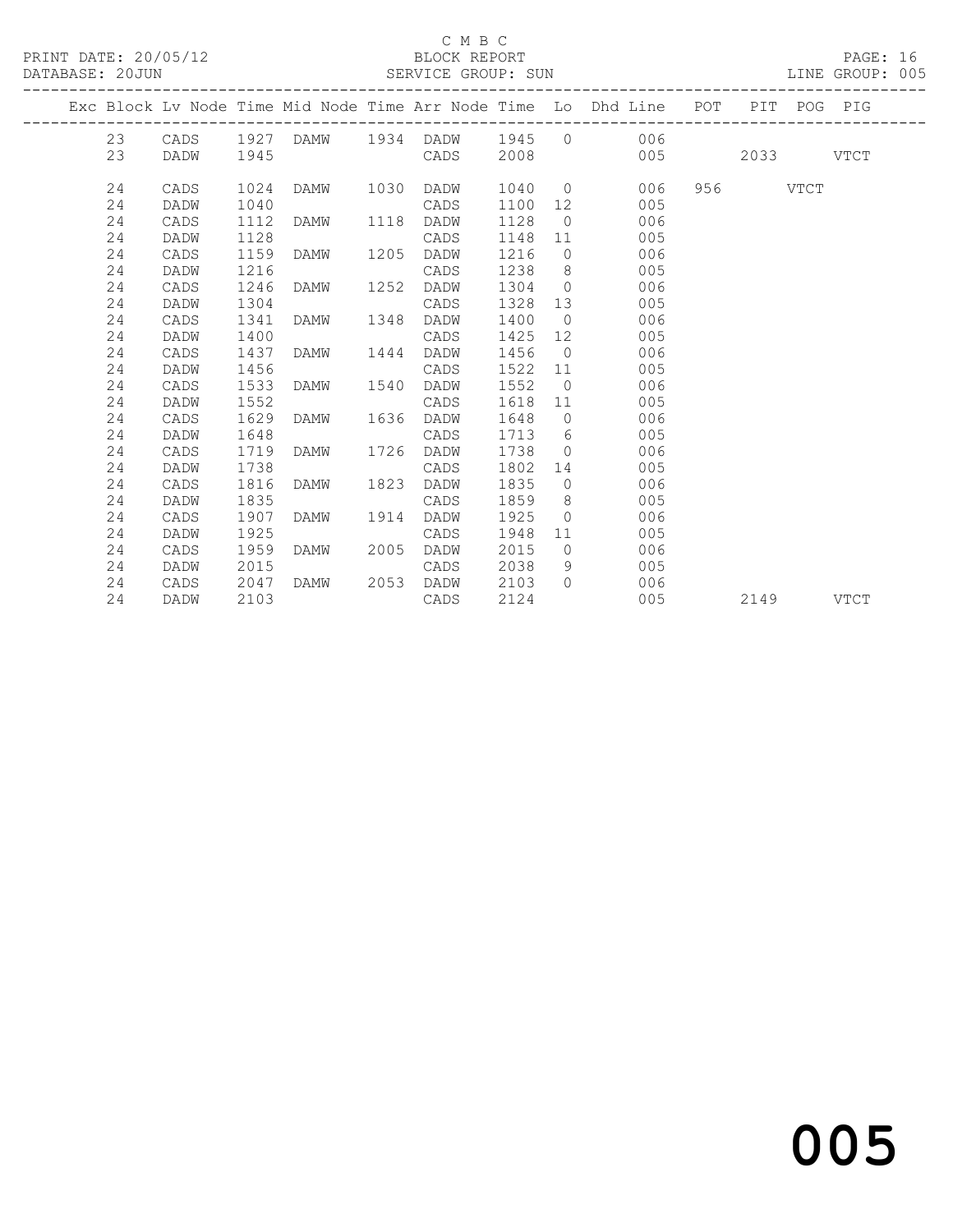#### C M B C

| PRINT DATE: 20/05/12<br>DATABASE: 20JUN |    |      |      |      |      |                  |         |                |                                                                                |              |  | PAGE: 17<br>LINE GROUP: 005 |  |
|-----------------------------------------|----|------|------|------|------|------------------|---------|----------------|--------------------------------------------------------------------------------|--------------|--|-----------------------------|--|
|                                         |    |      |      |      |      |                  |         |                | Exc Block Lv Node Time Mid Node Time Arr Node Time Lo Dhd Line POT PIT POG PIG |              |  |                             |  |
|                                         | 25 | CADS | 954  | DAMW |      | 1000 DADW 1010 0 |         |                |                                                                                | 006 926 VTCT |  |                             |  |
|                                         | 25 | DADW | 1010 |      |      | CADS             | 1030 10 |                | 005                                                                            |              |  |                             |  |
|                                         | 25 | CADS | 1040 | DAMW |      | 1046 DADW        | 1056    | $\overline{0}$ | 006                                                                            |              |  |                             |  |
|                                         | 25 | DADW | 1056 |      |      | CADS             | 1116    | 12             | 005                                                                            |              |  |                             |  |
|                                         | 25 | CADS | 1128 | DAMW |      | 1134 DADW        | 1144    | $\overline{0}$ | 006                                                                            |              |  |                             |  |
|                                         | 25 | DADW | 1144 |      |      | CADS             | 1204    | 10             | 005                                                                            |              |  |                             |  |
|                                         | 25 | CADS | 1214 | DAMW | 1220 | DADW             | 1232    | $\overline{0}$ | 006                                                                            |              |  |                             |  |
|                                         | 25 | DADW | 1232 |      |      | CADS             | 1254    | 8 <sup>8</sup> | 005                                                                            |              |  |                             |  |
|                                         | 25 | CADS | 1302 | DAMW | 1308 | DADW             | 1320    | $\overline{0}$ | 006                                                                            |              |  |                             |  |
|                                         | 25 | DADW | 1320 |      |      | CADS             | 1344    | 13             | 005                                                                            |              |  |                             |  |
|                                         | 25 | CADS | 1357 | DAMW | 1404 | DADW             | 1416    | $\overline{0}$ | 006                                                                            |              |  |                             |  |
|                                         | 25 | DADW | 1416 |      |      | CADS             | 1441    | 12             | 005                                                                            |              |  |                             |  |
|                                         | 25 | CADS | 1453 | DAMW | 1500 | DADW             | 1512    | $\overline{0}$ | 006                                                                            |              |  |                             |  |
|                                         | 25 | DADW | 1512 |      |      | CADS             | 1538    | 11             | 005                                                                            |              |  |                             |  |
|                                         | 25 | CADS | 1549 | DAMW | 1556 | DADW             | 1608    | $\overline{0}$ | 006                                                                            |              |  |                             |  |
|                                         | 25 | DADW | 1608 |      |      | CADS             | 1633    | 11             | 005                                                                            |              |  |                             |  |
|                                         | 25 | CADS | 1644 | DAMW | 1651 | DADW             | 1703    | $\overline{0}$ | 006                                                                            |              |  |                             |  |
|                                         | 25 | DADW | 1703 |      |      | CADS             | 1727    | 6              | 005                                                                            |              |  |                             |  |
|                                         | 25 | CADS | 1733 | DAMW | 1740 | DADW             | 1752    | $\overline{0}$ | 006                                                                            |              |  |                             |  |
|                                         | 25 | DADW | 1752 |      |      | CADS             | 1816    | 10             | 005                                                                            |              |  |                             |  |
|                                         | 25 | CADS | 1826 | DAMW | 1833 | DADW             | 1845    | $\circ$        | 006                                                                            |              |  |                             |  |
|                                         | 25 | DADW | 1845 |      |      | CADS             | 1909    | 8 <sup>8</sup> | 005                                                                            |              |  |                             |  |
|                                         | 25 | CADS | 1917 | DAMW |      | 1924 DADW        | 1935    | $\overline{0}$ | 006                                                                            |              |  |                             |  |
|                                         | 25 | DADW | 1935 |      |      | CADS             | 1958    | 13             | 005                                                                            |              |  |                             |  |
|                                         | 25 | CADS | 2011 | DAMW | 2017 | DADW             | 2027    | $\overline{O}$ | 006                                                                            |              |  |                             |  |
|                                         | 25 | DADW | 2027 |      |      | CADS             | 2050    | 9              | 005                                                                            |              |  |                             |  |
|                                         | 25 | CADS | 2059 | DAMW | 2105 | DADW             | 2115    | $\circ$        | 006                                                                            |              |  |                             |  |
|                                         | 25 | DADW | 2115 |      |      | CADS             | 2136    | 8              | 005                                                                            |              |  |                             |  |
|                                         | 25 | CADS | 2144 | DAMW | 2150 | DADW             | 2200    | $\circ$        | 006                                                                            |              |  |                             |  |
|                                         | 25 | DADW | 2200 |      |      | CADS             | 2220    | 9              | 005                                                                            |              |  |                             |  |
|                                         | 25 | CADS | 2229 | DAMW | 2235 | DADW             | 2245    | $\circ$        | 006                                                                            |              |  |                             |  |
|                                         | 25 | DADW | 2245 |      |      | CADS             | 2305    | 9              | 005                                                                            |              |  |                             |  |
|                                         | 25 | CADS | 2314 | DAMW | 2320 | DADW             | 2330    | $\circ$        | 006                                                                            |              |  |                             |  |
|                                         | 25 | DADW | 2330 |      |      | CADS             | 2349    | 16             | 005                                                                            |              |  |                             |  |
|                                         | 25 | CADS | 2405 | DAMW | 2411 | DADW             | 2420    | $\circ$        | 006                                                                            |              |  |                             |  |
|                                         | 25 | DADW | 2420 |      |      | CADS             | 2437    | 8              | 005                                                                            |              |  |                             |  |
|                                         | 25 | CADS | 2445 | DAMW |      | 2451 DADW        | 2500    | $\circ$        | 006                                                                            |              |  |                             |  |
|                                         | 25 | DADW | 2500 |      |      | CADS             | 2517    | 8              | 005                                                                            |              |  |                             |  |
|                                         | 25 | CADS | 2525 | DAMW |      | 2531 DADW        | 2540    | $\Omega$       | 006                                                                            |              |  |                             |  |

25 DADW 2540 BURO 2547 005 2614 VTCT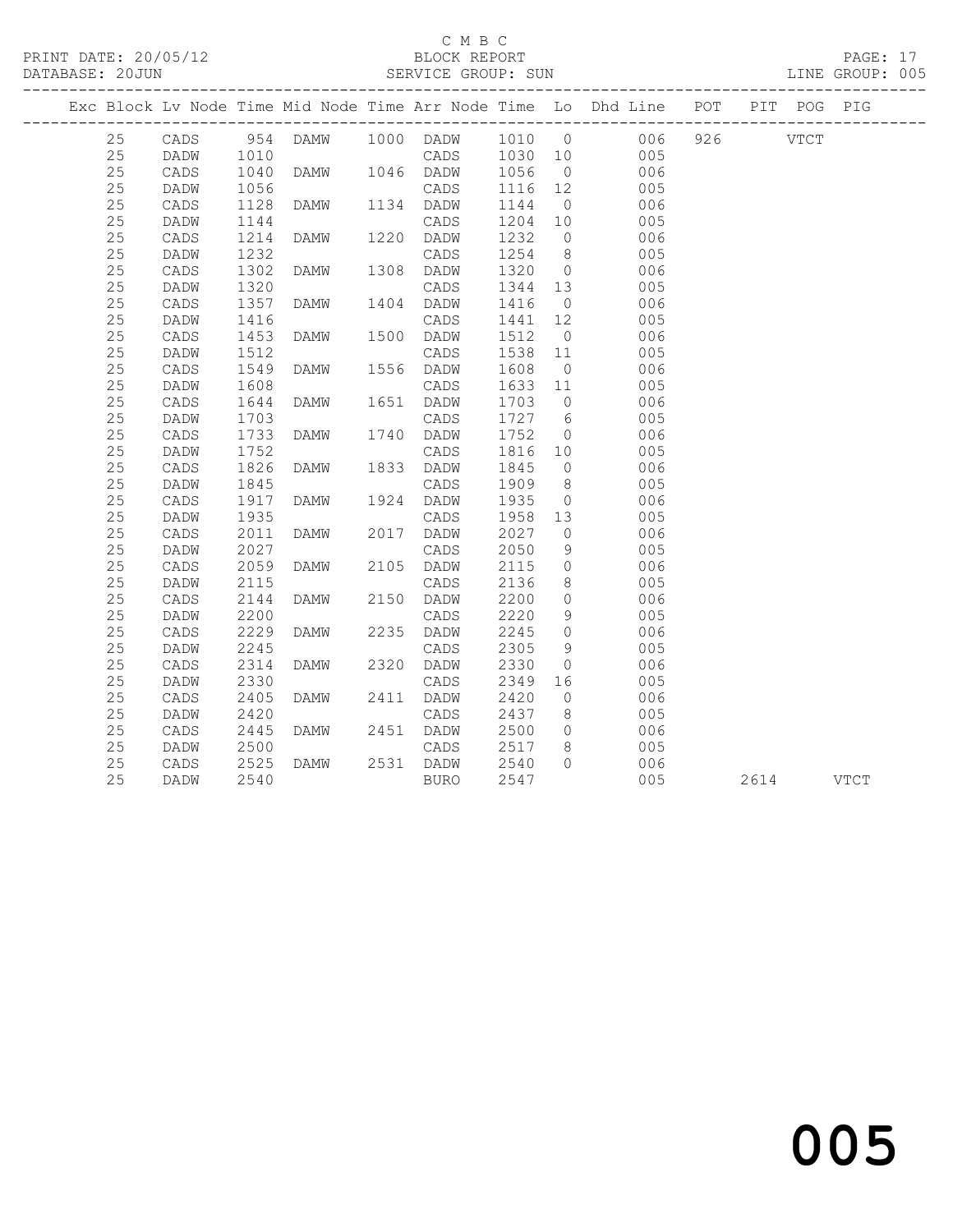### C M B C<br>BLOCK REPORT

|    |      |      |                     |              |                                                  |                |                                                                                                                                                                                                                                       |  | PAGE: 18<br>LINE GROUP: 005 |  |
|----|------|------|---------------------|--------------|--------------------------------------------------|----------------|---------------------------------------------------------------------------------------------------------------------------------------------------------------------------------------------------------------------------------------|--|-----------------------------|--|
|    |      |      |                     |              |                                                  |                | Exc Block Lv Node Time Mid Node Time Arr Node Time Lo Dhd Line POT PIT POG PIG                                                                                                                                                        |  |                             |  |
|    |      |      |                     |              |                                                  |                | 26 CADS 1334 DAMW 1340 DADW 1352 0 006 1306 VTCT                                                                                                                                                                                      |  |                             |  |
| 26 | DADW | 1352 |                     | CADS 1417 12 |                                                  |                | 005                                                                                                                                                                                                                                   |  |                             |  |
| 26 | CADS |      |                     |              |                                                  |                | 1448 0<br>006                                                                                                                                                                                                                         |  |                             |  |
| 26 | DADW | 1448 |                     | CADS         | $\begin{array}{c}\n 1514 \quad 11\n \end{array}$ |                | 005                                                                                                                                                                                                                                   |  |                             |  |
| 26 | CADS | 1525 |                     |              | 1544                                             | $\overline{0}$ | 006                                                                                                                                                                                                                                   |  |                             |  |
| 26 | DADW | 1544 |                     | CADS         | 1610 11                                          |                | 005                                                                                                                                                                                                                                   |  |                             |  |
| 26 | CADS | 1621 |                     |              | 1640                                             | $\overline{0}$ | 006                                                                                                                                                                                                                                   |  |                             |  |
| 26 | DADW | 1640 |                     | CADS         |                                                  |                | 1705 7<br>005                                                                                                                                                                                                                         |  |                             |  |
| 26 | CADS | 1712 | DAMW 1719 DADW      |              | 1731                                             |                | 006<br>$\overline{O}$                                                                                                                                                                                                                 |  |                             |  |
| 26 | DADW | 1731 |                     | CADS         | 1755                                             |                | 005<br>11 — 1                                                                                                                                                                                                                         |  |                             |  |
| 26 | CADS | 1806 | DAMW 1813 DADW      |              | 1825                                             |                | 006<br>$\overline{0}$                                                                                                                                                                                                                 |  |                             |  |
| 26 | DADW | 1825 |                     | CADS         | 1849                                             |                | $8 \overline{)}$<br>005                                                                                                                                                                                                               |  |                             |  |
| 26 | CADS | 1857 | DAMW 1904 DADW      |              | 1915                                             |                | $\overline{0}$<br>006                                                                                                                                                                                                                 |  |                             |  |
| 26 | DADW | 1915 |                     | CADS         | 1938                                             |                | 11<br>005                                                                                                                                                                                                                             |  |                             |  |
| 26 | CADS | 1949 | DAMW 1955 DADW      |              | 2005                                             |                | $\overline{0}$<br>006                                                                                                                                                                                                                 |  |                             |  |
| 26 | DADW | 2005 |                     | CADS         | 2028                                             |                | $7\overline{ }$<br>005                                                                                                                                                                                                                |  |                             |  |
| 26 | CADS | 2035 | DAMW 2041 DADW      |              | 2051                                             |                | $\overline{0}$<br>006                                                                                                                                                                                                                 |  |                             |  |
| 26 | DADW | 2051 |                     | CADS         | 2114                                             |                | 15<br>005                                                                                                                                                                                                                             |  |                             |  |
| 26 | CADS | 2129 | DAMW 2135 DADW      |              | 2145                                             | $\overline{0}$ | 006                                                                                                                                                                                                                                   |  |                             |  |
| 26 | DADW | 2145 |                     | CADS         | 2206                                             | 8 <sup>1</sup> | 005                                                                                                                                                                                                                                   |  |                             |  |
| 26 | CADS | 2214 | DAMW 2220           | DADW         | 2230                                             |                | 006<br>$\overline{O}$                                                                                                                                                                                                                 |  |                             |  |
| 26 | DADW | 2230 |                     | CADS         | 2250                                             |                | 9<br>005                                                                                                                                                                                                                              |  |                             |  |
| 26 | CADS | 2259 | DAMW 2305           | DADW         | 2315                                             |                | 006<br>$\overline{0}$                                                                                                                                                                                                                 |  |                             |  |
| 26 | DADW | 2315 |                     | CADS         | 2334                                             |                | 11 — 11 — 11 — 11 — 11 — 11 — 11 — 11 — 11 — 11 — 11 — 11 — 11 — 11 — 11 — 11 — 11 — 11 — 11 — 11 — 11 — 11 — 11 — 11 — 11 — 11 — 11 — 11 — 11 — 11 — 11 — 11 — 11 — 11 — 11 — 11 — 11 — 11 — 11 — 11 — 11 — 11 — 11 — 11 — 11<br>005 |  |                             |  |
| 26 | CADS | 2345 | DAMW 2351           | DADW         | 2400                                             |                | $\overline{0}$<br>006                                                                                                                                                                                                                 |  |                             |  |
| 26 | DADW | 2400 |                     | CADS         | 2417                                             |                | 8<br>005                                                                                                                                                                                                                              |  |                             |  |
| 26 | CADS | 2425 | DAMW 2431           | DADW         | 2440                                             |                | $\overline{0}$<br>006                                                                                                                                                                                                                 |  |                             |  |
| 26 | DADW | 2440 |                     | CADS         | 2457                                             |                | $8 \overline{)}$<br>005                                                                                                                                                                                                               |  |                             |  |
| 26 | CADS | 2505 | DAMW 2511 DADW      |              | 2520                                             |                | $\overline{0}$<br>006                                                                                                                                                                                                                 |  |                             |  |
| 26 | DADW | 2520 |                     | CADS         | 2537                                             | 8 <sup>8</sup> | 005                                                                                                                                                                                                                                   |  |                             |  |
| 26 | CADS |      | 2545 DAMW 2551 DADW |              | 2600                                             | $\bigcap$      | 006                                                                                                                                                                                                                                   |  |                             |  |

26 DADW 2600 BURO 2607 005 2634 VTCT

# and the contract of  $\sim$  005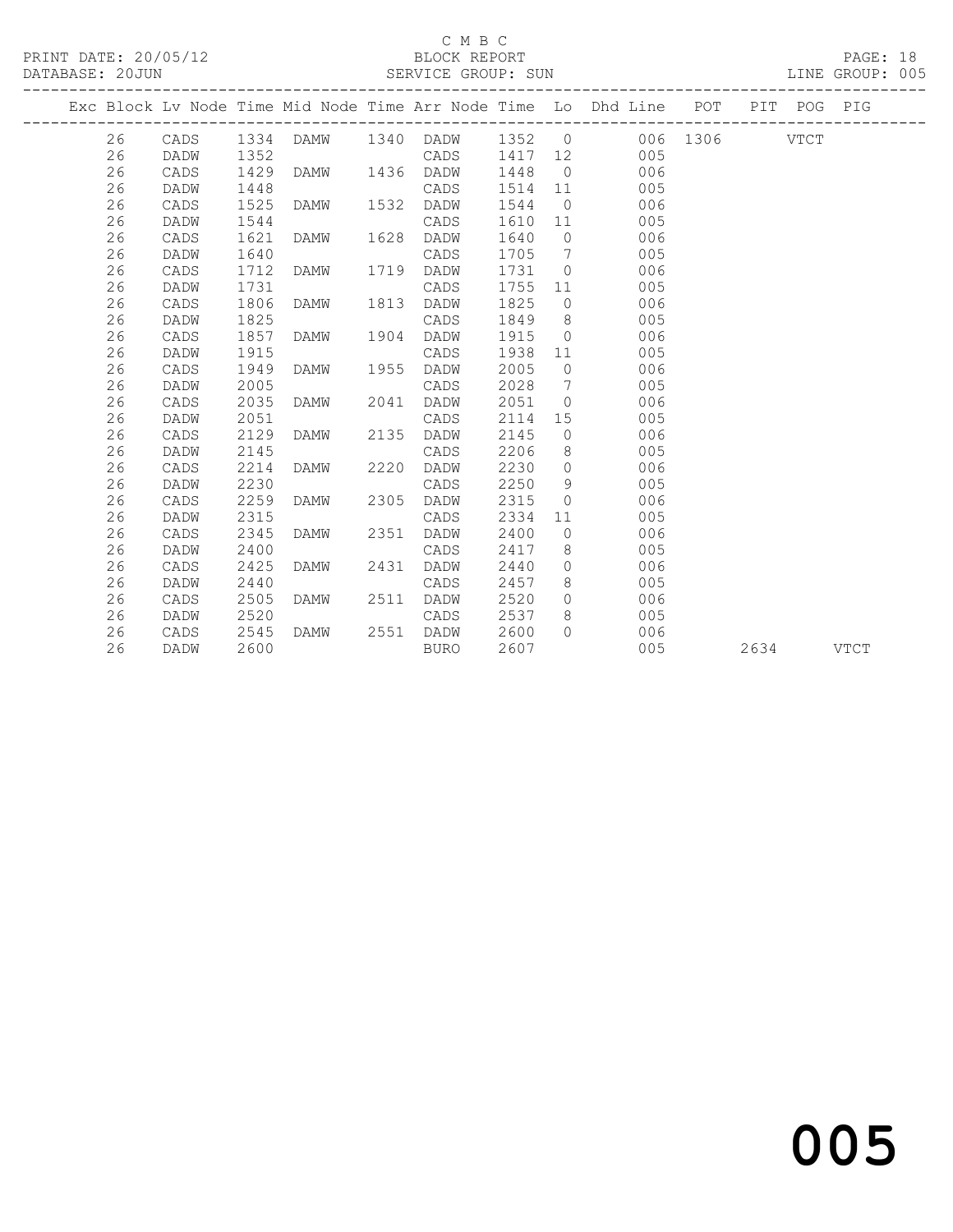|  |          |                                                  |              |                        |      |                                             |                    |    | PRINT DATE: 20/05/12<br>BLOCK REPORT BLOCK PRESSERIES DATABASE: 20JUN SERVICE GROUP: SUN LINE GROUP: 007                    |               |          |             |             |  |
|--|----------|--------------------------------------------------|--------------|------------------------|------|---------------------------------------------|--------------------|----|-----------------------------------------------------------------------------------------------------------------------------|---------------|----------|-------------|-------------|--|
|  |          |                                                  |              |                        |      |                                             |                    |    | 5GRN 5 AV & GRANVILLE ST 5 AV A DULP WB W 41 AV FS DUNBAR ST<br>NAST NANAIMO STATION                                        |               |          |             |             |  |
|  |          |                                                  |              |                        |      |                                             |                    |    | Exc Block Lv Node Time Mid Node Time Arr Node Time Lo Dhd Line POT PIT POG PIG                                              |               |          |             |             |  |
|  |          |                                                  |              |                        |      |                                             |                    |    | 31 DULP 546 5GRN 606 NAST 638 9 007 524 VTCT<br>31 NAST 647 PNHM 711 DULP 741 5 007<br>31 DULP 746 5GRN 806 NAST 841 17 007 |               |          |             |             |  |
|  |          |                                                  |              |                        |      |                                             |                    |    |                                                                                                                             |               |          |             |             |  |
|  |          |                                                  |              |                        |      |                                             |                    |    |                                                                                                                             |               |          |             |             |  |
|  | 31       | NAST                                             |              | 858 PNHM 925 DULP 1000 |      |                                             |                    |    | 21<br>007                                                                                                                   |               |          |             |             |  |
|  | 31       | DULP                                             | 1021         | 5GRN                   |      |                                             |                    |    |                                                                                                                             |               |          |             |             |  |
|  | 31       | NAST                                             |              | 1146 PNHM<br>1310 5GRN |      |                                             |                    |    | 1046 NAST 1127 19 007<br>1214 DULP 1254 16 007<br>1337 NAST 1422 8 007                                                      |               |          |             |             |  |
|  | 31       | DULP                                             |              |                        |      |                                             |                    |    |                                                                                                                             |               |          |             |             |  |
|  | 31       | NAST                                             |              | 1430 PNHM              | 1500 |                                             |                    |    | DULP 1546 9 007                                                                                                             |               |          |             |             |  |
|  | 31       | $\texttt{DULP}$                                  | 1555         | 5GRN                   |      |                                             |                    |    | 1624 NAST 1707 8 007<br>1744 DULP 1829 007                                                                                  |               |          |             |             |  |
|  | 31       | NAST                                             | 1715         | PNHM                   |      |                                             |                    |    |                                                                                                                             | 007 1849 VTCT |          |             |             |  |
|  | 32       | NAST                                             | 613          | PNHM                   | 637  | DULP 707 9                                  |                    |    | 007                                                                                                                         |               | 542 VTCT |             |             |  |
|  | 32       | <b>DULP</b>                                      | 716          | 5GRN                   |      | 736 NAST                                    | 811                |    | $6\overline{6}$<br>007                                                                                                      |               |          |             |             |  |
|  | 32       | NAST                                             | 817<br>923   | PNHM                   | 841  | DULP<br>$946$ NAST                          | $912$ 11<br>1025 7 |    | 007                                                                                                                         |               |          |             |             |  |
|  | 32       | DULP                                             |              | 5GRN                   |      |                                             |                    |    | 007                                                                                                                         |               |          |             |             |  |
|  | 32       | NAST                                             |              | 1032 PNHM              | 1100 | DULP 1139 17                                |                    |    | 007                                                                                                                         |               |          |             |             |  |
|  | 32       | $\texttt{DULP}$                                  | 1156         | 5GRN                   |      | 1222 NAST                                   | 1305               |    | 10<br>007                                                                                                                   |               |          |             |             |  |
|  | 32       | NAST                                             | 1315<br>1440 | PNHM                   |      | 1345 DULP                                   |                    |    | 1429 11<br>1552 7<br>007                                                                                                    |               |          |             |             |  |
|  | 32<br>32 | $\texttt{DULP}$                                  | 1559         | 5GRN                   | 1629 | 1507 NAST                                   | 1717 10            |    | 007<br>007                                                                                                                  |               |          |             |             |  |
|  | 32       | NAST<br>DULP                                     | 1727         | PNHM<br>5GRN           |      | DULP<br>1754 NAST                           | 1836               |    | 007                                                                                                                         |               |          |             |             |  |
|  | 32       | NAST                                             | 1844         | PNHM                   | 1912 | DULP                                        |                    |    | 8 <sup>1</sup><br>007                                                                                                       |               |          |             |             |  |
|  | 32       | $\texttt{DULP}$                                  | 2016         | 5GRN                   | 2039 |                                             |                    |    | 1954 22<br>2118 11<br>2231 6<br>007                                                                                         |               |          |             |             |  |
|  | 32       | NAST                                             |              | 2129 PNHM              | 2155 | NAST<br><b>DULP</b> 2231                    |                    |    | 007                                                                                                                         |               |          |             |             |  |
|  | 32       | DULP                                             | 2237         | 5GRN                   | 2259 | NAST 2336 15                                |                    |    | 007                                                                                                                         |               |          |             |             |  |
|  | 32       | NAST                                             | 2351         | PNHM                   | 2415 | DULP 2448                                   |                    |    |                                                                                                                             | 007 2503 VTCT |          |             |             |  |
|  | 33       | DULP                                             | 616          | 5GRN                   | 636  | NAST 709 7                                  |                    |    | 007                                                                                                                         |               | 554 VTCT |             |             |  |
|  | 33       | NAST                                             | 716          | PNHM                   | 740  | DULP                                        | 811                |    | $5\overline{)}$<br>007                                                                                                      |               |          |             |             |  |
|  | 33       |                                                  |              |                        |      | 836 NAST                                    |                    |    | 23<br>007                                                                                                                   |               |          |             |             |  |
|  | 33       | DULP 816 5GRN<br>NAST 938 PNHM<br>DULP 1056 5GRN |              |                        | 1005 | NAST 915 23<br>DULP 1040 16<br>NAST 1205 12 |                    |    | 007                                                                                                                         |               |          |             |             |  |
|  | 33       |                                                  |              |                        |      | 1122 NAST                                   |                    |    | 007                                                                                                                         |               |          |             |             |  |
|  | 33       | NAST                                             |              | 1217 PNHM              |      |                                             |                    |    | 1245 DULP 1327 13 007                                                                                                       |               |          |             |             |  |
|  | 33       | DULP                                             | 1340         | 5GRN                   | 1407 | NAST                                        | 1452               | 8  | 007                                                                                                                         |               |          |             |             |  |
|  | 33       | NAST                                             | 1500         | PNHM                   | 1530 | <b>DULP</b>                                 | 1616               | 9  | 007                                                                                                                         |               |          |             |             |  |
|  | 33       | $\texttt{DULP}$                                  | 1625         | 5GRN                   | 1654 | NAST                                        | 1737               | 9  | 007                                                                                                                         |               |          |             |             |  |
|  | 33       | NAST                                             | 1746         | PNHM                   | 1814 | <b>DULP</b>                                 | 1857               | 17 | 007                                                                                                                         |               |          |             |             |  |
|  | 33       | DULP                                             | 1914         | 5GRN                   | 1939 | NAST                                        | 2020               | 7  | 007                                                                                                                         |               |          |             |             |  |
|  | 33       | NAST                                             | 2027         | PNHM                   | 2054 | <b>DULP</b>                                 | 2132               | 25 | 007                                                                                                                         |               |          |             |             |  |
|  | 33       | DULP                                             | 2157         | 5GRN                   | 2219 | NAST                                        | 2256               | 13 | 007                                                                                                                         |               |          |             |             |  |
|  | 33       | <b>NAST</b>                                      | 2309         | PNHM                   | 2335 | <b>DULP</b>                                 | 2409               |    | 007                                                                                                                         |               | 2424     |             | <b>VTCT</b> |  |
|  | 34       | DULP                                             | 646          | 5GRN                   | 706  | NAST                                        | 741                | 6  | 007                                                                                                                         | 624           |          | <b>VTCT</b> |             |  |
|  | 34       | NAST                                             | 747          | PNHM                   | 811  | DULP                                        | 842                | 21 | 007                                                                                                                         |               |          |             |             |  |
|  | 34       | $\texttt{DULP}$                                  | 903          | 5GRN                   | 926  | NAST                                        | 1005               | 12 | 007                                                                                                                         |               |          |             |             |  |
|  | 34       | NAST                                             | 1017         | PNHM                   | 1045 | DULP                                        | 1122               | 19 | 007                                                                                                                         |               |          |             |             |  |
|  | 34       | DULP                                             | 1141         | 5GRN                   | 1207 | NAST                                        | 1250               | 10 | 007                                                                                                                         |               |          |             |             |  |
|  | 34       | NAST                                             | 1300         | PNHM                   | 1330 | <b>DULP</b>                                 | 1414               | 11 | 007                                                                                                                         |               |          |             |             |  |
|  | 34       | $\texttt{DULP}$                                  | 1425         | 5GRN                   | 1452 | NAST                                        | 1537               | 7  | 007                                                                                                                         |               |          |             |             |  |
|  | 34       | NAST                                             | 1544         | PNHM                   | 1614 | <b>DULP</b>                                 | 1702               | 10 | 007                                                                                                                         |               |          |             |             |  |
|  | 34       | DULP                                             | 1712         | 5GRN                   | 1739 | NAST                                        | 1821               |    | 007                                                                                                                         |               | 1857     |             | <b>VTCT</b> |  |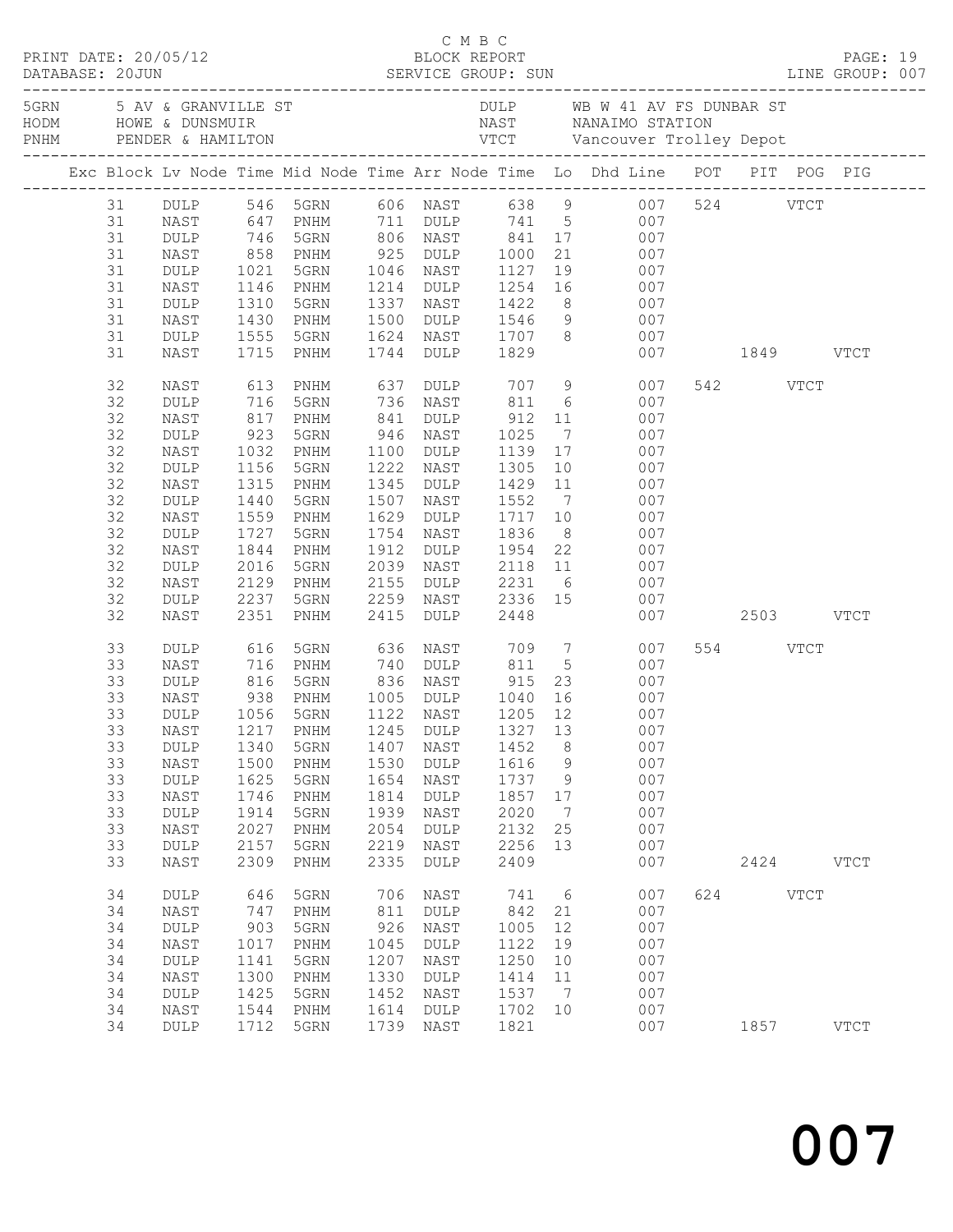|  |          |              |              |              |              |              |                 |                      | Exc Block Lv Node Time Mid Node Time Arr Node Time Lo Dhd Line POT |     |             | PIT POG PIG |
|--|----------|--------------|--------------|--------------|--------------|--------------|-----------------|----------------------|--------------------------------------------------------------------|-----|-------------|-------------|
|  |          |              |              |              |              |              |                 |                      |                                                                    |     |             |             |
|  | 35       | NAST         |              |              |              |              |                 |                      |                                                                    | 807 | VTCT        |             |
|  | 35       | DULP         |              |              |              |              |                 |                      |                                                                    |     |             |             |
|  | 35       | NAST         | 1116         | PNHM         | 1144         | DULP         | 1224 16         |                      | 007                                                                |     |             |             |
|  | 35<br>35 | DULP         | 1240         | 5GRN         | 1307         | NAST         | 1350            | 10                   | 007                                                                |     |             |             |
|  | 35       | NAST<br>DULP | 1400<br>1525 | PNHM<br>5GRN | 1430<br>1552 | DULP<br>NAST | 1514<br>1637    | 11<br>8 <sup>8</sup> | 007<br>007                                                         |     |             |             |
|  | 35       | NAST         | 1645         | PNHM         | 1714         | DULP         | 1759 13         |                      | 007                                                                |     |             |             |
|  | 35       | DULP         | 1812         | 5GRN         | 1839         | NAST         | 1921            | 6                    | 007                                                                |     |             |             |
|  | 35       | NAST         | 1927         | PNHM         | 1954         | DULP         | 2033            | 23                   | 007                                                                |     |             |             |
|  | 35       | DULP         | 2056         | 5GRN         | 2119         | NAST         | 2158 11         |                      | 007                                                                |     |             |             |
|  | 35       | NAST         | 2209         | PNHM         | 2235         | DULP         | 2311            | 8 <sup>8</sup>       | 007                                                                |     |             |             |
|  | 35       | DULP         | 2319         | 5GRN         | 2339         | NAST         | 2416            |                      | 007                                                                |     | 2452 VTCT   |             |
|  |          |              |              |              |              |              |                 |                      |                                                                    |     |             |             |
|  | 36       | DULP         | 843          | 5GRN         | 906          | NAST         | 945             |                      | 12 and $\overline{a}$<br>007                                       |     | 821 VTCT    |             |
|  | 36       | NAST         | 957          | PNHM         | 1025         | DULP         | 1102            | 9                    | 007                                                                |     |             |             |
|  | 36       | DULP         | 1111         | 5GRN         | 1137         | NAST         | 1220            | 10                   | 007                                                                |     |             |             |
|  | 36       | NAST         | 1230         | PNHM         | 1300         | DULP         | 1344            | 11                   | 007                                                                |     |             |             |
|  | 36       | DULP         | 1355         | 5GRN         | 1422         | NAST         | 1507 7          |                      | 007                                                                |     |             |             |
|  | 36<br>36 | NAST         | 1514         | PNHM         | 1544<br>1709 | DULP         | 1632            | 9                    | 007<br>007                                                         |     |             |             |
|  | 36       | DULP<br>NAST | 1641<br>1804 | 5GRN<br>PNHM | 1832         | NAST<br>DULP | 1751 13<br>1915 | 19                   | 007                                                                |     |             |             |
|  | 36       | DULP         | 1934         | 5GRN         | 1959         | NAST         | 2040            | $\overline{7}$       | 007                                                                |     |             |             |
|  | 36       | NAST         | 2047         | PNHM         | 2114         | DULP         | 2152            | 25                   | 007                                                                |     |             |             |
|  | 36       | DULP         | 2217         | 5GRN         | 2239         | NAST         | 2316            | 15                   | 007                                                                |     |             |             |
|  | 36       | NAST         | 2331         | PNHM         | 2355         | DULP         | 2428 10         |                      | 007                                                                |     |             |             |
|  | 36       | DULP         | 2438         | 5GRN         | 2459         | NAST         | 2534            |                      | 007                                                                |     | 2604 VTCT   |             |
|  |          |              |              |              |              |              |                 |                      |                                                                    |     |             |             |
|  | 37       | NAST         | 918          | PNHM         | 945          | DULP         | 1020            |                      | 20<br>007                                                          |     | 847 VTCT    |             |
|  | 37       | DULP         | 1040         | 5GRN         | 1106         | NAST         | 1149            | 12                   | 007                                                                |     |             |             |
|  | 37       | NAST         | 1201         | PNHM         | 1229         | DULP         | 1311            | 14                   | 007                                                                |     |             |             |
|  | 37       | DULP         | 1325         | 5GRN         | 1352         | NAST         | 1437            | 8 <sup>8</sup>       | 007                                                                |     |             |             |
|  | 37       | NAST         | 1445         | PNHM         | 1515         | DULP         | 1601            | 9                    | 007                                                                |     |             |             |
|  | 37<br>37 | DULP         | 1610         | 5GRN         | 1639<br>1759 | NAST         | 1722<br>1842    | 9<br>12              | 007<br>007                                                         |     |             |             |
|  | 37       | NAST<br>DULP | 1731<br>1854 | PNHM<br>5GRN | 1919         | DULP<br>NAST | 2000            | $\overline{7}$       | 007                                                                |     |             |             |
|  | 37       | NAST         | 2007         | PNHM         | 2034         | DULP         | 2113            | 23                   | 007                                                                |     |             |             |
|  | 37       | DULP         | 2136         | 5GRN         | 2159         | NAST         | 2238            | 11                   | 007                                                                |     |             |             |
|  | 37       | NAST         | 2249         | PNHM         | 2315         | DULP         | 2349            | 19                   | 007                                                                |     |             |             |
|  | 37       | DULP         | 2408         | 5GRN         | 2429         | NAST         | 2504 17         |                      | 007                                                                |     |             |             |
|  | 37       | NAST         |              |              |              |              |                 |                      | 2521 PNHM 2543 HODM 2547 007                                       |     | 2611        | <b>VTCT</b> |
|  |          |              |              |              |              |              |                 |                      |                                                                    |     |             |             |
|  | 38       | DULP         | 943          | 5GRN         | 1006         | NAST         | 1045            | 16                   | 007                                                                | 921 | <b>VTCT</b> |             |
|  | 38<br>38 | NAST         | 1101<br>1225 | PNHM         | 1129<br>1252 | DULP         | 1209<br>1336    | 16<br>9              | 007<br>007                                                         |     |             |             |
|  | 38       | DULP<br>NAST | 1345         | 5GRN<br>PNHM | 1415         | NAST<br>DULP | 1459            | 11                   | 007                                                                |     |             |             |
|  | 38       | DULP         | 1510         | 5GRN         | 1537         | NAST         | 1622            | - 8                  | 007                                                                |     |             |             |
|  | 38       | NAST         | 1630         | PNHM         | 1659         | DULP         | 1744            | 13                   | 007                                                                |     |             |             |
|  | 38       | DULP         | 1757         | 5GRN         | 1824         | NAST         | 1906            |                      | 007                                                                |     | 1942        | <b>VTCT</b> |
|  |          |              |              |              |              |              |                 |                      |                                                                    |     |             |             |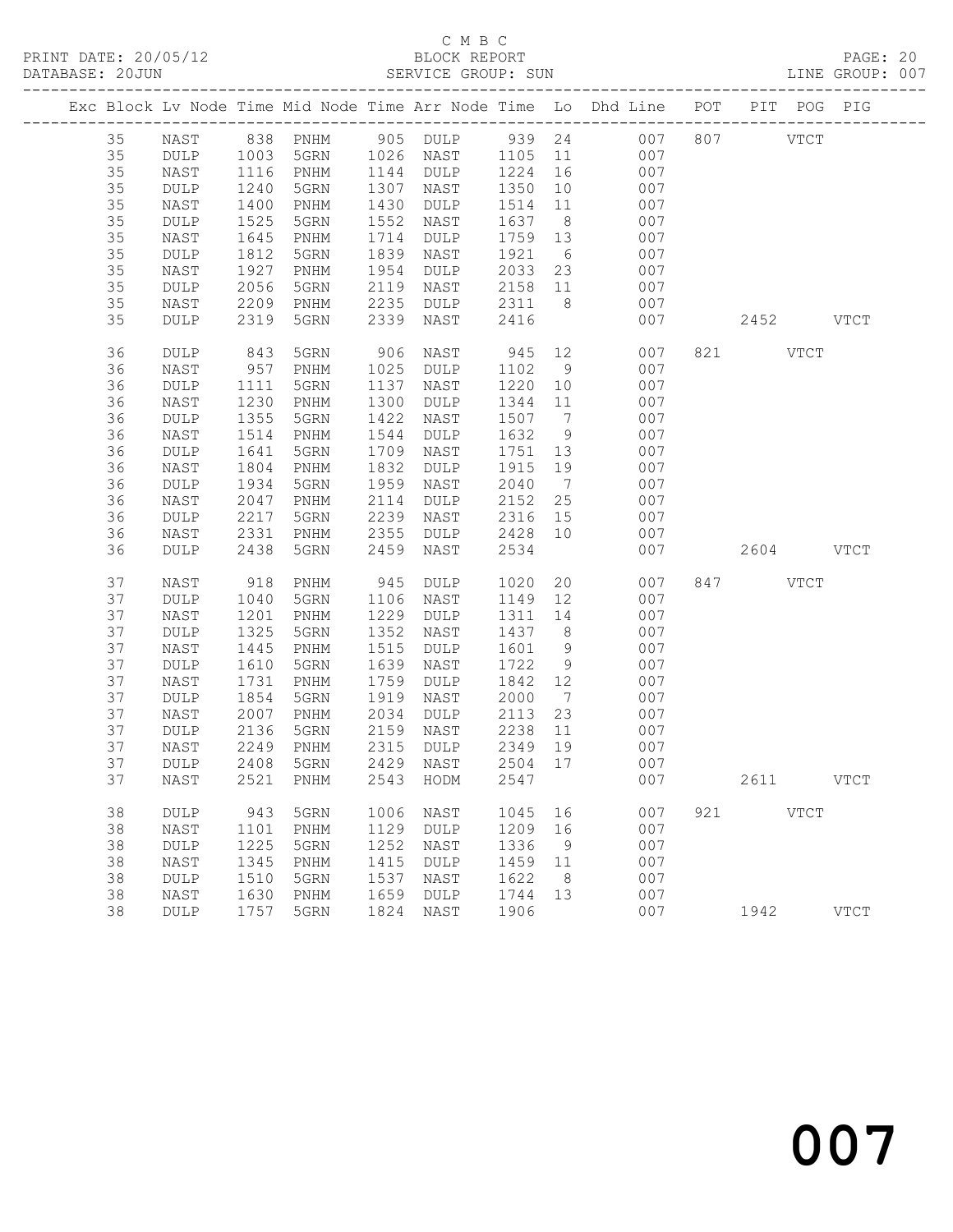## C M B C<br>BLOCK REPORT

| DATABASE: 20JUN |             |      |      |      | SERVICE GROUP: SUN |         |     |                                                                    |      |      |             | LINE GROUP: 007 |
|-----------------|-------------|------|------|------|--------------------|---------|-----|--------------------------------------------------------------------|------|------|-------------|-----------------|
|                 |             |      |      |      |                    |         |     | Exc Block Lv Node Time Mid Node Time Arr Node Time Lo Dhd Line POT |      |      | PIT POG PIG |                 |
| 39              | NAST        | 1047 | PNHM | 1115 | DULP               | 1154 16 |     | 007                                                                | 1013 |      | <b>VTCT</b> |                 |
| 39              | <b>DULP</b> | 1210 | 5GRN | 1237 | NAST               | 1321    | 9   | 007                                                                |      |      |             |                 |
| 39              | NAST        | 1330 | PNHM | 1400 | <b>DULP</b>        | 1444    | 11  | 007                                                                |      |      |             |                 |
| 39              | <b>DULP</b> | 1455 | 5GRN | 1522 | NAST               | 1607    | - 8 | 007                                                                |      |      |             |                 |
| 39              | NAST        | 1615 | PNHM | 1644 | <b>DULP</b>        | 1730    | 12  | 007                                                                |      |      |             |                 |
| 39              | <b>DULP</b> | 1742 | 5GRN | 1809 | NAST               | 1851    | 16  | 007                                                                |      |      |             |                 |
| 39              | NAST        | 1907 | PNHM | 1934 | <b>DULP</b>        | 2013    | 23  | 007                                                                |      |      |             |                 |
| 39              | <b>DULP</b> | 2036 | 5GRN | 2059 | NAST               | 2138    | 11  | 007                                                                |      |      |             |                 |
| 39              | NAST        | 2149 | PNHM | 2215 | <b>DULP</b>        | 2251    | 8   | 007                                                                |      |      |             |                 |
| 39              | <b>DULP</b> | 2259 | 5GRN | 2319 | NAST               | 2356    | 12  | 007                                                                |      |      |             |                 |
| 39              | NAST        | 2408 | PNHM | 2430 | <b>DULP</b>        | 2507    |     | 007                                                                |      | 2522 |             | <b>VTCT</b>     |
| 40              | NAST        | 1131 | PNHM | 1159 | <b>DULP</b>        | 1239    | 16  | 007                                                                | 1057 |      | <b>VTCT</b> |                 |
| 40              | <b>DULP</b> | 1255 | 5GRN | 1322 | NAST               | 1405    | 10  | 007                                                                |      |      |             |                 |
| 40              | NAST        | 1415 | PNHM | 1445 | <b>DULP</b>        | 1529    | 10  | 007                                                                |      |      |             |                 |
| 40              | <b>DULP</b> | 1539 | 5GRN | 1608 | NAST               | 1651    | 9   | 007                                                                |      |      |             |                 |
| 40              | NAST        | 1700 | PNHM | 1729 | <b>DULP</b>        | 1814    | 18  | 007                                                                |      |      |             |                 |
| 40              | <b>DULP</b> | 1832 | 5GRN | 1859 | NAST               | 1941    | - 6 | 007                                                                |      |      |             |                 |
| 40              | NAST        | 1947 | PNHM | 2014 | <b>DULP</b>        | 2053    | 23  | 007                                                                |      |      |             |                 |
| 40              | <b>DULP</b> | 2116 | 5GRN | 2139 | NAST               | 2218    | 11  | 007                                                                |      |      |             |                 |
| 40              | NAST        | 2229 | PNHM | 2255 | <b>DULP</b>        | 2329    | 9   | 007                                                                |      |      |             |                 |
| 40              | <b>DULP</b> | 2338 | 5GRN | 2359 | NAST               | 2434    | 5   | 007                                                                |      |      |             |                 |
| 40              | NAST        | 2439 | PNHM | 2501 | <b>DULP</b>        | 2534    |     | 007                                                                |      | 2549 |             | $_{\rm VTCT}$   |
| 41              | <b>DULP</b> | 1126 | 5GRN | 1152 | NAST               | 1235    | 10  | 007                                                                | 1102 |      | VTCT        |                 |
| 41              | NAST        | 1245 | PNHM | 1315 | <b>DULP</b>        | 1359    | 11  | 007                                                                |      |      |             |                 |
| 41              | <b>DULP</b> | 1410 | 5GRN | 1437 | NAST               | 1522    | 7   | 007                                                                |      |      |             |                 |
| 41              | NAST        | 1529 | PNHM | 1559 | <b>DULP</b>        | 1647    | 9   | 007                                                                |      |      |             |                 |
| 41              | <b>DULP</b> | 1656 | 5GRN | 1724 | NAST               | 1806    | 18  | 007                                                                |      |      |             |                 |
| 41              | NAST        | 1824 | PNHM | 1852 | <b>DULP</b>        | 1934    | 22  | 007                                                                |      |      |             |                 |
| 41              | <b>DULP</b> | 1956 | 5GRN | 2019 | NAST               | 2058    | 9   | 007                                                                |      |      |             |                 |
| 41              | NAST        | 2107 | PNHM | 2134 | <b>DULP</b>        | 2212    |     | 007                                                                |      | 2227 |             | <b>VTCT</b>     |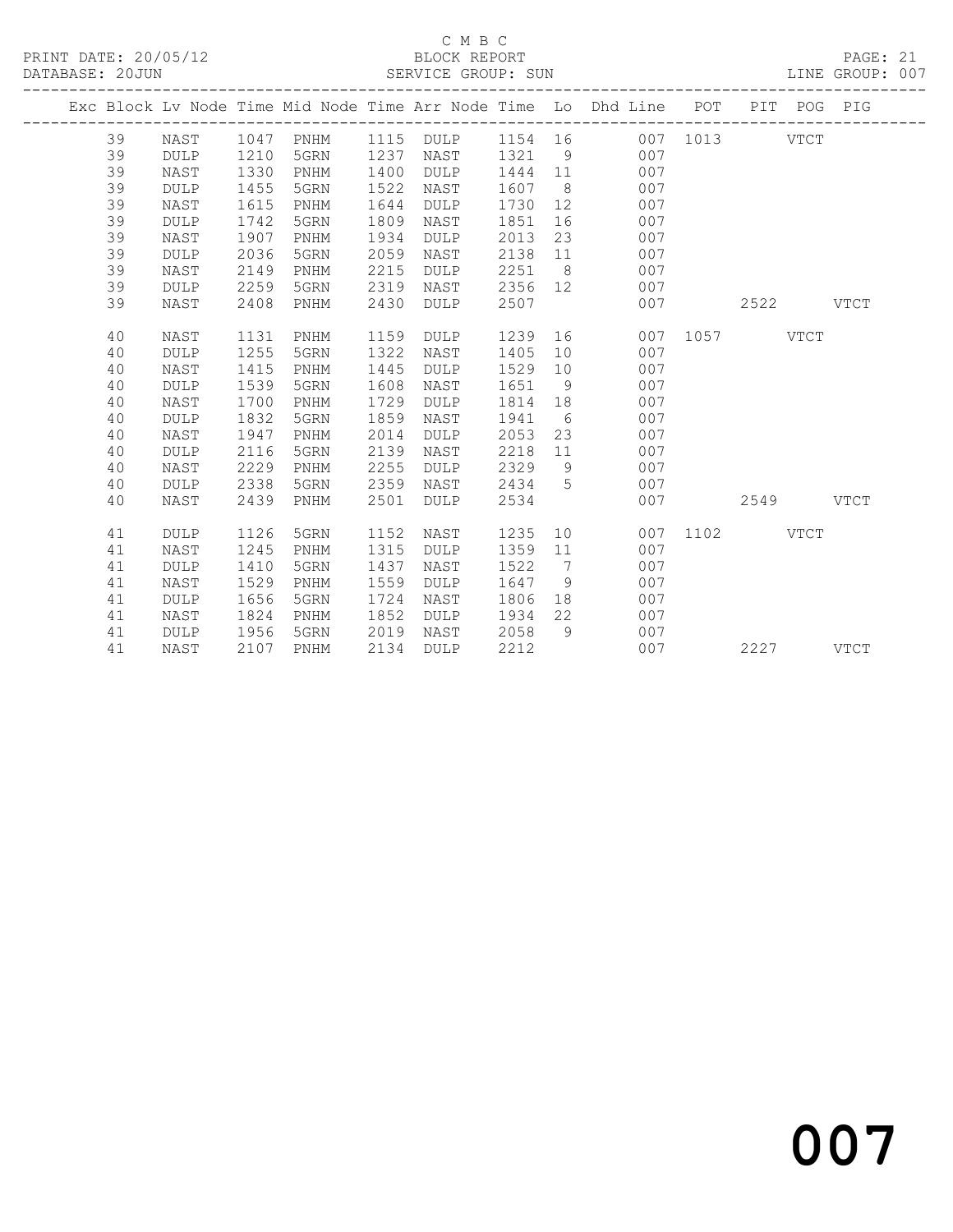|                              |              |      |                                  |      |                             |                     |                | C M B C<br>PRINT DATE: 20/05/12<br>DATABASE: 20JUN SERVICE GROUP: SUN LINE GROUP: 008<br>SERVICE GROUP: SUN LINE GROUP: 008        |               |      |          |             |  |
|------------------------------|--------------|------|----------------------------------|------|-----------------------------|---------------------|----------------|------------------------------------------------------------------------------------------------------------------------------------|---------------|------|----------|-------------|--|
| 41 FR 41 AV & FRASER         |              |      |                                  |      |                             |                     |                | BYKY BROADWAY & KINGSWAY                                                                                                           |               |      |          |             |  |
|                              |              |      |                                  |      |                             |                     |                | Exc Block Lv Node Time Mid Node Time Arr Node Time Lo Dhd Line POT PIT POG PIG                                                     |               |      |          |             |  |
|                              |              |      |                                  |      |                             |                     |                | 1 WFST 532 BYKY 545 FRTE 602 15 008 502 VTCT<br>1 FRTE 617 BYKY 637 WFST 650 0 008 502 VTCT<br>1 WFST 650 BYKY 703 FRTE 721 16 008 |               |      |          |             |  |
|                              |              |      |                                  |      |                             |                     |                |                                                                                                                                    |               |      |          |             |  |
|                              |              |      |                                  |      |                             |                     |                |                                                                                                                                    |               |      |          |             |  |
| $\mathbf{1}$                 | FRTE         |      | 737 BYKY 757 WFST                |      |                             | 811                 |                | $0$ 008                                                                                                                            |               |      |          |             |  |
| $\mathbf{1}$                 | WFST         |      |                                  |      |                             |                     |                | 846 5 008                                                                                                                          |               |      |          |             |  |
| $\mathbf{1}$                 | FRTE         |      |                                  |      |                             |                     |                | $\begin{array}{ccc} 0 & \hspace{1.5cm} 008 \\ 10 & \hspace{1.5cm} 008 \end{array}$                                                 |               |      |          |             |  |
| $\mathbf{1}$                 | WFST         |      |                                  |      |                             |                     |                |                                                                                                                                    |               |      |          |             |  |
| $\mathbf{1}$                 | FRTE         |      | 1015 BYKY 1040 WFST 1059         |      |                             |                     |                | $\overline{O}$<br>008                                                                                                              |               |      |          |             |  |
| $\mathbf{1}$                 | WFST         |      | 1059 BYKY                        |      | 1114 FRTE                   |                     |                | 1139 12<br>008                                                                                                                     |               |      |          |             |  |
| $\mathbf 1$                  | FRTE         |      | 1151 BYKY<br>1237 BYKY           |      | 1218 WFST                   |                     |                | 1237 0<br>1320 11<br>008                                                                                                           |               |      |          |             |  |
| $\mathbf 1$                  | WFST         |      |                                  |      | 1254 FRTE<br>1358 WFST 1418 |                     |                | 008<br>$\overline{O}$                                                                                                              |               |      |          |             |  |
| $\mathbf 1$<br>$\mathbf{1}$  | FRTE         |      | 1331 BYKY                        |      |                             |                     |                | 008<br>008                                                                                                                         |               |      |          |             |  |
|                              | WFST         | 1418 | BYKY                             |      | 1436 FRTE                   | 1504                |                | 9                                                                                                                                  |               |      |          |             |  |
| $\mathbf{1}$<br>$\mathbf{1}$ | FRTE         |      | 1513 BYKY<br>1559 BYKY           |      | 1539 WFST<br>1617 FRTE      |                     |                | 1559 0 008<br>1644 13 008                                                                                                          |               |      |          |             |  |
| $\mathbf{1}$                 | WFST<br>FRTE |      | 1657 BYKY                        |      | 1721 WFST 1739              |                     |                | $0$ 008                                                                                                                            |               |      |          |             |  |
| $\mathbf 1$                  | WFST         |      | 1739 BYKY 1756 FRTE 1822         |      |                             |                     |                | 5 <sub>1</sub><br>008                                                                                                              |               |      |          |             |  |
| $\mathbf{1}$                 | FRTE         |      | 1827 BYKY                        |      | $41\mathrm{FR}$             | 1838                |                |                                                                                                                                    | 008 1854 VTCT |      |          |             |  |
|                              |              |      |                                  |      |                             |                     |                |                                                                                                                                    |               |      |          |             |  |
| $\mathbf{2}$                 |              |      | F41S 545 BYKY                    |      | FRTE 552 5                  |                     |                | 008                                                                                                                                |               |      | 529 VTCT |             |  |
| $\mathbf{2}$                 | FRTE         |      | 557 BYKY 617 WFST                |      |                             | 630                 |                | $\overline{O}$<br>008                                                                                                              |               |      |          |             |  |
| $\mathbf{2}$                 | WFST         |      | 630 BYKY<br>717 BYKY<br>751 BYKY |      |                             | 700                 |                | 17<br>008                                                                                                                          |               |      |          |             |  |
| $\mathbf{2}$                 | FRTE         |      |                                  |      |                             | 751                 |                | $\begin{array}{c} 0 \\ 9 \end{array}$<br>008                                                                                       |               |      |          |             |  |
| $\mathbf{2}$                 | WFST         |      |                                  |      |                             | 826                 |                | 008                                                                                                                                |               |      |          |             |  |
| $\mathbf{2}$                 | FRTE         |      | 835 BYKY 857                     |      | WFST                        | 912                 |                | $\overline{0}$<br>008                                                                                                              |               |      |          |             |  |
| $\mathbf{2}$                 | WFST         |      | 912 BYKY                         | 927  | FRTE                        |                     |                | $\begin{array}{ccc} 7 & 008 \end{array}$                                                                                           |               |      |          |             |  |
| $\mathbf{2}$                 | FRTE         | 956  | BYKY                             | 1020 | WFST                        | 949<br>1038<br>1117 | $\overline{0}$ | 008                                                                                                                                |               |      |          |             |  |
| $\mathbf{2}$                 | WFST         |      | $1038$ BYKY                      | 1053 | FRTE                        |                     |                | $\frac{1}{2}$<br>008                                                                                                               |               |      |          |             |  |
| $\mathbf{2}$                 | FRTE         |      | 1124 BYKY                        |      | 1149 WFST 1208              |                     |                | $\overline{0}$<br>008                                                                                                              |               |      |          |             |  |
| $\mathbf{2}$                 | WFST         | 1208 | BYKY                             | 1225 | FRTE                        | 1251                |                | 10 008                                                                                                                             |               |      |          |             |  |
| $\mathbf{2}$                 | <b>FRTE</b>  |      | 1301 BYKY<br>1349 BYKY           |      | 1328 WFST<br>1406 FRTE      | 1349<br>1434        |                | $\begin{array}{ccc} 0 & \hspace{1.5cm} & 008 \\ 9 & \hspace{1.5cm} & 008 \end{array}$                                              |               |      |          |             |  |
| $\mathbf{2}$                 | WFST         |      |                                  |      |                             |                     | 9              |                                                                                                                                    |               |      |          |             |  |
| $\overline{c}$               |              |      |                                  |      |                             |                     |                | FRTE 1443 BYKY 1509 WFST 1529 0 008                                                                                                |               |      |          |             |  |
| $\mathbf{2}$                 | WFST         | 1529 | BYKY                             | 1547 | FRTE                        | 1615                | 10             | 008                                                                                                                                |               |      |          |             |  |
| $\mathbf{2}$                 | FRTE         | 1625 | BYKY                             | 1651 | WFST                        | 1709                | $\circ$        | 008                                                                                                                                |               |      |          |             |  |
| $\mathbf{2}$                 | WFST         | 1709 | BYKY                             | 1727 | FRTE                        | 1753                | 8              | 008                                                                                                                                |               |      |          |             |  |
| $\mathbf{2}$                 | FRTE         | 1801 | BYKY                             | 1825 | WFST                        | 1843                | $\circ$        | 008                                                                                                                                |               |      |          |             |  |
| $\mathbf{2}$                 | WFST         | 1843 | BYKY                             | 1900 | FRTE                        | 1926                | 9              | 008                                                                                                                                |               |      |          |             |  |
| $\mathbf{2}$                 | FRTE         | 1935 | BYKY                             | 1957 | WFST                        | 2014                | $\circ$        | 008                                                                                                                                |               |      |          |             |  |
| $\mathbf{2}$                 | WFST         | 2014 | BYKY                             | 2031 | FRTE                        | 2054                | 11             | 008                                                                                                                                |               |      |          |             |  |
| $\mathbf{2}$                 | FRTE         | 2105 | BYKY                             | 2126 | WFST                        | 2141                | $\overline{0}$ | 008                                                                                                                                |               |      |          |             |  |
| $\mathbf{2}$                 | WFST         | 2141 | BYKY                             | 2158 | FRTE                        | 2221                | 15             | 008                                                                                                                                |               |      |          |             |  |
| $\mathbf{2}$                 | FRTE         | 2236 | BYKY                             | 2256 | WFST                        | 2311                | $\circ$        | 008                                                                                                                                |               |      |          |             |  |
| $\mathbf{2}$                 | WFST         | 2311 | BYKY                             | 2327 | FRTE                        | 2348                | 5              | 008                                                                                                                                |               |      |          |             |  |
| 2                            | FRTE         | 2353 | BYKY                             |      | 41FR                        | 2400                |                | 008                                                                                                                                |               | 2415 |          | <b>VTCT</b> |  |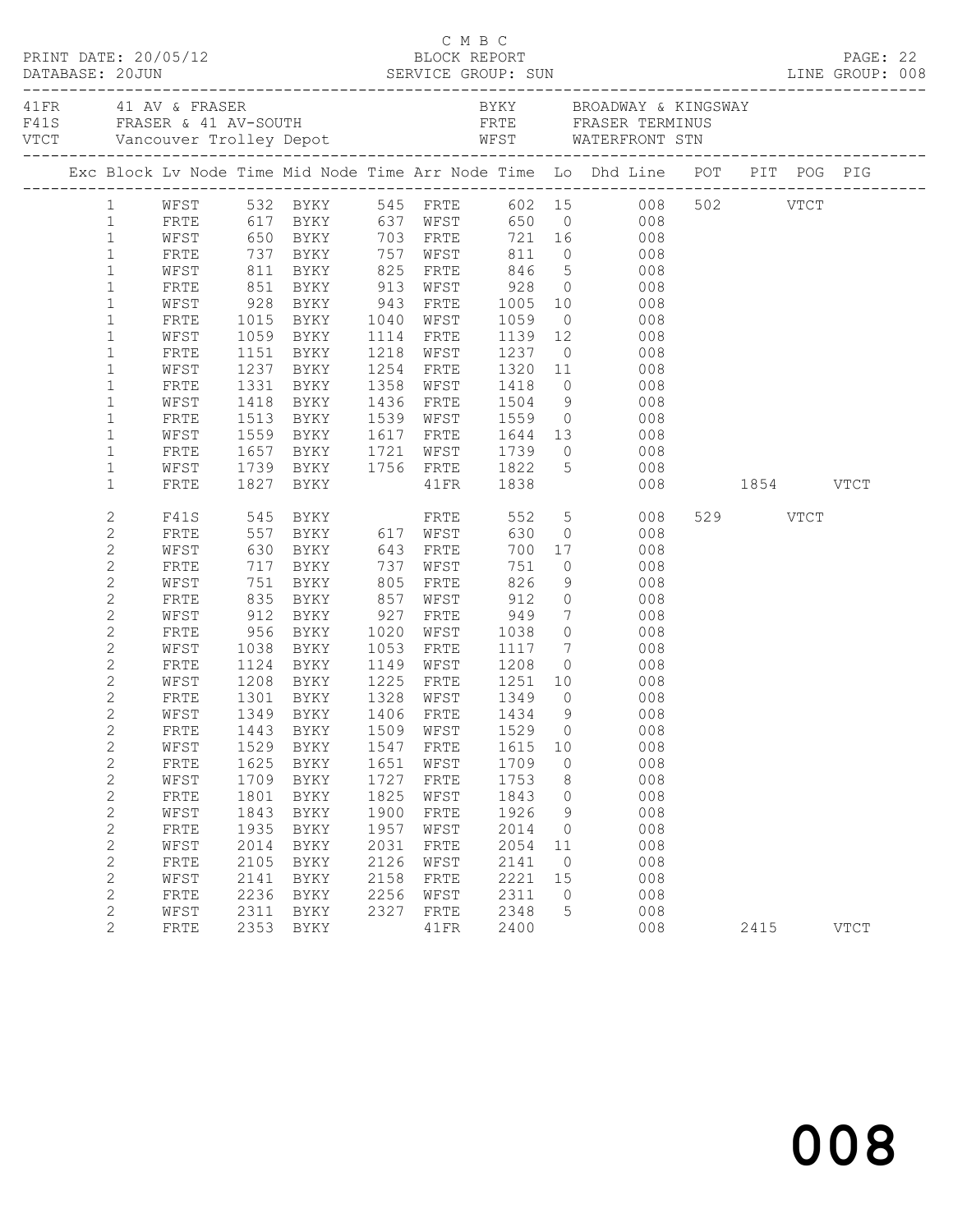#### C M B C<br>BLOCK REPORT SERVICE GROUP: SUN

|  |                  |                      |              |                                 |              |              |                 |                                  | Exc Block Lv Node Time Mid Node Time Arr Node Time Lo Dhd Line POT |     | PIT POG PIG |             |             |
|--|------------------|----------------------|--------------|---------------------------------|--------------|--------------|-----------------|----------------------------------|--------------------------------------------------------------------|-----|-------------|-------------|-------------|
|  | $\mathcal{S}$    | WFST                 |              | 552 BYKY                        |              | 605 FRTE     |                 |                                  | 622 15 008                                                         |     | 522         | <b>VTCT</b> |             |
|  | $\mathsf 3$      | FRTE                 | 637          | BYKY                            |              | 657 WFST     | 710 0           |                                  | 008                                                                |     |             |             |             |
|  | $\mathsf S$      | WFST                 | 710          | BYKY                            | 723          | FRTE         | 741             | 15                               | 008                                                                |     |             |             |             |
|  | 3                | FRTE                 | 756          | BYKY                            | 818          | WFST         | 832             | $\overline{0}$                   | 008                                                                |     |             |             |             |
|  | 3                | WFST                 | 832          | BYKY                            | 846          | FRTE         | 907             | 12                               | 008                                                                |     |             |             |             |
|  | 3                | FRTE                 | 919          | BYKY                            | 941          | WFST         | 958             | $\overline{0}$                   | 008                                                                |     |             |             |             |
|  | $\mathsf S$      | WFST                 | 958          | BYKY                            | 1013         | FRTE         | 1036            | 9                                | 008                                                                |     |             |             |             |
|  | 3                | FRTE                 | 1045         | BYKY                            | 1110         | WFST         | 1129            | $\overline{0}$                   | 008                                                                |     |             |             |             |
|  | 3                | WFST                 | 1129         | BYKY                            | 1144         | FRTE         | 1209            | 12                               | 008                                                                |     |             |             |             |
|  | 3                | FRTE                 | 1221         | BYKY                            | 1248         | WFST         | 1309            | $\overline{0}$                   | 008                                                                |     |             |             |             |
|  | $\mathsf S$      | WFST                 | 1309         | BYKY                            | 1326         | FRTE         | 1354            | $7\phantom{.0}\phantom{.0}7$     | 008                                                                |     |             |             |             |
|  | $\mathsf 3$      | FRTE                 | 1401         | BYKY                            | 1428         | WFST         | 1448            | $\overline{0}$                   | 008                                                                |     |             |             |             |
|  | 3                | WFST                 | 1448         | BYKY                            | 1506         | FRTE         | 1534            | 11                               | 008                                                                |     |             |             |             |
|  | 3                | FRTE                 | 1545         | BYKY                            | 1611         | WFST         | 1629            | $\overline{0}$                   | 008                                                                |     |             |             |             |
|  | $\mathsf S$      | WFST                 | 1629         | BYKY                            | 1647         | FRTE         | 1714            | 14                               | 008                                                                |     |             |             |             |
|  | $\mathsf S$      | FRTE                 | 1728         | BYKY                            | 1752         | WFST         | 1810            | $\overline{0}$                   | 008                                                                |     |             |             |             |
|  | $\mathsf S$      | WFST                 | 1810         | BYKY                            | 1827         | FRTE         | 1853            | 15                               | 008                                                                |     |             |             |             |
|  | 3                | FRTE                 | 1908         | BYKY                            | 1930         | WFST         | 1947            | $\overline{0}$                   | 008                                                                |     |             |             |             |
|  | $\mathsf S$<br>3 | WFST                 | 1947<br>2035 | BYKY                            | 2004<br>2056 | FRTE         | 2028            | $\overline{7}$<br>$\overline{0}$ | 008                                                                |     |             |             |             |
|  | $\mathsf 3$      | ${\tt FRTE}$<br>WFST | 2111         | BYKY                            | 2128         | WFST<br>FRTE | 2111            |                                  | 008<br>008                                                         |     |             |             |             |
|  | 3                |                      |              | BYKY                            | 2226         |              | 2151 15<br>2241 | $\circ$                          | 008                                                                |     |             |             |             |
|  | 3                | FRTE<br>WFST         | 2206<br>2241 | BYKY<br>BYKY                    | 2257         | WFST<br>FRTE | 2318            | 5                                | 008                                                                |     |             |             |             |
|  | 3                | FRTE                 | 2323         | BYKY                            |              | 41FR         | 2331            |                                  | 008                                                                |     | 2346        |             | VTCT        |
|  |                  |                      |              |                                 |              |              |                 |                                  |                                                                    |     |             |             |             |
|  | 4                | WFST                 | 612          | BYKY                            | 625          | FRTE         | 642             | 15                               | 008                                                                |     | 542         | <b>VTCT</b> |             |
|  | 4                | FRTE                 | 657          | BYKY                            | 717          | WFST         | 731             | $\overline{0}$                   | 008                                                                |     |             |             |             |
|  | 4                | WFST                 | 731          | BYKY                            | 744          | FRTE         | 804             | 11                               | 008                                                                |     |             |             |             |
|  | 4                | FRTE                 | 815          | BYKY                            | 837          | WFST         | 852             | $\overline{0}$                   | 008                                                                |     |             |             |             |
|  | 4                | WFST                 | 852          | BYKY                            | 907          | FRTE         | 929             | 15                               | 008                                                                |     |             |             |             |
|  | 4                | FRTE                 | 944          | BYKY                            | 1008         | WFST         | 1026            | $\overline{0}$                   | 008                                                                |     |             |             |             |
|  | 4                | WFST                 | 1026         | BYKY                            | 1041         | FRTE         | 1105            | 10                               | 008                                                                |     |             |             |             |
|  | 4                | FRTE                 | 1115         | BYKY                            | 1140         | WFST         | 1159            | $\overline{0}$                   | 008                                                                |     |             |             |             |
|  | 4                | WFST                 | 1159         | BYKY                            | 1214         | FRTE         | 1239            | 12                               | 008                                                                |     |             |             |             |
|  | 4                | FRTE                 | 1251         | BYKY                            | 1318         | WFST         | 1339            | $\overline{0}$                   | 008                                                                |     |             |             |             |
|  | 4                | WFST                 | 1339         | BYKY                            | 1356         | FRTE         | 1424            | 8 <sup>8</sup>                   | 008                                                                |     |             |             |             |
|  | 4                | FRTE                 | 1432         | BYKY                            | 1459         | WFST         | 1519            | $\overline{0}$                   | 008                                                                |     |             |             |             |
|  | 4                | WFST                 | 1519         | BYKY                            | 1537         | FRTE         | 1605 10         |                                  | 008                                                                |     |             |             |             |
|  | 4                | FRTE                 | 1615         | BYKY                            | 1641         | WFST         | 1659            | $\overline{0}$                   | 008                                                                |     |             |             |             |
|  | 4                |                      |              | WFST 1659 BYKY 1717 FRTE 1743 5 |              |              |                 |                                  | 008                                                                |     |             |             |             |
|  | 4                | FRTE                 | 1748         | BYKY                            |              | 41FR         | 1759            |                                  | 008                                                                |     | 1815        |             | <b>VTCT</b> |
|  | 5                | F41S                 | 852          | <b>BYKY</b>                     |              | FRTE         | 900             | 5                                | 008                                                                | 835 |             | <b>VTCT</b> |             |
|  | 5                | FRTE                 | 905          | BYKY                            | 927          | WFST         | 944             | 0                                | 008                                                                |     |             |             |             |
|  | 5                | WFST                 | 944          | BYKY                            | 959          | ${\tt FRTE}$ | 1021            | 14                               | 008                                                                |     |             |             |             |
|  | 5                | FRTE                 | 1035         | BYKY                            | 1100         | WFST         | 1119            | 0                                | 008                                                                |     |             |             |             |
|  | 5                | WFST                 | 1119         | BYKY                            | 1134         | FRTE         | 1159            | 12                               | 008                                                                |     |             |             |             |
|  | 5                | FRTE                 | 1211         | BYKY                            | 1238         | WFST         | 1259            | 0                                | 008                                                                |     |             |             |             |
|  | 5                | WFST                 | 1259         | BYKY                            | 1316         | FRTE         | 1342            | 9                                | 008                                                                |     |             |             |             |
|  | 5                | FRTE                 | 1351         | BYKY                            | 1418         | WFST         | 1438            | 0                                | 008                                                                |     |             |             |             |
|  | 5                | WFST                 | 1438         | BYKY                            | 1456         | FRTE         | 1524            | 9                                | 008                                                                |     |             |             |             |
|  | 5                | FRTE                 | 1533         | <b>BYKY</b>                     | 1559         | WFST         | 1619            | 0                                | 008                                                                |     |             |             |             |
|  | 5                | WFST                 | 1619         | BYKY                            | 1637         | FRTE         | 1704            | 13                               | 008                                                                |     |             |             |             |
|  | 5                | FRTE                 | 1717         | BYKY                            | 1741         | WFST         | 1759            | $\circ$                          | 008                                                                |     |             |             |             |
|  | 5                | WFST                 | 1759         | BYKY                            | 1816         | FRTE         | 1842            | 12                               | 008                                                                |     |             |             |             |
|  | 5                | FRTE                 | 1854         | BYKY                            | 1916         | WFST         | 1934            | 0                                | 008                                                                |     |             |             |             |
|  | 5                | WFST                 | 1934         | BYKY                            | 1951         | ${\tt FRTE}$ | 2015            | 5                                | 008                                                                |     |             |             |             |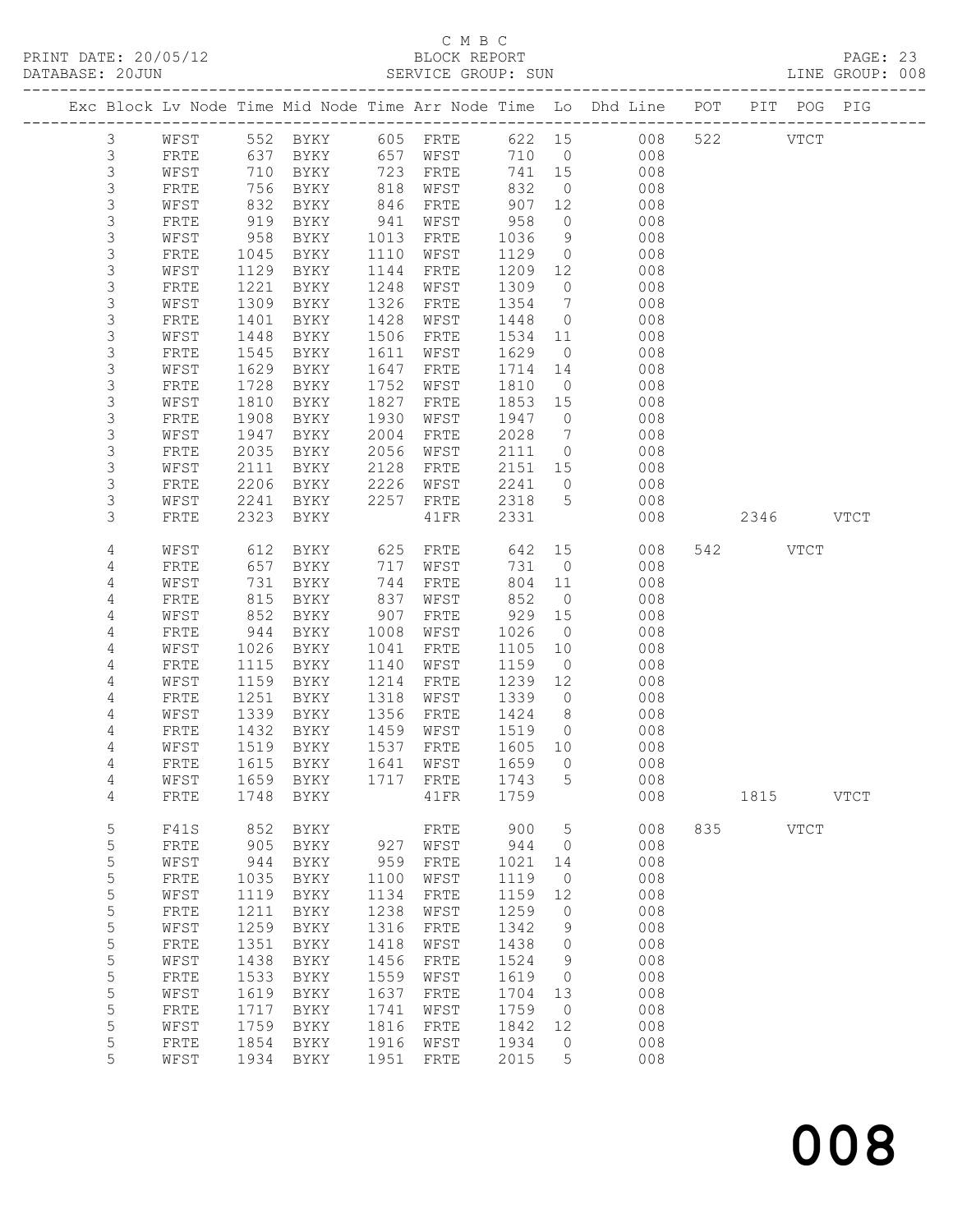## C M B C<br>BLOCK REPORT

|  | DATABASE: 20JUN  |              |      |             |      | SERVICE GROUP: SUN |      |                |                                                                                |     |      |      | LINE GROUP: 008 |
|--|------------------|--------------|------|-------------|------|--------------------|------|----------------|--------------------------------------------------------------------------------|-----|------|------|-----------------|
|  |                  |              |      |             |      |                    |      |                | Exc Block Lv Node Time Mid Node Time Arr Node Time Lo Dhd Line POT PIT POG PIG |     |      |      |                 |
|  | 5                | FRTE         |      | 2020 BYKY   |      | 41FR               | 2029 |                | 008                                                                            |     | 2045 |      | <b>VTCT</b>     |
|  | 6                | F41S         | 918  | BYKY        |      | FRTE               | 926  | $\overline{7}$ | 008                                                                            | 901 |      | VTCT |                 |
|  | 6                | FRTE         | 933  | BYKY        |      | 955 WFST           | 1013 | $\overline{0}$ | 008                                                                            |     |      |      |                 |
|  | 6                | WFST         | 1013 | BYKY        |      | 1028 FRTE          | 1051 | 14             | 008                                                                            |     |      |      |                 |
|  | 6                | FRTE         | 1105 | BYKY        | 1130 | WFST               | 1149 | $\overline{0}$ | 008                                                                            |     |      |      |                 |
|  | $\epsilon$       | WFST         | 1149 | BYKY        | 1204 | FRTE               | 1229 | 12             | 008                                                                            |     |      |      |                 |
|  | 6                | FRTE         | 1241 | BYKY        | 1308 | WFST               | 1329 | $\overline{0}$ | 008                                                                            |     |      |      |                 |
|  | $\sqrt{6}$       | WFST         | 1329 | BYKY        | 1346 | FRTE               | 1414 | 8              | 008                                                                            |     |      |      |                 |
|  | 6                | FRTE         | 1422 | BYKY        | 1449 | WFST               | 1509 | $\overline{0}$ | 008                                                                            |     |      |      |                 |
|  | $\epsilon$       | WFST         | 1509 | BYKY        | 1527 | FRTE               | 1555 | 10             | 008                                                                            |     |      |      |                 |
|  | 6                | FRTE         | 1605 | BYKY        | 1631 | WFST               | 1649 | $\overline{0}$ | 008                                                                            |     |      |      |                 |
|  | 6                | WFST         | 1649 | BYKY        | 1707 | FRTE               | 1733 | 16             | 008                                                                            |     |      |      |                 |
|  | 6                | FRTE         | 1749 | BYKY        | 1813 | WFST               | 1831 | $\circ$        | 008                                                                            |     |      |      |                 |
|  | $\epsilon$       | WFST         | 1831 | BYKY        | 1848 | FRTE               | 1914 | 8              | 008                                                                            |     |      |      |                 |
|  | 6                | FRTE         | 1922 | BYKY        | 1944 | WFST               | 2001 | $\circ$        | 008                                                                            |     |      |      |                 |
|  | 6                | WFST         | 2001 | BYKY        | 2018 | FRTE               | 2041 | 9              | 008                                                                            |     |      |      |                 |
|  | $\epsilon$       | FRTE         | 2050 | BYKY        | 2111 | WFST               | 2126 | $\overline{0}$ | 008                                                                            |     |      |      |                 |
|  | 6                | WFST         | 2126 | BYKY        | 2143 | FRTE               | 2206 | 15             | 008                                                                            |     |      |      |                 |
|  | $\epsilon$       | FRTE         | 2221 | BYKY        | 2241 | WFST               | 2256 | $\overline{0}$ | 008                                                                            |     |      |      |                 |
|  | $\epsilon$       | WFST         | 2256 | BYKY        | 2312 | FRTE               | 2333 | 11             | 008                                                                            |     |      |      |                 |
|  | $\epsilon$       | ${\tt FRTE}$ | 2344 | BYKY        | 2401 | WFST               | 2414 | $\overline{0}$ | 008                                                                            |     |      |      |                 |
|  | 6                | WFST         | 2414 | BYKY        | 2430 | FRTE               | 2451 | 5              | 008                                                                            |     |      |      |                 |
|  | $\epsilon$       | FRTE         | 2456 | BYKY        | 2512 | WFST               | 2524 | $\circ$        | 008                                                                            |     |      |      |                 |
|  | 6                | WFST         | 2524 | BYKY        | 2540 | ${\tt FRTE}$       | 2600 | 5              | 008                                                                            |     |      |      |                 |
|  | 6                | FRTE         | 2605 | BYKY        |      | 41FR               | 2611 |                | 008                                                                            |     | 2625 |      | <b>VTCT</b>     |
|  | $\overline{7}$   | F41S         | 951  | BYKY        |      | FRTE               | 1000 | 5              | 008                                                                            | 934 |      | VTCT |                 |
|  | 7                | FRTE         | 1005 | BYKY        | 1030 | WFST               | 1049 | $\circ$        | 008                                                                            |     |      |      |                 |
|  | 7                | WFST         | 1049 | BYKY        | 1104 | FRTE               | 1129 | 13             | 008                                                                            |     |      |      |                 |
|  | 7                | FRTE         | 1142 | BYKY        | 1209 | WFST               | 1228 | $\overline{0}$ | 008                                                                            |     |      |      |                 |
|  | 7                | WFST         | 1228 | BYKY        | 1245 | FRTE               | 1311 | 10             | 008                                                                            |     |      |      |                 |
|  | $\boldsymbol{7}$ | FRTE         | 1321 | BYKY        | 1348 | WFST               | 1408 | $\overline{0}$ | 008                                                                            |     |      |      |                 |
|  | $\boldsymbol{7}$ | WFST         | 1408 | BYKY        | 1426 | FRTE               | 1454 | 9              | 008                                                                            |     |      |      |                 |
|  | 7                | FRTE         | 1503 | BYKY        | 1529 | WFST               | 1549 | $\overline{0}$ | 008                                                                            |     |      |      |                 |
|  | $\boldsymbol{7}$ | WFST         | 1549 | BYKY        | 1607 | FRTE               | 1634 | 13             | 008                                                                            |     |      |      |                 |
|  | $\boldsymbol{7}$ | FRTE         | 1647 | BYKY        | 1711 | WFST               | 1729 | $\overline{0}$ | 008                                                                            |     |      |      |                 |
|  | 7                | WFST         | 1729 | BYKY        | 1746 | FRTE               | 1812 | 16             | 008                                                                            |     |      |      |                 |
|  | $\boldsymbol{7}$ | ${\tt FRTE}$ | 1828 | <b>BYKY</b> | 1850 | WFST               | 1908 | $\overline{0}$ | 008                                                                            |     |      |      |                 |
|  | $\boldsymbol{7}$ | WFST         | 1908 | BYKY        | 1925 | FRTE               | 1949 | 14             | 008                                                                            |     |      |      |                 |
|  | 7                | FRTE         | 2003 | BYKY        | 2025 | WFST               | 2042 | $\overline{0}$ | 008                                                                            |     |      |      |                 |
|  | $\overline{7}$   | WFST         | 2042 | BYKY        | 2059 | FRTE               | 2122 | 13             | 008                                                                            |     |      |      |                 |
|  | 7                | FRTE         | 2135 | BYKY        | 2156 | WFST               | 2211 | $\circ$        | 008                                                                            |     |      |      |                 |
|  | 7                | WFST         | 2211 | BYKY        | 2228 | FRTE               | 2251 | 5              | 008                                                                            |     |      |      |                 |
|  | 7                | FRTE         | 2256 | BYKY        |      | 41FR               | 2304 |                | 008                                                                            |     | 2320 |      | <b>VTCT</b>     |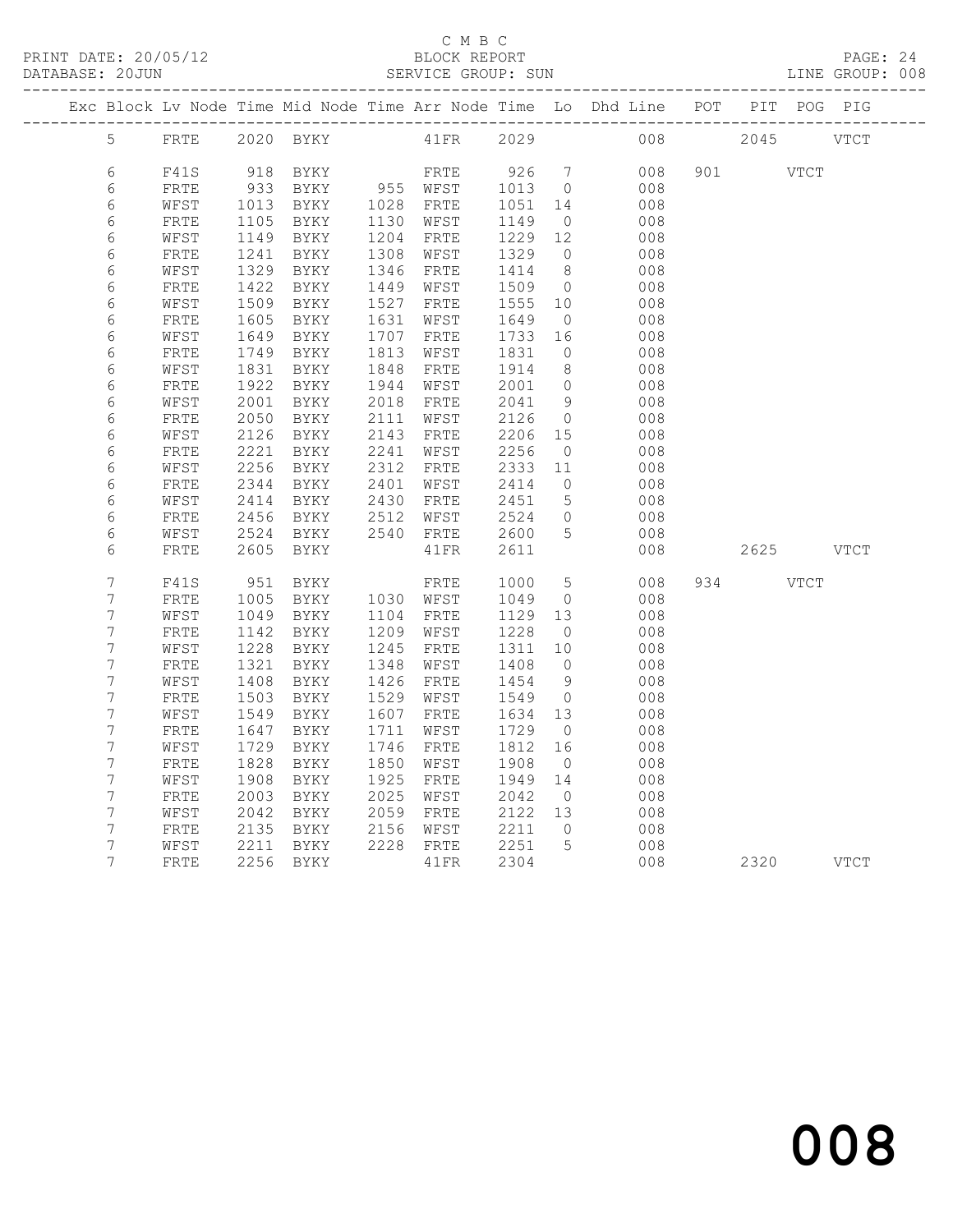## C M B C

| DATABASE: 20JUN |             |              |              |                                |              | SERVICE GROUP: SUN     |                                                      |                               | LINE GROUP: 008                                                                |               |      |             |  |
|-----------------|-------------|--------------|--------------|--------------------------------|--------------|------------------------|------------------------------------------------------|-------------------------------|--------------------------------------------------------------------------------|---------------|------|-------------|--|
|                 |             |              |              |                                |              |                        |                                                      |                               | Exc Block Lv Node Time Mid Node Time Arr Node Time Lo Dhd Line POT PIT POG PIG |               |      |             |  |
|                 | 8           |              |              |                                |              |                        |                                                      |                               | F41S 1009 BYKY 6 FRTE 1018 7 008 952 VTCT                                      |               |      |             |  |
|                 | 8           | FRTE         |              |                                |              |                        |                                                      |                               | 1025 BYKY 1050 WFST 1109 0 008                                                 |               |      |             |  |
|                 | 8           | WFST         |              |                                |              |                        |                                                      |                               | 1109 BYKY 1124 FRTE 1149 12 008                                                |               |      |             |  |
|                 | $\,8\,$     | FRTE         | 1201         | BYKY 1228 WFST                 |              |                        | 1247 0                                               |                               | 008                                                                            |               |      |             |  |
|                 | 8           | WFST         | 1247         | BYKY                           |              | 1304 FRTE              | 1330                                                 |                               | 11<br>008                                                                      |               |      |             |  |
|                 | 8           | FRTE         | 1341         | BYKY                           |              | 1408 WFST              | 1428                                                 |                               | $\overline{0}$<br>008                                                          |               |      |             |  |
|                 | 8           | WFST         | 1428         | BYKY                           | 1446         | FRTE                   | 1514                                                 | 9                             | 008                                                                            |               |      |             |  |
|                 | $\,8\,$     | FRTE         | 1523         | BYKY                           |              | 1549 WFST              | 1609                                                 | $\overline{0}$                | 008                                                                            |               |      |             |  |
|                 | 8           | WFST         | 1609         | BYKY                           | 1627         | FRTE                   | 1654 13                                              |                               | 008                                                                            |               |      |             |  |
|                 | 8           | FRTE         | 1707         | BYKY                           | 1731         | WFST                   | 1749                                                 | $\overline{0}$                | 008                                                                            |               |      |             |  |
|                 | 8           | WFST         | 1749         | BYKY                           | 1806         | FRTE                   | 1832                                                 | 9                             | 008                                                                            |               |      |             |  |
|                 | $\,8\,$     | FRTE         | 1841         | BYKY                           | 1903         | WFST                   | 1921                                                 | $\overline{0}$                | 008                                                                            |               |      |             |  |
|                 | 8           | WFST         | 1921         | BYKY                           | 1938         | FRTE                   | 2002                                                 | 17                            | 008                                                                            |               |      |             |  |
|                 | 8           | FRTE         | 2019         | BYKY                           | 2040         | WFST                   | 2055                                                 | $\overline{0}$                | 008                                                                            |               |      |             |  |
|                 | $\,8\,$     | WFST         | 2055         | BYKY                           | 2112         | FRTE                   | 2135                                                 | 16                            | 008                                                                            |               |      |             |  |
|                 | $\,8\,$     | FRTE         | 2151         | BYKY                           | 2211         | WFST                   | 2226                                                 | $\overline{0}$                | 008                                                                            |               |      |             |  |
|                 | 8           | WFST         | 2226         | BYKY                           | 2243         | FRTE                   | 2306                                                 | 9                             | 008                                                                            |               |      |             |  |
|                 | 8           | FRTE         | 2315<br>2347 | BYKY 2333                      |              | WFST<br>BYKY 2403 FRTE | 2347                                                 | $\overline{0}$<br>$5^{\circ}$ | 008<br>008                                                                     |               |      |             |  |
|                 | 8<br>8      | WFST<br>FRTE | 2429         | BYKY                           |              | $41\mathrm{FR}$        | 2424<br>2436                                         |                               | 008                                                                            | 2451 VTCT     |      |             |  |
|                 |             |              |              |                                |              |                        |                                                      |                               |                                                                                |               |      |             |  |
|                 | 9           | F41S         | 1040         | BYKY                           |              | FRTE                   | 1049                                                 |                               | $6\overline{6}$                                                                | 008 1023 VTCT |      |             |  |
|                 | 9           | FRTE         | 1055         | <b>BYKY</b>                    |              | 1120 WFST              | 1139                                                 | $\overline{0}$                | 008                                                                            |               |      |             |  |
|                 | $\mathsf 9$ | WFST         | 1139         | BYKY                           |              | 1154 FRTE              | 1219                                                 | 12                            | 008                                                                            |               |      |             |  |
|                 | 9           | FRTE         | 1231         | BYKY                           |              | 1258 WFST              | 1319                                                 | $\overline{0}$                | 008                                                                            |               |      |             |  |
|                 | 9           | WFST         | 1319         | BYKY                           | 1336         | FRTE                   | 1404                                                 | $\overline{7}$                | 008                                                                            |               |      |             |  |
|                 | 9           | FRTE         | 1411         | BYKY                           | 1438         | WFST                   | 1458                                                 | $\overline{0}$                | 008                                                                            |               |      |             |  |
|                 | 9           | WFST         | 1458         | BYKY                           | 1516         | FRTE                   | 1544                                                 | 11                            | 008                                                                            |               |      |             |  |
|                 | 9           | FRTE         | 1555         | BYKY                           |              | 1621 WFST              | 1639                                                 | $\overline{0}$                | 008                                                                            |               |      |             |  |
|                 | 9           | WFST         | 1639         | BYKY                           |              | 1657 FRTE              | 1724 14                                              |                               | 008                                                                            |               |      |             |  |
|                 | 9           | FRTE         | 1738         | BYKY 1802 WFST                 |              |                        | 1820                                                 |                               | $\overline{0}$<br>008                                                          |               |      |             |  |
|                 | 9           | WFST         | 1820         | BYKY 1837 FRTE                 |              |                        | 1903                                                 | $5\overline{)}$               | 008                                                                            |               |      |             |  |
|                 | 9           | FRTE         | 1908         | BYKY                           |              | 41FR                   | 1917                                                 |                               | 008                                                                            | 1933 VTCT     |      |             |  |
|                 | 10          | F41S         | 1117         | BYKY                           |              | FRTE                   | 1127 7                                               |                               |                                                                                | 008 1059 VTCT |      |             |  |
|                 | 10          | FRTE         | 1134         | BYKY 1159 WFST                 |              |                        | 1218                                                 | $\overline{0}$                | 008                                                                            |               |      |             |  |
|                 | 10          | WFST         |              | 1218 BYKY<br>1311 BYKY<br>BYKY |              | 1235 FRTE              | 1301 10                                              |                               | 008                                                                            |               |      |             |  |
|                 | 10          | FRTE         |              |                                |              | 1338 WFST              | $\begin{array}{c}\n\overline{1358} & 0\n\end{array}$ |                               | 008                                                                            |               |      |             |  |
|                 |             |              |              |                                |              |                        |                                                      |                               | 10 WFST 1358 BYKY 1415 FRTE 1443 10 008                                        |               |      |             |  |
|                 | 10<br>10    | FRTE         | 1453         | BYKY                           | 1519         | WFST                   | 1539                                                 | $\overline{0}$<br>12          | 008<br>008                                                                     |               |      |             |  |
|                 | 10          | WFST<br>FRTE | 1539<br>1638 | BYKY<br><b>BYKY</b>            | 1557<br>1702 | FRTE<br>WFST           | 1626<br>1720                                         | $\overline{0}$                | 008                                                                            |               |      |             |  |
|                 | 10          | WFST         | 1720         | BYKY                           | 1737         | FRTE                   | 1803                                                 | 12                            | 008                                                                            |               |      |             |  |
|                 | 10          | FRTE         | 1815         | BYKY                           | 1837         | WFST                   | 1855                                                 | $\overline{0}$                | 008                                                                            |               |      |             |  |
|                 | 10          | WFST         | 1855         | BYKY                           | 1912         | ${\tt FRTE}$           | 1938                                                 | 10                            | 008                                                                            |               |      |             |  |
|                 | 10          | FRTE         | 1948         | BYKY                           | 2010         | WFST                   | 2027                                                 | $\overline{0}$                | 008                                                                            |               |      |             |  |
|                 | 10          | WFST         | 2027         | BYKY                           | 2044         | FRTE                   | 2107                                                 | 13                            | 008                                                                            |               |      |             |  |
|                 | 10          | FRTE         | 2120         | BYKY                           | 2141         | WFST                   | 2156                                                 | $\overline{0}$                | 008                                                                            |               |      |             |  |
|                 | 10          | WFST         | 2156         | BYKY                           | 2213         | ${\tt FRTE}$           | 2236                                                 | 18                            | 008                                                                            |               |      |             |  |
|                 | 10          | FRTE         | 2254         | <b>BYKY</b>                    | 2312         | WFST                   | 2326                                                 | $\overline{0}$                | 008                                                                            |               |      |             |  |
|                 | 10          | WFST         | 2326         | BYKY                           | 2342         | ${\tt FRTE}$           | 2403                                                 | 12                            | 008                                                                            |               |      |             |  |
|                 | 10          | FRTE         | 2415         | BYKY                           | 2432         | WFST                   | 2445                                                 | $\overline{0}$                | 008                                                                            |               |      |             |  |
|                 | 10          | WFST         | 2445         | BYKY                           | 2501         | FRTE                   | 2521                                                 | 5                             | 008                                                                            |               |      |             |  |
|                 | 10          | FRTE         | 2526         | BYKY                           | 2542         | WFST                   | 2554                                                 | $\circ$                       | 008                                                                            |               |      |             |  |
|                 | 10          | WFST         | 2554         | BYKY                           | 2610         | FRTE                   | 2630                                                 | 5                             | 008                                                                            |               |      |             |  |
|                 | 10          | FRTE         | 2635         | BYKY                           |              | 41FR                   | 2641                                                 |                               | 008                                                                            |               | 2655 | <b>VTCT</b> |  |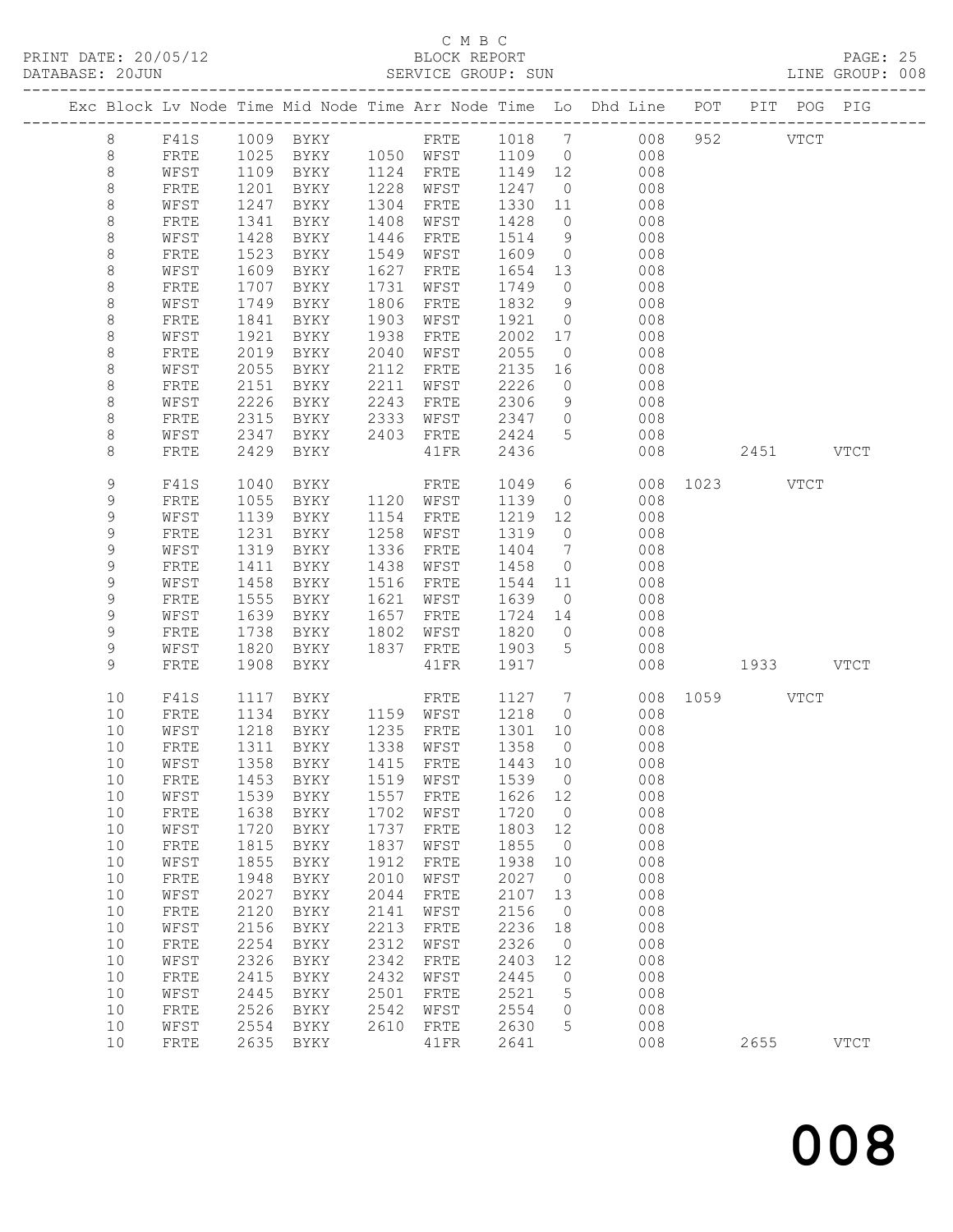| 10FI |                                                                                                          | 10 AV & FIR                                                                                                                                                                            |                                                      |                                                                                                                                                                                                                                                                                                                                                   |                                                                                                                                                                                                   |                                                                                              |                                                                                                                            | AL10 ALMA & 10 AV<br>ENERGY BOUNDARY LOOP<br>BEROADWAY & KINGSWAY<br>BEROADWAY & KINGSWAY<br>BEROADWAY & CAK<br>GREY GRANVILLE & BROADWAY<br>OARY OAK & BROADWAY<br>TC GRANDVIEW & COMMERCIAL<br>CARY OAK & BROADWAY<br>TC Vancouver Diesel Depot<br>---------------- |          |            |     |  |
|------|----------------------------------------------------------------------------------------------------------|----------------------------------------------------------------------------------------------------------------------------------------------------------------------------------------|------------------------------------------------------|---------------------------------------------------------------------------------------------------------------------------------------------------------------------------------------------------------------------------------------------------------------------------------------------------------------------------------------------------|---------------------------------------------------------------------------------------------------------------------------------------------------------------------------------------------------|----------------------------------------------------------------------------------------------|----------------------------------------------------------------------------------------------------------------------------|-----------------------------------------------------------------------------------------------------------------------------------------------------------------------------------------------------------------------------------------------------------------------|----------|------------|-----|--|
|      |                                                                                                          |                                                                                                                                                                                        |                                                      |                                                                                                                                                                                                                                                                                                                                                   |                                                                                                                                                                                                   |                                                                                              |                                                                                                                            | Exc Block Lv Node Time Mid Node Time Arr Node Time Lo Dhd Line POT PIT POG PIG                                                                                                                                                                                        |          |            |     |  |
|      | 11<br>11<br>11<br>11<br>11<br>11<br>11<br>11<br>11<br>11<br>11<br>11<br>11<br>11<br>11<br>11<br>11<br>11 | 10FI<br>BYMN<br>BYAL<br>BDLP<br>BYAL<br>BDLP<br>BYAL<br><b>BDLP</b><br>BYAL<br><b>GRCO</b><br>BYAL<br>GRCO<br><b>BYAL</b><br><b>BDLP</b><br>BYAL<br><b>GRCO</b><br>BYAL<br><b>BDLP</b> | 500<br>1029<br>1203<br>1339<br>1434<br>1621          | 517 AL10 535 15<br>550 BYKY 609 BDLP 623 5<br>628 BYOA 649 AL10 701 13<br>714 BYKY 734 BDLP 750 18<br>808 BYOA 830 AL10 843 5<br>848 BYKY 910 BDLP 926 17<br>943 BYOA 1008 AL10 1023 6<br>1030 BYOA 1008 AL10 1023 6<br>BYKY<br>1118 BYOA<br>BYKY<br>1251 BYOA<br>BYKY<br><b>BYOA</b><br>1434 BYOA<br>1532 BYKY<br>BYOA<br>1709 BYKY<br>1809 BYST | BYMN 512 5<br>1055 GRCO<br>1140 AL10<br>1230 GRCO<br>1313 AL10<br>1641 AL10 1659 10<br>1737 BDLP 1757 12<br>1818 OABY 1835                                                                        | 1104<br>1157<br>1240 11<br>1331 8                                                            | 10                                                                                                                         | 009 442 VTC<br>535 15 009<br>009<br>009<br>009<br>009<br>009<br>009<br>$1020$<br>$1104$ $14$ $003$<br>$ 6$ 009<br>$11$ 009<br>009<br>1408 BDLP 1428 6<br>1505 AL10 1523 9 009<br>1602 GRCO 1613 8 009<br>009<br>009                                                   | 009 1854 |            | VTC |  |
|      | 12<br>12<br>12<br>12<br>12<br>12<br>12<br>12<br>12<br>12<br>12<br>12<br>12<br>12<br>12<br>12             | 10FI<br><b>BDLP</b><br><b>BYAL</b><br><b>BDLP</b><br>BYAL<br>BDLP<br>BYAL<br><b>BDLP</b><br>BYAL<br><b>GRCO</b><br>BYAL<br><b>BDLP</b><br>BYAL<br><b>GRCO</b><br><b>BYAL</b><br>BDLP   | 1021<br>1204<br>1255<br>1348<br>1447<br>1535<br>1624 | 514 BYKY<br>545 BYOA<br>630 BYKY<br>708 BYOA<br>754 BYKY<br>844 BYOA<br>928 BYKY<br>BYOA<br>1119 BYKY<br>BYOA<br>BYKY<br><b>BYOA</b><br><b>BYKY</b><br>BYOA<br>BYKY<br>1720 BYOA                                                                                                                                                                  | 649 BDLP<br>730 AL10<br>814 BDLP<br>906 AL10<br>951 BDLP<br>1049 AL10<br>1145 GRCO<br>1226 AL10<br>1323 BDLP<br>1420 AL10<br>1517 GRCO<br>1556 AL10 1614 10<br>1654 BDLP 1714 6<br>1746 AL10 1803 | 703<br>743<br>830<br>$920$<br>$1010$<br>1105<br>1156<br>1243<br>1243<br>1343<br>1438<br>1528 | 5 <sup>5</sup><br>11<br>14<br>8 <sup>8</sup><br>11<br>14<br>8 <sup>8</sup><br>12<br>$5\overline{)}$<br>9<br>$\overline{7}$ | $\frac{5}{12}$ 009<br>009<br>009<br>009<br>009<br>009<br>009<br>009<br>009<br>009<br>009<br>009<br>009<br>009<br>009<br>009 1825 VTC                                                                                                                                  | 456 7    | <b>VTC</b> |     |  |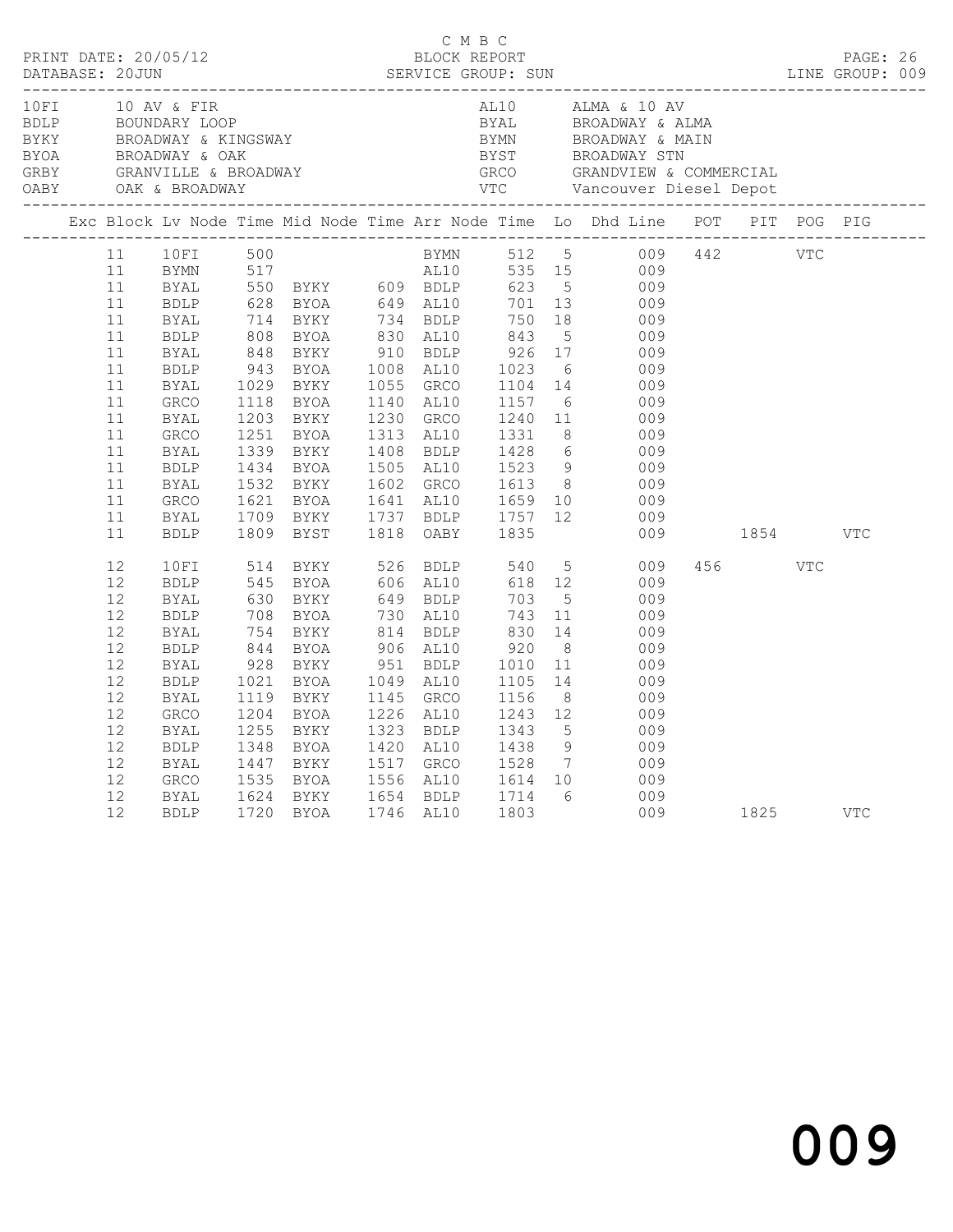|  |          |                     |                   |              |      |                                           |                   |                      | Exc Block Lv Node Time Mid Node Time Arr Node Time Lo Dhd Line POT PIT POG PIG |      |            |            |
|--|----------|---------------------|-------------------|--------------|------|-------------------------------------------|-------------------|----------------------|--------------------------------------------------------------------------------|------|------------|------------|
|  | 13       | 10FI                | 523               |              |      | BYMN 535 5                                |                   |                      | 009 505 VTC                                                                    |      |            |            |
|  | 13       | <b>BYMN</b>         |                   |              |      |                                           |                   |                      |                                                                                |      |            |            |
|  | 13       | <b>BYAL</b>         | 540<br>610<br>648 |              |      |                                           | 643 5             |                      | AL10 558 12 009<br>009                                                         |      |            |            |
|  | 13       | BDLP                |                   | BYOA         |      | 710 AL10                                  | 723 11            |                      | 009                                                                            |      |            |            |
|  | 13       | BYAL                |                   | BYKY         |      |                                           |                   | 18                   | 009                                                                            |      |            |            |
|  | 13       | <b>BDLP</b>         | 734<br>828        | BYOA         |      | 754 BDLP<br>850 AL10                      | 810<br>904        | 14                   | 009                                                                            |      |            |            |
|  | 13       | BYAL                | 918               | BYKY         |      | 941 GRCO                                  | 949               | 10                   | 009                                                                            |      |            |            |
|  | 13       | GRCO                | 959               | BYOA         |      | 1018 AL10                                 | 1034              | 15                   | 009                                                                            |      |            |            |
|  | 13       | <b>BYAL</b>         | 1049              | BYKY         |      | 1115 GRCO                                 | 1126              | $\overline{7}$       | 009                                                                            |      |            |            |
|  | 13       | GRCO                | 1133              | BYOA         |      | 1155 AL10                                 | 1212              | 13                   | 009                                                                            |      |            |            |
|  | 13       | <b>BYAL</b>         | 1225              | BYKY         |      | 1253 BDLP                                 | 1313 5            |                      | 009                                                                            |      |            |            |
|  | 13       | <b>BDLP</b>         | 1318              | BYOA         |      | 1350 AL10                                 | 1408 9            |                      | 009                                                                            |      |            |            |
|  | 13       | <b>BYAL</b>         | 1417              | BYKY         | 1447 | GRCO                                      | 1457 8            |                      | 009                                                                            |      |            |            |
|  | 13       | GRCO                | $\frac{1}{1505}$  | BYOA         | 1526 | AL10                                      | 1544 10           |                      | 009                                                                            |      |            |            |
|  | 13       | <b>BYAL</b>         | 1554              | BYKY         |      | 1624 BDLP                                 | 1644              | 6                    | 009                                                                            |      |            |            |
|  | 13       | <b>BDLP</b>         | 1650              | BYOA         |      | 1717 AL10                                 | 1735 12           |                      | 009                                                                            |      |            |            |
|  | 13       | <b>BYAL</b>         | 1747              | BYKY         |      | 1814 GRCO                                 | 1825              | $6\overline{6}$      | 009                                                                            |      |            |            |
|  | 13       | GRCO                | 1831              | BYOA         |      | 1852 AL10                                 | 1907              | 11                   | 009                                                                            |      |            |            |
|  | 13       | BYAL                | 1918              | BYKY         |      | 1942 BDLP                                 | 2000              | 13                   | 009                                                                            |      |            |            |
|  | 13       | ${\tt BDLP}$        | 2013              | BYOA         |      | 2037 AL10                                 | 2052              | $\overline{7}$       | 009                                                                            |      |            |            |
|  | 13       | <b>BYAL</b>         | 2059              | BYKY         | 2121 | <b>BDLP</b>                               | 2139              | 15                   | 009                                                                            |      |            |            |
|  | 13       | BDLP                | 2154              | BYOA         |      | 2216 AL10                                 | 2229              | 10                   | 009                                                                            |      |            |            |
|  | 13       | <b>BYAL</b>         | 2239              | BYKY         |      | 2259 BDLP                                 | 2315              | 11                   | 009                                                                            |      |            |            |
|  | 13       | <b>BDLP</b>         | 2326              | BYOA         |      | 2347 AL10                                 | 2358              |                      | 009                                                                            | 2420 |            | <b>VTC</b> |
|  | 14       | BYAL                | 527<br>605        | BYKY         |      | 546 BDLP<br>626 AL10                      | 600<br>638        | 5 <sup>5</sup>       | 009                                                                            | 457  | <b>VTC</b> |            |
|  | 14       | <b>BDLP</b>         |                   | BYOA         |      |                                           | 638               | 9                    | 009                                                                            |      |            |            |
|  | 14       | BYAL                | 647               | BYKY         |      | 706 BDLP                                  | 720               | 8 <sup>8</sup>       | 009                                                                            |      |            |            |
|  | 14       | <b>BDLP</b>         | $\frac{1}{820}$   | BYOA         |      | 750 AL10<br>$750$<br>$840$ BDLP<br>$-710$ | 803<br>803<br>856 | 17                   | 009                                                                            |      |            |            |
|  | 14       | BYAL                |                   | BYKY         |      |                                           |                   | $7\overline{ }$      | 009                                                                            |      |            |            |
|  | 14       | <b>BDLP</b>         | 903               | BYOA         |      | 926 AL10                                  | 941               | 8                    | 009                                                                            |      |            |            |
|  | 14       | BYAL                | 949               | BYKY         |      | 1014 BDLP                                 | 1033              | 8 <sup>8</sup>       | 009                                                                            |      |            |            |
|  | 14       | <b>BDLP</b>         | 1041              | BYOA         |      | 1109 AL10                                 | 1125              | 9                    | 009                                                                            |      |            |            |
|  | 14       | BYAL                | 1134              | BYKY         | 1200 | GRCO                                      | 1211              | 9                    | 009                                                                            |      |            |            |
|  | 14       | GRCO                | 1220              | BYOA         | 1242 | AL10                                      | 1259 11           |                      | 009                                                                            |      |            |            |
|  | 14       | BYAL                | 1310              | BYKY         |      | 1338 BDLP                                 | 1358              | $5\overline{)}$      | 009                                                                            |      |            |            |
|  | 14       | <b>BDLP</b>         | 1403              | BYOA         |      | 1435 AL10                                 | 1453              | 9                    | 009                                                                            |      |            |            |
|  | 14       | BYAL                | 1502              | BYKY         | 1532 | GRCO                                      | 1543              | $\overline{7}$       | 009                                                                            |      |            |            |
|  | 14<br>14 | GRCO<br><b>BYAL</b> | 1550<br>1639      | BYOA<br>BYKY | 1611 | AL10<br>1709 BDLP                         | 1629<br>1729      | 10<br>5 <sup>5</sup> | 009<br>009                                                                     |      |            |            |
|  | 14       | <b>BDLP</b>         | 1734              | BYOA         |      | 1800 AL10                                 | 1817              | 8 <sup>8</sup>       | 009                                                                            |      |            |            |
|  | 14       | <b>BYAL</b>         |                   | BYKY         |      | 1852 GRCO                                 | 1904              | $5^{\circ}$          | 009                                                                            |      |            |            |
|  | 14       | <b>GRCO</b>         | 1825              | 1909 BYOA    |      | 1930 AL10                                 | 1945              |                      | 009                                                                            | 2007 |            | <b>VTC</b> |
|  |          |                     |                   |              |      |                                           |                   |                      |                                                                                |      |            |            |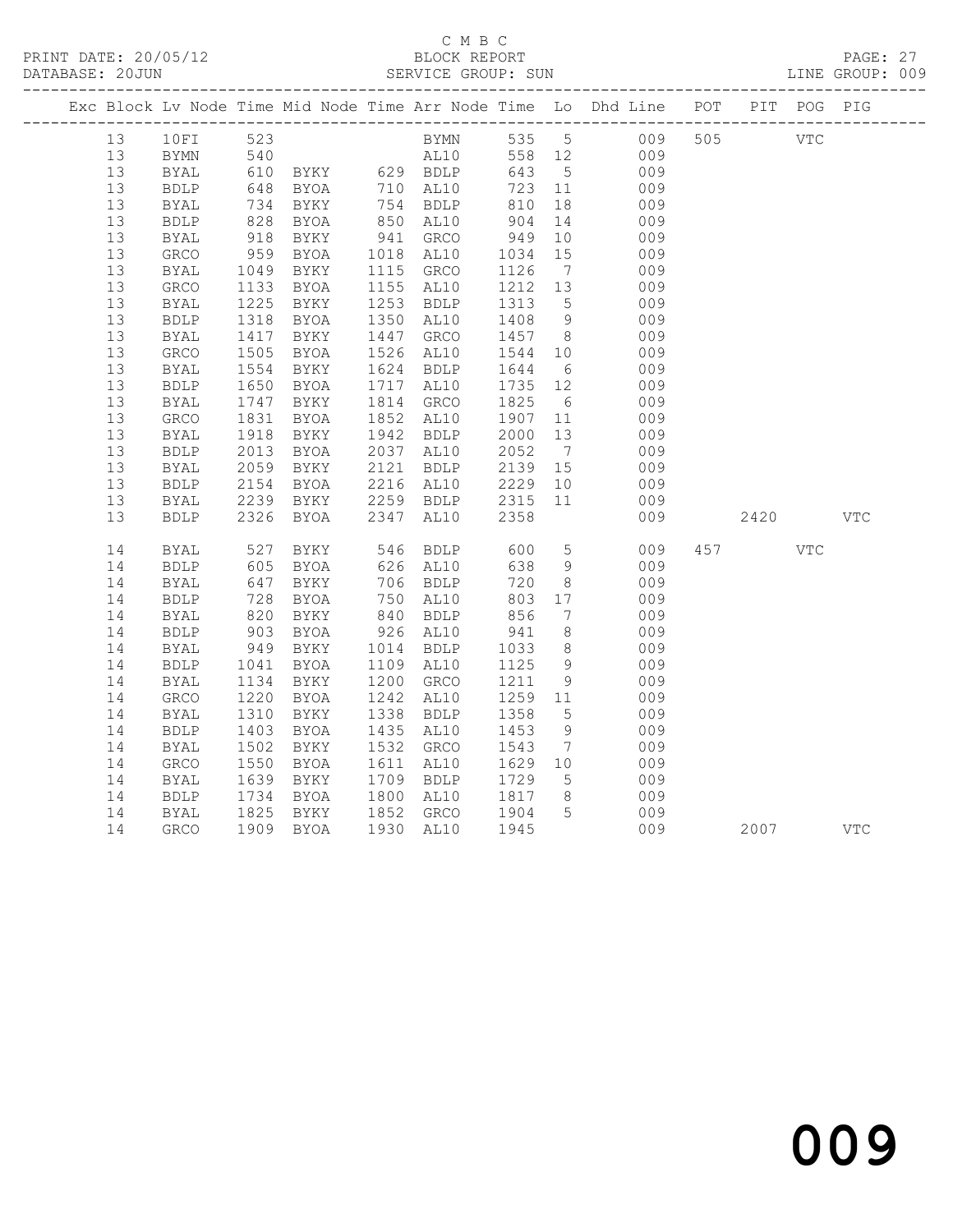|    |    |             |      |                      |      |                                  |                                                                           |                 | Exc Block Lv Node Time Mid Node Time Arr Node Time Lo Dhd Line POT PIT POG PIG |         |              |            |
|----|----|-------------|------|----------------------|------|----------------------------------|---------------------------------------------------------------------------|-----------------|--------------------------------------------------------------------------------|---------|--------------|------------|
| 15 |    | 10FI        |      |                      |      |                                  |                                                                           |                 | 700 BYKY 713 BDLP 729 19 009 642                                               |         | $_{\rm VTC}$ |            |
|    | 15 | BDLP        |      | 748 BYOA             |      |                                  |                                                                           |                 | 810 AL10 823 13 009                                                            |         |              |            |
|    | 15 | BYAL        |      |                      |      |                                  |                                                                           | 9               | 009                                                                            |         |              |            |
|    | 15 | BDLP        |      | 836 BYKY<br>923 BYOA |      | 858 BDLP 914<br>948 AL10 1003    |                                                                           |                 | $\frac{3}{6}$<br>009                                                           |         |              |            |
|    | 15 | BYAL        | 1009 | BYKY                 |      | 1034 BDLP 1053                   |                                                                           |                 | 7 009                                                                          |         |              |            |
|    | 15 | BDLP        | 1100 | BYOA                 |      | 1130 AL10                        | 1147                                                                      | 9               | 009                                                                            |         |              |            |
|    | 15 | BYAL        | 1156 | BYKY                 |      | 1223 BDLP                        | 1243                                                                      | $7\overline{ }$ | 009                                                                            |         |              |            |
|    | 15 | <b>BDLP</b> | 1250 | BYOA                 |      | 1320 AL10                        | 1338                                                                      |                 | 9<br>009                                                                       |         |              |            |
|    | 15 | BYAL        | 1347 | BYKY                 |      | 1416 GRCO                        | 1426                                                                      | 9               | 009                                                                            |         |              |            |
|    | 15 | GRCO        | 1435 | BYOA                 |      | 1458 AL10                        | 1516                                                                      | 8 <sup>8</sup>  | 009                                                                            |         |              |            |
|    | 15 | <b>BYAL</b> | 1524 | BYKY                 |      | 1554 BDLP                        | $\begin{array}{c}\n 1614 \quad 7 \\  \hline\n 1614 \quad 7\n \end{array}$ |                 | 009                                                                            |         |              |            |
|    | 15 | <b>BDLP</b> | 1621 | BYOA                 |      | 1648 AL10                        | 1706 12                                                                   |                 | 009                                                                            |         |              |            |
|    | 15 | BYAL        | 1718 | BYKY                 | 1745 | GRCO                             | 1756 13                                                                   |                 | 009                                                                            |         |              |            |
|    | 15 | GRCO        | 1809 | BYOA                 |      | 1828 AL10                        | 1843                                                                      | 14              | 009                                                                            |         |              |            |
|    | 15 | BYAL        | 1857 | BYKY                 | 1921 | BDLP                             | 1939 14                                                                   |                 | 009                                                                            |         |              |            |
|    | 15 | <b>BDLP</b> | 1953 | BYOA                 |      | 2017 AL10                        | $2032$ 6                                                                  |                 | 009                                                                            |         |              |            |
|    | 15 | BYAL        | 2038 | BYKY                 |      | 2102 BDLP                        |                                                                           |                 | 2120 13<br>009                                                                 |         |              |            |
|    |    |             |      | 2133 BYOA            |      | 2156 AL10                        | 2210 7                                                                    |                 | 009                                                                            |         |              |            |
|    | 15 | BDLP        |      |                      |      |                                  |                                                                           |                 |                                                                                |         |              |            |
|    | 15 | BYAL        |      | 2217 BYKY            |      | 2237 BDLP                        | $2253$ 5<br>2319                                                          |                 | 009                                                                            |         |              |            |
|    | 15 | <b>BDLP</b> | 2258 | BYST                 |      | 2306 OABY                        | 2319                                                                      |                 | 009                                                                            | 2336    |              | VTC        |
|    | 16 | 10FI        | 821  | BYKY                 |      | 835 GRCO                         | 843 16                                                                    |                 | 009                                                                            | 803 VTC |              |            |
|    | 16 | GRCO        | 859  | BYOA                 |      | 916 AL10                         | 931                                                                       | 8 <sup>8</sup>  | 009                                                                            |         |              |            |
|    | 16 | <b>BYAL</b> | 939  | BYKY                 |      | 1002 GRCO                        | 1011                                                                      | 8 <sup>8</sup>  | 009                                                                            |         |              |            |
|    | 16 | GRCO        | 1019 | BYOA                 |      | 1038 AL10                        |                                                                           |                 | 1054 10<br>009                                                                 |         |              |            |
|    | 16 | BYAL        | 1104 | BYKY                 |      | 1130 GRCO                        | 1141                                                                      |                 | $8 - 8$<br>009                                                                 |         |              |            |
|    | 16 | GRCO        | 1149 | BYOA                 | 1211 | AL10                             | 1228 12                                                                   |                 | 009                                                                            |         |              |            |
|    | 16 | BYAL        | 1240 | BYKY                 | 1308 | BDLP                             | 1328                                                                      | 5 <sup>5</sup>  | 009                                                                            |         |              |            |
|    | 16 | BDLP        |      | 1333 BYOA            |      | 1405 AL10                        | 1423                                                                      |                 | 9<br>009                                                                       |         |              |            |
|    | 16 | BYAL        | 1432 | BYKY                 |      | 1502 GRCO                        | 1512 8                                                                    |                 | 009                                                                            |         |              |            |
|    | 16 | GRCO        | 1520 | BYOA                 |      | 1541 AL10                        | 1559 11                                                                   |                 | 009                                                                            |         |              |            |
|    | 16 | BYAL        | 1610 | BYKY                 |      | 1640 BDLP                        | 1700                                                                      | $5^{\circ}$     | 009                                                                            |         |              |            |
|    | 16 | <b>BDLP</b> |      | 1705 BYOA            |      | 1732 AL10                        | 1750                                                                      |                 | 009                                                                            | 1812    |              | <b>VTC</b> |
|    |    |             |      |                      |      |                                  |                                                                           |                 |                                                                                |         |              |            |
|    | 17 | 10FI        | 841  | BYKY                 |      | 855 GRCO                         | 903 16                                                                    |                 | 009                                                                            | 823     | VTC          |            |
|    | 17 | GRCO        |      | 919 BYOA<br>959 BYKY |      | 936 AL10                         | $\begin{array}{c cc} & -3 & & -3 \\ & 951 & & 8 \end{array}$              |                 | 009                                                                            |         |              |            |
|    | 17 | BYAL        |      |                      |      | 1024 GRCO                        | 1033                                                                      | 6               | 009                                                                            |         |              |            |
|    | 17 | GRCO        |      | 1039 BYOA            |      | 1059 AL10 1115 12                |                                                                           |                 | 009                                                                            |         |              |            |
|    | 17 | BYAL        |      | 1127 BYKY            |      | 1153 BDLP                        |                                                                           |                 | 1213 6 009                                                                     |         |              |            |
|    | 17 |             |      |                      |      | BDLP 1219 BYOA 1249 AL10 1306 11 |                                                                           |                 | 009                                                                            |         |              |            |
|    | 17 | <b>BYAL</b> | 1317 | BYKY                 | 1346 | GRCO                             | 1356                                                                      | 10              | 009                                                                            |         |              |            |
|    | 17 | GRCO        | 1406 | BYOA                 | 1428 | AL10                             | 1446                                                                      | 8               | 009                                                                            |         |              |            |
|    | 17 | <b>BYAL</b> | 1454 | BYKY                 | 1524 | <b>BDLP</b>                      | 1544                                                                      | 5               | 009                                                                            |         |              |            |
|    | 17 | <b>BDLP</b> | 1549 | <b>BYOA</b>          | 1618 | AL10                             | 1636                                                                      | 11              | 009                                                                            |         |              |            |
|    | 17 | <b>BYAL</b> | 1647 | BYKY                 | 1717 | GRCO                             | 1728                                                                      | 6               | 009                                                                            |         |              |            |
|    | 17 | GRCO        | 1734 | <b>BYOA</b>          | 1753 | AL10                             | 1808                                                                      | 8               | 009                                                                            |         |              |            |
|    | 17 | <b>BYAL</b> | 1816 | BYKY                 | 1843 | <b>BDLP</b>                      | 1902                                                                      | 11              | 009                                                                            |         |              |            |
|    | 17 | <b>BDLP</b> | 1913 | <b>BYOA</b>          | 1938 | AL10                             | 1953                                                                      | 5               | 009                                                                            |         |              |            |
|    | 17 | <b>BYAL</b> | 1958 | BYKY                 | 2022 | <b>BDLP</b>                      | 2040                                                                      | 14              | 009                                                                            |         |              |            |
|    | 17 | <b>BDLP</b> | 2054 | <b>BYOA</b>          | 2117 | AL10                             | 2131                                                                      | 8               | 009                                                                            |         |              |            |
|    | 17 | <b>BYAL</b> | 2139 | BYKY                 | 2201 | <b>BDLP</b>                      | 2219                                                                      | 15              | 009                                                                            |         |              |            |
|    | 17 | <b>BDLP</b> | 2234 | BYOA                 | 2256 | AL10                             | 2307                                                                      |                 | 009                                                                            | 2329    |              | <b>VTC</b> |
|    |    |             |      |                      |      |                                  |                                                                           |                 |                                                                                |         |              |            |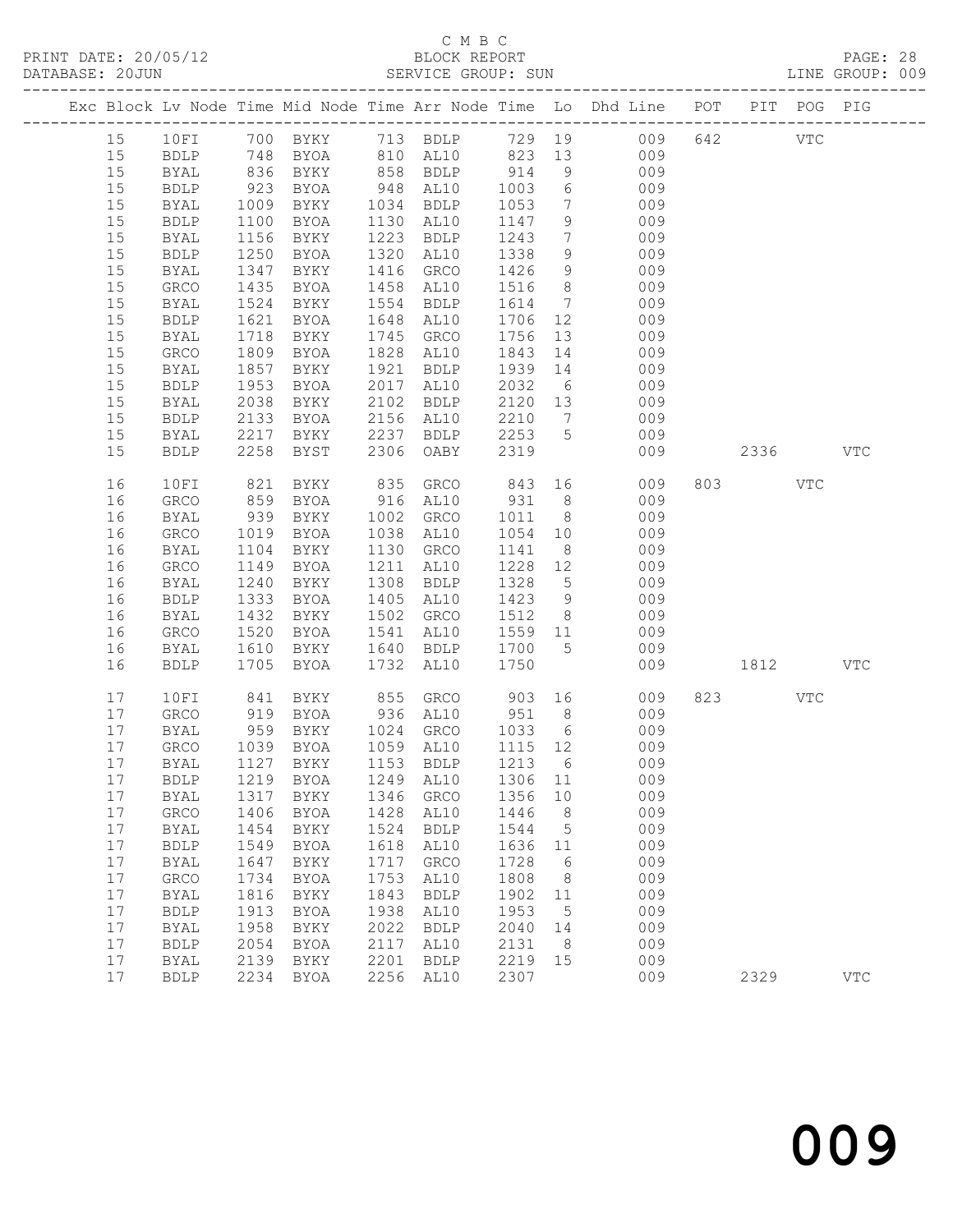|  |    |              |      |                       |      |                                                   |         |                 | Exc Block Lv Node Time Mid Node Time Arr Node Time Lo Dhd Line POT PIT POG PIG |      |      |              |              |
|--|----|--------------|------|-----------------------|------|---------------------------------------------------|---------|-----------------|--------------------------------------------------------------------------------|------|------|--------------|--------------|
|  | 18 | BYAL         |      | 858 BYKY              |      |                                                   |         |                 | 921 GRCO 929 10 009                                                            | 828  |      | <b>VTC</b>   |              |
|  | 18 | GRCO         |      |                       |      | 958 AL10 1013 5                                   |         |                 | 009                                                                            |      |      |              |              |
|  | 18 | BYAL         |      | 939 BYOA<br>1018 BYKY |      | 1044 GRCO                                         | 1053 5  |                 | 009                                                                            |      |      |              |              |
|  | 18 | GRCO         | 1058 | BYOA                  | 1120 | AL10                                              | 1137 11 |                 | 009                                                                            |      |      |              |              |
|  | 18 | BYAL         | 1148 | BYKY                  | 1215 | GRCO                                              | 1225    | 10              | 009                                                                            |      |      |              |              |
|  | 18 | GRCO         | 1235 | BYOA                  | 1257 | AL10                                              | 1314    | 10              | 009                                                                            |      |      |              |              |
|  | 18 | BYAL         | 1324 | BYKY                  | 1353 | <b>BDLP</b>                                       | 1413    | $6\overline{6}$ | 009                                                                            |      |      |              |              |
|  | 18 | ${\tt BDLP}$ | 1419 | BYOA                  | 1450 | AL10                                              | 1508    |                 | 9<br>009                                                                       |      |      |              |              |
|  | 18 | BYAL         | 1517 | BYKY                  | 1547 | GRCO                                              | 1558    |                 | $7\overline{ }$<br>009                                                         |      |      |              |              |
|  | 18 | GRCO         | 1605 | BYOA                  | 1626 | AL10                                              | 1644    | 10              | 009                                                                            |      |      |              |              |
|  | 18 | BYAL         | 1654 | BYKY                  | 1724 | <b>BDLP</b>                                       | 1744    | 8 <sup>8</sup>  | 009                                                                            |      |      |              |              |
|  | 18 | ${\tt BDLP}$ | 1752 | BYOA                  | 1818 | AL10                                              | 1833    | 14              | 009                                                                            |      |      |              |              |
|  | 18 | BYAL         | 1847 | BYKY                  | 1911 | GRCO                                              | 1923    | $6\overline{6}$ | 009                                                                            |      |      |              |              |
|  | 18 | GRCO         | 1929 | BYOA                  | 1948 | AL10                                              | 2003    | $5\overline{)}$ | 009                                                                            |      |      |              |              |
|  | 18 | BYAL         | 2008 | BYKY                  | 2032 | GRCO                                              | 2043    | $7\overline{ }$ | 009                                                                            |      |      |              |              |
|  | 18 | GRCO         | 2050 | BYOA                  | 2107 | AL10                                              | 2121 8  |                 | 009                                                                            |      |      |              |              |
|  | 18 | BYAL         | 2129 | BYKY                  | 2151 | GRCO                                              | 2200    | 10              | 009                                                                            |      |      |              |              |
|  | 18 | GRCO         | 2210 | BYOA                  | 2225 | AL10                                              | 2236    |                 | 009                                                                            |      | 2258 |              | $_{\rm VTC}$ |
|  |    |              |      |                       |      |                                                   |         |                 |                                                                                |      |      |              |              |
|  | 19 | BYAL         | 909  | BYKY                  |      | 931 BDLP                                          | 947     |                 | 14<br>009                                                                      |      | 839  | VTC          |              |
|  | 19 | <b>BDLP</b>  | 1001 | BYOA                  |      | 1028 AL10                                         | 1044 13 |                 | 009                                                                            |      |      |              |              |
|  | 19 | BYAL         | 1057 | BYKY                  | 1123 | <b>BDLP</b>                                       | 1143    | $5\overline{)}$ | 009                                                                            |      |      |              |              |
|  | 19 | <b>BDLP</b>  | 1148 | BYOA                  | 1218 | AL10                                              | 1235    | 12              | 009                                                                            |      |      |              |              |
|  | 19 | BYAL         | 1247 | BYKY                  | 1315 | GRCO                                              | 1325    | 11              | 009                                                                            |      |      |              |              |
|  | 19 | GRCO         | 1336 | BYOA                  | 1358 | AL10                                              | 1416    | 8 <sup>8</sup>  | 009                                                                            |      |      |              |              |
|  | 19 | BYAL         | 1424 | BYKY                  | 1454 | BDLP                                              | 1514    | $5\overline{)}$ | 009                                                                            |      |      |              |              |
|  | 19 | <b>BDLP</b>  | 1519 | BYOA                  | 1548 | AL10                                              | 1606    | 11              | 009                                                                            |      |      |              |              |
|  | 19 | BYAL         | 1617 | BYKY                  | 1647 | GRCO                                              | 1658    | $7\overline{ }$ | 009                                                                            |      |      |              |              |
|  | 19 | GRCO         | 1705 | BYOA                  | 1725 | AL10                                              | 1743    | 13              | 009                                                                            |      |      |              |              |
|  | 19 | BYAL         | 1756 | BYKY                  | 1823 | <b>BDLP</b>                                       | 1842    | 10 <sup>°</sup> | 009                                                                            |      |      |              |              |
|  | 19 | <b>BDLP</b>  | 1852 | BYOA                  | 1920 | AL10                                              | 1935    | 13              | 009                                                                            |      |      |              |              |
|  | 19 | BYAL         | 1948 | BYKY                  | 2012 | GRCO                                              | 2023    | 6               | 009                                                                            |      |      |              |              |
|  | 19 | ${\tt GRCO}$ | 2029 | BYOA                  | 2047 | AL10                                              | 2102    | $\overline{7}$  | 009                                                                            |      |      |              |              |
|  | 19 | BYAL         | 2109 | BYKY                  | 2131 | GRCO                                              | 2140    | 9               | 009                                                                            |      |      |              |              |
|  | 19 | GRCO         | 2149 | BYOA                  | 2206 | AL10                                              | 2220    | 8 <sup>8</sup>  | 009                                                                            |      |      |              |              |
|  | 19 | BYAL         | 2228 | BYKY                  | 2249 | GRCO                                              | 2258    | 19              | 009                                                                            |      |      |              |              |
|  | 19 | GRCO         | 2317 | BYOA                  |      | 2332 AL10                                         | 2345    | 15              | 009                                                                            |      |      |              |              |
|  | 19 | <b>BYAL</b>  | 2400 | BYKY                  |      | 2419 GRCO                                         | 2427 19 |                 | 009                                                                            |      |      |              |              |
|  | 19 | <b>GRCO</b>  | 2446 | BYOA                  |      | 2459 10FI                                         | 2502    | $5^{\circ}$     | 009                                                                            |      |      |              |              |
|  |    |              |      |                       |      | 19   10FI   2507   BYKY   2519   GRCO   2527   15 |         |                 | 009                                                                            |      |      |              |              |
|  | 19 | GRCO         | 2542 | <b>BYMN</b>           | 2550 | GRBY                                              | 2557    |                 | 009                                                                            |      | 2612 |              | $_{\rm VTC}$ |
|  |    |              |      |                       |      |                                                   |         |                 |                                                                                |      |      |              |              |
|  | 20 | 10FI         | 1037 | BYKY                  | 1052 | <b>BDLP</b>                                       | 1112    | 5               | 009                                                                            | 1009 |      | $_{\rm VTC}$ |              |
|  | 20 | <b>BDLP</b>  | 1117 | <b>BYOA</b>           | 1147 | AL10                                              | 1204    | 7               | 009                                                                            |      |      |              |              |
|  | 20 | <b>BYAL</b>  | 1211 | BYKY                  | 1238 | <b>BDLP</b>                                       | 1258    | 7               | 009                                                                            |      |      |              |              |
|  | 20 | <b>BDLP</b>  | 1305 | <b>BYOA</b>           | 1335 | AL10                                              | 1353    | 9               | 009                                                                            |      |      |              |              |
|  | 20 | <b>BYAL</b>  | 1402 | BYKY                  | 1431 | GRCO                                              | 1441    | 9               | 009                                                                            |      |      |              |              |
|  | 20 | GRCO         | 1450 | <b>BYOA</b>           | 1511 | AL10                                              | 1529    | 10              | 009                                                                            |      |      |              |              |
|  | 20 | <b>BYAL</b>  | 1539 | BYKY                  | 1609 | <b>BDLP</b>                                       | 1629    | 7               | 009                                                                            |      |      |              |              |
|  | 20 | ${\tt BDLP}$ | 1636 | <b>BYOA</b>           | 1703 | AL10                                              | 1721    | 10              | 009                                                                            |      |      |              |              |
|  | 20 | <b>BYAL</b>  | 1731 | BYKY                  | 1758 | GRCO                                              | 1809    | 5               | 009                                                                            |      |      |              |              |
|  | 20 | ${\tt GRCO}$ | 1814 | <b>BYMN</b>           | 1825 | OABY                                              | 1832    |                 | 009                                                                            |      | 1851 |              | $_{\rm VTC}$ |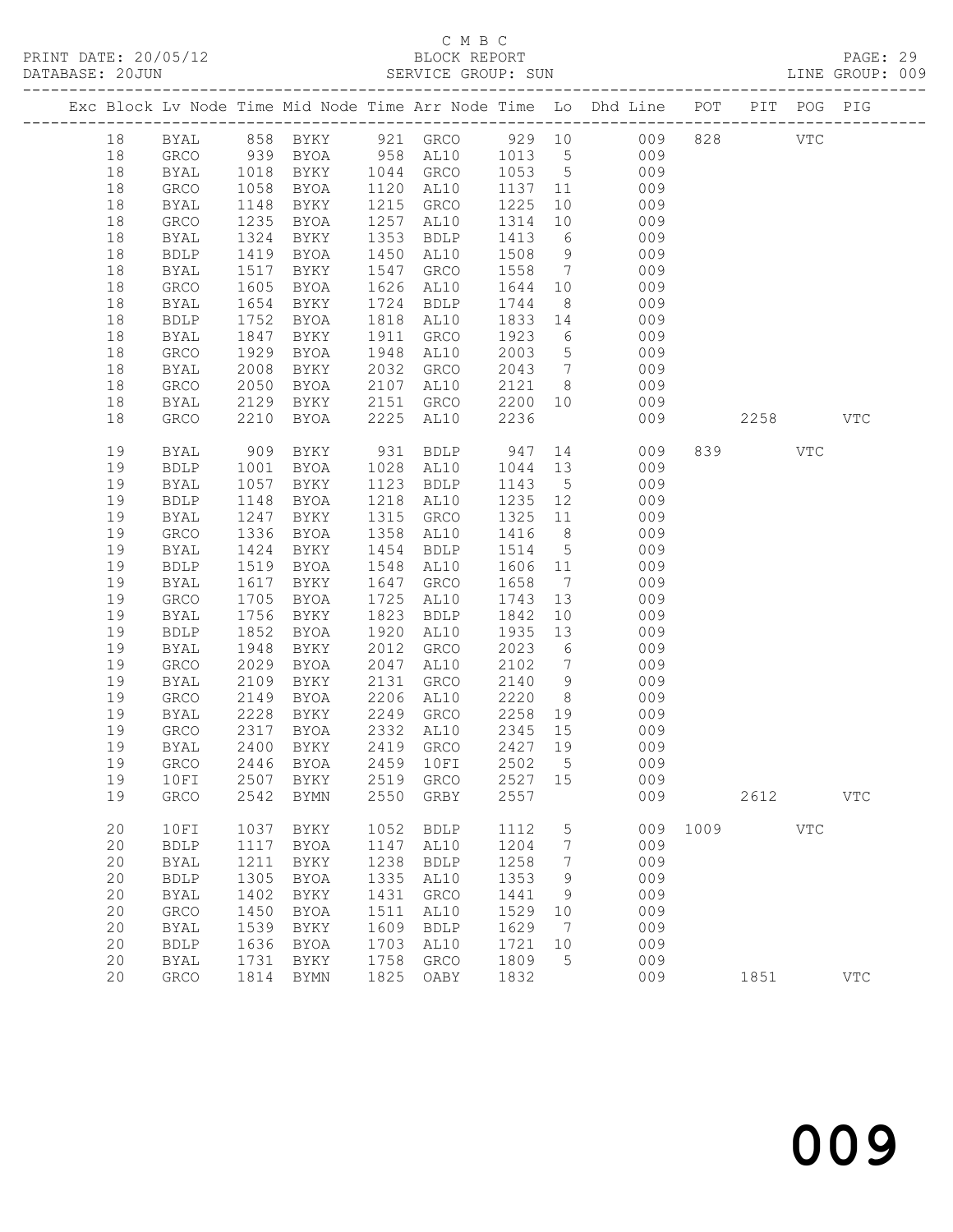## C M B C<br>BLOCK REPORT<br>SERVICE GROUP: SUN

|                                                                                                                                                          |                                                                                                                                                                                                                                           |                                                                                                                                      |                                                                                                                                                                                               |                                                                                                                              |                                                                                                                                                                                                               |                                                                                                                              |                                                                                 | Exc Block Lv Node Time Mid Node Time Arr Node Time Lo Dhd Line POT PIT POG PIG                                                                                                                                                                                                                                                                                                                                                                                 |          |      |            |              |  |
|----------------------------------------------------------------------------------------------------------------------------------------------------------|-------------------------------------------------------------------------------------------------------------------------------------------------------------------------------------------------------------------------------------------|--------------------------------------------------------------------------------------------------------------------------------------|-----------------------------------------------------------------------------------------------------------------------------------------------------------------------------------------------|------------------------------------------------------------------------------------------------------------------------------|---------------------------------------------------------------------------------------------------------------------------------------------------------------------------------------------------------------|------------------------------------------------------------------------------------------------------------------------------|---------------------------------------------------------------------------------|----------------------------------------------------------------------------------------------------------------------------------------------------------------------------------------------------------------------------------------------------------------------------------------------------------------------------------------------------------------------------------------------------------------------------------------------------------------|----------|------|------------|--------------|--|
| 21<br>21<br>21<br>21<br>21<br>21<br>21                                                                                                                   | <b>BYAL</b><br><b>BDLP</b><br><b>BYAL</b><br>GRCO<br>BYAL<br><b>BDLP</b><br>BYAL                                                                                                                                                          | 1409<br>1504<br>1602                                                                                                                 | BYOA<br>1602 BYKY                                                                                                                                                                             |                                                                                                                              | 1533 AL10<br>1632 GRCO                                                                                                                                                                                        |                                                                                                                              |                                                                                 | 1039 BYKY 1105 BDLP 1125 8 009 1009<br>1133 BYOA 1203 AL10 1220 12 009<br>1232 BYKY 1300 GRCO 1310 11 009<br>1321 BYOA 1343 AL10 1401 8 009<br>BYKY 1438 BDLP 1458 6 009<br>1551  11  009<br>1643  7  009<br>$1728$ $12$ 009                                                                                                                                                                                                                                   |          |      | <b>VTC</b> |              |  |
| 21<br>21<br>21<br>21<br>21<br>21<br>21<br>21<br>21<br>21<br>21                                                                                           | GRCO<br>BYAL<br>BDLP<br>BYAL<br>GRCO<br>BYAL<br>GRCO<br><b>BYAL</b><br>GRCO<br>BYAL<br>GRCO                                                                                                                                               | 1650<br>1740<br>1832<br>1928<br>2049<br>2130<br>2209<br>2250<br>2325<br>2420                                                         | BYOA<br>BYKY<br>BYOA<br>BYKY<br>2009 BYOA<br>BYKY<br>BYOA<br>BYKY<br>BYOA<br>BYKY<br>BYOA                                                                                                     |                                                                                                                              | 1710 AL10<br>1807 BDLP 1826<br>1900 AL10<br>1952 GRCO<br>2027 AL10<br>2433 AL10                                                                                                                               | 2444                                                                                                                         |                                                                                 | 6 009<br>1915  13  009<br>2004  5  009<br>2042  7  009<br>2111 GRCO 2120 10 009<br>2147 AL10 2201 8 009<br>2230 GRCO 2239 11 009<br>2306 AL10 2319 6 009<br>2344 GRCO 2352 28 009                                                                                                                                                                                                                                                                              | 009 2506 |      |            | <b>VTC</b>   |  |
| 22<br>22<br>22<br>$2\sqrt{2}$<br>22<br>22<br>$2\sqrt{2}$<br>22<br>22<br>22<br>$2\sqrt{2}$<br>22<br>22<br>22<br>22<br>$2\sqrt{2}$<br>22<br>22<br>22<br>22 | BYAL<br>BDLP<br>BYAL<br>GRCO<br>BYAL<br>BDLP<br>BYAL<br>GRCO<br>BYAL<br>GRCO<br>BYAL<br><b>BDLP</b><br>BYAL<br><b>BDLP</b><br><b>BYAL</b><br>GRCO<br>BYAL<br><b>BDLP</b><br>$10FI$<br><b>BDLP</b>                                         | 1302<br>1351<br>1439<br>1632<br>1720<br>1806<br>1938<br>2033<br>2119<br>2214<br>2255<br>2347<br>2347<br>2420<br>2458<br>2527<br>2558 | 1204 BYOA<br>BYKY<br>BYOA<br>BYKY<br>1534 BYOA<br>BYKY<br><b>BYOA</b><br>BYKY<br>1849 BYOA<br>BYKY<br>BYOA<br>BYKY<br><b>BYOA</b><br>BYKY<br>BYOA<br>2458 BYOA<br>${\tt BYKY}$<br><b>BYST</b> | 2539<br>2606                                                                                                                 | 1330 GRCO<br>1603 AL10<br>1702 GRCO<br>1739 AL10<br>1833 GRCO<br>1910 AL10<br>2002 BDLP<br>2057 AL10<br>2141 BDLP<br>2236 AL10 2249<br>BYKY 2439 BDLP 2453 5<br>BYOA 2517 10FI 2522 5<br>${\tt BDLP}$<br>GRBY | 2553<br>2619                                                                                                                 | 5                                                                               | 1112 BYKY 1138 BDLP 1158 6 009 1042 VTC<br>1234 AL10 1251 11 009<br>1340 11 009<br>1413 AL10 1431 8 009<br>1509 BDLP 1529 5 009<br>$1621$ $11$ 009<br>1713 7 009<br>1754 12 009<br>1844 5 009<br>$\frac{1311}{1925}$ $\frac{3}{13}$ 009<br>2020 13 009<br>$\begin{array}{cccc} 2112 & 7 & 009 \\ 2159 & 15 & 009 \\ 2249 & 6 & 009 \end{array}$<br>2314 GRCO 2322 25 009<br>2402 AL10 2415 5 009<br>2439 BDLP 2453 5 009<br>2517 10FI 2522 5 009<br>009<br>009 |          | 2634 |            | $_{\rm VTC}$ |  |
| 23<br>23<br>23<br>23<br>23<br>23<br>23<br>23<br>23<br>23<br>23<br>23<br>23<br>23<br>23<br>23                                                             | BYAL<br><b>BDLP</b><br><b>BYAL</b><br>${\tt GRCO}$<br><b>BYAL</b><br><b>BDLP</b><br><b>BYAL</b><br>${\tt GRCO}$<br><b>BYAL</b><br><b>BDLP</b><br><b>BYAL</b><br>${\tt BDLP}$<br><b>BYAL</b><br>${\tt BDLP}$<br><b>BYAL</b><br><b>BDLP</b> | 1142<br>1235<br>1332<br>1420<br>1509<br>1604<br>1702<br>1750<br>1836<br>1932<br>2018<br>2114<br>2159<br>2256<br>2340<br>2425         | BYKY<br>BYOA<br>BYKY<br><b>BYOA</b><br>BYKY<br><b>BYOA</b><br>BYKY<br><b>BYOA</b><br>BYKY<br><b>BYOA</b><br>BYKY<br><b>BYOA</b><br>BYKY<br><b>BYOA</b><br>BYKY<br><b>BYST</b>                 | 1208<br>1305<br>1401<br>1443<br>1539<br>1633<br>1730<br>1809<br>1903<br>1957<br>2042<br>2137<br>2221<br>2317<br>2359<br>2433 | <b>BDLP</b><br>AL10<br>GRCO<br>AL10<br><b>BDLP</b><br>AL10<br>GRCO<br>AL10<br><b>BDLP</b><br>AL10<br><b>BDLP</b><br>AL10<br><b>BDLP</b><br>AL10<br><b>BDLP</b><br>GRBY                                        | 1228<br>1322<br>1411<br>1501<br>1559<br>1651<br>1741<br>1824<br>1922<br>2012<br>2100<br>2151<br>2237<br>2330<br>2415<br>2446 | 7<br>10<br>9<br>8<br>5<br>11<br>9<br>12<br>10<br>6<br>14<br>8<br>19<br>10<br>10 | 009<br>009<br>009<br>009<br>009<br>009<br>009<br>009<br>009<br>009<br>009<br>009<br>009<br>009<br>009<br>009                                                                                                                                                                                                                                                                                                                                                   | 1112     | 2501 | <b>VTC</b> | $_{\rm VTC}$ |  |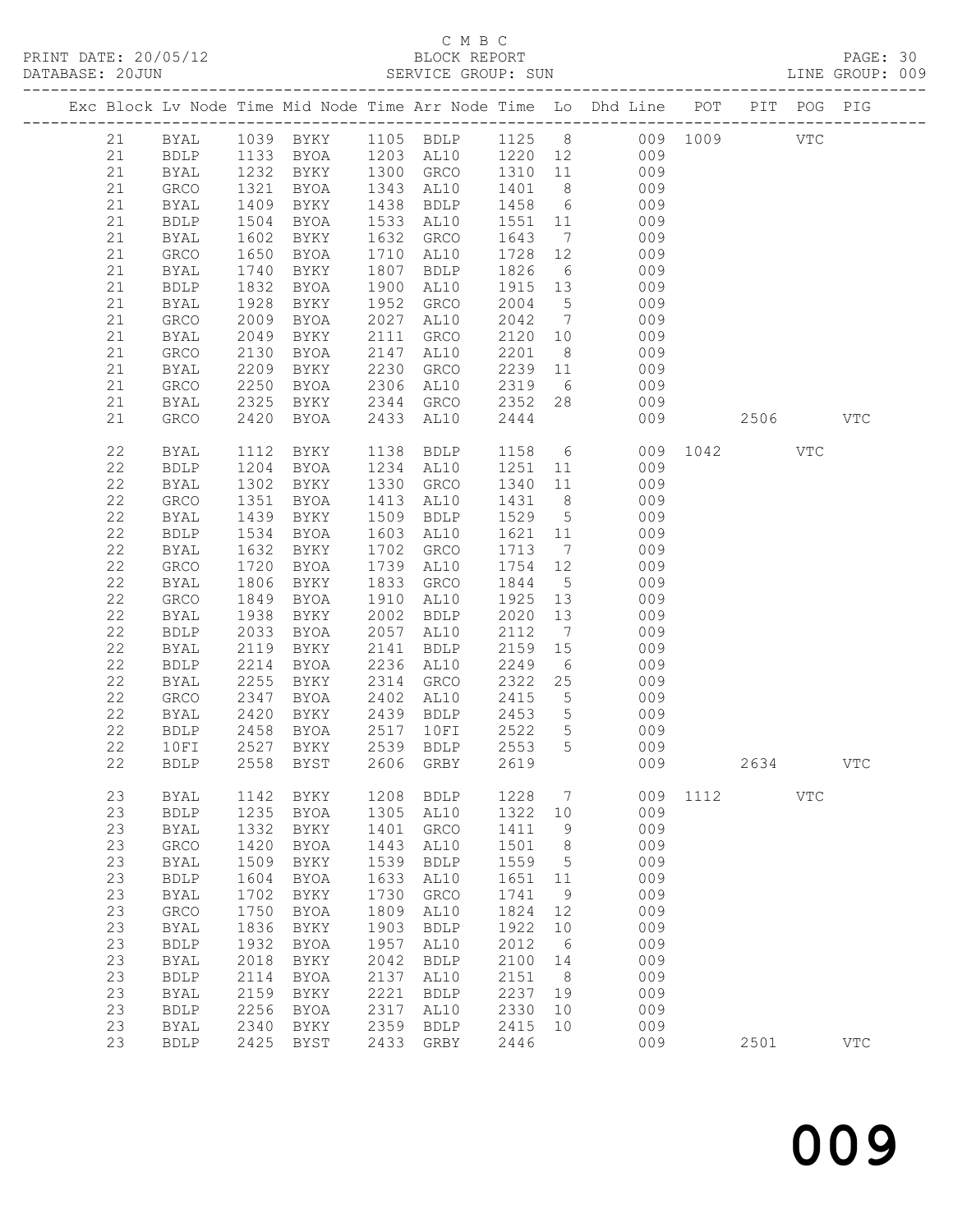PRINT DATE: 20/05/12 BLOCK REPORT<br>
DATABASE: 20.JUN SERVICE GROUP: SUN

## C M B C<br>BLOCK REPORT

PAGE: 31<br>LINE GROUP: 009

| DUIUDUU. TAAA |    |             |      |      |      | ALLATOL GIVOOL. SON |         |                  |                                                                    |          |      |         | DIME GIVOOT . AAD |
|---------------|----|-------------|------|------|------|---------------------|---------|------------------|--------------------------------------------------------------------|----------|------|---------|-------------------|
|               |    |             |      |      |      |                     |         |                  | Exc Block Lv Node Time Mid Node Time Arr Node Time Lo Dhd Line POT |          | PIT  | POG PIG |                   |
|               | 24 | BYAL        | 1218 | BYKY |      | 1246 GRCO           | 1256 10 |                  |                                                                    | 009 1148 |      | VTC     |                   |
|               | 24 | GRCO        | 1306 | BYOA | 1328 | AL10                | 1346    | 8 <sup>8</sup>   | 009                                                                |          |      |         |                   |
|               | 24 | BYAL        | 1354 | BYKY | 1423 | <b>BDLP</b>         | 1443    | 6                | 009                                                                |          |      |         |                   |
|               | 24 | <b>BDLP</b> | 1449 | BYOA | 1518 | AL10                | 1536    | 11               | 009                                                                |          |      |         |                   |
|               | 24 | BYAL        | 1547 | BYKY | 1617 | GRCO                | 1628    | - 8              | 009                                                                |          |      |         |                   |
|               | 24 | <b>GRCO</b> | 1636 | BYOA | 1656 | AL10                | 1714    | 11               | 009                                                                |          |      |         |                   |
|               | 24 | BYAL        | 1725 | BYKY | 1752 | <b>BDLP</b>         | 1811    | 6                | 009                                                                |          |      |         |                   |
|               | 24 | <b>BDLP</b> | 1817 | BYOA | 1845 | AL10                | 1900    | 8                | 009                                                                |          |      |         |                   |
|               | 24 | BYAL        | 1908 | BYKY | 1932 | GRCO                | 1944    | 5                | 009                                                                |          |      |         |                   |
|               | 24 | GRCO        | 1949 | BYOA | 2007 | AL10                | 2022    | $6 \overline{6}$ | 009                                                                |          |      |         |                   |
|               | 24 | BYAL        | 2028 | BYKY | 2052 | <b>GRCO</b>         | 2103    | $7^{\circ}$      | 009                                                                |          |      |         |                   |
|               | 24 | GRCO        | 2110 | BYOA | 2127 | AL10                | 2141    | 9                | 009                                                                |          |      |         |                   |
|               | 24 | BYAL        | 2150 | BYKY | 2211 | GRCO                | 2220    | 10               | 009                                                                |          |      |         |                   |
|               | 24 | <b>GRCO</b> | 2230 | BYOA | 2246 | AL10                | 2259    | 11               | 009                                                                |          |      |         |                   |
|               | 24 | BYAL        | 2310 | BYKY | 2329 | <b>BDLP</b>         | 2345    | 13               | 009                                                                |          |      |         |                   |
|               | 24 | <b>BDLP</b> | 2358 | BYOA | 2417 | AL10                | 2430    | 10               | 009                                                                |          |      |         |                   |
|               | 24 | BYAL        | 2440 | BYKY | 2459 | <b>BDLP</b>         | 2513    | 8                | 009                                                                |          |      |         |                   |
|               | 24 | <b>BDLP</b> | 2521 | BYOA | 2540 | 10FI                | 2545    | 5                | 009                                                                |          |      |         |                   |
|               | 24 | 10FI        | 2550 | BYKY | 2602 | <b>BDLP</b>         | 2616    | 5                | 009                                                                |          |      |         |                   |
|               | 24 | <b>BDLP</b> | 2621 | BYST | 2629 | GRBY                | 2642    |                  | 009                                                                |          | 2657 |         | VTC               |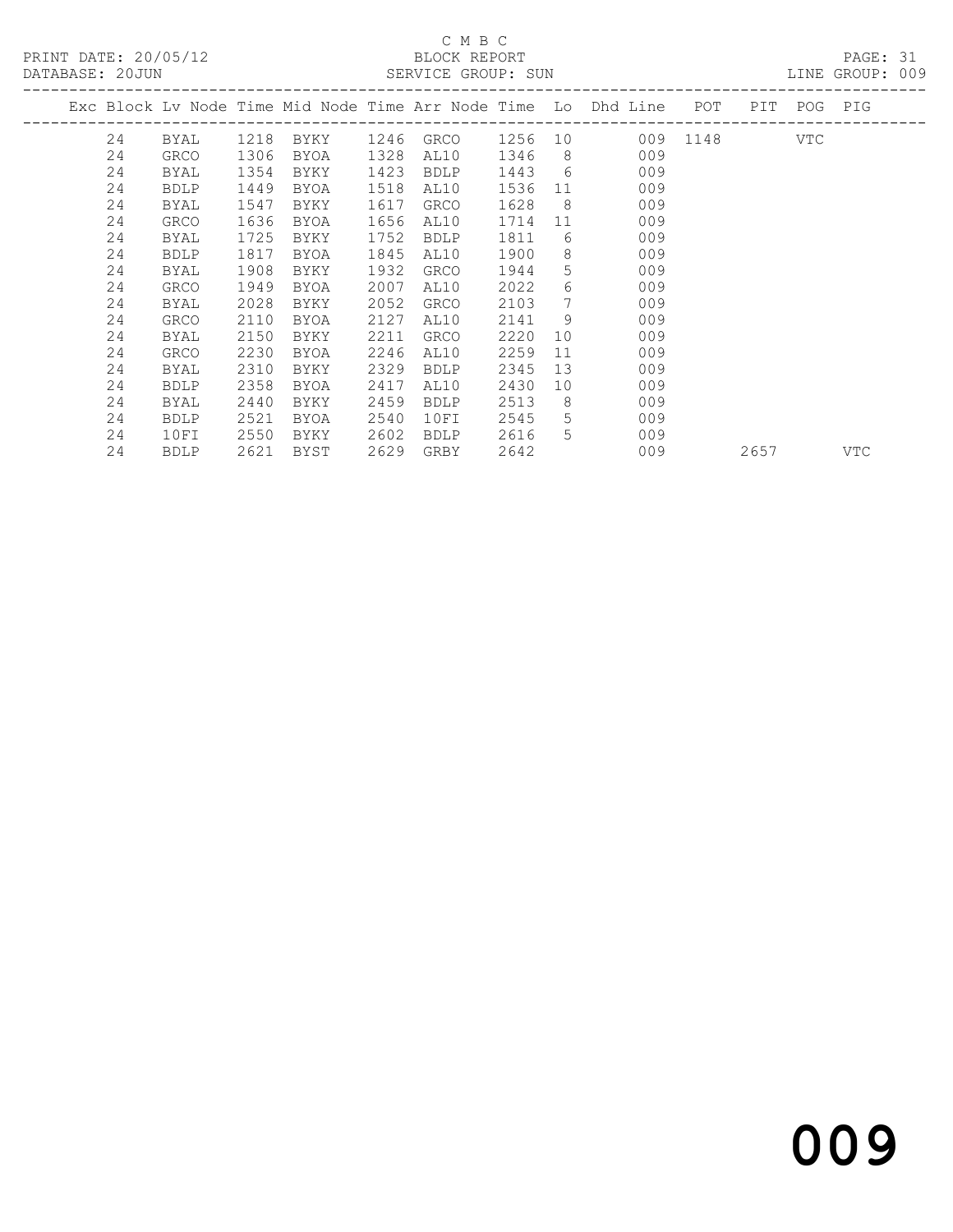|                              |              |              |                                  |      |                                |      |                | Exc Block Lv Node Time Mid Node Time Arr Node Time Lo Dhd Line POT PIT POG PIG                                        |          |      |             |  |
|------------------------------|--------------|--------------|----------------------------------|------|--------------------------------|------|----------------|-----------------------------------------------------------------------------------------------------------------------|----------|------|-------------|--|
|                              |              |              |                                  |      |                                |      |                | 1 MRST 520 GRBY 543 RIHA 554 0 010 512 VTCT                                                                           |          |      |             |  |
| $\mathbf{1}$                 |              |              |                                  |      |                                |      |                | RIHA 554 GRBY 605 MRST 625 12 010                                                                                     |          |      |             |  |
| $\mathbf{1}$                 | MRST         |              |                                  |      |                                |      |                | 637 GRBY 701 RIHA 714 0<br>714 GRBY 725 MRST 745 17 010<br>802 GRBY 826 RIHA 839 0 010<br>839 GRBY 851 MRST 915 9 010 |          |      |             |  |
| $\mathbf{1}$                 | RIHA         |              |                                  |      |                                |      |                |                                                                                                                       |          |      |             |  |
| $\mathbf{1}$                 | MRST         |              |                                  |      |                                |      |                |                                                                                                                       |          |      |             |  |
| $\mathbf{1}$                 | RIHA         |              |                                  |      |                                |      |                |                                                                                                                       |          |      |             |  |
| $\mathbf{1}$                 | MRST         | 924          | GRBY 953 RIHA 1009               |      |                                |      |                | $0$ 010                                                                                                               |          |      |             |  |
| $\mathbf{1}$                 | RIHA         |              | 1009 GRBY<br>1102 GRBY           |      | 1022 MRST                      |      |                | 1022 MRST 1050 12 010<br>1133 RIHA 1150 0 010                                                                         |          |      |             |  |
| $\mathbf{1}$                 | MRST         |              | 1102 GRBY                        |      | 1207 MRST 1238                 |      |                | 22 010                                                                                                                |          |      |             |  |
| $\mathbf 1$                  | RIHA         |              | 1150 GRBY                        |      |                                |      |                |                                                                                                                       |          |      |             |  |
| $\mathbf{1}$                 | MRST         | 1300         | GRBY                             |      | 1333 RIHA 1350                 |      |                | $0$ 010                                                                                                               |          |      |             |  |
| $\mathbf 1$                  | RIHA         | 1350         | GRBY                             |      |                                |      |                | 1407 MRST 1439 19 010<br>1533 RIHA 1550 0 010                                                                         |          |      |             |  |
| $\mathbf{1}$                 | MRST         | 1458         | GRBY                             |      | 1609 MRST 1644 19              |      |                | 010                                                                                                                   |          |      |             |  |
| $\mathbf 1$                  | RIHA         |              | 1550 GRBY                        |      |                                |      |                | 010                                                                                                                   |          |      |             |  |
| $\mathbf{1}$                 | MRST         | 1703         | GRBY                             |      | 1734 RIHA 1750                 |      | $\overline{0}$ |                                                                                                                       |          |      |             |  |
| $\mathbf 1$                  | RIHA         | 1750         | GRBY                             |      | 1808 MRST                      | 1839 | 10             | 010                                                                                                                   |          |      |             |  |
| $\mathbf{1}$<br>$\mathbf{1}$ | MRST         | 1849<br>1935 | GRBY                             |      |                                |      |                | 1919 RIHA 1935 0 010<br>1950 MRST 2018 12 010                                                                         |          |      |             |  |
| $\mathbf{1}$                 | RIHA         | 2030         | GRBY<br>GRBY                     |      | 2054 RIHA 2109                 |      |                | $0$ 010                                                                                                               |          |      |             |  |
| $\mathbf{1}$                 | MRST<br>RIHA |              | 2109 GRBY                        |      |                                |      |                |                                                                                                                       |          |      |             |  |
| $\mathbf{1}$                 | MRST         |              | 2210 GRBY                        |      |                                |      |                | 010                                                                                                                   |          |      |             |  |
| $\mathbf{1}$                 | RIHA         |              | 2210 GRBY<br>2249 GRBY           |      |                                |      |                | 2124 MRST 2149 21 010<br>2234 RIHA 2249 0 010<br>2303 MRST 2327 010<br>$010$ 2332 VTCT                                |          |      |             |  |
| 2                            | MRST         | 540          | GRBY                             |      | 603 RIHA 614                   |      |                | 0 0 0 0 0 0 $\sqrt{ }$                                                                                                | 532 VTCT |      |             |  |
| $\mathbf{2}$                 | RIHA         |              |                                  |      |                                |      |                | 010                                                                                                                   |          |      |             |  |
| $\mathbf{2}$                 | MRST         |              | 614 GRBY<br>657 GRBY             |      | 625 MRST<br>721 RIHA           |      |                | 645 12<br>734 0<br>010                                                                                                |          |      |             |  |
| $\mathbf{2}$                 | RIHA         | 734          | GRBY                             |      | 746 MRST                       | 806  | 10             | 010                                                                                                                   |          |      |             |  |
| $\mathbf{2}$                 | MRST         | 816          | GRBY                             |      | 840 RIHA                       | 854  |                | $0\qquad \qquad 010$                                                                                                  |          |      |             |  |
| $\mathbf{2}$                 | RIHA         |              |                                  |      |                                |      |                |                                                                                                                       |          |      |             |  |
| $\mathbf{2}$                 | MRST         |              | 854 GRBY<br>937 GRBY             |      | 906 MRST 930<br>1006 RIHA 1022 |      |                | $\begin{array}{ccc} 7 & \quad & 010 \\ 0 & \quad & 010 \end{array}$                                                   |          |      |             |  |
| $\mathbf{2}$                 | RIHA         |              | 1022 GRBY 1035 MRST 1103 14      |      |                                |      |                | 010                                                                                                                   |          |      |             |  |
| $\overline{2}$               | MRST         |              | 1117 GRBY 1149 RIHA 1205         |      |                                |      | $\overline{0}$ | 010                                                                                                                   |          |      |             |  |
| $\overline{2}$               |              |              | RIHA 1205 GRBY 1222 MRST 1253 22 |      |                                |      |                | 010                                                                                                                   |          |      |             |  |
| $\mathbf 2$                  | MRST         | 1315         | GRBY                             | 1348 | RIHA                           | 1405 | $\mathbf 0$    | 010                                                                                                                   |          |      |             |  |
| $\mathbf{2}$                 | RIHA         | 1405         | GRBY                             | 1422 | MRST                           | 1454 | 20             | 010                                                                                                                   |          |      |             |  |
| $\mathbf{2}$                 | MRST         | 1514         | GRBY                             | 1549 | RIHA                           | 1605 | 0              | 010                                                                                                                   |          |      |             |  |
| $\mathbf{2}$                 | RIHA         | 1605         | ${\tt GRBY}$                     | 1624 | MRST                           | 1659 | 19             | 010                                                                                                                   |          |      |             |  |
| $\mathbf{2}$                 | MRST         | 1718         | GRBY                             | 1749 | RIHA                           | 1805 | $\circ$        | 010                                                                                                                   |          |      |             |  |
| $\mathbf{2}$                 | RIHA         | 1805         | GRBY                             | 1823 | MRST                           | 1852 | 13             | 010                                                                                                                   |          |      |             |  |
| $\mathbf{2}$                 | MRST         | 1905         | GRBY                             | 1935 | RIHA                           | 1951 | 0              | 010                                                                                                                   |          |      |             |  |
| $\mathbf{2}$                 | RIHA         | 1951         | ${\tt GRBY}$                     | 2006 | MRST                           | 2034 | 16             | 010                                                                                                                   |          |      |             |  |
| $\mathbf{2}$                 | MRST         | 2050         | GRBY                             | 2114 | RIHA                           | 2129 | $\circ$        | 010                                                                                                                   |          |      |             |  |
| $\mathbf 2$                  | RIHA         | 2129         | GRBY                             | 2144 | MRST                           | 2209 | 23             | 010                                                                                                                   |          |      |             |  |
| $\mathbf 2$                  | MRST         | 2232         | GRBY                             | 2256 | RIHA                           | 2309 | 0              | 010                                                                                                                   |          |      |             |  |
| $\mathbf 2$                  | RIHA         | 2309         | GRBY                             | 2323 | MRST                           | 2346 | 9              | 010                                                                                                                   |          |      |             |  |
| $\overline{c}$               | MRST         | 2355         | GRBY                             | 2419 | RIHA                           | 2432 | 3              | 010                                                                                                                   |          |      |             |  |
| $\overline{2}$               | RIHA         | 2435         | GRBY                             | 2450 | MRST                           | 2511 |                | 010                                                                                                                   |          | 2516 | <b>VTCT</b> |  |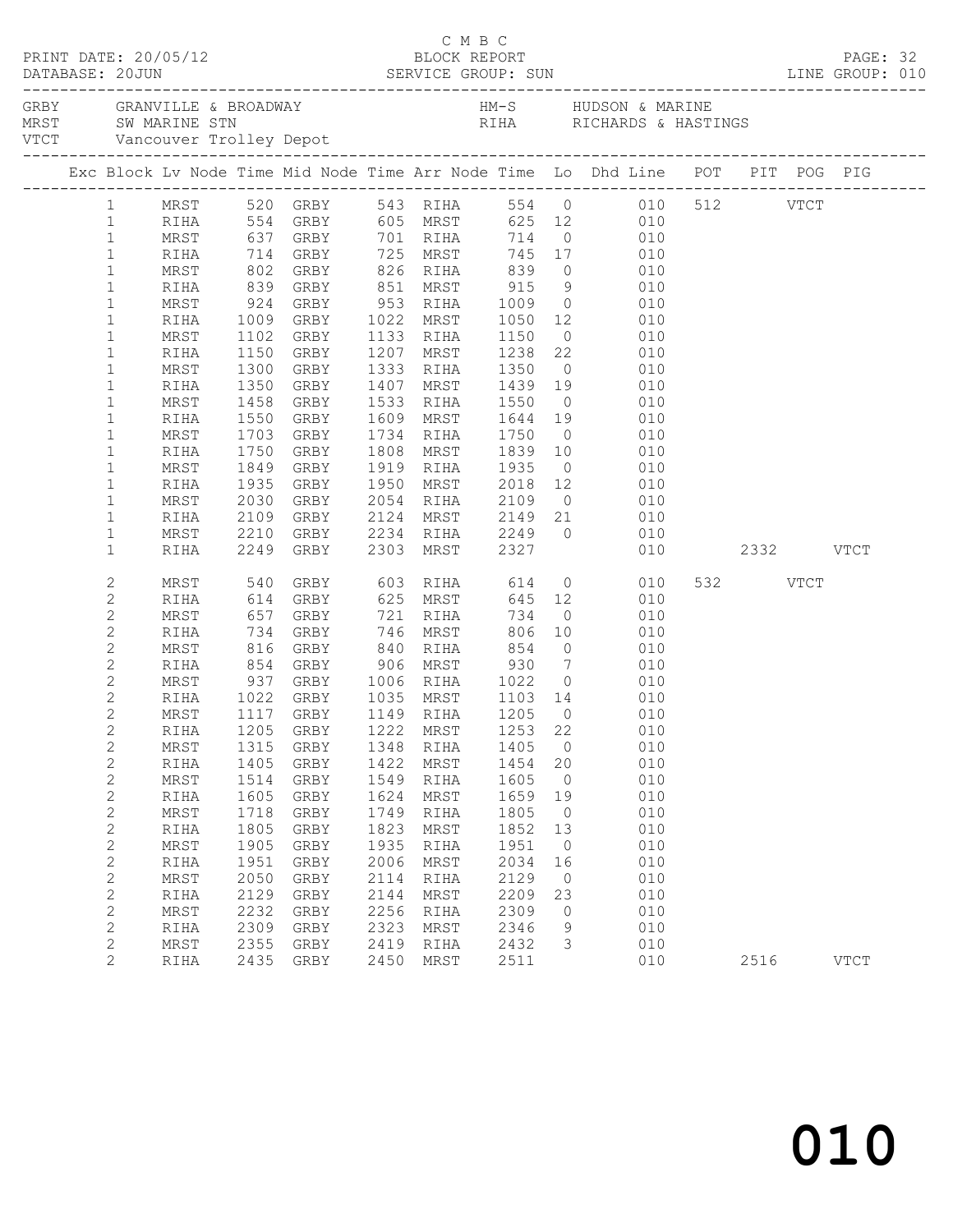PRINT DATE: 20/05/12 BLOCK REPORT BATABASE: 20JUN

## C M B C<br>BLOCK REPORT

PAGE: 33<br>LINE GROUP: 010

|                            |              |              |                                 |              |              |              |                      | Exc Block Lv Node Time Mid Node Time Arr Node Time Lo Dhd Line POT |           | PIT POG PIG |             |
|----------------------------|--------------|--------------|---------------------------------|--------------|--------------|--------------|----------------------|--------------------------------------------------------------------|-----------|-------------|-------------|
| $\mathcal{S}$              | MRST         |              | 600 GRBY 623 RIHA               |              |              |              |                      | 634 0 010                                                          | 552       | <b>VTCT</b> |             |
| $\mathsf 3$                | RIHA         |              | $634$ $GRBY$ $717$ $717$        |              | 645 MRST     | 705 12       |                      | 010                                                                |           |             |             |
| $\mathsf S$                | MRST         | 717          | GRBY                            |              | 741 RIHA     | 754          | $\overline{0}$       | 010                                                                |           |             |             |
| 3                          | RIHA         | 754          | GRBY                            |              | 806 MRST     | 826          | 19                   | 010                                                                |           |             |             |
| 3                          | MRST         | 845          | GRBY                            | 910          | RIHA         | 924          | $\overline{0}$       | 010                                                                |           |             |             |
| 3                          | RIHA         | 924          | GRBY                            | 936          | MRST         | 1001         | 16                   | 010                                                                |           |             |             |
| $\mathsf S$                | MRST         | 1017         | GRBY                            | 1048         | RIHA         | 1105         | $\overline{0}$       | 010                                                                |           |             |             |
| 3                          | RIHA         | 1105         | GRBY                            | 1120         | MRST         | 1151         | 10                   | 010                                                                |           |             |             |
| 3                          | MRST         | 1201         | GRBY                            | 1234         | RIHA         | 1250         | $\overline{0}$       | 010                                                                |           |             |             |
| 3                          | RIHA         | 1250         | GRBY                            | 1307         | MRST         | 1339         | 20                   | 010                                                                |           |             |             |
| $\mathsf S$                | MRST         | 1359         | GRBY                            | 1433         | RIHA         | 1450         | $\overline{0}$       | 010                                                                |           |             |             |
| 3                          | RIHA         | 1450         | GRBY                            | 1508         | MRST         | 1542         | 20                   | 010                                                                |           |             |             |
| 3                          | MRST         | 1602         | GRBY                            | 1634         | RIHA         | 1650         | $\overline{0}$       | 010                                                                |           |             |             |
| 3                          | RIHA         | 1650         | GRBY                            | 1708         | MRST         | 1741         | 22                   | 010                                                                |           |             |             |
| $\mathsf S$<br>$\mathsf S$ | MRST         | 1803<br>1850 | GRBY                            | 1834<br>1907 | RIHA         | 1850<br>1935 | $\overline{0}$       | 010<br>010                                                         |           |             |             |
| $\mathsf S$                | RIHA<br>MRST | 1954         | GRBY<br>GRBY                    | 2020         | MRST<br>RIHA | 2036         | 19<br>$\overline{0}$ | 010                                                                |           |             |             |
| 3                          | RIHA         | 2036         | GRBY                            | 2051         | MRST         | 2118         | 12                   | 010                                                                |           |             |             |
| $\mathsf S$                | MRST         | 2130         | GRBY                            | 2154         | RIHA         | 2209         | $\overline{0}$       | 010                                                                |           |             |             |
| 3                          | RIHA         | 2209         | GRBY                            | 2223         | MRST         | 2247         | 25                   | 010                                                                |           |             |             |
| 3                          | MRST         | 2312         | GRBY                            | 2336         | RIHA         | 2349         | $\overline{0}$       | 010                                                                |           |             |             |
| 3                          | RIHA         | 2349         | GRBY                            | 2403         | MRST         | 2426         |                      | 010                                                                | 2431 VTCT |             |             |
|                            |              |              |                                 |              |              |              |                      |                                                                    |           |             |             |
| 4                          | MRST         | 617          | GRBY                            | 641          | RIHA         | 654          |                      | $\overline{O}$<br>010                                              | 609 VTCT  |             |             |
| 4                          | RIHA         | 654          | GRBY                            |              | 705 MRST     | 725          | $\overline{9}$       | 010                                                                |           |             |             |
| 4                          | MRST         | 734          | GRBY                            | 758          | RIHA         | 811          | $\overline{0}$       | 010                                                                |           |             |             |
| $\overline{4}$             | RIHA         | 811          | GRBY                            | 823          | MRST         | 843          | 14                   | 010                                                                |           |             |             |
| 4                          | MRST         | 857          | GRBY                            | 923          | RIHA         | 939          | $\overline{0}$       | 010                                                                |           |             |             |
| 4                          | RIHA         | 939          | GRBY                            | 952          | MRST         | 1018         | 14                   | 010                                                                |           |             |             |
| 4                          | MRST         | 1032         | GRBY                            | 1103         | RIHA         | 1120         | $\overline{0}$       | 010                                                                |           |             |             |
| 4                          | RIHA         | 1120         | GRBY                            | 1135         | MRST         | 1206         | 10                   | 010                                                                |           |             |             |
| 4                          | MRST         | 1216         | GRBY                            | 1249         | RIHA         | 1305         | $\overline{0}$       | 010                                                                |           |             |             |
| 4                          | RIHA         | 1305         | GRBY                            | 1322         | MRST         | 1354         | 20                   | 010                                                                |           |             |             |
| 4                          | MRST         | 1414         | GRBY                            | 1448         | RIHA         | 1505         | $\overline{0}$       | 010                                                                |           |             |             |
| 4                          | RIHA         | 1505<br>1618 | GRBY                            | 1523         | MRST         | 1557         | 21<br>$\overline{0}$ | 010<br>010                                                         |           |             |             |
| $\overline{4}$<br>4        | MRST<br>RIHA | 1705         | GRBY<br>GRBY                    | 1649<br>1723 | RIHA<br>MRST | 1705<br>1756 | 23                   | 010                                                                |           |             |             |
| 4                          | MRST         | 1819         | GRBY                            | 1849         | RIHA         | 1905         | $\overline{0}$       | 010                                                                |           |             |             |
| 4                          | RIHA         | 1905         | GRBY                            |              | 1922 MRST    | 1950         | 19                   | 010                                                                |           |             |             |
| 4                          |              |              | MRST 2009 GRBY 2035 RIHA 2051 0 |              |              |              |                      | 010                                                                |           |             |             |
| 4                          | RIHA         | 2051         | GRBY                            | 2106         | MRST         | 2133         | 17                   | 010                                                                |           |             |             |
| 4                          | MRST         | 2150         | <b>GRBY</b>                     | 2214         | RIHA         | 2229         | 0                    | 010                                                                |           |             |             |
| 4                          | RIHA         | 2229         | GRBY                            | 2243         | MRST         | 2307         | 18                   | 010                                                                |           |             |             |
| 4                          | MRST         | 2325         | GRBY                            | 2349         | RIHA         | 2402         | 3                    | 010                                                                |           |             |             |
| 4                          | RIHA         | 2405         | GRBY                            | 2420         | MRST         | 2441         | 14                   | 010                                                                |           |             |             |
| 4                          | MRST         | 2455         | <b>GRBY</b>                     | 2519         | RIHA         | 2532         | 3                    | 010                                                                |           |             |             |
| 4                          | <b>RIHA</b>  | 2535         | GRBY                            | 2550         | $HM-S$       | 2606         |                      | 010                                                                | 2608      |             | <b>VTCT</b> |
|                            |              |              |                                 |              |              |              |                      |                                                                    |           |             |             |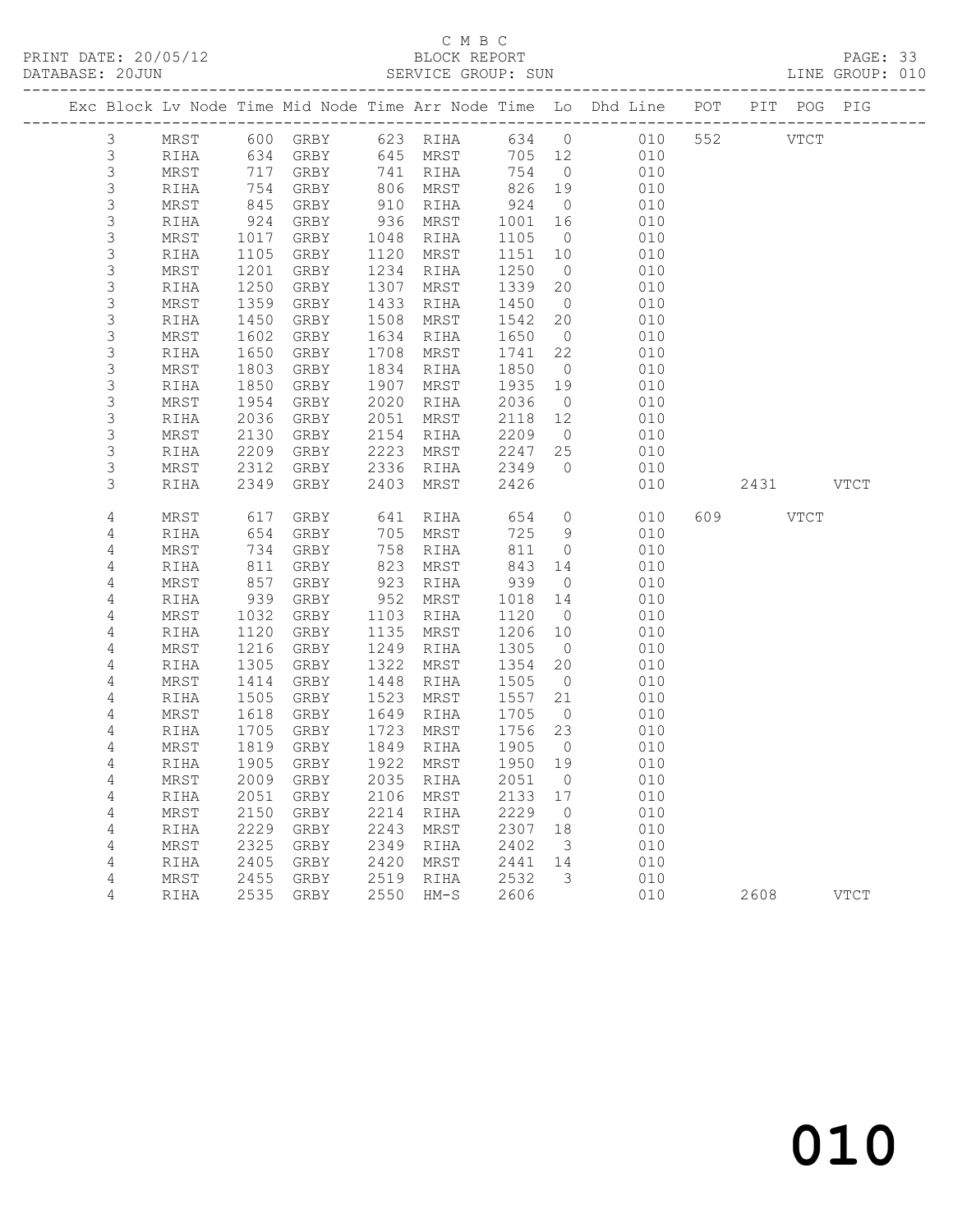## C M B C<br>BLOCK REPORT

| DATABASE: 20JUN |                                   |              |              |              |              | SERVICE GROUP: SUN  |              |                         |                                                                                |           |          |           | LINE GROUP: 010 |
|-----------------|-----------------------------------|--------------|--------------|--------------|--------------|---------------------|--------------|-------------------------|--------------------------------------------------------------------------------|-----------|----------|-----------|-----------------|
|                 |                                   |              |              |              |              |                     |              |                         | Exc Block Lv Node Time Mid Node Time Arr Node Time Lo Dhd Line POT PIT POG PIG |           |          |           |                 |
|                 | 5 <sup>5</sup>                    |              |              |              |              |                     |              |                         | MRST 749 GRBY 813 RIHA 826 0 010 741 VTCT                                      |           |          |           |                 |
|                 | $\overline{5}$                    | RIHA         | 826          |              |              | GRBY 838 MRST 902 9 |              |                         | 010                                                                            |           |          |           |                 |
|                 | $\mathsf S$                       | MRST         | 911          | GRBY         |              | 938 RIHA 954        |              | $\overline{0}$          | 010                                                                            |           |          |           |                 |
|                 | $\mathsf S$                       | RIHA         | 954          | GRBY         |              | 1007 MRST           | 1033         | 14                      | 010                                                                            |           |          |           |                 |
|                 | 5                                 | MRST         | 1047         | GRBY         |              | 1118 RIHA           | 1135         | $\overline{0}$          | 010                                                                            |           |          |           |                 |
|                 | 5                                 | RIHA         | 1135         | GRBY         | 1152         | MRST                | 1223         | 22                      | 010                                                                            |           |          |           |                 |
|                 | 5                                 | MRST         | 1245         | GRBY         | 1318         | RIHA                | 1335         | $\overline{0}$          | 010                                                                            |           |          |           |                 |
|                 | $\mathsf S$                       | RIHA         | 1335         | GRBY         | 1352         | MRST                | 1424 19      |                         | 010                                                                            |           |          |           |                 |
|                 | 5                                 | MRST         | 1443         | GRBY         | 1518         | RIHA                | 1535         | $\overline{0}$          | 010                                                                            |           |          |           |                 |
|                 | 5                                 | RIHA         | 1535         | GRBY         | 1554         | MRST                | 1629 19      |                         | 010                                                                            |           |          |           |                 |
|                 | 5<br>5                            | MRST<br>RIHA | 1648<br>1735 | GRBY<br>GRBY | 1719<br>1753 | RIHA<br>MRST        | 1735<br>1826 | $\overline{0}$          | 010<br>010                                                                     |           |          | 1833 VTCT |                 |
|                 |                                   |              |              |              |              |                     |              |                         |                                                                                |           |          |           |                 |
|                 | 6                                 | MRST         | 830          | GRBY         | 855          | RIHA                | 909          | $\overline{0}$          | 010                                                                            |           | 822 VTCT |           |                 |
|                 | 6                                 | RIHA         | 909          | GRBY         |              | 921 MRST            | 946          | 17                      | 010                                                                            |           |          |           |                 |
|                 | 6                                 | MRST         | 1003         | GRBY         | 1033         | RIHA                | 1050         | $\overline{0}$          | 010                                                                            |           |          |           |                 |
|                 | 6                                 | RIHA         | 1050         | GRBY         | 1104         | MRST                | 1134         | 12<br>$\overline{0}$    | 010                                                                            |           |          |           |                 |
|                 | 6<br>6                            | MRST<br>RIHA | 1146<br>1235 | GRBY<br>GRBY | 1219<br>1252 | RIHA<br>MRST        | 1235<br>1324 | 20                      | 010<br>010                                                                     |           |          |           |                 |
|                 | 6                                 | MRST         | 1344         | GRBY         | 1418         | RIHA                | 1435         | $\overline{0}$          | 010                                                                            |           |          |           |                 |
|                 | 6                                 | RIHA         | 1435         | GRBY         | 1453         | MRST                | 1527         | 20                      | 010                                                                            |           |          |           |                 |
|                 | 6                                 | MRST         | 1547         | GRBY         | 1619         | RIHA                | 1635         | $\overline{0}$          | 010                                                                            |           |          |           |                 |
|                 | 6                                 | RIHA         | 1635         | GRBY         | 1653         | MRST                | 1726         | 22                      | 010                                                                            |           |          |           |                 |
|                 | 6                                 | MRST         | 1748         | GRBY         | 1819         | RIHA                | 1835         | $\overline{0}$          | 010                                                                            |           |          |           |                 |
|                 | 6                                 | RIHA         | 1835         | GRBY         | 1852         | MRST                | 1920         | 18                      | 010                                                                            |           |          |           |                 |
|                 | 6                                 | MRST         | 1938         | GRBY         | 2005         | RIHA                | 2021         | $\overline{0}$          | 010                                                                            |           |          |           |                 |
|                 | 6                                 | RIHA         | 2021         | GRBY         | 2036         | MRST                | 2103         | $\overline{7}$          | 010                                                                            |           |          |           |                 |
|                 | 6                                 | MRST         | 2110         | GRBY         | 2134         | RIHA                | 2149         | $\overline{0}$          | 010                                                                            |           |          |           |                 |
|                 | 6                                 | RIHA         | 2149         | GRBY         | 2204         | MRST                | 2229         | 23                      | 010                                                                            |           |          |           |                 |
|                 | 6                                 | MRST         | 2252         | GRBY         | 2316         | RIHA                | 2329         | $\overline{0}$          | 010                                                                            |           |          |           |                 |
|                 | 6                                 | RIHA         | 2329         | GRBY         | 2343         | MRST                | 2406         | 19                      | 010                                                                            |           |          |           |                 |
|                 | 6                                 | MRST         | 2425         | GRBY         | 2449         | RIHA                | 2502         | $\overline{\mathbf{3}}$ | 010                                                                            |           |          |           |                 |
|                 | 6                                 | RIHA         | 2505         | GRBY         | 2520         | $HM-S$              | 2536         |                         | 010                                                                            |           |          | 2538 VTCT |                 |
|                 | 7                                 | MRST         | 948          | GRBY         | 1018         | RIHA                | 1035         | $\overline{0}$          | 010                                                                            |           | 940 VTCT |           |                 |
|                 | 7                                 | RIHA         | 1035         | GRBY         |              | 1049 MRST           | 1118         | 14                      | 010                                                                            |           |          |           |                 |
|                 | 7                                 | MRST         | 1132         | GRBY         |              | 1204 RIHA           | 1220         | $\overline{0}$          | 010                                                                            |           |          |           |                 |
|                 | 7                                 | RIHA         | 1220         | GRBY         |              | 1237 MRST           | 1308 22      |                         | 010                                                                            |           |          |           |                 |
|                 | 7                                 |              |              |              |              |                     |              |                         | MRST 1330 GRBY 1403 RIHA 1420 0 010                                            |           |          |           |                 |
|                 | 7                                 | RIHA         | 1420         | GRBY         | 1437         | MRST                | 1509         | 23                      | 010                                                                            |           |          |           |                 |
|                 | $7\phantom{.0}$                   | MRST         | 1532         | GRBY         | 1604         | RIHA                | 1620         | $\overline{0}$          | 010                                                                            |           |          |           |                 |
|                 | $7\phantom{.0}$                   | RIHA         | 1620         | GRBY         | 1639         | MRST                | 1714         | 19                      | 010                                                                            |           |          |           |                 |
|                 | $7\phantom{.0}$<br>$7\phantom{.}$ | MRST         | 1733         | GRBY         | 1804<br>1838 | RIHA                | 1820         | $\overline{0}$<br>16    | 010                                                                            |           |          |           |                 |
|                 | $\boldsymbol{7}$                  | RIHA<br>MRST | 1820<br>1923 | GRBY         | 1950         | MRST                | 1907<br>2006 | $\overline{0}$          | 010<br>010                                                                     |           |          |           |                 |
|                 | $7\phantom{.0}$                   | RIHA         | 2006         | GRBY<br>GRBY | 2021         | RIHA<br>MRST        | 2048         |                         | 010                                                                            |           |          | 2054 VTCT |                 |
|                 |                                   |              |              |              |              |                     |              |                         |                                                                                |           |          |           |                 |
|                 | 8                                 | MRST         | 1231         | GRBY         | 1304         | RIHA                | 1320         | $\overline{0}$          | 010                                                                            | 1223 VTCT |          |           |                 |
|                 | 8                                 | RIHA         | 1320         | GRBY         | 1337         | MRST                | 1409         | 19                      | 010                                                                            |           |          |           |                 |
|                 | 8                                 | MRST         | 1428         | GRBY         | 1503<br>1538 | RIHA                | 1520         | $\overline{0}$          | 010<br>010                                                                     |           |          |           |                 |
|                 | 8<br>8                            | RIHA         | 1520<br>1633 | GRBY         | 1704         | MRST                | 1613<br>1720 | 20<br>$\overline{0}$    | 010                                                                            |           |          |           |                 |
|                 | 8                                 | MRST<br>RIHA | 1720         | GRBY<br>GRBY | 1738         | RIHA<br>MRST        | 1811         | 23                      | 010                                                                            |           |          |           |                 |
|                 | 8                                 | MRST         | 1834         | GRBY         | 1904         | RIHA                | 1920         | $\overline{0}$          | 010                                                                            |           |          |           |                 |
|                 | 8                                 | RIHA         |              | 1920 GRBY    | 1937         | MRST                | 2005         |                         | 010                                                                            |           |          | 2011      | <b>VTCT</b>     |
|                 |                                   |              |              |              |              |                     |              |                         |                                                                                |           |          |           |                 |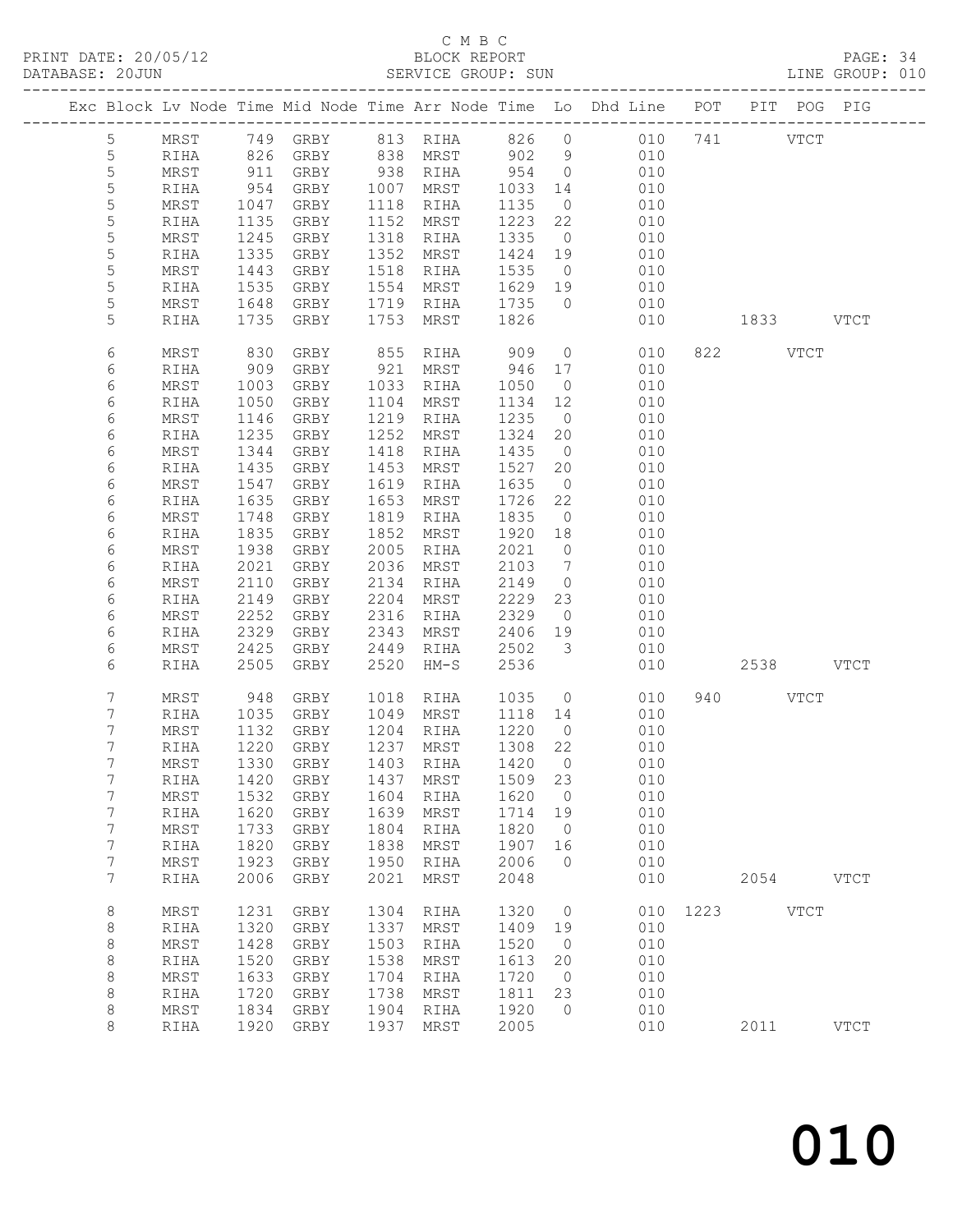|                           |                                                                                                                                  |                                                                                                                                                                                                                                 |                                                                                                                                                  |                                                                                                                                                                                              |                                                                                                      |                                                                                                                             |                                                                                                               |                                                                        | C M B C<br>PRINT DATE: 20/05/12 BLOCK REPORT PAGE: 35<br>DATABASE: 20JUN SERVICE GROUP: SUN LINE GROUP: 014                                                                                                                                                                                                                                                                                                                                                                                                                                                                                                                                                                                                                    |     |      |      |             |  |
|---------------------------|----------------------------------------------------------------------------------------------------------------------------------|---------------------------------------------------------------------------------------------------------------------------------------------------------------------------------------------------------------------------------|--------------------------------------------------------------------------------------------------------------------------------------------------|----------------------------------------------------------------------------------------------------------------------------------------------------------------------------------------------|------------------------------------------------------------------------------------------------------|-----------------------------------------------------------------------------------------------------------------------------|---------------------------------------------------------------------------------------------------------------|------------------------------------------------------------------------|--------------------------------------------------------------------------------------------------------------------------------------------------------------------------------------------------------------------------------------------------------------------------------------------------------------------------------------------------------------------------------------------------------------------------------------------------------------------------------------------------------------------------------------------------------------------------------------------------------------------------------------------------------------------------------------------------------------------------------|-----|------|------|-------------|--|
|                           |                                                                                                                                  |                                                                                                                                                                                                                                 |                                                                                                                                                  |                                                                                                                                                                                              |                                                                                                      |                                                                                                                             |                                                                                                               |                                                                        |                                                                                                                                                                                                                                                                                                                                                                                                                                                                                                                                                                                                                                                                                                                                |     |      |      |             |  |
|                           |                                                                                                                                  |                                                                                                                                                                                                                                 |                                                                                                                                                  |                                                                                                                                                                                              |                                                                                                      |                                                                                                                             |                                                                                                               |                                                                        | Exc Block Lv Node Time Mid Node Time Arr Node Time Lo Dhd Line POT PIT POG PIG                                                                                                                                                                                                                                                                                                                                                                                                                                                                                                                                                                                                                                                 |     |      |      |             |  |
| #GR 61<br>GR 61<br>#GR 61 | 61<br>61<br>61<br>61<br>61<br>61<br>61<br>61<br>61<br>61<br>61<br>61<br>61<br>61<br>61<br>61<br>61<br>61<br>61<br>61<br>61<br>61 | ULP1 300<br>HRPN 330<br>HRPN 330<br><b>HRPN</b><br>ULP1<br>HRPN<br>ULP1<br>KTLP<br>ULP1<br>KTLP<br>ULP1<br>KTLP<br>ULP1<br>KTLP<br>ULP1<br>KTLP<br>ULP1<br>KTLP<br>ULP1<br>HRPN<br>ULP1<br>HRPN<br>ULP1<br>HRPN<br>ULP1<br>HRPN | 405<br>435<br>508<br>605<br>1200<br>1324<br>1447<br>1614<br>1732<br>1858<br>2008<br>2044<br>2044<br>2143<br>2218<br>2304<br>2338<br>2430<br>2502 | 5GRN<br>CLOV<br>5GRN<br>CLOV<br>5GRN<br>5GRN<br>CLOV<br>5GRN<br>CLOV                                                                                                                         |                                                                                                      | 2517 ULP1 2536                                                                                                              |                                                                                                               |                                                                        | GR 61 ULP1 300 5GRN 319 HRPN 330 0 014 230 VTCT<br>5GRN 319 HRPN 330 0 014 230 VTCT<br>ULP1 357 8 014<br>CLOV 339 ULP1 357 8 014<br>5GRN 424 HRPN 435 0 014<br>502 6 014<br>502 6 014<br>560 9 014<br>550 9 014<br>550 9 014<br>716 5GRN 736 KTLP 807 5 014<br>812 CLOV 846 ULP1 907 15 014<br>922 5GRN 945 KTLP 1023 15 014<br>1038 CLOV 1118 ULP1 1142 18 014<br>1225 KTLP 1310 14 014<br>1408 ULP1 1436 11 014<br>1512 KTLP 1558 16 014<br>1656 ULP1 1724 8 014<br>1757 KTLP 1842 16 014<br>CLOV 1936 ULP1 2003 5 014<br>5GRN 2031 HRPN 2044 0 014<br>ULP1 2124 19 014<br>5GRN 2206 HRPN 2218 0 014<br>CLOV 2233 ULP1 2252 12 014<br>2326 HRPN 2338 0 014<br>2353 ULP1 2412 18 014<br>2450 HRPN 2502 0 014<br>014 2606 VTCT |     |      |      |             |  |
| #GR 62                    | GR 62<br>62<br>62<br>62<br>62<br>62<br>62<br>62<br>62<br>62<br>62<br>62<br>62<br>63<br>63<br>63<br>63                            | ULP1<br>ULP1<br>HRPN<br>ULP1<br>62 HRPN 509<br>ULP1<br>$\texttt{KTLP}$<br>ULP1<br>KTLP<br>ULP1<br>KTLP<br>ULP1<br>KTLP<br>ULP1<br>KTLP<br>ULP1<br>KTLP<br>ULP1<br>KTLP                                                          | 330<br>330<br>400<br>553<br>646<br>754<br>858<br>1006<br>1127<br>1246<br>1412<br>1535<br>1702<br>535<br>628<br>733<br>829                        | 400 ULP1<br>434 5GRN 453 HRPN<br>5GRN<br>CLOV<br>5GRN<br>$\mathtt{CLOV}$<br>5GRN<br>$\mathtt{CLOV}$<br>5GRN<br>CLOV<br>5GRN<br><b>CLOV</b><br>5GRN<br><b>CLOV</b><br>5GRN<br>$\mathtt{CLOV}$ | 613<br>719<br>815<br>936<br>1030<br>1208<br>1311<br>1456<br>1600<br>1743<br>555<br>700<br>753<br>904 | ULP1 536 17<br>KTLP<br>ULP1<br>KTLP<br>ULP1<br>KTLP<br>ULP1<br>KTLP<br>ULP1<br>KTLP<br>ULP1<br>KTLP<br>ULP1<br>KTLP<br>ULP1 | 504 5<br>641<br>738<br>848<br>958<br>1110<br>1234<br>1356<br>1524<br>1646<br>1811<br>623<br>718<br>824<br>926 | 5<br>16<br>10<br>8<br>17<br>12<br>16<br>11<br>16<br>5<br>15<br>5<br>11 | 5GRN 349 HRPN 400 0 014 300 VTCT<br>5GRN 349 HRPN 400 0 014 300 VTCT<br>ULP1 427 7 014<br>014<br>014<br>014<br>014<br>014<br>014<br>014<br>014<br>014<br>014<br>014<br>014<br>014<br>014<br>014<br>014                                                                                                                                                                                                                                                                                                                                                                                                                                                                                                                         | 500 | 1848 | VTCT | <b>VTCT</b> |  |
|                           | 63<br>63<br>63<br>63<br>63                                                                                                       | ULP1<br>KTLP<br>ULP1<br>KTLP<br>ULP1                                                                                                                                                                                            | 937<br>1052<br>1211<br>1336<br>1459                                                                                                              | 5GRN<br>$\mathtt{CLOV}$<br>5GRN<br>CLOV<br>5GRN                                                                                                                                              | 1000<br>1132<br>1236<br>1420<br>1524                                                                 | KTLP<br>ULP1<br>KTLP<br>ULP1<br>KTLP                                                                                        | 1039<br>1158<br>1321<br>1448<br>1610                                                                          | 13<br>13<br>15<br>11<br>16                                             | 014<br>014<br>014<br>014<br>014                                                                                                                                                                                                                                                                                                                                                                                                                                                                                                                                                                                                                                                                                                |     |      |      |             |  |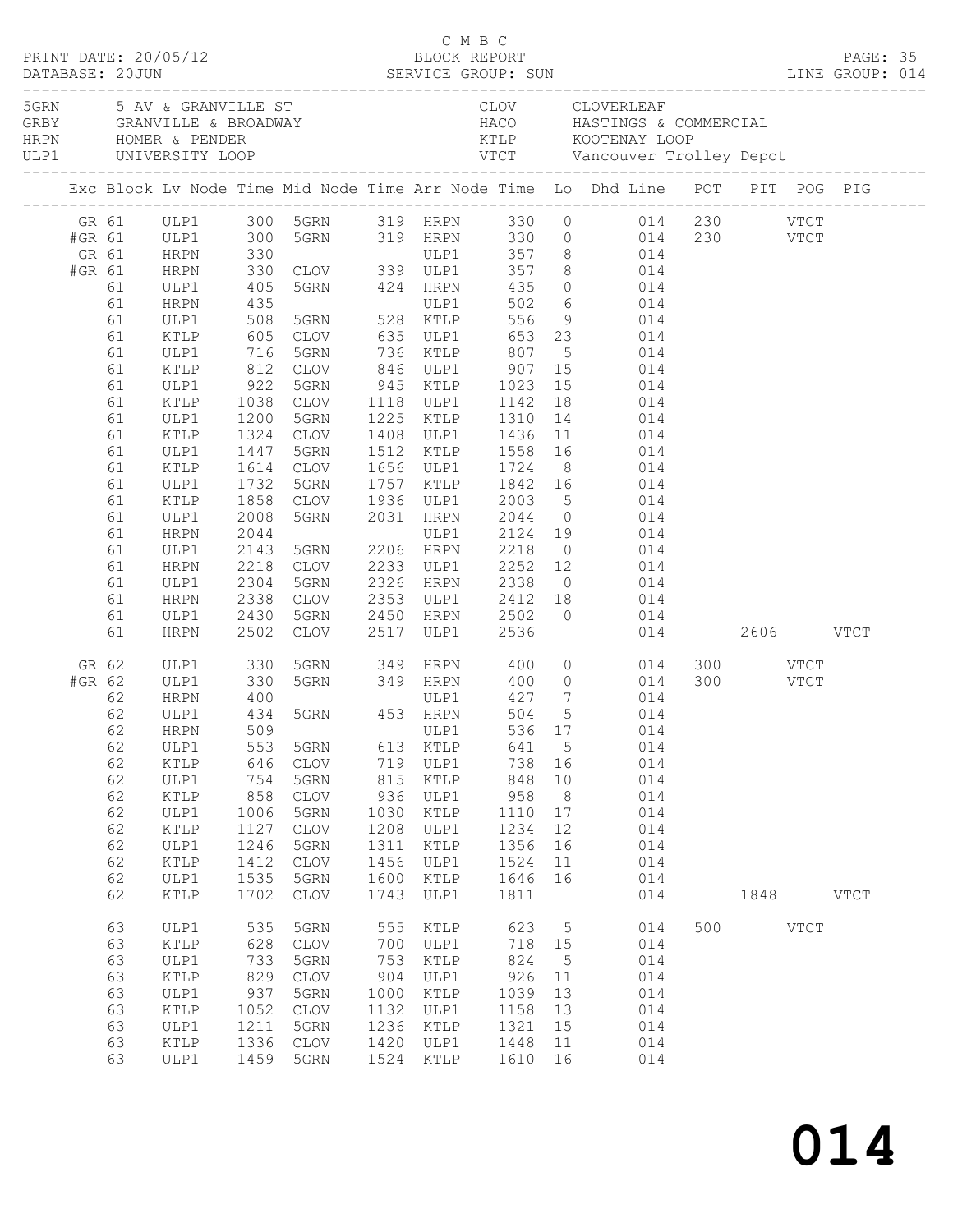PRINT DATE: 20/05/12 BLOCK REPORT BATABASE: 20JUN

### C M B C<br>BLOCK REPORT

PAGE: 36<br>LINE GROUP: 014

|  |          |              |              |                     |              |                     |              |                      | Exc Block Lv Node Time Mid Node Time Arr Node Time Lo Dhd Line POT PIT POG PIG |           |             |
|--|----------|--------------|--------------|---------------------|--------------|---------------------|--------------|----------------------|--------------------------------------------------------------------------------|-----------|-------------|
|  | 63       | KTLP         |              |                     |              |                     |              |                      | 1626 CLOV 1707 ULP1 1735 11 014                                                |           |             |
|  | 63       | ULP1         |              | 1746 5GRN           |              | 1811 KTLP 1855      |              |                      | 014 1937 VTCT                                                                  |           |             |
|  | 64       |              | 539          |                     |              | ULP1                |              |                      | 606 6<br>014                                                                   | 507 VTCT  |             |
|  |          | HRPN         | 612          | 5GRN 632 KTLP       |              |                     |              |                      |                                                                                |           |             |
|  | 64       | ULP1         |              |                     |              |                     | 701          | $5^{\circ}$          | 014                                                                            |           |             |
|  | 64       | KTLP         | 706          | CLOV                | 739          | ULP1                | 758          | 11                   | 014                                                                            |           |             |
|  | 64       | ULP1         | 809<br>913   | 5GRN                | 830          | KTLP                | 903          | 10                   | 014                                                                            |           |             |
|  | 64       | KTLP         |              | CLOV                | 951          | ULP1                | 1013         | 8 <sup>8</sup>       | 014                                                                            |           |             |
|  | 64       | ULP1         | 1021         | 5GRN                | 1045         | KTLP                | 1125         | 13                   | 014                                                                            |           |             |
|  | 64       | KTLP         | 1138         | CLOV<br>5GRN        | 1219<br>1323 | ULP1                | 1245         | 13<br>17             | 014                                                                            |           |             |
|  | 64       | ULP1         | 1258<br>1425 |                     | 1508         | KTLP                | 1408<br>1536 |                      | 014                                                                            |           |             |
|  | 64<br>64 | KTLP<br>ULP1 | 1547         | CLOV<br>5GRN        | 1612         | ULP1<br>KTLP        | 1658         | 11<br>16             | 014<br>014                                                                     |           |             |
|  | 64       | KTLP         | 1714         | CLOV                | 1755         | ULP1                | 1823         | 12                   | 014                                                                            |           |             |
|  | 64       | ULP1         | 1835         | 5GRN                | 1900         | KTLP                | 1939         |                      | 014                                                                            | 2021 VTCT |             |
|  |          |              |              |                     |              |                     |              |                      |                                                                                |           |             |
|  | 65       | ULP1         | 638          | 5GRN                | 658          | KTLP                | 727          | 14                   | 014                                                                            | 603 VTCT  |             |
|  | 65       | KTLP         | 741          | CLOV                | 814          | ULP1                | 833          | $5^{\circ}$          | 014                                                                            |           |             |
|  | 65       | ULP1         | 838          | 5GRN                | 900          | KTLP                | 934          | 8 <sup>8</sup>       | 014                                                                            |           |             |
|  | 65       | KTLP         | 942          | CLOV                | 1020         | ULP1                | 1042         | 17                   | 014                                                                            |           |             |
|  | 65       | ULP1         | 1059         | 5GRN                | 1124         | KTLP                | 1205         | 8 <sup>8</sup>       | 014                                                                            |           |             |
|  | 65       | KTLP         | 1213         | CLOV                | 1254         | ULP1                | 1320         | 14                   | 014                                                                            |           |             |
|  | 65       | ULP1         | 1334         | 5GRN                | 1359         | KTLP                | 1445         | 16                   | 014                                                                            |           |             |
|  | 65       | KTLP         | 1501         | $\mathtt{CLOV}$     | 1544         | ULP1                | 1612         | 8 <sup>8</sup>       | 014                                                                            |           |             |
|  | 65       | ULP1         | 1620         | 5GRN                | 1645         | KTLP                | 1730         | 10                   | 014                                                                            |           |             |
|  | 65       | KTLP         | 1740         | CLOV                | 1821         | ULP1                | 1849         | 18                   | 014                                                                            |           |             |
|  | 65       | ULP1         | 1907         | 5GRN                | 1931         | HRPN                | 1944         | $\overline{0}$       | 014                                                                            |           |             |
|  | 65<br>65 | HRPN         | 1944<br>2039 |                     |              | ULP1<br>2102 HRPN   | 2024<br>2114 | 15<br>$\overline{0}$ | 014                                                                            |           |             |
|  | 65       | ULP1<br>HRPN | 2114         | 5GRN<br><b>CLOV</b> | 2129         | ULP1                | 2150         | 13                   | 014<br>014                                                                     |           |             |
|  | 65       | ULP1         | 2203         | 5GRN                | 2226         | HRPN                | 2238         | $\overline{0}$       | 014                                                                            |           |             |
|  | 65       | HRPN         | 2238         | CLOV                | 2253         | ULP1                | 2312         | 16                   | 014                                                                            |           |             |
|  | 65       | ULP1         | 2328         | 5GRN                | 2350         | HRPN                | 2402         | $\overline{0}$       | 014                                                                            |           |             |
|  | 65       | HRPN         | 2402         | <b>CLOV</b>         | 2417         | ULP1                | 2436         | 24                   | 014                                                                            |           |             |
|  | 65       | ULP1         | 2500         | 5GRN                | 2520         | HRPN                | 2532         | $\overline{0}$       | 014                                                                            |           |             |
|  | 65       | <b>HRPN</b>  | 2532         | CLOV                | 2547         | ULP1                | 2606         |                      | 014                                                                            | 2636 VTCT |             |
|  |          |              |              |                     |              |                     |              |                      |                                                                                |           |             |
|  | 66       | GRBY         |              | 646 HACO            |              | 706 KTLP 715        |              | 9                    | 014                                                                            | 627 VTCT  |             |
|  | 66       | KTLP         |              | 724 CLOV            |              |                     |              |                      | 757 ULP1 816 8 014                                                             |           |             |
|  |          | 66 ULP1      |              | 824 5GRN 845 KTLP   |              |                     | 918 10       |                      | 014                                                                            |           |             |
|  | 66       | KTLP         | 928          | <b>CLOV</b>         | 1006         | ULP1                | 1028         | 7                    | 014                                                                            |           |             |
|  | 66       | ULP1         | 1035         | 5GRN                | 1059         | KTLP                | 1139         | 11                   | 014                                                                            |           |             |
|  | 66       | KTLP         | 1150         | <b>CLOV</b>         | 1231         | ULP1                | 1257         | 13                   | 014                                                                            |           |             |
|  | 66       | ULP1         | 1310         | 5GRN                | 1335<br>1520 | KTLP                | 1421         | 16                   | 014                                                                            |           |             |
|  | 66       | KTLP         | 1437         | <b>CLOV</b>         | 1623         | ULP1                | 1548         | 10                   | 014<br>014                                                                     |           |             |
|  | 66       | ULP1         | 1558<br>1727 | 5GRN                | 1808         | KTLP                | 1709<br>1836 | 18                   | 014                                                                            |           |             |
|  | 66<br>66 | KTLP<br>ULP1 | 1852         | <b>CLOV</b><br>5GRN | 1916         | ULP1<br><b>HRPN</b> | 1929         | 16<br>0              | 014                                                                            |           |             |
|  | 66       | <b>HRPN</b>  | 1929         |                     |              | ULP1                | 2009         | 14                   | 014                                                                            |           |             |
|  | 66       | ULP1         | 2023         | 5GRN                | 2046         | <b>HRPN</b>         | 2059         | $\circ$              | 014                                                                            |           |             |
|  | 66       | <b>HRPN</b>  | 2059         |                     |              | ULP1                | 2139         |                      | 014                                                                            | 2216      | <b>VTCT</b> |
|  |          |              |              |                     |              |                     |              |                      |                                                                                |           |             |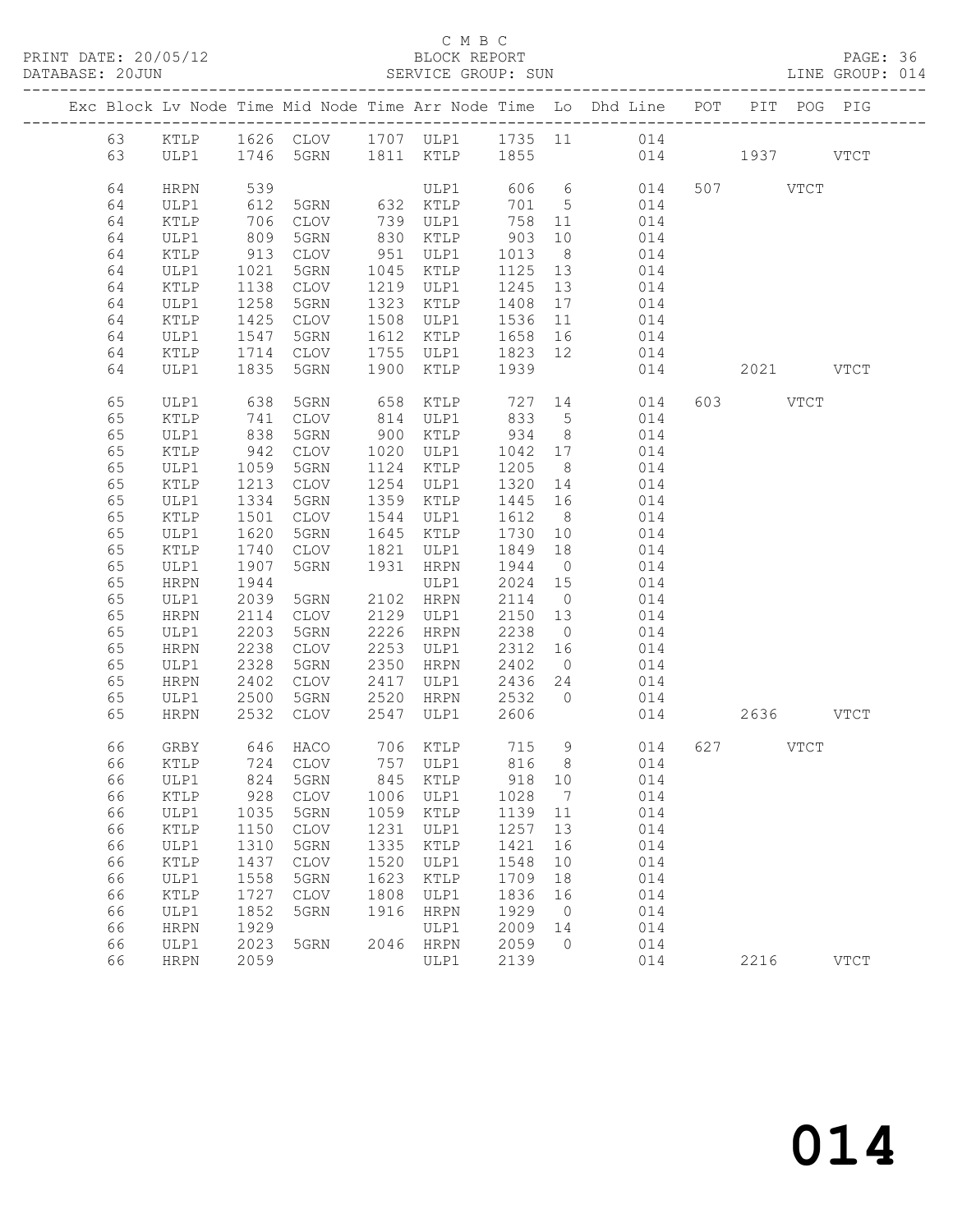# C M B C<br>BLOCK REPORT

| DATABASE: 20JUN |                     |              |              |      | SERVICE GROUP: SUN     |              |                      |                                                                                |               |          |           | LINE GROUP: 014 |
|-----------------|---------------------|--------------|--------------|------|------------------------|--------------|----------------------|--------------------------------------------------------------------------------|---------------|----------|-----------|-----------------|
|                 |                     |              |              |      |                        |              |                      | Exc Block Lv Node Time Mid Node Time Arr Node Time Lo Dhd Line POT PIT POG PIG |               |          |           |                 |
|                 |                     |              |              |      |                        |              |                      | 67 ULP1 658 5GRN 718 KTLP 749 7 014 623 VTCT                                   |               |          |           |                 |
| 67              | KTLP                | 756          |              |      |                        |              |                      | CLOV 829 ULP1 848 5 014                                                        |               |          |           |                 |
| 67              | ULP1                |              | 5GRN         |      |                        |              |                      |                                                                                |               |          |           |                 |
| 67              | KTLP                | 853<br>957   | CLOV         |      |                        |              |                      |                                                                                |               |          |           |                 |
| 67              | ULP1                | 1114         | 5GRN         |      | 1139 KTLP              | 1221         | 15                   | 014                                                                            |               |          |           |                 |
| 67              | KTLP                | 1236         | CLOV         |      | 1319 ULP1              | 1345         | 14                   | 014                                                                            |               |          |           |                 |
| 67              | ULP1                | 1359         | 5GRN         |      | 1424 KTLP              | 1510         | 16                   | 014                                                                            |               |          |           |                 |
| 67              | KTLP                | 1526         | CLOV         |      | 1608 ULP1 1636 8       |              |                      | 014                                                                            |               |          |           |                 |
| 67              | ULP1                | 1644         | 5GRN         |      | 1709 KTLP 1754 14      |              |                      | 014                                                                            |               |          |           |                 |
| 67              | KTLP                | 1808         | CLOV         | 1848 | ULP1 1916              |              |                      |                                                                                | 014 1953 VTCT |          |           |                 |
| 68              | ULP1                | 743<br>844   | 5GRN         |      |                        |              |                      | 804 KTLP 837 7 014 704 VTCT<br>919 ULP1 941 11 014                             |               |          |           |                 |
| 68              | KTLP                |              | CLOV         |      |                        |              |                      |                                                                                |               |          |           |                 |
| 68              | ULP1                | 952          | 5GRN         |      | 1015 KTLP              | 1054         |                      | 10<br>014                                                                      |               |          |           |                 |
| 68              | KTLP                | 1104         | CLOV         |      | 1144 ULP1              | 1210         | 12                   | 014                                                                            |               |          |           |                 |
| 68              | ULP1                | 1222         | 5GRN         |      | 1247 KTLP              | 1332 16      |                      | 014                                                                            |               |          |           |                 |
| 68              | KTLP                | 1348         | CLOV         |      | 1432 ULP1              | 1500 11      |                      | 014                                                                            |               |          |           |                 |
| 68              | ULP1                | 1511         | 5GRN         |      | 1536 KTLP              | 1622 16      |                      | 014                                                                            |               |          |           |                 |
| 68              | KTLP                | 1638         | CLOV         |      | 1719 ULP1              | 1747 14      |                      | 014                                                                            |               |          |           |                 |
| 68              | ULP1                | 1801         | 5GRN         |      | 1826 KTLP              | 1910         |                      |                                                                                | 014 1952 VTCT |          |           |                 |
| 69              | ULP1                | 907          | 5GRN         |      | 930 KTLP               | 1007         |                      | 19<br>014                                                                      |               | 828 VTCT |           |                 |
| 69              | KTLP                | 1026         | CLOV         |      | 1106 ULP1              | 1130         | 19                   | 014                                                                            |               |          |           |                 |
| 69              | ULP1                | 1149         | 5GRN         |      | 1214 KTLP              | 1259         | 13                   | 014                                                                            |               |          |           |                 |
| 69              | KTLP                | 1312         | CLOV         |      | 1356 ULP1              | 1424         | 11                   | 014                                                                            |               |          |           |                 |
| 69              | ULP1                | 1435         | 5GRN         | 1500 | KTLP                   | 1546         | 16                   | 014                                                                            |               |          |           |                 |
| 69              | KTLP                | 1602         | CLOV         |      | 1644 ULP1              | 1712         | 8 <sup>8</sup>       | 014                                                                            |               |          |           |                 |
| 69              | ULP1                | 1720         | 5GRN         |      | 1745 KTLP              | 1830         | 9                    | 014                                                                            |               |          |           |                 |
| 69              | KTLP                | 1839         | CLOV         |      | 1917 ULP1              | 1944         | 8 <sup>8</sup>       | 014                                                                            |               |          |           |                 |
| 69              | ULP1                | 1952         | 5GRN         |      | 2016 HRPN              | 2029         | $\overline{0}$       | 014                                                                            |               |          |           |                 |
| 69              | HRPN                | 2029         |              |      | ULP1                   | 2109         | 15                   | 014                                                                            |               |          |           |                 |
| 69              | ULP1                | 2124         | 5GRN         |      | 2147 HRPN              | 2159         | $\overline{0}$       | 014                                                                            |               |          |           |                 |
| 69              | HRPN                | 2159         | CLOV         |      | 2214 ULP1              | 2235         | 9                    | 014                                                                            |               |          |           |                 |
| 69              | ULP1                | 2244         | 5GRN         |      | 2306 HRPN              | 2318         | $\overline{0}$       | 014<br>014                                                                     |               |          |           |                 |
| 69              | <b>HRPN</b>         | 2318         | CLOV         |      | 2333 ULP1              | 2352         | 8 <sup>8</sup>       |                                                                                |               |          |           |                 |
| 69<br>69        | ULP1<br><b>HRPN</b> | 2400<br>2432 | 5GRN<br>CLOV |      | 2420 HRPN<br>2447 ULP1 | 2432<br>2506 | $\bigcirc$           | 014<br>014                                                                     |               |          | 2536 VTCT |                 |
|                 |                     |              |              |      |                        |              |                      |                                                                                |               |          |           |                 |
|                 |                     |              |              |      |                        |              |                      | 70 GRBY 929 HACO 954 KTLP 1003 9 014 910 VTCT                                  |               |          |           |                 |
| 70              | KTLP                | 1012         | CLOV         | 1052 | ULP1                   | 1116         | 10                   | 014                                                                            |               |          |           |                 |
| 70              | ULP1                | 1126         | 5GRN         | 1151 | KTLP                   | 1233         | 15                   | 014                                                                            |               |          |           |                 |
| 70              | KTLP                | 1248         | <b>CLOV</b>  | 1332 | ULP1                   | 1400         | 11                   | 014                                                                            |               |          |           |                 |
| 70              | ULP1                | 1411         | 5GRN         | 1436 | KTLP                   | 1522         | 16                   | 014                                                                            |               |          |           |                 |
| 70              | KTLP                | 1538         | <b>CLOV</b>  | 1620 | ULP1                   | 1648         | 8                    | 014                                                                            |               |          |           |                 |
| 70              | ULP1                | 1656         | 5GRN         | 1721 | KTLP                   | 1806         | 18                   | 014                                                                            |               |          |           |                 |
| 70              | KTLP                | 1824         | <b>CLOV</b>  | 1902 | ULP1                   | 1929         | 8                    | 014                                                                            |               |          |           |                 |
| 70<br>70        | ULP1                | 1937<br>2014 | 5GRN         | 2001 | <b>HRPN</b>            | 2014         | $\overline{0}$       | 014<br>014                                                                     |               |          |           |                 |
| 70              | <b>HRPN</b>         | 2109         | 5GRN         | 2132 | ULP1<br><b>HRPN</b>    | 2054<br>2144 | 15<br>$\overline{0}$ | 014                                                                            |               |          |           |                 |
| 70              | ULP1<br><b>HRPN</b> | 2144         | CLOV         | 2159 | ULP1                   | 2220         | 5                    | 014                                                                            |               |          |           |                 |
| 70              | ULP1                | 2225         | 5GRN         | 2248 | <b>HRPN</b>            | 2300         | $\circ$              | 014                                                                            |               |          |           |                 |
| 70              | <b>HRPN</b>         | 2300         | CLOV         | 2315 | ULP1                   | 2334         |                      | 014                                                                            |               | 2408     |           | $_{\rm VTCT}$   |
|                 |                     |              |              |      |                        |              |                      |                                                                                |               |          |           |                 |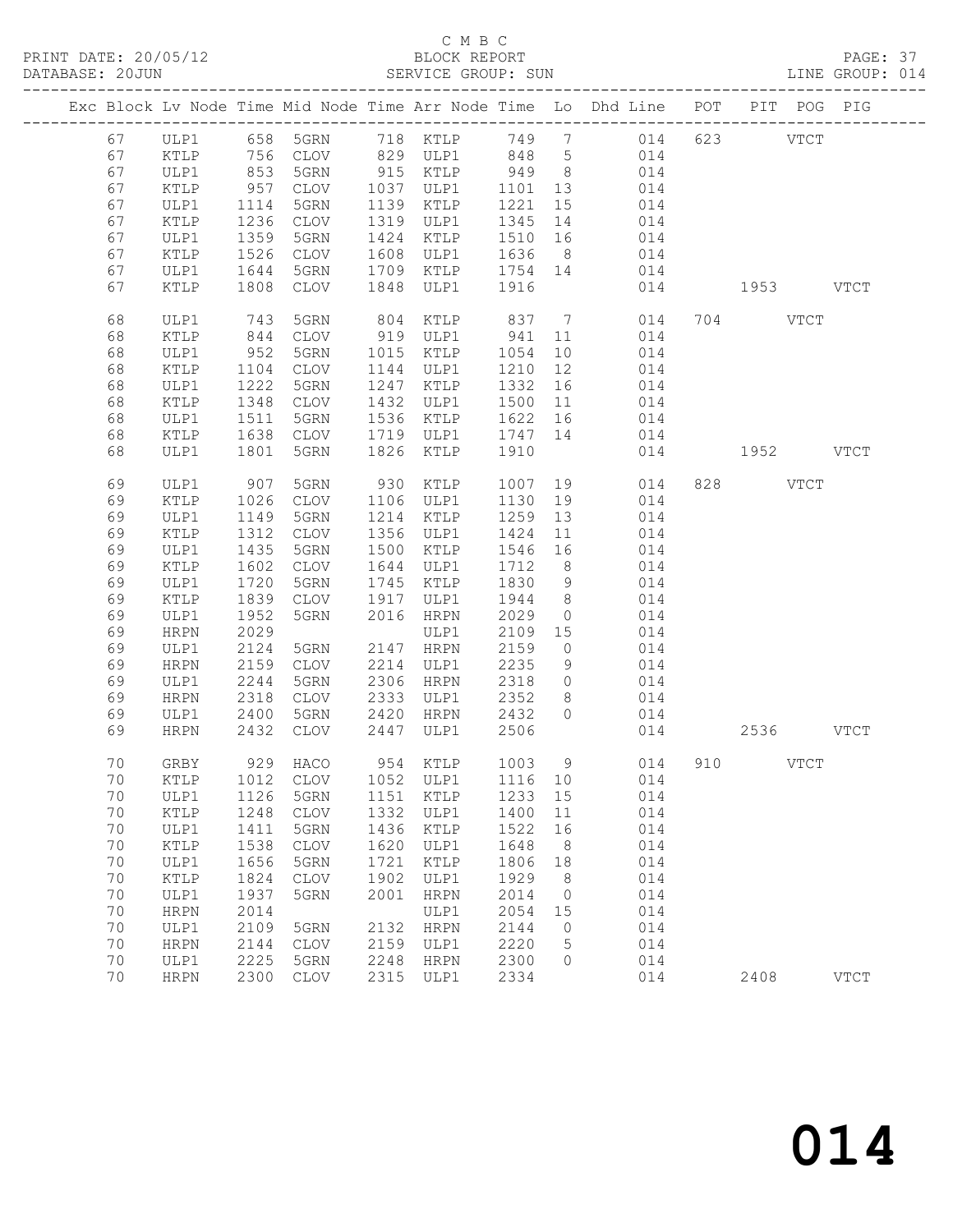# C M B C<br>BLOCK REPORT

PAGE: 38<br>LINE GROUP: 014

|  |    |             |      |             |      |             |      |                | Exc Block Lv Node Time Mid Node Time Arr Node Time Lo Dhd Line POT PIT POG PIG                                                                                                                                                 |               |               |      |
|--|----|-------------|------|-------------|------|-------------|------|----------------|--------------------------------------------------------------------------------------------------------------------------------------------------------------------------------------------------------------------------------|---------------|---------------|------|
|  | 71 | GRBY        |      |             |      |             |      |                | 1025 HACO 1052 KTLP 1104 12 014 1004 VTCT                                                                                                                                                                                      |               |               |      |
|  | 71 | KTLP        | 1116 | CLOV        | 1156 | ULP1        | 1222 |                | 12 014                                                                                                                                                                                                                         |               |               |      |
|  | 71 | ULP1        | 1234 | 5GRN        | 1259 | KTLP        | 1344 | 16             | 014                                                                                                                                                                                                                            |               |               |      |
|  | 71 | KTLP        | 1400 | CLOV        | 1444 | ULP1        | 1512 | 11             | 014                                                                                                                                                                                                                            |               |               |      |
|  | 71 | ULP1        | 1523 | 5GRN        | 1548 | KTLP        | 1634 | 16             | 014                                                                                                                                                                                                                            |               |               |      |
|  | 71 | KTLP        | 1650 | CLOV        | 1731 | ULP1        | 1759 |                | 18 014                                                                                                                                                                                                                         |               |               |      |
|  | 71 | ULP1        | 1817 | 5GRN        | 1842 | KTLP        | 1924 |                |                                                                                                                                                                                                                                | 014           | $2006$ $VTCT$ |      |
|  | 72 | ULP1        | 1047 | 5GRN        | 1112 | KTLP        | 1153 |                | $8 - 8$                                                                                                                                                                                                                        | 014 1005 VTCT |               |      |
|  | 72 | KTLP        | 1201 | CLOV        | 1242 | ULP1        | 1308 | 14             | 014                                                                                                                                                                                                                            |               |               |      |
|  | 72 | ULP1        | 1322 | 5GRN        | 1347 | KTLP        | 1433 | 16             | 014                                                                                                                                                                                                                            |               |               |      |
|  | 72 | KTLP        | 1449 | CLOV        | 1532 | ULP1        | 1600 | 9              | 014                                                                                                                                                                                                                            |               |               |      |
|  | 72 | ULP1        | 1609 | 5GRN        | 1634 | KTLP        | 1720 |                |                                                                                                                                                                                                                                | 014 1802 VTCT |               |      |
|  |    |             |      |             |      |             |      |                |                                                                                                                                                                                                                                |               |               |      |
|  | 73 | GRBY        | 1131 | HACO        | 1200 | KTLP        | 1213 |                | 11 — 11 — 11 — 11 — 11 — 11 — 11 — 11 — 11 — 11 — 11 — 11 — 11 — 11 — 11 — 11 — 11 — 11 — 11 — 11 — 11 — 11 — 11 — 11 — 11 — 11 — 11 — 11 — 11 — 11 — 11 — 11 — 11 — 11 — 11 — 11 — 11 — 11 — 11 — 11 — 11 — 11 — 11 — 11 — 11 | 014 1110 VTCT |               |      |
|  | 73 | KTLP        | 1224 | CLOV        | 1307 | ULP1        | 1333 | 14             | 014                                                                                                                                                                                                                            |               |               |      |
|  | 73 | ULP1        | 1347 | 5GRN        | 1412 | KTLP        | 1458 | 15             | 014                                                                                                                                                                                                                            |               |               |      |
|  | 73 | KTLP        | 1513 | <b>CLOV</b> | 1556 | ULP1        | 1624 | 8 <sup>8</sup> | 014                                                                                                                                                                                                                            |               |               |      |
|  | 73 | ULP1        | 1632 | 5GRN        | 1657 | KTLP        | 1742 | 11             | 014                                                                                                                                                                                                                            |               |               |      |
|  | 73 | KTLP        | 1753 | CLOV        | 1833 | ULP1        | 1901 | 21             | 014                                                                                                                                                                                                                            |               |               |      |
|  | 73 | ULP1        | 1922 | 5GRN        | 1946 | <b>HRPN</b> | 1959 | $\overline{0}$ | 014                                                                                                                                                                                                                            |               |               |      |
|  | 73 | <b>HRPN</b> | 1959 |             |      | ULP1        | 2039 | 15             | 014                                                                                                                                                                                                                            |               |               |      |
|  | 73 | ULP1        | 2054 | 5GRN        | 2117 | <b>HRPN</b> | 2129 | $\bigcirc$     | 014                                                                                                                                                                                                                            |               |               |      |
|  | 73 | HRPN        | 2129 | CLOV        | 2144 | ULP1        | 2205 |                |                                                                                                                                                                                                                                | 014           | 2239          | VTCT |
|  |    |             |      |             |      |             |      |                |                                                                                                                                                                                                                                |               |               |      |
|  | 74 | ULP1        | 1138 | 5GRN        | 1203 | KTLP        | 1248 |                | 12 and $\sim$                                                                                                                                                                                                                  | 014 1056 VTCT |               |      |
|  | 74 | KTLP        | 1300 | <b>CLOV</b> | 1344 | ULP1        | 1412 | 11             | 014                                                                                                                                                                                                                            |               |               |      |
|  | 74 | ULP1        | 1423 | 5GRN        | 1448 | KTLP        | 1534 | 16             | 014                                                                                                                                                                                                                            |               |               |      |
|  | 74 | KTLP        | 1550 | CLOV        | 1632 | ULP1        | 1700 | 8 <sup>8</sup> | 014                                                                                                                                                                                                                            |               |               |      |
|  | 74 | ULP1        | 1708 | 5GRN        | 1733 | KTLP        | 1818 |                | 014                                                                                                                                                                                                                            |               | 1900 VTCT     |      |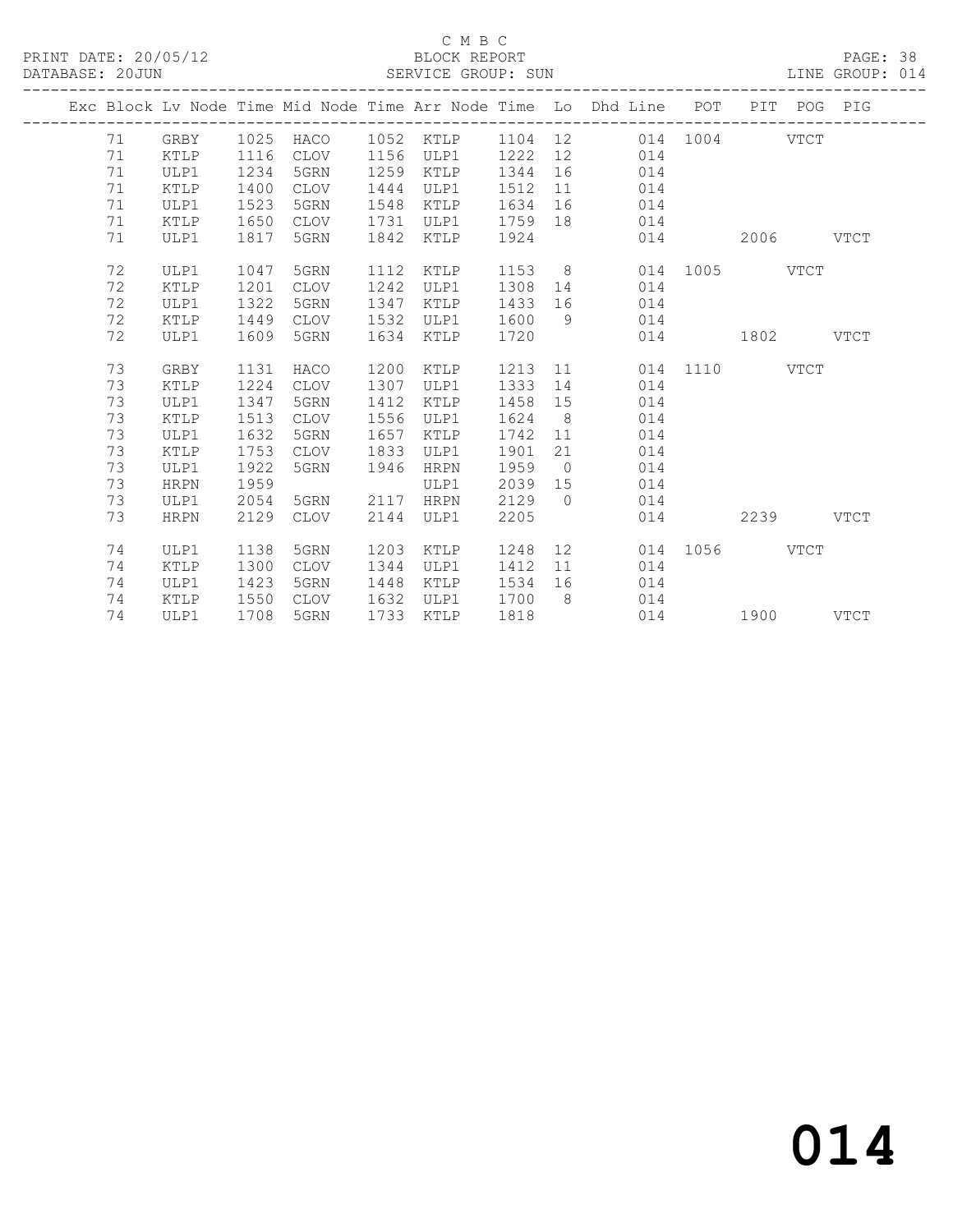|  |              |      |      |          |           |          |      |                                                           | $\begin{tabular}{lllllll} \multicolumn{2}{c}{\begin{tabular}{l}c $\mathbb{R}$\end{tabular}} & $\mathbb{C}$ & $\mathbb{M}$ & $\mathbb{C}$ & $\mathbb{N}$ & $\mathbb{C}$ \\ & $\mathbb{E} \textsc{DCK}$ & $\mathbb{R} \textsc{PORT}$ & & $\mathbb{P} \textsc{AGE}:$ 39 \\ \textsc{DATABASE:} & 20 \text{JUN} & & $\mathbb{S} \textsc{ENTER} \textsc{CE} \textsc{G} \textsc{ROUP}: & $\mathbb{S} \textsc{UN}$ & & $\mathbb{L} \textsc{INE} \textsc{GROUP}: $015$ \\ & $\mathbb{$ |      |            |  |
|--|--------------|------|------|----------|-----------|----------|------|-----------------------------------------------------------|-------------------------------------------------------------------------------------------------------------------------------------------------------------------------------------------------------------------------------------------------------------------------------------------------------------------------------------------------------------------------------------------------------------------------------------------------------------------------------|------|------------|--|
|  |              |      |      |          |           |          |      |                                                           | 5 AV & GRANVILLE ST CLOV CLOVERLEAF<br>CM41 CAMBIE & 41 AV HODM HOWE & DUNSMUIR<br>KETA KEEFER & TAYLOR LAAN LAMEY'S MILL RD & ANDERSON<br>MRST SWAMARINE STN OLYE EB W2 AV FS ASH ST<br>OLYW WB W2 AV FS CAMBIE ST VTC Vancouver Dies                                                                                                                                                                                                                                        |      |            |  |
|  |              |      |      |          |           |          |      |                                                           | Exc Block Lv Node Time Mid Node Time Arr Node Time Lo Dhd Line POT PIT POG PIG                                                                                                                                                                                                                                                                                                                                                                                                |      |            |  |
|  |              |      |      |          |           |          |      |                                                           | 1 KETA 438 CLOV 452 OLYE 500 0 050 408 VTC                                                                                                                                                                                                                                                                                                                                                                                                                                    |      |            |  |
|  | $\mathbf{1}$ |      |      |          |           |          |      |                                                           | OLYE 500 CM41 508 MRST 514 6 015                                                                                                                                                                                                                                                                                                                                                                                                                                              |      |            |  |
|  | $\mathbf{1}$ | MRST |      | 520 CM41 |           | 526 OLYW |      |                                                           | 534 0 015                                                                                                                                                                                                                                                                                                                                                                                                                                                                     |      |            |  |
|  | $\mathbf 1$  | OLYW |      | 534 5GRN | 542       | KETA     |      |                                                           | 557 11 050                                                                                                                                                                                                                                                                                                                                                                                                                                                                    |      |            |  |
|  | $\mathbf{1}$ | KETA |      | 608 CLOV | 622       |          | OLYE | 630                                                       | $0\qquad \qquad 050$                                                                                                                                                                                                                                                                                                                                                                                                                                                          |      |            |  |
|  | $\mathbf 1$  | OLYE | 630  | CM41     | 638       |          | MRST |                                                           | 644 5 015                                                                                                                                                                                                                                                                                                                                                                                                                                                                     |      |            |  |
|  | $\mathbf{1}$ | MRST |      | 649 CM41 | 655       | OLYW     |      |                                                           | 704 0 015                                                                                                                                                                                                                                                                                                                                                                                                                                                                     |      |            |  |
|  | $\mathbf{1}$ | OLYW | 704  | 5GRN     | 713       | KETA     |      | 728                                                       | 10 050                                                                                                                                                                                                                                                                                                                                                                                                                                                                        |      |            |  |
|  | $\mathbf{1}$ | KETA | 738  | CLOV     | 752       | OLYE     |      | 800                                                       | $0$ 050                                                                                                                                                                                                                                                                                                                                                                                                                                                                       |      |            |  |
|  | 1            | OLYE | 800  | CM41     | 809       | MRST     |      | 816                                                       | 11 015                                                                                                                                                                                                                                                                                                                                                                                                                                                                        |      |            |  |
|  | $\mathbf{1}$ | MRST | 827  | CM41     | 833       | OLYW     |      | 844                                                       | $0$ 015                                                                                                                                                                                                                                                                                                                                                                                                                                                                       |      |            |  |
|  | 1            | OLYW | 844  | 5GRN     | 853       | KETA     |      |                                                           | 910 6 050                                                                                                                                                                                                                                                                                                                                                                                                                                                                     |      |            |  |
|  | 1            | KETA | 916  | CLOV     | 932       | OLYE     |      | 940                                                       | $0 \qquad \qquad 050$                                                                                                                                                                                                                                                                                                                                                                                                                                                         |      |            |  |
|  | $\mathbf 1$  | OLYE | 940  | CM41     | 952       | MRST     |      | 959                                                       | 16 015                                                                                                                                                                                                                                                                                                                                                                                                                                                                        |      |            |  |
|  | $\mathbf{1}$ | MRST | 1015 | CM41     | 1025      | OLYW     |      | 1038                                                      | $0$ 015                                                                                                                                                                                                                                                                                                                                                                                                                                                                       |      |            |  |
|  | $\mathbf{1}$ | OLYW | 1038 | 5GRN     | 1049      | KETA     |      | 1106                                                      | 9 050                                                                                                                                                                                                                                                                                                                                                                                                                                                                         |      |            |  |
|  | 1            | KETA | 1115 | CLOV     | 1133      | OLYE     |      | 1142                                                      | $0 \qquad \qquad 050$                                                                                                                                                                                                                                                                                                                                                                                                                                                         |      |            |  |
|  | $\mathbf{1}$ | OLYE | 1142 | CM41     | 1156      | MRST     |      | 1207                                                      | 19 015                                                                                                                                                                                                                                                                                                                                                                                                                                                                        |      |            |  |
|  | $\mathbf{1}$ | MRST | 1226 | CM41     | 1238      | OLYW     |      | 1253                                                      | $0\qquad \qquad 015$                                                                                                                                                                                                                                                                                                                                                                                                                                                          |      |            |  |
|  | $\mathbf{1}$ | OLYW | 1253 | 5GRN     | 1306      | KETA     |      | 1325                                                      | 5 050                                                                                                                                                                                                                                                                                                                                                                                                                                                                         |      |            |  |
|  | $\mathbf{1}$ | KETA | 1330 | CLOV     | 1350      | OLYE     |      | 1400                                                      | $0\qquad \qquad 050$                                                                                                                                                                                                                                                                                                                                                                                                                                                          |      |            |  |
|  | $\mathbf{1}$ | OLYE | 1400 | CM41     | 1416      | MRST     |      | 1426                                                      | 18 015                                                                                                                                                                                                                                                                                                                                                                                                                                                                        |      |            |  |
|  | $\mathbf{1}$ | MRST | 1444 | CM41     |           |          |      | 1454 OLYW 1512 0<br>1525 KETA 1547 13<br>1620 OLYE 1630 0 | $0\qquad \qquad 015$                                                                                                                                                                                                                                                                                                                                                                                                                                                          |      |            |  |
|  | $\mathbf{1}$ | OLYW | 1512 | 5GRN     |           |          |      |                                                           | 050                                                                                                                                                                                                                                                                                                                                                                                                                                                                           |      |            |  |
|  | $\mathbf{1}$ | KETA | 1600 | CLOV     |           |          |      |                                                           | $\begin{matrix} 0 && 050 \\ 015 && \end{matrix}$                                                                                                                                                                                                                                                                                                                                                                                                                              |      |            |  |
|  | $\mathbf{1}$ | OLYE | 1630 | CM41     | 1646 MRST |          |      | 1656                                                      |                                                                                                                                                                                                                                                                                                                                                                                                                                                                               | 1701 | <b>VTC</b> |  |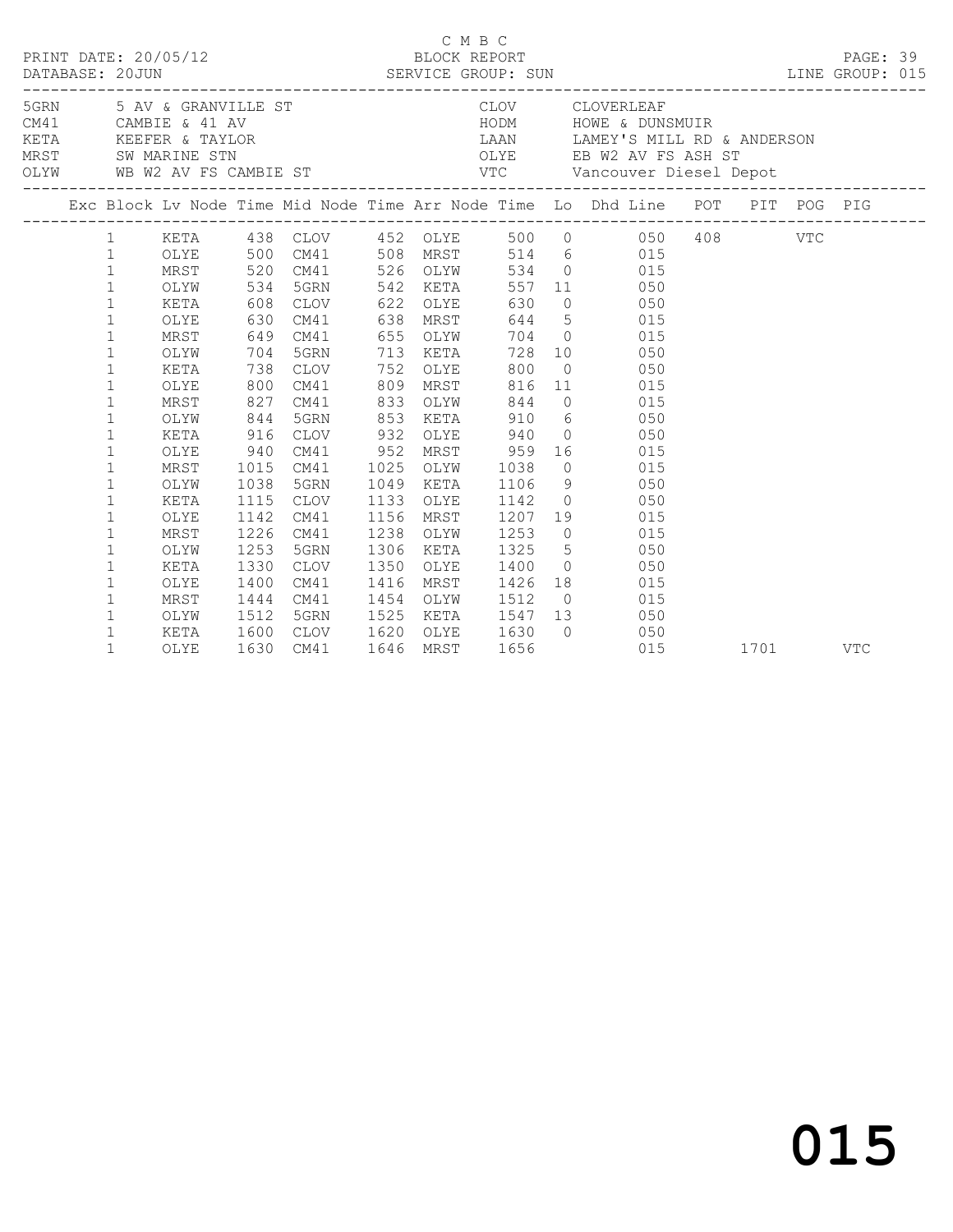# C M B C<br>BLOCK REPORT

PAGE: 40<br>LINE GROUP: 015

|  | COOUN COULD    |      |     |             |     | ADIVATOR GIVOOL. SON |      |                |                                                                |     |     |     | DIND GIVOU. UIJ |
|--|----------------|------|-----|-------------|-----|----------------------|------|----------------|----------------------------------------------------------------|-----|-----|-----|-----------------|
|  |                |      |     |             |     |                      |      |                | Exc Block Lv Node Time Mid Node Time Arr Node Time Lo Dhd Line | POT | PIT | POG | PIG             |
|  | 2.             | MRST | 450 | CM41        | 456 | OLYW                 | 504  | $\overline{0}$ | 015                                                            | 442 |     | VTC |                 |
|  | $\overline{2}$ | OLYW | 504 | 5GRN        | 512 | KETA                 | 527  | 11             | 050                                                            |     |     |     |                 |
|  | 2              | KETA | 538 | <b>CLOV</b> | 552 | OLYE                 | 600  | $\Omega$       | 050                                                            |     |     |     |                 |
|  | 2              | OLYE | 600 | CM41        | 608 | MRST                 | 614  | 5              | 015                                                            |     |     |     |                 |
|  | 2              | MRST | 619 | CM41        | 625 | OLYW                 | 634  | $\circ$        | 015                                                            |     |     |     |                 |
|  | 2              | OLYW | 634 | 5GRN        | 643 | KETA                 | 658  | 0              | 050                                                            |     |     |     |                 |
|  | 2              | KETA | 658 | CLOV        | 712 | OLYE                 | 720  | 0              | 050                                                            |     |     |     |                 |
|  | 2              | OLYE | 720 | CM41        | 728 | MRST                 | 734  | 13             | 015                                                            |     |     |     |                 |
|  | 2              | MRST | 747 | CM41        | 753 | OLYW                 | 804  | $\Omega$       | 015                                                            |     |     |     |                 |
|  | 2              | OLYW | 804 | 5GRN        | 813 | KETA                 | 828  | 9              | 050                                                            |     |     |     |                 |
|  | 2              | KETA | 837 | <b>CLOV</b> | 852 | OLYE                 | 900  | 0              | 050                                                            |     |     |     |                 |
|  | 2              | OLYE | 900 | CM41        | 910 | MRST                 | 917  | 6              | 015                                                            |     |     |     |                 |
|  | 2              | MRST | 923 | CM41        | 931 | OLYW                 | 944  | $\circ$        | 015                                                            |     |     |     |                 |
|  |                | OLYW | 944 | 5GRN        | 955 | KETA                 | 1012 | 12             | 050                                                            |     |     |     |                 |

| 2 | OLYE | 1051 | CM41        | 1105 | MRST | 1113 | 9              | 015 |      |     |
|---|------|------|-------------|------|------|------|----------------|-----|------|-----|
| 2 | MRST | 1122 | CM41        | 1132 | OLYW | 1146 | $\Omega$       | 015 |      |     |
| 2 | OLYW | 1146 | 5GRN        | 1159 | KETA | 1217 | 14             | 050 |      |     |
| 2 | KETA | 1231 | <b>CLOV</b> | 1250 | OLYE | 1300 | $\Omega$       | 050 |      |     |
| 2 | OLYE | 1300 | CM41        | 1315 | MRST | 1326 | 16             | 015 |      |     |
| 2 | MRST | 1342 | CM41        | 1354 | OLYW | 1412 | $\bigcirc$     | 015 |      |     |
| 2 | OLYW | 1412 | 5GRN        | 1425 | KETA | 1445 | 15             | 050 |      |     |
| 2 | KETA | 1500 | <b>CLOV</b> | 1520 | OLYE | 1530 | $\Omega$       | 050 |      |     |
| 2 | OLYE | 1530 | CM41        | 1546 | MRST | 1556 | 20             | 015 |      |     |
| 2 | MRST | 1616 | CM41        | 1626 | OLYW | 1644 | $\bigcirc$     | 015 |      |     |
| 2 | OLYW | 1644 | 5GRN        | 1657 | KETA | 1716 | 16             | 050 |      |     |
| 2 | KETA | 1732 | <b>CLOV</b> | 1751 | OLYE | 1801 | $\circ$        | 050 |      |     |
| 2 | OLYE | 1801 | CM41        | 1817 | MRST | 1827 | 22             | 015 |      |     |
| 2 | MRST | 1849 | CM41        | 1859 | OLYW | 1915 | $\Omega$       | 015 |      |     |
| 2 | OLYW | 1915 | 5GRN        | 1927 | KETA | 1945 | 8              | 050 |      |     |
| 2 | KETA | 1953 | <b>CLOV</b> | 2011 | OLYE | 2021 | $\overline{0}$ | 050 |      |     |
| 2 | OLYE | 2021 | CM41        | 2035 | MRST | 2042 | 17             | 015 |      |     |
| 2 | MRST | 2059 | CM41        | 2107 | OLYW | 2119 | $\Omega$       | 015 |      |     |
| 2 | OLYW | 2119 | 5GRN        | 2127 | KETA | 2143 | 2              | 050 |      |     |
| 2 | KETA | 2145 | <b>CLOV</b> | 2213 | OLYE | 2221 | $\Omega$       | 050 |      |     |
| 2 | OLYE | 2221 | CM41        | 2234 | MRST | 2240 |                | 015 | 2245 | VTC |
|   |      |      |             |      |      |      |                |     |      |     |

2 KETA 1024 CLOV 1042 OLYE 1051 0 050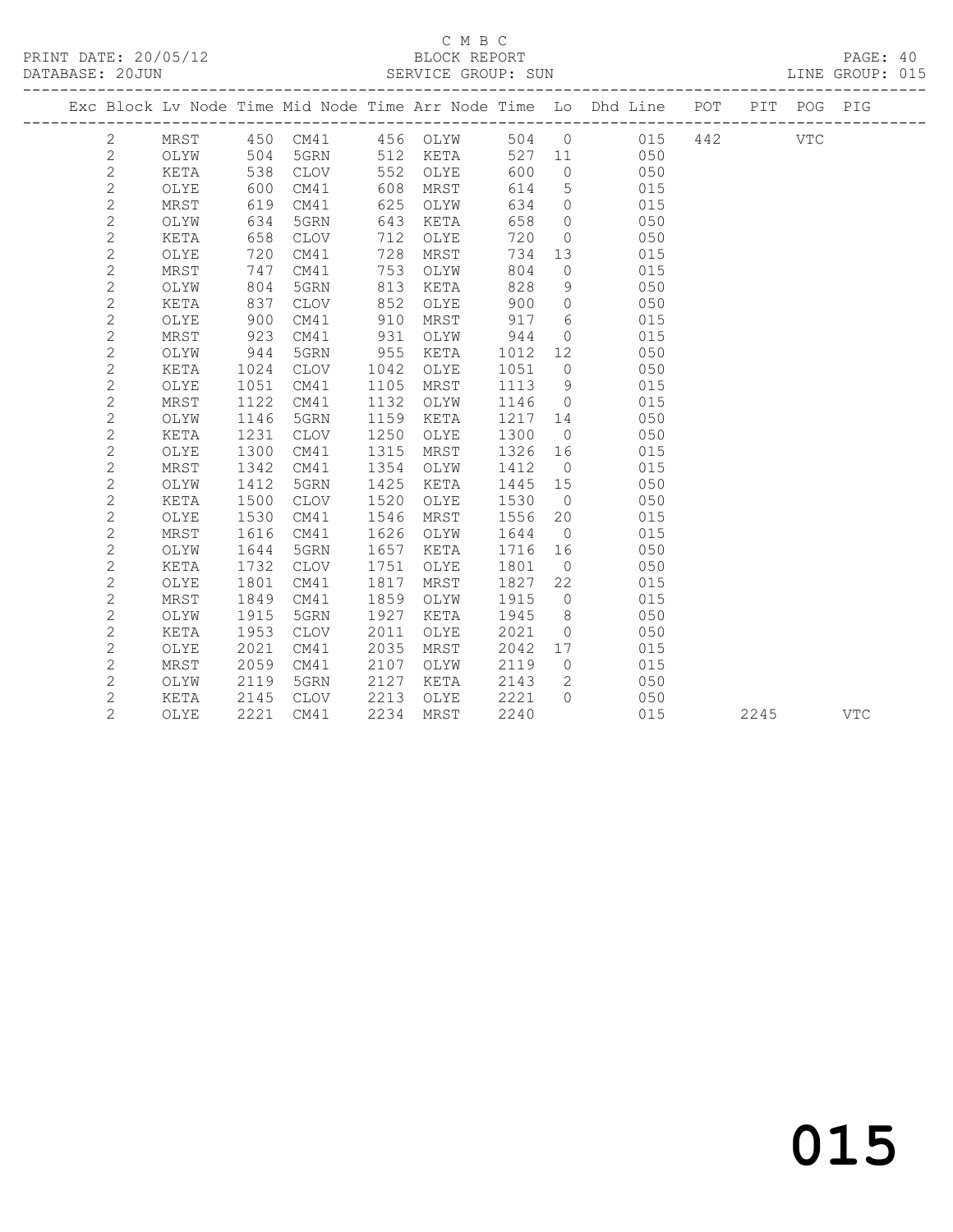# C M B C<br>BLOCK REPORT

| DATABASE: 20JUN | ------------------ |                   |                        |      | SERVICE GROUP: SUN |         |                 | --------------------------------------                                         |  | LINE GROUP: 015 |  |
|-----------------|--------------------|-------------------|------------------------|------|--------------------|---------|-----------------|--------------------------------------------------------------------------------|--|-----------------|--|
|                 |                    |                   |                        |      |                    |         |                 | Exc Block Lv Node Time Mid Node Time Arr Node Time Lo Dhd Line POT PIT POG PIG |  |                 |  |
| 3               |                    |                   | KETA 508 CLOV 522 OLYE |      |                    |         |                 | 530 0 050 438 VTC                                                              |  |                 |  |
| 3               | OLYE               | 530               |                        |      | CM41 538 MRST      |         |                 | 544 6 015                                                                      |  |                 |  |
| 3               | MRST               | 550               |                        |      | CM41 556 OLYW      |         |                 | 604 0 015                                                                      |  |                 |  |
| 3               | OLYW               |                   | 5GRN                   |      | 612 KETA           | 627 11  |                 | 050                                                                            |  |                 |  |
| $\mathsf 3$     | KETA               | 604<br>638        | CLOV                   |      | 652 OLYE           | 700     | $\overline{0}$  | 050                                                                            |  |                 |  |
| $\mathsf S$     | OLYE               | 700               | CM41                   |      | 708 MRST           | 714     | 13              | 015                                                                            |  |                 |  |
| $\mathsf 3$     | MRST               | 727               | CM41                   |      | 733 OLYW           | 744     | $\overline{0}$  | 015                                                                            |  |                 |  |
| 3               | OLYW               | 744               | 5GRN                   |      | 753 KETA           | 808     | 10              | 050                                                                            |  |                 |  |
| 3               | KETA               | 818               | CLOV                   | 832  | OLYE               | 840     | $\overline{0}$  | 050                                                                            |  |                 |  |
| $\mathsf S$     | OLYE               | $818$<br>$840$    | CM41                   | 850  | MRST               | 857     | $7\overline{ }$ | 015                                                                            |  |                 |  |
| 3               | MRST               | 904               | CM41                   | 912  | OLYW               | 924     | $\overline{0}$  | 015                                                                            |  |                 |  |
| 3               | OLYW               | 924               | 5GRN                   | 935  | KETA               | 952 15  |                 | 050                                                                            |  |                 |  |
| $\mathsf S$     | KETA               | 1007              | CLOV                   | 1025 | OLYE               | 1034    | $\overline{0}$  | 050                                                                            |  |                 |  |
| 3               | OLYE               | 1034              | CM41                   | 1048 | MRST               | 1056 10 |                 | 015                                                                            |  |                 |  |
| 3               | MRST               | 1106              | CM41                   |      | 1116 OLYW          | 1129    | $\overline{0}$  | 015                                                                            |  |                 |  |
| 3               | OLYW               | 1129              | 5GRN                   | 1141 | KETA               | 1158 18 |                 | 050                                                                            |  |                 |  |
| 3               | KETA               | 1216              | CLOV                   | 1235 | OLYE               | 1245    | $\overline{0}$  | 050                                                                            |  |                 |  |
| 3               | OLYE               | 1245              | CM41                   | 1259 | MRST               | 1310    | 18              | 015                                                                            |  |                 |  |
| $\mathsf S$     | MRST               | 1328              | CM41                   | 1340 | OLYW               | 1357 0  |                 | 015                                                                            |  |                 |  |
| $\mathsf 3$     | OLYW               | $\frac{1}{1}$ 357 | 5GRN                   | 1410 | KETA               | 1430 15 |                 | 050                                                                            |  |                 |  |
| 3               | KETA               | 1445              | CLOV                   | 1505 | OLYE               | 1515    | $\overline{0}$  | 050                                                                            |  |                 |  |
| 3               | OLYE               | 1515              | CM41                   | 1532 | MRST               | 1542    | 18              | 015                                                                            |  |                 |  |
| 3               | MRST               | 1600              | CM41                   | 1610 | OLYW               | 1628    | $\overline{0}$  | 015                                                                            |  |                 |  |
| 3               | OLYW               | 1628              | 5GRN                   | 1641 | KETA               | 1702 14 |                 | 050                                                                            |  |                 |  |
| 3               | KETA               | 1716              | CLOV                   | 1735 | OLYE               | 1745    | $\overline{0}$  | 050                                                                            |  |                 |  |
| 3               | OLYE               | 1745              | CM41                   | 1801 | MRST               | 1811    | 18              | 015                                                                            |  |                 |  |
| 3               | MRST               | 1829              | CM41                   | 1839 | OLYW               | 1855    | $\overline{0}$  | 015                                                                            |  |                 |  |
| 3               | OLYW               | 1855              | 5GRN                   | 1907 | KETA               | 1925    | 8 <sup>8</sup>  | 050                                                                            |  |                 |  |
| 3               | KETA               | 1933              | CLOV                   | 1951 | OLYE               | 2001 0  |                 | 050                                                                            |  |                 |  |
| 3               | OLYE               | 2001              | CM41                   | 2015 | MRST               | 2022 18 |                 | 015                                                                            |  |                 |  |
| 3               | MRST               | 2040              | CM41                   | 2048 | OLYW               | 2100    | $\overline{0}$  | 015                                                                            |  |                 |  |
| 3               | OLYW               | 2100              | 5GRN                   | 2108 | KETA               | 2124    | 15              | 050                                                                            |  |                 |  |
| 3               | KETA               | 2139              | CLOV                   | 2153 | OLYE               | 2201    | $\overline{0}$  | 050                                                                            |  |                 |  |
| 3               | OLYE               | 2201              | CM41                   | 2214 | MRST               | 2220    | 22              | 015                                                                            |  |                 |  |
| 3               | MRST               | 2242              | CM41                   | 2250 | OLYW               | 2301    | $\overline{0}$  | 015                                                                            |  |                 |  |
| 3               | OLYW               | 2301              | 5GRN                   | 2309 | KETA               | 2323    | $\overline{2}$  | 050                                                                            |  |                 |  |
| 3               | KETA               | 2325              | CLOV                   | 2352 | OLYE               | 2400 0  |                 | 050                                                                            |  |                 |  |
| 3               | OLYE               | 2400              | CM41                   |      | 2408 MRST          | 2414 24 |                 | 015                                                                            |  |                 |  |

 3 MRST 2438 CM41 2446 OLYW 2457 0 015 3 OLYW 2457 5GRN 2505 KETA 2519 2 050 3 KETA 2521 LAAN 2554 OLYE 2600 0 050 3 OLYE 2600 CM41 2608 MRST 2614 2 015 3 MRST 2616 HODM 2639 0 N15

3 HODM 2639 MRST 2709 N15 2714 VTC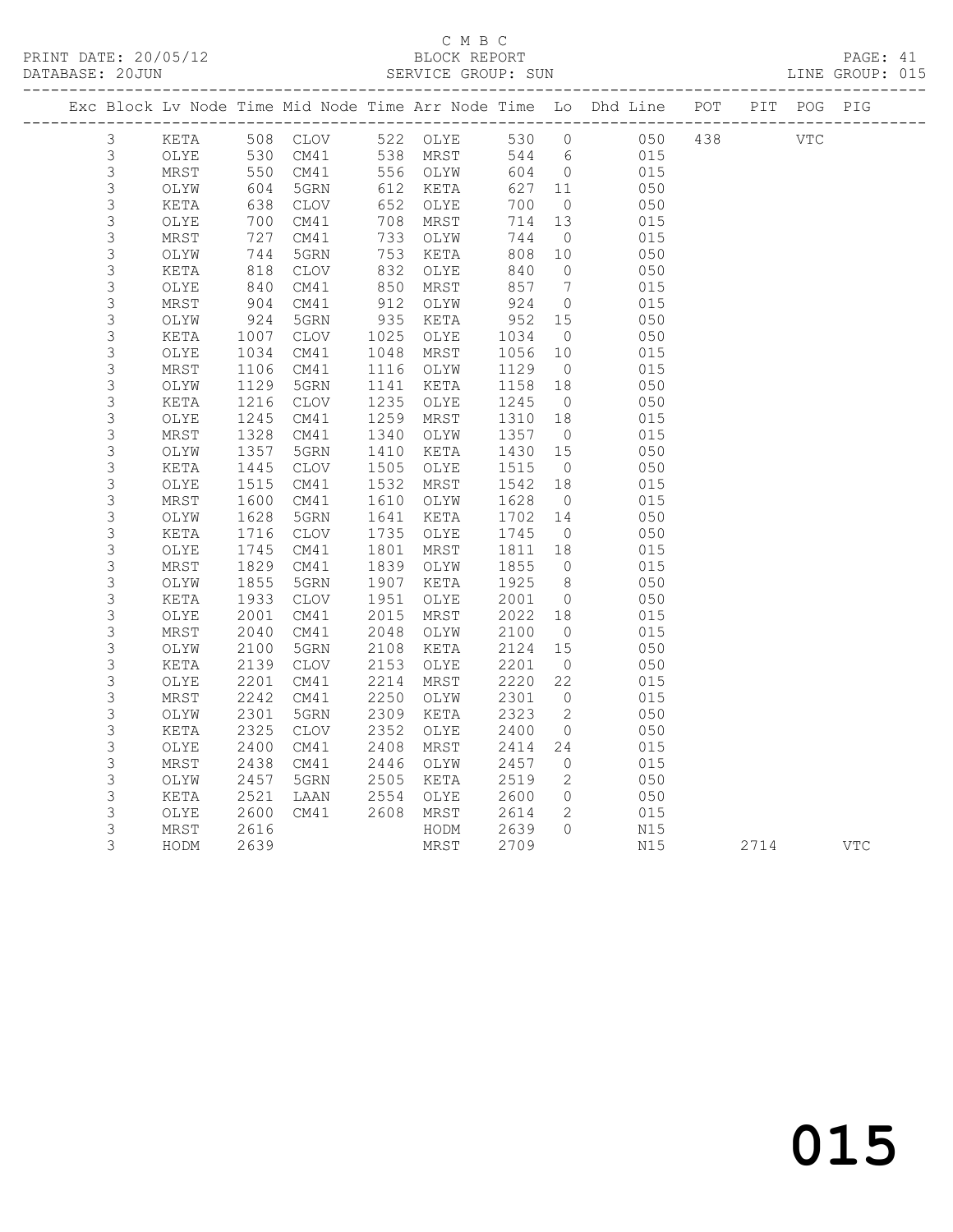# C M B C<br>BLOCK REPORT

| PRINT DATE: 20/05/12<br>DATABASE: 20JUN |                 |      |      |                 |      |          |      |                 |                                                                                |         |  |  |
|-----------------------------------------|-----------------|------|------|-----------------|------|----------|------|-----------------|--------------------------------------------------------------------------------|---------|--|--|
|                                         |                 |      |      |                 |      |          |      |                 | Exc Block Lv Node Time Mid Node Time Arr Node Time Lo Dhd Line POT PIT POG PIG |         |  |  |
|                                         | $4\overline{ }$ |      |      | MRST 709 CM41   |      | 715 OLYW |      |                 | 724 0 015                                                                      | 701 VTC |  |  |
|                                         | 4               | OLYW |      | 724 5GRN        |      | 733 KETA | 748  | 10              | 050                                                                            |         |  |  |
|                                         | $\overline{4}$  | KETA | 758  | CLOV            | 812  | OLYE     | 820  | $\overline{0}$  | 050                                                                            |         |  |  |
|                                         | $\overline{4}$  | OLYE | 820  | CM41            | 829  | MRST     | 836  | 8 <sup>8</sup>  | 015                                                                            |         |  |  |
|                                         | $\overline{4}$  | MRST | 844  | CM41            | 852  | OLYW     | 904  | $\overline{0}$  | 015                                                                            |         |  |  |
|                                         | $\overline{4}$  | OLYW | 904  | 5GRN            | 915  | KETA     | 932  | 20              | 050                                                                            |         |  |  |
|                                         | $\sqrt{4}$      | KETA | 952  | CLOV            | 1008 | OLYE     | 1017 | $\overline{0}$  | 050                                                                            |         |  |  |
|                                         | $\sqrt{4}$      | OLYE | 1017 | CM41            | 1031 | MRST     | 1039 | 10              | 015                                                                            |         |  |  |
|                                         | $\sqrt{4}$      | MRST | 1049 | CM41            | 1059 | OLYW     | 1112 | $\circ$         | 015                                                                            |         |  |  |
|                                         | 4               | OLYW | 1112 | 5GRN            | 1124 | KETA     | 1141 | 6               | 050                                                                            |         |  |  |
|                                         | 4               | KETA | 1147 | <b>CLOV</b>     | 1206 | OLYE     | 1215 | $\circ$         | 050                                                                            |         |  |  |
|                                         | 4               | OLYE | 1215 | CM41            | 1229 | MRST     | 1240 | 18              | 015                                                                            |         |  |  |
|                                         | 4               | MRST | 1258 | CM41            | 1310 | OLYW     | 1327 | $\overline{0}$  | 015                                                                            |         |  |  |
|                                         | 4               | OLYW | 1327 | 5GRN            | 1340 | KETA     | 1400 | 15              | 050                                                                            |         |  |  |
|                                         | 4               | KETA | 1415 | <b>CLOV</b>     | 1435 | OLYE     | 1445 | $\overline{0}$  | 050                                                                            |         |  |  |
|                                         | 4               | OLYE | 1445 | CM41            | 1501 | MRST     | 1511 | 18              | 015                                                                            |         |  |  |
|                                         | 4               | MRST | 1529 | CM41            | 1539 | OLYW     | 1557 | $\circ$         | 015                                                                            |         |  |  |
|                                         | 4               | OLYW | 1557 | 5GRN            | 1610 | KETA     | 1632 | 14              | 050                                                                            |         |  |  |
|                                         | $\sqrt{4}$      | KETA | 1646 | $\mathtt{CLOV}$ | 1705 | OLYE     | 1715 | $\circ$         | 050                                                                            |         |  |  |
|                                         | 4               | OLYE | 1715 | CM41            | 1731 | MRST     | 1741 | 8               | 015                                                                            |         |  |  |
|                                         | $\sqrt{4}$      | MRST | 1749 | CM41            | 1759 | OLYW     | 1815 | $\circ$         | 015                                                                            |         |  |  |
|                                         | 4               | OLYW | 1815 | 5GRN            | 1827 | KETA     | 1845 | $7\phantom{.0}$ | 050                                                                            |         |  |  |
|                                         | $\overline{4}$  | KETA | 1852 | $\mathtt{CLOV}$ | 1911 | OLYE     | 1921 | $\circ$         | 050                                                                            |         |  |  |
|                                         | 4               | OLYE | 1921 | CM41            | 1937 | MRST     | 1945 | 8               | 015                                                                            |         |  |  |
|                                         | $\overline{4}$  | MRST | 1953 | CM41            | 2001 | OLYW     | 2015 | $\circ$         | 015                                                                            |         |  |  |
|                                         | 4               | OLYW | 2015 | 5GRN            | 2027 | KETA     | 2045 | 9               | 050                                                                            |         |  |  |
|                                         | $\sqrt{4}$      | KETA | 2054 | <b>CLOV</b>     | 2111 | OLYE     | 2121 | $\circ$         | 050                                                                            |         |  |  |
|                                         | 4               | OLYE | 2121 | CM41            | 2134 | MRST     | 2141 | 24              | 015                                                                            |         |  |  |
|                                         | 4               | MRST | 2205 | CM41            | 2213 | OLYW     | 2224 | $\circ$         | 015                                                                            |         |  |  |
|                                         | 4               | OLYW | 2224 | 5GRN            | 2232 | KETA     | 2248 | $\mathbf{2}$    | 050                                                                            |         |  |  |
|                                         | $\sqrt{4}$      | KETA | 2250 | CLOV            | 2322 | OLYE     | 2330 | $\circ$         | 050                                                                            |         |  |  |
|                                         | 4               | OLYE | 2330 | CM41            | 2341 | MRST     | 2347 | 21              | 015                                                                            |         |  |  |
|                                         | 4               | MRST | 2408 | CM41            | 2416 | OLYW     | 2427 | $\overline{0}$  | 015                                                                            |         |  |  |
|                                         | 4               | OLYW | 2427 | 5GRN            | 2435 | KETA     | 2449 | $\overline{2}$  | 050                                                                            |         |  |  |

4 HODM 2639 MRST 2722 N8 2727 VTC

 4 KETA 2451 LAAN 2524 OLYE 2530 0 050 4 OLYE 2530 CM41 2538 MRST 2544 11 015 4 MRST 2555 HODM 2634 5 N8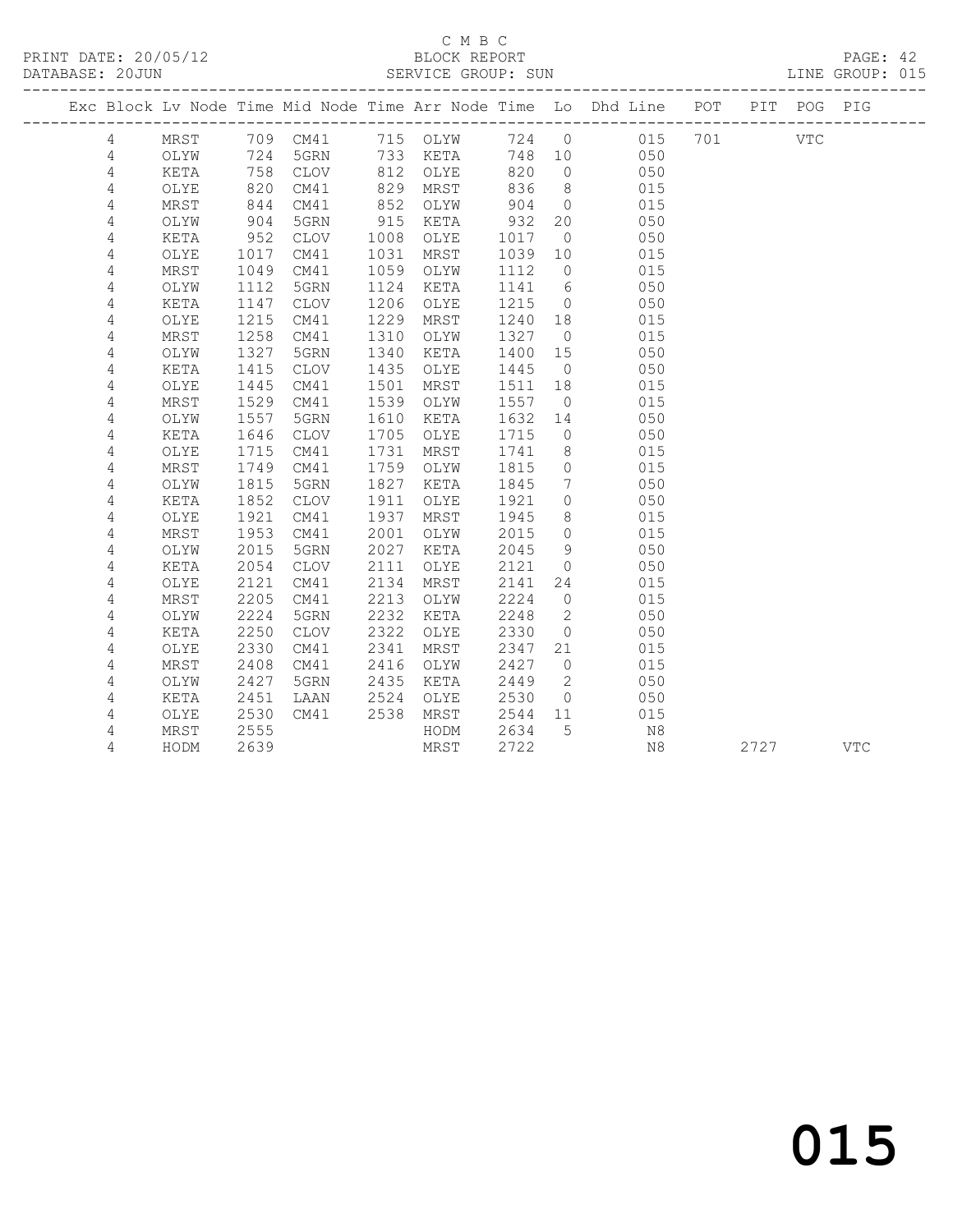# C M B C<br>BLOCK REPORT

|                |                    |              | Exc Block Lv Node Time Mid Node Time Arr Node Time Lo Dhd Line POT PIT POG PIG |              |                          |              |                      |                                                    |     |      |            |              |  |
|----------------|--------------------|--------------|--------------------------------------------------------------------------------|--------------|--------------------------|--------------|----------------------|----------------------------------------------------|-----|------|------------|--------------|--|
| 5              |                    |              | KETA 718 CLOV 732 OLYE 740 0 050 648 VTC                                       |              |                          |              |                      |                                                    |     |      |            |              |  |
| $\overline{5}$ | OLYE               | 740          |                                                                                |              | CM41 749 MRST 756 11 015 |              |                      |                                                    |     |      |            |              |  |
| 5              | MRST               | 807          |                                                                                |              | CM41 813 OLYW            | 824          |                      | 0 015                                              |     |      |            |              |  |
| 5              | OLYW               | 824<br>857   | 5GRN                                                                           |              | 833 KETA                 | 850<br>920   |                      | $\begin{array}{ccc} 7 & 050 \\ 0 & 01 \end{array}$ |     |      |            |              |  |
| $\mathsf S$    | KETA               |              | CLOV                                                                           |              | 912 OLYE                 |              | $\overline{0}$       | 050                                                |     |      |            |              |  |
| 5              | OLYE               | 920          | CM41                                                                           | 930          | MRST                     | 937          |                      | 21 015                                             |     |      |            |              |  |
| 5              | MRST               | 958          | CM41                                                                           | 1008         | OLYW                     | 1021         |                      | $0$ 015                                            |     |      |            |              |  |
| 5              | OLYW               | 1021         | 5GRN                                                                           | 1032         | KETA                     | 1049         |                      | $9 \t 050$                                         |     |      |            |              |  |
| 5              | KETA               | 1058         | CLOV                                                                           | 1116         | OLYE                     | 1125         | $\overline{0}$       | 050                                                |     |      |            |              |  |
| 5              | OLYE               | 1125         | CM41                                                                           | 1139         | MRST                     |              |                      | $1147 \t 8 \t 015$                                 |     |      |            |              |  |
| 5              | MRST               | 1155         | CM41                                                                           | 1205         | OLYW                     | 1220         |                      | 0 015                                              |     |      |            |              |  |
| 5              | OLYW               | 1220         | 5GRN                                                                           | 1233         | KETA                     | 1251         | 10                   | 050                                                |     |      |            |              |  |
| 5              | KETA               | 1301         | CLOV                                                                           | 1320         | OLYE                     | 1330         | $\overline{0}$       | 050                                                |     |      |            |              |  |
| 5              | OLYE               | 1330         | CM41                                                                           | 1345         | MRST                     | 1355         | 17                   | 015                                                |     |      |            |              |  |
| 5<br>5         | MRST               | 1412         | CM41                                                                           | 1424         | OLYW                     | 1442         | $\overline{0}$       | 015                                                |     |      |            |              |  |
| 5              | OLYW<br>KETA       | 1442<br>1530 | 5GRN<br>CLOV                                                                   | 1455<br>1550 | KETA<br>OLYE             | 1515<br>1600 | 15<br>$\overline{0}$ | 050<br>050                                         |     |      |            |              |  |
| 5              | OLYE               | 1600         | CM41                                                                           | 1616         | MRST                     | 1626         | 23                   | 015                                                |     |      |            |              |  |
| 5              | MRST               | 1649         | CM41                                                                           | 1659         | OLYW                     | 1715         | $\overline{0}$       | 015                                                |     |      |            |              |  |
| 5              | OLYW               | 1715         | 5GRN                                                                           | 1727         | KETA                     | 1745         |                      | $7\overline{ }$<br>050                             |     |      |            |              |  |
| 5              | KETA               | 1752         | CLOV                                                                           | 1811         | OLYE                     | 1821         | $\overline{0}$       | 050                                                |     |      |            |              |  |
| 5              | OLYE               | 1821         | CM41                                                                           | 1837         | MRST                     | 1847         | 23                   | 015                                                |     |      |            |              |  |
| 5              | MRST               | 1910         | CM41                                                                           | 1920         | OLYW                     | 1935         |                      | 0 015                                              |     |      |            |              |  |
| 5              | OLYW               | 1935         | 5GRN                                                                           | 1947         | KETA                     | 2005         |                      | 9 050                                              |     |      |            |              |  |
| 5              | KETA               | 2014         | CLOV                                                                           | 2031         | OLYE                     | 2041         | $\overline{O}$       |                                                    |     |      |            |              |  |
| 5              | OLYE               | 2041         | CM41                                                                           | 2055         | MRST                     | 2102         | 17                   | $\begin{array}{c} 050 \\ 015 \end{array}$          |     |      |            |              |  |
| 5              | MRST               | 2119         | CM41                                                                           | 2127         | OLYW                     | 2139         | $\overline{0}$       | 015                                                |     |      |            |              |  |
| 5              | OLYW               | 2139         | 5GRN                                                                           | 2147         | KETA                     | 2203         |                      | 2 050                                              |     |      |            |              |  |
| 5              | KETA               | 2205         | CLOV                                                                           | 2233         | OLYE                     | 2241         | $\overline{0}$       | 050                                                |     |      |            |              |  |
| 5              | OLYE               | 2241         | CM41                                                                           | 2254         | MRST                     | 2300         | 8                    | 015                                                |     |      |            |              |  |
| 5              | MRST               | 2308         | CM41                                                                           | 2316         | OLYW                     | 2327         |                      | $0$ 015                                            |     |      |            |              |  |
| 5              | OLYW               | 2327         | 5GRN                                                                           | 2335         | KETA                     | 2349         |                      | 2 050                                              |     |      |            |              |  |
| 5              | KETA               | 2351         | LAAN                                                                           | 2424         | OLYE                     | 2430         | $\overline{0}$       | 050                                                |     |      |            |              |  |
| 5              | OLYE               | 2430         | CM41                                                                           | 2438         | MRST                     | 2444         | 25                   | 015                                                |     |      |            |              |  |
| 5              | MRST               | 2509         | CM41 2516                                                                      |              | OLYW                     | 2527         | $\overline{0}$       | 015                                                |     |      |            |              |  |
| 5              | OLYW               | 2527         | 5GRN                                                                           | 2535         | KETA                     | 2549 21      |                      | 15 050                                             |     |      |            |              |  |
| 5              | MRST               | 2625         |                                                                                |              | HODM                     | 2704         | 5                    | N8                                                 |     |      |            |              |  |
| 5              | HODM 2709          |              |                                                                                |              | MRST 2752                |              |                      | N8                                                 |     | 2757 |            | $_{\rm VTC}$ |  |
| 6              | KETA               | 935          | <b>CLOV</b>                                                                    | 951          | OLYE                     | 1000         | $\circ$              | 050                                                | 905 |      | <b>VTC</b> |              |  |
| 6              | OLYE               | 1000         | CM41                                                                           | 1014         | MRST                     | 1022         | 10                   | 015                                                |     |      |            |              |  |
| 6              | $\tt MRST$         | 1032         | CM41                                                                           | 1042         | OLYW                     | 1055         | $\circ$              | 015                                                |     |      |            |              |  |
| 6              | OLYW               | 1055         | 5GRN                                                                           | 1106         | KETA                     | 1123         | 9                    | 050<br>050                                         |     |      |            |              |  |
| 6<br>6         | KETA               | 1132<br>1159 | <b>CLOV</b><br>CM41                                                            | 1150<br>1213 | OLYE<br>MRST             | 1159<br>1224 | 0<br>18              | 015                                                |     |      |            |              |  |
| $\epsilon$     | OLYE<br>$\tt MRST$ | 1242         | CM41                                                                           | 1254         | OLYW                     | 1311         | $\circ$              | 015                                                |     |      |            |              |  |
| 6              | OLYW               | 1311         | 5GRN                                                                           | 1324         | KETA                     | 1344         | 16                   | 050                                                |     |      |            |              |  |
| 6              | KETA               | 1400         | $\mathtt{CLOV}$                                                                | 1420         | OLYE                     | 1430         | $\circ$              | 050                                                |     |      |            |              |  |
| 6              | OLYE               | 1430         | CM41                                                                           | 1446         | MRST                     | 1456         | 18                   | 015                                                |     |      |            |              |  |
| $\epsilon$     | $\mbox{MRST}$      | 1514         | CM41                                                                           | 1524         | OLYW                     | 1542         | $\circ$              | 015                                                |     |      |            |              |  |
| 6              | OLYW               | 1542         | 5GRN                                                                           | 1555         | KETA                     | 1617         | 13                   | 050                                                |     |      |            |              |  |
| 6              | $\verb KETA $      | 1630         | $\mathtt{CLOV}$                                                                | 1650         | OLYE                     | 1700         | 0                    | 050                                                |     |      |            |              |  |
| 6              | OLYE               | 1700         | CM41                                                                           | 1716         | MRST                     | 1726         | 8                    | 015                                                |     |      |            |              |  |
| 6              | $\tt MRST$         | 1734         | CM41                                                                           | 1744         | OLYW                     | 1800         | $\circ$              | 015                                                |     |      |            |              |  |
| 6              | OLYW               | 1800         | 5GRN                                                                           | 1812         | KETA                     | 1830         |                      | 050                                                |     | 1855 |            | $_{\rm VTC}$ |  |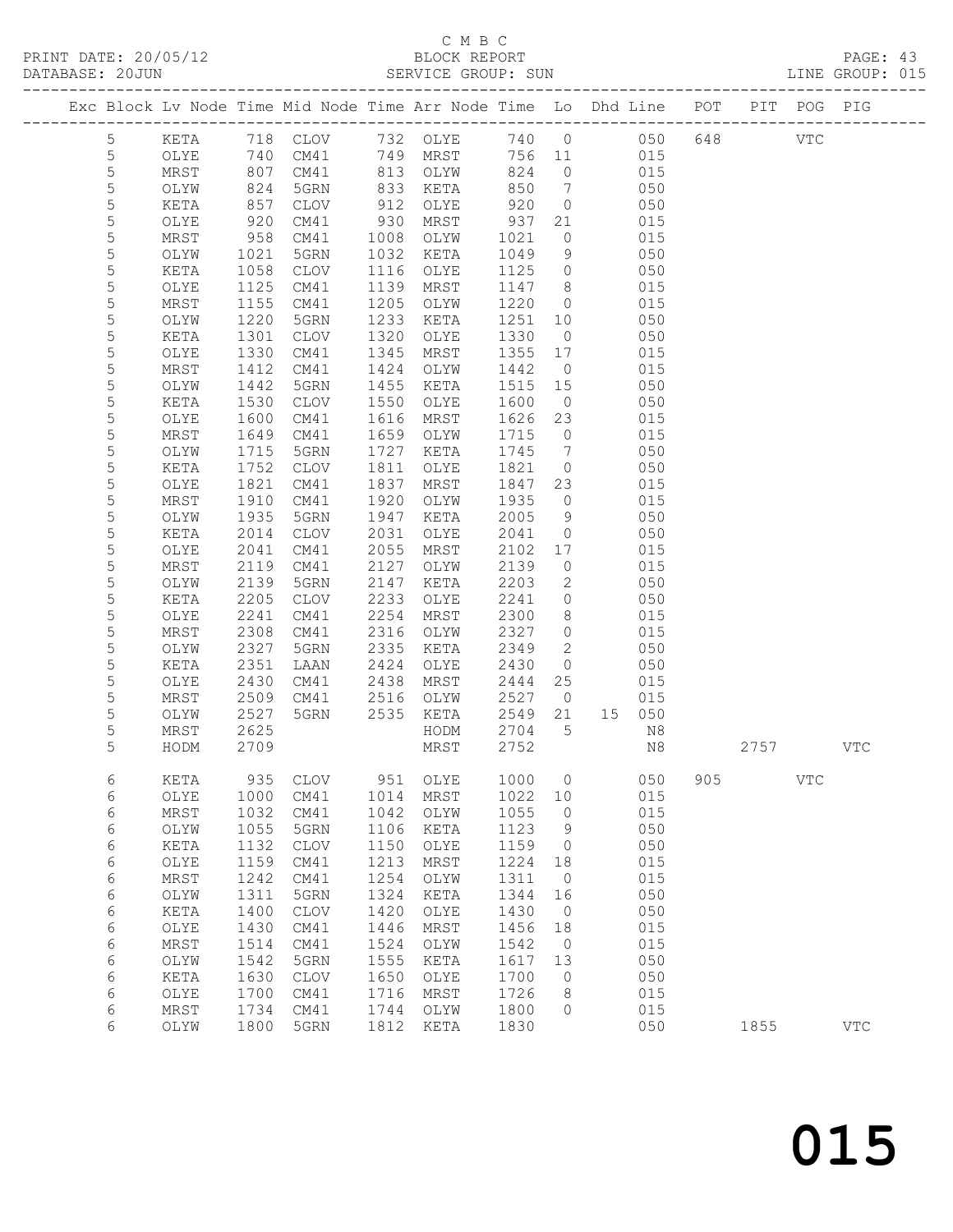# C M B C<br>BLOCK REPORT

PAGE: 44<br>LINE GROUP: 015

|                  |      |      |                          |      |           |         |                          | Exc Block Lv Node Time Mid Node Time Arr Node Time Lo Dhd Line POT |     |              | PIT POG PIG |            |
|------------------|------|------|--------------------------|------|-----------|---------|--------------------------|--------------------------------------------------------------------|-----|--------------|-------------|------------|
| $7\phantom{.0}$  | MRST |      | 941 CM41 951 OLYW 1004 0 |      |           |         |                          | 015                                                                | 933 | <b>VTC</b>   |             |            |
| $7\phantom{.}$   | OLYW | 1004 | 5GRN 1015 KETA 1032      |      |           |         | 9                        | 050                                                                |     |              |             |            |
| $\boldsymbol{7}$ | KETA | 1041 | CLOV                     |      | 1059 OLYE | 1108    | $\overline{0}$           | 050                                                                |     |              |             |            |
| $\boldsymbol{7}$ | OLYE | 1108 | CM41                     | 1122 | MRST      | 1130    | 8 <sup>8</sup>           | 015                                                                |     |              |             |            |
| $\overline{7}$   | MRST | 1138 | CM41                     | 1148 | OLYW      | 1203    | $\overline{0}$           | 015                                                                |     |              |             |            |
| $\boldsymbol{7}$ | OLYW | 1203 | 5GRN                     | 1216 | KETA      | 1234 12 |                          | 050                                                                |     |              |             |            |
| $\boldsymbol{7}$ | KETA | 1246 | CLOV                     | 1305 | OLYE      | 1315    | $\overline{0}$           | 050                                                                |     |              |             |            |
| 7                | OLYE | 1315 | CM41                     | 1330 | MRST      | 1341    | 16                       | 015                                                                |     |              |             |            |
| $\boldsymbol{7}$ | MRST | 1357 | CM41                     | 1409 | OLYW      | 1427    | $\overline{0}$           | 015                                                                |     |              |             |            |
| $\boldsymbol{7}$ | OLYW | 1427 | 5GRN                     | 1440 | KETA      | 1500    | 15                       | 050                                                                |     |              |             |            |
| $\boldsymbol{7}$ | KETA | 1515 | CLOV                     | 1535 | OLYE      | 1545    | $\overline{0}$           | 050                                                                |     |              |             |            |
| $\boldsymbol{7}$ | OLYE | 1545 | CM41                     | 1601 | MRST      | 1611 21 |                          | 015                                                                |     |              |             |            |
| 7                | MRST | 1632 | CM41                     | 1642 | OLYW      | 1700    | $\bigcirc$               | 015                                                                |     |              |             |            |
| 7                | OLYW | 1700 | 5GRN                     | 1713 | KETA      | 1731    |                          | 050                                                                |     | 1756 17      |             | <b>VTC</b> |
| $\,8\,$          | MRST | 1210 | CM41                     | 1222 | OLYW      | 1237    | $\overline{0}$           |                                                                    |     | 015 1202 VTC |             |            |
| $\,8\,$          | OLYW | 1237 | 5GRN                     | 1250 | KETA      | 1309    | $\overline{7}$           | 050                                                                |     |              |             |            |
| $\,8\,$          | KETA | 1316 | CLOV                     | 1335 | OLYE      | 1345    | $\overline{0}$           | 050                                                                |     |              |             |            |
| 8                | OLYE | 1345 | CM41                     | 1400 | MRST      | 1410    | 17                       | 015                                                                |     |              |             |            |
| $\,8\,$          | MRST | 1427 | CM41                     | 1439 | OLYW      | 1457    | $\overline{0}$           | 015                                                                |     |              |             |            |
| $\,8\,$          | OLYW | 1457 | 5GRN                     | 1510 | KETA      | 1530    | 15                       | 050                                                                |     |              |             |            |
| $\,8\,$          | KETA | 1545 | CLOV                     | 1605 | OLYE      | 1615    | $\overline{0}$           | 050                                                                |     |              |             |            |
| 8                | OLYE | 1615 | CM41                     | 1631 | MRST      | 1641    | 23                       | 015                                                                |     |              |             |            |
| $\,8\,$          | MRST | 1704 | CM41                     | 1714 | OLYW      | 1730    | $\overline{0}$           | 015                                                                |     |              |             |            |
| $\,8\,$          | OLYW | 1730 | 5GRN                     | 1742 | KETA      | 1800    | 12                       | 050                                                                |     |              |             |            |
| $\,8\,$          | KETA | 1812 | CLOV                     | 1831 | OLYE      | 1841    | $\overline{0}$           | 050                                                                |     |              |             |            |
| $\,8\,$          | OLYE | 1841 | CM41                     | 1857 | MRST      | 1905    | 25                       | 015                                                                |     |              |             |            |
| $\,8\,$          | MRST | 1930 | CM41                     | 1940 | OLYW      | 1955    | $\overline{0}$           | 015                                                                |     |              |             |            |
| $\,8\,$          | OLYW | 1955 | 5GRN                     | 2007 | KETA      | 2025    | 9                        | 050                                                                |     |              |             |            |
| 8                | KETA | 2034 | CLOV                     | 2051 | OLYE      | 2101    | $\overline{0}$           | 050                                                                |     |              |             |            |
| 8                | OLYE | 2101 | CM41                     | 2114 | MRST      | 2121    | 22                       | 015                                                                |     |              |             |            |
| $\,8\,$          | MRST | 2143 | CM41                     | 2151 | OLYW      | 2202    | $\overline{0}$           | 015                                                                |     |              |             |            |
| $\,8\,$          | OLYW | 2202 | 5GRN                     | 2210 | KETA      | 2226    | $\overline{\phantom{a}}$ | 050                                                                |     |              |             |            |
| $\,8\,$          | KETA | 2228 | <b>CLOV</b>              | 2253 | OLYE      | 2301    | $\overline{0}$           | 050                                                                |     |              |             |            |
| 8                | OLYE | 2301 | CM41                     | 2312 | MRST      | 2318    | 20                       | 015                                                                |     |              |             |            |
| $\,8\,$          | MRST | 2338 | CM41                     | 2346 | OLYW      | 2357    | $\overline{0}$           | 015                                                                |     |              |             |            |
| $\,8\,$          | OLYW | 2357 | 5GRN                     | 2405 | KETA      | 2419    | 2                        | 050                                                                |     |              |             |            |
| 8                | KETA | 2421 | LAAN                     | 2454 | OLYE      | 2500    | $\overline{0}$           | 050                                                                |     |              |             |            |
| $\,8\,$          | OLYE | 2500 | CM41                     | 2508 | MRST      | 2514    | 32                       | 015                                                                |     |              |             |            |
| $\,8\,$          | MRST | 2546 |                          |      | HODM      | 2609    | $\overline{0}$           | N15                                                                |     |              |             |            |
| 8                | HODM | 2609 |                          |      | MRST      | 2639    | $-5$                     | N15                                                                |     |              |             |            |
| 8                | MRST | 2644 |                          |      | HODM      | 2707    | $\overline{2}$           | N15                                                                |     |              |             |            |
| 8                | HODM | 2709 |                          |      | MRST      | 2739    |                          | N15                                                                |     | 2744         |             | <b>VTC</b> |
|                  |      |      |                          |      |           |         |                          |                                                                    |     |              |             |            |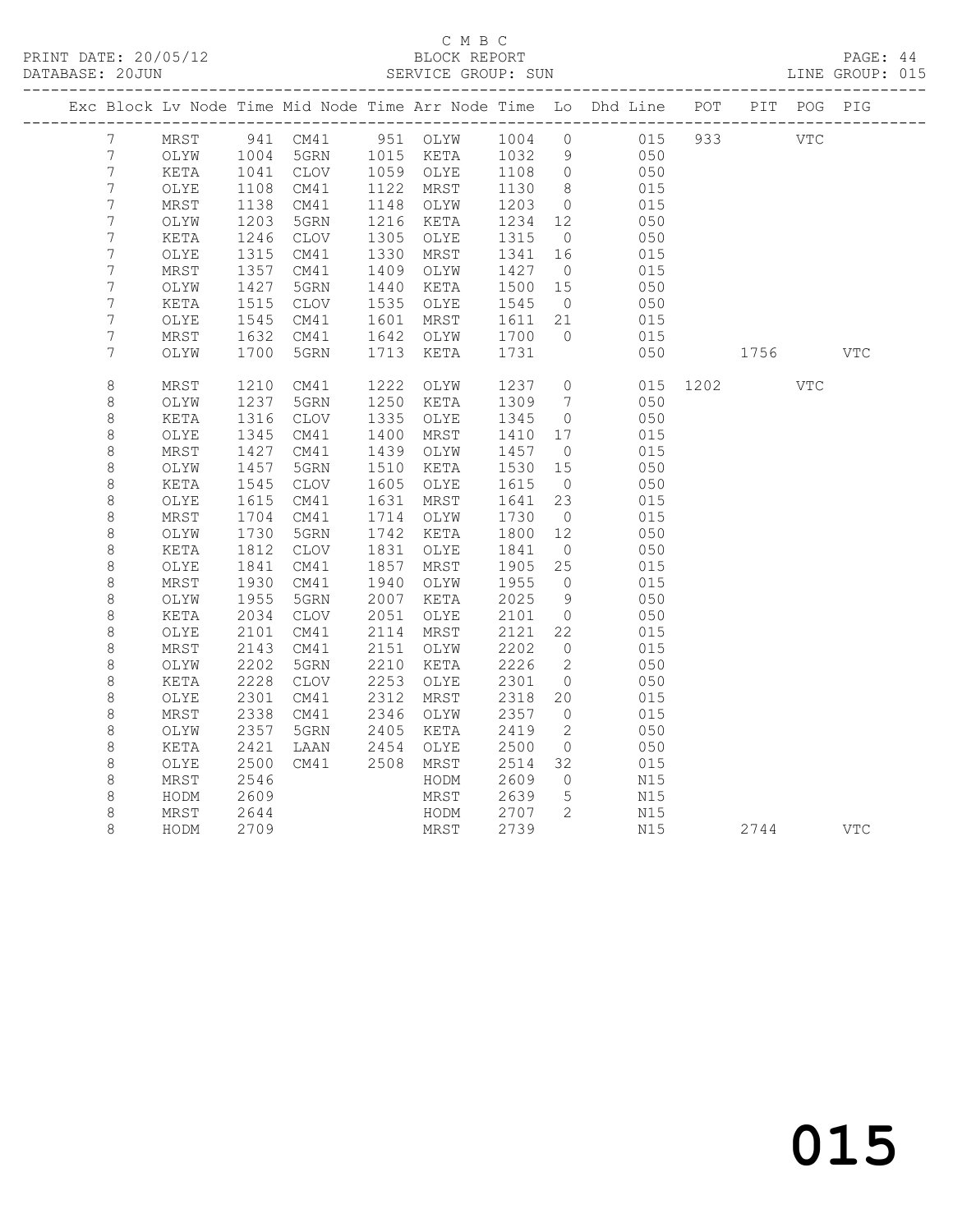## C M B C<br>BLOCK REPORT SERVICE GROUP: SUN

|  |               |      |      |             |      |                  |      |                | Exc Block Lv Node Time Mid Node Time Arr Node Time Lo Dhd Line POT |              |      | PIT POG PIG |            |
|--|---------------|------|------|-------------|------|------------------|------|----------------|--------------------------------------------------------------------|--------------|------|-------------|------------|
|  | 9             | KETA |      | 1201 CLOV   |      | 1220 OLYE 1230 0 |      |                |                                                                    | 050 1131 VTC |      |             |            |
|  | 9             | OLYE | 1230 | CM41        | 1244 | MRST             |      |                | 1255 18 015                                                        |              |      |             |            |
|  | 9             | MRST | 1313 | CM41        | 1325 | OLYW             | 1342 | $\overline{0}$ | 015                                                                |              |      |             |            |
|  | 9             | OLYW | 1342 | 5GRN        | 1355 | KETA             | 1415 | 15             | 050                                                                |              |      |             |            |
|  | $\mathsf 9$   | KETA | 1430 | CLOV        | 1450 | OLYE             | 1500 | $\bigcirc$     | 050                                                                |              |      |             |            |
|  | 9             | OLYE | 1500 | CM41        | 1517 | MRST             | 1527 | 17             | 015                                                                |              |      |             |            |
|  | 9             | MRST | 1544 | CM41        | 1554 | OLYW             | 1612 | $\overline{0}$ | 015                                                                |              |      |             |            |
|  | 9             | OLYW | 1612 | 5GRN        | 1625 | KETA             | 1647 | 14             | 050                                                                |              |      |             |            |
|  | 9             | KETA | 1701 | <b>CLOV</b> | 1720 | OLYE             | 1730 | $\overline{0}$ | 050                                                                |              |      |             |            |
|  | 9             | OLYE | 1730 | CM41        | 1746 | MRST             | 1756 | 13             | 015                                                                |              |      |             |            |
|  | 9             | MRST | 1809 | CM41        | 1819 | OLYW             | 1835 | $\overline{0}$ | 015                                                                |              |      |             |            |
|  | 9             | OLYW | 1835 | 5GRN        | 1847 | KETA             | 1905 | 8 <sup>8</sup> | 050                                                                |              |      |             |            |
|  | 9             | KETA | 1913 | CLOV        | 1931 | OLYE             | 1941 | $\bigcirc$     | 050                                                                |              |      |             |            |
|  | 9             | OLYE | 1941 | CM41        | 1955 | MRST             | 2002 | 11             | 015                                                                |              |      |             |            |
|  | $\mathcal{G}$ | MRST | 2013 | CM41        | 2021 | OLYW             | 2035 | $\overline{0}$ | 015                                                                |              |      |             |            |
|  | $\mathsf 9$   | OLYW | 2035 | 5GRN        | 2047 | KETA             | 2105 | 11             | 050                                                                |              |      |             |            |
|  | 9             | KETA | 2116 | <b>CLOV</b> | 2131 | OLYE             | 2141 | $\overline{0}$ | 050                                                                |              |      |             |            |
|  | 9             | OLYE | 2141 | CM41        | 2154 | MRST             | 2200 | 21             | 015                                                                |              |      |             |            |
|  | 9             | MRST | 2221 | CM41        | 2229 | OLYW             | 2240 | $\bigcirc$     | 015                                                                |              |      |             |            |
|  | 9             | OLYW | 2240 | 5GRN        | 2248 | KETA             | 2304 |                | 050                                                                |              | 2329 |             | <b>VTC</b> |
|  |               |      |      |             |      |                  |      |                |                                                                    |              |      |             |            |
|  | 10            | KETA | 1345 | CLOV        | 1405 | OLYE             | 1415 | $\overline{0}$ |                                                                    | 050 1315     |      | <b>VTC</b>  |            |
|  | 10            | OLYE | 1415 | CM41        | 1431 | MRST             | 1441 | 18             | 015                                                                |              |      |             |            |
|  | 10            | MRST | 1459 | CM41        | 1509 | OLYW             | 1527 | $\overline{0}$ | 015                                                                |              |      |             |            |
|  | 10            | OLYW | 1527 | 5GRN        | 1540 | KETA             | 1602 | 13             | 050                                                                |              |      |             |            |
|  | 10            | KETA | 1615 | CLOV        | 1635 | OLYE             | 1645 | $\overline{0}$ | 050                                                                |              |      |             |            |
|  | 10            | OLYE | 1645 | CM41        | 1701 | MRST             | 1711 | 8 <sup>8</sup> | 015                                                                |              |      |             |            |
|  | 10            | MRST | 1719 | CM41        | 1729 | OLYW             | 1745 | $\bigcirc$     | 015                                                                |              |      |             |            |
|  | 10            | OLYW | 1745 | 5GRN        | 1757 | KETA             | 1815 | 17             | 050                                                                |              |      |             |            |
|  | 10            | KETA | 1832 | CLOV        | 1851 | OLYE             | 1901 | $\overline{0}$ | 050                                                                |              |      |             |            |
|  | 10            | OLYE | 1901 | CM41        | 1917 | MRST             | 1925 |                | 015                                                                |              | 1931 |             | <b>VTC</b> |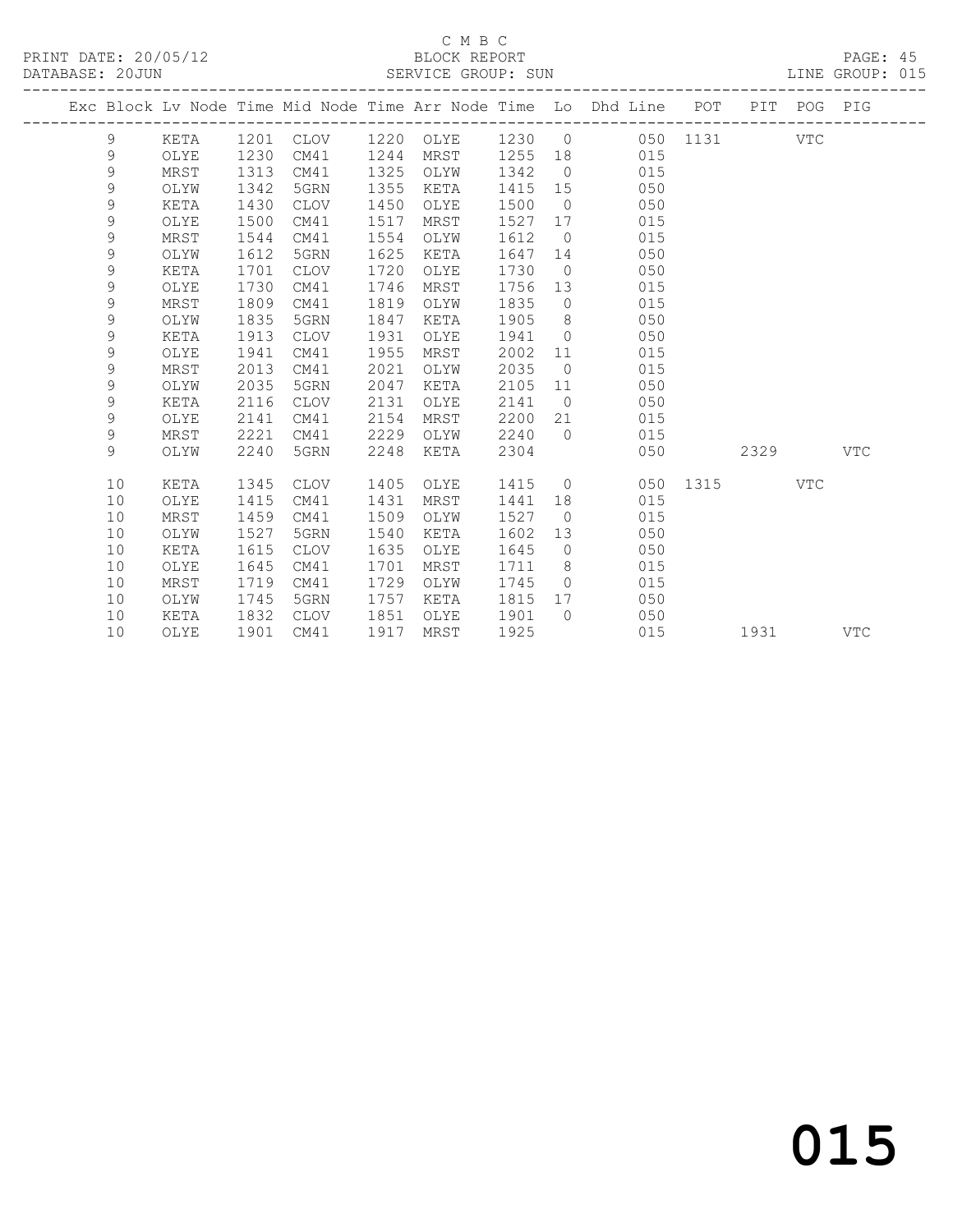|  |                                                                                  | PRINT DATE: 20/05/12                                                                                                                                   |                                                                                                          |                                                                                                              |                                                                                                   | C M B C<br>C M B C<br>BLOCK REPORT                                                                                |                                                                                                           |                                                                                        |                                                                                                                                                                                                                                                                                                                                                                                                                           |                  | PAGE: 46                        |  |
|--|----------------------------------------------------------------------------------|--------------------------------------------------------------------------------------------------------------------------------------------------------|----------------------------------------------------------------------------------------------------------|--------------------------------------------------------------------------------------------------------------|---------------------------------------------------------------------------------------------------|-------------------------------------------------------------------------------------------------------------------|-----------------------------------------------------------------------------------------------------------|----------------------------------------------------------------------------------------|---------------------------------------------------------------------------------------------------------------------------------------------------------------------------------------------------------------------------------------------------------------------------------------------------------------------------------------------------------------------------------------------------------------------------|------------------|---------------------------------|--|
|  |                                                                                  | 29ST 29 AV STATION                                                                                                                                     |                                                                                                          | EAKY EARLES & KINGSWAY                                                                                       |                                                                                                   | 63LP 63 LOOP                                                                                                      |                                                                                                           |                                                                                        | GRBY GRANVILLE & BROADWAY                                                                                                                                                                                                                                                                                                                                                                                                 |                  | ------------------------------- |  |
|  |                                                                                  |                                                                                                                                                        |                                                                                                          |                                                                                                              |                                                                                                   |                                                                                                                   |                                                                                                           |                                                                                        | Exc Block Lv Node Time Mid Node Time Arr Node Time Lo Dhd Line POT PIT POG PIG                                                                                                                                                                                                                                                                                                                                            |                  |                                 |  |
|  | 10<br>10<br>10<br>10<br>10<br>10<br>10<br>10<br>10<br>10<br>10                   | 29ST<br>63LP<br>29ST<br>63LP<br>29ST<br>63LP<br>29ST<br>63LP<br>29ST<br>63LP                                                                           |                                                                                                          | 1450 GRBY<br>1622 HACO<br>1801 GRD<br>1930 HACO<br>2056 GRBY<br>2227 HACO                                    |                                                                                                   | 1515 29ST 1612<br>2246 63LP 2334                                                                                  |                                                                                                           | 10                                                                                     | 10 63LP 600 GRBY 619 EAKY 700 23 016 553 VTCT<br>10 EAKY 723 HACO 743 63LP 825 17 016<br>63LP 842 GRBY 905 29ST 954 8 016<br>1002 HACO 1025 63LP 1116 20 016<br>1136 GRBY 1200 29ST 1256 13 016<br>1309 HACO 1335 63LP 1433 17 016<br>016<br>1645 63LP 1740 21 016<br>1824 29ST 1916 14 016<br>1951 63LP 2043 13 016<br>2117 29ST 2205 22 016<br>8 016<br>2342 GRBY 2400 EAKY 2452 12 016<br>2504 HACO 2523 63LP 2605 016 |                  |                                 |  |
|  | 10<br>11<br>11<br>11<br>11<br>11<br>11<br>11<br>11<br>11<br>11                   | EAKY<br>63LP<br>63LP<br>29ST<br>63LP<br>29ST<br>63LP<br>29ST                                                                                           | 1148<br>1321                                                                                             | GRBY<br>HACO<br>1502 GRBY<br>1634 HACO<br>1816 GRBY<br>1947 HACO                                             |                                                                                                   | 1212 29ST 1308 13                                                                                                 |                                                                                                           |                                                                                        | 016  2611   VTCT<br>633 GRBY 652 EAKY 737 6 016<br>EAKY 743 HACO 804 63LP 846 9 016<br>63LP 855 GRBY 918 29ST 1009 8 016<br>29ST 1017 HACO 1040 63LP 1131 17 016<br>016<br>1347 63LP 1445 17 016<br>1527 29ST 1624 10 016<br>1657 63LP 1752 24 016<br>1839 29ST 1931 16 016                                                                                                                                               | 626 VTCT         |                                 |  |
|  | 11<br>12<br>12<br>12<br>12<br>12<br>$12$<br>12<br>12<br>12                       | 63LP<br>63LP<br>29ST<br>63LP<br>29ST<br>63LP                                                                                                           | 1333<br>1509<br>1643<br>1814<br>1947                                                                     | 2114 GRBY<br>GRBY<br>HACO<br>GRBY<br>HACO<br>GRBY                                                            | 1359<br>1533<br>1707<br>1837<br>2010                                                              | 29ST<br>63LP<br>29ST<br>63LP<br>29ST                                                                              | 1458 11<br>1631 12<br>1801<br>1930<br>2101                                                                | 13<br>17                                                                               | 2008 63LP 2100 14 016<br>2135 29ST 2222 016<br>016  2250  VTCT<br>EAKY 639 HACO 658 63LP 738 10 016<br>63LP 748 GRBY 810 29ST 852 10 016<br>29ST 902 HACO 924 63LP 1013 9 016<br>63LP 1022 GRBY 1046 29ST 1141 16 016<br>12  29ST  1157  HACO  1223  63LP  1318  15  016<br>016<br>016<br>016<br>016<br>016                                                                                                               | 609 VTCT<br>2129 | <b>VTCT</b>                     |  |
|  | 13<br>13<br>13<br>13<br>13<br>13<br>13<br>13<br>13<br>13<br>13<br>13<br>13<br>13 | EAKY<br>63LP<br><b>29ST</b><br>63LP<br><b>29ST</b><br>63LP<br><b>29ST</b><br>63LP<br><b>29ST</b><br>63LP<br><b>29ST</b><br>63LP<br><b>29ST</b><br>63LP | 603<br>708<br>832<br>953<br>1121<br>1247<br>1421<br>1605<br>1744<br>1916<br>2047<br>2212<br>2335<br>2441 | HACO<br>GRBY<br>HACO<br>GRBY<br>HACO<br>GRBY<br>HACO<br>GRBY<br>HACO<br>GRBY<br>HACO<br>GRBY<br>HACO<br>GRBY | 622<br>730<br>853<br>1017<br>1145<br>1313<br>1445<br>1629<br>1807<br>1939<br>2108<br>2232<br>2351 | 63LP<br>29ST<br>63LP<br>29ST<br>63LP<br>29ST<br>63LP<br>29ST<br>63LP<br>29ST<br>63LP<br>29ST<br>63LP<br>2459 KYEA | 702<br>812<br>940<br>1109<br>1237<br>1410<br>1543<br>1725<br>1901<br>2031<br>2158<br>2317<br>2435<br>2552 | $6\overline{6}$<br>20<br>13<br>12<br>10<br>11<br>22<br>19<br>15<br>16<br>14<br>18<br>6 | 016<br>016<br>016<br>016<br>016<br>016<br>016<br>016<br>016<br>016<br>016<br>016<br>016<br>016                                                                                                                                                                                                                                                                                                                            | 533 VTCT<br>2615 | <b>VTCT</b>                     |  |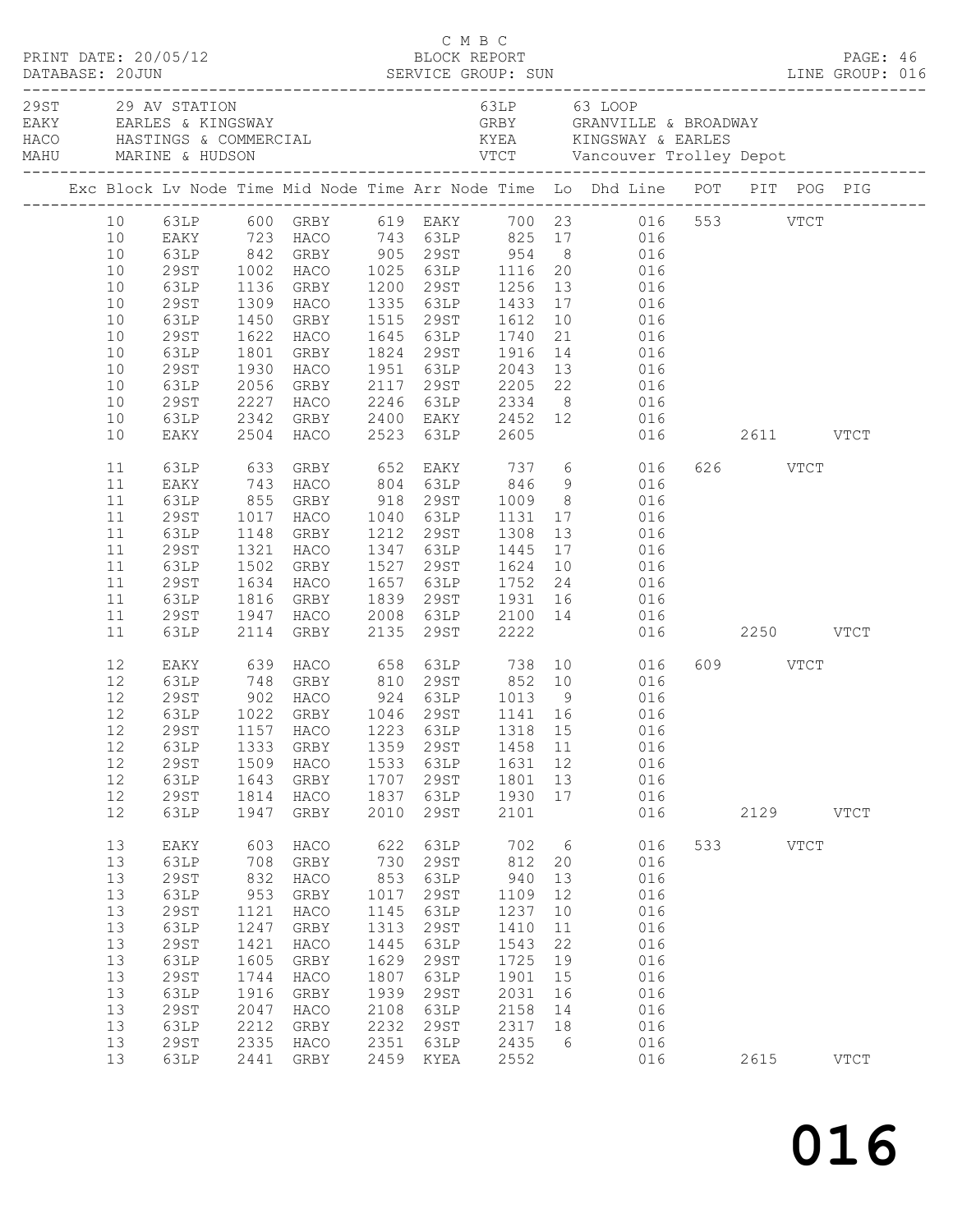PRINT DATE: 20/05/12 BLOCK REPORT<br>DATABASE: 20JUN SERVICE GROUP: SUN

# C M B C<br>BLOCK REPORT

PAGE: 47<br>LINE GROUP: 016

|    |             |                                                                      |                                     |      |                  |         |    | Exc Block Lv Node Time Mid Node Time Arr Node Time Lo Dhd Line POT PIT POG PIG |           |             |
|----|-------------|----------------------------------------------------------------------|-------------------------------------|------|------------------|---------|----|--------------------------------------------------------------------------------|-----------|-------------|
| 14 | 63LP        |                                                                      |                                     |      |                  |         |    | 648 GRBY 710 29ST 752 9 016 641 VTCT                                           |           |             |
| 14 | 29ST        | 801                                                                  | HACO                                |      |                  |         |    | 821 63LP 904 21 016                                                            |           |             |
| 14 | 63LP        |                                                                      |                                     |      | 948 29ST 1039 18 |         |    | 016                                                                            |           |             |
| 14 | 29ST        |                                                                      | 925 GRBY<br>1057 HACO               | 1121 | 63LP             | 1213    | 9  |                                                                                |           |             |
| 14 | 63LP        |                                                                      | 1222 GRBY                           | 1248 | 29ST             | 1345 12 |    | 016                                                                            |           |             |
| 14 | 29ST        | 1357                                                                 | HACO                                | 1421 | 63LP             | 1519 22 |    | 016                                                                            |           |             |
| 14 | 63LP        | 1541                                                                 | GRBY                                | 1605 | 29ST             |         |    |                                                                                |           |             |
| 14 | 29ST        | 1715                                                                 | HACO                                |      | 1738 63LP        |         |    | $\begin{array}{cccc} 1701 & 14 & & & 016 \\ 1832 & 14 & & & 016 \end{array}$   |           |             |
| 14 | 63LP        | 1846                                                                 | GRBY                                | 1909 | 29ST             | 2001    |    | 016                                                                            | 2031 VTCT |             |
|    |             |                                                                      |                                     |      |                  |         |    |                                                                                |           |             |
| 15 | EAKY        |                                                                      | HACO                                | 721  |                  |         |    |                                                                                | 631 VTCT  |             |
| 15 | 63LP        | $\begin{array}{c} \n \sqrt{2} \\  815 \\  \hline\n 22\n \end{array}$ | GRBY                                | 837  | 29ST             | 922 10  |    | 63LP 801 14 016<br>29ST 922 10 016<br>016                                      |           |             |
| 15 | 29ST        | 932                                                                  | HACO                                | 955  | 63LP             | 1044    | 16 | 016                                                                            |           |             |
| 15 | 63LP        | 1100                                                                 | GRBY                                | 1124 | 29ST             | 1220 13 |    | 016                                                                            |           |             |
| 15 | 29ST        | 1233                                                                 | HACO                                | 1259 | 63LP             | 1357 16 |    | 016                                                                            |           |             |
| 15 | 63LP        | 1413                                                                 | GRBY                                | 1438 | 29ST             | 1536    | 10 | 016                                                                            |           |             |
| 15 | 29ST        | 1546                                                                 | HACO                                | 1609 | 63LP             | 1707    | 21 | 016                                                                            |           |             |
| 15 | 63LP        | 1728                                                                 | GRBY                                | 1752 | 29ST             | 1846    | 14 | 016                                                                            |           |             |
| 15 | 29ST        | 1900                                                                 | HACO                                | 1921 | 63LP             | 2014    | 26 | 016                                                                            |           |             |
| 15 | 63LP        | 2040                                                                 | GRBY                                | 2101 | 29ST 2149 18     |         |    | 016                                                                            |           |             |
| 15 | 29ST        | 2207                                                                 | HACO                                | 2226 | 63LP             | 2314    |    | 016                                                                            | 2321 VTCT |             |
|    |             |                                                                      |                                     |      |                  |         |    |                                                                                |           |             |
| 16 | EAKY        | 623                                                                  | HACO                                | 642  | 63LP 722         |         |    | 6 016                                                                          | 553 VTCT  |             |
| 16 | 63LP        | 728                                                                  | GRBY                                | 750  | 29ST             | 832 15  |    | 016                                                                            |           |             |
| 16 | 29ST        | 847                                                                  | HACO                                | 908  | 63LP             | 956     | 12 | 016                                                                            |           |             |
| 16 | 63LP        | 1008                                                                 | GRBY                                | 1032 | 29ST             | 1124    | 21 | 016                                                                            |           |             |
| 16 | 29ST        | 1145                                                                 | HACO                                | 1209 | 63LP             | 1301    | 10 | 016                                                                            |           |             |
| 16 | 63LP        | 1311                                                                 | GRBY                                | 1337 | 29ST             | 1434    | 11 | 016                                                                            |           |             |
| 16 | 29ST        | 1445                                                                 | HACO                                | 1509 | 63LP             | 1607    | 23 | 016                                                                            |           |             |
| 16 | 63LP        | 1630                                                                 | GRBY                                | 1654 | 29ST             | 1749    | 10 | 016                                                                            |           |             |
| 16 | 29ST        | 1759                                                                 | HACO                                | 1822 | 63LP             | 1915    | 16 | 016                                                                            |           |             |
| 16 | 63LP        | 1931                                                                 | GRBY                                | 1954 | 29ST             | 2045    | 22 | 016                                                                            |           |             |
| 16 | 29ST        | 2107                                                                 | HACO                                | 2127 | 63LP             | 2217 15 |    | 016                                                                            |           |             |
| 16 | 63LP        | 2232                                                                 | GRBY                                | 2252 | 29ST             | 2337    |    | 016                                                                            | 2402 VTCT |             |
|    |             |                                                                      |                                     |      |                  |         |    |                                                                                |           |             |
| 17 | MAHU        |                                                                      | 749 GRBY<br>800 GRBY                |      |                  |         |    | 63LP 755 5 010<br>822 29ST 907 10 016                                          | 747 VTCT  |             |
| 17 | 63LP        |                                                                      |                                     |      |                  |         |    |                                                                                |           |             |
| 17 | 29ST        |                                                                      | 917 HACO                            |      | 939 63LP 1028    |         | 9  | 016                                                                            |           |             |
| 17 | 63LP        |                                                                      | 1037 GRBY                           |      | 1101 29ST        | 1156 13 |    | 016                                                                            |           |             |
|    |             |                                                                      | 17 29ST 1209 HACO 1235 63LP 1330 18 |      |                  |         |    | 016                                                                            |           |             |
| 17 | 63LP        | 1348                                                                 | GRBY                                | 1413 | 29ST             | 1511    | 10 | 016                                                                            |           |             |
| 17 | <b>29ST</b> | 1521                                                                 | HACO                                | 1545 | 63LP             | 1643    | 14 | 016                                                                            |           |             |
| 17 | 63LP        | 1657                                                                 | <b>GRBY</b>                         | 1721 | 29ST             | 1815    | 14 | 016                                                                            |           |             |
| 17 | <b>29ST</b> | 1829                                                                 | HACO                                | 1852 | 63LP             | 1945    | 23 | 016                                                                            |           |             |
| 17 | 63LP        | 2008                                                                 | GRBY                                | 2029 | <b>29ST</b>      | 2117    | 10 | 016                                                                            |           |             |
| 17 | <b>29ST</b> | 2127                                                                 | HACO                                | 2147 | 63LP             | 2237    | 15 | 016                                                                            |           |             |
| 17 | 63LP        | 2252                                                                 | GRBY                                | 2312 | 29ST             | 2357    | 10 | 016                                                                            |           |             |
| 17 | <b>29ST</b> | 2407                                                                 | HACO                                | 2423 | 63LP             | 2507    |    | 016                                                                            | 2513      | <b>VTCT</b> |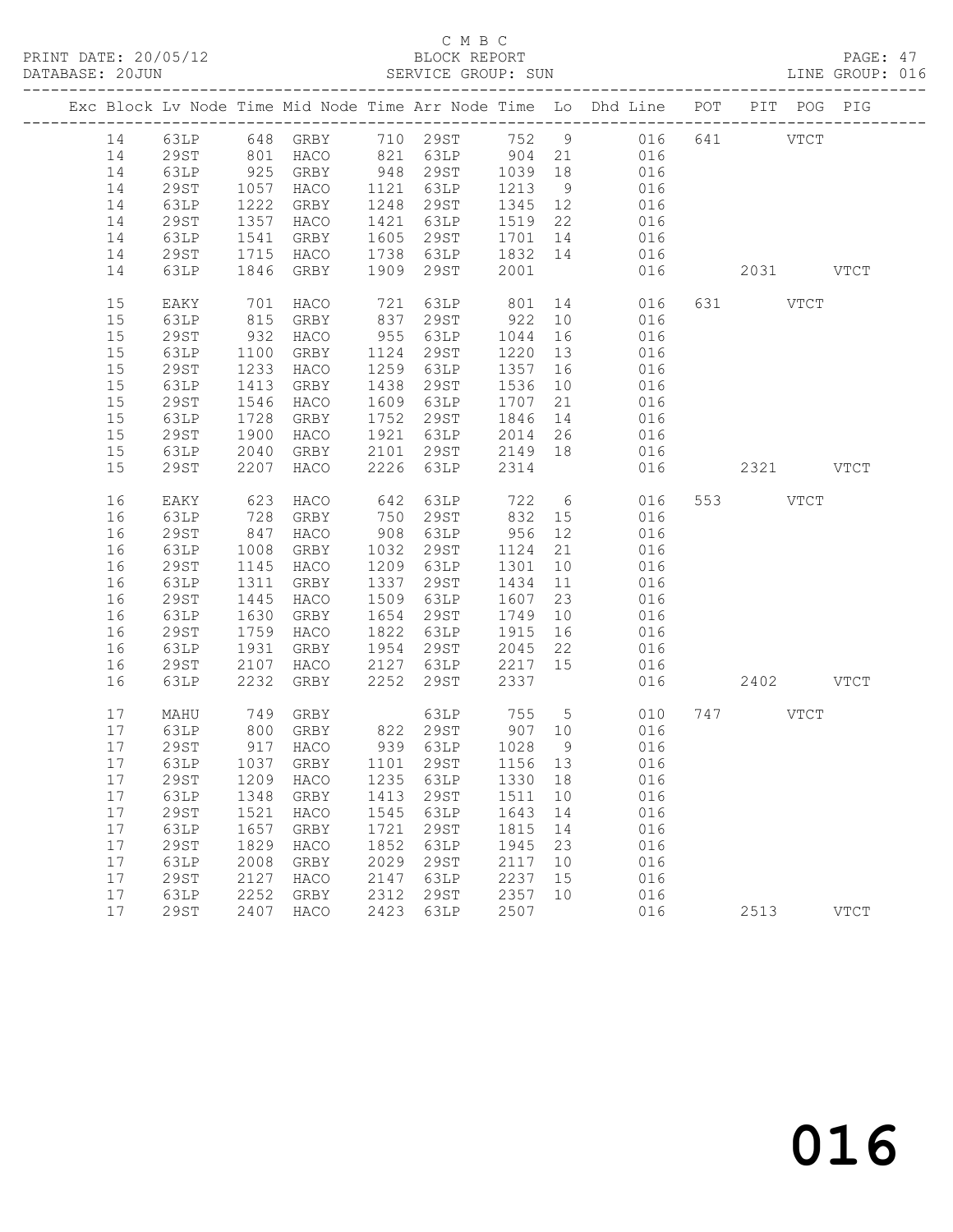# C M B C<br>BLOCK REPORT<br>SERVICE GROUP: SUN

|    |              |                  |                        |      |                |      |                 | Exc Block Lv Node Time Mid Node Time Arr Node Time Lo Dhd Line POT PIT POG PIG                                                                                  |           |          |             |               |  |
|----|--------------|------------------|------------------------|------|----------------|------|-----------------|-----------------------------------------------------------------------------------------------------------------------------------------------------------------|-----------|----------|-------------|---------------|--|
| 18 |              |                  |                        |      |                |      |                 | EAKY 814 HACO 837 63LP 924 16 016 744 VTCT                                                                                                                      |           |          |             |               |  |
| 18 |              |                  |                        |      |                |      |                 |                                                                                                                                                                 |           |          |             |               |  |
| 18 | 63LP<br>29ST |                  |                        |      |                |      |                 |                                                                                                                                                                 |           |          |             |               |  |
| 18 | 63LP         | <sup>1</sup> 235 |                        |      |                |      |                 | 940 GRBY 1003 29ST 1054 15 016<br>1109 HACO 1133 63LP 1225 10 016<br>1235 GRBY 1301 29ST 1358 11 016                                                            |           |          |             |               |  |
| 18 | 29ST         | 1409             | HACO                   |      | 1433 63LP 1531 |      |                 | 22 016                                                                                                                                                          |           |          |             |               |  |
| 18 | 63LP         |                  | GRBY                   |      | 1617 29ST      |      |                 |                                                                                                                                                                 |           |          |             |               |  |
| 18 | 29ST         |                  | 1553 GRBY<br>1729 HACO |      |                |      |                 |                                                                                                                                                                 |           |          |             |               |  |
| 18 | 63LP         | 1901             | GRBY                   |      |                |      |                 | 1617 29ST 1713 16 016<br>1752 63LP 1846 15 016<br>1924 29ST 2016 11 016                                                                                         |           |          |             |               |  |
| 18 | 29ST         | 2027             | HACO                   |      |                |      |                 | 2048 63LP 2138 14 016                                                                                                                                           |           |          |             |               |  |
| 18 | 63LP         | 2152             |                        |      |                |      |                 | GRBY 2213 29ST 2300 7 016                                                                                                                                       |           |          |             |               |  |
| 18 | 29ST         | 2307             | HACO                   |      | 2325 63LP      | 2409 |                 | 016                                                                                                                                                             | 2416 VTCT |          |             |               |  |
| 19 | MAHU         |                  | 814 GRBY               |      |                |      |                 | 63LP 820 7 010                                                                                                                                                  |           | 812 VTCT |             |               |  |
| 19 | 63LP         | 827              |                        |      |                |      |                 | GRBY 850 29ST 939 8 016                                                                                                                                         |           |          |             |               |  |
| 19 | 29ST         | 947              | HACO                   |      |                |      |                 |                                                                                                                                                                 |           |          |             |               |  |
| 19 | 63LP         | 1112             | GRBY                   |      |                |      |                 | 1010 63LP 1059 13 016<br>1136 29ST 1232 13 016                                                                                                                  |           |          |             |               |  |
| 19 | 29ST         | 1245             | HACO                   |      | 1311 63LP      |      |                 | 1409 16 016                                                                                                                                                     |           |          |             |               |  |
| 19 | 63LP         | 1425             | GRBY                   |      |                |      |                 |                                                                                                                                                                 |           |          |             |               |  |
| 19 | 29ST         |                  |                        |      |                |      |                 |                                                                                                                                                                 |           |          |             |               |  |
| 19 | 63LP         |                  | 1558 HACO<br>1743 GRBY |      |                |      |                 | $\begin{array}{cccc} 1450 & 295 \texttt{T} & 1548 & 10 & 016 \\ 1621 & 63 \texttt{LP} & 1719 & 24 & 016 \\ 1807 & 295 \texttt{T} & 1901 & 14 & 016 \end{array}$ |           |          |             |               |  |
| 19 | 29ST         | 1915             | HACO                   |      | 1936 63LP 2029 |      |                 | 016 2036 VTCT                                                                                                                                                   |           |          |             |               |  |
| 20 | MAHU         |                  |                        |      |                |      |                 | GRBY 63LP 901 9 010 853 VTCT<br>GRBY 933 29ST 1024 20 016                                                                                                       |           |          |             |               |  |
| 20 | 63LP         | 855<br>910       |                        |      |                |      |                 |                                                                                                                                                                 |           |          |             |               |  |
| 20 | 29ST         | 1044             | HACO                   |      | 1108 63LP      |      |                 | $1200$ $10$ $016$                                                                                                                                               |           |          |             |               |  |
| 20 | 63LP         | 1210             | GRBY                   |      | 1236 29ST      |      |                 | 1333 12 016                                                                                                                                                     |           |          |             |               |  |
| 20 | 29ST         | 1345             | HACO                   |      | 1409 63LP      | 1507 |                 |                                                                                                                                                                 |           |          |             |               |  |
| 20 | 63LP         |                  | 1528 GRBY              |      |                |      |                 |                                                                                                                                                                 |           |          |             |               |  |
| 20 | 29ST         | 1701             | HACO                   |      |                |      |                 | $\begin{tabular}{llll} 21 & & 016 \\ 13 & & 016 \\ & & 016 \\ & & 016 \end{tabular} \hspace{1.5cm} \text{1825} \hspace{1.5cm} \text{VTCT}$                      |           |          |             |               |  |
| 21 | <b>29ST</b>  | 1031             | HACO                   |      | 1055 63LP      |      |                 |                                                                                                                                                                 |           | 955 VTCT |             |               |  |
| 21 | 63LP         | 1157             | GRBY                   |      | 1223 29ST      |      |                 | 1147 10 016<br>1320 13 016                                                                                                                                      |           |          |             |               |  |
| 21 | 29ST         | 1333             | HACO                   |      | 1357 63LP      | 1455 |                 | 20 016                                                                                                                                                          |           |          |             |               |  |
| 21 | 63LP         | 1515             | GRBY                   |      | 1540 29ST      |      |                 | 1635 12 016                                                                                                                                                     |           |          |             |               |  |
| 21 | 29ST         | 1647             | HACO                   |      |                |      |                 | 1710 63LP 1805 26 016                                                                                                                                           |           |          |             |               |  |
| 21 | 63LP         |                  |                        |      |                |      |                 |                                                                                                                                                                 |           |          |             |               |  |
| 21 | 29ST         |                  | 1831 GRBY<br>2007 HACO |      |                |      |                 | 1854     29ST          1946     21                  016<br>2028     63LP          2120     12                 016                                               |           |          |             |               |  |
| 21 | 63LP         | 2132             | ${\tt GRBY}$           | 2153 | <b>29ST</b>    | 2240 | $7\phantom{.0}$ | 016                                                                                                                                                             |           |          |             |               |  |
| 21 | <b>29ST</b>  | 2247             | HACO                   | 2306 | 63LP           | 2354 | 18              | 016                                                                                                                                                             |           |          |             |               |  |
| 21 | 63LP         | 2412             | GRBY                   | 2430 | KYEA           | 2523 |                 | 016                                                                                                                                                             |           | 2546     |             | <b>VTCT</b>   |  |
| 22 | 63LP         | 1049             | GRBY                   | 1113 | 29ST           | 1208 | 13              | 016                                                                                                                                                             | 1035      |          | <b>VTCT</b> |               |  |
| 22 | <b>29ST</b>  | 1221             | HACO                   | 1247 | 63LP           | 1342 | 19              | 016                                                                                                                                                             |           |          |             |               |  |
| 22 | 63LP         | 1401             | GRBY                   | 1426 | 29ST           | 1524 | 10              | 016                                                                                                                                                             |           |          |             |               |  |
| 22 | <b>29ST</b>  | 1534             | HACO                   | 1557 | 63LP           | 1655 | 17              | 016                                                                                                                                                             |           |          |             |               |  |
| 22 | 63LP         | 1712             | GRBY                   | 1736 | <b>29ST</b>    | 1830 | 14              | 016                                                                                                                                                             |           |          |             |               |  |
| 22 | <b>29ST</b>  | 1844             | HACO                   | 1907 | 63LP           | 2000 | 24              | 016                                                                                                                                                             |           |          |             |               |  |
| 22 | 63LP         | 2024             | GRBY                   | 2045 | 29ST           | 2133 | 14              | 016                                                                                                                                                             |           |          |             |               |  |
| 22 | 29ST         | 2147             | HACO                   | 2207 | 63LP           | 2257 | 22              | 016                                                                                                                                                             |           |          |             |               |  |
| 22 | 63LP         | 2319             | GRBY                   | 2339 | 29ST           | 2420 | 17              | 016                                                                                                                                                             |           |          |             |               |  |
| 22 | <b>29ST</b>  | 2437             | HACO                   | 2453 | 63LP           | 2537 |                 | 016                                                                                                                                                             |           | 2543     |             | <b>VTCT</b>   |  |
| 23 | 29ST         | 1133             | HACO                   | 1157 | 63LP           | 1249 | 10              | 016                                                                                                                                                             | 1057      | VTCT     |             |               |  |
| 23 | 63LP         | 1259             | GRBY                   | 1325 | <b>29ST</b>    | 1422 | 11              | 016                                                                                                                                                             |           |          |             |               |  |
| 23 | <b>29ST</b>  | 1433             | HACO                   | 1457 | 63LP           | 1555 | 22              | 016                                                                                                                                                             |           |          |             |               |  |
| 23 | 63LP         | 1617             | GRBY                   | 1641 | 29ST           | 1737 |                 | 016                                                                                                                                                             |           | 1807     |             | $_{\rm VTCT}$ |  |
|    |              |                  |                        |      |                |      |                 |                                                                                                                                                                 |           |          |             |               |  |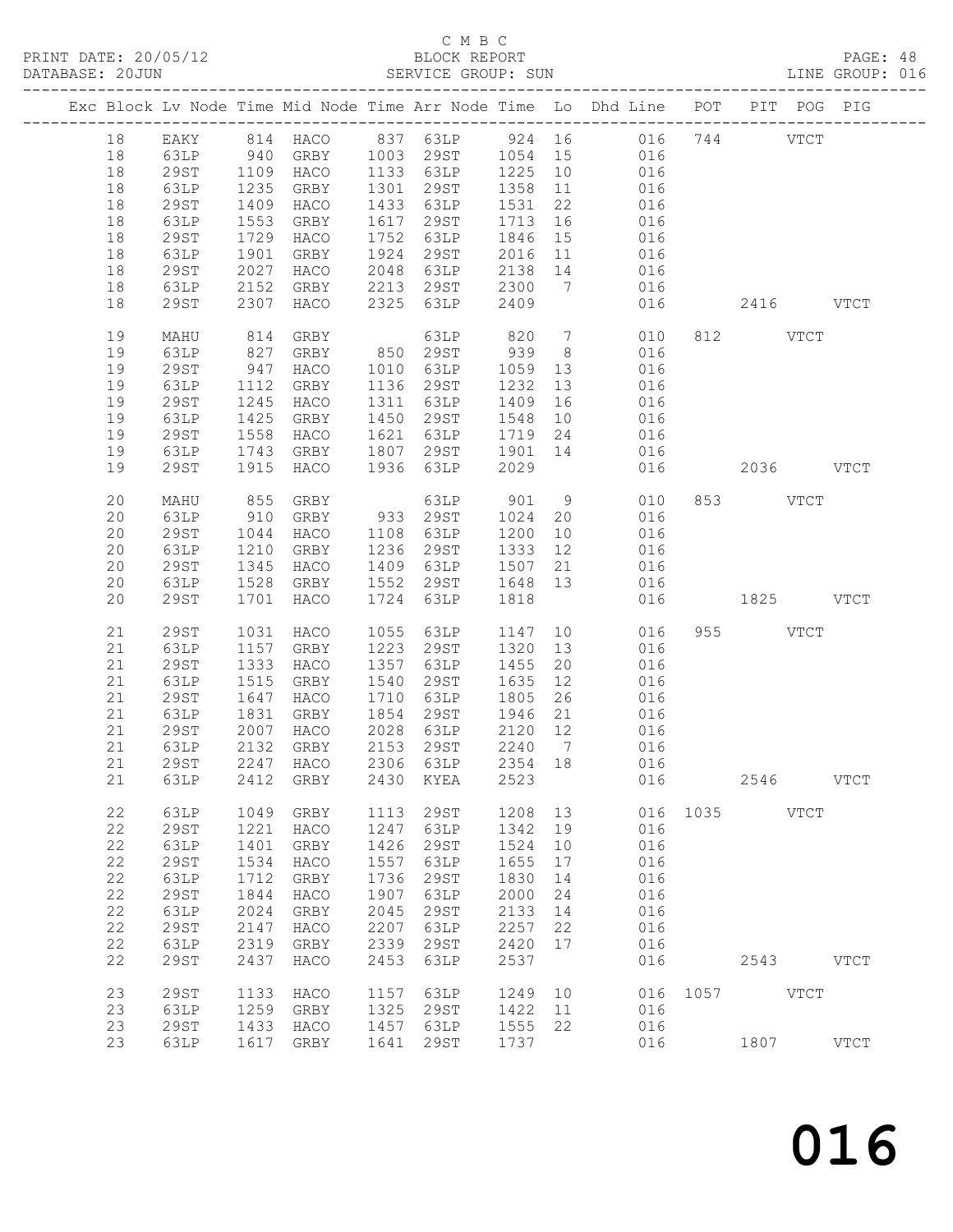PRINT DATE: 20/05/12 BLOCK REPORT<br>DATABASE: 20JUN SERVICE GROUP: SUN

## C M B C<br>BLOCK REPORT

PAGE: 49<br>LINE GROUP: 016

| <u>LIIILILIULI LUUUN</u>                                       |      |      |      |      | DUINTED UNUUL. DUIT |      |     |     |          |      |      | PIND OINCOL . ATU |
|----------------------------------------------------------------|------|------|------|------|---------------------|------|-----|-----|----------|------|------|-------------------|
| Exc Block Ly Node Time Mid Node Time Arr Node Time Lo Dhd Line |      |      |      |      |                     |      |     |     | POT      | PIT  |      | POG PIG           |
| 24                                                             | 63LP | 1124 | GRBY | 1148 | 29ST                | 1244 | 13  |     | 016 1110 |      | VTCT |                   |
| 24                                                             | 29ST | 1257 | HACO | 1323 | 63LP                | 1421 | -16 | 016 |          |      |      |                   |
| 24                                                             | 63LP | 1437 | GRBY | 1502 | 29ST                | 1600 | 10  | 016 |          |      |      |                   |
| 24                                                             | 29ST | 1610 | HACO | 1633 | 63LP                | 1731 |     | 016 |          | 1738 |      | VTCT              |
| 25                                                             | 63LP | 1321 | GRBY | 1347 | 29ST                | 1446 | -11 |     | 016 1307 |      | VTCT |                   |
| 25                                                             | 29ST | 1457 | HACO | 1521 | 63LP                | 1619 |     | 016 |          | 1626 |      | <b>VTCT</b>       |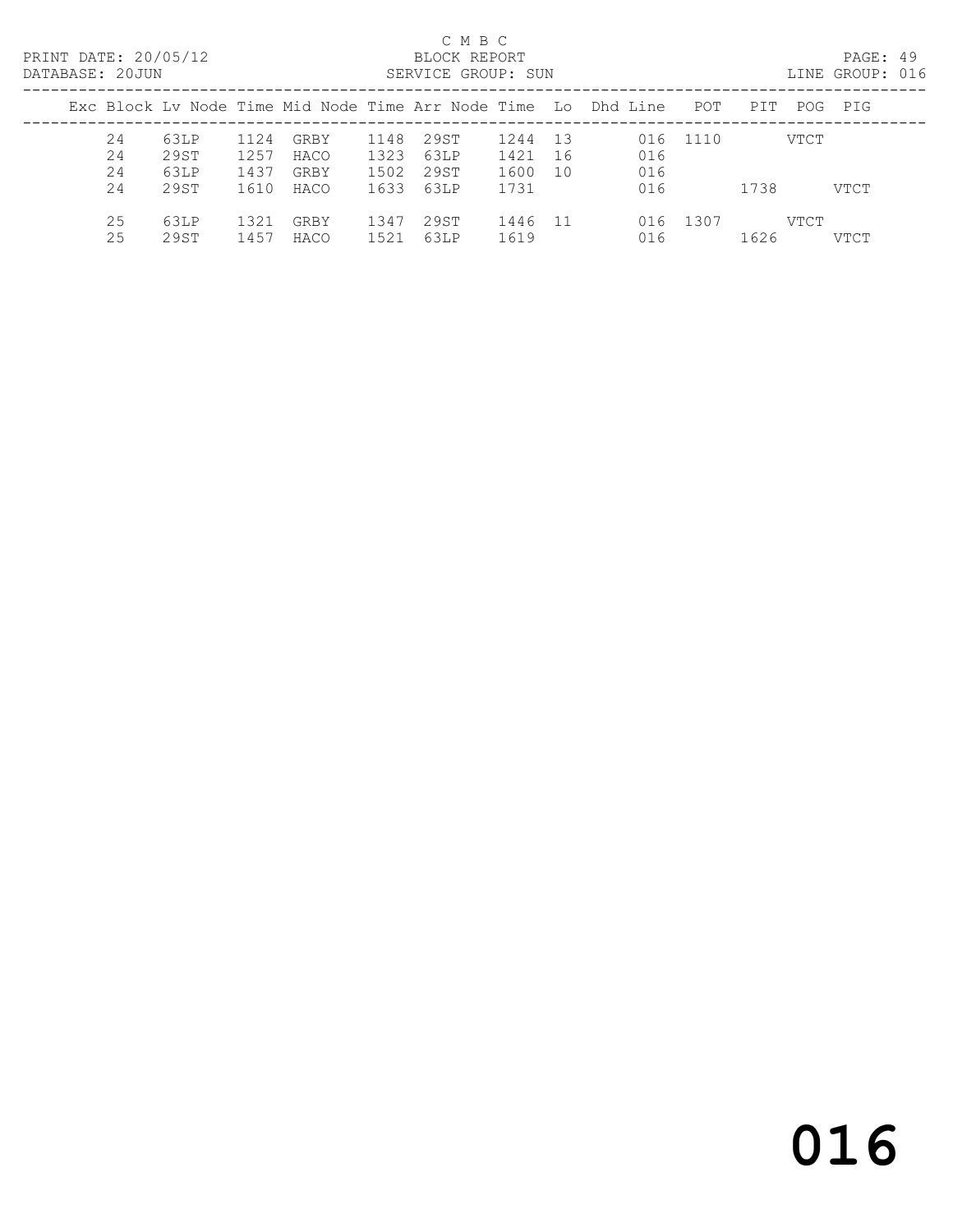| PRINT DATE: 20/05/12<br>DATABASE: 20JUN |                                |              |              | DATABASE: 20JUN SERVICE GROUP: SUN LINE GROUP: 017                                                                       |      | UMBU<br>BLOCK REPORT     |                     |                |                                           |     |          | PAGE: 50    |  |
|-----------------------------------------|--------------------------------|--------------|--------------|--------------------------------------------------------------------------------------------------------------------------|------|--------------------------|---------------------|----------------|-------------------------------------------|-----|----------|-------------|--|
|                                         |                                |              |              |                                                                                                                          |      |                          |                     |                | CBYN CAMBIE ST FS W BROADWAY              |     |          |             |  |
|                                         |                                |              |              | Exc Block Lv Node Time Mid Node Time Arr Node Time Lo Dhd Line POT PIT POG PIG                                           |      |                          |                     |                |                                           |     |          |             |  |
|                                         |                                |              |              | 1 MRST 520 CBYN 543 RORI 548 0 017 512 VTCT<br>1 RORI 548 BYCA 605 MRST 628 12 017<br>1 MRST 640 CBYN 703 RORI 708 0 017 |      |                          |                     |                |                                           |     |          |             |  |
|                                         |                                |              |              |                                                                                                                          |      |                          |                     |                |                                           |     |          |             |  |
|                                         |                                |              |              |                                                                                                                          |      |                          |                     |                |                                           |     |          |             |  |
|                                         | $\mathbf{1}$                   | RORI         |              | 708 BYCA 725 MRST                                                                                                        |      |                          |                     |                | 748 17 017                                |     |          |             |  |
|                                         | $\mathbf{1}$                   | MRST         | 805          | CBYN                                                                                                                     |      | 828 RORI 833             |                     | $\overline{0}$ | 017                                       |     |          |             |  |
|                                         | $\mathbf{1}$                   | RORI         | 833<br>931   | BYCA 850 MRST 914 17 017<br>CBYN 958 RORI 1003 0 017                                                                     |      |                          |                     |                |                                           |     |          |             |  |
|                                         | $\mathbf{1}$                   | MRST         |              |                                                                                                                          |      |                          |                     |                |                                           |     |          |             |  |
|                                         | $\mathbf{1}$                   | RORI         | 1003         | BYCA                                                                                                                     |      | 1020 MRST 1047 13 017    |                     |                |                                           |     |          |             |  |
|                                         | $\mathbf{1}$                   | MRST         | 1100         | CBYN                                                                                                                     |      | 1128 RORI                | 1133                | $\overline{0}$ | 017                                       |     |          |             |  |
|                                         | $\mathbf 1$                    | RORI         | 1133         | BYCA                                                                                                                     |      | 1152 MRST                |                     |                | 1219  21  017<br>1318  0  017             |     |          |             |  |
|                                         | $\mathbf{1}$                   | MRST         | 1240         | CBYN                                                                                                                     |      | 1312 RORI                |                     |                |                                           |     |          |             |  |
|                                         | $\mathbf{1}$                   | RORI         | 1318         | BYCA                                                                                                                     |      | 1339 MRST                | 1409 15             |                | 017                                       |     |          |             |  |
|                                         | $\mathbf{1}$                   | MRST         | 1424         | CBYN                                                                                                                     |      | 1457 RORI                | 1503                |                | 0 0 17                                    |     |          |             |  |
|                                         | $\mathbf 1$                    | RORI         | 1503         | BYCA                                                                                                                     |      | 1524 MRST                |                     |                |                                           |     |          |             |  |
|                                         | $\mathbf{1}$                   | MRST         | 1609         | CBYN                                                                                                                     |      | 1642 RORI                |                     |                | 1741 17 017                               |     |          |             |  |
|                                         | $\mathbf 1$                    | RORI         | 1648<br>1758 | BYCA<br>CBYN                                                                                                             |      | 1709 MRST<br>1827 RORI   | 1833                |                | 0 0 0 1 7                                 |     |          |             |  |
|                                         | $\mathbf{1}$<br>$\mathbf{1}$   | MRST<br>RORI | 1833         | BYCA                                                                                                                     |      | 1853 MRST                |                     |                |                                           |     |          |             |  |
|                                         | 1                              | MRST         | 1930         | CBYN                                                                                                                     |      | 1957 RORI                | 1922<br>2003        |                | 8 017<br>0 017                            |     |          |             |  |
|                                         | $\mathbf{1}$                   | RORI         | 2003         | BYCA                                                                                                                     | 2021 | MRST 2047 15 017         |                     |                |                                           |     |          |             |  |
|                                         | 1                              | MRST         | 2102         | CBYN                                                                                                                     |      | 2128 RORI 2133           |                     |                | 0 0 0 1 7                                 |     |          |             |  |
|                                         | $\mathbf{1}$                   | RORI         |              | 2133 BYCA                                                                                                                |      | 2151 MRST 2214           |                     |                | 017  2219  VTCT                           |     |          |             |  |
|                                         | 2                              | MRST         | 540          | CBYN                                                                                                                     |      | 603 RORI                 | 608                 |                | $0$ 017                                   |     | 532 VTCT |             |  |
|                                         | $\mathbf{2}$                   | RORI         | 608          | BYCA                                                                                                                     |      | 625 MRST                 |                     |                | 648 12 017                                |     |          |             |  |
|                                         | 2                              | MRST         | 700          | CBYN                                                                                                                     |      | 723 RORI                 | 728                 | $\overline{0}$ | 017                                       |     |          |             |  |
|                                         | $\mathbf{2}$                   | RORI         | 728<br>820   | BYCA                                                                                                                     | 745  | MRST                     | 808<br>848          | 12             |                                           | 017 |          |             |  |
|                                         | 2                              | MRST         |              | CBYN                                                                                                                     | 843  | RORI                     |                     |                | $\overline{0}$                            | 017 |          |             |  |
|                                         | 2                              | RORI         | 848          | BYCA                                                                                                                     |      | 905 MRST 930 16          |                     |                | 017                                       |     |          |             |  |
|                                         | 2                              | MRST         | 946          | CBYN                                                                                                                     |      | 1013 RORI 1018           |                     |                | $0 \qquad \qquad 017$                     |     |          |             |  |
|                                         | $\overline{c}$                 | RORI         |              | 1018 BYCA<br>1115 CBYN<br>BYCA                                                                                           |      | 1035 MRST<br>$1143$ RORI | 1102  13<br>1148  0 |                | $\begin{array}{c} 017 \\ 017 \end{array}$ |     |          |             |  |
|                                         | $\overline{c}$<br>$\mathbf{2}$ | MRST         |              | RORI 1148 BYCA 1207 MRST 1234 21 017                                                                                     |      |                          |                     |                |                                           |     |          |             |  |
|                                         | 2                              | MRST         | 1255         | CBYN                                                                                                                     |      | 1327 RORI                | 1333                | $\overline{0}$ |                                           | 017 |          |             |  |
|                                         | $\overline{c}$                 | RORI         | 1333         | BYCA                                                                                                                     | 1354 | MRST                     | 1424                | 15             |                                           | 017 |          |             |  |
|                                         | $\mathbf{2}$                   | MRST         | 1439         | CBYN                                                                                                                     | 1512 | RORI                     | 1518                | $\overline{0}$ |                                           | 017 |          |             |  |
|                                         | $\mathbf{2}$                   | RORI         | 1518         | BYCA                                                                                                                     | 1539 | MRST                     | 1612                | 12             |                                           | 017 |          |             |  |
|                                         | $\mathbf{2}$                   | MRST         | 1624         | CBYN                                                                                                                     | 1657 | RORI                     | 1703                | 0              |                                           | 017 |          |             |  |
|                                         | $\mathbf{2}$                   | RORI         | 1703         | BYCA                                                                                                                     | 1724 | MRST                     | 1756                | 17             |                                           | 017 |          |             |  |
|                                         | $\mathbf{2}$                   | MRST         | 1813         | CBYN                                                                                                                     | 1842 | RORI                     | 1848                | $\circ$        |                                           | 017 |          |             |  |
|                                         | $\mathbf{2}$                   | RORI         | 1848         | BYCA                                                                                                                     | 1908 | MRST                     | 1937                | 8              |                                           | 017 |          |             |  |
|                                         | $\mathbf{2}$                   | MRST         | 1945         | CBYN                                                                                                                     | 2012 | RORI                     | 2018                | 0              |                                           | 017 |          |             |  |
|                                         | $\mathbf{2}$                   | RORI         | 2018         | <b>BYCA</b>                                                                                                              | 2036 | MRST                     | 2102                | 15             |                                           | 017 |          |             |  |
|                                         | $\mathbf{2}$                   | MRST         | 2117         | CBYN                                                                                                                     | 2143 | RORI                     | 2148                | $\circ$        |                                           | 017 |          |             |  |
|                                         | 2                              | RORI         | 2148         | <b>BYCA</b>                                                                                                              | 2206 | MRST                     | 2229                | 9              |                                           | 017 |          |             |  |
|                                         | $\mathbf{2}$                   | MRST         | 2238         | CBYN                                                                                                                     | 2303 | RORI                     | 2308                | 0              |                                           | 017 |          |             |  |
|                                         | 2                              | RORI         | 2308         | BYCA                                                                                                                     | 2326 | MRST                     | 2349                | 17             |                                           | 017 |          |             |  |
|                                         | $\mathbf{2}$                   | MRST         | 2406         | CBYN                                                                                                                     | 2431 | RORI                     | 2436                | $\circ$        |                                           | 017 |          |             |  |
|                                         | $\overline{2}$                 | RORI         |              | 2436 BYCA                                                                                                                | 2454 | MRST                     | 2517                |                |                                           | 017 | 2522     | <b>VTCT</b> |  |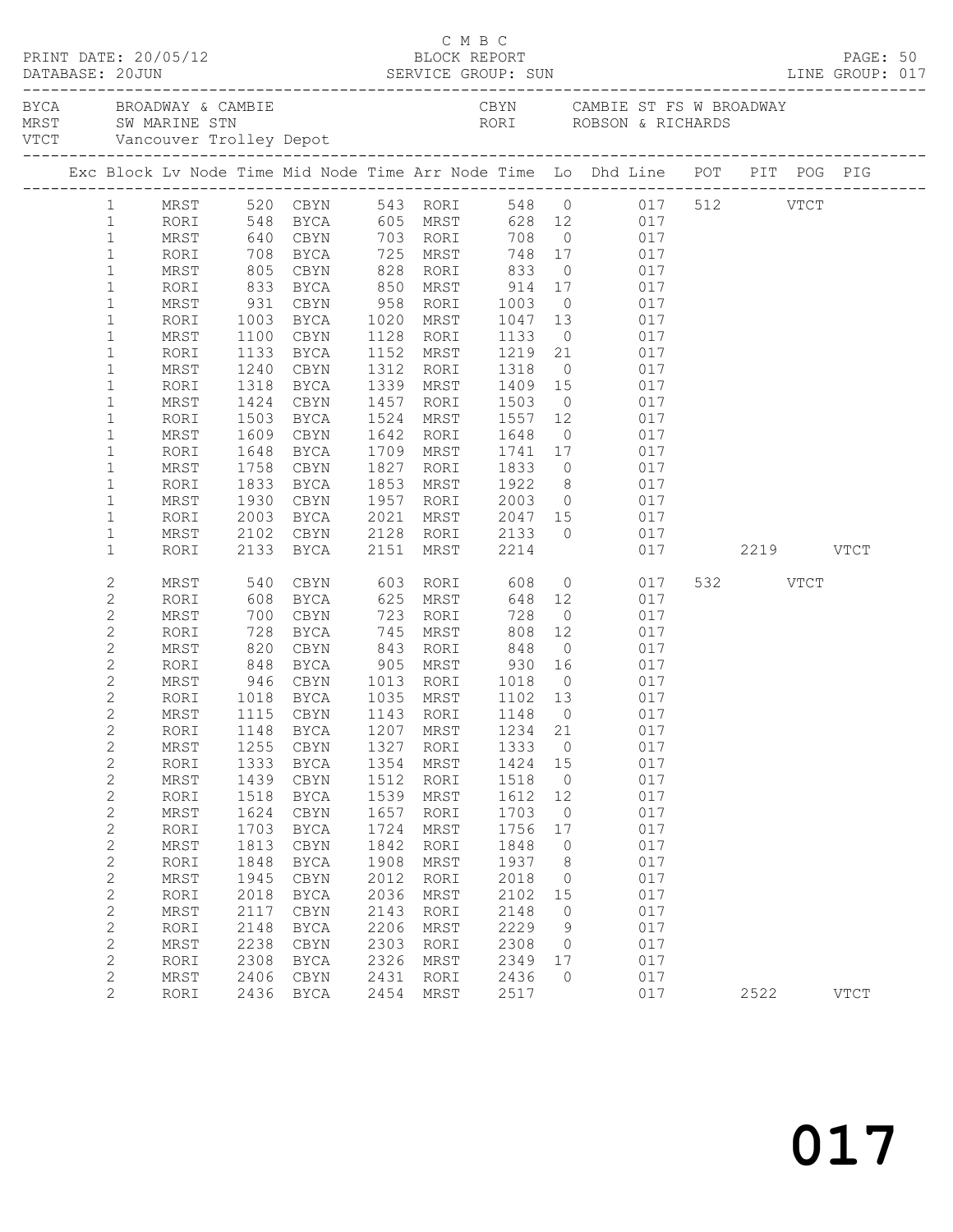# C M B C<br>BLOCK REPORT

PAGE: 51<br>LINE GROUP: 017

|                  |              |              |                            |              |              |              |                      | Exc Block Lv Node Time Mid Node Time Arr Node Time Lo Dhd Line POT |                    | PIT POG PIG |
|------------------|--------------|--------------|----------------------------|--------------|--------------|--------------|----------------------|--------------------------------------------------------------------|--------------------|-------------|
| $\mathfrak{Z}$   | MRST         |              | 600 CBYN                   |              | 623 RORI     | 628 0        |                      | 017                                                                | 552<br><b>VTCT</b> |             |
| $\mathsf 3$      | RORI         | 628          | BYCA                       |              | 645 MRST     | 708 12       |                      | 017                                                                |                    |             |
| $\mathsf S$      | MRST         | 720          | CBYN                       |              | 743 RORI     | 748          | $\overline{0}$       | 017                                                                |                    |             |
| 3                | RORI         | 748          | BYCA                       | 805          | MRST         | 829          | 20                   | 017                                                                |                    |             |
| 3                | MRST         | 849          | CBYN                       | 913          | RORI         | 918          | $\overline{0}$       | 017                                                                |                    |             |
| $\mathsf S$      | RORI         | 918          | BYCA                       | 935          | MRST         | 1000         | 15                   | 017                                                                |                    |             |
| $\mathsf 3$      | MRST         | 1015         | CBYN                       | 1043         | RORI         | 1048         | $\overline{0}$       | 017                                                                |                    |             |
| $\mathsf 3$      | RORI         | 1048         | BYCA                       | 1107         | MRST         | 1134         | 10                   | 017                                                                |                    |             |
| $\mathsf S$      | MRST         | 1144         | CBYN                       | 1213         | RORI         | 1218         | $\overline{0}$       | 017                                                                |                    |             |
| $\mathsf S$      | RORI         | 1218         | BYCA                       | 1237         | MRST         | 1305         | 19                   | 017                                                                |                    |             |
| $\mathsf S$<br>3 | MRST         | 1324         | CBYN                       | 1357         | RORI         | 1403         | $\overline{0}$       | 017                                                                |                    |             |
| 3                | RORI         | 1403         | BYCA                       | 1424         | MRST         | 1454         | 15                   | 017<br>017                                                         |                    |             |
| 3                | MRST<br>RORI | 1509<br>1548 | CBYN<br><b>BYCA</b>        | 1542<br>1609 | RORI<br>MRST | 1548<br>1642 | $\overline{0}$<br>14 | 017                                                                |                    |             |
| $\mathsf S$      | MRST         | 1656         | CBYN                       | 1727         | RORI         | 1733         | $\overline{0}$       | 017                                                                |                    |             |
| $\mathsf 3$      | RORI         | 1733         | BYCA                       | 1754         | MRST         | 1825         | 18                   | 017                                                                |                    |             |
| $\mathsf S$      | MRST         | 1843         | CBYN                       | 1912         | RORI         | 1918         | $\overline{0}$       | 017                                                                |                    |             |
| 3                | RORI         | 1918         | BYCA                       | 1936         | MRST         | 2005         | 11                   | 017                                                                |                    |             |
| 3                | MRST         | 2016         | CBYN                       | 2042         | RORI         | 2048         | $\overline{0}$       | 017                                                                |                    |             |
| 3                | RORI         | 2048         | BYCA                       | 2106         | MRST         | 2132         |                      | 017                                                                | 2137 VTCT          |             |
|                  |              |              |                            |              |              |              |                      |                                                                    |                    |             |
| 4                | MRST         | 620          | CBYN                       | 643          | RORI         | 648          | $\circ$              | 017                                                                | 612 VTCT           |             |
| 4                | RORI         | 648          | BYCA                       | 705          | MRST         | 728          | $\overline{7}$       | 017                                                                |                    |             |
| 4                | MRST         | 735          | CBYN                       | 758          | RORI         | 803          | $\circ$              | 017                                                                |                    |             |
| 4                | RORI         | 803          | BYCA                       | 820          | MRST         | 844          | 18                   | 017                                                                |                    |             |
| 4                | MRST         | 902          | $\tt CBYN$                 | 928          | RORI         | 933          | $\overline{0}$       | 017                                                                |                    |             |
| 4                | RORI         | 933          | BYCA                       | 950          | MRST         | 1016         | 14                   | 017                                                                |                    |             |
| 4                | MRST         | 1030         | CBYN                       | 1058         | RORI         | 1103         | $\overline{0}$       | 017                                                                |                    |             |
| 4                | RORI         | 1103         | BYCA                       | 1122         | MRST         | 1149         | 21                   | 017                                                                |                    |             |
| 4                | MRST         | 1210         | CBYN                       | 1242         | RORI         | 1248         | $\overline{0}$       | 017                                                                |                    |             |
| 4                | RORI         | 1248         | BYCA                       | 1308         | MRST         | 1338         | 16                   | 017                                                                |                    |             |
| 4                | MRST         | 1354         | CBYN                       | 1427         | RORI         | 1433         | $\overline{0}$       | 017                                                                |                    |             |
| 4                | RORI         | 1433         | BYCA                       | 1454         | MRST         | 1524         | 15                   | 017                                                                |                    |             |
| 4                | MRST         | 1539         | CBYN<br><b>BYCA</b>        | 1612         | RORI         | 1618         | $\overline{0}$       | 017                                                                |                    |             |
| 4<br>4           | RORI<br>MRST | 1618<br>1726 | CBYN                       | 1639<br>1757 | MRST<br>RORI | 1712<br>1803 | 14<br>$\overline{0}$ | 017<br>017                                                         |                    |             |
| 4                | RORI         | 1803         | BYCA                       | 1823         | MRST         | 1852         | 8 <sup>8</sup>       | 017                                                                |                    |             |
| 4                | MRST         | 1900         | CBYN                       | 1927         | RORI         | 1933         | $\overline{0}$       | 017                                                                |                    |             |
| 4                | RORI         | 1933         | BYCA                       |              | 1951 MRST    | 2019 13      |                      | 017                                                                |                    |             |
| 4                | MRST         |              | 2032 CBYN 2058 RORI 2103 0 |              |              |              |                      | 017                                                                |                    |             |
| 4                | RORI         | 2103         | <b>BYCA</b>                | 2121         | MRST         | 2144         | 13                   | 017                                                                |                    |             |
| 4                | MRST         | 2157         | CBYN                       | 2223         | RORI         | 2228         | 0                    | 017                                                                |                    |             |
| 4                | RORI         | 2228         | <b>BYCA</b>                | 2246         | MRST         | 2309         | 9                    | 017                                                                |                    |             |
| 4                | MRST         | 2318         | CBYN                       | 2343         | RORI         | 2348         | 0                    | 017                                                                |                    |             |
| 4                | RORI         | 2348         | <b>BYCA</b>                | 2406         | MRST         | 2429         | 7                    | 017                                                                |                    |             |
| 4                | MRST         | 2436         | CBYN                       | 2501         | RORI         | 2506         | 0                    | 017                                                                |                    |             |
| 4                | RORI         | 2506         | <b>BYCA</b>                | 2524         | <b>MRST</b>  | 2547         |                      | 017                                                                | 2552               | <b>VTCT</b> |
|                  |              |              |                            |              |              |              |                      |                                                                    |                    |             |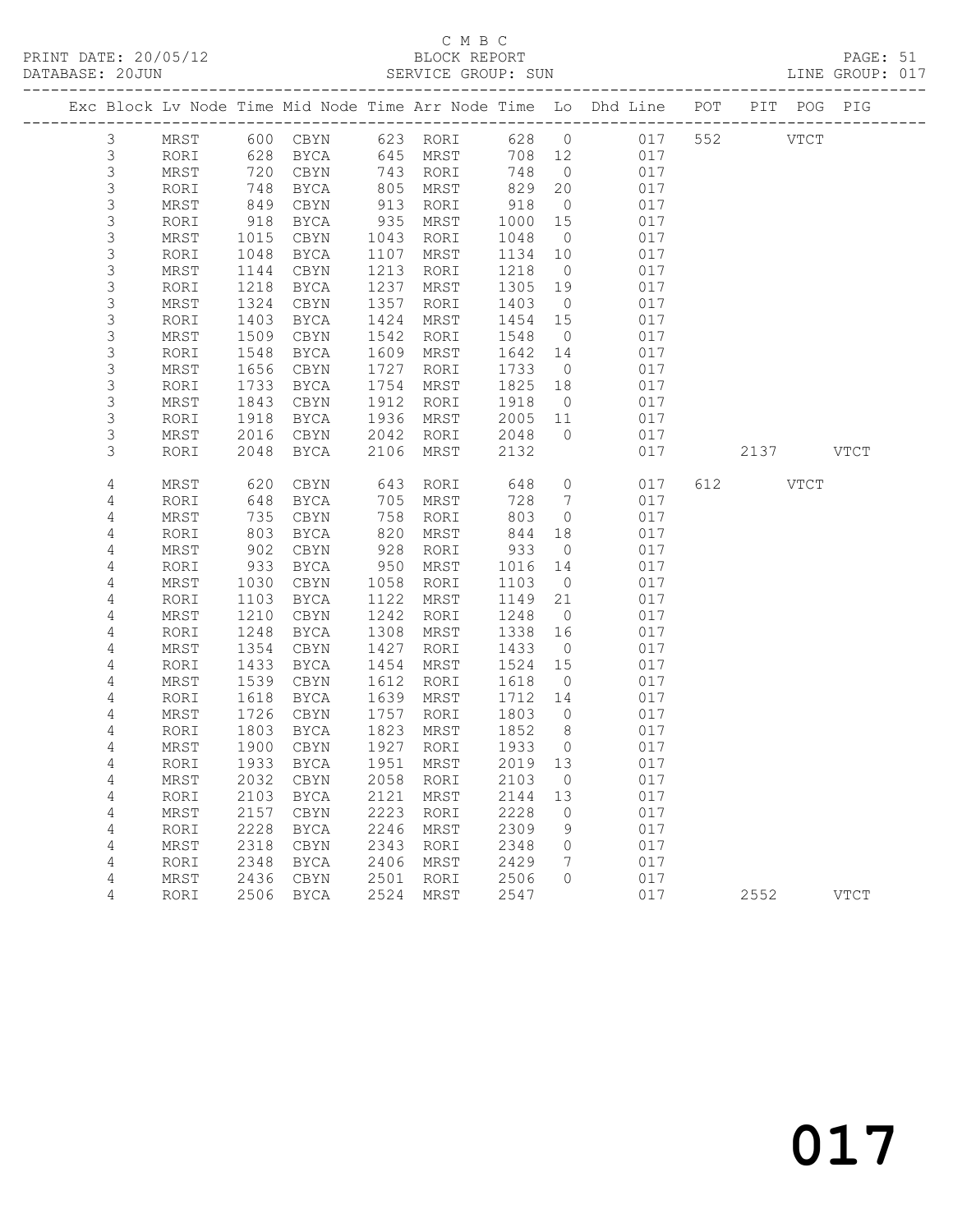# C M B C<br>BLOCK REPORT<br>SERVICE GROUP: SUN

| DATABASE: 20JUN |                 |              |               |              |              | SERVICE GROUP: SUN     |                 |                      | LINE GROUP: 017                                                                |               |           |             |  |
|-----------------|-----------------|--------------|---------------|--------------|--------------|------------------------|-----------------|----------------------|--------------------------------------------------------------------------------|---------------|-----------|-------------|--|
|                 |                 |              |               |              |              |                        |                 |                      | Exc Block Lv Node Time Mid Node Time Arr Node Time Lo Dhd Line POT PIT POG PIG |               |           |             |  |
|                 | 5               |              |               |              |              |                        |                 |                      | MRST 750 CBYN 813 RORI 818 0 017 742 VTCT                                      |               |           |             |  |
|                 | 5               | RORI         | 818           |              |              | BYCA 835 MRST 859 18   |                 |                      | 017                                                                            |               |           |             |  |
|                 | 5               | MRST         | 917           | CBYN         |              | 943 RORI               | 948             | $\overline{0}$       | 017                                                                            |               |           |             |  |
|                 | $\mathsf S$     | RORI         | 948           | BYCA         |              | 1005 MRST              | 1031            | 14                   | 017                                                                            |               |           |             |  |
|                 | 5               | MRST         | 1045          | CBYN         |              | 1113 RORI              | 1118            | $\overline{0}$       | 017                                                                            |               |           |             |  |
|                 | 5               | RORI         | 1118          | BYCA         |              | 1137 MRST              | 1204            | 21                   | 017                                                                            |               |           |             |  |
|                 | 5               | MRST         | 1225          | CBYN         | 1257         | RORI                   | 1303            | $\overline{0}$       | 017                                                                            |               |           |             |  |
|                 | 5               | RORI         | 1303          | BYCA         | 1324         | MRST                   | 1354 15         |                      | 017                                                                            |               |           |             |  |
|                 | 5               | MRST         | 1409          | CBYN         | 1442         | RORI                   | 1448            | $\overline{0}$       | 017                                                                            |               |           |             |  |
|                 | 5               | RORI         | 1448          | BYCA         | 1509         | MRST                   | 1539 15         |                      | 017                                                                            |               |           |             |  |
|                 | 5               | MRST         | 1554          | CBYN         | 1627         | RORI                   | 1633            | $\overline{0}$       | 017                                                                            |               |           |             |  |
|                 | 5               | RORI         | 1633          | BYCA         | 1654         | MRST                   | 1726 15         |                      | 017                                                                            |               |           |             |  |
|                 | 5               | MRST         | 1741          | CBYN         | 1812         | RORI                   | 1818            | $\overline{0}$       | 017                                                                            |               |           |             |  |
|                 | 5               | RORI         | 1818          | BYCA         | 1838         | MRST                   | 1907            | 8 <sup>8</sup>       | 017                                                                            |               |           |             |  |
|                 | 5               | MRST         | 1915          | CBYN         | 1942         | RORI                   | 1948            | $\overline{0}$       | 017                                                                            |               |           |             |  |
|                 | 5               | RORI         | 1948          | BYCA         | 2006         | MRST                   | 2034            | 13                   | 017                                                                            |               |           |             |  |
|                 | 5               | MRST         | 2047          | CBYN         | 2113         | RORI                   | 2118            | $\overline{0}$       | 017                                                                            |               |           |             |  |
|                 | 5               | RORI         | 2118          | BYCA         | 2136         | MRST                   | 2159            | 18                   | 017                                                                            |               |           |             |  |
|                 | 5               | MRST         | 2217          | CBYN         | 2243         | RORI                   | 2248<br>2329    | $\overline{0}$       | 017                                                                            |               |           |             |  |
|                 | 5               | RORI         | 2248          | BYCA         | 2306         | MRST                   |                 | 9                    | 017                                                                            |               |           |             |  |
|                 | 5               | MRST         | 2338          | CBYN         | 2403         | RORI                   | 2408            | $\overline{0}$       | 017                                                                            |               |           |             |  |
|                 | 5<br>5          | RORI         | 2408<br>2508  | BYCA         | 2426<br>2533 | MRST                   | 2449<br>2538    | 19<br>$\overline{0}$ | 017<br>017                                                                     |               |           |             |  |
|                 | 5               | MRST<br>RORI | 2538          | CBYN<br>BYCA | 2556         | RORI<br>MRST           | 2619            |                      | 017                                                                            |               | 2624 VTCT |             |  |
|                 |                 |              |               |              |              |                        |                 |                      |                                                                                |               |           |             |  |
|                 | 6               | MRST         | 834           | CBYN         | 858          | RORI                   | 903             | $\overline{0}$       | 017                                                                            |               | 826 VTCT  |             |  |
|                 | 6               | RORI         | 903           | BYCA         | 920          | MRST                   | 945 15          |                      | 017                                                                            |               |           |             |  |
|                 | 6               | MRST         | 1000          | CBYN         | 1028         | RORI                   | 1033            | $\overline{0}$       | 017                                                                            |               |           |             |  |
|                 | 6               | RORI         | 1033          | BYCA         |              | 1052 MRST              | 1119            | 10                   | 017                                                                            |               |           |             |  |
|                 | 6               | MRST         | 1129          | CBYN         | 1158         | RORI                   | 1203            | $\overline{0}$       | 017                                                                            |               |           |             |  |
|                 | 6               | RORI         | 1203          | BYCA         | 1222         | MRST                   | 1250            | 20                   | 017                                                                            |               |           |             |  |
|                 | 6               | MRST         | 1310          | CBYN         | 1342         | RORI                   | 1348            | $\overline{0}$       | 017                                                                            |               |           |             |  |
|                 | 6               | RORI         | 1348          | BYCA         | 1409         | MRST                   | 1439            | 15                   | 017                                                                            |               |           |             |  |
|                 | 6               | MRST         | 1454          | CBYN         | 1527         | RORI                   | 1533            | $\overline{0}$       | 017                                                                            |               |           |             |  |
|                 | 6               | RORI         | 1533          | BYCA         | 1554         | MRST                   | 1627            | 12                   | 017                                                                            |               |           |             |  |
|                 | 6               | MRST         | 1639          | CBYN         | 1712         | RORI                   | 1718            | $\overline{0}$       | 017                                                                            |               |           |             |  |
|                 | 6               | RORI         |               | BYCA         |              | 1739 MRST<br>1857 RORI | 1811 17         |                      | 017                                                                            |               |           |             |  |
|                 | 6               | MRST         | $1/1$<br>1828 | CBYN         |              |                        | 1903            | $\overline{0}$       | 017                                                                            |               |           |             |  |
|                 | 6               |              |               |              |              |                        |                 |                      | RORI 1903 BYCA 1921 MRST 1950 11 017                                           |               |           |             |  |
|                 | 6               | MRST         | 2001          | CBYN         | 2027         | RORI                   | 2033            | $\overline{0}$       | 017                                                                            |               |           |             |  |
|                 | 6               | RORI         | 2033<br>2137  | BYCA         | 2051<br>2203 | MRST                   | 2117 20<br>2208 | $\overline{0}$       | 017<br>017                                                                     |               |           |             |  |
|                 | 6<br>6          | MRST<br>RORI | 2208          | CBYN<br>BYCA | 2226         | RORI<br>MRST           | 2249            | 9                    | 017                                                                            |               |           |             |  |
|                 | 6               | MRST         | 2258          | CBYN         | 2323         | RORI                   | 2328            | $\overline{0}$       | 017                                                                            |               |           |             |  |
|                 | 6               | RORI         | 2328          | BYCA         | 2346         | MRST                   | 2409            |                      | 017                                                                            |               | 2414 VTCT |             |  |
|                 |                 |              |               |              |              |                        |                 |                      |                                                                                |               |           |             |  |
|                 | 7               | MRST         | 1155          | CBYN         | 1227         | RORI                   | 1233            | $\overline{0}$       |                                                                                | 017 1147 VTCT |           |             |  |
|                 | 7               | RORI         | 1233          | BYCA         | 1253         | MRST                   | 1323            | 16                   | 017                                                                            |               |           |             |  |
|                 | 7               | MRST         | 1339          | CBYN         | 1412         | RORI                   | 1418            | $\overline{0}$       | 017                                                                            |               |           |             |  |
|                 | $\overline{7}$  | RORI         | 1418          | BYCA         | 1439         | MRST                   | 1509            | 15                   | 017                                                                            |               |           |             |  |
|                 | 7               | $\tt MRST$   | 1524          | CBYN         | 1557         | RORI                   | 1603            | $\overline{0}$       | 017                                                                            |               |           |             |  |
|                 | 7               | RORI         | 1603          | BYCA         | 1624         | MRST                   | 1657            | 14                   | 017                                                                            |               |           |             |  |
|                 | 7               | MRST         | 1711          | CBYN         |              | 1742 RORI              | 1748            | $\overline{0}$       | 017                                                                            |               |           |             |  |
|                 | $7\phantom{.0}$ | RORI         |               | 1748 BYCA    |              | 1809 MRST              | 1840            |                      | 017                                                                            |               | 1847      | <b>VTCT</b> |  |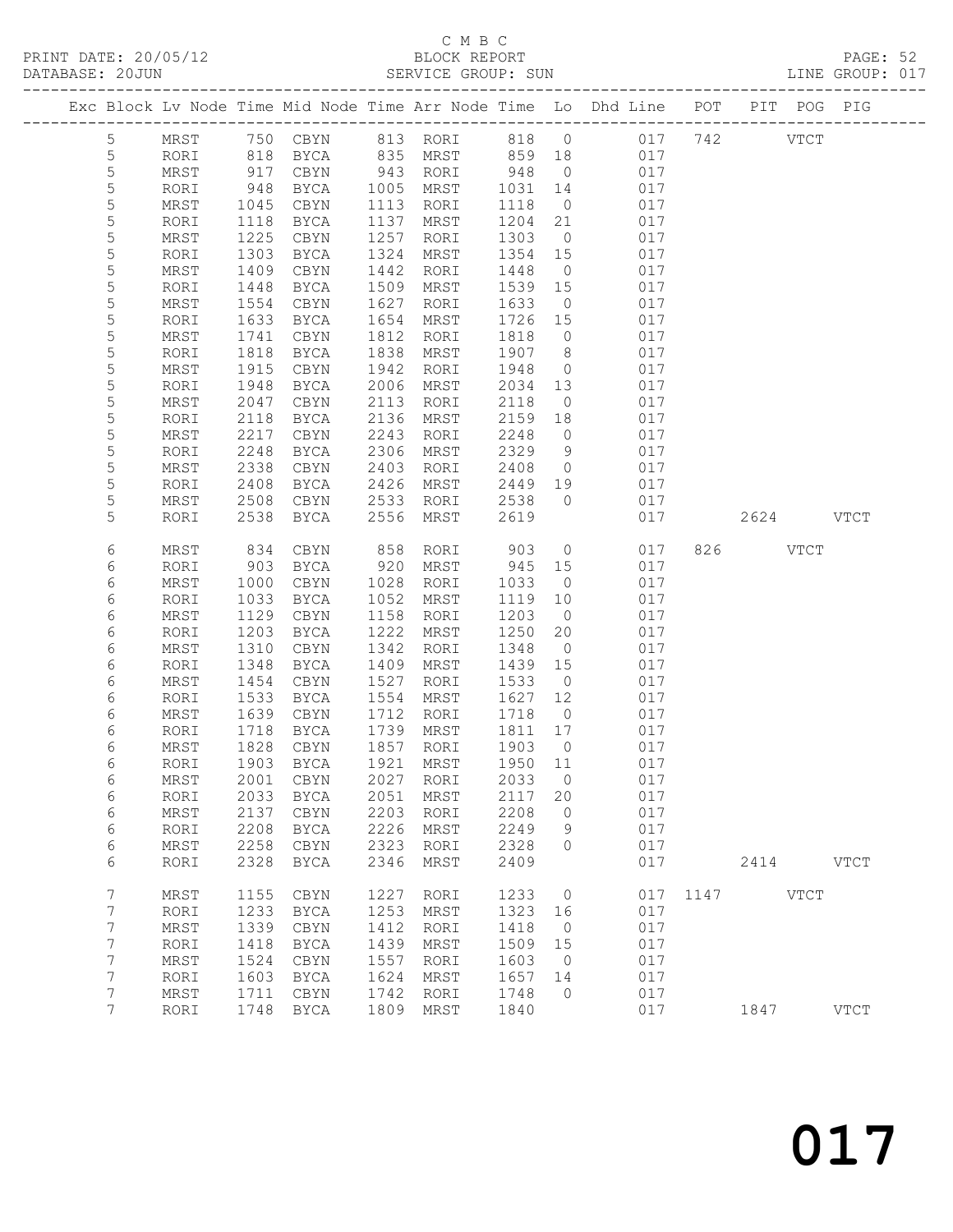|                                                                                                                                                                                                                                              | CLOV CLOVERLEAF<br>GR41 GRANVILLE & 41 AV<br>JOKY JOYCE & KINGSWAY<br>KYJO KINGSWAY & JOYCE<br>OA41 OAK & 41 AV<br>PNGR PENDER & GRANVILLE    |                                                                                                 |                                                                                                                                                                                                                  |                                                                                                         |                                                                                                                              |                                                                                                         |                                                                                                                             | CMHA CAMBIE & HASTINGS<br>HRPN HOMER & PENDER<br>PNHM PENDER & HAMILTON                                                                                                                                                                                                                                                                              |     |                                        |  |
|----------------------------------------------------------------------------------------------------------------------------------------------------------------------------------------------------------------------------------------------|-----------------------------------------------------------------------------------------------------------------------------------------------|-------------------------------------------------------------------------------------------------|------------------------------------------------------------------------------------------------------------------------------------------------------------------------------------------------------------------|---------------------------------------------------------------------------------------------------------|------------------------------------------------------------------------------------------------------------------------------|---------------------------------------------------------------------------------------------------------|-----------------------------------------------------------------------------------------------------------------------------|------------------------------------------------------------------------------------------------------------------------------------------------------------------------------------------------------------------------------------------------------------------------------------------------------------------------------------------------------|-----|----------------------------------------|--|
|                                                                                                                                                                                                                                              | Exc Block Lv Node Time Mid Node Time Arr Node Time Lo Dhd Line POT PIT POG PIG                                                                |                                                                                                 |                                                                                                                                                                                                                  |                                                                                                         |                                                                                                                              |                                                                                                         |                                                                                                                             |                                                                                                                                                                                                                                                                                                                                                      |     |                                        |  |
| $\mathbf{1}$<br>$\mathbf{1}$<br>$\mathbf{1}$<br>$\mathbf{1}$<br>$\mathbf{1}$<br>$\mathbf{1}$<br>$\mathbf{1}$<br>$\mathbf{1}$<br>$\mathbf{1}$<br>$\mathbf{1}$<br>$\mathbf{1}$<br>$\mathbf{1}$<br>$\mathbf{1}$<br>$\mathbf{1}$                 | 1 KYJO 454<br>PNBU<br>STLP<br>MTST<br>STLP<br>MTST<br>STLP<br>MTST<br>STLP<br>MTST<br>STLP                                                    | 934<br>1035<br>1547<br>1812<br>1924                                                             | MTST 506 KYBY 529 PNBU<br>548 KYBY 602 MTST<br>KYBY 958 MTST 1028<br>KYBY<br>1146 KYBY<br>1308 KYBY<br>1424 KYBY<br>1547 KYBY      1622   STLP      1651      5<br>1656   KYBY       1732   MTST      1803     9 |                                                                                                         | 1110 STLP<br>1458 MTST                                                                                                       | 1346 STLP 1419                                                                                          |                                                                                                                             | MTST 501 5 019 429 VTCT<br>543 5 019<br>624 5 019<br>MTST 629 KYBY 654 STLP 717 16 019<br>STLP 733 KYBY 755 MTST 819 11 019<br>MTST 830 KYBY 855 STLP 919 15 019<br>7 019<br>1110 STLP 1140 6 019<br>1215 MTST 1253 15 019<br>$5$ 019<br>1536 11 019<br>$1651$ 5 019<br>1803 9 019<br>019<br>KYBY 1846 STLP 1910 14 019<br>KYBY 1957 MTST 2028 5 019 |     |                                        |  |
| $\mathbf{1}$<br>2<br>$\mathbf{2}$<br>2<br>$\overline{2}$<br>$\mathbf{2}$<br>$\mathbf{2}$<br>$\mathbf{2}$<br>$\overline{2}$<br>$\overline{2}$<br>$\mathbf{2}$<br>$\mathbf{2}$<br>$\mathbf{2}$<br>$\sqrt{2}$<br>$\mathbf{2}$<br>$\overline{2}$ | MTST<br>KYJO<br>MTST<br>PNBU<br>MTST<br>STLP<br>MTST<br>STLP<br>MTST<br>STLP<br>STLP<br>MTST<br>$\texttt{STLP}$<br>MTST<br>STLP               | 2033<br>512<br>606<br>647<br>947<br>1436<br>1559<br>1709<br>1824<br>1927                        | 524 KYBY 547 PNBU<br>KYBY 620 MTST<br>KYBY<br>746 KYBY<br>KYBY<br>1047 KYBY<br>1158 KYBY<br>KYBY<br>KYBY<br>KYBY<br>KYBY                                                                                         | 1745<br>1858                                                                                            | JOKY<br>MTST<br>712 STLP<br>808 MTST<br>1511 MTST<br>1634 STLP<br>MTST<br>STLP<br>PNGR                                       | 2046<br>519<br>735<br>832<br>1549<br>1703<br>1816<br>1922<br>1942                                       | 11<br>10<br>6<br>8<br>5                                                                                                     | 5 019<br>601 5 019<br>642 5 019<br>019<br>12<br>019<br>844 KYBY 910 STLP 935 12 019<br>1011 MTST 1041 6 019<br>1152 6 019<br>1305 15 019<br>MTST 1320 KYBY 1358 STLP 1431 5 019<br>019<br>019<br>019<br>019<br>019                                                                                                                                   |     | 019 2108 VTCT<br>447 VTCT<br>2010 VTCT |  |
| 3<br>3<br>3<br>3<br>3<br>3<br>3<br>3<br>$\mathsf 3$<br>3<br>3<br>3<br>3<br>3                                                                                                                                                                 | KYBY<br>MTST<br>$\texttt{STLP}$<br>MTST<br>$\texttt{STLP}$<br>MTST<br>STLP<br>$\mathtt{MTST}$<br>STLP<br>MTST<br>STLP<br>MTST<br>STLP<br>MTST | 600<br>658<br>749<br>845<br>951<br>1056<br>1210<br>1323<br>1444<br>1600<br>1723<br>1836<br>1951 | 533 KYJO<br>KYBY<br>KYBY<br>KYBY<br>KYBY<br>KYBY<br>KYBY<br>KYBY<br>KYBY<br>KYBY<br>KYBY<br>KYBY<br>KYBY<br>KYBY                                                                                                 | 548<br>624<br>720<br>814<br>909<br>1022<br>1123<br>1245<br>1355<br>1522<br>1636<br>1758<br>1909<br>2022 | MTST<br>STLP<br>MTST<br>STLP<br>MTST<br>${\tt STLP}$<br>MTST<br>${\tt STLP}$<br>MTST<br>STLP<br>MTST<br>STLP<br>MTST<br>STLP | 555<br>644<br>743<br>838<br>935<br>1050<br>1157<br>1315<br>1434<br>1555<br>1712<br>1825<br>1940<br>2046 | 5<br>14<br>6<br>$\overline{7}$<br>16<br>$6\overline{6}$<br>13<br>8 <sup>8</sup><br>10<br>$5^{\circ}$<br>11<br>11<br>11<br>5 | 019<br>019<br>019<br>019<br>019<br>019<br>019<br>019<br>019<br>019<br>019<br>019<br>019<br>019                                                                                                                                                                                                                                                       | 508 | VTCT                                   |  |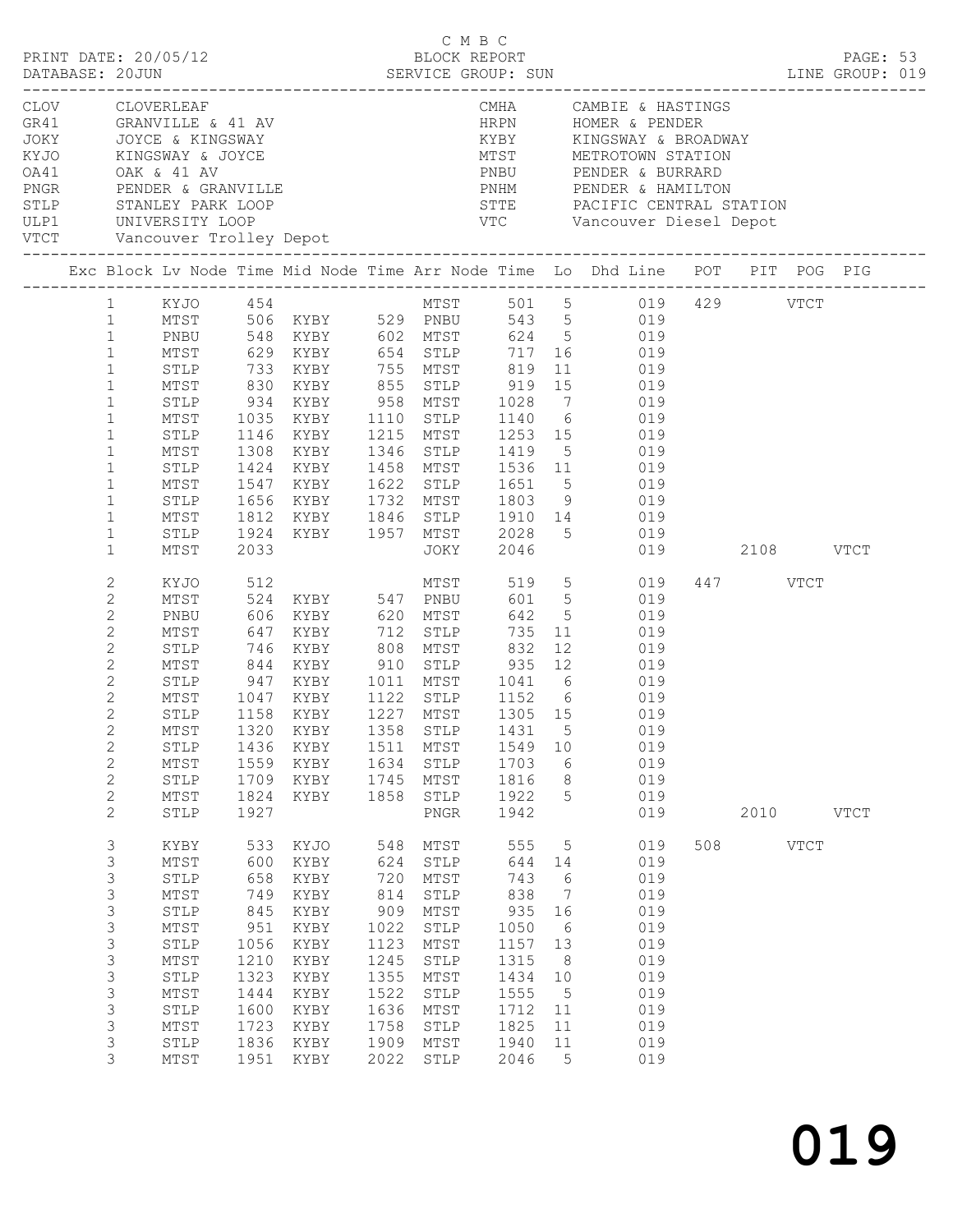PRINT DATE: 20/05/12 BLOCK REPORT BLOCK PRINT PAGE: 54 DATABASE: 20JUN

## C M B C<br>BLOCK REPORT

| LINE GROUP: 019 |
|-----------------|
| POG PIG         |
| VTCT            |
|                 |
|                 |
|                 |
|                 |
|                 |

| 4              | MTST            | 734  | KYBY         | 759  | STLP         | 822  | 11                  | 019 |     |      |               |               |  |
|----------------|-----------------|------|--------------|------|--------------|------|---------------------|-----|-----|------|---------------|---------------|--|
| $\sqrt{4}$     | STLP            | 833  | KYBY         | 857  | MTST         | 922  | 6                   | 019 |     |      |               |               |  |
| $\sqrt{4}$     | $MTST$          | 928  | KYBY         | 958  | STLP         | 1023 | 9                   | 019 |     |      |               |               |  |
| $\overline{4}$ | STLP            | 1032 | KYBY         | 1059 | MTST         | 1130 | $17\,$              | 019 |     |      |               |               |  |
| $\sqrt{4}$     | $\mathtt{MTST}$ | 1147 | KYBY         | 1222 | STLP         | 1251 | $7\phantom{.0}$     | 019 |     |      |               |               |  |
| $\sqrt{4}$     | ${\tt STLP}$    | 1258 | KYBY         | 1330 | MTST         | 1409 | $11$                | 019 |     |      |               |               |  |
| $\sqrt{4}$     | $MTST$          | 1420 | KYBY         | 1458 | ${\tt STLP}$ | 1531 | $\mathsf S$         | 019 |     |      |               |               |  |
| $\sqrt{4}$     | ${\tt STLP}$    | 1536 | KYBY         | 1611 | ${\tt MTST}$ | 1649 | 10                  | 019 |     |      |               |               |  |
| $\sqrt{4}$     | $\mathtt{MTST}$ | 1659 | KYBY         | 1734 | ${\tt STLP}$ | 1801 | $10$                | 019 |     |      |               |               |  |
| $\sqrt{4}$     | STLP            | 1811 | KYBY         | 1845 | MTST         | 1916 | 5                   | 019 |     |      |               |               |  |
| 4              | $MTST$          | 1921 | KYBY         | 1954 | ${\tt STLP}$ | 2018 | 6                   | 019 |     |      |               |               |  |
| $\sqrt{4}$     | STLP            | 2024 | KYBY         | 2054 | MTST         | 2124 | 5                   | 019 |     |      |               |               |  |
| 4              | MTST            | 2129 |              |      | JOKY         | 2142 |                     | 019 |     | 2204 |               | $_{\rm VTCT}$ |  |
|                |                 |      |              |      |              |      |                     |     |     |      |               |               |  |
| 5              | <b>CMHA</b>     | 556  | ${\tt PNGR}$ | 559  | STLP         | 608  | 5                   | 019 | 516 |      | $_{\rm VTCT}$ |               |  |
| 5              | ${\tt STLP}$    | 613  | KYBY         | 635  | MTST         | 658  | $\epsilon$          | 019 |     |      |               |               |  |
| $\mathsf S$    | MTST            | 704  | KYBY         | 729  | STLP         | 752  | 7                   | 019 |     |      |               |               |  |
| 5              | STLP            | 759  | KYBY         | 821  | ${\tt MTST}$ | 845  | $11\,$              | 019 |     |      |               |               |  |
| 5              | $MTST$          | 856  | KYBY         | 922  | STLP         | 947  | 12                  | 019 |     |      |               |               |  |
| $\mathsf S$    | ${\tt STLP}$    | 959  | KYBY         | 1023 | MTST         | 1053 | 6                   | 019 |     |      |               |               |  |
| $\mathsf S$    | $MTST$          | 1059 | KYBY         | 1134 | ${\tt STLP}$ | 1204 | 5                   | 019 |     |      |               |               |  |
| 5              | STLP            | 1209 | KYBY         | 1241 | ${\tt MTST}$ | 1322 | 8                   | 019 |     |      |               |               |  |
| 5              | $\mathtt{MTST}$ | 1330 | KYBY         | 1410 | STLP         | 1443 | 5                   | 019 |     |      |               |               |  |
| 5              | ${\tt STLP}$    | 1448 | KYBY         | 1523 | MTST         | 1601 | 10                  | 019 |     |      |               |               |  |
| 5              | $MTST$          | 1611 | KYBY         | 1646 | ${\tt STLP}$ | 1715 | 6                   | 019 |     |      |               |               |  |
| $\mathsf S$    | ${\tt STLP}$    | 1721 | KYBY         | 1757 | MTST         | 1828 | 8                   | 019 |     |      |               |               |  |
| 5              | MTST            | 1836 | KYBY         | 1910 | STLP         | 1934 | 5                   | 019 |     |      |               |               |  |
| $\mathsf S$    | STLP            | 1939 | KYBY         | 2009 | MTST         | 2039 | 7                   | 019 |     |      |               |               |  |
| 5              | $MTST$          | 2046 | KYBY         | 2117 | ${\tt STLP}$ | 2140 | $\mathsf{O}\xspace$ | 019 |     |      |               |               |  |
| $\mathsf S$    | ${\tt STLP}$    | 2140 | KYBY         | 2210 | MTST         | 2238 | 11                  | 019 |     |      |               |               |  |
| $\mathsf S$    | $\mathtt{MTST}$ | 2249 | KYBY         | 2318 | ${\tt STLP}$ | 2339 | $\mathbb O$         | 019 |     |      |               |               |  |
| 5              | STLP            | 2339 | KYBY         | 2406 | ${\tt MTST}$ | 2432 | 5                   | 019 |     |      |               |               |  |
| 5              | $MTST$          | 2437 |              |      | JOKY         | 2447 | 0                   | 019 |     |      |               |               |  |
| 5              | JOKY            | 2447 | OA41         | 2504 | OA41         | 2504 |                     | 041 |     | 2514 |               | $_{\rm VTCT}$ |  |
|                |                 |      |              |      |              |      |                     |     |     |      |               |               |  |
| $\sqrt{6}$     | <b>CMHA</b>     | 611  | ${\tt PNGR}$ | 614  | STLP         | 623  | 5                   | 019 | 531 |      | <b>VTCT</b>   |               |  |
| $\sqrt{6}$     | STLP            | 628  | KYBY         | 650  | MTST         | 713  | 6                   | 019 |     |      |               |               |  |
| $\epsilon$     | $MTST$          | 719  | KYBY         | 744  | ${\tt STLP}$ | 807  | 14                  | 019 |     |      |               |               |  |
| $\sqrt{6}$     | ${\tt STLP}$    | 821  | KYBY         | 845  | MTST         | 910  | 6                   | 019 |     |      |               |               |  |
| $\epsilon$     | $\mathtt{MTST}$ | 916  | KYBY         | 946  | ${\tt STLP}$ | 1011 | $\mathsf 9$         | 019 |     |      |               |               |  |
| $\sqrt{6}$     | STLP            | 1020 | KYBY         | 1047 | MTST         | 1118 | $17$                | 019 |     |      |               |               |  |
| $\epsilon$     | $MTST$          | 1135 | KYBY         | 1210 | ${\tt STLP}$ | 1239 | $\epsilon$          | 019 |     |      |               |               |  |
| $\epsilon$     | ${\tt STLP}$    | 1245 | KYBY         | 1317 | MTST         | 1358 | 10                  | 019 |     |      |               |               |  |
| $\epsilon$     | MTST            | 1408 | KYBY         | 1446 | STLP         | 1519 | 5                   | 019 |     |      |               |               |  |
| $\sqrt{6}$     | STLP            | 1524 | KYBY         | 1559 | ${\tt MTST}$ | 1637 | $10$                | 019 |     |      |               |               |  |
| 6              | $\mathtt{MTST}$ | 1647 | KYBY         | 1722 | STLP         | 1750 | 9                   | 019 |     |      |               |               |  |
| 6              | ${\tt STLP}$    | 1759 | KYBY         | 1833 | MTST         | 1904 | 5                   | 019 |     |      |               |               |  |
| 6              | $MTST$          | 1909 |              |      | JOKY         | 1922 |                     | 019 |     | 1947 |               | <b>VTCT</b>   |  |
|                |                 |      |              |      |              |      |                     |     |     |      |               |               |  |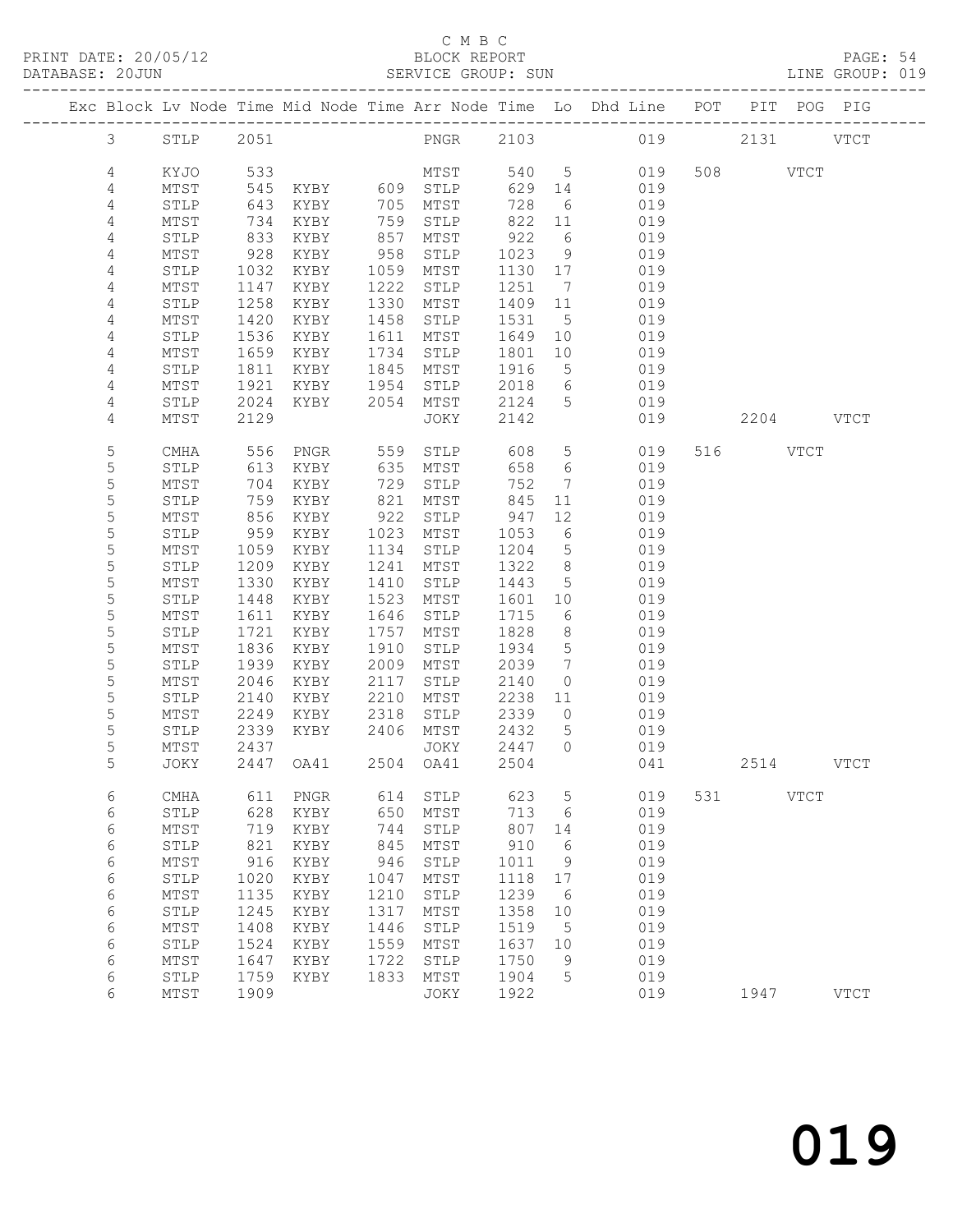## C M B C<br>BLOCK REPORT SERVICE GROUP: SUN

|                  |              |              |                 |              |              |              |                      | Exc Block Lv Node Time Mid Node Time Arr Node Time Lo Dhd Line POT |     | PIT POG PIG |             |             |
|------------------|--------------|--------------|-----------------|--------------|--------------|--------------|----------------------|--------------------------------------------------------------------|-----|-------------|-------------|-------------|
| 7                | KYJO         | 603          |                 |              | MTST         | 610 5        |                      | 019                                                                |     | 538 33      | <b>VTCT</b> |             |
| 7                | MTST         | 615          | $KYBY$ 639 STLP |              |              | 702 16       |                      | 019                                                                |     |             |             |             |
| $\boldsymbol{7}$ | STLP         | 718          | KYBY            |              | 740 MTST     | 804          | 13                   | 019                                                                |     |             |             |             |
| 7                | MTST         | 817          | KYBY            | 842          | STLP         | 906          | 16                   | 019                                                                |     |             |             |             |
| 7                | STLP         | 922          | KYBY            | 946          | MTST         | 1016         | 11                   | 019                                                                |     |             |             |             |
| 7                | MTST         | 1027         | KYBY            | 1058         | STLP         | 1128         | $5^{\circ}$          | 019                                                                |     |             |             |             |
| 7                | STLP         | 1133         | KYBY            | 1202         | MTST         | 1240         | 16                   | 019                                                                |     |             |             |             |
| 7                | MTST         | 1256         | KYBY            | 1334         | STLP         | 1407         | $5\overline{)}$      | 019                                                                |     |             |             |             |
| 7                | STLP         | 1412         | KYBY            | 1446         | MTST         | 1524         | 9                    | 019                                                                |     |             |             |             |
| 7<br>7           | MTST<br>STLP | 1533<br>1645 | KYBY<br>KYBY    | 1610<br>1721 | STLP<br>MTST | 1639<br>1752 | 6<br>8 <sup>8</sup>  | 019<br>019                                                         |     |             |             |             |
| 7                | MTST         | 1800         | KYBY            | 1834         | STLP         | 1858         | 14                   | 019                                                                |     |             |             |             |
| 7                | STLP         | 1912         | KYBY            | 1945         | MTST         | 2016         | 10                   | 019                                                                |     |             |             |             |
| 7                | MTST         | 2026         | KYBY            | 2057         | STLP         | 2120         | $\circ$              | 019                                                                |     |             |             |             |
| 7                | STLP         | 2120         | KYBY            | 2150         | MTST         | 2220         | 6                    | 019                                                                |     |             |             |             |
| 7                | MTST         | 2226         | KYBY            | 2256         | STLP         | 2319         | $\circ$              | 019                                                                |     |             |             |             |
| 7                | STLP         | 2319         | KYBY            | 2347         | MTST         | 2414         | 11                   | 019                                                                |     |             |             |             |
| 7                | MTST         | 2425         | KYBY            | 2453         | STLP         | 2519         | $\circ$              | 019                                                                |     |             |             |             |
| 7                | STLP         | 2519         | KYBY            | 2600         | MTST         | 2624         | $5\phantom{.0}$      | 019                                                                |     |             |             |             |
| 7                | MTST         | 2629         |                 |              | JOKY         | 2639         | $\circ$              | 019                                                                |     |             |             |             |
| 7                | JOKY         | 2639         |                 |              | GR41         | 2657         |                      | 041                                                                |     | 2707 VTCT   |             |             |
| 8                | CMHA         | 752          | PNGR            |              | 755 STLP     | 804          | $5\overline{)}$      | 019                                                                |     | 712 VTCT    |             |             |
| 8                | STLP         | 809          | KYBY            | 833          | MTST         | 858          | 6                    | 019                                                                |     |             |             |             |
| 8                | MTST         | 904          | KYBY            | 934          | STLP         | 959          | 9                    | 019                                                                |     |             |             |             |
| $\,8\,$          | STLP         | 1008         | KYBY            | 1035         | MTST         | 1106         | 17                   | 019                                                                |     |             |             |             |
| $\,8\,$          | MTST         | 1123         | KYBY            | 1158         | STLP         | 1228         | $5^{\circ}$          | 019                                                                |     |             |             |             |
| $\,8\,$          | STLP         | 1233         | KYBY            | 1305         | MTST         | 1346         | 10                   | 019                                                                |     |             |             |             |
| 8                | MTST         | 1356         | KYBY            | 1434         | STLP         | 1507         | $5^{\circ}$          | 019                                                                |     |             |             |             |
| $\,8\,$          | STLP         | 1512         | KYBY            | 1547         | MTST         | 1625         | 10                   | 019                                                                |     |             |             |             |
| $\,8\,$          | MTST         | 1635         | KYBY            | 1710         | STLP         | 1738         | $\overline{7}$       | 019                                                                |     |             |             |             |
| $\,8\,$          | STLP         | 1745         | KYBY            | 1821         | MTST         | 1852         | 12                   | 019                                                                |     |             |             |             |
| 8                | MTST         | 1904         | KYBY            | 1937         | STLP         | 2001         | 8                    | 019                                                                |     |             |             |             |
| $\,8\,$<br>8     | STLP<br>MTST | 2009<br>2125 | KYBY<br>KYBY    | 2039<br>2156 | MTST<br>STLP | 2109<br>2219 | 16<br>$\overline{0}$ | 019<br>019                                                         |     |             |             |             |
| 8                | STLP         | 2219         | KYBY            | 2249         | MTST         | 2317         | 8                    | 019                                                                |     |             |             |             |
| 8                | MTST         | 2325         | KYBY            | 2353         | STLP         | 2419         | $\overline{0}$       | 019                                                                |     |             |             |             |
| $\,8\,$          | STLP         | 2419         | KYBY            | 2500         | MTST         | 2524         | 5                    | 019                                                                |     |             |             |             |
| 8                | MTST         | 2529         |                 |              | JOKY         | 2539         | $\bigcirc$           | 019                                                                |     |             |             |             |
| 8                | JOKY 2539    |              |                 |              | GR41 2557    |              |                      | 041                                                                |     | 2607        |             | <b>VTCT</b> |
| 9                | KYJO         | 750          |                 |              | MTST         | 759          | 5                    | 019                                                                | 725 |             | <b>VTCT</b> |             |
| $\mathsf 9$      | MTST         | 804          | KYBY            | 829          | STLP         | 853          | 16                   | 019                                                                |     |             |             |             |
| $\mathsf 9$      | STLP         | 909          | KYBY            | 933          | MTST         | 1003         | 12                   | 019                                                                |     |             |             |             |
| $\mathsf 9$      | MTST         | 1015         | KYBY            | 1046         | STLP         | 1116         | 5                    | 019                                                                |     |             |             |             |
| 9                | STLP         | 1121         | KYBY            | 1149         | MTST         | 1227         | 17                   | 019                                                                |     |             |             |             |
| $\mathsf 9$      | MTST         | 1244         | KYBY            | 1322         | STLP         | 1352         | 6                    | 019                                                                |     |             |             |             |
| 9                | STLP         | 1358         | KYBY            | 1432         | MTST         | 1510         | 10                   | 019                                                                |     |             |             |             |
| $\mathsf 9$      | MTST         | 1520         | KYBY            | 1558         | STLP         | 1628         | 6                    | 019                                                                |     |             |             |             |
| 9                | STLP         | 1634         | KYBY            | 1710         | MTST         | 1741         | 6                    | 019                                                                |     |             |             |             |
| 9                | MTST         | 1747         | KYBY            | 1822         | STLP         | 1849         | 11                   | 019                                                                |     |             |             |             |
| 9                | STLP         | 1900         | KYBY            | 1933         | MTST         | 2004         | 5                    | 019                                                                |     |             |             |             |
| 9                | MTST         | 2009         |                 |              | JOKY         | 2022         |                      | 019                                                                |     | 2044        |             | <b>VTCT</b> |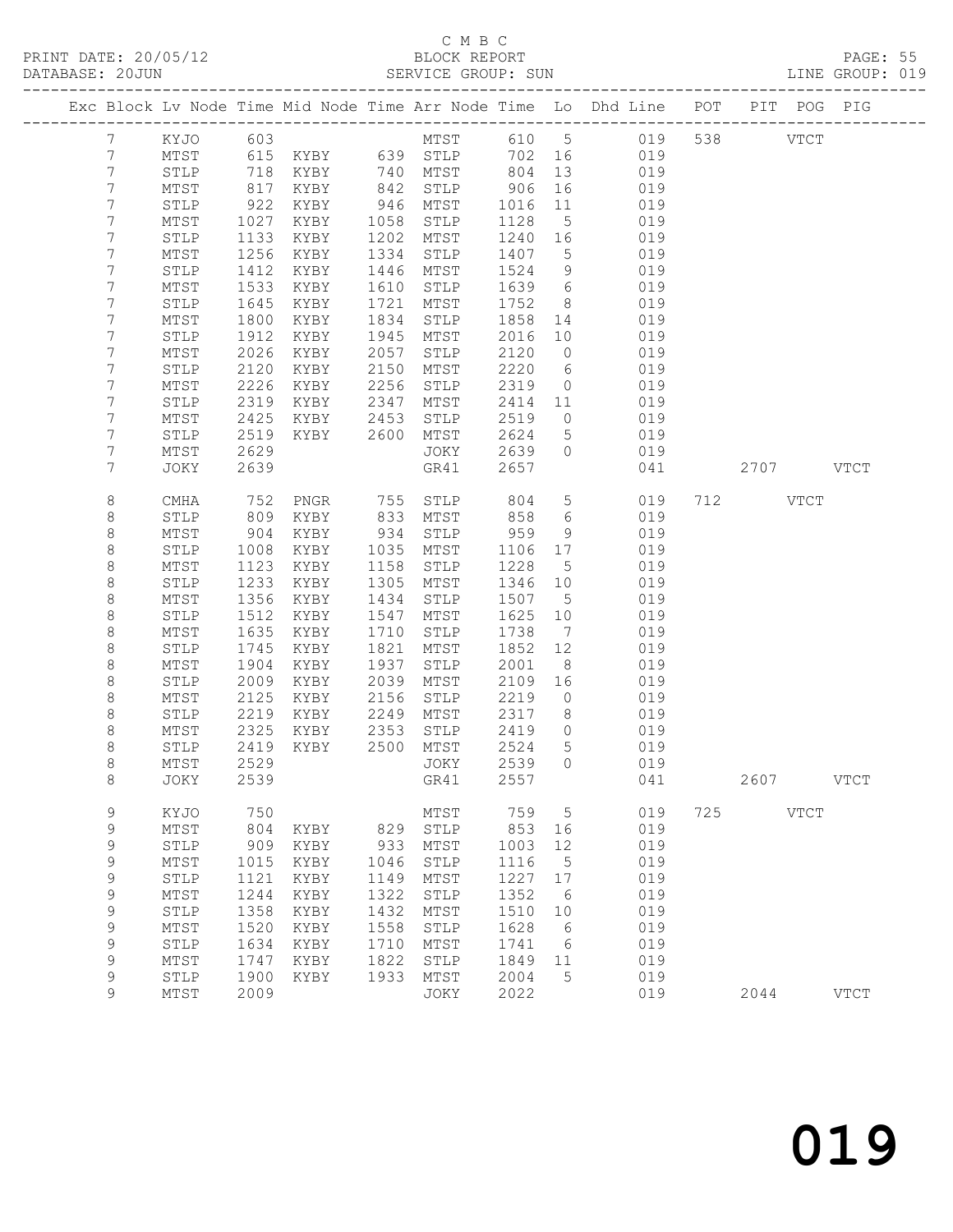# C M B C<br>BLOCK REPORT<br>SERVICE GROUP: SUN

|                                                                                          |                                                                                                                                             |                                                                                                                      |                                                                                                                                                                                                                 |                                                                                              | C M B C                                                                                                                                                              |                                                                                                                      |                                                                                                     |                                                                                                                                                                 |                                                                                                       |                      |          |             |               |  |
|------------------------------------------------------------------------------------------|---------------------------------------------------------------------------------------------------------------------------------------------|----------------------------------------------------------------------------------------------------------------------|-----------------------------------------------------------------------------------------------------------------------------------------------------------------------------------------------------------------|----------------------------------------------------------------------------------------------|----------------------------------------------------------------------------------------------------------------------------------------------------------------------|----------------------------------------------------------------------------------------------------------------------|-----------------------------------------------------------------------------------------------------|-----------------------------------------------------------------------------------------------------------------------------------------------------------------|-------------------------------------------------------------------------------------------------------|----------------------|----------|-------------|---------------|--|
|                                                                                          | Exc Block Lv Node Time Mid Node Time Arr Node Time Lo Dhd Line POT PIT POG PIG                                                              |                                                                                                                      |                                                                                                                                                                                                                 |                                                                                              |                                                                                                                                                                      |                                                                                                                      |                                                                                                     |                                                                                                                                                                 |                                                                                                       |                      |          |             |               |  |
| 10<br>10<br>10<br>10<br>10<br>10<br>10<br>10                                             | 10 CMHA 839 PNGR 842 STLP 852 5 019 759 VTCT<br>STLP 857 KYBY 921 MTST 947 16 019<br>MTST<br>STLP<br>MTST<br>STLP<br>MTST<br>STLP<br>MTST   | 1508<br>1621<br>1737                                                                                                 | 1003 KYBY 1034 STLP 1104 5 019<br>1109 KYBY 1137 MTST 1215 17 019<br>1232 KYBY 1310 STLP 1340 8 019<br>1348 KYBY 1420 MTST 1459 9 019                                                                           |                                                                                              | KYBY 1546 STLP 1616 5 019<br>KYBY 1658 MTST 1732 5 019<br>JOKY 1749                                                                                                  |                                                                                                                      |                                                                                                     |                                                                                                                                                                 |                                                                                                       | 1814 VTCT            |          |             |               |  |
| 11<br>11<br>11<br>11<br>11<br>11<br>11<br>11<br>11<br>11<br>11<br>11<br>11<br>11         | KYJO<br>MTST<br>STLP<br>MTST<br>STLP<br>MTST<br>STLP<br>MTST<br>STLP<br>MTST<br>STLP<br>MTST<br>STLP<br>MTST                                | 1310<br>1432<br>1548<br>1823<br>1936<br>2039<br>2146<br>2339                                                         | 922 MTST 932 7 019<br>939 KYBY 1010 STLP 1038 6 019<br>1044 KYBY 1111 MTST 1145 13 019<br>1158 KYBY 1233 STLP 1303 7 019<br>KYBY<br>KYBY<br>KYBY<br>1711 KYBY<br>KYBY<br>KYBY<br>2239 KYBY 2307 MTST 2334 5 019 | 1857<br>2007                                                                                 | MTST 932 7 019<br>1342 MTST<br>1510 STLP<br>1624 MTST<br>1746 STLP<br>MTST<br>STLP<br>XYBY 2109 MTST 2139 7 019<br>XYBY 2216 STLP 2239 0 019<br>JOKY                 | 1928<br>2349                                                                                                         |                                                                                                     | 019<br>1421 11 019<br>$\begin{array}{cccc} 1543 & 5 & 019 \\ 1700 & 11 & 019 \\ 1813 & 10 & 019 \end{array}$<br>8 019<br>2031 8 019                             |                                                                                                       |                      | 857 VTCT |             |               |  |
| 12<br>12<br>12<br>12<br>12<br>12<br>$12$<br>12<br>12<br>12<br>12<br>12<br>12<br>12<br>12 | KYJO<br>MTST<br>STLP<br>MTST<br>STLP<br>MTST<br>STLP<br>MTST<br>STLP<br>MTST<br>STLP<br>MTST<br>STLP<br>$\mathtt{MTST}$<br><b>HRPN</b>      | 1342<br>1500<br>1623<br>1733<br>1848<br>2309<br>2359<br>2503<br>2541                                                 | 1052 MTST<br>1111 KYBY 1146 STLP<br>1221 KYBY 1253 MTST<br>KYBY<br>KYBY<br>KYBY<br>KYBY<br>KYBY<br>1954 KYBY<br>2105 KYBY<br>2159 KYBY<br>KYBY<br>KYBY<br>KYBY<br><b>CLOV</b>                                   | 1422<br>1658<br>2338<br>2434<br>2530<br>2556                                                 | MTST<br>STLP<br>1535 MTST<br>STLP<br>1809 MTST<br>1922 STLP 1946 8 019<br>2024 MTST 2054 11 019<br>2136 STLP 2159 0 019<br>2229 MTST<br>STLP<br>MTST<br>PNHM<br>ULP1 | 2359<br>2458<br>2538<br>2615                                                                                         | $\circ$<br>5<br>$\circ$                                                                             | 1216 5 019<br>1334 8 019<br>$\begin{array}{cccc} 1455 & 5 & 019 \\ 1613 & 10 & 019 \\ 1727 & 6 & 019 \end{array}$<br>1840 8 019<br>2257 12 019<br>$\mathcal{E}$ | 019<br>019<br>019<br>014                                                                              | 1104 7 019 1026 VTCT | 2645     |             | <b>VTCT</b>   |  |
| 13<br>13<br>13<br>13<br>13<br>13<br>13<br>13<br>13<br>13<br>13<br>13<br>13<br>13<br>13   | KYJO<br>$\mathtt{MTST}$<br>STLP<br>MTST<br>STLP<br>$MTST$<br>STLP<br>MTST<br>STLP<br>$MTST$<br>${\tt STLP}$<br>MTST<br>STLP<br>MTST<br>JOKY | 1159<br>1223<br>1336<br>1456<br>1609<br>1735<br>1848<br>2006<br>2100<br>2206<br>2259<br>2359<br>2453<br>2603<br>2613 | KYBY<br>KYBY<br>KYBY<br>KYBY<br>KYBY<br>KYBY<br>KYBY<br>KYBY<br>KYBY<br>KYBY<br>KYBY<br>KYBY                                                                                                                    | 1258<br>1408<br>1534<br>1646<br>1810<br>1921<br>2037<br>2130<br>2236<br>2327<br>2427<br>2534 | MTST<br>STLP<br>MTST<br>STLP<br>MTST<br>STLP<br>MTST<br>STLP<br>MTST<br>STLP<br>MTST<br>STLP<br>$\mathtt{MTST}$<br>JOKY<br>GR41                                      | 1211<br>1328<br>1447<br>1604<br>1720<br>1837<br>1952<br>2100<br>2200<br>2259<br>2354<br>2453<br>2558<br>2613<br>2631 | 12<br>$\,8\,$<br>9<br>5<br>15<br>11<br>14<br>$\mathbf{0}$<br>6<br>$\circ$<br>5<br>0<br>5<br>$\circ$ |                                                                                                                                                                 | 019<br>019<br>019<br>019<br>019<br>019<br>019<br>019<br>019<br>019<br>019<br>019<br>019<br>019<br>041 | 1133                 | 2641     | <b>VTCT</b> | $_{\rm VTCT}$ |  |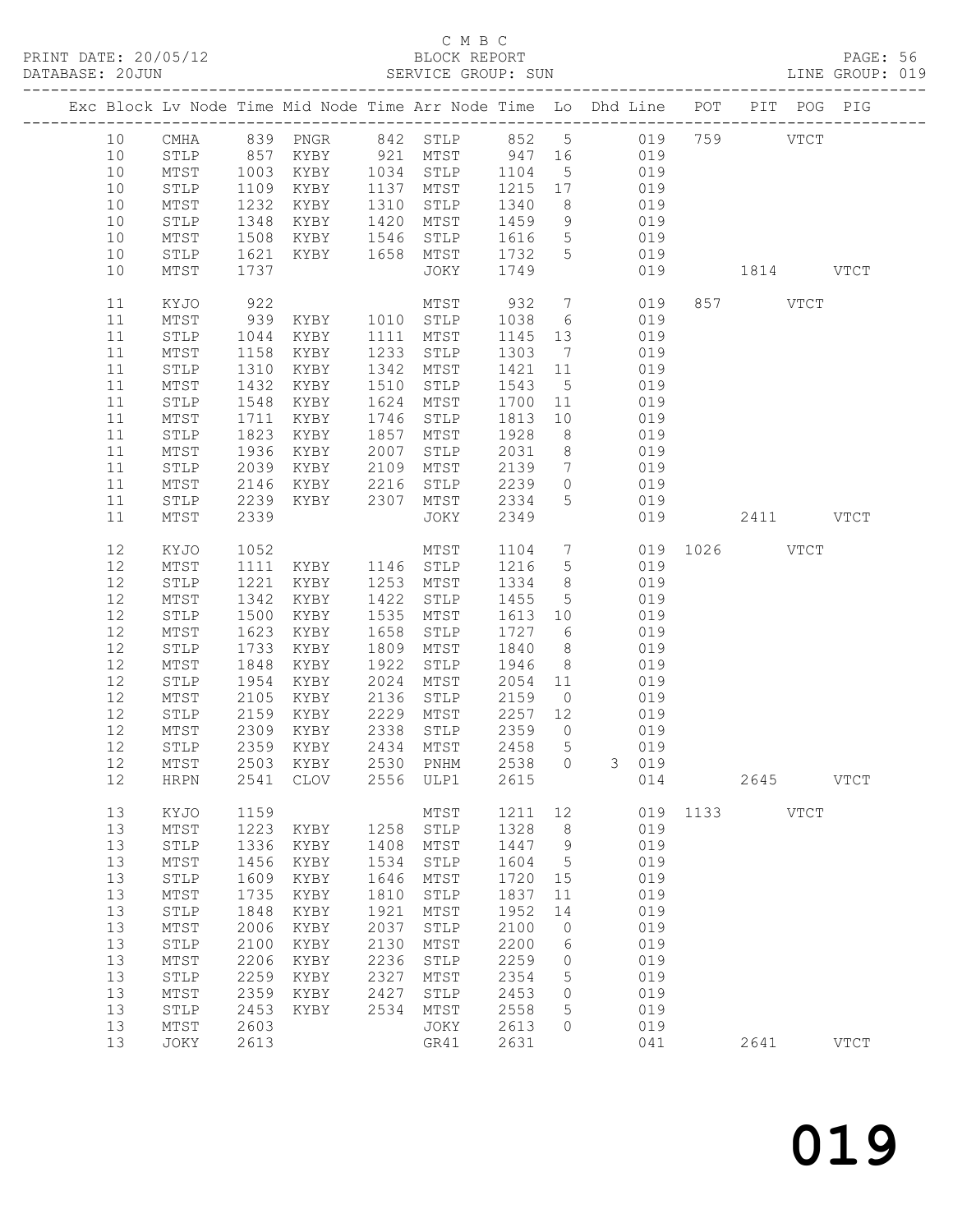# C M B C<br>BLOCK REPORT

| DATABASE: 20JUN |       |              |              | SERVICE GROUP: SUN                                                             |                     |                 |                     |              |         |     | LINE GROUP: 019 |  |
|-----------------|-------|--------------|--------------|--------------------------------------------------------------------------------|---------------------|-----------------|---------------------|--------------|---------|-----|-----------------|--|
|                 |       |              |              | Exc Block Lv Node Time Mid Node Time Arr Node Time Lo Dhd Line POT PIT POG PIG |                     |                 |                     |              |         |     |                 |  |
| SP 60           |       | STTE 827     |              |                                                                                |                     |                 | STLP 847 16 019 802 |              | VTC     |     |                 |  |
|                 | SP 60 | STLP 903     |              | STTE 921 10                                                                    |                     |                 | 019                 |              |         |     |                 |  |
| SP 60           |       | STTE         | 931          | STLP                                                                           | 953<br>1022<br>1058 | 10              | 019                 |              |         |     |                 |  |
| SP 60           |       | STLP         | 1003         | STTE                                                                           |                     | 10              | 019                 |              |         |     |                 |  |
| SP 60           |       | STTE         | 1032         | STLP                                                                           |                     | $5\overline{)}$ | 019                 |              |         |     |                 |  |
| SP 60           |       | STLP         | 1103         | STTE                                                                           | 1123                | 9               | 019                 |              |         |     |                 |  |
| SP 60           |       | STTE         | 1132         | STLP                                                                           | 1158                | $5\overline{)}$ | 019                 |              |         |     |                 |  |
| SP 60           |       | STLP         | 1203         | STTE                                                                           | 1224                | 6               | 019                 |              |         |     |                 |  |
| SP 60           |       | STTE         | 1230         | STLP                                                                           | 1259                | $5\overline{)}$ | 019                 |              |         |     |                 |  |
| SP 60           |       | STLP         | 1304         | STTE                                                                           | 1325 16             |                 | 019                 |              |         |     |                 |  |
| SP 60           |       | STTE         | 1341         | STLP                                                                           | 1413                | $5^{\circ}$     | 019                 |              |         |     |                 |  |
| SP 60           |       | STLP         | 1418         | STTE                                                                           | 1440                | 14              | 019                 |              |         |     |                 |  |
| SP 60           |       | STTE         | 1454         | STLP                                                                           | 1525                | 5 <sup>5</sup>  | 019                 |              |         |     |                 |  |
| SP 60           |       | STLP         | 1530         | STTE                                                                           | 1552                |                 | 15<br>019           |              |         |     |                 |  |
| SP 60           |       | STTE         | 1607         | STLP                                                                           | 1633                | $7\overline{)}$ | 019                 |              |         |     |                 |  |
| SP 60           |       | STLP         | 1640         | STTE                                                                           | 1704 15             |                 | 019                 |              |         |     |                 |  |
| SP 60           |       | STTE         | 1719         | STLP                                                                           | 1704<br>1744        | 8 <sup>8</sup>  | 019                 |              |         |     |                 |  |
| SP 60           |       | STLP         | 1752         | STTE                                                                           | 1816                |                 | 019                 | 1841 VTC     |         |     |                 |  |
| SP 61           |       | STTE         | 851          | STLP                                                                           | 911                 | 5 <sub>5</sub>  | 019                 |              | 826 VTC |     |                 |  |
| SP 61           |       | STLP         | 916          | STTE                                                                           | 934                 | 9               | 019                 |              |         |     |                 |  |
| SP 61           |       | STTE         | 943          | STLP                                                                           | 1005                | 9               | 019                 |              |         |     |                 |  |
| SP 61           |       | STLP         | 1014         | STTE                                                                           | 1033                | 11              | 019                 |              |         |     |                 |  |
| SP 61           |       | STTE         | 1044         | STLP                                                                           | 1110                | 5               | 019                 |              |         |     |                 |  |
| SP 61           |       | STLP         | 1115         | STTE                                                                           | 1135                | 9               | 019                 |              |         |     |                 |  |
| SP 61           |       | STTE         | 1144         | STLP                                                                           | 1210                | $5\overline{)}$ | 019                 |              |         |     |                 |  |
| SP 61           |       | STLP         | 1215         | STTE                                                                           | 1236                | 5 <sup>5</sup>  | 019                 |              |         |     |                 |  |
| SP 61           |       | STTE         | 1241         | STLP                                                                           | 1310                | $6\degree$      | 019                 |              |         |     |                 |  |
| SP 61           |       | STLP         | 1316         | STTE                                                                           | 1337                | 16              | 019                 |              |         |     |                 |  |
| SP 61           |       | STTE         | 1353         | STLP                                                                           | 1425                | 5 <sup>5</sup>  | 019                 |              |         |     |                 |  |
| SP 61           |       | STLP         | 1430         | STTE                                                                           | 1452                | 14              | 019                 |              |         |     |                 |  |
| SP 61           |       | STTE         | 1506         | STLP                                                                           | 1537                | $5^{\circ}$     | 019                 |              |         |     |                 |  |
| SP 61           |       | STLP         | 1542         | STTE                                                                           | 1605                | 14              | 019                 |              |         |     |                 |  |
| SP 61           |       | STTE         | 1619         | STLP                                                                           | 1645                | $6\overline{6}$ | 019                 |              |         |     |                 |  |
| SP 61           |       | STLP         | 1651         | STTE                                                                           | 1715<br>1755 10     |                 | 16<br>019           |              |         |     |                 |  |
| SP 61           |       | STTE<br>STLP | 1731<br>1805 | STLP<br>STTE                                                                   | 1829                |                 | 019                 | 019 1854 VTC |         |     |                 |  |
| SP 61           |       |              |              |                                                                                |                     |                 |                     |              |         |     |                 |  |
| SP 62           |       | ${\tt STTE}$ | 904          | STLP                                                                           | 924                 |                 | 5 019 839           |              |         | VTC |                 |  |
| SP 62           |       | STLP         | 929          | STTE                                                                           | 947                 | 8               | 019                 |              |         |     |                 |  |
| SP 62           |       | STTE         | 955          | STLP                                                                           | 1017                | 9               | 019                 |              |         |     |                 |  |
| SP 62           |       | STLP         | 1026         | STTE                                                                           | 1045                | 11              | 019                 |              |         |     |                 |  |
| SP 62           |       | STTE         | 1056         | STLP                                                                           | 1122                | 5               | 019                 |              |         |     |                 |  |
| SP 62           |       | STLP         | 1127         | STTE                                                                           | 1147                | 9               | 019                 |              |         |     |                 |  |
| SP 62           |       | ${\tt STTE}$ | 1156         | STLP                                                                           | 1222                | 5               | 019                 |              |         |     |                 |  |
| SP 62           |       | STLP         | 1227         | STTE                                                                           | 1248                | 5               | 019                 |              |         |     |                 |  |
| SP 62           |       | STTE         | 1253         | STLP                                                                           | 1322                | 7               | 019                 |              |         |     |                 |  |
| SP 62           |       | STLP         | 1329         | STTE                                                                           | 1350                | 16              | 019                 |              |         |     |                 |  |
| SP 62           |       | ${\tt STTE}$ | 1406         | STLP                                                                           | 1437                | 5               | 019                 |              |         |     |                 |  |
| SP 62           |       | STLP         | 1442         | STTE                                                                           | 1504                | 14              | 019                 |              |         |     |                 |  |
| SP 62           |       | ${\tt STTE}$ | 1518         | STLP                                                                           | 1549                | $5\phantom{.0}$ | 019                 |              |         |     |                 |  |
| SP 62           |       | ${\tt STLP}$ | 1554         | ${\tt STTE}$                                                                   | 1617                | 14              | 019                 |              |         |     |                 |  |
| SP 62           |       | STTE         | 1631         | STLP                                                                           | 1657                | $5^{\circ}$     | 019                 |              |         |     |                 |  |
| SP 62<br>SP 62  |       | STLP<br>STTE | 1702<br>1743 | STTE<br>STLP                                                                   | 1726<br>1807        | 17<br>10        | 019<br>019          |              |         |     |                 |  |
| SP 62           |       | STLP         | 1817         | STTE                                                                           | 1841                |                 | 019                 |              | 1906    |     | <b>VTC</b>      |  |
|                 |       |              |              |                                                                                |                     |                 |                     |              |         |     |                 |  |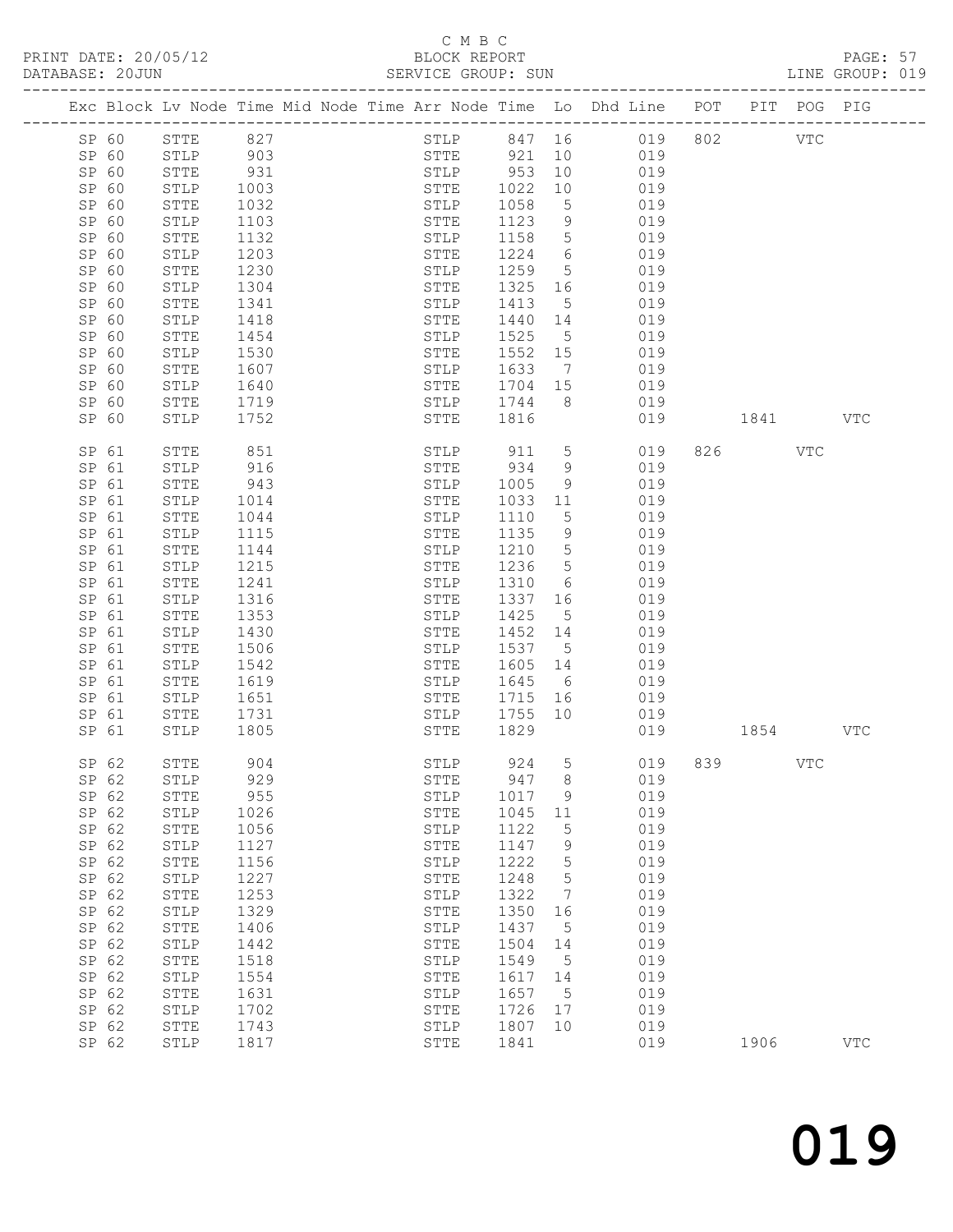# C M B C<br>BLOCK REPORT

| DATABASE: 20JUN |                |              |              |  | SERVICE GROUP: SUN           |              |                       |                                                                                |              |         |     | LINE GROUP: 019 |  |
|-----------------|----------------|--------------|--------------|--|------------------------------|--------------|-----------------------|--------------------------------------------------------------------------------|--------------|---------|-----|-----------------|--|
|                 |                |              |              |  |                              |              |                       | Exc Block Lv Node Time Mid Node Time Arr Node Time Lo Dhd Line POT PIT POG PIG |              |         |     |                 |  |
|                 | SP 63          | STTE 910     |              |  |                              |              |                       | STLP 930 10 019 845 VTC                                                        |              |         |     |                 |  |
|                 | SP 63          | STLP 940     |              |  |                              |              |                       | STTE 958 9 019                                                                 |              |         |     |                 |  |
|                 | SP 63          | STTE         | 1007         |  | STLP 1031 7<br>STTE 1057 11  |              |                       | 019                                                                            |              |         |     |                 |  |
|                 | SP 63          | STLP         | 1038         |  |                              |              |                       | 019                                                                            |              |         |     |                 |  |
|                 | SP 63          | STTE         | 1108         |  | STLP                         | 1134         | $5\overline{)}$       | 019                                                                            |              |         |     |                 |  |
|                 | SP 63          | STLP         | 1139         |  | STTE                         | 1159         | 9                     | 019                                                                            |              |         |     |                 |  |
|                 | SP 63          | STTE         | 1208         |  | STLP                         | 1234         | $5\overline{)}$       | 019                                                                            |              |         |     |                 |  |
|                 | SP 63          | STLP         | 1239         |  | STTE                         | 1300         | $5\overline{)}$       | 019                                                                            |              |         |     |                 |  |
|                 | SP 63          | STTE         | 1305         |  | STLP                         | 1334         | 8 <sup>8</sup>        | 019                                                                            |              |         |     |                 |  |
|                 | SP 63          | STLP         | 1342         |  | STTE                         | 1403         | 15                    | 019                                                                            |              |         |     |                 |  |
|                 | SP 63          | STTE         | 1418         |  | STLP                         | 1449         | $5\overline{)}$       | 019                                                                            |              |         |     |                 |  |
|                 | SP 63          | STLP         | 1454         |  | STTE                         | 1516 15      |                       | 019                                                                            |              |         |     |                 |  |
|                 | SP 63          | STTE         | 1531         |  | STLP                         | 1558         | $7\overline{ }$       | 019                                                                            |              |         |     |                 |  |
|                 | SP 63          | STLP         | 1605         |  | STTE                         | 1629         | 14                    | 019                                                                            |              |         |     |                 |  |
|                 | SP 63          | STTE         | 1643         |  | STLP                         | 1709         | $6\overline{6}$       | 019                                                                            |              |         |     |                 |  |
|                 | SP 63          | STLP         | 1715         |  | STTE 1739 16<br>STLP 1819 10 |              | 16                    | 019                                                                            |              |         |     |                 |  |
|                 | SP 63          | STTE         | 1755         |  |                              | 1853         |                       | 019                                                                            |              |         |     |                 |  |
|                 | SP 63          | STLP         | 1829         |  | STTE                         |              |                       |                                                                                | 019 1918 VTC |         |     |                 |  |
|                 | SP 64          | STTE         | 921          |  | STLP                         | 941          | 12                    | 019                                                                            |              | 856 VTC |     |                 |  |
|                 | SP 64          | STLP         | 953          |  | STTE                         | 1011         | 9                     | 019                                                                            |              |         |     |                 |  |
|                 | SP 64          | STTE         | 1020         |  | STLP                         | 1044         | $6\overline{6}$       | 019                                                                            |              |         |     |                 |  |
|                 | SP 64          | STLP         | 1050         |  | STTE                         | 1109         | 11                    | 019                                                                            |              |         |     |                 |  |
|                 | SP 64          | STTE         | 1120         |  | STLP                         | 1146         | 6                     | 019                                                                            |              |         |     |                 |  |
|                 | SP 64          | STLP         | 1152         |  | STTE                         | 1212         | $\overline{7}$        | 019                                                                            |              |         |     |                 |  |
|                 | SP 64          | STTE         | 1219         |  | STLP                         | 1245         | $6\overline{6}$       | 019                                                                            |              |         |     |                 |  |
|                 | SP 64          | STLP         | 1251         |  | STTE                         | 1312         | $5^{\circ}$           | 019                                                                            |              |         |     |                 |  |
|                 | SP 64          | STTE         | 1317         |  | STLP                         | 1346         | $\overline{7}$        | 019                                                                            |              |         |     |                 |  |
|                 | SP 64          | STLP         | 1353         |  | STTE                         | 1414         | 16                    | 019                                                                            |              |         |     |                 |  |
|                 | SP 64          | STTE         | 1430         |  | STLP                         | 1501         | $5\overline{)}$       | 019                                                                            |              |         |     |                 |  |
|                 | SP 64          | STLP         | 1506         |  | STTE                         | 1528         | 15<br>$5\overline{)}$ | 019                                                                            |              |         |     |                 |  |
|                 | SP 64<br>SP 64 | STTE<br>STLP | 1543<br>1615 |  | STLP<br>STTE                 | 1610<br>1639 | 16                    | 019<br>019                                                                     |              |         |     |                 |  |
|                 | SP 64          | STTE         | 1655         |  | STLP                         | 1721 6       |                       | 019                                                                            |              |         |     |                 |  |
|                 | SP 64          | STLP         | 1727         |  | STTE                         | 1751         |                       | 019                                                                            |              |         |     |                 |  |
|                 | SP 64          | STTE         | 1807         |  | STLP 1831 10                 |              |                       | 019                                                                            |              |         |     |                 |  |
|                 | SP 64          | STLP         | 1841         |  | STTE                         | 1905         |                       |                                                                                | 019 1930 VTC |         |     |                 |  |
|                 |                |              |              |  |                              |              |                       |                                                                                |              |         |     |                 |  |
|                 | SP 65          | ${\tt STTE}$ | 1329         |  |                              |              |                       | STLP 1358 7 019 1304                                                           |              |         | VTC |                 |  |
|                 | SP 65          | STLP         | 1405         |  | STTE                         | 1427 15      |                       | 019                                                                            |              |         |     |                 |  |
|                 | SP 65          | STTE         | 1442         |  | STLP                         | 1513         | $5^{\circ}$           | 019                                                                            |              |         |     |                 |  |
|                 | SP 65          | STLP         | 1518         |  | STTE                         | 1540         | 15                    | 019                                                                            |              |         |     |                 |  |
|                 | SP 65          | STTE         | 1555         |  | STLP                         | 1622         | $5\phantom{0}$        | 019                                                                            |              |         |     |                 |  |
|                 | SP 65          | STLP         | 1627         |  | STTE                         | 1651         | 16                    | 019                                                                            |              |         |     |                 |  |
|                 | SP 65          | STTE         | 1707         |  | STLP                         | 1732         | $\overline{7}$        | 019                                                                            |              |         |     |                 |  |
|                 | SP 65          | STLP         | 1739         |  | STTE                         | 1803         | 16                    | 019                                                                            |              |         |     |                 |  |
|                 | SP 65          | STTE         | 1819         |  | STLP                         | 1843         | 11                    | 019                                                                            |              |         |     |                 |  |
|                 | SP 65          | STLP         | 1854         |  | STTE                         | 1918         |                       | 019                                                                            |              | 1943    |     | <b>VTC</b>      |  |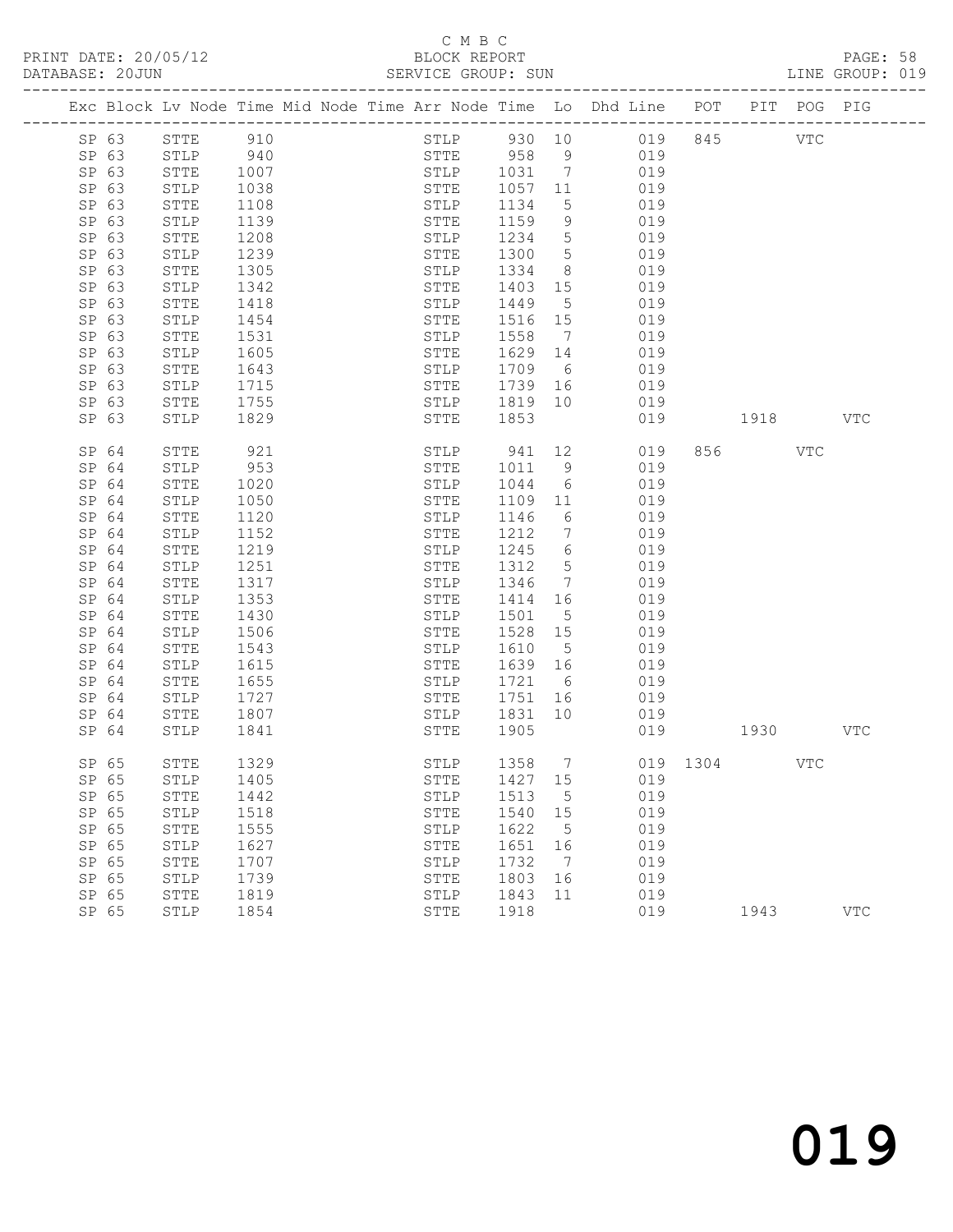| PRINT DATE: 20/05/12 |                                                                                                                                                                                                                                                                                                                                          |                                                                                                                                                      |                                                                                                            |                                                                                                                                                                                                                                                                                         |                                                                                      | C M B C<br>BLOCK REPORT                                                                                     |                                                                                                     |                                                                                                      |                                                                                                                                                                                                                                                                                                                                                                                                                                                                                                                                                                                                 |                  | PAGE: 59    |  |
|----------------------|------------------------------------------------------------------------------------------------------------------------------------------------------------------------------------------------------------------------------------------------------------------------------------------------------------------------------------------|------------------------------------------------------------------------------------------------------------------------------------------------------|------------------------------------------------------------------------------------------------------------|-----------------------------------------------------------------------------------------------------------------------------------------------------------------------------------------------------------------------------------------------------------------------------------------|--------------------------------------------------------------------------------------|-------------------------------------------------------------------------------------------------------------|-----------------------------------------------------------------------------------------------------|------------------------------------------------------------------------------------------------------|-------------------------------------------------------------------------------------------------------------------------------------------------------------------------------------------------------------------------------------------------------------------------------------------------------------------------------------------------------------------------------------------------------------------------------------------------------------------------------------------------------------------------------------------------------------------------------------------------|------------------|-------------|--|
| 41BR 41AV & BRUCE ST |                                                                                                                                                                                                                                                                                                                                          |                                                                                                                                                      |                                                                                                            |                                                                                                                                                                                                                                                                                         |                                                                                      |                                                                                                             |                                                                                                     |                                                                                                      | 41VI 41 AV & VICTORIA<br>BYST BROADWAY STN HALP HARRISON LOOP<br>RORI ROBSON & RICHARDS VI41 VICTORIA & 41 AV<br>VTCT Vancouver Trolley Depot VI41 VICTORIA & 41 AV                                                                                                                                                                                                                                                                                                                                                                                                                             |                  |             |  |
|                      |                                                                                                                                                                                                                                                                                                                                          |                                                                                                                                                      |                                                                                                            |                                                                                                                                                                                                                                                                                         |                                                                                      |                                                                                                             |                                                                                                     |                                                                                                      | Exc Block Lv Node Time Mid Node Time Arr Node Time Lo Dhd Line POT PIT POG PIG                                                                                                                                                                                                                                                                                                                                                                                                                                                                                                                  |                  |             |  |
|                      | $\mathbf{1}$<br>$\mathbf{1}$<br>$\mathbf{1}$<br>$\mathbf{1}$<br>$1\,$<br>$\mathbf{1}$<br>$\mathbf{1}$<br>$\mathbf{1}$<br>$\mathbf 1$<br>$\mathbf{1}$<br>$\mathbf 1$<br>$\mathbf{1}$<br>$\mathbf 1$<br>$\mathbf{1}$<br>$\mathbf 1$<br>$\mathbf{1}$                                                                                        | RORI<br>HALP<br>RORI<br>HALP<br>RORI<br>HALP<br>RORI<br>HALP<br>RORI<br>HALP<br>RORI                                                                 |                                                                                                            | HALP 954 BYST 1015 RORI 1044<br>1358 BYST<br>1459 BYST<br>1613 BYST<br>1705 BYST<br>1822 BYST<br>1912 BYST                                                                                                                                                                              |                                                                                      |                                                                                                             | 1843 RORI 1912                                                                                      |                                                                                                      | 1 VI41 501 BYST 510 RORI 530 0 020 438 VTCT<br>1 RORI 530 BYST 551 HALP 609 22 020<br>HALP 631 BYST 649 RORI 710 0 020<br>RORI 710 BYST 733 HALP 751 15 020<br>HALP 806 BYST 824 RORI 850 0 020<br>RORI 850 BYST 917 HALP 939 15 020<br>5 020<br>1049 BYST 1122 HALP 1146 6 020<br>1152 BYST 1214 RORI 1245 5 020<br>1250 BYST 1326 HALP 1352 6 020<br>1422 RORI 1454 5 020<br>1536 HALP 1601 12 020<br>1636 RORI 1705 0 020<br>1741 HALP 1806 16 020<br>$0$ 020<br>1947 HALP 2008 7 020<br>2015 BYST 2034 RORI 2103 0 020<br>2103 BYST 2133 HALP 2153 13 020<br>2206 BYST 2223 RORI 2248 0 020 |                  |             |  |
|                      | $\mathbf{1}$<br>$\mathbf{1}$<br>$\mathbf{1}$                                                                                                                                                                                                                                                                                             | HALP<br>RORI<br>HALP                                                                                                                                 | 2341                                                                                                       |                                                                                                                                                                                                                                                                                         |                                                                                      |                                                                                                             |                                                                                                     |                                                                                                      | 2248 BYST 2316 HALP 2336 5 020<br>41VI 2349 020 2408 VTCT                                                                                                                                                                                                                                                                                                                                                                                                                                                                                                                                       |                  |             |  |
|                      | 2<br>$\mathbf{2}$<br>$\mathbf{2}$<br>$\mathbf{2}$<br>$\mathbf{2}$<br>$\mathbf{2}$<br>$\mathbf{2}$<br>$\overline{c}$<br>$\mathbf{2}$<br>$\overline{c}$<br>$\mathbf{2}$<br>$\mathbf{2}$<br>$\mathbf{2}$<br>$\mathbf{2}$<br>$\mathbf{2}$<br>$\mathbf{2}$<br>$\mathbf{2}$<br>$\mathbf{2}$<br>$\mathbf{2}$<br>$\mathbf{2}$<br>$\sqrt{2}$<br>2 | 41BR<br>RORI<br>HALP<br>RORI<br>RORI<br>HALP<br>RORI<br>RORI<br>HALP<br>RORI<br>HALP<br>RORI<br>HALP<br>RORI<br>HALP<br>RORI<br>HALP<br>RORI<br>HALP | 458<br>908<br>1320<br>1430<br>1529<br>1642<br>1734<br>1847<br>1936<br>2047<br>2133<br>2236<br>2318<br>2408 | HALP 512 BYST 529 RORI<br>HALP 822 BYST 841 RORI 908<br>1014    BYST         1035     RORI         1104       5<br>1109     BYST         1142     HALP         1206     12<br>BYST<br>BYST<br>BYST<br>BYST<br><b>BYST</b><br><b>BYST</b><br><b>BYST</b><br>BYST<br>BYST<br>BYST<br>BYST | 1356<br>1453<br>1607<br>1705<br>1809<br>1907<br>2010<br>2105<br>2203<br>2253<br>2344 | <b>HALP</b><br>HALP<br>RORI<br>HALP<br>RORI<br>HALP<br>RORI<br>HALP<br>RORI<br>HALP<br>RORI<br>HALP<br>41VI | 550<br>1422<br>1524<br>1632<br>1734<br>1833<br>1936<br>2031<br>2133<br>2223<br>2318<br>2403<br>2416 | 8<br>5<br>10<br>$\overline{0}$<br>14<br>$\overline{0}$<br>16<br>$\overline{0}$<br>13<br>$\circ$<br>5 | 507 5 020<br>$0 \qquad 020$<br>550 BYST 611 HALP 629 22 020<br>651 BYST 709 RORI 730 0 020<br>730 BYST 754 HALP 812 10 020<br>$0 \qquad \qquad 020$<br>BYST 937 HALP 1000 14 020<br>$\begin{array}{c} 020 \\ 020 \end{array}$<br>HALP 1218 BYST 1242 RORI 1315 5 020<br>020<br>020<br>020<br>020<br>020<br>020<br>020<br>020<br>020<br>020<br>020<br>020                                                                                                                                                                                                                                        | 439 VTCT<br>2435 | <b>VTCT</b> |  |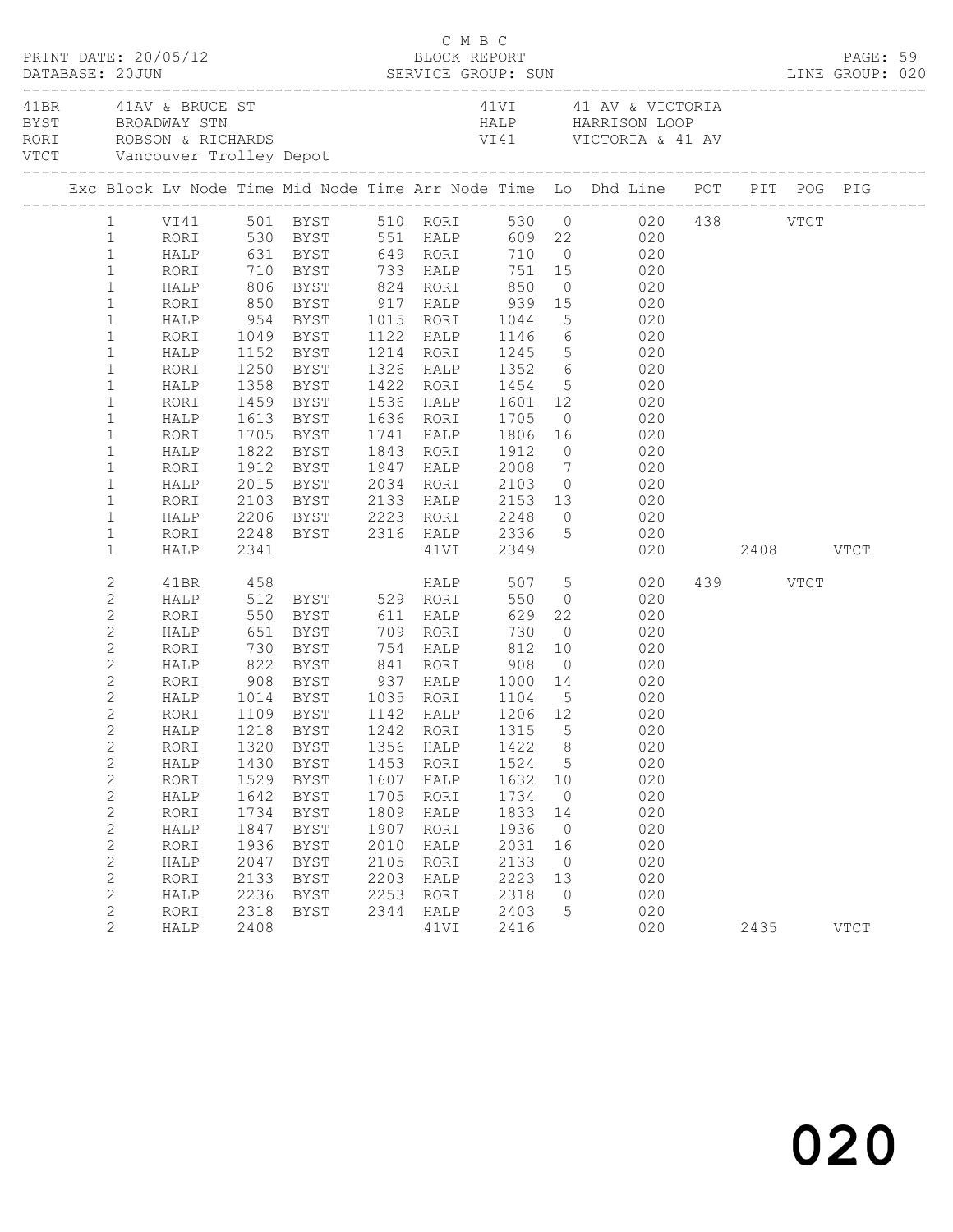# C M B C

| DATABASE: 20JUN |             |      |                   |                                  |      | SERVICE GROUP: SUN                                          |                      |                               |                                                                                |           | LINE GROUP: 020 |
|-----------------|-------------|------|-------------------|----------------------------------|------|-------------------------------------------------------------|----------------------|-------------------------------|--------------------------------------------------------------------------------|-----------|-----------------|
|                 |             |      |                   |                                  |      |                                                             |                      |                               | Exc Block Lv Node Time Mid Node Time Arr Node Time Lo Dhd Line POT PIT POG PIG |           |                 |
|                 | 3           |      |                   |                                  |      |                                                             |                      |                               | 41BR 518 HALP 527 5 020 459 VTCT                                               |           |                 |
|                 | 3           |      |                   |                                  |      | HALP 532 BYST 549 RORI                                      |                      |                               | 610 0 020                                                                      |           |                 |
|                 | 3           | RORI | 610               |                                  |      | BYST 631 HALP 649<br>BYST 729 RORI 750<br>BYST 814 HALP 832 | 649 22               |                               | 020                                                                            |           |                 |
|                 | $\mathsf S$ | HALP | 711               |                                  |      |                                                             |                      | $\overline{0}$                | 020                                                                            |           |                 |
|                 | $\mathsf S$ | RORI | 750               |                                  |      |                                                             |                      | 16                            | 020                                                                            |           |                 |
|                 | $\mathsf S$ | HALP | 848               | BYST                             |      | 907 RORI                                                    | 935                  | 5 <sup>5</sup>                | 020                                                                            |           |                 |
|                 | 3           | RORI | 940               | BYST                             |      | 1013 HALP                                                   | 1037                 | 13                            | 020                                                                            |           |                 |
|                 | $\mathsf S$ | HALP | 1050              | BYST                             |      | 1114 RORI                                                   | 1144                 | $5\overline{)}$               | 020                                                                            |           |                 |
|                 | $\mathsf S$ | RORI | 1149              | BYST                             |      | 1223 HALP                                                   | 1248                 | 9                             | 020                                                                            |           |                 |
|                 | 3           | HALP | 1257              | BYST                             | 1321 | RORI                                                        | 1354                 | $5\overline{)}$               | 020                                                                            |           |                 |
|                 | 3           | RORI | 1359              | BYST                             | 1435 | HALP                                                        | 1501                 | 9                             | 020                                                                            |           |                 |
|                 | $\mathsf S$ | HALP | 1510              | BYST                             |      | 1533 RORI                                                   | 1604 5               |                               | 020                                                                            |           |                 |
|                 | $\mathsf S$ | RORI | 1609              | BYST                             |      | 1647 HALP                                                   | 1712 12              |                               | 020                                                                            |           |                 |
|                 | 3           | HALP | 1724              | <b>BYST</b>                      |      | 1745 RORI                                                   | 1814                 | $\overline{0}$                | 020                                                                            |           |                 |
|                 | $\mathsf S$ | RORI | 1814              | BYST                             |      | 1849 HALP                                                   | 1912                 | 13                            | 020                                                                            |           |                 |
|                 | 3           | HALP | 1925              | BYST                             |      | 1944 RORI                                                   | 2012                 | $\overline{0}$                | 020                                                                            |           |                 |
|                 | $\mathsf S$ | RORI | 2012              | BYST                             |      | $2044$ HALP                                                 | 2104 13              |                               | 020                                                                            |           |                 |
|                 | 3           | HALP | 2117              | BYST 2135 RORI                   |      |                                                             | 2203                 | $\overline{0}$                | 020                                                                            |           |                 |
|                 | 3           | RORI | 2203              | BYST                             |      | 2231 HALP                                                   | 2251 17              |                               | 020                                                                            |           |                 |
|                 | 3           | HALP | 2308              |                                  |      |                                                             | 2348                 | $\overline{0}$                | 020                                                                            |           |                 |
|                 | 3           | RORI | 2348              | BYST 2324 RORI<br>BYST 2414 HALP |      |                                                             | 2433                 | $5\overline{)}$               | 020                                                                            |           |                 |
|                 | 3           | HALP | 2438              |                                  |      | 41VI                                                        | 2446                 |                               | 020                                                                            | 2505 VTCT |                 |
|                 | 4           | 41BR |                   |                                  |      |                                                             | 547                  | $5\overline{)}$               | 020                                                                            | 517 VTCT  |                 |
|                 | 4           | HALP | 538               |                                  |      |                                                             | 630                  | $\overline{0}$                | 020                                                                            |           |                 |
|                 | 4           | RORI | 552<br>630        | BYST 652 HALP                    |      |                                                             | 710                  | 20                            | 020                                                                            |           |                 |
|                 | 4           | HALP | 730               | BYST 748 RORI                    |      |                                                             | 811                  | $\overline{0}$                | 020                                                                            |           |                 |
|                 | 4           | RORI | 811               | BYST                             |      | 836 HALP                                                    | 855                  | 8 <sup>8</sup>                | 020                                                                            |           |                 |
|                 | 4           | HALP |                   | BYST                             |      | 922 RORI                                                    | 950                  | $5\overline{)}$               | 020                                                                            |           |                 |
|                 | 4           | RORI | 811<br>903<br>955 | BYST                             |      | 1028 HALP                                                   | 1052                 | 18                            | 020                                                                            |           |                 |
|                 | 4           | HALP | 1110              | <b>BYST</b>                      |      | 1134 RORI                                                   | 1204                 | $5\overline{)}$               | 020                                                                            |           |                 |
|                 | 4           | RORI | 1209              | BYST                             |      | 1244 HALP                                                   | 1309                 | 8 <sup>8</sup>                | 020                                                                            |           |                 |
|                 | 4           | HALP | 1317              | BYST                             |      | 1341 RORI                                                   | 1414 5               |                               | 020                                                                            |           |                 |
|                 | 4           | RORI | 1419              | BYST                             |      | 1456 HALP                                                   | 1521 9               |                               | 020                                                                            |           |                 |
|                 | 4           | HALP | 1530              | BYST                             |      | 1553 RORI                                                   | 1624 5               |                               | 020                                                                            |           |                 |
|                 | 4           | RORI | 1629              | BYST                             |      | 1706 HALP                                                   | 1731 15              |                               | 020                                                                            |           |                 |
|                 | 4           | HALP |                   | BYST                             |      | 1807 RORI                                                   | 1836                 | $\overline{0}$                | 020                                                                            |           |                 |
|                 | 4           | RORI |                   | 1746 BYST<br>1836 BYST           |      | 1911 HALP                                                   | $\overline{1932}$ 17 |                               | 020                                                                            |           |                 |
|                 | 4           |      |                   |                                  |      |                                                             |                      |                               | HALP 1949 BYST 2008 RORI 2036 0 020                                            |           |                 |
|                 | 4           | RORI |                   | 2036 BYST                        |      | 2106 HALP                                                   | 2126                 | 5                             | 020                                                                            |           |                 |
|                 | 4           | HALP | 2131              |                                  |      | 41VI                                                        | 2140                 |                               | 020                                                                            | 2159      | <b>VTCT</b>     |
|                 |             |      | 558               |                                  |      |                                                             | 607                  |                               | 020                                                                            | 537 VTCT  |                 |
|                 | 5<br>5      | 41BR | 612               |                                  |      | HALP<br>629 RORI                                            | 650                  | $5^{\circ}$<br>$\overline{0}$ | 020                                                                            |           |                 |
|                 | $\mathsf S$ | HALP | 650               | BYST                             | 713  |                                                             |                      | 17                            | 020                                                                            |           |                 |
|                 |             | RORI |                   | BYST                             |      | HALP                                                        | 731                  |                               |                                                                                |           |                 |
|                 | $\mathsf S$ | HALP | 748               | BYST                             | 806  | RORI                                                        | 831                  | $\overline{0}$                | 020                                                                            |           |                 |
|                 | 5           | RORI | 831               | BYST                             | 856  | HALP                                                        | 915                  | 13                            | 020                                                                            |           |                 |
|                 | 5           | HALP | 928               | BYST                             | 949  | RORI                                                        | 1019                 | 5                             | 020                                                                            |           |                 |
|                 | 5           | RORI | 1024              | BYST                             | 1057 | HALP                                                        | 1121                 | 9                             | 020                                                                            |           |                 |
|                 | 5           | HALP | 1130              | BYST                             | 1154 | RORI                                                        | 1224                 | $\mathsf S$                   | 020                                                                            |           |                 |
|                 | 5           | RORI | 1229              | BYST                             | 1304 | HALP                                                        | 1329                 | 9                             | 020                                                                            |           |                 |
|                 | 5           | HALP | 1338              | BYST                             | 1402 | RORI                                                        | 1434                 | 5                             | 020                                                                            |           |                 |
|                 | 5           | RORI | 1439              | <b>BYST</b>                      | 1516 | HALP                                                        | 1541                 | 7                             | 020                                                                            |           |                 |
|                 | $\mathsf S$ | HALP | 1548              | BYST                             | 1611 | RORI                                                        | 1642                 | 5                             | 020                                                                            |           |                 |
|                 | 5           | RORI | 1647              | BYST                             | 1724 | HALP                                                        | 1749                 | 6                             | 020                                                                            |           |                 |
|                 | 5           | HALP | 1755              |                                  |      | 41VI                                                        | 1805                 |                               | 020                                                                            | 1824      | $_{\rm VTCT}$   |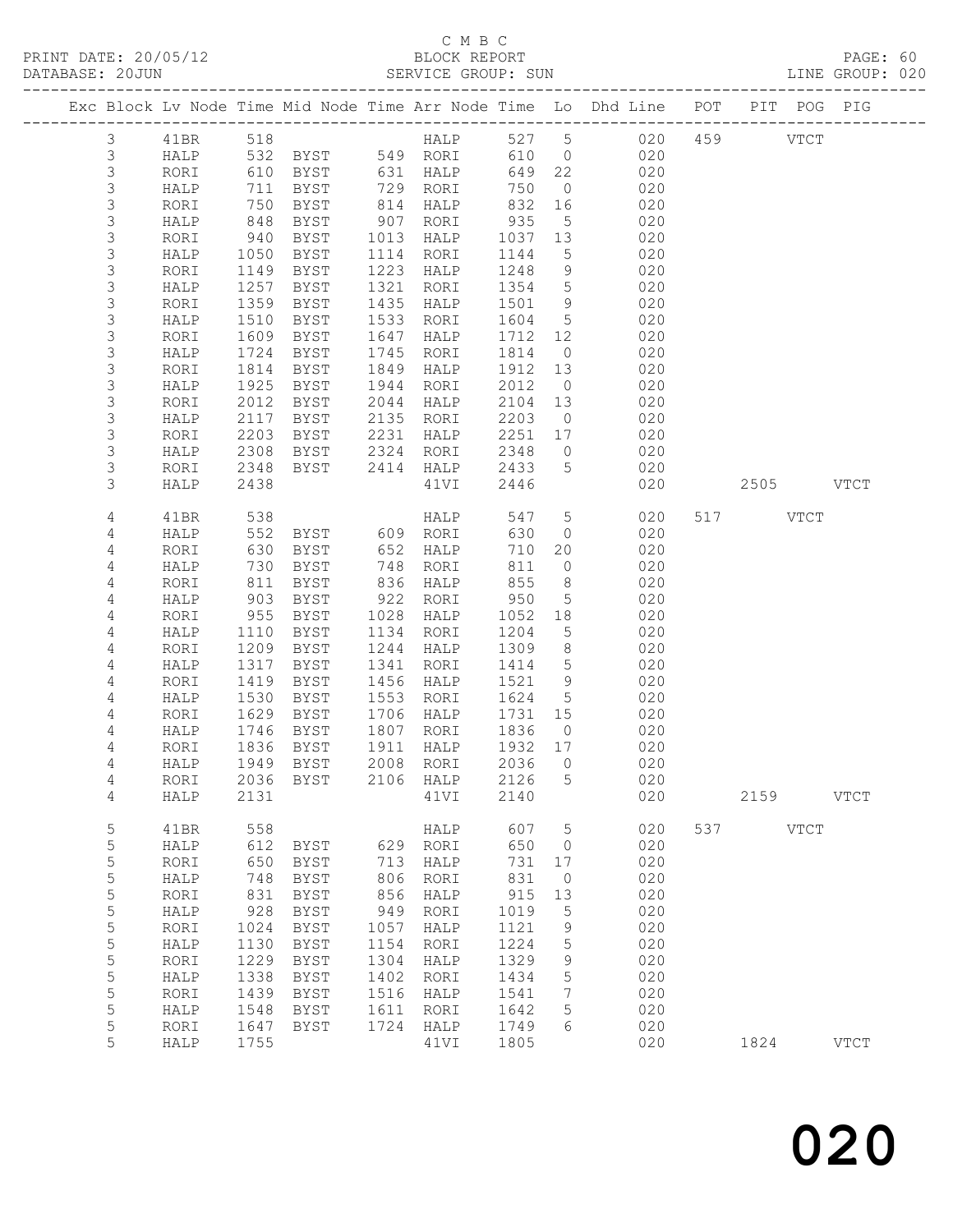# C M B C<br>BLOCK REPORT

PAGE: 61<br>LINE GROUP: 020

|  |                  |      |             |                                 |      |             |                     |                 | Exc Block Lv Node Time Mid Node Time Arr Node Time Lo Dhd Line POT |           | PIT POG PIG |  |
|--|------------------|------|-------------|---------------------------------|------|-------------|---------------------|-----------------|--------------------------------------------------------------------|-----------|-------------|--|
|  |                  |      |             |                                 |      |             |                     |                 |                                                                    |           |             |  |
|  | $6\overline{6}$  | 41BR | 821         |                                 |      |             |                     |                 | HALP 830 6 020 800 VTCT                                            |           |             |  |
|  | 6                | HALP |             | 836 BYST 855 RORI 922 5         |      |             |                     |                 | 020                                                                |           |             |  |
|  | 6                | RORI | 927<br>1033 | BYST 956 HALP                   |      |             | $1019$ 14<br>1123 6 |                 | 020                                                                |           |             |  |
|  | 6                | HALP |             | BYST                            |      | 1054 RORI   | 1123                | 6               | 020                                                                |           |             |  |
|  | 6                | RORI | 1129        | BYST                            |      | 1202 HALP   | 1226 11             |                 | 020                                                                |           |             |  |
|  | 6                | HALP | 1237        | BYST                            |      | 1301 RORI   | 1334                | $5^{\circ}$     | 020                                                                |           |             |  |
|  | 6                | RORI | 1339        | BYST                            |      | 1415 HALP   | 1441                | 9               | 020                                                                |           |             |  |
|  | 6                | HALP | 1450        | BYST                            |      | 1513 RORI   | 1544                | $5^{\circ}$     | 020                                                                |           |             |  |
|  | 6                | RORI | 1549        | BYST                            | 1627 | HALP        | 1652                | 10              | 020                                                                |           |             |  |
|  | 6                | HALP | 1702        | BYST                            |      | 1725 RORI   | 1754                | $\overline{0}$  | 020                                                                |           |             |  |
|  | 6                | RORI | 1754        | BYST 1829 HALP                  |      |             | 1853                | $5\overline{)}$ | 020                                                                |           |             |  |
|  | 6                | HALP | 1858        |                                 |      | 41VI        | 1908                |                 | 020                                                                | 1927 VTCT |             |  |
|  | $\overline{7}$   | 41BR | 900         |                                 |      | HALP        | 910                 | $5\overline{)}$ | 020                                                                | 839 VTCT  |             |  |
|  | $\overline{7}$   | HALP | 915         | BYST 936 RORI<br>BYST 1044 HALP |      |             | 1006                | $5\overline{)}$ | 020                                                                |           |             |  |
|  | 7                | RORI | 1011        |                                 |      |             | 1108                | 12              | 020                                                                |           |             |  |
|  | 7                | HALP | 1120        | BYST                            |      | 1144 RORI   | 1214                | 5               | 020                                                                |           |             |  |
|  | 7                | RORI | 1219        | BYST                            |      | 1254 HALP   | 1319                | 8 <sup>8</sup>  | 020                                                                |           |             |  |
|  | $\boldsymbol{7}$ | HALP | 1327        | BYST                            |      | 1351 RORI   | 1424                | $5\overline{)}$ | 020                                                                |           |             |  |
|  | 7                | RORI | 1429        | BYST                            | 1506 | HALP        | 1531                | 8 <sup>8</sup>  | 020                                                                |           |             |  |
|  | $\overline{7}$   | HALP | 1539        | BYST                            | 1602 | RORI        | 1633                | $5\overline{)}$ | 020                                                                |           |             |  |
|  | $\overline{7}$   | RORI | 1638        | BYST                            |      | 1715 HALP   | 1740                | 18              | 020                                                                |           |             |  |
|  | 7                | HALP | 1758        | BYST                            | 1819 | RORI        | 1848                | $\overline{0}$  | 020                                                                |           |             |  |
|  | $\boldsymbol{7}$ | RORI | 1848        | BYST                            | 1923 | HALP        | 1944                | 17              | 020                                                                |           |             |  |
|  | $\overline{7}$   | HALP | 2001        | BYST                            |      | 2020 RORI   | 2048                | $\overline{0}$  | 020                                                                |           |             |  |
|  | 7                | RORI | 2048        | BYST                            |      | 2118 HALP   | 2138                | 13              | 020                                                                |           |             |  |
|  | $\overline{7}$   | HALP | 2151        | BYST                            |      | $2208$ RORI | 2233                | $\overline{0}$  | 020                                                                |           |             |  |
|  | $\overline{7}$   | RORI | 2233        | BYST                            |      | 2301 HALP   | 2321                | $5\overline{)}$ | 020                                                                |           |             |  |
|  | 7                | HALP | 2326        |                                 |      | 41VI        | 2334                |                 | 020                                                                | 2353 VTCT |             |  |
|  | $\,8\,$          | 41BR | 927         |                                 |      | HALP        | 937                 | $6\overline{6}$ | 020                                                                | 904 VTCT  |             |  |
|  | 8                | HALP | 943         | BYST 1004 RORI                  |      |             | 1033                | 5 <sup>5</sup>  | 020                                                                |           |             |  |
|  | $\,8\,$          | RORI | 1038        | BYST                            |      | 1111 HALP   | 1135                | 7               | 020                                                                |           |             |  |
|  | $\,8\,$          | HALP | 1142        | BYST                            | 1204 | RORI        | 1235                | 5               | 020                                                                |           |             |  |
|  | $\,8\,$          | RORI | 1240        | BYST                            |      | 1316 HALP   | 1342                | 6               | 020                                                                |           |             |  |
|  | 8                | HALP | 1348        | BYST                            | 1412 | RORI        | 1444                | $5\overline{)}$ | 020                                                                |           |             |  |
|  | $\,8\,$          | RORI | 1449        | BYST                            | 1526 | HALP        | 1551                | 8               | 020                                                                |           |             |  |
|  | $\,8\,$          | HALP | 1559        | BYST                            |      | 1622 RORI   | 1651                | $5\overline{)}$ | 020                                                                |           |             |  |
|  | 8                | RORI | 1656        | BYST                            |      | 1733 HALP   | 1758 12             |                 | 020                                                                |           |             |  |
|  | $\,8\,$          | HALP | 1810        | BYST                            | 1831 | RORI        | 1900                | $\overline{0}$  | 020                                                                |           |             |  |
|  | 8                | RORI | 1010        | BYST                            |      | 1935 HALP   | 1956                | 6               | 020                                                                |           |             |  |
|  | 8                | HALP | 2002        |                                 |      | 41VI        | 2011                |                 | 020                                                                | 2030 VTCT |             |  |
|  |                  |      |             |                                 |      |             |                     |                 |                                                                    |           |             |  |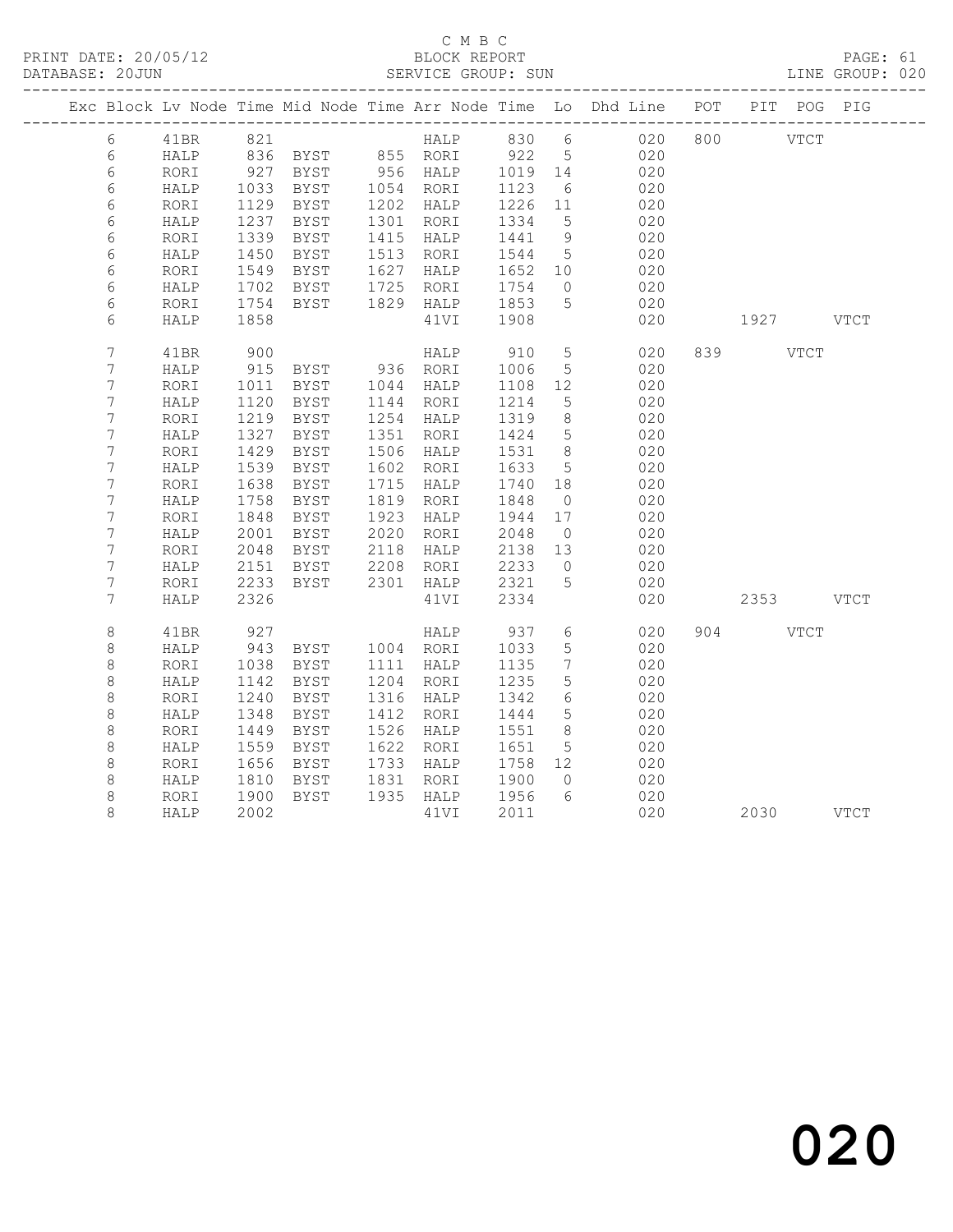# C M B C<br>BLOCK REPORT

PAGE: 62<br>LINE GROUP: 020

|                  |              |              |                            |              |                                    |              |                      | Exc Block Lv Node Time Mid Node Time Arr Node Time Lo Dhd Line POT PIT POG PIG |           |               |             |
|------------------|--------------|--------------|----------------------------|--------------|------------------------------------|--------------|----------------------|--------------------------------------------------------------------------------|-----------|---------------|-------------|
| 9                | 41BR         | 942          |                            |              |                                    |              |                      | HALP 952 12 020                                                                | 919       | $_{\rm VTCT}$ |             |
| 9                | HALP         | 1004         |                            |              | BYST 1025 RORI 1054                |              | 5 <sub>5</sub>       | 020                                                                            |           |               |             |
| $\mathsf 9$      | RORI         |              | 1059 BYST                  |              | 1132 HALP                          | 1156         | $6\overline{6}$      | 020                                                                            |           |               |             |
| 9                | HALP         | 1202         | BYST                       |              | 1224 RORI                          | 1255         | $5\overline{)}$      | 020                                                                            |           |               |             |
| 9                | RORI         | 1300         | BYST                       | 1336         | HALP                               | 1402         | 8 <sup>8</sup>       | 020                                                                            |           |               |             |
| 9                | HALP         | 1410         | BYST                       | 1433         | RORI                               | 1504         | $5^{\circ}$          | 020                                                                            |           |               |             |
| 9                | RORI         | 1509         | BYST                       | 1547         | HALP                               | 1612         | 10                   | 020                                                                            |           |               |             |
| 9                | HALP         | 1622         | BYST                       | 1645         | RORI                               | 1714         | $\overline{0}$       | 020                                                                            |           |               |             |
| 9<br>$\mathsf 9$ | RORI         | 1714<br>1834 | <b>BYST</b><br><b>BYST</b> | 1750<br>1855 | HALP                               | 1815<br>1924 | 19                   | 020                                                                            |           |               |             |
| $\mathsf 9$      | HALP         | 1924         |                            | 1959         | RORI                               | 2020         | $\overline{0}$<br>10 | 020<br>020                                                                     |           |               |             |
| $\mathsf 9$      | RORI<br>HALP | 2030         | BYST<br>BYST               | 2049         | HALP<br>RORI                       | 2118         | $\overline{0}$       | 020                                                                            |           |               |             |
| 9                | RORI         | 2118         | BYST                       | 2148         | HALP                               | 2208         | 13                   | 020                                                                            |           |               |             |
| 9                | HALP         | 2221         | BYST                       | 2238         | RORI                               | 2303         | $\overline{0}$       | 020                                                                            |           |               |             |
| 9                | RORI         | 2303         | BYST                       | 2329         | HALP                               | 2348         | 6                    | 020                                                                            |           |               |             |
| $\mathsf 9$      | HALP         | 2354         | BYST                       | 2410         | RORI                               | 2433         | $\overline{0}$       | 020                                                                            |           |               |             |
| 9                | RORI         | 2433         | BYST                       | 2502         | HALP                               | 2519         | 5                    | 020                                                                            |           |               |             |
| 9                | HALP         | 2524         |                            |              | 41VI                               | 2532         |                      | 020                                                                            |           | 2550 VTCT     |             |
| 10               | 41BR         | 1002         |                            |              | HALP                               | 1012         | 12                   | 020                                                                            | 939 VTCT  |               |             |
| 10               | HALP         | 1024         | BYST 1045 RORI             |              |                                    | 1114         | $5\overline{)}$      | 020                                                                            |           |               |             |
| 10               | RORI         | 1119         | BYST                       | 1152         | HALP                               | 1216         | 11                   | 020                                                                            |           |               |             |
| 10               | HALP         | 1227         | BYST                       | 1251         | RORI                               | 1324         | $5^{\circ}$          | 020                                                                            |           |               |             |
| 10               | RORI         | 1329         | BYST                       | 1405         | HALP                               | 1431         | 9                    | 020                                                                            |           |               |             |
| 10               | HALP         | 1440         | BYST                       | 1503         | RORI                               | 1534         | $5\overline{)}$      | 020                                                                            |           |               |             |
| 10               | RORI         | 1539         | BYST                       | 1617         | HALP                               | 1642         | 10                   | 020                                                                            |           |               |             |
| 10               | HALP         | 1652         | BYST                       | 1715         | RORI                               | 1744         | $\overline{0}$       | 020                                                                            |           |               |             |
| 10               | RORI         | 1744         | BYST                       | 1819         | HALP                               | 1843         | 16                   | 020                                                                            |           |               |             |
| 10               | HALP         | 1859         | BYST                       | 1919         | RORI                               | 1948         | $\overline{0}$       | 020                                                                            |           |               |             |
| 10               | RORI         | 1948         | BYST                       | 2022         | HALP                               | 2043         | $5^{\circ}$          | 020                                                                            |           |               |             |
| 10               | HALP         | 2048         |                            |              | 41VI                               | 2057         |                      | 020                                                                            | 2116 VTCT |               |             |
| 11               | 41BR         | 1021         |                            |              | HALP                               | 1031         | 9                    | 020                                                                            | 958 VTCT  |               |             |
| 11               | HALP         | 1040         | BYST                       |              | 1104 RORI                          | 1134         | $5\phantom{.0}$      | 020                                                                            |           |               |             |
| 11               | RORI         | 1139         | BYST                       |              | 1213 HALP                          | 1238         | 9                    | 020                                                                            |           |               |             |
| 11               | HALP         | 1247         | BYST                       | 1311         | RORI                               | 1344         | $5\overline{)}$      | 020                                                                            |           |               |             |
| 11               | RORI         | 1349         | BYST                       |              | 1425 HALP                          | 1451         | 9                    | 020                                                                            |           |               |             |
| 11               | HALP         | 1500         | BYST                       |              | 1523 RORI                          | 1554         | $5^{\circ}$          | 020                                                                            |           |               |             |
| 11               | RORI         |              | 1559 BYST                  |              | 1637 HALP                          | 1702 10      |                      | 020                                                                            |           |               |             |
|                  |              |              |                            |              | 11 HALP 1712 BYST 1735 RORI 1804 0 |              |                      | 020                                                                            |           |               |             |
| 11               | RORI         | 1804         | BYST                       | 1839         | HALP                               | 1902         | 11                   | 020                                                                            |           |               |             |
| 11               | HALP         | 1913         | <b>BYST</b>                | 1932         | RORI                               | 2000         | $\overline{0}$       | 020                                                                            |           |               |             |
| 11               | RORI         | 2000         | <b>BYST</b>                | 2032         | HALP                               | 2052         | 10                   | 020                                                                            |           |               |             |
| 11               | HALP         | 2102         | <b>BYST</b>                | 2120         | RORI                               | 2148         | $\overline{0}$       | 020                                                                            |           |               |             |
| 11               | RORI         | 2148         | BYST                       | 2218         | HALP                               | 2238         | 15                   | 020                                                                            |           |               |             |
| 11               | HALP         | 2253         | <b>BYST</b>                | 2309         | RORI                               | 2333         | 0                    | 020                                                                            |           |               |             |
| 11<br>11         | RORI         | 2333<br>2424 | <b>BYST</b>                | 2359<br>2440 | HALP                               | 2418<br>2503 | 6<br>0               | 020<br>020                                                                     |           |               |             |
| 11               | HALP<br>RORI | 2503         | <b>BYST</b><br><b>BYST</b> | 2532         | RORI<br>HALP                       | 2549         | 5                    | 020                                                                            |           |               |             |
| 11               | HALP         | 2554         |                            |              | 41VI                               | 2602         |                      | 020                                                                            | 2620      |               | <b>VTCT</b> |
|                  |              |              |                            |              |                                    |              |                      |                                                                                |           |               |             |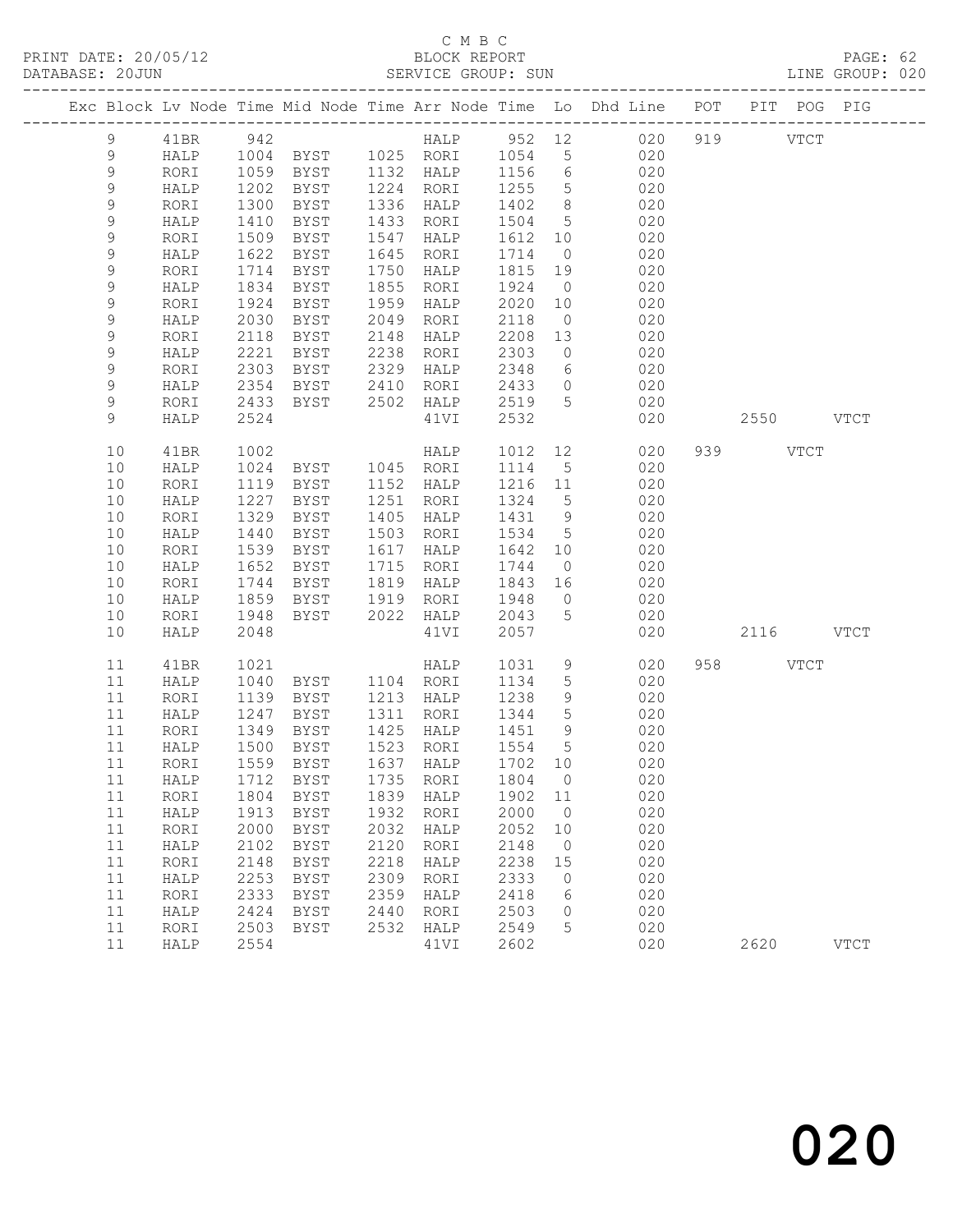## C M B C<br>BLOCK REPORT SERVICE GROUP: SUN

|  |      |      |      | ------------------------------------ |      |      |      |                | Exc Block Lv Node Time Mid Node Time Arr Node Time Lo Dhd Line POT |               |           | PIT POG PIG |  |
|--|------|------|------|--------------------------------------|------|------|------|----------------|--------------------------------------------------------------------|---------------|-----------|-------------|--|
|  | 12   | 41BR | 1038 |                                      |      |      |      |                | HALP 1048 12 020 1015 VTCT                                         |               |           |             |  |
|  | 12   | HALP | 1100 | BYST 1124 RORI                       |      |      | 1154 |                | 020<br>$5^{\circ}$                                                 |               |           |             |  |
|  | 12   | RORI | 1159 | BYST                                 | 1233 | HALP | 1258 | 9              | 020                                                                |               |           |             |  |
|  | 12   | HALP | 1307 | BYST                                 | 1331 | RORI | 1404 | 5              | 020                                                                |               |           |             |  |
|  | 12   | RORI | 1409 | BYST                                 | 1446 | HALP | 1511 | 9              | 020                                                                |               |           |             |  |
|  | 12   | HALP | 1520 | BYST                                 | 1543 | RORI | 1614 | 5 <sup>5</sup> | 020                                                                |               |           |             |  |
|  | 12   | RORI | 1619 | BYST                                 | 1656 | HALP | 1721 |                | 13<br>020                                                          |               |           |             |  |
|  | 12   | HALP | 1734 | BYST                                 | 1755 | RORI | 1824 | $\overline{0}$ | 020                                                                |               |           |             |  |
|  | 12   | RORI | 1824 | BYST                                 | 1859 | HALP | 1922 | 15             | 020                                                                |               |           |             |  |
|  | 12   | HALP | 1937 | BYST                                 | 1956 | RORI | 2024 | $\bigcirc$     | 020                                                                |               |           |             |  |
|  | 12   | RORI | 2024 | BYST                                 | 2056 | HALP | 2116 |                | 020                                                                |               |           |             |  |
|  | 12   | HALP | 2132 | BYST                                 | 2150 | RORI | 2218 | $\bigcirc$     | 020                                                                |               |           |             |  |
|  | 12   | RORI | 2218 | BYST                                 | 2246 | HALP | 2306 | 17             | 020                                                                |               |           |             |  |
|  | $12$ | HALP | 2323 | BYST                                 | 2339 | RORI | 2403 | $\overline{0}$ | 020                                                                |               |           |             |  |
|  | 12   | RORI | 2403 | BYST                                 | 2432 | HALP | 2449 |                | 12 —<br>020                                                        |               |           |             |  |
|  | 12   | HALP | 2501 | BYST                                 | 2516 | RORI | 2533 | $\overline{0}$ | 020                                                                |               |           |             |  |
|  | 12   | RORI | 2533 | BYST                                 | 2602 | HALP | 2619 | 5 <sup>5</sup> | 020                                                                |               |           |             |  |
|  | 12   | HALP | 2624 |                                      |      | 41VI | 2632 |                | 020                                                                |               | 2650 VTCT |             |  |
|  |      |      |      |                                      |      |      |      |                |                                                                    |               |           |             |  |
|  | 13   | 41BR | 1154 |                                      |      | HALP | 1204 |                | $5 \quad \bullet$                                                  | 020 1131 VTCT |           |             |  |
|  | 13   | HALP | 1209 | BYST                                 | 1233 | RORI | 1306 | 5              | 020                                                                |               |           |             |  |
|  | 13   | RORI | 1311 | BYST                                 | 1347 | HALP | 1413 | 7              | 020                                                                |               |           |             |  |
|  | 13   | HALP | 1420 | BYST                                 | 1443 | RORI | 1514 | 5 <sup>5</sup> | 020                                                                |               |           |             |  |
|  | 13   | RORI | 1519 | BYST                                 | 1557 | HALP | 1622 |                | 10<br>020                                                          |               |           |             |  |
|  | 13   | HALP | 1632 | BYST                                 | 1655 | RORI | 1724 | $\overline{0}$ | 020                                                                |               |           |             |  |
|  | 13   | RORI | 1724 | BYST                                 | 1800 | HALP | 1825 | 5 <sup>5</sup> | 020                                                                |               |           |             |  |
|  | 13   | HALP | 1830 |                                      |      | 41VI | 1840 |                | 020                                                                |               | 1859 VTCT |             |  |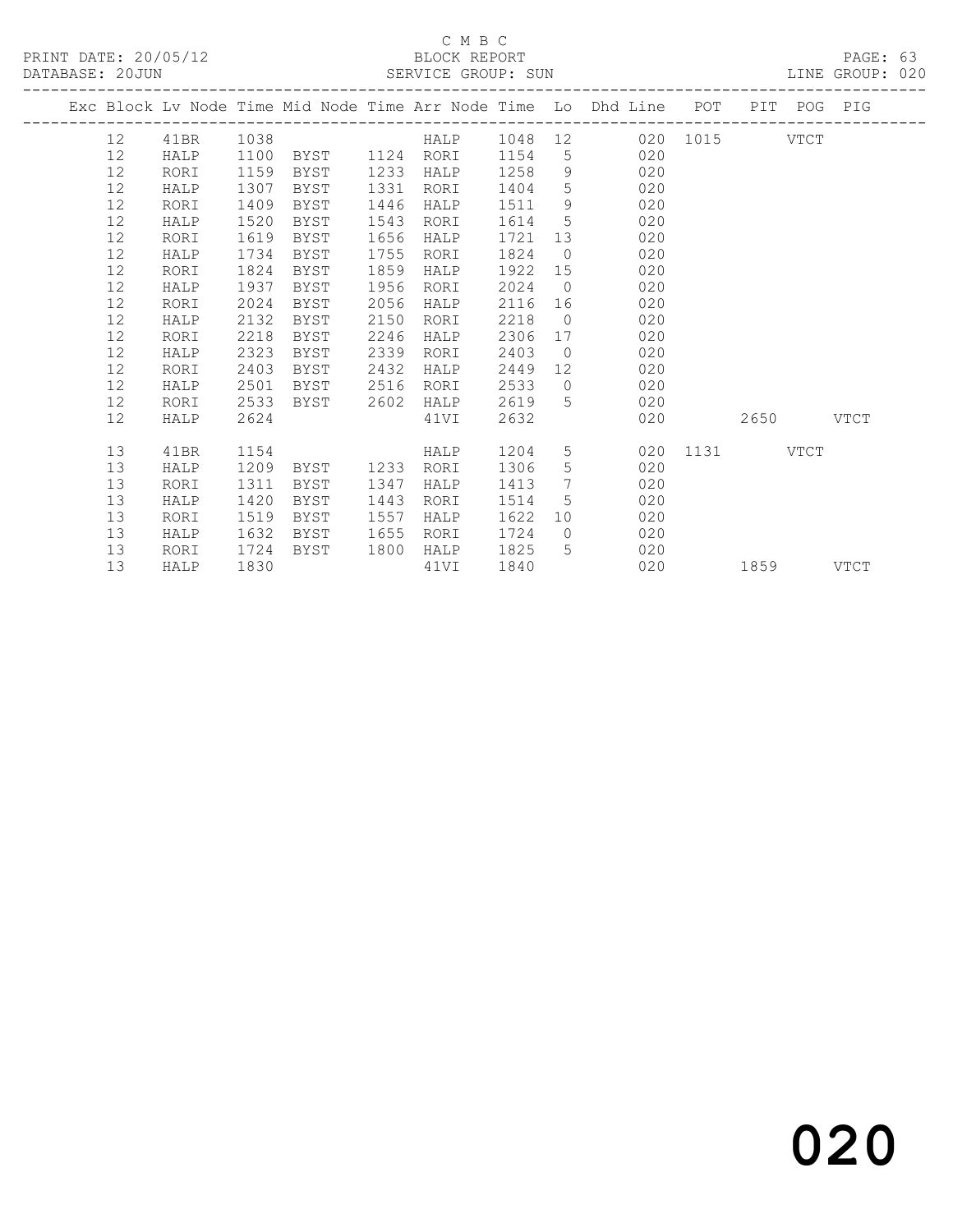|                                                                                                                                                                                                                                                                                                                                                                                                                                   |                                                                                                                                                                          |                                                                                                                        |                                                                                                                                   |                                                                                                                        |                                                                                                                                                 |                                                                                                                                |                                                                                                              | EUBY CLARK & BROADWAY<br>BUBA BURRARD STATION<br>ME WARD STATION<br>HODM HOWE & DUNSMUIR<br>KN63 KNIGHT & 63 AV KNILP KNIGHT STREET LOOP<br>MESY MACDONALD & BROADWAY<br>MEST SW MARINE STN<br>MEST SW MARINE STN                                                                                                                                                                                                                                                                                                                                                                                                                                                                                                                                                                                                                                                                                                                                                                                                                   |     |             |              |  |
|-----------------------------------------------------------------------------------------------------------------------------------------------------------------------------------------------------------------------------------------------------------------------------------------------------------------------------------------------------------------------------------------------------------------------------------|--------------------------------------------------------------------------------------------------------------------------------------------------------------------------|------------------------------------------------------------------------------------------------------------------------|-----------------------------------------------------------------------------------------------------------------------------------|------------------------------------------------------------------------------------------------------------------------|-------------------------------------------------------------------------------------------------------------------------------------------------|--------------------------------------------------------------------------------------------------------------------------------|--------------------------------------------------------------------------------------------------------------|-------------------------------------------------------------------------------------------------------------------------------------------------------------------------------------------------------------------------------------------------------------------------------------------------------------------------------------------------------------------------------------------------------------------------------------------------------------------------------------------------------------------------------------------------------------------------------------------------------------------------------------------------------------------------------------------------------------------------------------------------------------------------------------------------------------------------------------------------------------------------------------------------------------------------------------------------------------------------------------------------------------------------------------|-----|-------------|--------------|--|
|                                                                                                                                                                                                                                                                                                                                                                                                                                   |                                                                                                                                                                          |                                                                                                                        |                                                                                                                                   |                                                                                                                        |                                                                                                                                                 |                                                                                                                                |                                                                                                              | Exc Block Lv Node Time Mid Node Time Arr Node Time Lo Dhd Line POT PIT POG PIG                                                                                                                                                                                                                                                                                                                                                                                                                                                                                                                                                                                                                                                                                                                                                                                                                                                                                                                                                      |     |             |              |  |
| $\mathbf{1}$<br>$\mathbf{1}$<br>$\mathbf{1}$<br>$\mathbf{1}$<br>$\mathbf{1}$<br>$\mathbf{1}$<br>$\mathbf{1}$<br>$\mathbf{1}$<br>$\mathbf{1}$<br>$\mathbf{1}$<br>$\mathbf{1}$<br>$\mathbf{1}$<br>$\mathbf{1}$<br>$\mathbf{1}$<br>$\mathbf{1}$<br>$\mathbf{1}$<br>$\mathbf{1}$<br>$\mathbf{1}$<br>$\mathbf{1}$<br>$\mathbf{1}$<br>$\mathbf{1}$<br>$\mathbf{1}$<br>$\mathbf{1}$<br>$\mathbf{1}$<br>1<br>$\mathbf{1}$<br>$\mathbf{1}$ | BUB4<br>16BA<br>16BA<br>BUB4<br>DULP<br>BUB4<br>DULP<br>BUB4<br>16BA<br>BUB4<br>DULP 2220<br>BUB4<br>16BA<br>BUB4<br>DULP 2457 MDBY 2507 BUB4 2523 8 002<br>BUB4<br>DULP | 1708<br>1803<br>1842<br>1946<br>2025<br>2113<br>2140<br>2531<br>2610                                                   | MDBY<br>MDBY<br>MDBY<br>MDBY<br>MDBY                                                                                              |                                                                                                                        | 2547 DULP<br>GEGR                                                                                                                               | 2558 12<br>2636                                                                                                                | 3                                                                                                            | 1 DULP 614 MDBY 626 BUB4 641 5 002 557 VTC<br>1 BUB4 646 MDBY 659 DULP 708 6 002<br>1 DULP 714 MDBY 726 BUB4 741 5 002<br>1 BUB4 746 MDBY 802 DULP 812 19 002<br>001<br>DULP 831 MDBY 843 BUB4 903 5 002<br>BUB4 908 MDBY 924 DULP 935 18 002<br>DULP 953 MDBY 1005 BUB4 1023 5 002<br>BUB4 1028 MDBY 1046 DULP 1058 12 002<br>001<br>DULP 1110 MDBY 1123 BUB4 1143 5 002<br>BUB4 1148 MDBY 1208 DULP 1221 18 002<br>DULP 1239 MDBY 1252 BUB4 1313 5 002<br>1318 MDBY 1338 16BA 1345 11 002<br>1356 MDBY 1402 BUB4 1423 5 002<br>BUB4 1428 MDBY 1448 DULP 1501 15 002<br>DULP 1516 MDBY 1530 BUB4 1553 5 002<br>BUB4 1558 MDBY 1618 16BA 1625 8 002<br>1633 MDBY 1640 BUB4 1703 5 002<br>MDBY 1728 DULP 1743 20 002<br>MDBY 1816 BUB4 1837 5 002<br>MDBY 1902 DULP 1916 30 002<br>1959 BUB4 2020 5 002<br>2045 16BA 2051 22 002<br>2117 BUB4 2135 5 002<br>2156 DULP 2207 13 002<br>MDBY 2232 BUB4 2250 5 002<br>2255 MDBY 2311 16BA 2316 28 002<br>2344 MDBY 2348 BUB4 2405 5 002<br>2410 MDBY 2426 DULP 2437 20 002<br>002<br>N22 |     |             |              |  |
| $\mathbf{1}$<br>$\mathbf{2}$<br>$\mathbf{2}$<br>$\mathbf{2}$<br>2<br>$\mathbf{2}$<br>$\mathbf{2}$<br>$\sqrt{2}$<br>$\mathbf{2}$<br>$\mathbf{2}$<br>$\mathbf{2}$<br>$\sqrt{2}$<br>$\mathbf{2}$<br>$\mathbf{2}$<br>2<br>$\mathbf{2}$<br>2                                                                                                                                                                                           | ${\tt GEGR}$<br>DULP<br>BUB4<br>DULP<br>BUB4<br>DULP<br>BUB4<br>$\texttt{DULP}$<br>BUB4<br>DULP<br>BUB4<br>DULP<br>BUB4<br>16BA<br>BUB4<br>DULP<br>BUB4                  | 2639<br>633<br>705<br>734<br>806<br>851<br>928<br>1012<br>1048<br>1129<br>1208<br>1257<br>1338<br>1414<br>1448<br>1536 | MDBY<br>MDBY<br>MDBY<br>MDBY<br>MDBY<br>MDBY<br>MDBY<br>MDBY<br>MDBY<br>MDBY<br>MDBY<br>MDBY<br>MDBY<br>MDBY<br>MDBY<br>1618 MDBY | 645<br>719<br>746<br>822<br>903<br>944<br>1025<br>1108<br>1142<br>1228<br>1312<br>1358<br>1420<br>1508<br>1550<br>1638 | DULP<br>BUB4<br>DULP<br>BUB4<br>DULP<br>BUB4<br>DULP<br>BUB4<br>DULP<br>BUB4<br>$\texttt{DULP}$<br>BUB4<br>16BA<br>BUB4<br>DULP<br>BUB4<br>16BA | 2704<br>700<br>729<br>801<br>832<br>923<br>955<br>1043<br>1120<br>1203<br>1241<br>1333<br>1405<br>1443<br>1521<br>1613<br>1645 | 5<br>$5\phantom{.0}$<br>5<br>19<br>5<br>17<br>5<br>9<br>5<br>16<br>$5\phantom{.0}$<br>9<br>5<br>15<br>5<br>8 | N22<br>002<br>002<br>002<br>002<br>002<br>002<br>002<br>002<br>002<br>002<br>002<br>002<br>002<br>002<br>002<br>002                                                                                                                                                                                                                                                                                                                                                                                                                                                                                                                                                                                                                                                                                                                                                                                                                                                                                                                 | 616 | 2714<br>VTC | $_{\rm VTC}$ |  |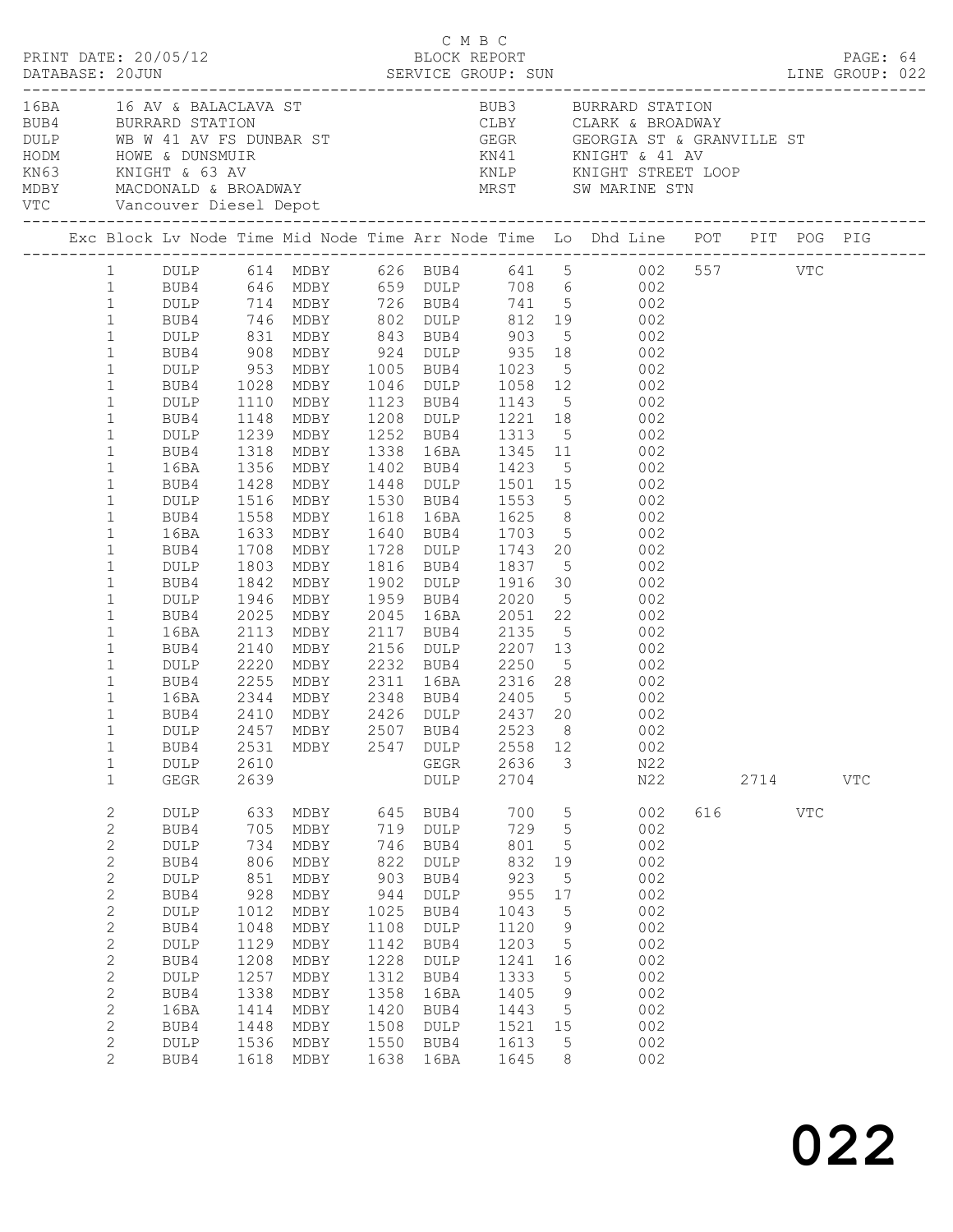PRINT DATE: 20/05/12 BLOCK REPORT<br>DATABASE: 20JUN SERVICE GROUP: SUN

## C M B C<br>BLOCK REPORT

PAGE: 65<br>LINE GROUP: 022

|                |                        |              |                        |              |                        |              |                       | Exc Block Lv Node Time Mid Node Time Arr Node Time Lo Dhd Line POT PIT POG PIG |           |     |              |
|----------------|------------------------|--------------|------------------------|--------------|------------------------|--------------|-----------------------|--------------------------------------------------------------------------------|-----------|-----|--------------|
| $2^{\circ}$    | 16BA                   |              |                        |              |                        |              |                       | 1653 MDBY 1700 BUB4 1723 5 002                                                 |           |     |              |
| $\mathbf{2}$   | BUB4                   |              | 1728 MDBY              |              | 1748 DULP              | 1803         |                       | 002                                                                            | 1815      |     | $_{\rm VTC}$ |
| $\mathfrak{Z}$ | DULP                   |              | 654 MDBY               | 706          | BUB4                   | 721 5        |                       | 002                                                                            | 637 VTC   |     |              |
| 3              | BUB4                   | 726          | MDBY                   | 740          | DULP                   | 750          | $6\overline{6}$       | 002                                                                            |           |     |              |
| 3              | <b>DULP</b>            | 756          | MDBY                   | 808          | BUB4                   | 823          | $5\overline{)}$       | 002                                                                            |           |     |              |
| $\mathfrak{Z}$ | BUB4                   | 828          | MDBY                   | 844          | <b>DULP</b>            | 854          | 17                    | 002                                                                            |           |     |              |
| 3              | DULP                   | 911          | MDBY                   | 923          | BUB4                   | 943          | $5\overline{)}$       | 002                                                                            |           |     |              |
| 3              | BUB4                   | 948          | MDBY                   | 1006         | DULP                   | 1018         | 14                    | 002                                                                            |           |     |              |
| 3              | DULP                   | 1032         | MDBY                   | 1045         | BUB4                   | 1103         | $5\overline{)}$       | 002                                                                            |           |     |              |
| 3<br>3         | BUB4<br>DULP           | 1108<br>1159 | MDBY<br>MDBY           | 1130<br>1212 | DULP<br>BUB4           | 1143<br>1233 | 16<br>$5^{\circ}$     | 002<br>002                                                                     |           |     |              |
| 3              | BUB4                   | 1238         | MDBY                   | 1258         | 16BA                   | 1305         | 11                    | 002                                                                            |           |     |              |
| 3              | 16BA                   | 1316         | MDBY                   | 1322         | BUB4                   | 1343         | $5\overline{)}$       | 002                                                                            |           |     |              |
| 3              | BUB4                   | 1348         | MDBY                   | 1408         | DULP                   | 1421         | 15                    | 002                                                                            |           |     |              |
| 3              | DULP                   | 1436         | MDBY                   | 1450         | BUB4                   | 1513         | 5                     | 002                                                                            |           |     |              |
| 3              | BUB4                   | 1518         | MDBY                   | 1538         | 16BA                   | 1545         | 9                     | 002                                                                            |           |     |              |
| 3              | 16BA                   | 1554         | MDBY                   | 1600         | BUB4                   | 1623         | $5\phantom{.0}$       | 002                                                                            |           |     |              |
| 3              | BUB4                   | 1628         | MDBY                   | 1648         | DULP                   | 1701         | 17                    | 002                                                                            |           |     |              |
| $\mathfrak{Z}$ | DULP                   | 1718         | MDBY                   | 1732         | BUB4                   | 1753         | $5^{\circ}$           | 002                                                                            |           |     |              |
| 3              | BUB4<br><b>DULP</b>    | 1758<br>1901 | MDBY                   | 1818<br>1914 | DULP<br>BUB4           | 1833<br>1935 | 28                    | 002<br>002                                                                     |           |     |              |
| 3<br>3         | BUB4                   | 1940         | MDBY<br>MDBY           | 2000         | DULP                   | 2014         | $5\overline{)}$<br>36 | 002                                                                            |           |     |              |
| $\mathsf 3$    | DULP                   | 2050         | MDBY                   | 2102         | BUB4                   | 2120         | $5\overline{)}$       | 002                                                                            |           |     |              |
| 3              | BUB4                   | 2125         | MDBY                   | 2141         | 16BA                   | 2146         | 27                    | 002                                                                            |           |     |              |
| $\mathfrak{Z}$ | 16BA                   | 2213         | MDBY                   | 2217         | BUB4                   | 2235         | $5^{\circ}$           | 002                                                                            |           |     |              |
| 3              | BUB4                   | 2240         | MDBY                   | 2256         | DULP                   | 2307         | 13                    | 002                                                                            |           |     |              |
| $\mathfrak{Z}$ | DULP                   | 2320         | MDBY                   | 2332         | BUB4                   | 2350         | $5\overline{)}$       | 002                                                                            |           |     |              |
| 3              | BUB4                   | 2355         | MDBY                   | 2411         | 16BA                   | 2416         | 32                    | 002                                                                            |           |     |              |
| 3              | 16BA                   | 2448         | MDBY                   | 2452         | BUB4                   | 2508         | $6\overline{6}$       | 002                                                                            |           |     |              |
| 3              | BUB4                   | 2514         | MDBY                   | 2530         | 16BA                   | 2535         |                       | 002                                                                            | 2600 2600 |     | <b>VTC</b>   |
| 4              | 16BA                   | 754          | MDBY                   | 757          | BUB4                   | 812          | $5\overline{)}$       | 002                                                                            | 732       | VTC |              |
| 4              | BUB4                   | 817          | MDBY                   | 833          | 16BA                   | 838          | 10 <sup>°</sup>       | 002                                                                            |           |     |              |
| 4              | 16BA                   | 848          | MDBY                   | 853          | BUB4                   | 913          | 5                     | 002                                                                            |           |     |              |
| 4              | BUB4                   | 918<br>950   | MDBY                   | 934          | 16BA                   | 939          | 11                    | 002                                                                            |           |     |              |
| 4              | 16BA                   |              | MDBY                   |              | 955 BUB4               | 1013         | $5\overline{)}$       | 002                                                                            |           |     |              |
| 4<br>4         | BUB4                   |              | 1018 MDBY<br>1050 MDBY |              | 1036 16BA<br>1055 BUB4 | 1041<br>1113 | 9<br>$5^{\circ}$      | 002<br>002                                                                     |           |     |              |
| 4              | 16BA<br>BUB4 1118 MDBY |              |                        |              | 1140 16BA 1145 12      |              |                       | 002                                                                            |           |     |              |
| 4              | 16BA                   | 1157         | MDBY                   | 1202         | BUB4                   | 1223         | 5                     | 002                                                                            |           |     |              |
| 4              | BUB4                   | 1228         | MDBY                   | 1248         | DULP                   | 1301         | 16                    | 002                                                                            |           |     |              |
| 4              | DULP                   | 1317         | MDBY                   | 1332         | BUB4                   | 1353         | 5                     | 002                                                                            |           |     |              |
| 4              | BUB4                   | 1358         | MDBY                   | 1418         | 16BA                   | 1425         | 9                     | 002                                                                            |           |     |              |
| 4              | 16BA                   | 1434         | MDBY                   | 1440         | BUB4                   | 1503         | 5                     | 002                                                                            |           |     |              |
| 4              | BUB4                   | 1508         | MDBY                   | 1528         | DULP                   | 1541         | 15                    | 002                                                                            |           |     |              |
| 4              | <b>DULP</b>            | 1556         | MDBY                   | 1610         | BUB4                   | 1633         | 5                     | 002                                                                            |           |     |              |
| 4              | BUB4                   | 1638         | MDBY                   | 1658         | 16BA                   | 1705         | 9                     | 002<br>002                                                                     |           |     |              |
| 4<br>4         | 16BA<br>BUB4           | 1714<br>1748 | MDBY<br>MDBY           | 1720<br>1808 | BUB4<br>16BA           | 1743<br>1814 | 5<br>10               | 002                                                                            |           |     |              |
| 4              | 16BA                   | 1824         | MDBY                   | 1830         | BUB4                   | 1851         | 5                     | 002                                                                            |           |     |              |
| 4              | BUB4                   | 1856         | MDBY                   | 1916         | 16BA                   | 1922         | 18                    | 002                                                                            |           |     |              |
| 4              | 16BA                   | 1940         | MDBY                   | 1944         | BUB4                   | 2005         | 5                     | 002                                                                            |           |     |              |
| 4              | BUB4                   | 2010         | MDBY                   | 2030         | DULP                   | 2044         |                       | 002                                                                            | 2054      |     | $_{\rm VTC}$ |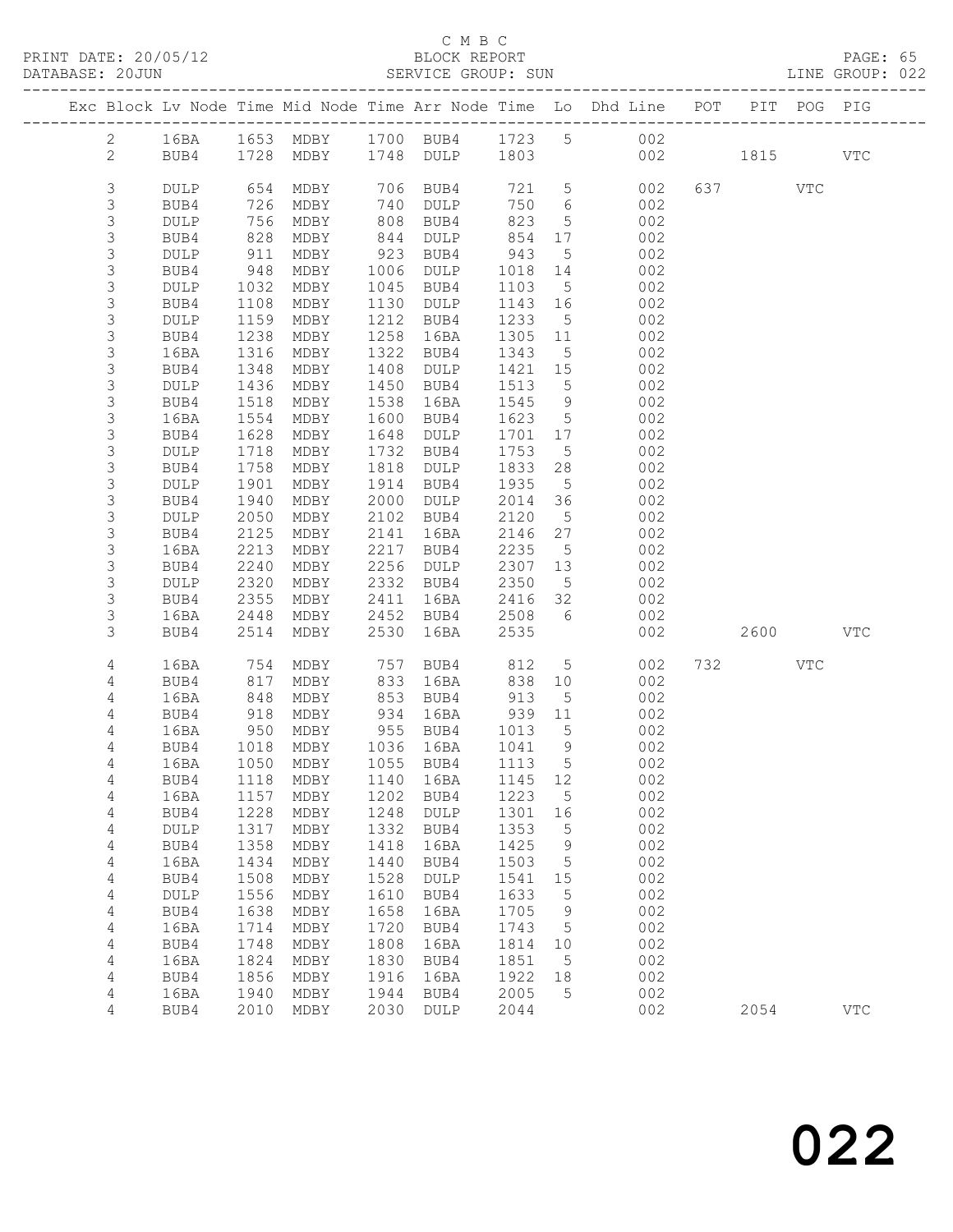# C M B C<br>BLOCK REPOI

| PRINT DATE: 20/05/12 |  | BLOCK REPORT       | PAGE: 66        |  |
|----------------------|--|--------------------|-----------------|--|
| DATABASE: 20JUN      |  | SERVICE GROUP: SUN | LINE GROUP: 022 |  |
|                      |  |                    |                 |  |

|  |                 |                            |              |              |              |                                 |              |                  | Exc Block Lv Node Time Mid Node Time Arr Node Time Lo Dhd Line POT PIT POG PIG |     |            |     |
|--|-----------------|----------------------------|--------------|--------------|--------------|---------------------------------|--------------|------------------|--------------------------------------------------------------------------------|-----|------------|-----|
|  |                 |                            |              |              |              |                                 |              |                  |                                                                                |     |            |     |
|  | $5\phantom{.0}$ | 16BA                       |              |              |              | 810 MDBY 815 BUB4 833 5         |              |                  | 002                                                                            | 748 | <b>VTC</b> |     |
|  | $\overline{5}$  | BUB4                       |              | 838 MDBY     |              | 854 16BA 859                    |              | 9                | 002                                                                            |     |            |     |
|  | 5               | 16BA                       | 908          | MDBY         |              | 913 BUB4                        | 933          | $5^{\circ}$      | 002                                                                            |     |            |     |
|  | 5               | BUB4                       | 938          | MDBY         |              | 956 16BA                        | 1001         | 9                | 002                                                                            |     |            |     |
|  | $\mathsf S$     | 16BA                       | 1010         | MDBY         |              | 1015 BUB4                       | 1033         | $5\overline{)}$  | 002                                                                            |     |            |     |
|  | 5               | BUB4                       | 1038         | MDBY         | 1058         | 16BA                            | 1103         | $5\overline{)}$  | 002                                                                            |     |            |     |
|  | 5               | 16BA                       | 1108         | MDBY         |              | 1113 BUB4                       | 1133         | $5\overline{)}$  | 002                                                                            |     |            |     |
|  | 5               | BUB4                       | 1138         | MDBY         | 1158         | 16BA                            | 1205         | 12               | 002                                                                            |     |            |     |
|  | $\mathsf S$     | 16BA                       | 1217         | MDBY         | 1222         | BUB4                            | 1243         | $5^{\circ}$      | 002                                                                            |     |            |     |
|  | 5               | BUB4                       | 1248         | MDBY         | 1308         | DULP                            | 1321         | 16               | 002                                                                            |     |            |     |
|  | 5<br>5          | <b>DULP</b>                | 1337         | MDBY         | 1352         | BUB4                            | 1413<br>1445 | $5^{\circ}$<br>9 | 002<br>002                                                                     |     |            |     |
|  | 5               | BUB4<br>16BA               | 1418<br>1454 | MDBY<br>MDBY | 1438<br>1500 | 16BA<br>BUB4                    | 1523         | $5\overline{)}$  | 002                                                                            |     |            |     |
|  | 5               | BUB4                       | 1528         | MDBY         | 1548         | DULP                            | 1601         | 15               | 002                                                                            |     |            |     |
|  | 5               | DULP                       | 1616         | MDBY         | 1630         | BUB4                            | 1653         | $5\phantom{.0}$  | 002                                                                            |     |            |     |
|  | 5               | BUB4                       | 1658         | MDBY         | 1718         | 16BA                            | 1725         | 11               | 002                                                                            |     |            |     |
|  | 5               | 16BA                       | 1736         | MDBY         |              | 1742 BUB4                       | 1803         | $5\overline{)}$  | 002                                                                            |     |            |     |
|  | 5               | BUB4                       | 1808         | MDBY         | 1828         | 16BA                            | 1834         | 19               | 002                                                                            |     |            |     |
|  | 5               | 16BA                       | 1853         | MDBY         | 1859         | BUB4                            | 1920         | $5^{\circ}$      | 002                                                                            |     |            |     |
|  | 5               | BUB4                       | 1925         | MDBY         | 1945         | 16BA                            | 1951         | 19               | 002                                                                            |     |            |     |
|  | 5               | 16BA                       | 2010         | MDBY         | 2014         | BUB4                            | 2035         | $5^{\circ}$      | 002                                                                            |     |            |     |
|  | 5               | BUB4                       | 2040         | MDBY         | 2058         | DULP                            | 2110         | 10               | 002                                                                            |     |            |     |
|  | 5               | $\texttt{DULP}$            | 2120         | MDBY         |              | 2132 BUB4                       | 2150         | $5\overline{)}$  | 002                                                                            |     |            |     |
|  | 5               | BUB4                       | 2155         | MDBY         | 2211         | 16BA                            | 2216         | 27               | 002                                                                            |     |            |     |
|  | 5               | 16BA                       | 2243         | MDBY         | 2247         | BUB4                            | 2305         | 5 <sup>5</sup>   | 002                                                                            |     |            |     |
|  | 5               | BUB4                       | 2310         | MDBY         | 2326         | DULP                            | 2337 16      |                  | 002                                                                            |     |            |     |
|  | 5               | DULP                       | 2353         | MDBY         |              | 2403 BUB4                       | 2420         | $5\overline{)}$  | 002                                                                            |     |            |     |
|  | 5               | BUB4                       | 2425         | MDBY         | 2441         | 16BA                            | 2446         |                  | 002                                                                            |     | 2511       | VTC |
|  |                 |                            |              |              |              |                                 |              |                  |                                                                                |     |            |     |
|  | 6               | DULP                       | 813          | MDBY         | 825          | BUB4                            | 843          | 5 <sup>5</sup>   | 002                                                                            | 756 | VTC        |     |
|  | 6               | BUB4                       | 848          | MDBY         | 904          | DULP                            | 914          | 19               | 002                                                                            |     |            |     |
|  | 6               | <b>DULP</b>                | 933          | MDBY         | 945          | BUB4                            | 1003         | $5^{\circ}$      | 002                                                                            |     |            |     |
|  | 6               | BUB4                       | 1008         | MDBY         | 1026         | DULP                            | 1038         | 14               | 002                                                                            |     |            |     |
|  | 6               | <b>DULP</b>                | 1052         | MDBY         | 1105         | BUB4                            | 1123         | $5\overline{)}$  | 002                                                                            |     |            |     |
|  | 6               | BUB4                       | 1128         | MDBY         | 1150         | DULP                            | 1203         | 16               | 002                                                                            |     |            |     |
|  | 6               | DULP                       | 1219         | MDBY         | 1232         | BUB4                            | 1253         | $5^{\circ}$      | 002                                                                            |     |            |     |
|  | 6               | BUB4                       | 1258         | MDBY         | 1318         | 16BA                            | 1325         | 11               | 002                                                                            |     |            |     |
|  | 6               | 16BA                       | 1336         | MDBY         |              | 1342 BUB4                       | 1403         | $5\overline{)}$  | 002                                                                            |     |            |     |
|  | 6               | BUB4                       | 1408         | MDBY         |              | 1428 DULP                       | 1441 15      |                  | 002                                                                            |     |            |     |
|  | 6               |                            |              |              |              | DULP 1456 MDBY 1510 BUB4 1533 5 |              |                  | 002                                                                            |     |            |     |
|  | 6               | BUB4                       | 1538         | MDBY         | 1558         | 16BA                            | 1605         | 9                | 002                                                                            |     |            |     |
|  | 6               | 16BA                       | 1614         | MDBY         | 1620         | BUB4                            | 1643         | $5^{\circ}$      | 002                                                                            |     |            |     |
|  | 6               | BUB4                       | 1648         | MDBY         | 1708         | DULP                            | 1721         | 18               | 002                                                                            |     |            |     |
|  | 6               | DULP                       | 1739         | MDBY         | 1753         | BUB4                            | 1814         | $5\phantom{.0}$  | 002                                                                            |     |            |     |
|  | 6               | BUB4                       | 1819         | MDBY         | 1839         | DULP                            | 1854         | 22               | 002                                                                            |     |            |     |
|  | 6               | DULP                       | 1916         | MDBY         | 1929         | BUB4                            | 1950         | $5^{\circ}$      | 002                                                                            |     |            |     |
|  | 6               | BUB4                       | 1955         | MDBY         | 2015         | 16BA                            | 2021         | 22               | 002                                                                            |     |            |     |
|  | 6               | 16BA                       | 2043         | MDBY         | 2047         | BUB4                            | 2105         | $5\phantom{.0}$  | 002                                                                            |     |            |     |
|  | 6               | BUB4                       | 2110         | MDBY         | 2126         | DULP                            | 2137         | 13               | 002                                                                            |     |            |     |
|  | 6               | DULP                       | 2150         | MDBY         | 2202         | BUB4                            | 2220         | $5\phantom{.0}$  | 002                                                                            |     |            |     |
|  | 6               | BUB4                       | 2225         | MDBY         | 2241         | 16BA                            | 2246         | 27               | 002                                                                            |     |            |     |
|  | 6               | 16BA                       | 2313         | MDBY         | 2317         | BUB4                            | 2335         | $5\phantom{.0}$  | 002                                                                            |     |            |     |
|  | 6               | BUB4                       | 2340         | MDBY         | 2356         | DULP                            | 2407         | 18               | 002                                                                            |     |            |     |
|  | 6               | DULP                       | 2425         | MDBY         | 2435         | BUB4                            | 2452         | 5                | 002                                                                            |     |            |     |
|  | 6               | BUB4                       | 2457         | MDBY         | 2513         | DULP                            | 2524         | 16               | 002                                                                            |     |            |     |
|  | 6<br>6          | <b>DULP</b><br><b>GEGR</b> | 2540<br>2609 |              |              | GEGR<br><b>DULP</b>             | 2606<br>2634 | 3<br>6           | N22<br>N22                                                                     |     |            |     |
|  |                 |                            |              |              |              |                                 |              |                  |                                                                                |     |            |     |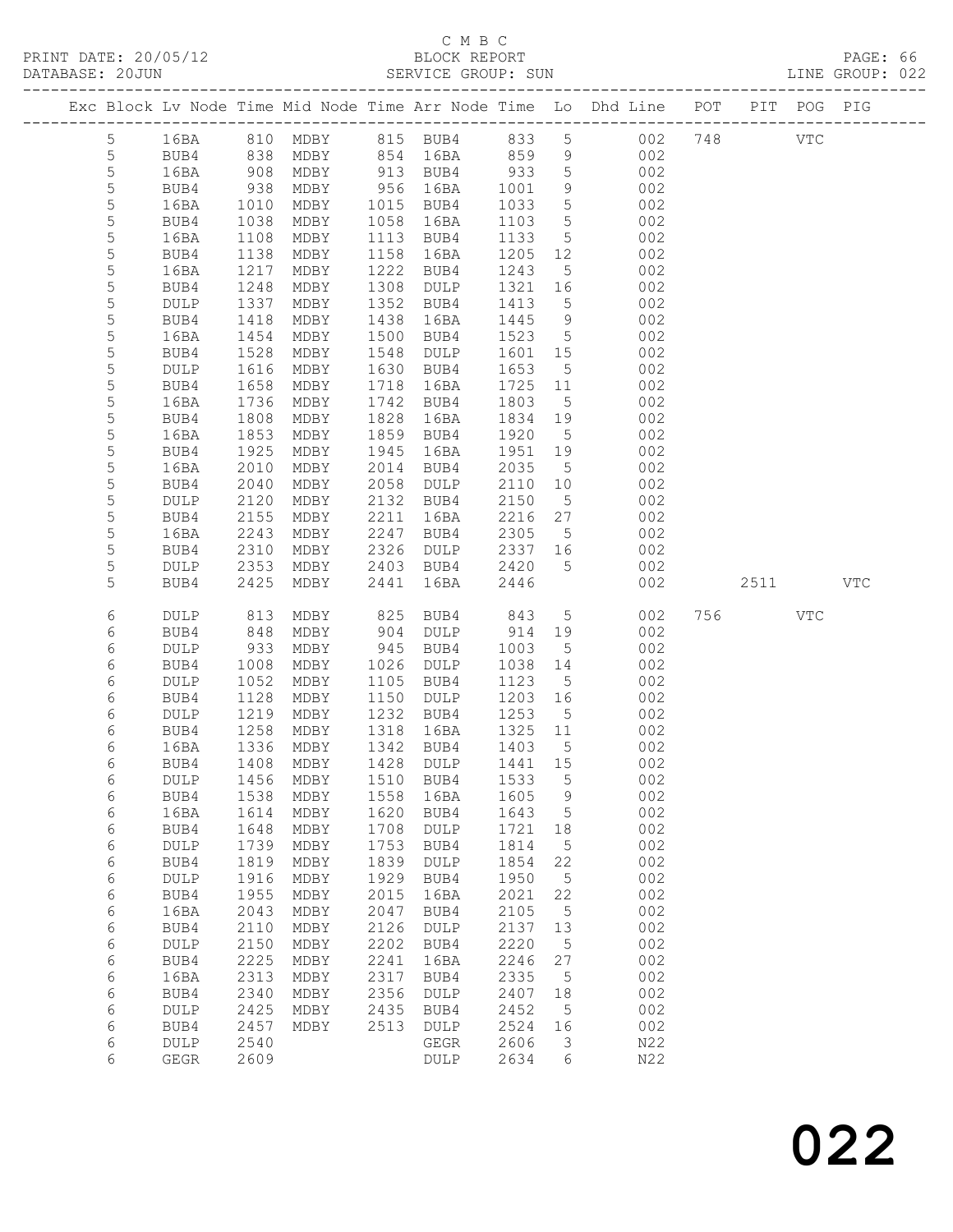#### C M B C<br>BLOCK REPORT SERVICE GROUP: SUN

|  |                  |              |                  |                       |              |                   |                 |                      | Exc Block Lv Node Time Mid Node Time Arr Node Time Lo Dhd Line POT |     | PIT    | POG PIG    |            |
|--|------------------|--------------|------------------|-----------------------|--------------|-------------------|-----------------|----------------------|--------------------------------------------------------------------|-----|--------|------------|------------|
|  | 6                | DULP         | 2640             |                       |              |                   |                 |                      | GEGR 2706 3 N22                                                    |     |        |            |            |
|  | 6                | GEGR         | 2709             |                       |              | DULP 2734         |                 |                      |                                                                    | N22 | 2744   |            | <b>VTC</b> |
|  | $\overline{7}$   |              |                  |                       |              |                   |                 |                      |                                                                    |     |        |            |            |
|  | $7\phantom{.}$   | 16BA<br>BUB4 | 830<br>858       | MDBY 835 BUB4<br>MDBY |              | 914 16BA          | 853<br>919      | $5\overline{)}$<br>9 | 002<br>002                                                         |     | 808 80 | <b>VTC</b> |            |
|  | $\overline{7}$   | 16BA         | 928              | MDBY                  |              | 933 BUB4          | 953             | $5\overline{)}$      | 002                                                                |     |        |            |            |
|  | $\overline{7}$   | BUB4         | 958              | MDBY                  |              | 1016 16BA         | 1021            | 9                    | 002                                                                |     |        |            |            |
|  | $\boldsymbol{7}$ | 16BA         | 1030             | MDBY                  |              | 1035 BUB4         | 1053            | 5                    | 002                                                                |     |        |            |            |
|  | $\boldsymbol{7}$ | BUB4         | 1058             | MDBY                  |              | 1118 16BA         | 1123            | $5\overline{)}$      | 002                                                                |     |        |            |            |
|  | $7\phantom{.0}$  | 16BA         | 1128             | MDBY                  |              | 1133 BUB4         | 1153            | $5\overline{)}$      | 002                                                                |     |        |            |            |
|  | 7                | BUB4         | 1158             | MDBY                  | 1218         | 16BA              | 1225            | 10                   | 002                                                                |     |        |            |            |
|  | $\overline{7}$   | 16BA         | 1235             | MDBY                  |              | 1242 BUB4         | 1303            | $5\overline{)}$      | 002                                                                |     |        |            |            |
|  | $\overline{7}$   | BUB4         | 1308             | MDBY                  |              | 1328 DULP         | 1341            | 14                   | 002                                                                |     |        |            |            |
|  | 7<br>7           | DULP<br>BUB4 | 1355<br>1438     | MDBY<br>MDBY          | 1458         | 1410 BUB4<br>16BA | 1433<br>1505    | $5^{\circ}$<br>9     | 002<br>002                                                         |     |        |            |            |
|  | 7                | 16BA         | 1514             | MDBY                  | 1520         | BUB4              | 1543            | $5^{\circ}$          | 002                                                                |     |        |            |            |
|  | $\boldsymbol{7}$ | BUB4         | 1548             | MDBY                  | 1608         | DULP              | 1621            | 15                   | 002                                                                |     |        |            |            |
|  | 7                | <b>DULP</b>  | 1636             | MDBY                  | 1650         | BUB4              | 1713            | $5^{\circ}$          | 002                                                                |     |        |            |            |
|  | 7                | BUB4         | 1718             | MDBY                  | 1738         | 16BA              | 1744 14         |                      | 002                                                                |     |        |            |            |
|  | $\overline{7}$   | 16BA         | 1758             | MDBY                  |              | 1804 BUB4         | 1825            | $5^{\circ}$          | 002                                                                |     |        |            |            |
|  | 7                | BUB4         | 1830             | MDBY                  | 1850         | 16BA              | 1856            |                      | 002                                                                |     | 1921   |            | VTC        |
|  |                  |              |                  |                       |              |                   |                 |                      |                                                                    |     |        |            |            |
|  | $\,8\,$          | DULP         | 1139             | MDBY                  |              | 1152 BUB4         | 1213            | $5\overline{)}$      | 002                                                                |     | 1122   | VTC        |            |
|  | 8                | BUB4         | 1218<br>1255     | MDBY<br>MDBY          | 1238<br>1302 | 16BA              | 1245 10<br>1323 |                      | 002<br>002                                                         |     |        |            |            |
|  | 8<br>$\,8\,$     | 16BA<br>BUB4 | 1328             | MDBY                  | 1348         | BUB4<br>DULP      | 1401            | $-5$<br>14           | 002                                                                |     |        |            |            |
|  | $\,8\,$          | <b>DULP</b>  | 1415             | MDBY                  |              | 1430 BUB4         | 1453            | $5^{\circ}$          | 002                                                                |     |        |            |            |
|  | $\,8\,$          | BUB4         | 1458             | MDBY                  | 1518         | 16BA              | 1525            | 9                    | 002                                                                |     |        |            |            |
|  | $\,8\,$          | 16BA         | 1534             | MDBY                  | 1540         | BUB4              | 1603            | $5^{\circ}$          | 002                                                                |     |        |            |            |
|  | 8                | BUB4         | 1608             | MDBY                  | 1628         | DULP              | 1641            | 15                   | 002                                                                |     |        |            |            |
|  | $\,8\,$          | <b>DULP</b>  | 1656             | MDBY                  | 1710         | BUB4              | 1733            | $5^{\circ}$          | 002                                                                |     |        |            |            |
|  | $\,8\,$          | BUB4         | 1738             | MDBY                  | 1758         | DULP              | 1813            | 18                   | 002                                                                |     |        |            |            |
|  | $\,8\,$          | DULP         | 1831             | MDBY                  | 1844         | BUB4              | 1905            | $5^{\circ}$          | 002                                                                |     |        |            |            |
|  | $\,8\,$          | BUB4         | 1910             | MDBY                  | 1930         | DULP              | 1944            | 32                   | 002                                                                |     |        |            |            |
|  | $\,8\,$          | <b>DULP</b>  | 2016             | MDBY                  | 2029         | BUB4              | 2050            | $5^{\circ}$          | 002                                                                |     |        |            |            |
|  | $\,8\,$          | BUB4         | 2055             | MDBY                  | 2113         | 16BA              | 2119            | 24                   | 002                                                                |     |        |            |            |
|  | $\,8\,$          | 16BA         | 2143             | MDBY                  | 2147         | BUB4              | 2205            | $-5$                 | 002                                                                |     |        |            |            |
|  | $\,8\,$<br>8     | BUB4<br>DULP | 2210<br>2250     | MDBY<br>MDBY          | 2226<br>2302 | DULP<br>BUB4      | 2237<br>2320    | 13<br>5              | 002<br>002                                                         |     |        |            |            |
|  | $\,8\,$          | BUB4         | 2325             | MDBY                  | 2341         | 16BA              | 2346            | 28                   | 002                                                                |     |        |            |            |
|  | 8                | 16BA         | 2414             | MDBY                  |              | 2418 BUB4         | 2435            | $5^{\circ}$          | 002                                                                |     |        |            |            |
|  | 8                | BUB4         | 2440             | MDBY                  | 2456         | DULP              | 2507            | 5                    | 002                                                                |     |        |            |            |
|  | 8                | DULP         | $2440$<br>$2512$ | MDBY                  |              | 2522 BUB4         | 2538            | - 8                  | 002                                                                |     |        |            |            |
|  | 8                | BUB4         |                  | 2546 MDBY             |              | 2602 16BA         | 2607            |                      | 002                                                                |     | 2632   |            | <b>VTC</b> |
|  |                  |              |                  |                       |              |                   |                 |                      |                                                                    |     |        |            |            |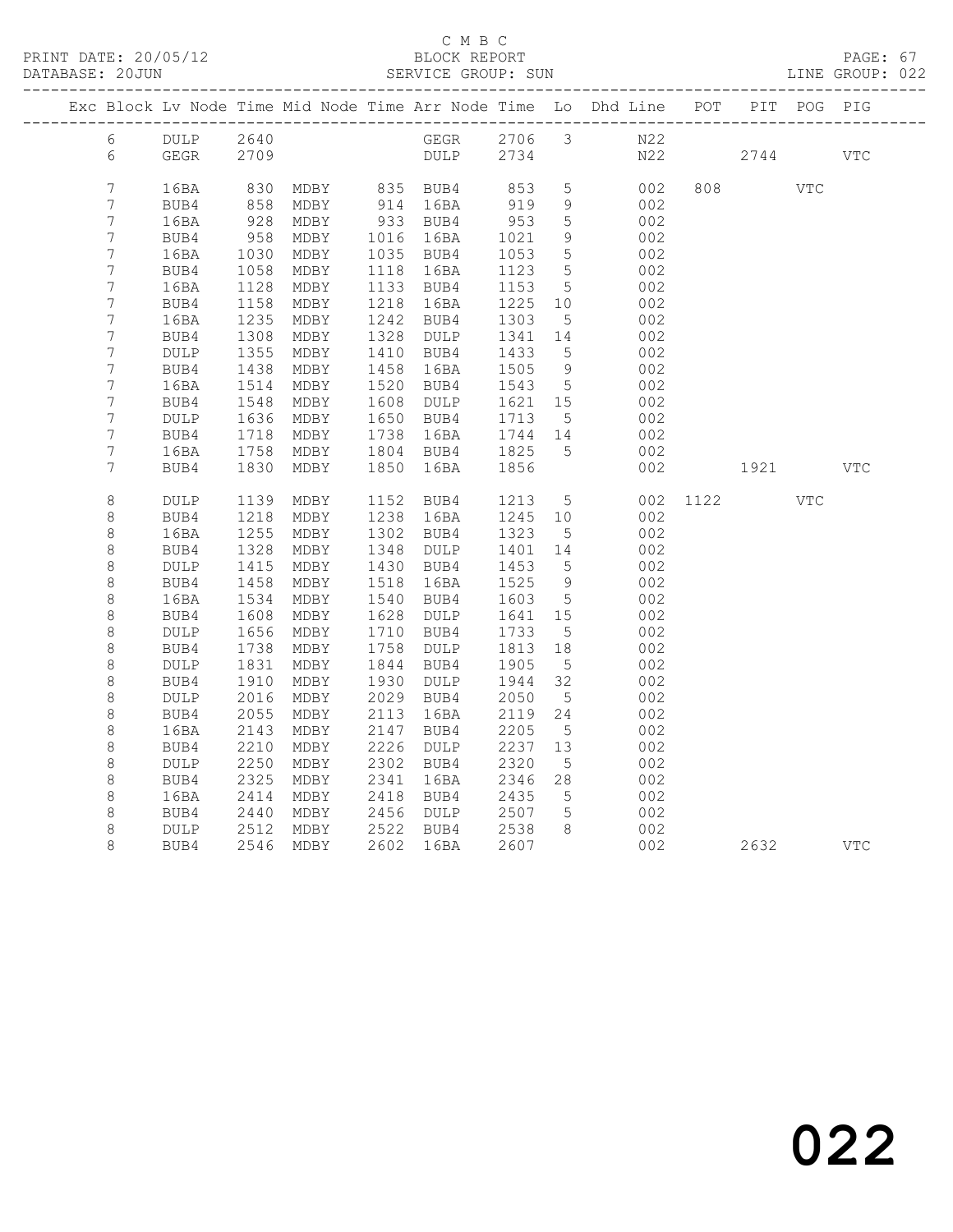# C M B C<br>BLOCK REPORT

| DATABASE: 20JUN |         |                 |                   |                     |      | SERVICE GROUP: SUN               |            |                 |                                                                                |                                                                                                                                                                                                                               |     | LINE GROUP: 022 |  |
|-----------------|---------|-----------------|-------------------|---------------------|------|----------------------------------|------------|-----------------|--------------------------------------------------------------------------------|-------------------------------------------------------------------------------------------------------------------------------------------------------------------------------------------------------------------------------|-----|-----------------|--|
|                 |         |                 |                   |                     |      |                                  |            |                 | Exc Block Lv Node Time Mid Node Time Arr Node Time Lo Dhd Line POT PIT POG PIG |                                                                                                                                                                                                                               |     |                 |  |
|                 | 40      |                 |                   |                     |      |                                  |            |                 | KN41 614 CLBY 622 BUB3 640 5 022 558 VTC                                       |                                                                                                                                                                                                                               |     |                 |  |
|                 | 40      | BUB3            |                   | 645 CLBY 703 KNLP   |      |                                  |            |                 | 717 7 022                                                                      |                                                                                                                                                                                                                               |     |                 |  |
|                 | 40      | KNLP            |                   | CLBY                |      | 740 BUB3<br>823 KNLP<br>906 BUB3 | 759 5      |                 | 022                                                                            |                                                                                                                                                                                                                               |     |                 |  |
|                 | 40      | BUB3            | 724<br>804<br>849 | CLBY                |      |                                  |            | 11              | 022                                                                            |                                                                                                                                                                                                                               |     |                 |  |
|                 | 40      | KNLP            |                   | CLBY                |      |                                  | 838<br>925 | $5\overline{)}$ | 022                                                                            |                                                                                                                                                                                                                               |     |                 |  |
|                 | 40      | BUB3            | 930               | CLBY                |      | 952 KNLP                         | 1009       | 6               | 022                                                                            |                                                                                                                                                                                                                               |     |                 |  |
|                 | 40      | KNLP            | 1015              | CLBY                |      | 1034 BUB3                        | 1056       | 5 <sup>5</sup>  | 022                                                                            |                                                                                                                                                                                                                               |     |                 |  |
|                 | 40      | BUB3            | 1101              | CLBY                |      | 1124 KNLP                        | 1143 16    |                 | 022                                                                            |                                                                                                                                                                                                                               |     |                 |  |
|                 | 40      | KNLP            | 1159              | CLBY                |      | 1218 BUB3                        | 1242       | $5\overline{)}$ | 022                                                                            |                                                                                                                                                                                                                               |     |                 |  |
|                 | 40      | BUB3            | 1247              | CLBY                | 1313 | KNLP                             | 1334       | 8 <sup>8</sup>  | 022                                                                            |                                                                                                                                                                                                                               |     |                 |  |
|                 | 40      | KNLP            | 1342              | CLBY                | 1405 | BUB3                             | 1430       | $5\overline{)}$ | 022                                                                            |                                                                                                                                                                                                                               |     |                 |  |
|                 | 40      |                 | 1435              |                     |      | 1501 KNLP                        | 1522 16    |                 | 022                                                                            |                                                                                                                                                                                                                               |     |                 |  |
|                 |         | BUB3            |                   | CLBY                |      |                                  |            |                 |                                                                                |                                                                                                                                                                                                                               |     |                 |  |
|                 | 40      | KNLP            | 1538              | CLBY                |      | 1558 BUB3                        | 1618       | $5\overline{)}$ | 022                                                                            |                                                                                                                                                                                                                               |     |                 |  |
|                 | 40      | BUB3            | 1623              | CLBY                |      | 1647 KNLP 1708                   |            |                 | $6\overline{6}$<br>022                                                         |                                                                                                                                                                                                                               |     |                 |  |
|                 | 40      | KNLP            | 1714              | CLBY                |      | 1734 BUB3                        | 1754       | 5 <sup>5</sup>  | 022                                                                            |                                                                                                                                                                                                                               |     |                 |  |
|                 | 40      | BUB3            | 1759              | CLBY                |      | 1823 KN63                        | 1844       |                 | 022                                                                            | 1855   1860   1860   1860   1860   1860   1860   1860   1860   1860   1860   1860   1860   1860   1860   1860   1860   1860   1860   1860   1860   1860   1860   1860   1860   1860   1860   1860   1860   1860   1860   1870 |     | <b>VTC</b>      |  |
|                 | 41      | KN41            | 632               | CLBY                |      | KNLP                             | 637        | $7\overline{ }$ | 022                                                                            | 616 7                                                                                                                                                                                                                         | VTC |                 |  |
|                 | 41      | KNLP            | 644               | CLBY                |      | 700 BUB3                         | 719        | $5\phantom{.0}$ | 022                                                                            |                                                                                                                                                                                                                               |     |                 |  |
|                 | 41      | BUB3            | 724               | CLBY                |      | $742$ is $819$ BUB3              | 756        | $7\overline{ }$ | 022                                                                            |                                                                                                                                                                                                                               |     |                 |  |
|                 | 41      | $\texttt{KNLP}$ | 803               | CLBY                |      |                                  | 838        | $6\overline{6}$ | 022                                                                            |                                                                                                                                                                                                                               |     |                 |  |
|                 | 41      | BUB3            | 844               | CLBY                |      | 904 KNLP                         | 919        | 8               | 022                                                                            |                                                                                                                                                                                                                               |     |                 |  |
|                 | 41      | KNLP            | 927               | CLBY                |      | 946 BUB3                         | 1005       | $5\overline{)}$ | 022                                                                            |                                                                                                                                                                                                                               |     |                 |  |
|                 | 41      | BUB3            | 1010              | CLBY                |      | 1033 KNLP                        | 1052       | 9               | 022                                                                            |                                                                                                                                                                                                                               |     |                 |  |
|                 | 41      | KNLP            | 1101              | CLBY                |      | 1120 BUB3                        | 1142       | $5\overline{)}$ | 022                                                                            |                                                                                                                                                                                                                               |     |                 |  |
|                 | 41      | BUB3            | 1147              | CLBY                | 1211 | KNLP                             | 1232 12    |                 | 022                                                                            |                                                                                                                                                                                                                               |     |                 |  |
|                 | 41      | KNLP            | 1244              | CLBY                |      | 1305 BUB3                        | 1330       | $5\overline{)}$ | 022                                                                            |                                                                                                                                                                                                                               |     |                 |  |
|                 | 41      | BUB3            | 1335              | CLBY                |      | 1403 KNLP                        | 1424       | 9               | 022                                                                            |                                                                                                                                                                                                                               |     |                 |  |
|                 | 41      | KNLP            | 1433              | CLBY                |      | 1456 BUB3                        | 1518       | $5\overline{)}$ | 022                                                                            |                                                                                                                                                                                                                               |     |                 |  |
|                 | 41      | BUB3            | 1523              | CLBY                |      | 1548 KNLP                        | 1610       | 16              | 022                                                                            |                                                                                                                                                                                                                               |     |                 |  |
|                 | 41      | KNLP            | 1626              | CLBY                |      | 1646 BUB3                        | 1706       | $5\overline{)}$ | 022                                                                            |                                                                                                                                                                                                                               |     |                 |  |
|                 | 41      | BUB3            | 1711              | CLBY                |      | 1735 KNLP                        | 1756       | $\overline{7}$  | 022                                                                            |                                                                                                                                                                                                                               |     |                 |  |
|                 | 41      | KNLP            | 1803              | CLBY                | 1823 | BUB3                             | 1842       | $5\overline{)}$ | 022                                                                            |                                                                                                                                                                                                                               |     |                 |  |
|                 | 41      | BUB3            | 1847              | CLBY                | 1910 | KNLP                             | 1929       | $\overline{7}$  | 022                                                                            |                                                                                                                                                                                                                               |     |                 |  |
|                 | 41      | KNLP            | 1936              | CLBY                | 1954 | BUB3                             | 2012       | $5\overline{)}$ | 022                                                                            |                                                                                                                                                                                                                               |     |                 |  |
|                 | 41      | BUB3            | 2017              | CLBY                | 2040 | KNLP                             | 2057 11    |                 | 022                                                                            |                                                                                                                                                                                                                               |     |                 |  |
|                 | 41      | KNLP            | 2108              |                     |      | BUB3                             | 2142       | $5^{\circ}$     | 022                                                                            |                                                                                                                                                                                                                               |     |                 |  |
|                 | 41      | BUB3            |                   | 2147 CLBY 2207 KNLP |      |                                  | 2224 15    |                 | 022                                                                            |                                                                                                                                                                                                                               |     |                 |  |
|                 | 41 KNLP |                 |                   |                     |      |                                  |            |                 | 2239 BUB3 2311 5 022                                                           |                                                                                                                                                                                                                               |     |                 |  |
|                 | 41      | BUB3            |                   | 2316 CLBY 2335 KN63 |      |                                  | 2351       |                 | 022                                                                            | 2402                                                                                                                                                                                                                          |     | <b>VTC</b>      |  |
|                 |         |                 |                   |                     |      |                                  |            |                 |                                                                                |                                                                                                                                                                                                                               |     |                 |  |
|                 | 42      | KN41            | 632               | CLBY                |      | 641 BUB3                         | 700        | $5\overline{)}$ | 022                                                                            | 616 VTC                                                                                                                                                                                                                       |     |                 |  |
|                 | 42      | BUB3            | 705               | CLBY                | 723  | KNLP                             | 737        | $\overline{7}$  | 022                                                                            |                                                                                                                                                                                                                               |     |                 |  |
|                 | 42      | KNLP            | 744               | CLBY                | 800  | BUB3                             | 819        | $5^{\circ}$     | 022                                                                            |                                                                                                                                                                                                                               |     |                 |  |
|                 | 42      | BUB3            | 824               | CLBY                | 844  | KNLP                             | 859        | 15              | 022                                                                            |                                                                                                                                                                                                                               |     |                 |  |
|                 | 42      | $\texttt{KNLP}$ | 914               | CLBY                | 933  | BUB3                             | 952        | $5\phantom{.0}$ | 022                                                                            |                                                                                                                                                                                                                               |     |                 |  |
|                 | 42      | BUB3            | 957               | CLBY                | 1019 | KNLP                             | 1036 13    |                 | 022                                                                            |                                                                                                                                                                                                                               |     |                 |  |
|                 | 42      | KNLP            | 1049              | CLBY                | 1108 | BUB3                             | 1130       | $5^{\circ}$     | 022                                                                            |                                                                                                                                                                                                                               |     |                 |  |
|                 | 42      | BUB3            | 1135              | CLBY                | 1159 | KNLP                             | 1220 15    |                 | 022                                                                            |                                                                                                                                                                                                                               |     |                 |  |
|                 | 42      | $\texttt{KNLP}$ | 1235              | CLBY                | 1254 | BUB3                             | 1318       | $5^{\circ}$     | 022                                                                            |                                                                                                                                                                                                                               |     |                 |  |
|                 | 42      | BUB3            | 1323              | CLBY                | 1349 | KNLP                             | 1410       | 11              | 022                                                                            |                                                                                                                                                                                                                               |     |                 |  |
|                 | 42      | KNLP            | 1421              | CLBY                | 1444 | BUB3                             | 1506       | $5^{\circ}$     | 022                                                                            |                                                                                                                                                                                                                               |     |                 |  |
|                 | 42      | BUB3            | 1511              | CLBY                | 1536 | KNLP                             | 1558       | 15              | 022                                                                            |                                                                                                                                                                                                                               |     |                 |  |
|                 | 42      | KNLP            | 1613              | CLBY                | 1633 | BUB3                             | 1654       | $5^{\circ}$     | 022                                                                            |                                                                                                                                                                                                                               |     |                 |  |
|                 | 42      | BUB3            | 1659              | CLBY                | 1723 | KNLP                             | 1744       | $\overline{7}$  | 022                                                                            |                                                                                                                                                                                                                               |     |                 |  |
|                 | 42      | KNLP            | 1751              | CLBY                | 1811 | BUB3                             | 1830       | 5               | 022                                                                            |                                                                                                                                                                                                                               |     |                 |  |
|                 | 42      | BUB3            |                   | 1835 CLBY           |      | 1858 KN63                        | 1917       |                 | 022                                                                            | 1928                                                                                                                                                                                                                          |     | <b>VTC</b>      |  |
|                 |         |                 |                   |                     |      |                                  |            |                 |                                                                                |                                                                                                                                                                                                                               |     |                 |  |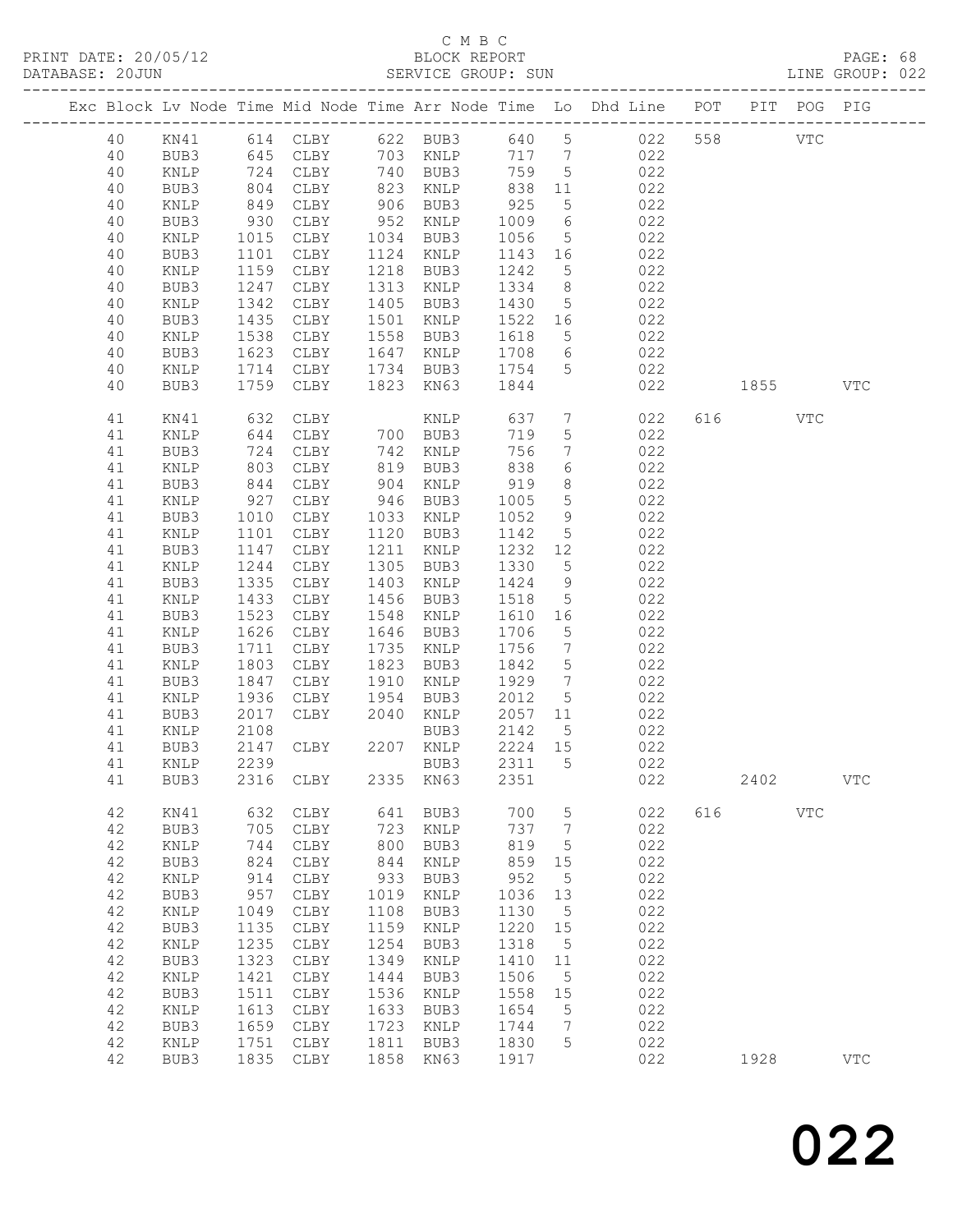#### C M B C<br>BLOCK REPORT SERVICE GROUP: SUN

|          |              |              | Exc Block Lv Node Time Mid Node Time Arr Node Time Lo Dhd Line POT |                   |              |                          |                 |     |            |         | PIT POG PIG |              |
|----------|--------------|--------------|--------------------------------------------------------------------|-------------------|--------------|--------------------------|-----------------|-----|------------|---------|-------------|--------------|
| 43       |              |              |                                                                    |                   |              |                          |                 |     |            | 636 VTC |             |              |
| 43       |              |              |                                                                    |                   |              |                          |                 |     |            |         |             |              |
| 43       |              |              |                                                                    |                   |              |                          |                 |     |            |         |             |              |
| 43       | KNLP         | 834          | CLBY                                                               | 851 BUB3          |              | 910                      | $5\overline{)}$ |     | 022        |         |             |              |
| 43       | BUB3         | 915          | CLBY                                                               | 935               | KNLP         | 950                      | 14              |     | 022        |         |             |              |
| 43       | KNLP         | 1004         | CLBY                                                               | 1023 BUB3         |              | 1045                     | 5 <sup>5</sup>  |     | 022        |         |             |              |
| 43       | BUB3         | 1050         | CLBY                                                               | 1113              | KNLP         | 1132 15                  |                 |     | 022        |         |             |              |
| 43       | KNLP         | 1147         | CLBY                                                               | 1206 BUB3         |              | 1230                     | $5^{\circ}$     | 022 |            |         |             |              |
| 43       | BUB3         | 1235         | CLBY                                                               | 1301              | KNLP         | 1322                     | 8 <sup>8</sup>  |     | 022        |         |             |              |
| 43       | KNLP         | 1330         | CLBY                                                               | 1353 BUB3         |              | 1418                     | $5\overline{)}$ |     | 022        |         |             |              |
| 43       | BUB3         | 1423         | CLBY                                                               | 1449 KNLP         |              | 1510 16                  |                 |     | 022        |         |             |              |
| 43       | KNLP         | 1526         | CLBY                                                               |                   |              | 1546 BUB3 1606           | $5^{\circ}$     | 022 |            |         |             |              |
| 43       | BUB3         | 1611         | CLBY                                                               |                   |              | 1635 KN63 1656           |                 |     | 022        | 1707    |             | VTC          |
| 44       | KN41         | 808          | CLBY                                                               |                   | KNLP         | 813                      | $7\overline{ }$ |     | 022        | 752     | VTC         |              |
| 44       | KNLP         | 820          | CLBY                                                               | 836 BUB3          |              | 855                      | $5^{\circ}$     |     | 022        |         |             |              |
| 44       | BUB3         | 900          | CLBY                                                               | 920               | KNLP         | 935                      | 17              |     | 022        |         |             |              |
| 44       | KNLP         | 952          | CLBY                                                               | 1011 BUB3         |              | 1033                     | $5\overline{)}$ |     | 022        |         |             |              |
| 44       | BUB3         | 1038         | CLBY                                                               | 1101              | KNLP         | 1120 15                  |                 |     | 022        |         |             |              |
| 44       | KNLP         | 1135         | CLBY                                                               | 1154              | BUB3         | 1218                     | $5^{\circ}$     |     | 022        |         |             |              |
| 44       | BUB3         | 1223         | CLBY                                                               | 1247              | KNLP         | 1308                     | 10              |     | 022        |         |             |              |
| 44       | KNLP         | 1318         | CLBY                                                               | 1341              | BUB3         | 1406                     | $5\overline{)}$ |     | 022        |         |             |              |
| 44       | BUB3         | 1411<br>1512 | CLBY<br>CLBY                                                       | 1437 KNLP<br>1532 |              | 1458 14                  |                 |     | 022<br>022 |         |             |              |
| 44<br>44 | KNLP<br>BUB3 | 1559         | CLBY                                                               | 1624 KNLP         | BUB3         | 1554<br>1646 16          | $5\overline{)}$ | 022 |            |         |             |              |
| 44       | KNLP         | 1702         | CLBY                                                               | 1722 BUB3         |              | 1742                     | $5\overline{)}$ |     | 022        |         |             |              |
| 44       | BUB3         | 1747         | CLBY                                                               | 1811 KNLP         |              | 1832 16                  |                 |     | 022        |         |             |              |
| 44       | KNLP         | 1848         | CLBY                                                               | 1908 BUB3         |              | 1927 5                   |                 |     | 022        |         |             |              |
| 44       | BUB3         | 1932         | CLBY                                                               | 1955              | KNLP         | 2013                     | 8 <sup>8</sup>  |     | 022        |         |             |              |
| 44       | KNLP         | 2021         | CLBY                                                               | 2039              | BUB3         | 2057                     | $5\overline{)}$ |     | 022        |         |             |              |
| 44       | BUB3         | 2102         | CLBY                                                               | 2122 KNLP         |              | 2139 15                  |                 |     | 022        |         |             |              |
| 44       | KNLP         | 2154         |                                                                    |                   | BUB3         | 2227                     | $5^{\circ}$     |     | 022        |         |             |              |
| 44       | BUB3         | 2232         | CLBY                                                               | 2252 KN63         |              | 2308                     |                 |     | 022        | 2319    |             | <b>VTC</b>   |
| 45       | KN41         | 852          | CLBY                                                               |                   |              |                          |                 |     | 022        | 836 VTC |             |              |
| 45       | KNLP         | 902          | CLBY                                                               | 921 BUB3          |              | KNLP 857 5<br>BUB3 940 5 |                 |     | 022        |         |             |              |
| 45       | BUB3         | 945          | CLBY 1007 KNLP 1024 13                                             |                   |              |                          |                 | 022 |            |         |             |              |
| 45       | KNLP         | 1037         | CLBY                                                               | 1056 BUB3         |              | 1118                     | $5\overline{)}$ |     | 022        |         |             |              |
| 45       | BUB3         |              | 1123 CLBY                                                          | 1146 KNLP         |              | 1205 18                  |                 |     | 022        |         |             |              |
|          |              |              | 45 KNLP 1223 CLBY 1242 BUB3 1306 5                                 |                   |              |                          |                 |     | 022        |         |             |              |
| 45       | BUB3         | 1311         | CLBY                                                               | 1337              | KNLP         | 1358                     | 8 <sup>8</sup>  |     | 022        |         |             |              |
| 45       | KNLP         | 1406         | CLBY                                                               | 1429              | BUB3         | 1454                     | 5               |     | 022        |         |             |              |
| 45       | BUB3         | 1459         | CLBY                                                               | 1525              | KNLP         | 1546                     | 15              |     | 022        |         |             |              |
| 45       | KNLP         | 1601         | CLBY                                                               | 1621              | BUB3         | 1642                     | 5               |     | 022        |         |             |              |
| 45       | BUB3         | 1647         | CLBY                                                               | 1711              | KNLP         | 1732                     | $6\overline{6}$ |     | 022        |         |             |              |
| 45       | KNLP         | 1738         | CLBY                                                               | 1758              | BUB3         | 1818                     | 5               |     | 022        |         |             |              |
| 45       | BUB3         | 1823         | CLBY                                                               | 1847              | KNLP         | 1908                     | 12              |     | 022<br>022 |         |             |              |
| 45<br>45 | KNLP         | 1920<br>2002 | CLBY                                                               | 1939<br>2025      | BUB3         | 1957<br>2042             | $5^{\circ}$     |     | 022        |         |             |              |
| 45       | BUB3<br>KNLP | 2053         | CLBY                                                               |                   | KNLP<br>BUB3 | 2127                     | 11<br>5         |     | 022        |         |             |              |
| 45       | BUB3         | 2132         | CLBY                                                               | 2152              | KNLP         | 2209                     | 14              |     | 022        |         |             |              |
| 45       | KNLP         | 2223         |                                                                    |                   | BUB3         | 2256                     | $5\phantom{.0}$ |     | 022        |         |             |              |
| 45       | BUB3         | 2301         | CLBY                                                               | 2320              | KNLP         | 2336                     | 16              |     | 022        |         |             |              |
| 45       | KNLP         | 2352         | CLBY                                                               | 2407              | BUB3         | 2429                     | 5               |     | 022        |         |             |              |
| 45       | BUB3         | 2434         | CLBY                                                               | 2500              | KN63         | 2513                     | 26              | 7   | 022        |         |             |              |
| 45       | MRST         | 2546         |                                                                    |                   | HODM         | 2633                     | 6               |     | N20        |         |             |              |
| 45       | HODM         | 2639         |                                                                    |                   | MRST         | 2728                     |                 |     | N20        | 2733    |             | $_{\rm VTC}$ |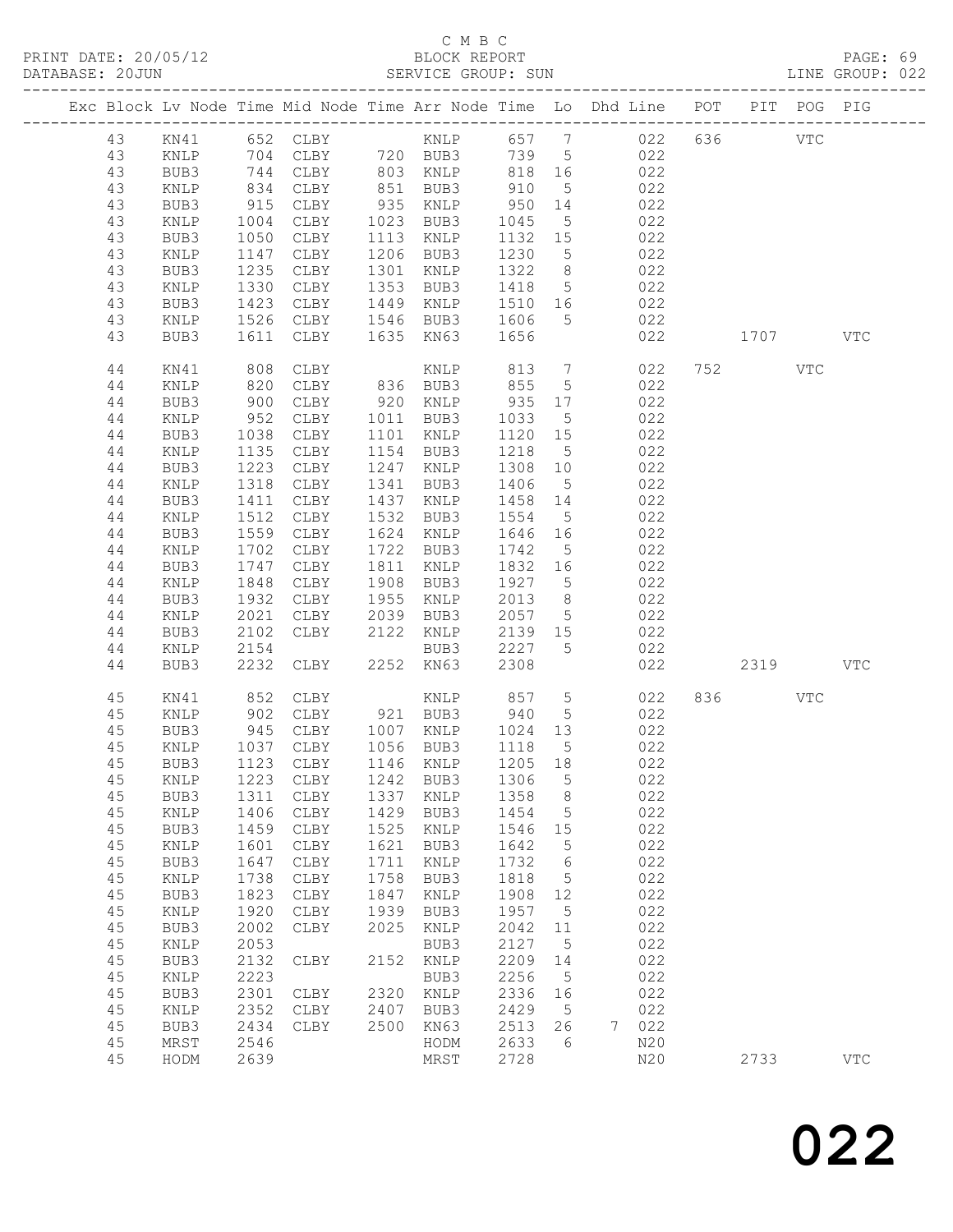# C M B C<br>BLOCK REPORT

PAGE: 70<br>LINE GROUP: 022

|          |                 |                          |                                            |                        |                  |                              | Exc Block Lv Node Time Mid Node Time Arr Node Time Lo Dhd Line POT PIT POG PIG |     |            |            |            |
|----------|-----------------|--------------------------|--------------------------------------------|------------------------|------------------|------------------------------|--------------------------------------------------------------------------------|-----|------------|------------|------------|
| 46       | KN41            |                          | 927 CLBY                                   |                        | 933 7            |                              | 022                                                                            | 911 | <b>VTC</b> |            |            |
| 46       | KNLP            | 940                      |                                            |                        | 1018 5           |                              | 022                                                                            |     |            |            |            |
| 46       | BUB3            |                          | 1023 CLBY 1046 KNLP<br>1113 CLBY 1132 BUB3 |                        | 1105 8<br>1154 5 |                              | 022                                                                            |     |            |            |            |
| 46       | KNLP            |                          |                                            |                        | 1154             | $5\overline{)}$              | 022                                                                            |     |            |            |            |
| 46       | BUB3            | ----<br>1159<br>1256     | CLBY                                       | 1223 KNLP              | 1244 12          |                              | 022                                                                            |     |            |            |            |
| 46       | KNLP            | 1256                     | CLBY                                       | 1317 BUB3              | 1342             | $5\overline{)}$              | 022                                                                            |     |            |            |            |
| 46       | BUB3            | 1347                     | CLBY                                       | 1415 KNLP              | 1436             | 9                            | 022                                                                            |     |            |            |            |
| 46       | KNLP            | $14 - 1535$              | CLBY                                       | 1508 BUB3              | 1530             | $5\overline{)}$              | 022                                                                            |     |            |            |            |
| 46       | BUB3            |                          | CLBY                                       | 1600 KNLP<br>1658 BUB3 | 1622             | 16                           | 022                                                                            |     |            |            |            |
| 46<br>46 | KNLP<br>BUB3    | 1638<br>$1630$<br>$1723$ | CLBY<br>CLBY                               | 1747 KNLP              | 1718<br>1808 10  | $5\overline{)}$              | 022<br>022                                                                     |     |            |            |            |
| 46       | KNLP            |                          | CLBY                                       | 1838 BUB3              | 1857             | 5                            | 022                                                                            |     |            |            |            |
| 46       | BUB3            | 1818<br>1902             | CLBY                                       | 1925 KNLP              | 1944             | $7\phantom{.0}\phantom{.0}7$ | 022                                                                            |     |            |            |            |
| 46       | $\texttt{KNLP}$ | 1951                     | CLBY                                       | 2009 BUB3              | 2027             | $5^{\circ}$                  | 022                                                                            |     |            |            |            |
| 46       | BUB3            | 2032                     | CLBY                                       | 2053 KNLP              | 2110 13          |                              | 022                                                                            |     |            |            |            |
| 46       | KNLP            | 2123                     |                                            | BUB3                   | 2157             | $5^{\circ}$                  | 022                                                                            |     |            |            |            |
| 46       | BUB3            | 2202                     | CLBY                                       | 2222 KNLP              | 2238             | 16                           | 022                                                                            |     |            |            |            |
| 46       | KNLP            | 2254                     |                                            | BUB3                   | 2326             | $5\overline{)}$              | 022                                                                            |     |            |            |            |
| 46       | BUB3            | 2331                     | CLBY 2350 KNLP<br>CLBY 2439 BUB3           |                        | 2406             | 18                           | 022                                                                            |     |            |            |            |
| 46       | KNLP            | 2424                     | CLBY                                       | 2439 BUB3              | 2501             | $5\overline{)}$              | 022                                                                            |     |            |            |            |
| 46       | BUB3            | 2506                     | CLBY                                       | 2532 KN63              | 2545             | 24                           | 7 022                                                                          |     |            |            |            |
| 46       | MRST            | 2616                     |                                            | HODM                   | 2703             | 6                            | N20                                                                            |     |            |            |            |
| 46       | HODM            | 2709                     |                                            | MRST                   | 2758             |                              | N20                                                                            |     | 2803       |            | <b>VTC</b> |
| 47       | KN41            | 1012                     | CLBY                                       | KNLP                   | 1020             | $6\overline{6}$              | 022                                                                            | 956 |            | <b>VTC</b> |            |
| 47       | KNLP            | 1026                     | CLBY 1045 BUB3                             |                        | 1107 5           |                              | 022                                                                            |     |            |            |            |
| 47       | BUB3            | 1112                     | CLBY                                       | 1135 KNLP              | 1154 17          |                              | 022                                                                            |     |            |            |            |
| 47       | $\texttt{KNLP}$ | 1211                     | CLBY                                       | 1230 BUB3              | 1254             | $5\overline{)}$              | 022                                                                            |     |            |            |            |
| 47       | BUB3            | $\frac{1}{1259}$         | CLBY                                       | 1325 KNLP              | 1346             | 8 <sup>8</sup>               | 022                                                                            |     |            |            |            |
| 47       | KNLP            | 1354<br>1447             | CLBY                                       | 1417 BUB3              | 1442             | 5                            | 022                                                                            |     |            |            |            |
| 47       | BUB3            |                          | CLBY                                       | 1513 KNLP              | 1534 15          |                              | 022                                                                            |     |            |            |            |
| 47       | $\texttt{KNLP}$ | 1549<br>1635             | CLBY                                       | 1609 BUB3              | 1630             | $5^{\circ}$                  | 022                                                                            |     |            |            |            |
| 47       | BUB3            |                          | CLBY                                       | 1659 KNLP              | 1720             | $6\overline{6}$              | 022                                                                            |     |            |            |            |
| 47       | KNLP            | 1726                     | CLBY                                       | 1746 BUB3              | 1806             | 5                            | 022                                                                            |     |            |            |            |
| 47       | BUB3            | 1811                     | CLBY                                       | 1835 KNLP              | 1856             | 9                            | 022                                                                            |     |            |            |            |
| 47<br>47 | KNLP<br>BUB3    | 1905<br>1947             | CLBY<br>CLBY                               | 1924 BUB3<br>2010 KNLP | 1942<br>2028     | $5\overline{)}$<br>10        | 022<br>022                                                                     |     |            |            |            |
| 47       | KNLP            | 2038                     |                                            | BUB3                   | 2112             | $5^{\circ}$                  | 022                                                                            |     |            |            |            |
| 47       | BUB3            | 2117                     | CLBY                                       | 2137 KNLP              | 2154             | 15                           | 022                                                                            |     |            |            |            |
| 47       | KNLP            | 2209                     |                                            | BUB3                   | 2242             | $5^{\circ}$                  | 022                                                                            |     |            |            |            |
| 47       | BUB3            | 2247                     | CLBY                                       | 2307 KNLP              | 2323             | $5^{\circ}$                  | 022                                                                            |     |            |            |            |
| 47       | $\texttt{KNLP}$ | 2328                     | CLBY                                       | 2343 BUB3              | 2405             | $5\overline{)}$              | 022                                                                            |     |            |            |            |
| 47       | BUB3            | 2410                     | CLBY                                       | 2436 KNLP              | 2449 12          |                              | 022                                                                            |     |            |            |            |
| 47       | $\texttt{KNLP}$ | 2501                     | CLBY                                       | 2516 BUB3              | 2538             | $5\overline{)}$              | 022                                                                            |     |            |            |            |
| 47       | BUB3            |                          | 2543 CLBY                                  | 2609 KN63              | 2622             |                              | 022                                                                            |     | 2633       |            | <b>VTC</b> |
|          |                 |                          |                                            |                        |                  |                              |                                                                                |     |            |            |            |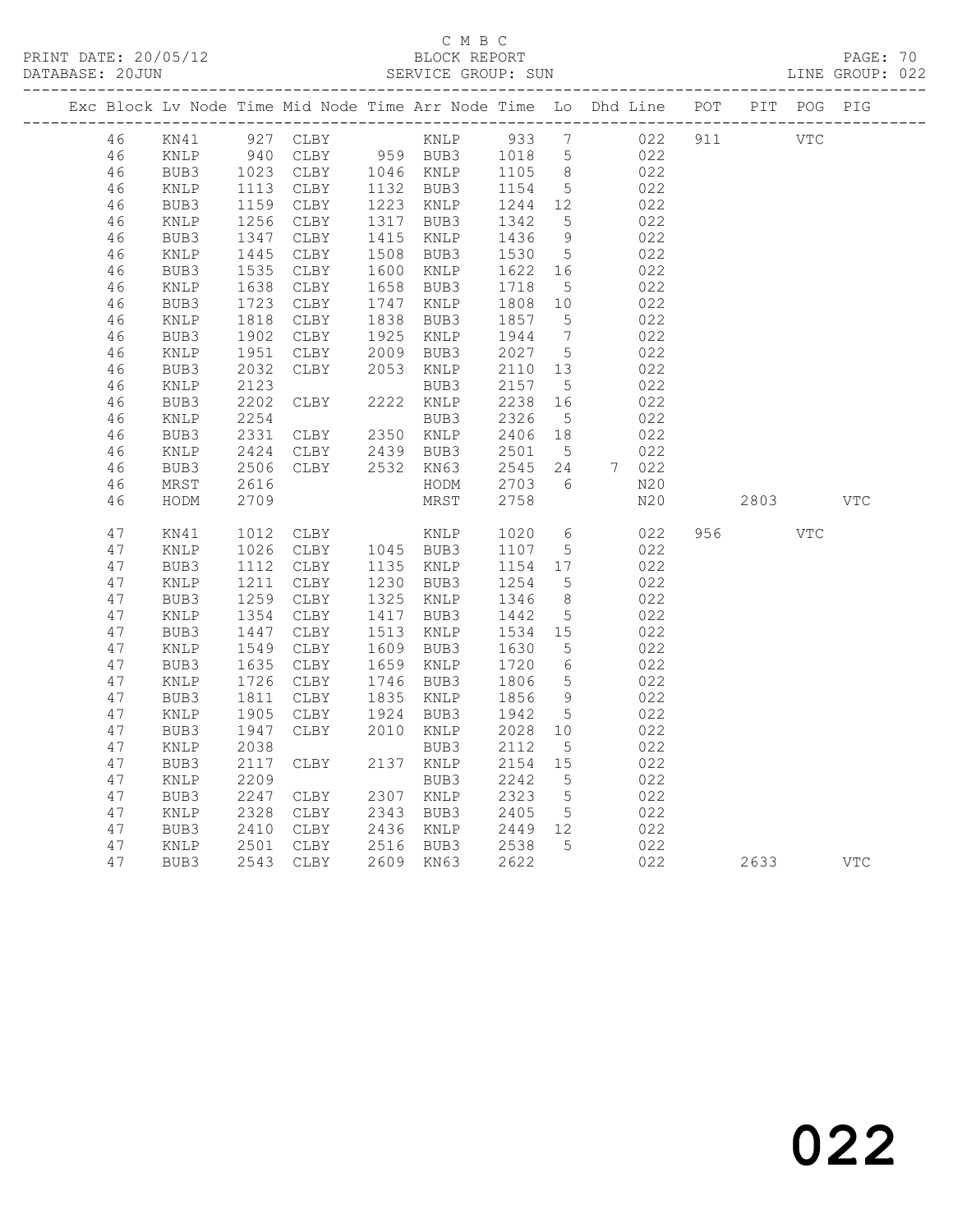PRINT DATE: 20/05/12 BLOCK REPORT<br>DATABASE: 20JUN SERVICE GROUP: SUN

# C M B C<br>BLOCK REPORT

PAGE: 71<br>LINE GROUP: 022

| <i>PHILIPHOL.</i> 2000N |  |    |      |      | AUTO 101001. |      |           |      |                 |                                                                    |          |      |             |     |  |  |  |
|-------------------------|--|----|------|------|--------------|------|-----------|------|-----------------|--------------------------------------------------------------------|----------|------|-------------|-----|--|--|--|
|                         |  |    |      |      |              |      |           |      |                 | Exc Block Lv Node Time Mid Node Time Arr Node Time Lo Dhd Line POT |          |      | PIT POG PIG |     |  |  |  |
|                         |  | 48 | KN41 | 1106 | CLBY         |      | KNLP      | 1114 | 9               |                                                                    | 022 1050 |      | VTC         |     |  |  |  |
|                         |  | 48 | KNLP | 1123 | CLBY         | 1142 | BUB3      | 1206 | 5               | 022                                                                |          |      |             |     |  |  |  |
|                         |  | 48 | BUB3 | 1211 | CLBY         | 1235 | KNLP      | 1256 | 12              | 022                                                                |          |      |             |     |  |  |  |
|                         |  | 48 | KNLP | 1308 | CLBY         | 1329 | BUB3      | 1354 | 5               | 022                                                                |          |      |             |     |  |  |  |
|                         |  | 48 | BUB3 | 1359 | CLBY         | 1427 | KNLP      | 1448 | 9               | 022                                                                |          |      |             |     |  |  |  |
|                         |  | 48 | KNLP | 1457 | CLBY         | 1520 | BUB3      | 1542 | 5               | 022                                                                |          |      |             |     |  |  |  |
|                         |  | 48 | BUB3 | 1547 | CLBY         | 1612 | KNLP      | 1634 | 16              | 022                                                                |          |      |             |     |  |  |  |
|                         |  | 48 | KNLP | 1650 | CLBY         | 1710 | BUB3      | 1730 | 5               | 022                                                                |          |      |             |     |  |  |  |
|                         |  | 48 | BUB3 | 1735 | CLBY         | 1759 | KNLP      | 1820 | 13 <sup>°</sup> | 022                                                                |          |      |             |     |  |  |  |
|                         |  | 48 | KNLP | 1833 | CLBY         | 1853 | BUB3      | 1912 | 5               | 022                                                                |          |      |             |     |  |  |  |
|                         |  | 48 | BUB3 | 1917 | CLBY         | 1940 | KNLP      | 1959 | $7\phantom{.0}$ | 022                                                                |          |      |             |     |  |  |  |
|                         |  | 48 | KNLP | 2006 | CLBY         | 2024 | BUB3      | 2042 | 5               | 022                                                                |          |      |             |     |  |  |  |
|                         |  | 48 | BUB3 | 2047 | CLBY         | 2108 | KNLP      | 2125 | 14              | 022                                                                |          |      |             |     |  |  |  |
|                         |  | 48 | KNLP | 2139 |              |      | BUB3      | 2212 | -5              | 022                                                                |          |      |             |     |  |  |  |
|                         |  | 48 | BUB3 | 2217 | CLBY         | 2237 | KNLP      | 2253 | 16              | 022                                                                |          |      |             |     |  |  |  |
|                         |  | 48 | KNLP | 2309 |              |      | BUB3      | 2341 | 5               | 022                                                                |          |      |             |     |  |  |  |
|                         |  | 48 | BUB3 |      | 2346 CLBY    |      | 2405 KN63 | 2421 |                 | 022                                                                |          | 2432 |             | VTC |  |  |  |
|                         |  |    |      |      |              |      |           |      |                 |                                                                    |          |      |             |     |  |  |  |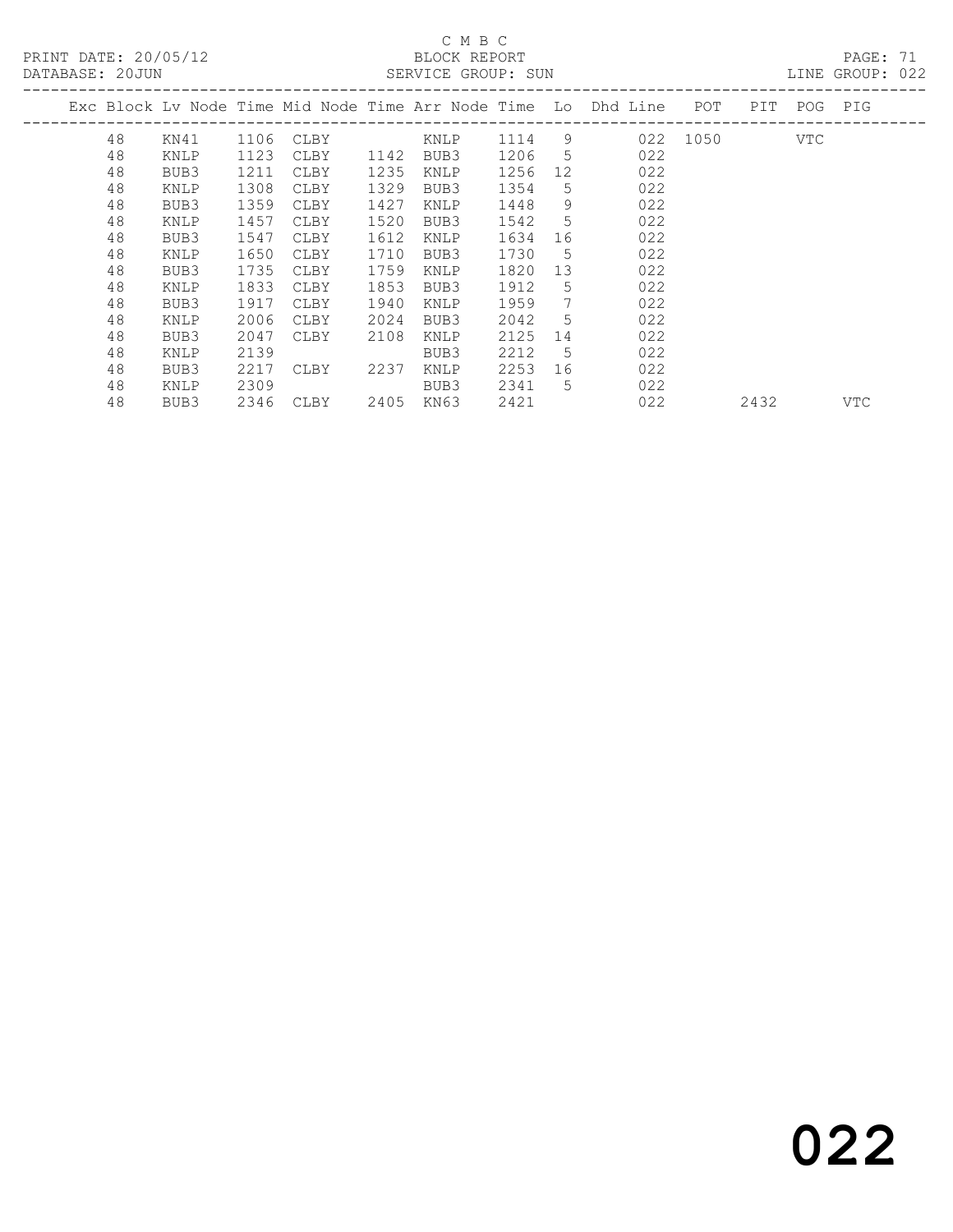| D M B C<br>PRINT DATE: 20/05/12<br>DATABASE: 20JUN SERVICE GROUP: SUN SERVICE SUN LINE GROUP: 025 |                                                                                                                                                                                                                   |                                                                                     |                                                                            | C M B C                                                                                                              |                                                                                                                                                                                                                                        |                                                                                                                                                     |                                   |                                            |                                                                                                                                                                                                                                                                                                  |  |          |            |            |  |
|---------------------------------------------------------------------------------------------------|-------------------------------------------------------------------------------------------------------------------------------------------------------------------------------------------------------------------|-------------------------------------------------------------------------------------|----------------------------------------------------------------------------|----------------------------------------------------------------------------------------------------------------------|----------------------------------------------------------------------------------------------------------------------------------------------------------------------------------------------------------------------------------------|-----------------------------------------------------------------------------------------------------------------------------------------------------|-----------------------------------|--------------------------------------------|--------------------------------------------------------------------------------------------------------------------------------------------------------------------------------------------------------------------------------------------------------------------------------------------------|--|----------|------------|------------|--|
|                                                                                                   |                                                                                                                                                                                                                   |                                                                                     |                                                                            |                                                                                                                      | 16GR 16 AV & GRANVILLE 22BD 22 AV & BOUNDARY<br>25DU KING EDWARD & DUNBAR 25GR KING EDWARD & GRANVILLE<br>29 AV STATION BW05 BRENTWOOD STN BAY5<br>GR25 GRANVILLE & KING EDWARD HODM HOWE & DUNSMUIR<br>MRST SW_MARINE_STN NAST NANAIM |                                                                                                                                                     |                                   |                                            |                                                                                                                                                                                                                                                                                                  |  |          |            |            |  |
|                                                                                                   |                                                                                                                                                                                                                   |                                                                                     |                                                                            |                                                                                                                      |                                                                                                                                                                                                                                        |                                                                                                                                                     |                                   |                                            | Exc Block Lv Node Time Mid Node Time Arr Node Time Lo Dhd Line POT PIT POG PIG                                                                                                                                                                                                                   |  |          |            |            |  |
|                                                                                                   | 1<br>$\mathbf{1}$<br>$\mathbf{1}$<br>$\mathbf{1}$<br>$\mathbf{1}$<br>$\mathbf{1}$<br>$\mathbf{1}$<br>$\mathbf{1}$<br>$\mathbf{1}$<br>$\mathbf{1}$<br>$\mathbf{1}$<br>$\mathbf{1}$<br>$\mathbf{1}$<br>$\mathbf{1}$ | ULP 1101 25GR<br>BW05 1212 25GR<br>ULP<br>BW05<br>ULP<br>BW05<br>ULP<br>BW05<br>ULP | 1323<br>1436<br>1712<br>2051                                               | 25GR<br>25GR<br>1557 25GR<br>25GR<br>1833 25GR<br>1939 25GR<br>25GR                                                  | 2112                                                                                                                                                                                                                                   | 1123 BW05 1202 10<br>1251 ULP 1316 7<br>1621 BW05 1704 8<br>1753 ULP 1816 17<br>1855 BW05 1934 5<br>2016 ULP 2036 15<br>BW05                        | 2149                              |                                            | 22BD 548 25GR 613 ULP 632 13 025 518 VTC<br>ULP 645 25GR 704 BW05 736 5 025<br>BW05 741 25GR 817 ULP 837 6 025<br>ULP 843 25GR 902 BW05 936 13 025<br>BW05 949 25GR 1029 ULP 1052 9 025<br>025<br>025<br>1347 BW05 1430 6 025<br>1518 ULP 1543 14 025<br>$025$<br>$025$<br>$025$<br>$025$<br>025 |  | 2217     |            | <b>VTC</b> |  |
|                                                                                                   | $\overline{c}$<br>$\overline{2}$<br>$\overline{c}$<br>$\sqrt{2}$<br>$\overline{2}$<br>$\mathbf{2}$<br>$\overline{c}$<br>$\overline{2}$<br>$\overline{c}$<br>$\overline{c}$                                        | 22BD<br>ULP<br>BW05<br>ULP 926<br>BW05<br>ULP<br>BW05<br>ULP<br>BW05<br>ULP         | 618<br>715<br>811<br>1150<br>1423<br>1658                                  | 25GR 643 ULP 702<br>25GR 734 BW05 806<br>25GR<br>25GR<br>1037 25GR<br>25GR<br>1301 25GR<br>25GR<br>1537 25GR<br>25GR |                                                                                                                                                                                                                                        | 847 ULP 908 18<br>947 BW05 1022 15<br>1116 ULP 1141<br>1212 BW05 1254<br>1341 ULP 1406 17<br>1448 BW05 1530 7<br>1618 ULP 1643 15<br>1721 BW05 1802 |                                   | $5^{\circ}$<br>9<br>$\overline{7}$         | 13 025<br>025<br>025<br>025<br>025<br>025<br>025<br>025<br>025                                                                                                                                                                                                                                   |  | 025 1837 | <b>VTC</b> | VTC        |  |
|                                                                                                   | 3<br>3<br>3<br>3<br>3<br>3<br>3<br>3<br>3<br>3                                                                                                                                                                    | 25DU<br>BW05<br>ULP<br>BW05<br>ULP<br>BW05<br>ULP<br>BW05<br>ULP<br>BW05<br>BW05    | 627<br>$711$<br>813<br>910<br>1027<br>1136<br>1249<br>1249<br>1401<br>1523 | NAST 651 BW05<br>25GR<br>25GR<br>25GR<br>25GR<br>25GR<br>25GR<br>25GR<br>25GR<br>1638 25GR                           |                                                                                                                                                                                                                                        | 747 ULP<br>832 BW05<br>$949$ ULP $1012$<br>1048 BW05<br>1215 ULP<br>1312 BW05 1354 7<br>1442 ULP 1507 16<br>1547 BW05 1630 8<br>1717 ULP 1742       | 706<br>807<br>904<br>1125<br>1240 | 6<br>6<br>15<br>11<br>9<br>$7\overline{ }$ | 5 <sub>5</sub><br>025<br>025<br>025<br>025<br>025<br>025<br>025<br>025<br>025<br>025 1804 VTC                                                                                                                                                                                                    |  | 607 VTC  |            |            |  |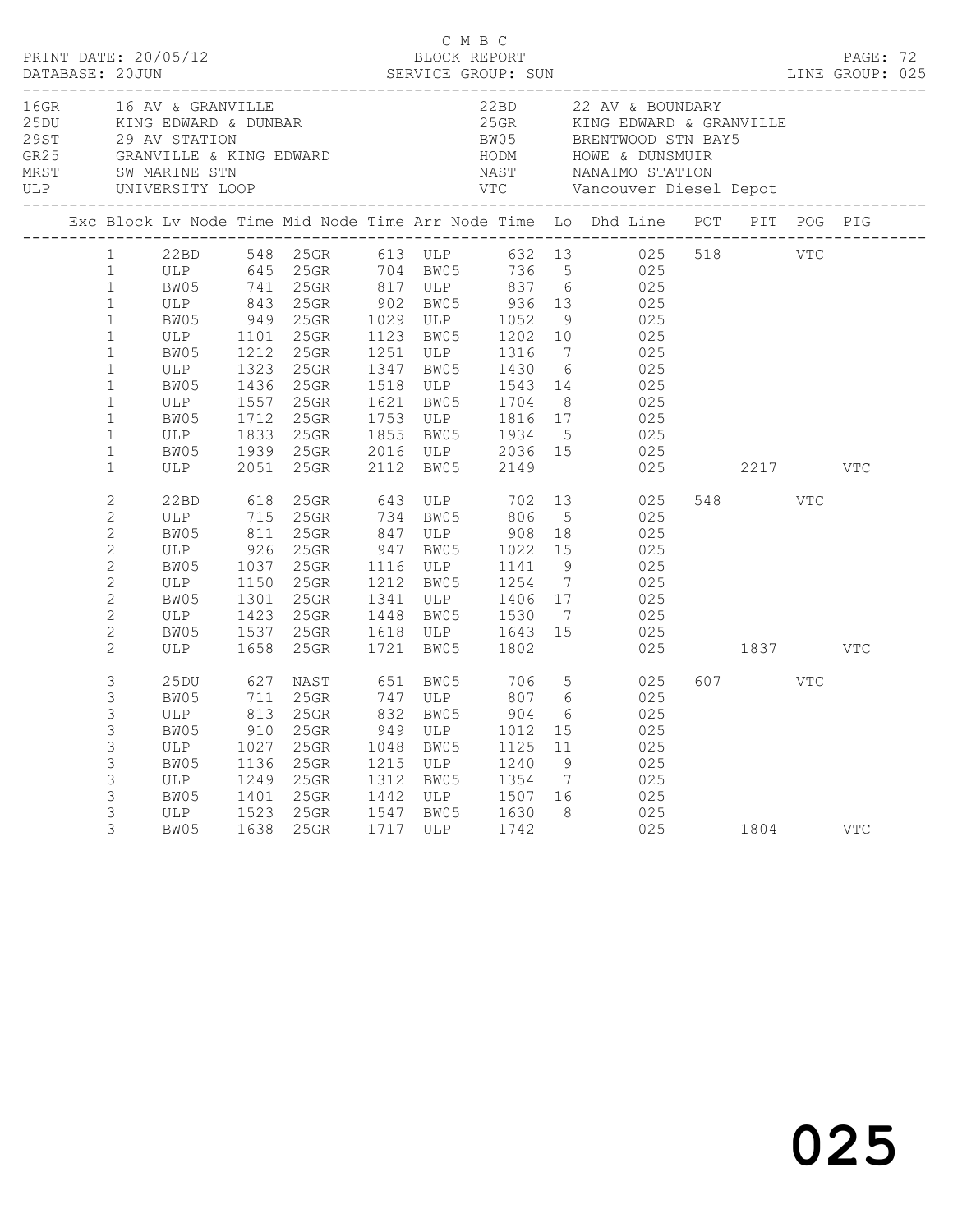PRINT DATE: 20/05/12 BLOCK REPORT BATABASE: 20JUN

### C M B C<br>BLOCK REPORT

PAGE: 73<br>LINE GROUP: 025

| Exc Block Lv Node Time Mid Node Time Arr Node Time Lo Dhd Line POT |            |      |                                 |      |                |      |                              |        |         | PIT POG PIG |            |
|--------------------------------------------------------------------|------------|------|---------------------------------|------|----------------|------|------------------------------|--------|---------|-------------|------------|
| $\overline{4}$                                                     | BW05       |      |                                 |      |                |      |                              |        | 608 VTC |             |            |
| 4                                                                  | ULP        |      |                                 |      |                |      |                              |        |         |             |            |
| 4                                                                  | BW05       | 840  | 25GR                            |      | 918 ULP 939 11 |      |                              | 025    |         |             |            |
| 4                                                                  | ULP        | 950  | $25$ GR                         | 1011 | BW05           | 1048 | 12                           | 025    |         |             |            |
| 4                                                                  | BW05       | 1100 | 25GR                            | 1139 | ULP            | 1204 | 10                           | 025    |         |             |            |
| $\overline{4}$                                                     | ULP        | 1214 | 25GR                            | 1236 | BW05           | 1318 | $\overline{7}$               | 025    |         |             |            |
| 4                                                                  | BW05       | 1325 | 25GR                            | 1405 | ULP            | 1430 | 17                           | 025    |         |             |            |
| 4                                                                  | ULP        | 1447 | 25GR                            | 1511 | BW05           | 1554 | 8 <sup>8</sup>               | 025    |         |             |            |
| 4                                                                  | BW05       | 1602 | $25$ GR                         | 1641 | ULP            | 1706 | 17                           | 025    |         |             |            |
| $\overline{4}$                                                     | ULP        | 1723 | 25GR                            | 1746 | BW05           | 1826 | 11                           | 025    |         |             |            |
| 4                                                                  | BW05       | 1837 | $25$ GR                         | 1916 | ULP            | 1939 | 10                           | 025    |         |             |            |
| 4                                                                  | ULP        | 1949 | 25GR                            | 2011 | BW05           | 2050 | $5\overline{)}$              | 025    |         |             |            |
| 4                                                                  | BW05       | 2055 | 25GR                            | 2131 | ULP            | 2151 | 15                           | 025    |         |             |            |
| 4                                                                  | ULP        | 2206 | $25$ GR                         | 2227 | BW05           | 2303 | $5^{\circ}$                  | 025    |         |             |            |
| $\overline{4}$                                                     | BW05       | 2308 | 25GR                            | 2344 | ULP            | 2403 | $5\overline{)}$              | 025    |         |             |            |
| 4                                                                  | ULP        | 2408 | 25GR                            | 2429 | NAST           | 2449 | 23                           | 13 025 |         |             |            |
| 4                                                                  | MRST       | 2525 |                                 |      | HODM           | 2604 | $5\overline{)}$              | N8     |         |             |            |
| 4                                                                  | HODM       | 2609 |                                 |      | MRST           | 2652 |                              | N8     | 2657    |             | VTC        |
| 5                                                                  | BW05       | 658  |                                 |      | 25GR 732 ULP   | 751  | 8 <sup>8</sup>               | 025    | 623 VTC |             |            |
| 5                                                                  | ULP        | 759  | $25$ GR                         | 818  | BW05           | 850  | $5^{\circ}$                  | 025    |         |             |            |
| 5                                                                  | BW05       | 855  | 25GR                            | 934  | ULP            | 957  | $5\phantom{.0}$              | 025    |         |             |            |
| 5                                                                  | ULP        | 1002 | 25GR                            | 1023 | BW05           | 1100 | 12                           | 025    |         |             |            |
| 5                                                                  | BW05       | 1112 | $25$ GR                         | 1151 | ULP            | 1216 | 10                           | 025    |         |             |            |
| 5                                                                  | ULP        | 1226 | 25GR                            | 1248 | BW05           | 1330 | $\overline{7}$               | 025    |         |             |            |
| 5                                                                  | BW05       | 1337 | $25$ GR                         | 1417 | ULP            | 1442 | 17                           | 025    |         |             |            |
| $\mathsf S$                                                        | ULP        | 1459 | 25GR                            | 1523 | BW05           | 1606 | 8 <sup>8</sup>               | 025    |         |             |            |
| 5                                                                  | BW05       | 1614 | $25$ GR                         | 1653 | ULP            | 1718 | 18                           | 025    |         |             |            |
| 5                                                                  | ULP        | 1736 | 25GR                            | 1758 | BW05           | 1838 | 14                           | 025    |         |             |            |
| 5                                                                  | BW05       | 1852 | 25GR                            | 1931 | ULP            | 1954 | 12                           | 025    |         |             |            |
| 5                                                                  | ULP        | 2006 | 25GR                            | 2027 | BW05           | 2105 | $5^{\circ}$                  | 025    |         |             |            |
| 5                                                                  | BW05       | 2110 | 25GR                            | 2146 | ULP            | 2206 |                              | 025    | 2228    |             | <b>VTC</b> |
| 6                                                                  | BW05       | 726  | 25GR                            | 802  | ULP            | 822  | $5\overline{)}$              | 025    | 651 000 | VTC         |            |
| 6                                                                  | ULP        | 827  | $25$ GR                         |      | 846 BW05       | 920  | 5                            | 025    |         |             |            |
| 6                                                                  | BW05       | 925  | $25$ GR                         | 1005 | ULP            | 1028 | 10                           | 025    |         |             |            |
| 6                                                                  | ULP        | 1038 | 25GR                            | 1100 | BW05           | 1139 | 9                            | 025    |         |             |            |
| 6                                                                  | BW05       | 1148 | $25$ GR                         | 1227 | ULP            | 1252 | 9                            | 025    |         |             |            |
| 6                                                                  | ULP        | 1301 | $25$ GR                         |      | 1324 BW05      | 1406 | $7\phantom{.0}\phantom{.0}7$ | 025    |         |             |            |
| 6                                                                  |            |      | BW05 1413 25GR 1454 ULP 1519 16 |      |                |      |                              | 025    |         |             |            |
| 6                                                                  | ULP        | 1535 | 25GR                            | 1559 | BW05           | 1642 | 8 <sup>8</sup>               | 025    |         |             |            |
| 6                                                                  | BW05       | 1650 | 25GR                            | 1729 | ULP            | 1754 | 9                            | 025    |         |             |            |
| 6                                                                  | <b>ULP</b> | 1803 | 25GR                            | 1825 | BW05           | 1905 | 17                           | 025    |         |             |            |
| 6                                                                  | BW05       | 1922 | 25GR                            | 2001 | ULP            | 2022 | 13                           | 025    |         |             |            |
| 6                                                                  | ULP        | 2035 | 25GR                            | 2056 | BW05           | 2133 | 5                            | 025    |         |             |            |
| 6                                                                  | BW05       | 2138 | 25GR                            | 2214 | ULP            | 2234 | 5                            | 025    |         |             |            |
| 6                                                                  | ULP        | 2239 | 25GR                            | 2300 | BW05           | 2336 | 5                            | 025    |         |             |            |
| 6                                                                  | BW05       | 2341 | 25GR                            |      | GR25           | 2414 |                              | 025    | 2424    |             | <b>VTC</b> |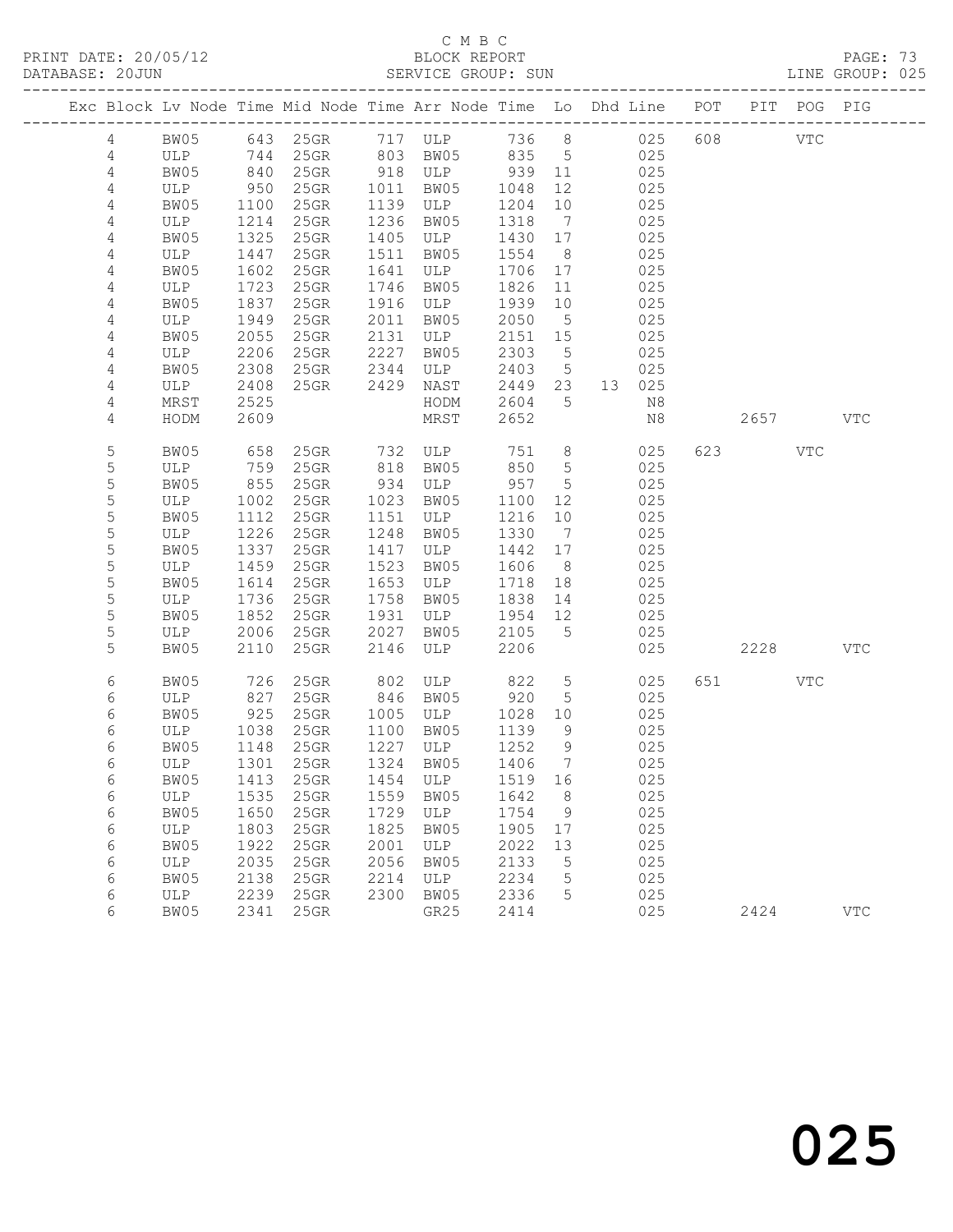PRINT DATE: 20/05/12 BLOCK REPORT BATABASE: 20JUN

## C M B C<br>BLOCK REPORT

PAGE: 74<br>LINE GROUP: 025

|                 |             |              |                 |              |                |                 |                              | Exc Block Lv Node Time Mid Node Time Arr Node Time Lo Dhd Line POT PIT POG PIG |         |            |            |
|-----------------|-------------|--------------|-----------------|--------------|----------------|-----------------|------------------------------|--------------------------------------------------------------------------------|---------|------------|------------|
| $7\phantom{.0}$ |             |              |                 |              |                |                 |                              | ULP 730 25GR 749 BW05 821 5 025                                                | 708 VTC |            |            |
| $7\phantom{.0}$ | BW05        |              | 826 25GR        |              | 902 ULP 923 15 |                 |                              | 025                                                                            |         |            |            |
| $\overline{7}$  | ULP         | 938          | $25$ GR         |              | 959 BW05       | 1036 12         |                              | 025                                                                            |         |            |            |
| $7\phantom{.}$  | BW05        | 1048         | $25$ GR         |              | 1127 ULP       | 1152            | 10                           | 025                                                                            |         |            |            |
| $7\phantom{.}$  | ULP         | 1202         | $25$ GR         | 1224         | BW05           | 1306            | $\overline{7}$               | 025                                                                            |         |            |            |
| 7               | BW05        | 1313         | $25$ GR         | 1353         | ULP            | 1418            | 17                           | 025                                                                            |         |            |            |
| 7               | ULP         | 1435         | $25$ GR         |              | 1459 BW05      | 1542            | $\overline{7}$               | 025                                                                            |         |            |            |
| 7               | BW05        | 1549         | $25$ GR         |              | 1630 ULP       | 1655            | 16                           | 025                                                                            |         |            |            |
| $7\phantom{.}$  | ULP         | 1711         | $25$ GR         |              | 1734 BW05      | 1814            | $\overline{7}$               | 025                                                                            |         |            |            |
| $7\phantom{.}$  | BW05        | 1821         | $25$ GR         |              | 1901 ULP       | 1924 10         |                              | 025                                                                            |         |            |            |
| $7\phantom{.}$  | ULP         | 1934         | $25$ GR         |              | 1956 BW05      | 2035            | $5^{\circ}$                  | 025                                                                            |         |            |            |
| 7               | BW05        | 2040         | 25GR            | 2116         | ULP            | 2136            |                              | 025                                                                            | 2158    |            | <b>VTC</b> |
| 8               | 29ST        | 800          | 16GR            | 823          | ULP            | 842 14          |                              | 033                                                                            | 735     | VTC        |            |
| 8               | ULP         | 856          | $25$ GR         | 917          | BW05           | 952             | 9                            | 025                                                                            |         |            |            |
| 8               | BW05        | 1001         | 25GR            | 1041         | ULP            | 1106            | $\overline{7}$               | 025                                                                            |         |            |            |
| 8               | ULP         | 1113         | 25GR            | 1135         | BW05           | 1214 10         |                              | 025                                                                            |         |            |            |
| 8               | BW05        | 1224         | 25GR            | 1303         | ULP            | 1328            | $6\overline{6}$              | 025                                                                            |         |            |            |
| 8               | ULP         | 1334         | 25GR            | 1359         | BW05           | 1441            | $\overline{7}$               | 025                                                                            |         |            |            |
| 8               | BW05        | 1448         | 25GR            | 1530         | ULP            | 1555 14         |                              | 025                                                                            |         |            |            |
| 8               | ULP         | 1609         | 25GR            | 1633         | BW05           | 1716            | $\overline{7}$               | 025                                                                            |         |            |            |
| 8               | BW05        | 1723         | 25GR            |              | 1805 ULP       | 1828            |                              | 025                                                                            | 1850    |            | <b>VTC</b> |
| 9               | ULP         | 700          | $25$ GR         | 719          | BW05           | 751             | $5\overline{)}$              | 025                                                                            | 638 8   | VTC        |            |
| 9               | BW05        | 756          | 25GR            |              | 832 ULP        | 852             | 19                           | 025                                                                            |         |            |            |
| 9               | ULP         | 911          | 25GR            |              | 932 BW05       | 1007            | 6                            | 025                                                                            |         |            |            |
| $\mathsf 9$     | BW05        | 1013         | 25GR            | 1053         | ULP            | 1118            | $7\phantom{.0}\phantom{.0}7$ | 025                                                                            |         |            |            |
| 9               | ULP         | 1125         | $25$ GR         | 1147         | BW05           | 1226            | 9                            | 025                                                                            |         |            |            |
| 9               | BW05        | 1235         | 25GR            | 1315         | ULP            | 1340            | $7\phantom{.0}\phantom{.0}7$ | 025                                                                            |         |            |            |
| $\mathsf 9$     | ULP         | 1347         | $25$ GR         | 1412         | BW05           | 1454            | 6                            | 025                                                                            |         |            |            |
| $\mathsf 9$     | BW05        | 1500         | $25$ GR         | 1542         | ULP            | 1607            | 14                           | 025                                                                            |         |            |            |
| 9               | ULP         | 1621         | $25$ GR         | 1644         | BW05           | 1728            | $\overline{7}$               | 025                                                                            |         |            |            |
| 9               | BW05        | 1735         | $25$ GR         | 1817         | ULP            | 1840            | 8                            | 025                                                                            |         |            |            |
| $\mathsf 9$     | ULP         | 1848         | $25$ GR         | 1910         | BW05           | 1949            | $5^{\circ}$                  | 025                                                                            |         |            |            |
| 9<br>9          | BW05<br>ULP | 1954<br>2106 | 25GR<br>$25$ GR | 2031<br>2127 | ULP<br>BW05    | 2051 15<br>2203 | 5                            | 025<br>025                                                                     |         |            |            |
| 9               | BW05        | 2208         | $25$ GR         | 2244         | ULP            | 2304            | $5\overline{)}$              | 025                                                                            |         |            |            |
| $\mathsf 9$     | ULP         | 2309         | $25$ GR         |              | 2330 BW05      | 2406            | $5\overline{)}$              | 025                                                                            |         |            |            |
| $\mathsf 9$     | BW05        |              | 2411 25GR       |              | GR25           | 2444 17         |                              | 15 025                                                                         |         |            |            |
| 9               | MRST        |              | 2516 2516       |              |                |                 |                              | HODM 2603 6 N20                                                                |         |            |            |
| 9               | HODM        | 2609         |                 |              | MRST           | 2658            |                              | N20                                                                            | 2703    |            | <b>VTC</b> |
| 10              | BW05        | 937          | 25GR            | 1017         | ULP            | 1040            | 9                            | 025                                                                            | 902 200 | <b>VTC</b> |            |
| 10              | ULP         | 1049         | 25GR            | 1111         | BW05           | 1150            | 10                           | 025                                                                            |         |            |            |
| 10              | BW05        | 1200         | 25GR            | 1239         | ULP            | 1304            | 9                            | 025                                                                            |         |            |            |
| 10              | ULP         | 1313         | 25GR            | 1336         | BW05           | 1418            | 6                            | 025                                                                            |         |            |            |
| 10              | BW05        | 1424         | 25GR            | 1506         | ULP            | 1531            | 15                           | 025                                                                            |         |            |            |
| 10              | ULP         | 1546         | 25GR            | 1610         | BW05           | 1653            | $\overline{7}$               | 025                                                                            |         |            |            |
| 10              | BW05        | 1700         | 25GR            | 1741         | ULP            | 1804            | 14                           | 025                                                                            |         |            |            |
| 10              | ULP         | 1818         | $25$ GR         | 1840         | BW05           | 1919            |                              | 025                                                                            | 1954    |            | <b>VTC</b> |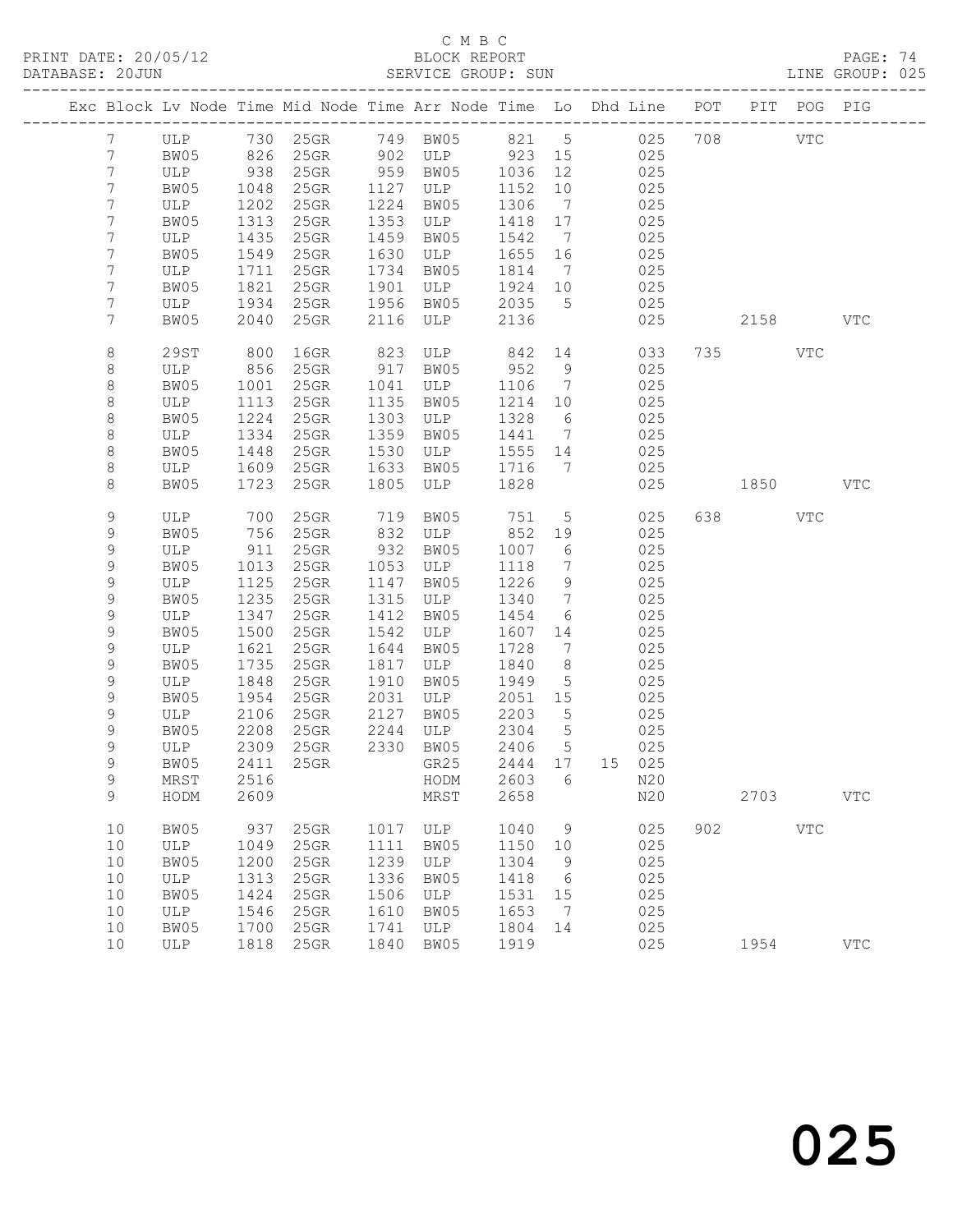PRINT DATE: 20/05/12 BLOCK REPORT BATABASE: 20JUN

### C M B C<br>BLOCK REPORT

PAGE: 75<br>LINE GROUP: 025

|  |      |            |      |           |      |           |         |                | Exc Block Lv Node Time Mid Node Time Arr Node Time Lo Dhd Line POT PIT POG PIG |                                                                                                                                                                                                                               |         |     |            |
|--|------|------------|------|-----------|------|-----------|---------|----------------|--------------------------------------------------------------------------------|-------------------------------------------------------------------------------------------------------------------------------------------------------------------------------------------------------------------------------|---------|-----|------------|
|  | 11   | ULP        |      | 1014 25GR |      | 1035 BW05 | 1112 12 |                | 025                                                                            |                                                                                                                                                                                                                               | 952 VTC |     |            |
|  | 11   | BW05       | 1124 | $25$ GR   | 1203 | ULP       | 1228    | 9              | 025                                                                            |                                                                                                                                                                                                                               |         |     |            |
|  | 11   | ULP        | 1237 | $25$ GR   | 1300 | BW05      | 1342    | $\overline{7}$ | 025                                                                            |                                                                                                                                                                                                                               |         |     |            |
|  | 11   | BW05       | 1349 | $25$ GR   | 1429 | ULP       | 1454    | 17             | 025                                                                            |                                                                                                                                                                                                                               |         |     |            |
|  | 11   | ULP        | 1511 | 25GR      | 1535 | BW05      | 1618    | 8 <sup>8</sup> | 025                                                                            |                                                                                                                                                                                                                               |         |     |            |
|  | 11   | BW05       | 1626 | 25GR      | 1705 | ULP       | 1730    |                | 025                                                                            |                                                                                                                                                                                                                               |         |     |            |
|  | 11   | ULP        | 1748 | 25GR      | 1810 | BW05      | 1850    |                | 025                                                                            |                                                                                                                                                                                                                               |         |     |            |
|  | 11   | BW05       | 1907 | 25GR      | 1946 | ULP       | 2007    | 14             | 025                                                                            |                                                                                                                                                                                                                               |         |     |            |
|  | 11   | ULP        | 2021 | $25$ GR   | 2042 | BW05      | 2120    |                | 025                                                                            |                                                                                                                                                                                                                               | 2155    |     | <b>VTC</b> |
|  | 12   | BW05       | 1026 | 25GR      | 1105 | ULP       | 1130    |                | $7\overline{ }$<br>025                                                         |                                                                                                                                                                                                                               | 951 VTC |     |            |
|  | 12   | ULP        | 1137 | 25GR      | 1159 | BW05      | 1241    | $\overline{7}$ | 025                                                                            |                                                                                                                                                                                                                               |         |     |            |
|  | 12   | BW05       | 1248 | 25GR      | 1328 | ULP       | 1353    | 18             | 025                                                                            |                                                                                                                                                                                                                               |         |     |            |
|  | 12   | ULP        | 1411 | 25GR      | 1436 | BW05      | 1518    | $\overline{7}$ | 025                                                                            |                                                                                                                                                                                                                               |         |     |            |
|  | 12   | BW05       | 1525 | $25$ GR   | 1606 | ULP       | 1631    | 14             | 025                                                                            |                                                                                                                                                                                                                               |         |     |            |
|  | $12$ | ULP        | 1645 | $25$ GR   | 1708 | BW05      | 1752    | 14             | 025                                                                            |                                                                                                                                                                                                                               |         |     |            |
|  | 12   | BW05       | 1806 | 25GR      | 1846 | ULP       | 1909    | 9              | 025                                                                            |                                                                                                                                                                                                                               |         |     |            |
|  | 12   | ULP        | 1918 | 25GR      | 1940 | BW05      | 2019    | $5^{\circ}$    | 025                                                                            |                                                                                                                                                                                                                               |         |     |            |
|  | 12   | BW05       | 2024 | 25GR      | 2101 | ULP       | 2121    | 15             | 025                                                                            |                                                                                                                                                                                                                               |         |     |            |
|  | 12   | ULP        | 2136 | 25GR      | 2157 | BW05      | 2233    | 5              | 025                                                                            |                                                                                                                                                                                                                               |         |     |            |
|  | 12   | BW05       | 2238 | $25$ GR   | 2314 | ULP       | 2333    | 5 <sup>5</sup> | 025                                                                            |                                                                                                                                                                                                                               |         |     |            |
|  | 12   | ULP        | 2338 | $25$ GR   | 2359 | BW05      | 2435    |                | 025                                                                            |                                                                                                                                                                                                                               | 2503    |     | VTC        |
|  | 13   | <b>ULP</b> | 1359 | 25GR      | 1424 | BW05      | 1506    |                | $6 \qquad \qquad$<br>025                                                       | 1337   1337   1337   1337   1337   1337   1337   1337   1338   1338   1338   1339   1338   1338   1338   1338   1339   1339   1339   1339   1339   1339   1339   1339   1339   1339   1339   1339   1339   1339   1339   1339 |         | VTC |            |
|  | 13   | BW05       | 1512 | $25$ GR   | 1554 | ULP       | 1619    | 14             | 025                                                                            |                                                                                                                                                                                                                               |         |     |            |
|  | 13   | ULP        | 1633 | 25GR      | 1656 | BW05      | 1740    | 9              | 025                                                                            |                                                                                                                                                                                                                               |         |     |            |
|  | 13   | BW05       | 1749 | 25GR      | 1831 | ULP       | 1854    | 9              | 025                                                                            |                                                                                                                                                                                                                               |         |     |            |
|  | 13   | ULP        | 1903 | 25GR      | 1925 | BW05      | 2004    | 5 <sup>5</sup> | 025                                                                            |                                                                                                                                                                                                                               |         |     |            |
|  | 13   | BW05       | 2009 | 25GR      | 2046 | ULP       | 2106    |                | 025                                                                            |                                                                                                                                                                                                                               | 2128    |     | <b>VTC</b> |
|  |      |            |      |           |      |           |         |                |                                                                                |                                                                                                                                                                                                                               |         |     |            |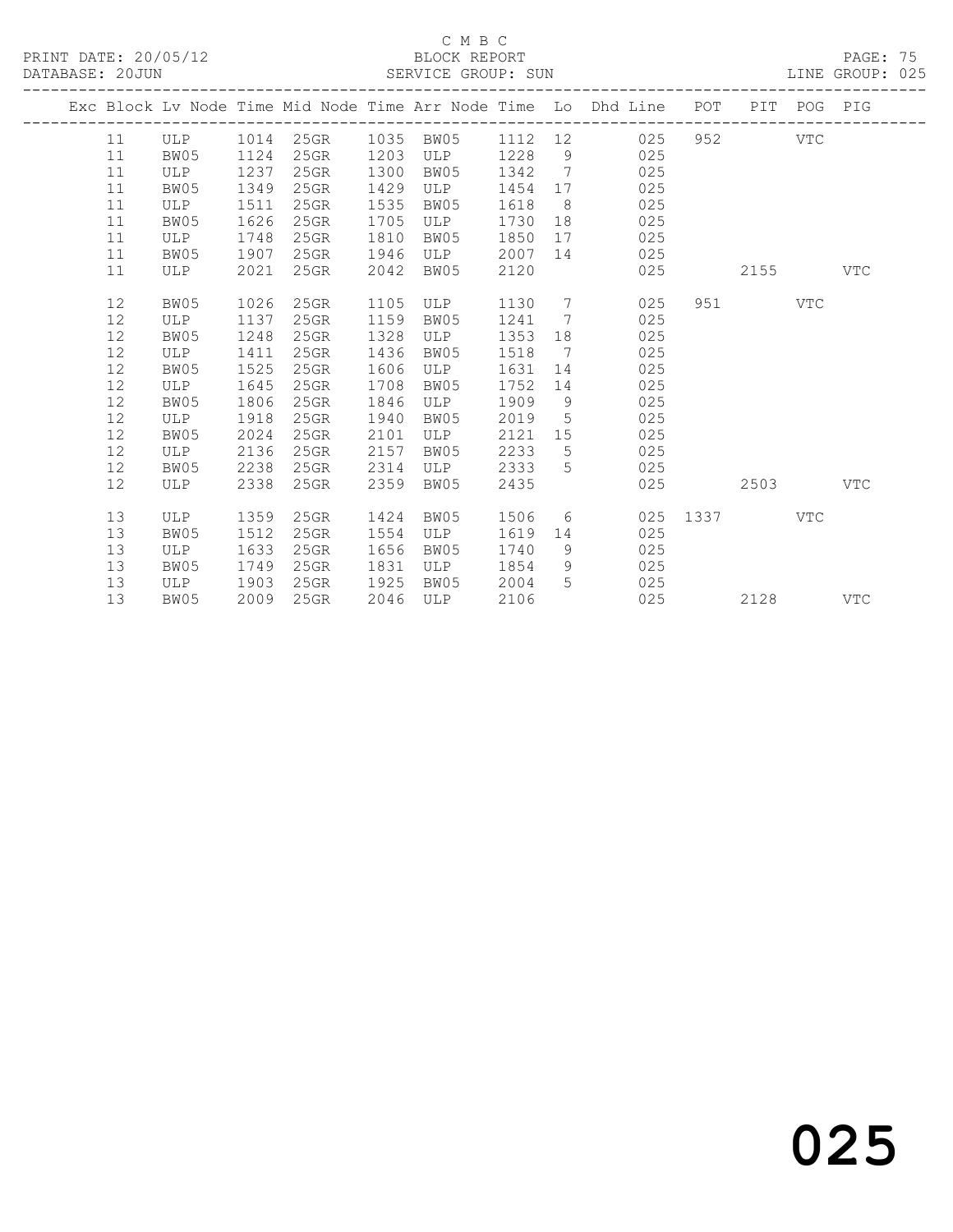|  |                             |                                 |      |                               |      |                                       |      |                 | C M B C<br>PRINT DATE: 20/05/12 BLOCK REPORT<br>DATABASE: 20JUN SERVICE GROUP: SUN LINE GROUP: 033 |         |            |  |
|--|-----------------------------|---------------------------------|------|-------------------------------|------|---------------------------------------|------|-----------------|----------------------------------------------------------------------------------------------------|---------|------------|--|
|  |                             |                                 |      |                               |      |                                       |      |                 |                                                                                                    |         |            |  |
|  |                             |                                 |      |                               |      |                                       |      |                 | Exc Block Lv Node Time Mid Node Time Arr Node Time Lo Dhd Line POT PIT POG PIG                     |         |            |  |
|  |                             |                                 |      |                               |      |                                       |      |                 |                                                                                                    |         |            |  |
|  |                             |                                 |      |                               |      |                                       |      |                 |                                                                                                    |         |            |  |
|  | $\mathbf{1}$                |                                 |      |                               |      |                                       |      |                 | ULP 1058 16GR 1118 29ST 1145 7 033                                                                 |         |            |  |
|  | $\mathbf{1}$                | 29ST 1152 16GR<br>ULP 1255 16GR |      |                               |      |                                       |      |                 | 1221 ULP 1243 12 033<br>1316 29ST 1345 7 033<br>1421 ULP 1443 12 033                               |         |            |  |
|  | $\mathbf{1}$                |                                 |      |                               |      |                                       |      |                 |                                                                                                    |         |            |  |
|  | $\mathbf{1}$                | 29ST                            | 1352 | 16GR                          |      |                                       |      |                 |                                                                                                    |         |            |  |
|  | $\mathbf{1}$                | ULP                             |      | 1455 16GR                     |      | 1516 29ST 1544                        |      |                 | 9 033                                                                                              |         |            |  |
|  | $\mathbf{1}$                | 29ST                            | 1553 | 16GR                          |      |                                       |      |                 | 1621 ULP 1644 11 033<br>1717 29ST 1743 13 033<br>1822 ULP 1843 15 033                              |         |            |  |
|  | $\mathbf{1}$                | ULP<br>29ST                     | 1655 | 16GR                          |      |                                       |      |                 | $rac{0}{033}$                                                                                      |         |            |  |
|  | $\mathbf{1}$                | 29ST<br>ULP                     |      | 1756 16GR                     |      | 1919 29ST 1944                        |      |                 | 033                                                                                                |         |            |  |
|  | $\mathbf{1}$                |                                 | 1858 | 16GR                          |      |                                       |      | 16              |                                                                                                    |         |            |  |
|  | $\mathbf{1}$<br>$\mathbf 1$ | 29ST                            | 2000 | 16GR                          |      |                                       |      |                 | 2024 ULP 2043 18 033<br>2119 29ST 2140 20 033<br>2223 ULP 2240 20 033                              |         |            |  |
|  | $\mathbf{1}$                | ULP<br>29ST                     |      | 2101 IOGR<br>2200 16GR        |      |                                       |      |                 |                                                                                                    |         |            |  |
|  | $\mathbf 1$                 | ULP 2300 16GR                   |      |                               |      | 2318 29ST 2339                        |      |                 | 033 2402 VTC                                                                                       |         |            |  |
|  |                             |                                 |      |                               |      |                                       |      |                 |                                                                                                    |         |            |  |
|  | 2                           |                                 |      | 29ST 828 16GR<br>ULP 930 16GR |      |                                       |      |                 | 16GR 853 ULP 912 18 033<br>16GR 949 29ST 1015 10 033                                               | 803 VTC |            |  |
|  | $\mathbf{2}$                |                                 |      |                               |      |                                       |      |                 |                                                                                                    |         |            |  |
|  | $\mathbf{2}$                | 29ST                            | 1025 | 16GR                          |      | 1053 ULP 1113 15                      |      |                 | 033                                                                                                |         |            |  |
|  | $\mathbf{2}$                | ULP                             | 1128 | 16GR                          |      | 1148  29ST  1215                      |      | $7\overline{)}$ | 033                                                                                                |         |            |  |
|  | $\mathbf{2}$                | 29ST<br>ULP                     | 1222 | 16GR                          |      | 1251 ULP 1313 12<br>1346 29ST 1415 8  |      |                 | 033                                                                                                |         |            |  |
|  | $\mathbf{2}$                |                                 |      | 1325 16GR                     | 1346 |                                       |      |                 | 033                                                                                                |         |            |  |
|  | $\mathbf{2}$                | 29ST                            |      | 1423 16GR                     | 1451 | ULP 1514 11                           |      |                 | 033                                                                                                |         |            |  |
|  | $\mathbf{2}$                | ULP                             | 1525 | 16GR                          |      | 1546 29ST 1614                        |      |                 | 9 033                                                                                              |         |            |  |
|  | $\overline{c}$              | 29ST                            | 1623 | 16GR                          |      | 1651 ULP 1714 12<br>1748 29ST 1814 12 |      |                 | 033                                                                                                |         |            |  |
|  | $\mathbf{2}$                | ULP                             | 1726 | 16GR                          | 1748 |                                       |      |                 | 033                                                                                                |         |            |  |
|  | $\mathbf{2}$                | 29ST                            |      | 1826 16GR                     |      | 1852 ULP 1913 15                      |      |                 | 033                                                                                                |         |            |  |
|  | $\overline{c}$              | ULP                             | 1928 | 16GR                          |      |                                       |      |                 | 1949 29ST 2014 16 033                                                                              |         |            |  |
|  | $\overline{c}$              | 29ST                            | 2030 | 16GR                          |      |                                       |      |                 | 2054 ULP 2113 17 033<br>2148 29ST 2209 033                                                         |         |            |  |
|  | $\overline{2}$              | ULP                             |      | 2130 16GR                     |      |                                       |      |                 | 033 2232                                                                                           |         | VTC        |  |
|  | 3                           |                                 |      |                               |      |                                       |      |                 | ULP 800 16GR 819 29ST 841 17 033                                                                   | 738 VTC |            |  |
|  | 3                           | 29ST                            |      |                               |      |                                       |      |                 | 858 16GR 923 ULP 942 18 033                                                                        |         |            |  |
|  | 3                           |                                 |      |                               |      |                                       |      |                 | ULP 1000 16GR 1019 29ST 1046 9 033                                                                 |         |            |  |
|  | 3                           | 29ST                            | 1055 | 16GR                          | 1123 | ULP                                   | 1143 | 15              | 033                                                                                                |         |            |  |
|  | 3                           | ULP                             | 1158 | 16GR                          | 1218 | 29ST                                  | 1246 | 6               | 033                                                                                                |         |            |  |
|  | 3                           | <b>29ST</b>                     | 1252 | 16GR                          | 1321 | ULP                                   | 1343 | 12              | 033                                                                                                |         |            |  |
|  | 3                           | ULP                             | 1355 | 16GR                          | 1416 | <b>29ST</b>                           | 1445 | 8               | 033                                                                                                |         |            |  |
|  | 3                           | <b>29ST</b>                     | 1453 | 16GR                          | 1521 | ULP                                   | 1544 | 11              | 033                                                                                                |         |            |  |
|  | 3                           | ULP                             | 1555 | 16GR                          | 1616 | 29ST                                  | 1644 | 9               | 033                                                                                                |         |            |  |
|  | 3                           | 29ST                            | 1653 | 16GR                          | 1721 | ULP                                   | 1744 | 14              | 033                                                                                                |         |            |  |
|  | 3                           | ULP                             | 1758 | 16GR                          | 1819 | 29ST                                  | 1844 | 13              | 033                                                                                                |         |            |  |
|  | 3                           | <b>29ST</b>                     | 1857 | 16GR                          | 1922 | ULP                                   | 1943 | 17              | 033                                                                                                |         |            |  |
|  | 3                           | ULP                             | 2000 | 16GR                          | 2019 | 29ST                                  | 2043 | 17              | 033                                                                                                |         |            |  |
|  | 3                           | 29ST                            | 2100 | 16GR                          | 2124 | ULP                                   | 2143 | 17              | 033                                                                                                |         |            |  |
|  | 3                           | ULP                             | 2200 | 16GR                          | 2218 | 29ST                                  | 2239 |                 | 033                                                                                                | 2302    | <b>VTC</b> |  |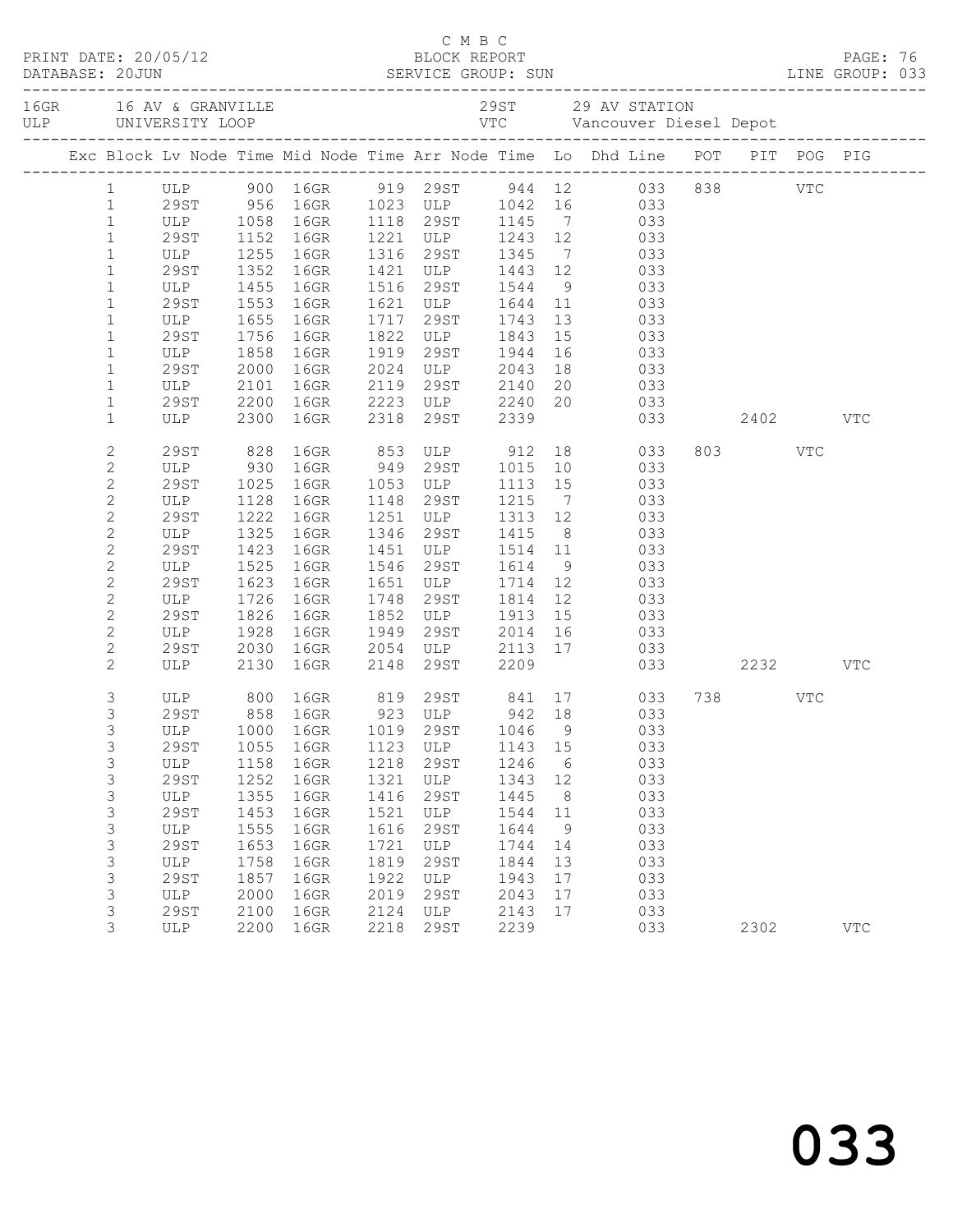PRINT DATE: 20/05/12 BLOCK REPORT<br>DATABASE: 20JUN SERVICE GROUP: SUN

## C M B C<br>BLOCK REPORT

PAGE: 77<br>LINE GROUP: 033

|   |            |      |      |      |            |      |     | Exc Block Lv Node Time Mid Node Time Arr Node Time Lo Dhd Line | POT | PIT  | POG        | PIG        |
|---|------------|------|------|------|------------|------|-----|----------------------------------------------------------------|-----|------|------------|------------|
| 4 | <b>ULP</b> | 830  | 16GR | 849  | 29ST       | 911  | 15  | 033                                                            | 808 |      | <b>VTC</b> |            |
| 4 | 29ST       | 926  | 16GR | 953  | ULP        | 1012 | 17  | 033                                                            |     |      |            |            |
| 4 | ULP        | 1029 | 16GR | 1048 | 29ST       | 1115 | -8  | 033                                                            |     |      |            |            |
| 4 | 29ST       | 1123 | 16GR | 1151 | <b>ULP</b> | 1213 | 15  | 033                                                            |     |      |            |            |
| 4 | ULP        | 1228 | 16GR | 1248 | 29ST       | 1316 | -6  | 033                                                            |     |      |            |            |
| 4 | 29ST       | 1322 | 16GR | 1351 | <b>ULP</b> | 1413 | 12  | 033                                                            |     |      |            |            |
| 4 | <b>ULP</b> | 1425 | 16GR | 1446 | 29ST       | 1515 | - 8 | 033                                                            |     |      |            |            |
| 4 | 29ST       | 1523 | 16GR | 1551 | <b>ULP</b> | 1614 | 11  | 033                                                            |     |      |            |            |
| 4 | ULP        | 1625 | 16GR | 1646 | 29ST       | 1714 | 9   | 033                                                            |     |      |            |            |
| 4 | 29ST       | 1723 | 16GR | 1751 | <b>ULP</b> | 1814 | 14  | 033                                                            |     |      |            |            |
| 4 | ULP        | 1828 | 16GR | 1849 | 29ST       | 1914 | 14  | 033                                                            |     |      |            |            |
| 4 | 29ST       | 1928 | 16GR | 1952 | <b>ULP</b> | 2013 | 17  | 033                                                            |     |      |            |            |
| 4 | ULP        | 2030 | 16GR | 2049 | 29ST       | 2113 | 19  | 033                                                            |     |      |            |            |
| 4 | 29ST       | 2132 | 16GR | 2155 | <b>ULP</b> | 2212 | 18  | 033                                                            |     |      |            |            |
| 4 | ULP        | 2230 | 16GR | 2248 | 29ST       | 2309 |     | 033                                                            |     | 2332 |            | <b>VTC</b> |
|   |            |      |      |      |            |      |     |                                                                |     |      |            |            |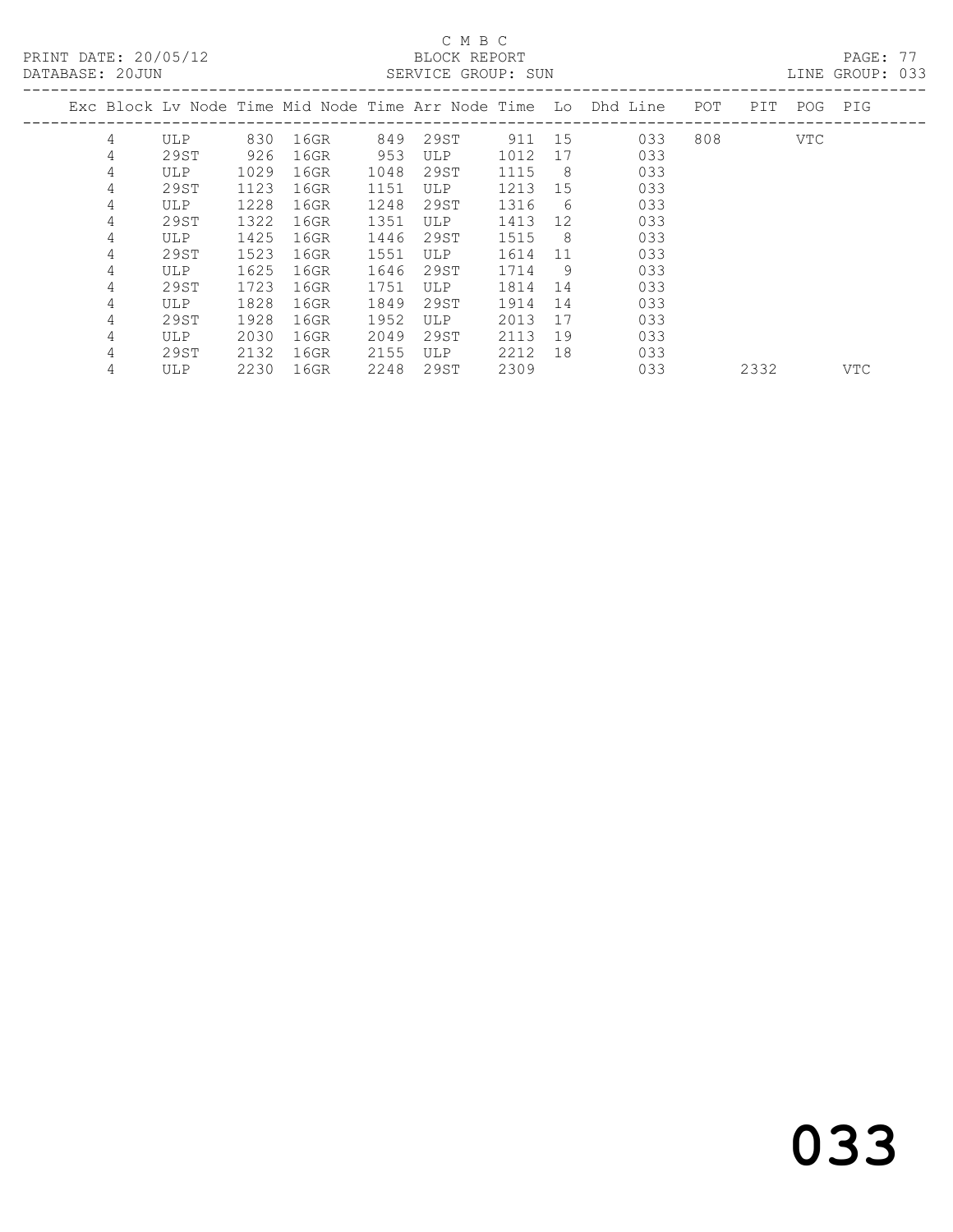|  |                                                                                                                                                          | PRINT DATE: 20/05/12                                                                                                                                                                                 |                                                                                                                                               | DATABASE: 20JUN SERVICE GROUP: SUN LINE GROUP: 041                                                                                                                                                                                                                                                                                                                                                                                                                                                                                                                                                                                                                                      |                                                                                                                                                       | C M B C<br>BLOCK REPORT                                                                                                                                      |                                                                                                                                                        |                                                                                                                                                                                       |                                                                                                                                                                                                                                                                                                         |  | PAGE: 78 |  |
|--|----------------------------------------------------------------------------------------------------------------------------------------------------------|------------------------------------------------------------------------------------------------------------------------------------------------------------------------------------------------------|-----------------------------------------------------------------------------------------------------------------------------------------------|-----------------------------------------------------------------------------------------------------------------------------------------------------------------------------------------------------------------------------------------------------------------------------------------------------------------------------------------------------------------------------------------------------------------------------------------------------------------------------------------------------------------------------------------------------------------------------------------------------------------------------------------------------------------------------------------|-------------------------------------------------------------------------------------------------------------------------------------------------------|--------------------------------------------------------------------------------------------------------------------------------------------------------------|--------------------------------------------------------------------------------------------------------------------------------------------------------|---------------------------------------------------------------------------------------------------------------------------------------------------------------------------------------|---------------------------------------------------------------------------------------------------------------------------------------------------------------------------------------------------------------------------------------------------------------------------------------------------------|--|----------|--|
|  |                                                                                                                                                          | 41 CR 41 AV & CROWN                                                                                                                                                                                  |                                                                                                                                               |                                                                                                                                                                                                                                                                                                                                                                                                                                                                                                                                                                                                                                                                                         |                                                                                                                                                       |                                                                                                                                                              |                                                                                                                                                        |                                                                                                                                                                                       | 41 FR 41 AV & FRASER                                                                                                                                                                                                                                                                                    |  |          |  |
|  |                                                                                                                                                          |                                                                                                                                                                                                      |                                                                                                                                               | Exc Block Lv Node Time Mid Node Time Arr Node Time Lo Dhd Line POT PIT POG PIG                                                                                                                                                                                                                                                                                                                                                                                                                                                                                                                                                                                                          |                                                                                                                                                       |                                                                                                                                                              |                                                                                                                                                        |                                                                                                                                                                                       |                                                                                                                                                                                                                                                                                                         |  |          |  |
|  | 60<br>60<br>60<br>60<br>60<br>60<br>60<br>60<br>60<br>60<br>60<br>60<br>60<br>60<br>60<br>60<br>60<br>60<br>60<br>60<br>60<br>60<br>60<br>60<br>60<br>60 | JOST<br>41CR<br>JOST<br>41CR<br>JOST<br>41CR<br>JOST<br>41CR<br>JOST<br>41CR<br>JOST<br>41CR<br>JOST<br>41CR<br>JOST<br>41CR<br>JOST<br>41CR<br>JOST<br>41CR<br>JOST<br>41CR<br>JOST<br>41CR<br>41CR | 1240<br>1519<br>1610<br>1851<br>1941<br>2024<br>2118<br>2541                                                                                  | 60 410A 418 41FR 424 JOST 435 5 041 408 VTCT<br>60 JOST 440 41GR 500 41CR 511 7 041<br>60 41CR 518 41GR 526 JOST 545 10 041<br>555 41GR 615 41CR 626<br>632 41GR 641 JOST 701 9 041<br>710 41GR 730 41CR 741 5 041<br>746 41GR 755 JOST 817 7 041<br>824 41GR 846 41CR<br>913 41GR 923 JOST 949 18 041<br>1007 41GR 1032 41CR 1045 12 041<br>1057 41GR 1107 JOST 1136 16 041<br>1152 41GR 1217 41CR 1232 8 041<br>41GR<br>1334 41GR<br>1425 41GR<br>41GR<br>41GR<br>1704 41GR<br>1755 41GR<br>41GR<br>41GR<br>41GR<br>41GR<br>2204 41GR<br>2248 41GR 2258 JOST 2324 11 041<br>2335 41GR 2358 41CR 2409 12 041<br>2421 41GR 2429 JOST 2452 14 041<br>JOST 2506 41GR 2527 41CR 2536 5 041 | 1952                                                                                                                                                  | 1548 41CR 1603<br>2228 41CR 2240<br>41GR 2549                                                                                                                | 857                                                                                                                                                    |                                                                                                                                                                                       | 6 041<br>16 041<br>1251 JOST 1323 11 041<br>1401 41CR 1416 9 041<br>1436 JOST 1508 11 041<br>7 041<br>1621 JOST 1652 12 041<br>1732 41CR 1746 9 041<br>1806 JOST 1835 16 041<br>1919 41CR 1932 9 041<br>1952 JOST 2019 5 041<br>2048 41CR 2100 18 041<br>2128 JOST 2155 9 041<br>8 041<br>041 2559 VTCT |  |          |  |
|  | 61<br>61<br>61<br>61<br>61<br>61<br>61<br>61<br>61<br>61<br>61<br>61<br>61<br>61<br>61<br>61<br>61<br>61<br>61<br>61<br>61                               | 41CR<br>JOST<br>41CR<br>JOST<br>41CR<br>JOST<br>41CR<br>JOST<br>41CR<br>JOST<br>41CR<br>JOST<br>41CR<br>JOST<br>41CR<br>JOST<br>41CR<br>JOST<br>41CR<br>JOST                                         | 533<br>610<br>647<br>725<br>801<br>839<br>928<br>1022<br>1111<br>1207<br>1255<br>1349<br>1440<br>1534<br>1625<br>1719<br>1811<br>1906<br>1956 | 410A 433 41FR 439 JOST 450 5 041 423 VTCT<br>61 JOST 455 41GR 515 41CR 526 7 041<br>41GR<br>$41$ GR<br>41GR<br>$41$ GR<br>41GR<br>41GR<br>41GR<br>$41$ GR<br>41GR<br>$41$ GR<br>41GR<br>$41$ GR<br>$41$ GR<br>41GR<br>41GR<br>41GR<br>41GR<br>41GR<br>41GR<br>2039 41GR                                                                                                                                                                                                                                                                                                                                                                                                                 | 541<br>630<br>656<br>745<br>810<br>901<br>938<br>1047<br>1122<br>1232<br>1306<br>1418<br>1451<br>1603<br>1636<br>1748<br>1822<br>1934<br>2007<br>2103 | JOST<br>41CR<br>JOST<br>41CR<br>JOST<br>41CR<br>JOST<br>41CR<br>JOST<br>41CR<br>JOST<br>41CR<br>JOST<br>41CR<br>JOST<br>41CR<br>JOST<br>41CR<br>JOST<br>41CR | 600<br>641<br>716<br>756<br>832<br>912<br>1004<br>1100<br>1151<br>1247<br>1338<br>1433<br>1523<br>1618<br>1707<br>1801<br>1850<br>1947<br>2034<br>2115 | 10<br>6<br>$\overline{9}$<br>5<br>$\overline{7}$<br>16<br>18<br>11<br>16<br>8 <sup>8</sup><br>11<br>$\overline{7}$<br>11<br>$\overline{7}$<br>12<br>10<br>16<br>9<br>$5^{\circ}$<br>5 | 041<br>041<br>041<br>041<br>041<br>041<br>041<br>041<br>041<br>041<br>041<br>041<br>041<br>041<br>041<br>041<br>041<br>041<br>041<br>041                                                                                                                                                                |  |          |  |

041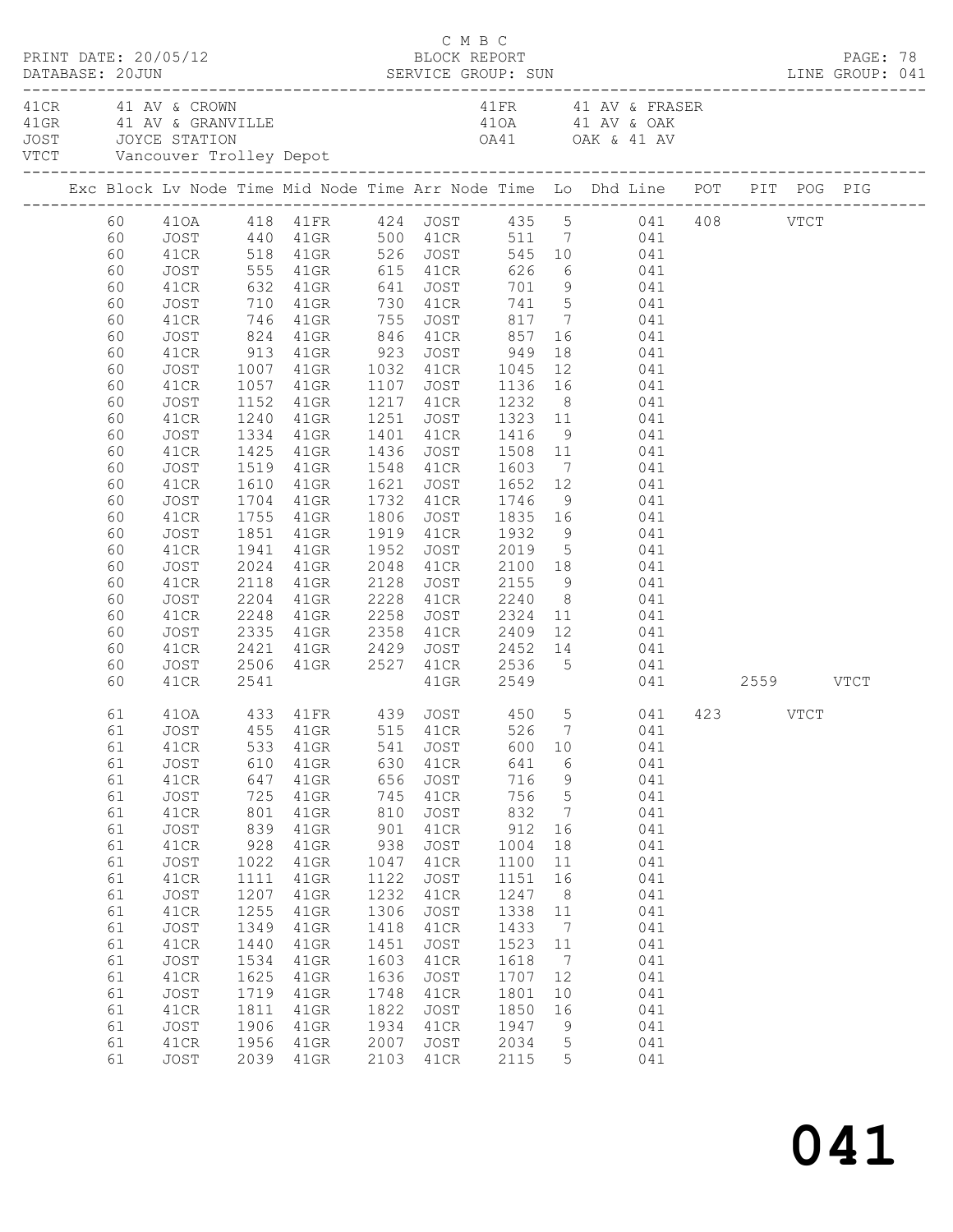PRINT DATE: 20/05/12 BLOCK REPORT PAGE: 79

# C M B C<br>BLOCK REPORT<br>SERVICE GROUP: SUN

|  | DATABASE: 20JUN |             |      |         |      | SERVICE GROUP: SUN |        |                |                                                                                |     |      |             | LINE GROUP: 041 |  |
|--|-----------------|-------------|------|---------|------|--------------------|--------|----------------|--------------------------------------------------------------------------------|-----|------|-------------|-----------------|--|
|  |                 |             |      |         |      |                    |        |                | Exc Block Lv Node Time Mid Node Time Arr Node Time Lo Dhd Line POT PIT POG PIG |     |      |             |                 |  |
|  | 61              | 41CR        | 2120 |         |      | $41$ GR            | 2130   |                | 041                                                                            |     | 2140 |             | <b>VTCT</b>     |  |
|  | 62              | 410A        | 513  | 41FR    | 519  | JOST               | 530 10 |                | 041                                                                            | 503 |      | <b>VTCT</b> |                 |  |
|  | 62              | JOST        | 540  | 41GR    | 600  | 41CR               | 611    | 7              | 041                                                                            |     |      |             |                 |  |
|  | 62              | 41CR        | 618  | 41GR    | 626  | JOST               | 645    | 10             | 041                                                                            |     |      |             |                 |  |
|  | 62              | JOST        | 655  | 41GR    | 715  | 41CR               | 726    | 5              | 041                                                                            |     |      |             |                 |  |
|  | 62              | 41CR        | 731  | 41GR    | 740  | <b>JOST</b>        | 802    | 8              | 041                                                                            |     |      |             |                 |  |
|  | 62              | JOST        | 810  | 41GR    | 830  | 41CR               | 841    | 17             | 041                                                                            |     |      |             |                 |  |
|  | 62              | 41CR        | 858  | 41GR    | 908  | JOST               | 934    | 18             | 041                                                                            |     |      |             |                 |  |
|  | 62              | JOST        | 952  | 41GR    | 1017 | 41CR               | 1030   | 12             | 041                                                                            |     |      |             |                 |  |
|  | 62              | 41CR        | 1042 | 41GR    | 1052 | <b>JOST</b>        | 1121   | 16             | 041                                                                            |     |      |             |                 |  |
|  | 62              | JOST        | 1137 | $41$ GR | 1202 | 41CR               | 1215   | 10             | 041                                                                            |     |      |             |                 |  |
|  | 62              | 41CR        | 1225 | 41GR    | 1236 | JOST               | 1307   | 12             | 041                                                                            |     |      |             |                 |  |
|  | 62              | JOST        | 1319 | 41GR    | 1346 | 41CR               | 1401   | $\overline{9}$ | 041                                                                            |     |      |             |                 |  |
|  | 62              | 41CR        | 1410 | 41GR    | 1421 | <b>JOST</b>        | 1453   | 11             | 041                                                                            |     |      |             |                 |  |
|  | 62              | JOST        | 1504 | 41GR    | 1533 | 41CR               | 1548   | $\overline{7}$ | 041                                                                            |     |      |             |                 |  |
|  | 62              | 41CR        | 1555 | 41GR    | 1606 | JOST               | 1637   | 12             | 041                                                                            |     |      |             |                 |  |
|  | 62              | JOST        | 1649 | $41$ GR | 1717 | 41CR               | 1731   | 9              | 041                                                                            |     |      |             |                 |  |
|  | 62              | 41CR        | 1740 | 41GR    | 1751 | JOST               | 1820   | 16             | 041                                                                            |     |      |             |                 |  |
|  | 62              | JOST        | 1836 | 41GR    | 1904 | 41CR               | 1917   | 9              | 041                                                                            |     |      |             |                 |  |
|  | 62              | 41CR        | 1926 | 41GR    | 1937 | <b>JOST</b>        | 2004   | 5              | 041                                                                            |     |      |             |                 |  |
|  | 62              | JOST        | 2009 | $41$ GR | 2034 | 41CR               | 2046   | 12             | 041                                                                            |     |      |             |                 |  |
|  | 62              | 41CR        | 2058 | 41GR    | 2108 | JOST               | 2135   | $5^{\circ}$    | 041                                                                            |     |      |             |                 |  |
|  | 62              | <b>JOST</b> | 2140 | OA41    | 2202 | OA41               | 2202   |                | 041                                                                            |     | 2212 |             | <b>VTCT</b>     |  |
|  | 63              | 410A        | 447  | 41FR    | 453  | JOST               | 504    | 6              | 041                                                                            | 437 |      | VTCT        |                 |  |
|  | 63              | JOST        | 510  | 41GR    | 530  | 41CR               | 541    | 7              | 041                                                                            |     |      |             |                 |  |
|  | 63              | 41CR        | 548  | 41GR    | 556  | JOST               | 615    | 10             | 041                                                                            |     |      |             |                 |  |
|  | 63              | JOST        | 625  | 41GR    | 645  | 41CR               | 656    | 6              | 041                                                                            |     |      |             |                 |  |
|  | 63              | 41CR        | 702  | $41$ GR | 711  | JOST               | 731    | 9              | 041                                                                            |     |      |             |                 |  |
|  |                 |             |      |         |      |                    |        |                |                                                                                |     |      |             |                 |  |

| 63 | JOST. | 625  | 4 I GR | 645  | 4 LCR | もちも  | 6  | U4 L |      |      |
|----|-------|------|--------|------|-------|------|----|------|------|------|
| 63 | 41CR  | 702  | 41GR   | 711  | JOST  | 731  | 9  | 041  |      |      |
| 63 | JOST  | 740  | 41GR   | 800  | 41CR  | 811  | 18 | 041  |      |      |
| 63 | 41CR  | 829  | 41GR   | 839  | JOST  | 904  | 18 | 041  |      |      |
| 63 | JOST  | 922  | 41GR   | 946  | 41CR  | 957  | 16 | 041  |      |      |
| 63 | 41CR  | 1013 | 41GR   | 1023 | JOST  | 1049 | 18 | 041  |      |      |
| 63 | JOST  | 1107 | 41GR   | 1132 | 41CR  | 1145 | 11 | 041  |      |      |
| 63 | 41CR  | 1156 | 41GR   | 1207 | JOST  | 1236 | 15 | 041  |      |      |
| 63 | JOST  | 1251 | 41GR   | 1317 | 41CR  | 1332 | 8  | 041  |      |      |
| 63 | 41CR  | 1340 | 41GR   | 1351 | JOST  | 1423 | 11 | 041  |      |      |
| 63 | JOST  | 1434 | 41GR   | 1503 | 41CR  | 1518 | 7  | 041  |      |      |
| 63 | 41CR  | 1525 | 41GR   | 1536 | JOST  | 1608 | 11 | 041  |      |      |
| 63 | JOST  | 1619 | 41GR   | 1647 | 41CR  | 1701 | 9  | 041  |      |      |
| 63 | 41CR  | 1710 | 41GR   | 1721 | JOST  | 1752 | 13 | 041  |      |      |
| 63 | JOST  | 1805 | 41GR   | 1834 | 41CR  | 1847 | 9  | 041  |      |      |
| 63 | 41CR  | 1856 | 41GR   | 1907 | JOST  | 1934 | 5  | 041  |      |      |
| 63 | JOST  | 1939 | 41GR   | 2004 | 41CR  | 2016 | 11 | 041  |      |      |
| 63 | 41CR  | 2027 | 41GR   | 2038 | JOST  | 2105 | 5  | 041  |      |      |
| 63 | JOST  | 2110 | OA41   | 2132 | OA41  | 2132 |    | 041  | 2142 | VTCT |
|    |       |      |        |      |       |      |    |      |      |      |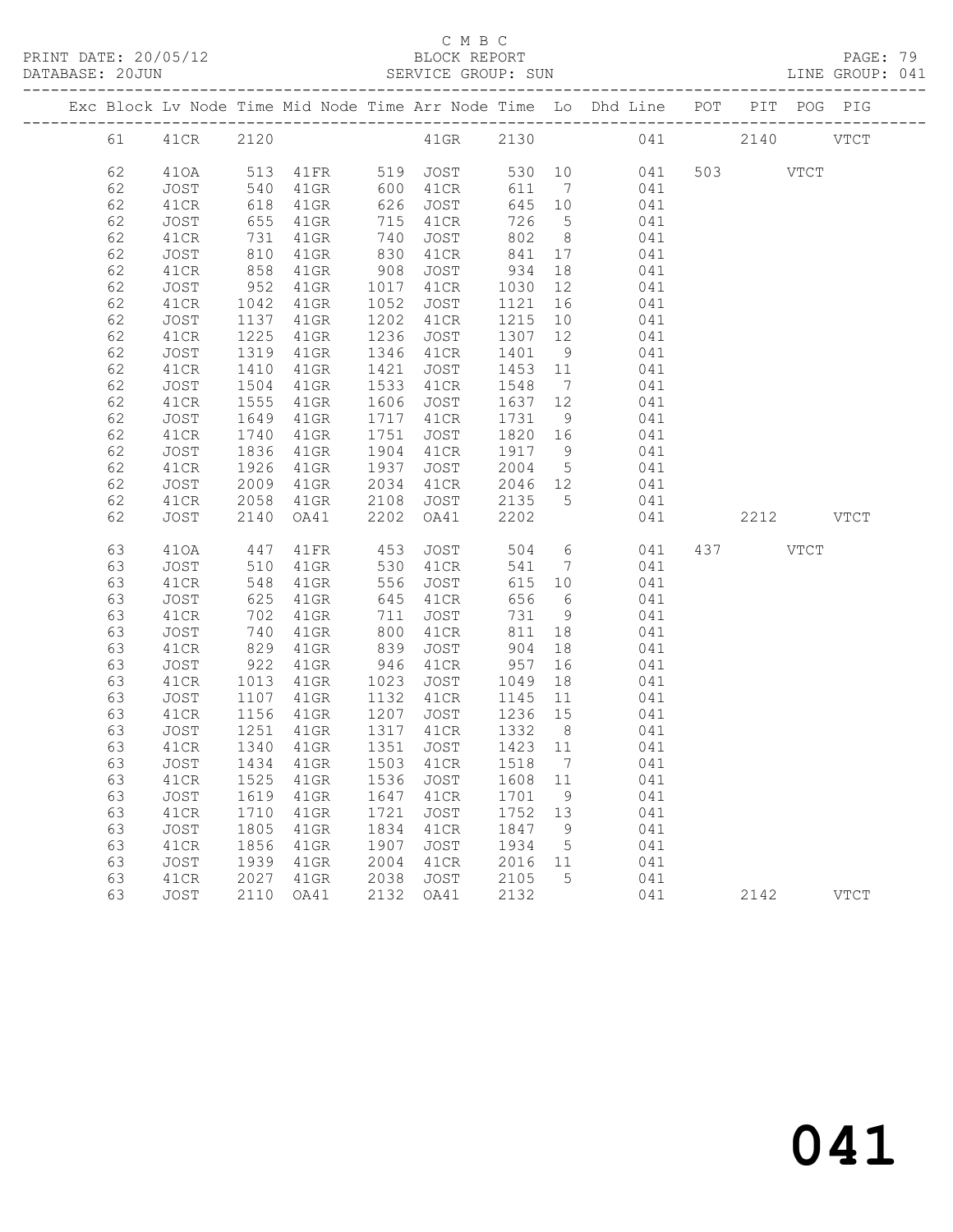PRINT DATE: 20/05/12 BLOCK REPORT PAGE: 80

#### C M B C<br>BLOCK REPORT SERVICE GROUP: SUN

|  |          |              |                                   |                             |              |                                   |                                                           |                | Exc Block Lv Node Time Mid Node Time Arr Node Time Lo Dhd Line POT PIT POG PIG |               |             |
|--|----------|--------------|-----------------------------------|-----------------------------|--------------|-----------------------------------|-----------------------------------------------------------|----------------|--------------------------------------------------------------------------------|---------------|-------------|
|  | 64       |              |                                   |                             |              |                                   |                                                           |                | 410A 500 41FR 506 JOST 517 8 041 450                                           | $_{\rm VTCT}$ |             |
|  | 64       | JOST         | 525                               | 41GR                        |              |                                   |                                                           |                | 545 41CR 556 7 041                                                             |               |             |
|  | 64       | 41CR         |                                   | 41GR                        |              | $611$ JOST<br>700 $41 \text{ cm}$ |                                                           |                | 630 10 041<br>711 5 041                                                        |               |             |
|  | 64       | JOST         | 603<br>640                        | $41$ GR                     |              | 700 41CR                          |                                                           |                |                                                                                |               |             |
|  | 64       | 41CR         | 716                               | 41GR                        | 725          | <b>JOST</b>                       |                                                           |                | 747 8 041                                                                      |               |             |
|  | 64       | JOST         |                                   | 41GR                        | 815          | 41CR                              |                                                           |                | 826 17 041                                                                     |               |             |
|  | 64       | 41CR         |                                   | $41$ GR                     | 853          | JOST                              | 919                                                       |                |                                                                                |               |             |
|  | 64       | JOST         | 755<br>843<br>937                 | $41$ GR                     |              | 1001 41CR                         | 1012                                                      |                | $\frac{16}{16}$                                                                |               |             |
|  | 64       | 41CR         | 1028                              | 41GR                        | 1038         | JOST                              | 1104                                                      |                | 18 041                                                                         |               |             |
|  | 64       | JOST         | 1122                              | 41GR                        | 1147         | 41CR                              | 1200                                                      |                | 10 041                                                                         |               |             |
|  | 64       | 41CR         | 1210                              | $41$ GR                     | 1221         | JOST                              | 1252 13                                                   |                | 041                                                                            |               |             |
|  | 64       | JOST         | $\frac{12}{1305}$                 | $41$ GR                     | 1331         | 41CR                              | 1346                                                      | 9              | 041                                                                            |               |             |
|  | 64       | 41CR         | 1355                              | $41$ GR                     | 1406         | JOST                              | 1438 11                                                   |                | 041                                                                            |               |             |
|  | 64       | JOST         | 1449                              | 41GR                        | 1518         | 41CR                              | 1533                                                      |                | 7 041                                                                          |               |             |
|  | 64       | 41CR         | 1540                              | 41GR                        | 1551         | JOST                              | 1623 11                                                   |                | 041                                                                            |               |             |
|  | 64       | JOST         | 1634                              | 41GR                        | 1702         | 41CR                              | 1716                                                      | 9              | 041                                                                            |               |             |
|  | 64       | 41CR         | 1725                              | $41$ GR                     | 1736         | JOST                              |                                                           |                | 1807 14 041                                                                    |               |             |
|  | 64       | JOST         | 1821                              | 41GR                        | 1849         | 41CR                              | 1902                                                      | 9              | 041                                                                            |               |             |
|  | 64       | 41CR         | 1911                              | $41$ GR                     | 1922         | JOST                              | 1949 5                                                    |                | 041                                                                            |               |             |
|  | 64       | JOST         | 1954                              | 41GR                        | 2019         | 41CR                              | 2031 12                                                   |                | 041                                                                            |               |             |
|  | 64       | 41CR         | 2043                              | 41GR                        | 2053         | JOST                              |                                                           |                | 2120 14 041                                                                    |               |             |
|  | 64       | JOST         | 2134                              | 41GR                        | 2158         | 41CR                              | 2210                                                      |                | 8 041                                                                          |               |             |
|  | 64       | 41CR         | 2218                              | 41GR                        | 2228         | JOST                              | 2254                                                      |                | 11 041                                                                         |               |             |
|  | 64       | JOST         | 2305                              | 41GR                        | 2328         | 41CR                              | 2339                                                      | 11             | 041                                                                            |               |             |
|  | 64       | 41CR         | 2350                              | $41$ GR                     | 2359         | JOST                              |                                                           |                | $2422$ 15 041                                                                  |               |             |
|  | 64       | JOST         | 2437                              | 41GR                        | 2457         | 41CR                              |                                                           |                | 2508 6 041                                                                     |               |             |
|  | 64       | 41CR         | 2514                              | 41GR                        | 2522         | JOST                              |                                                           |                | 2551 5 041                                                                     |               |             |
|  | 64       | JOST         | 2556                              | OA41                        | 2613         | OA41                              | 2613                                                      |                | 041                                                                            | 2623 VTCT     |             |
|  |          |              |                                   |                             |              |                                   |                                                           |                |                                                                                |               |             |
|  | 65       | 410A         | 825                               | 41FR                        | 832          | JOST 847 5                        |                                                           |                | 041                                                                            | 815 VTCT      |             |
|  | 65       | JOST         | 852                               | 41GR                        | 916          | 41CR                              | 927                                                       |                | 16 041                                                                         |               |             |
|  | 65       | 41CR         | 943                               | 41GR                        | 953          | JOST                              | 1019                                                      |                | $\begin{array}{c} 18 \\ 11 \end{array}$<br>041                                 |               |             |
|  | 65       | JOST         | 1037                              | 41GR                        |              | 1102 41CR                         | 1115                                                      |                | 041                                                                            |               |             |
|  | 65<br>65 | 41CR         | 1126                              | 41GR<br>$41$ GR             | 1137<br>1247 | JOST<br>41CR                      | 1206 15                                                   |                | 041<br>041                                                                     |               |             |
|  | 65       | JOST<br>41CR | 1221                              | 41GR                        | 1321         | JOST                              | 1302<br>1353 11                                           | 8 <sup>8</sup> |                                                                                |               |             |
|  | 65       | JOST         |                                   | $41$ GR                     |              | 1433 41CR                         | $\begin{array}{c}\n 1448 \\  \hline\n 1448\n \end{array}$ |                | 041<br>041                                                                     |               |             |
|  | 65       | 41CR         | $132$<br>$1404$<br>$1455$<br>1455 | 41GR                        |              | 1506 JOST 1538 11                 |                                                           |                | 041                                                                            |               |             |
|  | 65       | JOST         | 1549                              | 41GR                        |              | 1617 41CR                         |                                                           |                | 1631 9<br>041                                                                  |               |             |
|  | 65       | 41CR         |                                   | 1640 41GR 1651 JOST 1722 13 |              |                                   |                                                           |                | 041                                                                            |               |             |
|  | 65       | JOST         | 1735                              | 41GR                        | 1804         | 41CR                              | 1817                                                      | 9              | 041                                                                            |               |             |
|  | 65       | 41CR         | 1826                              | 41GR                        | 1837         | <b>JOST</b>                       | 1905                                                      | 18             | 041                                                                            |               |             |
|  | 65       | JOST         | 1923                              | 41GR                        | 1948         | 41CR                              | 2000                                                      | 12             | 041                                                                            |               |             |
|  | 65       | 41CR         | 2012                              | 41GR                        | 2023         | <b>JOST</b>                       | 2050                                                      | 14             | 041                                                                            |               |             |
|  | 65       | JOST         | 2104                              | 41GR                        | 2128         | 41CR                              | 2140                                                      | 8              | 041                                                                            |               |             |
|  | 65       | 41CR         | 2148                              | 41GR                        | 2158         | <b>JOST</b>                       | 2224                                                      | 10             | 041                                                                            |               |             |
|  | 65       | JOST         | 2234                              | 41GR                        | 2258         | 41CR                              | 2309                                                      | 9              | 041                                                                            |               |             |
|  | 65       | 41CR         | 2318                              | 41GR                        | 2328         | <b>JOST</b>                       | 2354                                                      | 13             | 041                                                                            |               |             |
|  | 65       | JOST         | 2407                              | 41GR                        | 2427         | 41CR                              | 2438                                                      | 10             | 041                                                                            |               |             |
|  | 65       | 41CR         | 2448                              | 41GR                        | 2456         | <b>JOST</b>                       | 2522                                                      | 14             | 041                                                                            |               |             |
|  | 65       | JOST         | 2536                              | 41GR                        | 2557         | 41CR                              | 2606                                                      | 5              | 041                                                                            |               |             |
|  | 65       | 41CR         | 2611                              |                             |              | 41GR                              | 2619                                                      |                | 041                                                                            | 2629          | <b>VTCT</b> |
|  |          |              |                                   |                             |              |                                   |                                                           |                |                                                                                |               |             |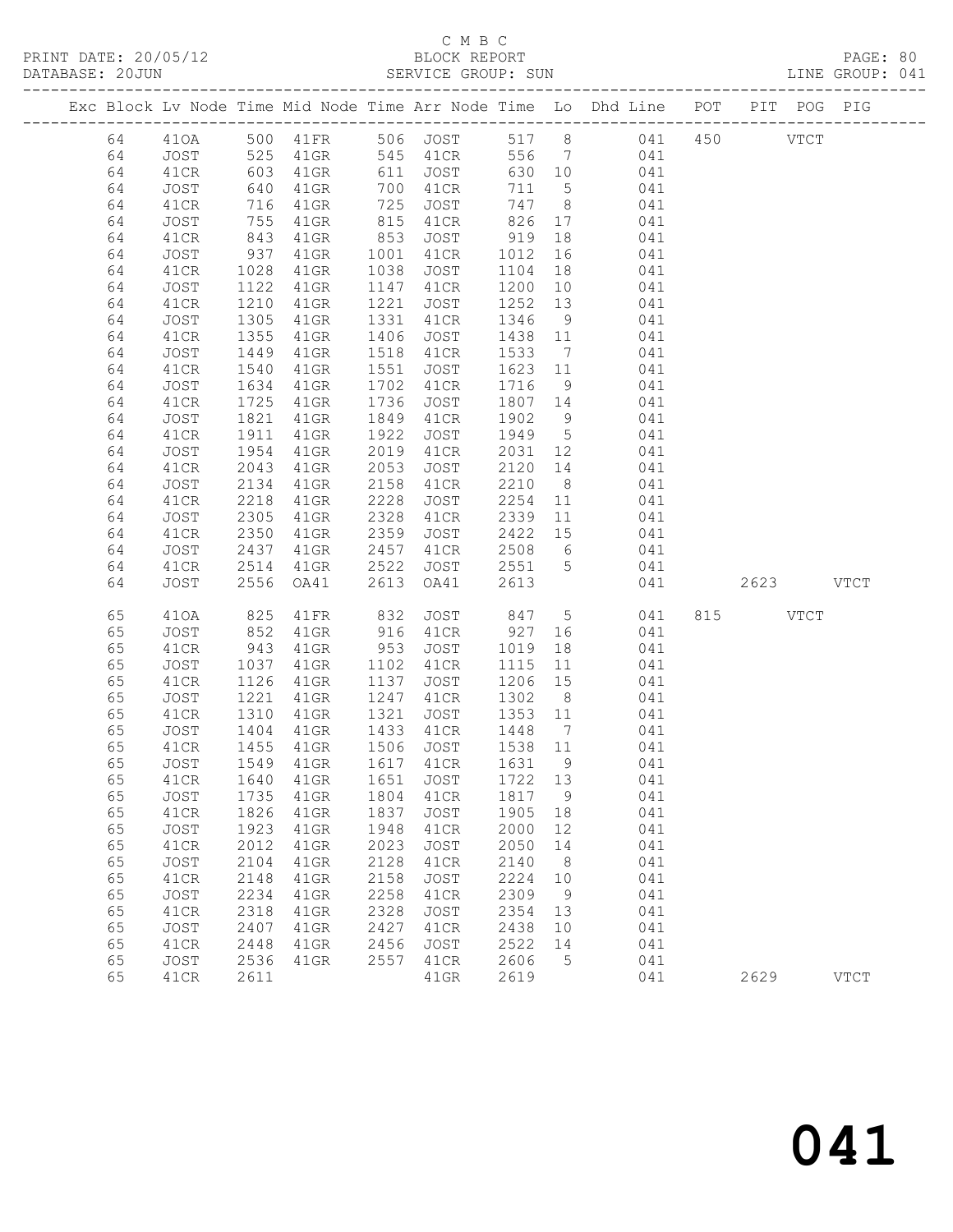PRINT DATE: 20/05/12 BLOCK REPORT PAGE: 81

# C M B C

| Exc Block Lv Node Time Mid Node Time Arr Node Time Lo Dhd Line POT<br>JOST |      |                                                                                                |               | PIT POG PIG |  |
|----------------------------------------------------------------------------|------|------------------------------------------------------------------------------------------------|---------------|-------------|--|
|                                                                            |      |                                                                                                |               |             |  |
|                                                                            |      |                                                                                                | 748           | VTCT        |  |
| 41CR                                                                       |      | 041                                                                                            |               |             |  |
| JOST                                                                       | 18   | 041                                                                                            |               |             |  |
| 41CR                                                                       | - 11 | 041                                                                                            |               |             |  |
| JOST                                                                       | 15   | 041                                                                                            |               |             |  |
| 41CR                                                                       | - 8  | 041                                                                                            |               |             |  |
| JOST                                                                       | -11  | 041                                                                                            |               |             |  |
| 41CR                                                                       | 7    | 041                                                                                            |               |             |  |
| JOST                                                                       | 11   | 041                                                                                            |               |             |  |
| 41CR                                                                       | - 9  | 041                                                                                            |               |             |  |
| JOST                                                                       | 13   | 041                                                                                            |               |             |  |
| 41CR                                                                       | 10   | 041                                                                                            |               |             |  |
| JOST                                                                       | .5   | 041                                                                                            |               |             |  |
|                                                                            |      | 942 16<br>1034<br>1130<br>1221<br>1317<br>1408<br>1503<br>1553<br>1646<br>1737<br>1832<br>1920 | 849 18<br>041 |             |  |

66 JOST 1925 OA41 1947 OA41 1947 041 1957 VTCT